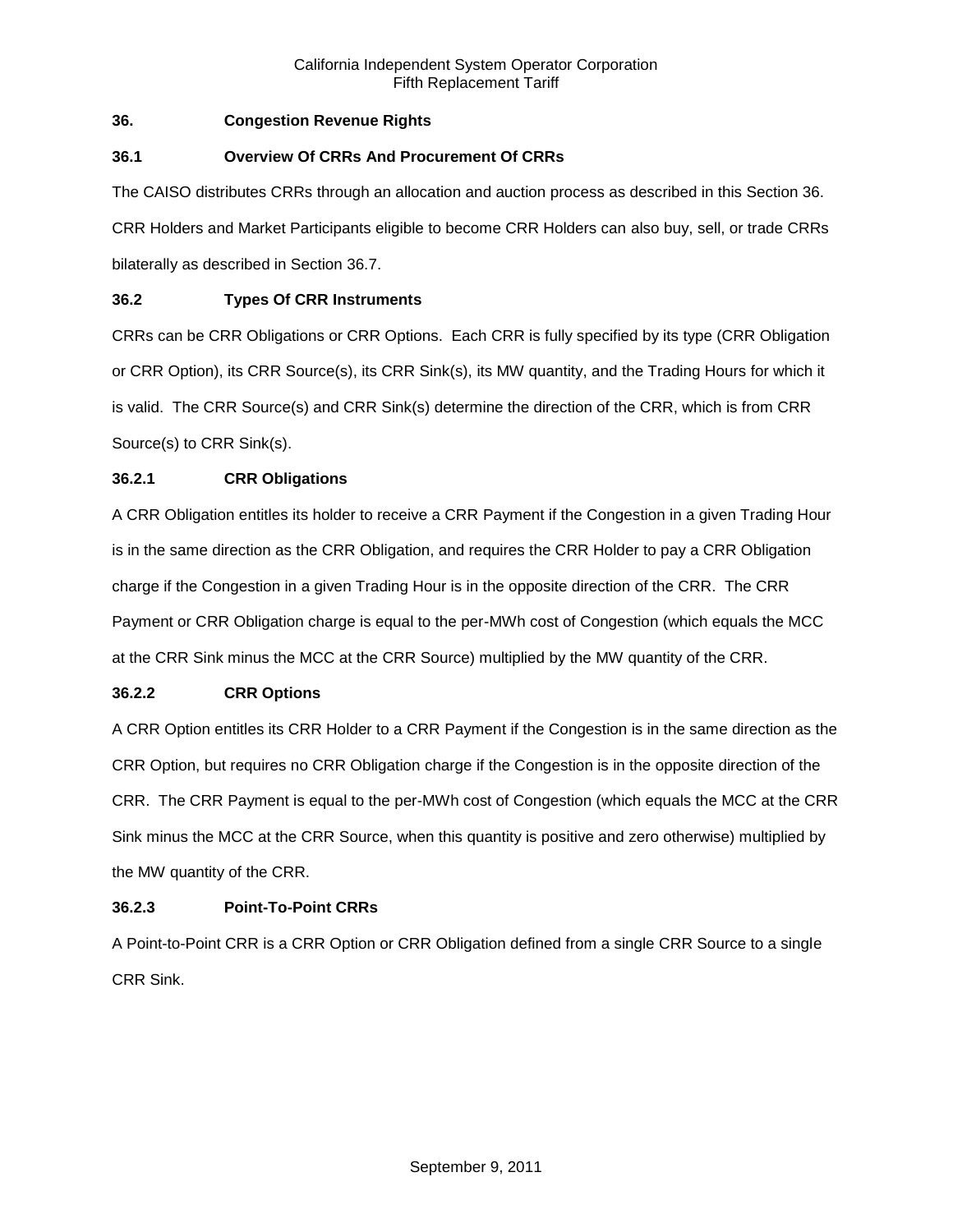# **36.2.4 [NOT USED]**

# **36.2.5 Monthly CRRs**

Monthly CRRs have a term of one month, are differentiated by time of use periods (on-peak and offpeak), and are available through the monthly CRR Allocation and CRR Auction processes in advance of each month.

# **36.2.6 Seasonal CRRs**

Seasonal CRRs have a term of three months, and are differentiated by the different time of use periods (on-peak and off-peak) for each day within a season. Seasonal CRRs are made available through the annual CRR Allocation and CRR Auction processes conducted each year prior to the year in which the Seasonal CRR applies.

# **36.2.7 Long Term CRRs**

Long Term CRRs have a term of ten years. Long Term CRRs are seasonal and are differentiated by the different time of use periods (on-peak and off-peak) for each day within a season. When Long Term CRRs are nominated and allocated they apply to the same season and time of use period for each year of the ten-year term and represent binding ten-year commitments by the CRR Holders that hold Long Term CRRs. Long Term CRRs are nominated and allocated to LSEs in Tier LT that is one tier in the sequence of tiers in the annual CRR Allocation process. Long Term CRRs are not available through the CRR Auction.

## **36.2.8 Full Funding Of CRRs**

All CRRs will be fully funded; provided however, that full funding of CRRs will be suspended if a System Emergency as described in Section 7.7.4, an Uncontrollable Force as described in Section 14, or a Participating TO's withdrawal of facilities or Entitlements from the CAISO Controlled Grid as described in Section 36.8.7 leaves the CAISO with inadequate revenues.

## **36.3 CRR Specifications**

# **36.3.1 Quantity**

CRRs are distributed and settled in no less than one-thousandth of a MW denomination.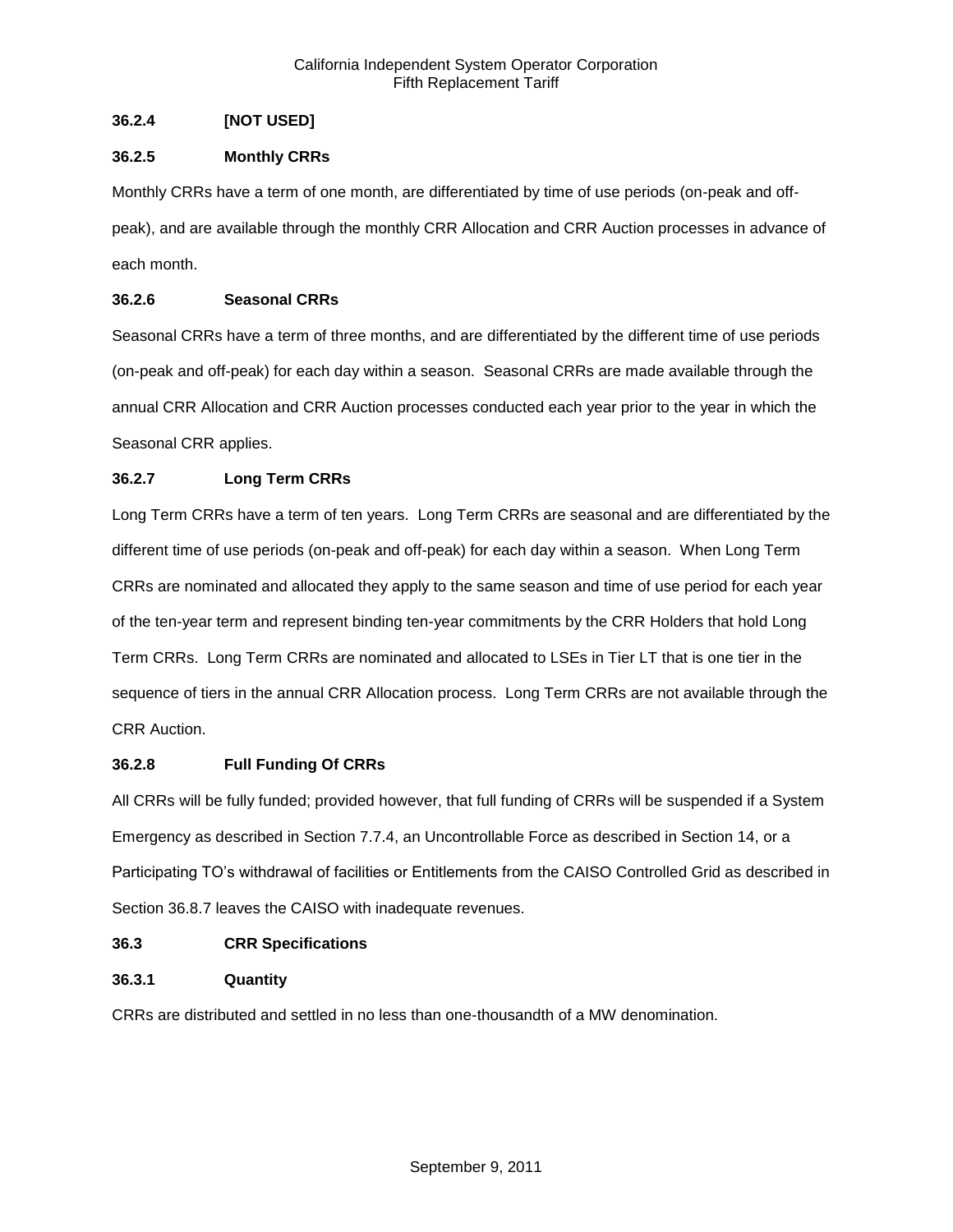## **36.3.2 Term**

CRRs are Monthly CRRs, Seasonal CRRs, Long Term CRRs or Merchant Transmission CRRs. For CRR purposes, the applicable seasons are conventional calendar quarters as defined in the Business Practice Manual.

## **36.3.3 On-Peak And Off-Peak Specifications**

CRRs are defined either for on-peak or off-peak hours as specified by the CAISO in the applicable Business Practice Manuals consistent with the WECC standards at the time of the relevant CRR Allocation or CRR Auction.

# **36.4 FNM For CRR Allocation And CRR Auction**

When the CAISO conducts its CRR Allocation and CRR Auction, the CAISO shall use the most up-to-date DC FNM which is based on the AC FNM used in the Day-Ahead Market. The Seasonal Available CRR Capacity shall be based on the DC FNM, taking into consideration the following, all of which are discussed in the applicable Business Practice Manual: (i) any long-term scheduled transmission Outages, (ii) OTC adjusted for any long-term scheduled derates, (iii) a downward adjustment due to TOR or ETC as determined by the CAISO, and (iv) the impact on transmission elements used in the annual CRR Allocation and Auction of (a) transmission Outages or derates that are not scheduled at the time the CAISO conducts the Seasonal CRR Allocation or Auction determined through a methodology that calculates the breakeven point for revenue adequacy based on historical Outages and derates, and (b) known system topology changes, both as further defined in the Business Practice Manuals. The Monthly Available CRR Capacity shall be based on the DC FNM, taking into consideration: (i) any scheduled transmission Outages known at least thirty (30) days in advance of the start of that month as submitted for approval consistent with the criteria specified in Section 36.4.3, (ii) adjustments to compensate for the expected impact of Outages that are not required to be scheduled thirty (30) days in advance, including unplanned transmission Outages, (iii) adjustments to restore Outages or derates that were applied for use in calculating Seasonal Available CRR Capacity but are not applicable for the current month, (iv) any new transmission facilities added to the CAISO Controlled Grid that were not part of the DC FNM used to determine the prior Seasonal Available CRR Capacity and that have already been placed in-service and energized at the time the CAISO starts the applicable monthly process, (v) OTC adjusted for any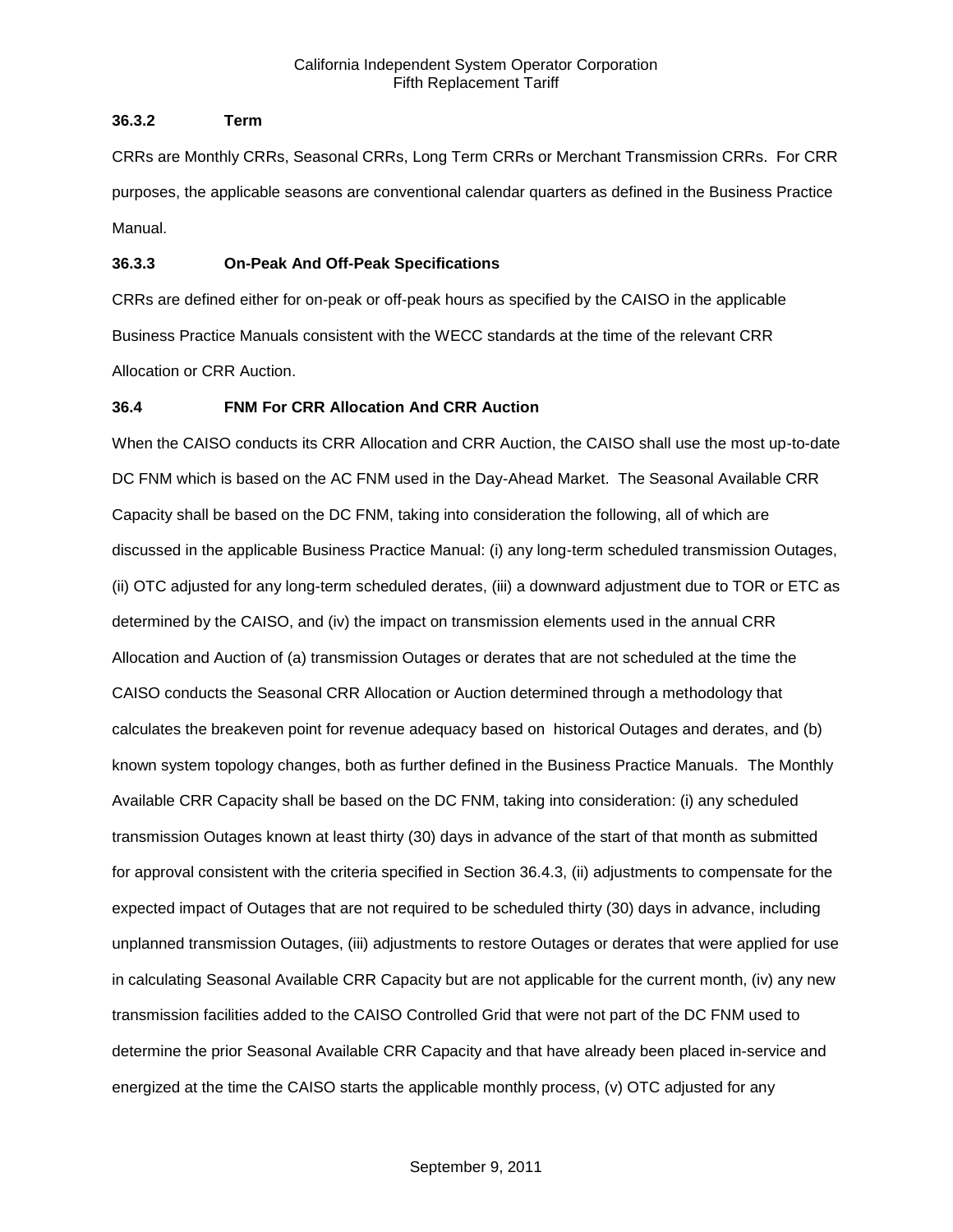scheduled derates or Outages for that month, and (vi) a downward adjustment due to TOR or ETC as determined by the CAISO. For the first monthly CRR Allocation and CRR Auction for CRR Year One, to account for any planned or unplanned Outages that may occur for the first month of CRR Year One, the CAISO will derate all flow limits, including Transmission Interface limits and normal thermal limits, based on statistical factors determined as provided in the Business Practice Manuals.

## **36.4.1 Transmission Capacity For CRR Allocation And CRR Auction**

With the exception of the Tier LT, the CAISO makes available seventy-five percent (75%) of Seasonal Available CRR Capacity for the annual CRR Allocation and CRR Auction processes, and one hundred percent (100%) of Monthly Available CRR Capacity for the monthly CRR Allocation and CRR Auction processes. The CAISO makes available sixty percent (60%) of Seasonal Available CRR Capacity in the Tier LT. Available capacity at Scheduling Points shall be determined in accordance with Section 36.8.4.2 for the purposes of CRR Allocation and CRR Auction of CRRs that have a CRR Source identified at a Scheduling Point. Before commencing with the annual or monthly CRR Allocation and CRR Auction processes, the CAISO may distribute Merchant Transmission CRRs and will model those as fixed injections and withdrawals on the DC FNM to be used in the allocation and auction. These fixed injections and withdrawals are not modified by the Simultaneous Feasibility Test. Similarly, before commencing the annual or monthly CRR Allocation and CRR Auction processes, the CAISO will model any previously allocated Long Term CRRs as fixed injections and withdrawals on the DC FNM to be used in the CRR Allocation and CRR Auction. These fixed injections and withdrawals are not modified by the Simultaneous Feasibility Test, which will ensure no degradation of previously allocated and outstanding Long Term CRRs due to the CRR Allocation and CRR Auction processes. Maintaining the feasibility of allocated Long Term CRRs over the length of their terms also is accomplished through the transmission planning process in Section 24.1.3.

#### **36.4.2 Simultaneous Feasibility**

The annual and monthly CRR Allocation processes release CRRs to fulfill CRR nominations as fully as possible subject to a Simultaneous Feasibility Test. To the extent that nominations are not simultaneously feasible, the nominations are reduced in accordance with the CRR Allocation optimization formulation until simultaneous feasibility is achieved. The CRR Allocation optimization formulation,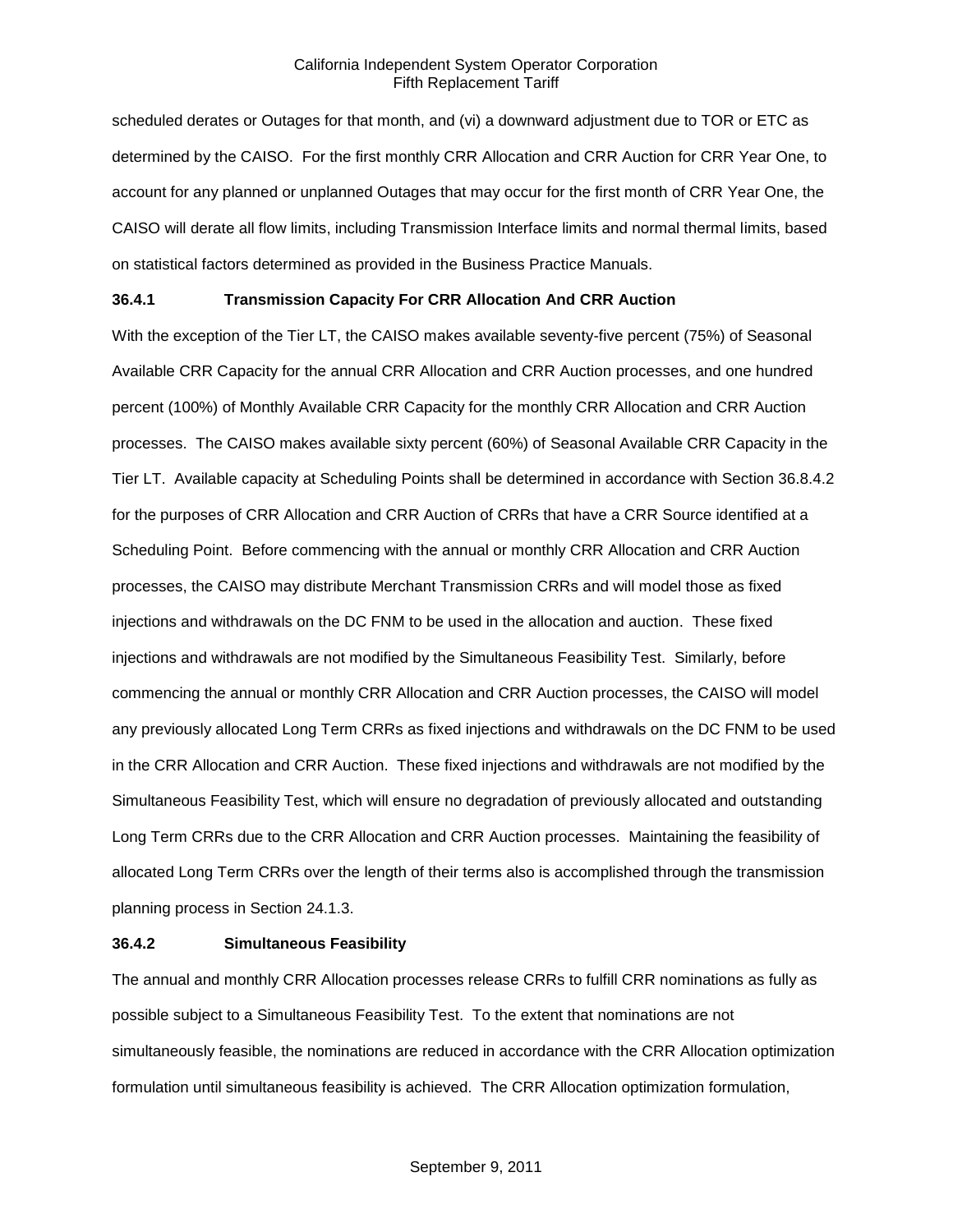detailed in the Business Practice Manuals, utilizes a weighted least squares objective function that applies pro-rated reductions in flows on a binding constraint based on squares of the Power Transfer Distribution Factor of each CRR nomination for the binding constraint. In addition to the adjustments in Section 36.4.1, the Simultaneous Feasibility Test for each CRR Allocation considers:

- (a) CRRs representing ETCs, Converted Rights and any TOR capacity that was not captured in the adjustments described in Section 36.4, which the CAISO deems necessary to prevent the Congestion Settlement of ETCs, Converted Rights, and TORs from causing revenue inadequacy of allocated and auctioned CRRs;
- (b) In the case of the monthly CRR Allocation, the CRRs already released for that month in the annual CRR Allocation and Auction; and,
- (c) The CRRs allocated in previous CRR Allocation tiers as described in Sections 36.8.3.1 through 36.8.3.6.

The CAISO will be responsible for submitting CRR nominations associated with ETC and Converted Rights Self-Schedules. These nominations will be Point-to-Point CRR nominations. The priority weights for these Point-to-Point CRR nominations will be given a higher value than the proxy bids associated with the nominations submitted by the CRR Allocation participants, if they are included in the same market run.

In the event that transmission Outages and derates modeled for the monthly CRR Allocation and CRR Auction render previously issued Seasonal CRRs infeasible, the CAISO will increase the transfer capacity on the overloaded facilities just enough to render all Seasonal CRRs issued for the month feasible without creating any additional capacity beyond what is needed for the feasibility of the Seasonal CRRs. The CAISO will announce these adjustments to the market prior to conducting the monthly CRR Allocation and CRR Auction so that Candidate CRR Holders can take these facts into consideration in preparing their nominations and bids.

## **36.4.3 Outages That May Affect CRR Revenue; Scheduling Requirements**

As provided in Section 9.3.6.3.2, Outages that may have a significant effect upon CRR revenue adequacy must be submitted for approval no less than thirty (30) days in advance of the first day of the month in which the Outage is proposed to begin. Outages that may have a significant effect upon CRR revenue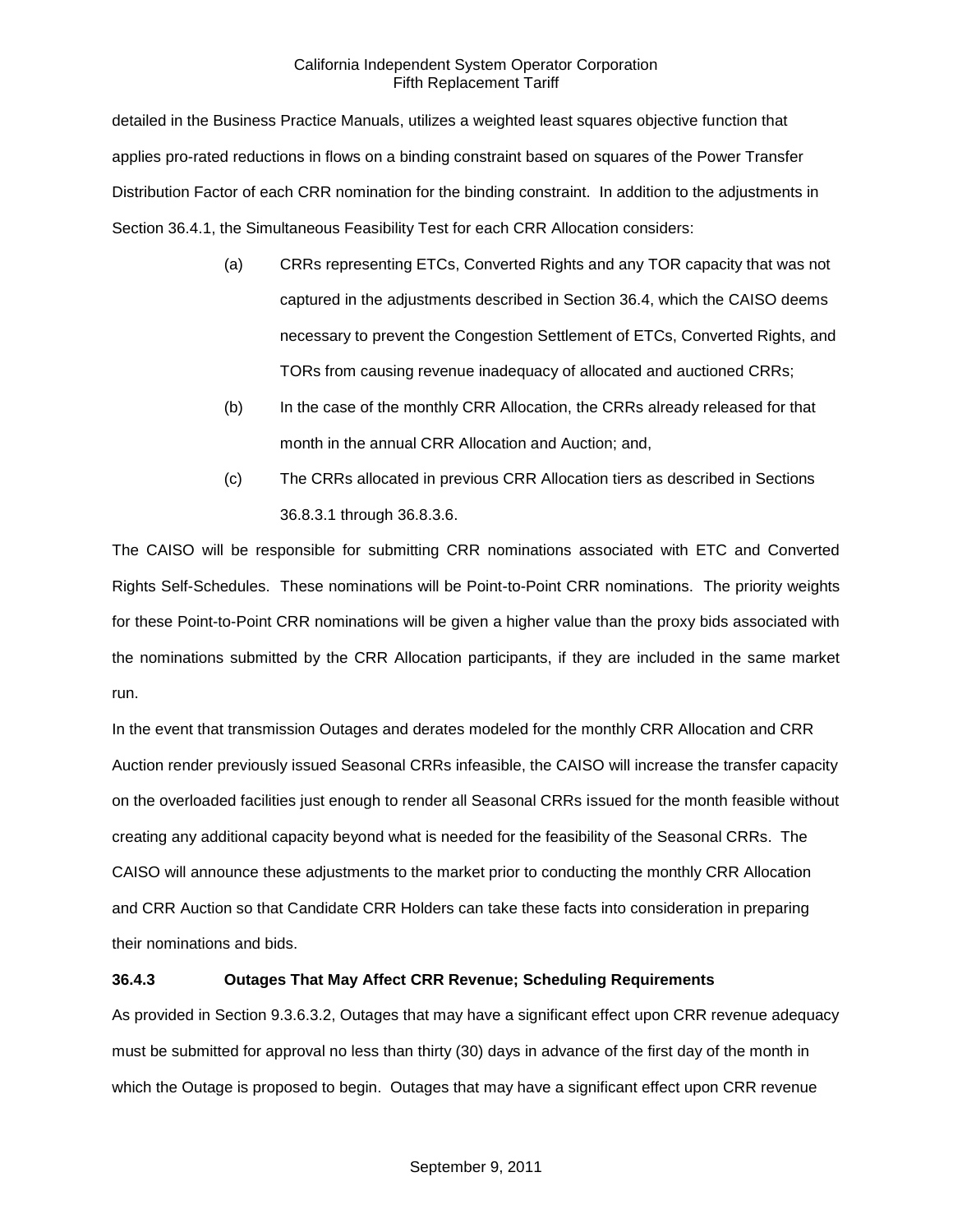adequacy are defined in terms of the type of facility and the planned duration of the Outage. Outages of the types of transmission facilities described below that extend beyond a twenty-four (24) hour period must be submitted for CAISO approval consistent with this 30-day advance submittal requirement. The types of transmission facilities on the CAISO Controlled Grid to which this 30-day advance submittal and approval requirement applies consist of transmission facilities that:

- (a) are rated above 200 kV; or
- (b) are part of any defined flow limit as described in a CAISO Operating Procedure; or
- (c) were out of service in the last three (3) years and for which the CAISO determined a special flow limit was needed for real-time operation.

A list of the transmission facilities that satisfy criteria (b) and (c) above is provided in the Operating Procedures. The list will be initially created in collaboration with the respective Participating TOs and will be reviewed by the CAISO in collaboration with the Participating TOs on an annual basis and revised as appropriate; provided, however, that the CAISO will ultimately determine the lines that are included in the list. The list will be reviewed by the CAISO on an annual basis and revised as appropriate. The following types of Outages need not be submitted for approval within this thirty-day time frame and will not be designated as Forced Outages if they otherwise comply with the requirements in Section 9.3.6: (1) Outages previously approved by CAISO that are moved within the same calendar month either by the CAISO or by request of the Participating TO; and (2) Outages associated with CAISO-approved allowable transmission maintenance activities during restricted maintenance operations as covered in CAISO Operating Procedures.

# **36.5 Candidate CRR Holder And CRR Holder Requirements**

Any entity that holds or intends to hold CRRs must register and qualify with the CAISO and comply with the other terms of this Section, regardless of whether they acquire CRRs by CRR Allocation, CRR Auction, the Secondary Registration System, or are assigned CRRs for Load Migration.

## **36.5.1 Creditworthiness Requirements**

All CRR Holders and Candidate CRR Holders must comply fully with all creditworthiness requirements as provided in Section 12 and Section 12.6 and as further developed in the applicable Business Practice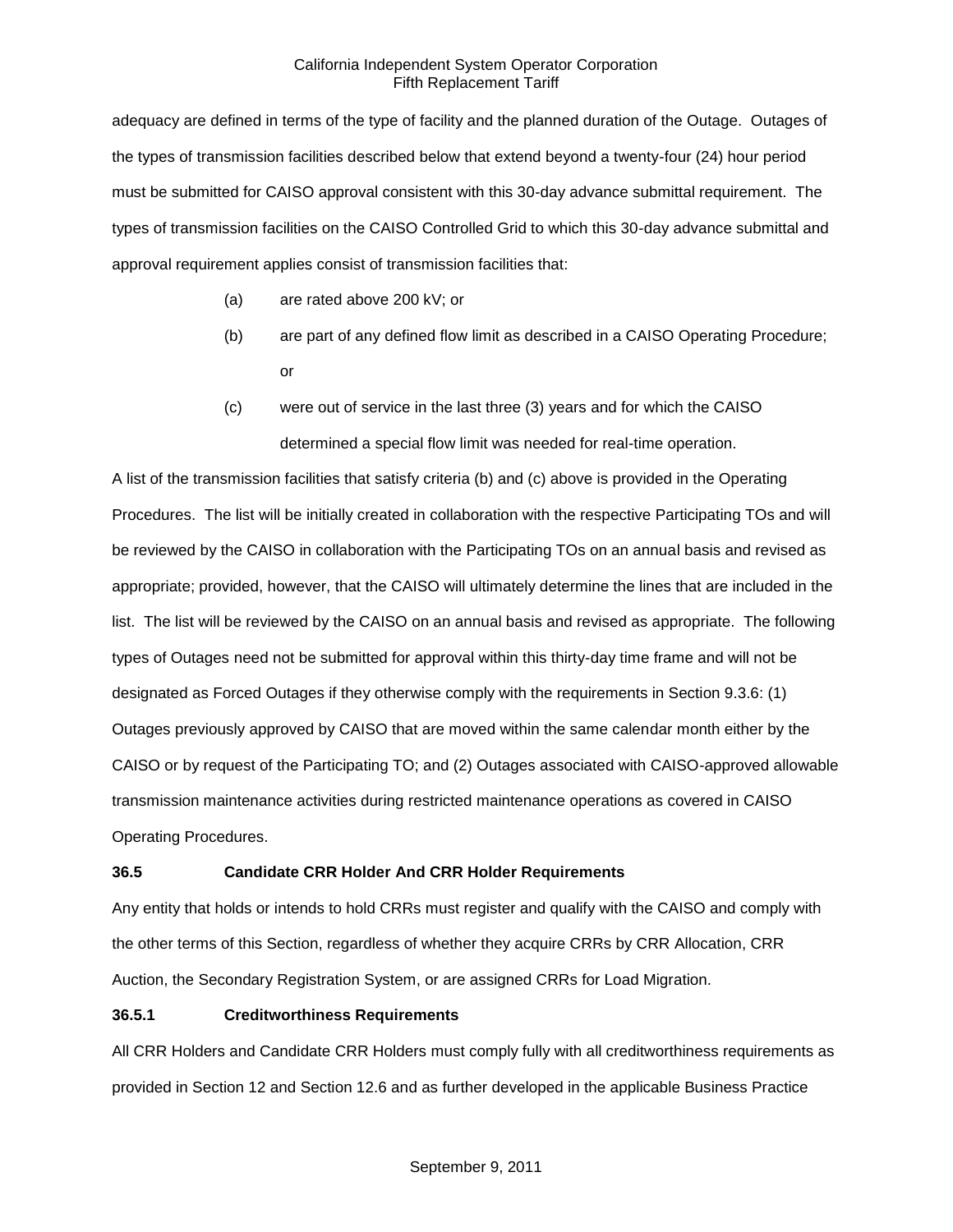Manuals. The amount of available credit for participating in a CRR Auction cannot exceed the entity's Aggregate Credit Limit as provided in Section 12.

## **36.5.2 Required Training**

CRR Holders and Candidate CRR Holders must attend a training class at least once prior to participating in the CRR Allocations or CRR Auctions. The CAISO may update training requirements annually or on an as-needed basis. Unless granted a waiver by the CAISO, Candidate CRR Holders and CRR Holders shall at all times have in their employment a person, or have obtained the services of a third party or consultant, that has attended the CAISO's CRR training class and shall notify the CAISO as soon as practicable of a change in such status.

## **36.6 [NOT USED**

# **36.7 Bilateral CRR Transactions**

# **36.7.1 Transfer Of CRRs**

## **36.7.1.1 General Provisions of CRR Transfers**

A CRR Holder may sell or otherwise transfer CRRs in increments of at least one-thousandth of a MW. Sales or other such transfers must be for at least a full day term consistent with the on-peak or off-peak specification of the CRR. The transferee may be any entity that is a Candidate CRR Holder or a CRR Holder consistent with the CAISO Tariff and the applicable Business Practice Manuals. All CRRs that are so sold or otherwise transferred by the CRR Holder continue to be subject to the relevant terms and conditions set forth in the CAISO Tariff and the applicable Business Practice Manuals.

## **36.7.1.2 Specific Provisions for Transfer of Long Term CRRs**

A CRR Holder that holds Long Term CRRs may sell or transfer through the Secondary Registration System MW portions and temporal segments of a Long Term CRR corresponding to the current calendar year as well as the calendar year covered by the most recently completed annual CRR Allocation. For such sales or transfers the Long Term CRR will be subject to the same limits on granularity that apply to Seasonal CRRs and Monthly CRRs, as specified in Section 36.7.1. A CRR Holder that holds Long Term CRRs may not transfer or sell through the Secondary Registration System any temporal segment of a Long Term CRR beyond the calendar year covered by the most recently completed annual CRR Allocation. For temporal segments beyond the year covered by the most recently completed annual CRR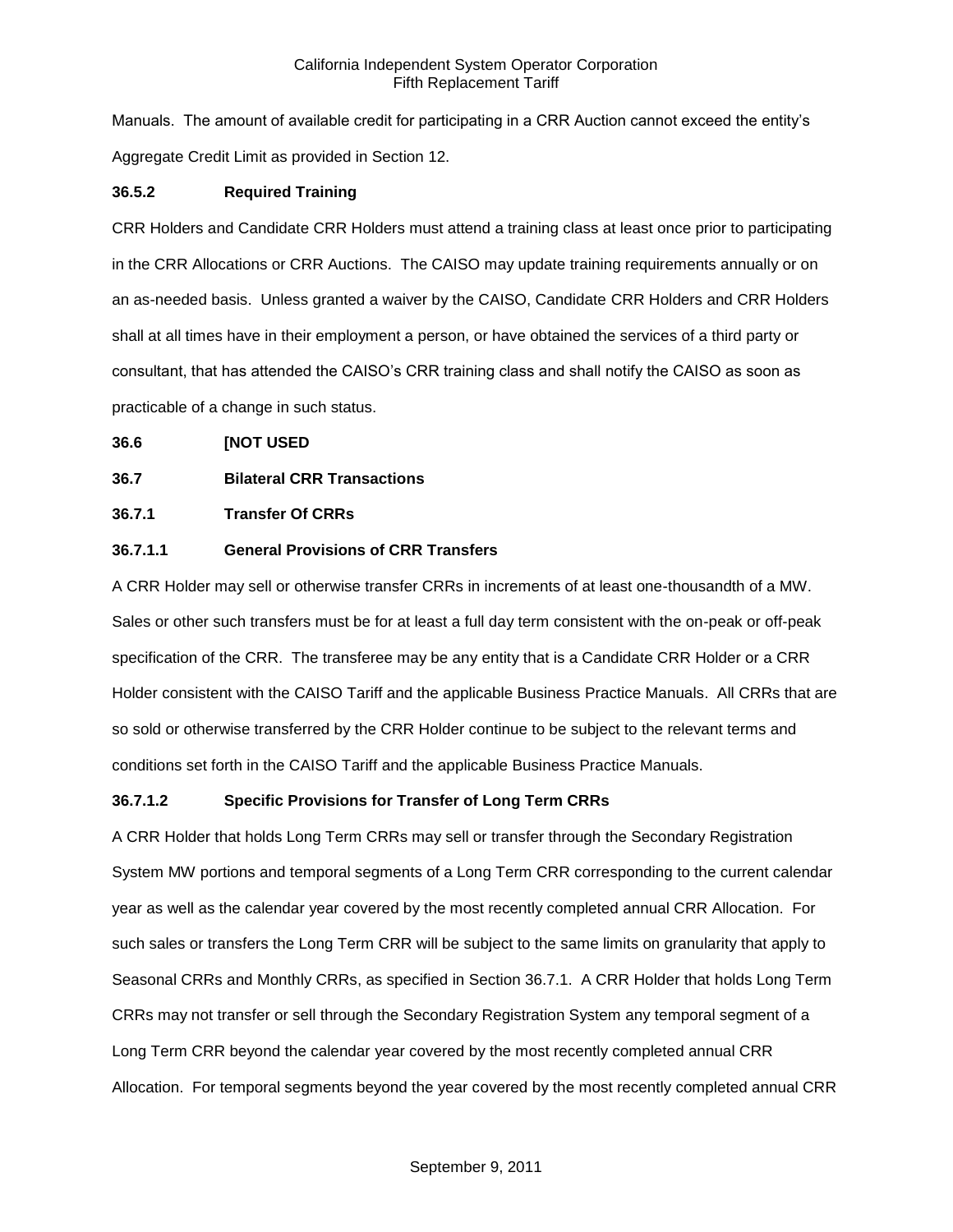Allocation, the CRR Holder to whom a Long Term CRR was originally allocated remains the holder of record of the entire Long Term CRR for CAISO Settlement purposes. Allocated Long Term CRRs represent binding ten-year commitments by a CRR Holder that holds Long Term CRRs and may not be terminated or otherwise modified by the CRR Holder prior to the end of the Long Term CRR's ten-year term.

# **36.7.2 Responsibility Of The CAISO**

The CAISO provides Market Participants a Secondary Registration System to facilitate and track CRR bilateral transactions. The bulletin board of the Secondary Registration System enables any entity that wishes to purchase or sell CRRs to post that information.

## **36.7.3 CRR Holder Reporting Requirement**

CRR Holders must report to the CAISO by way of the Secondary Registration System all bilateral CRR transactions consistent with the terms of this CAISO Tariff and the Business Practice Manuals. Both the transferor and the transferee of the CRRs must register the transfer of the CRR with the CAISO using the Secondary Registration System at least five (5) Business Days prior to the effective date of transfer of revenues associated with a CRR. The CAISO shall not transfer any Settlement related to any CRR until such time that the CRR transfer has been successfully recorded through the SRS and the transferee has met all the creditworthiness requirements as specified in Section 12 and Section 12.6. Both the transferor and transferee shall submit the following information to the Secondary Registration System: (i) the effective start and end dates of the transfer of the CRR; (ii) the identity of the transferor; (iii) the identity of the transferee; (iv) the quantity of CRRs being transferred; (v) the CRR Sources and CRR Sinks of the CRRs being transferred; and (vi) time of use period of the CRR. The transferee must meet all requirements of CRR Holders, including disclosure to the CAISO of all entities with which the transferee is affiliated that are CRR Holders or Market Participants as defined in Section 36.5.

### **36.8 CRR Allocation**

The CAISO allocates CRRs to Load Serving Entities serving Load internal to CAISO Balancing Authority Area, including MSS Operators as described in Section 36.10, as well as Qualified OBAALSEs. All CRRs allocated under the terms of this Section 36.8 will be CRR Obligations.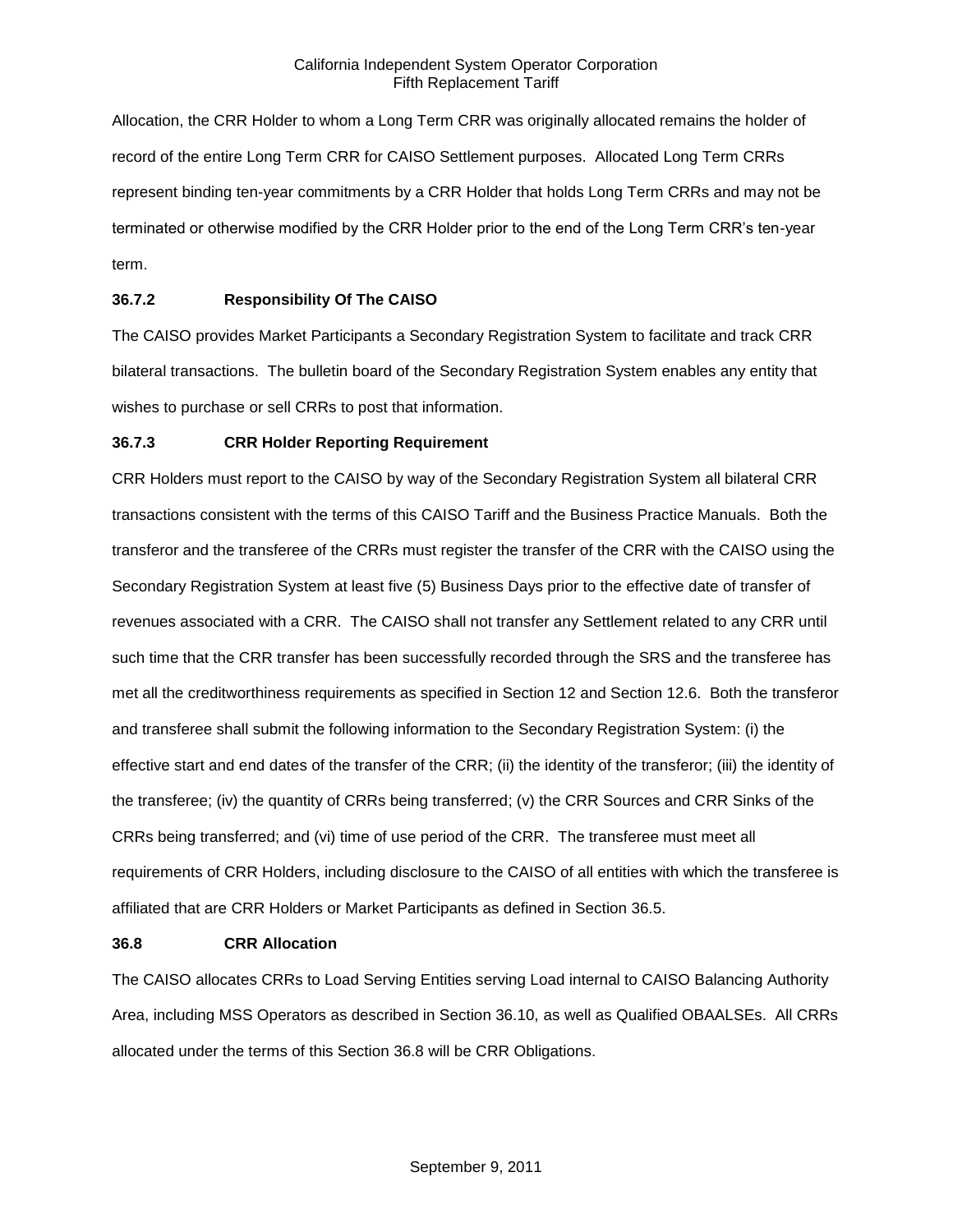## **36.8.1 Structure Of The CRR Allocation Process**

The CAISO conducts an annual CRR Allocation: (i) once a year for the entire year for Seasonal CRRs; and (ii) once a year for the ten-year term of Long Term CRRs. The annual CRR Allocation releases Seasonal CRRs and Long Term CRRs for four seasonal periods. The CAISO also conducts monthly CRR Allocations twelve times a year in advance of each month. Within each annual and monthly CRR Allocation process the CAISO performs distinct allocation processes for each on-peak and off-peak time of use specification. The CRR Allocation process for CRR Year One is a distinct process that differs from subsequent CRR Allocations as described in Sections 36.8.3.1 and 36.8.3.2. Each CRR Allocation procedure is based on nominations to the CAISO by LSEs or Qualified OBAALSEs eligible to receive CRRs. The CAISO performs adjustments to the Seasonal CRRs and Long Term CRRs allocated to LSEs as necessary to reflect Load Migration between LSEs, as described in Section 36.8.5. A timeline of the CRR Allocation and CRR Auction processes is contained in the BPMs.

## **36.8.2 Load Eligible For CRRs And Eligible CRR Sinks**

Any entity that wishes to participate in the CRR Allocation process must provide information that demonstrates that it has an obligation to serve load. An LSE's eligibility for allocation of CRRs is measured by the quantity of Load that it serves that is exposed to Congestion Charges for the use of the CAISO Controlled Grid as determined in Sections 36.8.2.1 and 36.8.2.2. An OBAALSE's eligibility for allocation of CRRs is also measured by the quantity of load that it serves that is exposed to Congestion Charges for the use of the CAISO Controlled Grid as determined in Section 36.9.3. For LSEs, the information necessary may include, but is not limited to, Settlement Quality Meter Data or relevant documents filed with the California Energy Commission. For OBAALSEs, the necessary information may include, but is not limited to, historical tagged Real-Time Interchange Export Schedules and historical load data reflecting the load they serve that is exposed to Congestion Charges for the use of the CAISO Controlled Grid. In addition, each such OBAALSE shall support its data submission with a written sworn affidavit by an executive authorized to represent the OBAALSE attesting to the accuracy of the data, and the CAISO will have the right to audit the raw data and calculations used to develop the submitted data set. An LSE serving internal Load is eligible for CRRs up to its Seasonal CRR Eligible Quantity or Monthly CRR Eligible Quantity, which is derived from its Seasonal CRR Load Metric or Monthly CRR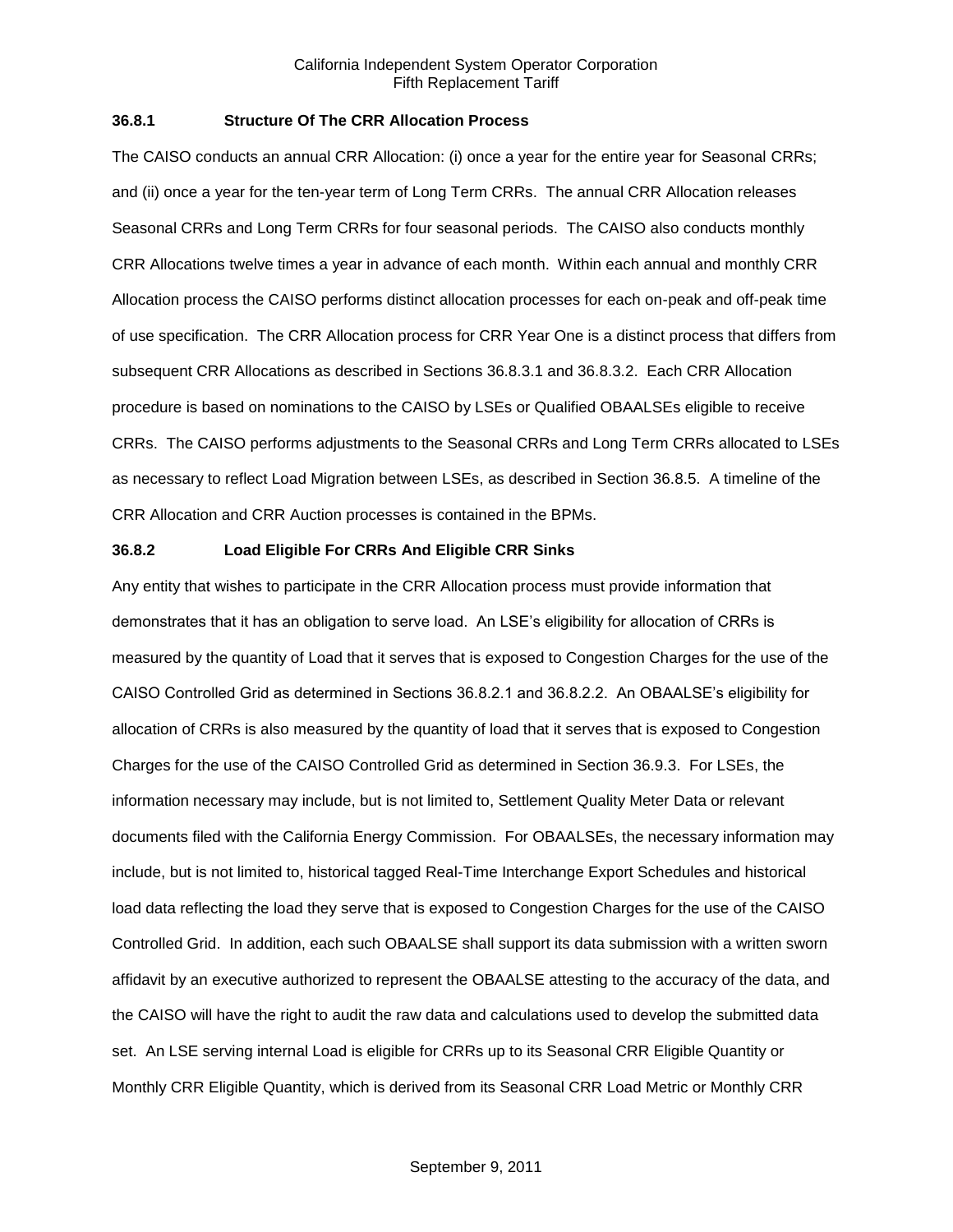Load Metric as described in Sections 36.8.2.1 and 36.8.2.2, respectively. Seasonal CRR Eligible Quantities and Monthly CRR Eligible Quantities for Qualified OBAALSEs are determined as provided in Section 36.9.3. These quantities are calculated for each LSE or Qualified OBAALSE separately for each combination of season and time of use period for the annual CRR Allocation process, and for each time of use period for each monthly CRR Allocation process, and for each CRR Sink at which the eligible LSE serves Load or the Qualified OBAALSE exports Energy from the CAISO Balancing Authority Area. MSS eligibility for CRRs will account for net or gross MSS Settlement in accordance with Section 4.9.13.1. If the MSS Operator elects net Settlement, LSEs for such MSS Load shall submit CRR Sink nominations at the MSS LAP. If the MSS elects for gross Settlement, LSEs for such MSS Load shall submit CRRs Sink nominations at the applicable Default LAP. Load that is Pumped-Storage Hydro Units but is not Participating Load may be scheduled and settled at a PNode or Custom Load Aggregation Point and therefore LSEs for such Load shall submit CRR Sink nominations at the applicable PNode or Custom Load Aggregation Point. Load that is a Participating Load that is also aggregated is scheduled and settled at a Custom Load Aggregation Point that is customized specifically for such Load and, therefore, LSEs for such Participating Load shall submit CRR Sink nominations at the Custom Load Aggregation Point. Load that is Participating Load is scheduled and settled at an individual PNode, and therefore LSEs for such Load shall submit CRR Sink nominations at the applicable PNode. Load that is non-Participating Load, is not Pumped-Storage Hydro Units, and is not Load associated with ETCs, TORs, or MSS Operators that elects net Settlement, is scheduled and settled at the Default LAP. Therefore, LSEs for such Load shall submit CRR Sink nominations at their assigned Default LAP or Default LAPs if the Load they serve is located in more than one Default LAP. In tier 2 and tier 3 of the annual process and tier 1 and tier 2 of the monthly process, such LSEs may also submit CRR Sink nominations at a Sub-LAP of their assigned Default LAP. The CAISO will make available, prior to the beginning of the CRR Allocation process but no later than thirty (30) days before the date on which the Candidate CRR Holders or CRR Holders will be required to submit their nominations for the CRR Allocation, a list of allowable CRR Sinks to be used in the allocation. The allowable CRR Sinks will be consistent with the applicable CRR FNM. In the event that unforeseen changes to network conditions arise after the thirty-day release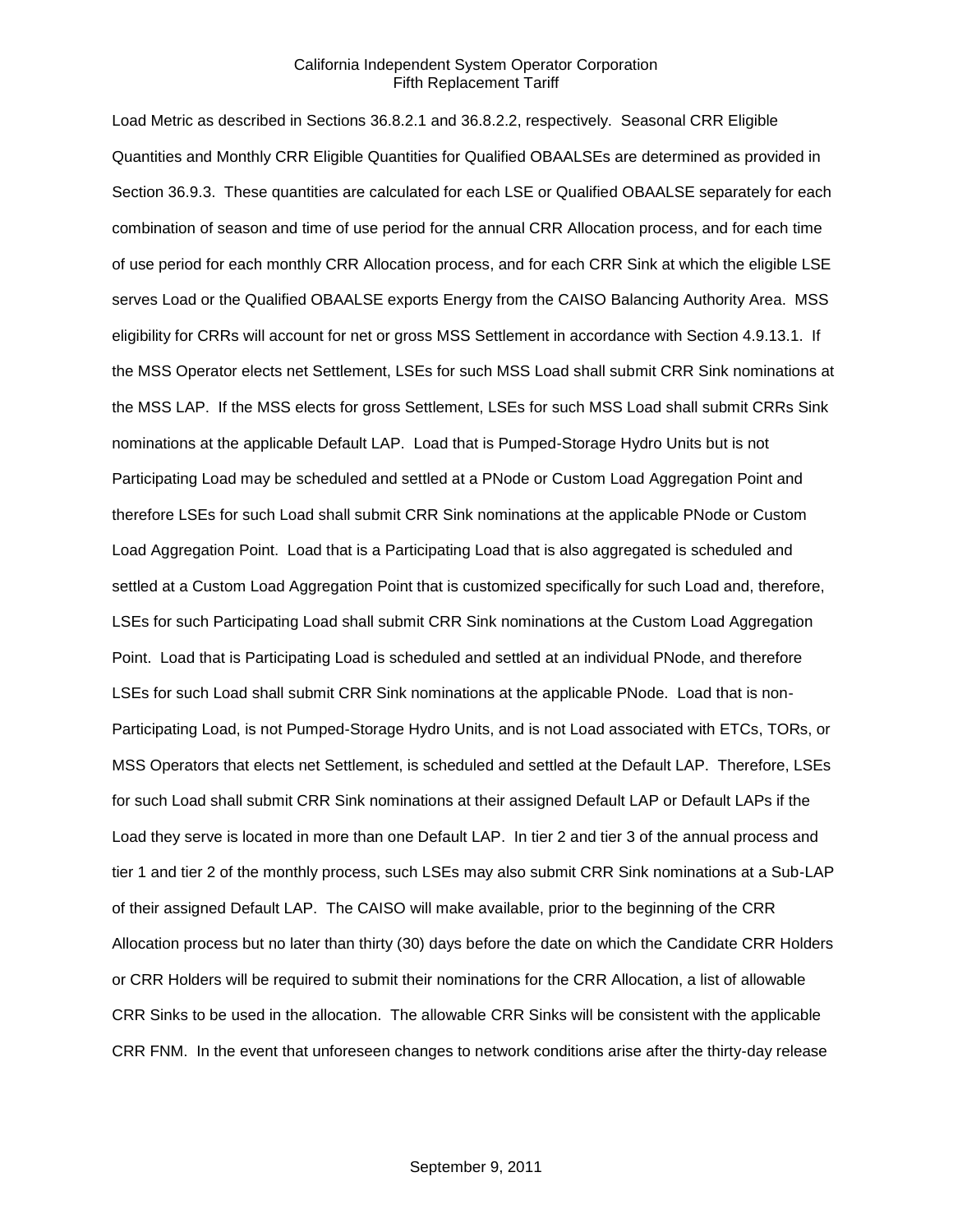of the list of allowable CRR Sinks and warrant revisions to that list, the CAISO will provide updates to the list prior to the closing of nominations for the CRR Allocation.

## **36.8.2.1 Seasonal CRR Eligible Quantity**

The CAISO constructs Load duration curves by season and time of use periods for the annual CRR Allocation process for each LSE based on the LSE's submission to the CAISO of its historical hourly Load data for the prior year, for each LAP within which the LSE serves Load. For load that is subject to variable and difficult-to-predict hydrological conditions, the LSE has the option to submit the load's five-year rolling average historical hourly load data and the CAISO will use the submitted five-year average data for constructing the load duration curves. Once the LSE has exercised this option, the LSE must continue to submit five-year rolling average historical hourly load data for the annual CRR Allocation process in subsequent years. An LSE's Seasonal CRR Load Metric for each season and time of use period is the MW level of Load that is exceeded only in 0.5% of the hours based on the LSE's historical Load data. In the event that the LSE has lost or gained net Load through Load Migration during the course of the prior year, the historical Load data will be adjusted to reflect the loss or gain in accordance with the applicable BPM. The CAISO calculates an LSE's Seasonal CRR Eligible Quantity by first subtracting from that LSE's Seasonal CRR Load Metric the quantity of Load served by its TORs, ETCs, and Converted Rights to form the LSE's Adjusted Load Metric, and then multiplying the result by 0.75.

## **36.8.2.2 Monthly CRR Eligible Quantity**

## **36.8.2.2.1 Based on Load Forecast**

Each month, LSEs whose Load forecasts are verifiable in accordance with Section 36.8.6 will submit hourly Load forecast data for the relevant month. Each month the CAISO will use the LSE's submitted hourly Load forecast data for the relevant month to calculate two Load duration curves (one on-peak and one off-peak Load duration curve for the applicable month) to form the basis for monthly allocations for each CRR Sink in which the LSE serves Load. Each LSE's submitted hourly forecast data should reflect any Load growth that is not due to Load Migration as well as the effect of net Load Migration for that LSE. The Monthly CRR Load Metric for such Load is the MW level of Load that is exceeded only in 0.5% of the hours based on the LSE's submitted Load forecast. The CAISO will calculate an LSE's Monthly CRR Eligible Quantity by subtracting from that LSE's Monthly CRR Load Metric the quantity of Load served by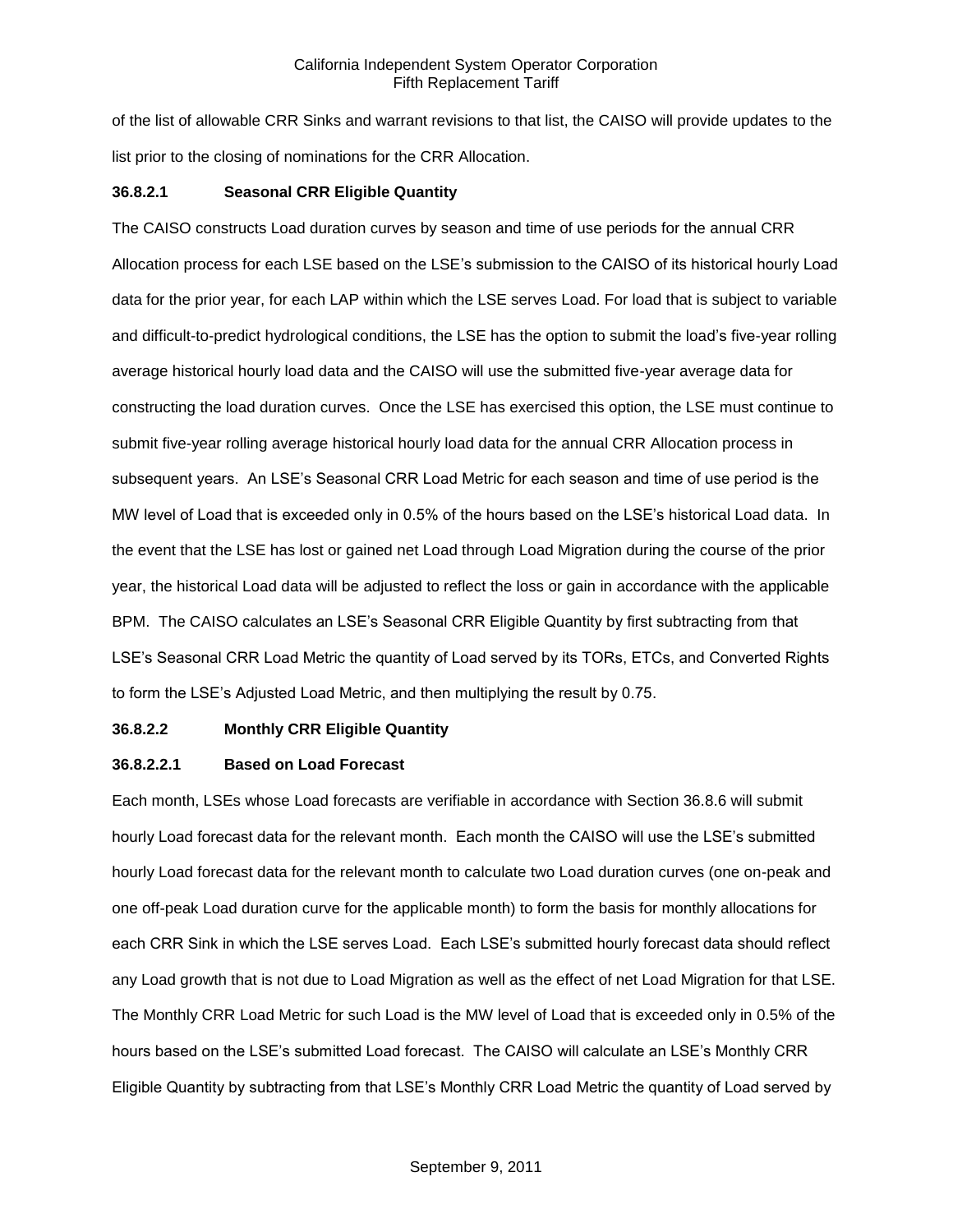its TORs, ETCs, and Converted Rights. In addition the CAISO will adjust the LSE's Monthly CRR Eligible Quantity, if such an adjustment is determined to be necessary pursuant to Section 36.8.6.

### **36.8.2.2.2 Based on Historical Load Data**

An LSE that serves Load that is eligible for CRRs but for which its Load forecast is not verifiable in accordance with Section 36.8.6 shall, each month, submit to the CAISO five (5) years of prior hourly historical Load data for that Load for the same applicable month. Such LSE may submit fewer years of historical data for that Load if granted a waiver by the CAISO because five (5) years of such Load data does not exist. Each month the CAISO will use the LSE's submitted hourly historical Load data for the relevant month to calculate two (2) Load duration curves for each year of historical Load data (one onpeak and one off-peak Load duration curve for the applicable month) for each CRR Sink in which such Load is located. For each Load duration curve, the CAISO will calculate the MW level of Load that is exceeded only in 0.5% of the hours. The CAISO will calculate an LSE's Monthly CRR Eligible Quantity for each on-peak and off-peak period for such Load by averaging the 0.5% exceeded values for all years of submitted historical data, and then subtracting the quantity of Load served by its TORs, ETCs, and Converted Rights.

### **36.8.3 CRR Allocation Process**

## **36.8.3.1 Annual CRR Allocation for CRR Year One**

The annual CRR Allocation process for CRR Year One consists of a sequence of four (4) tiers for each season and time of use period (on-peak and off-peak). Each tier will feature a SFT applied to the CRR nominations submitted by eligible LSEs or Qualified OBAALSEs, the results of which are provided by the CAISO to the respective LSEs or Qualified OBAALSEs prior to the LSEs or Qualified OBAALSEs submitting their nominations to the next tier. Allocations of CRRs in each tier are considered final once they are provided by the CAISO to the respective LSEs or Qualified OBAALSEs. After each tier, LSEs or Qualified OBAALSEs will have an amount of time as specified in the Business Practice Manual after their receipt of the results of each tier to submit their nominations for the next tier, if there is one. The annual CRR Allocation allows LSEs or Qualifed OBAALSEs to submit nominations for Seasonal CRRs up to their Seasonal CRR Eligible Quantities for each season of the relevant year, each time of use CRR Sink as provided in Sections 36.8.3.1.1, 36.8.3.1.2 and 36.8.3.1.4. The annual CRR Allocation also allows LSEs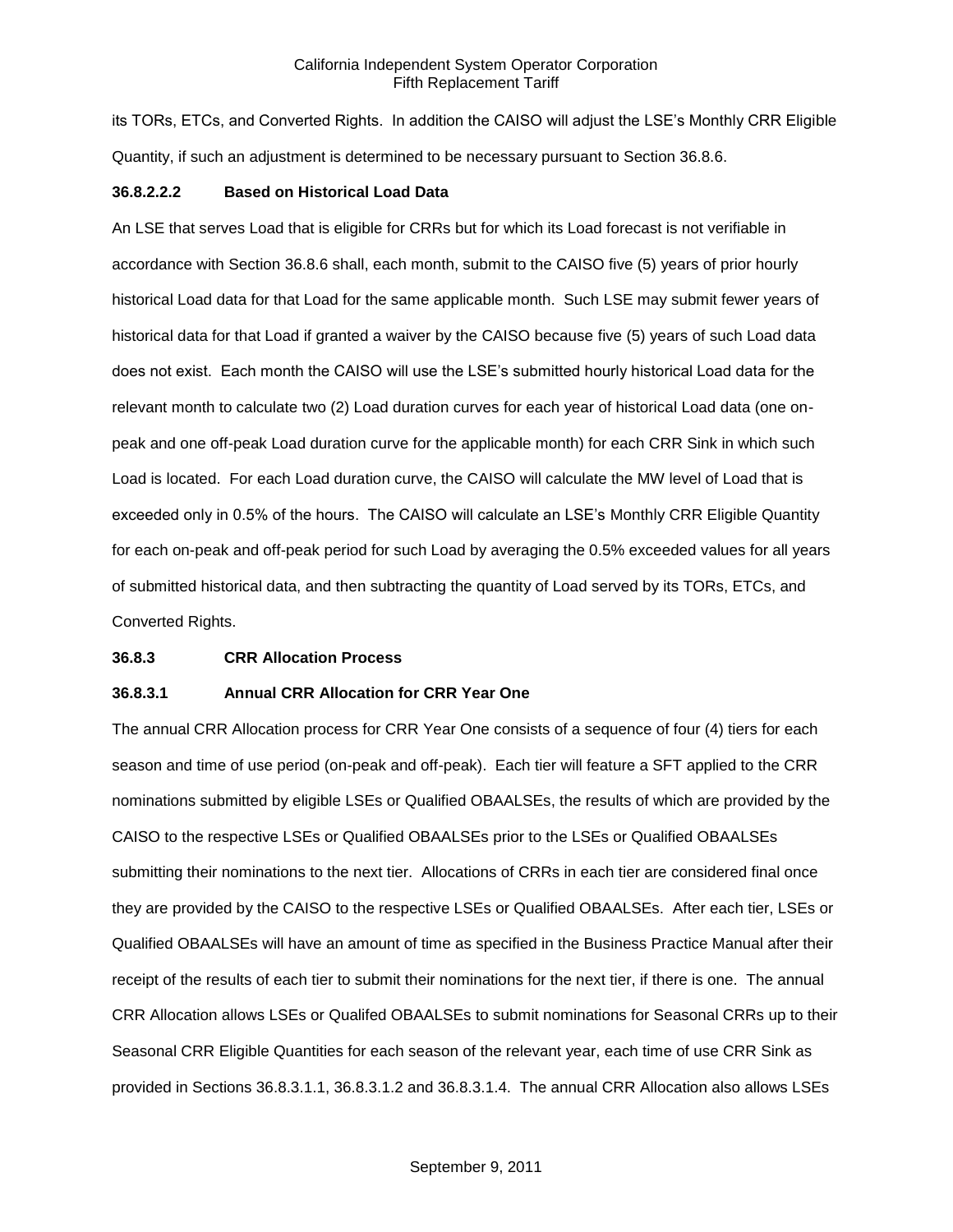to submit nominations for Long Term CRRs up to twenty percent (20%) of their Adjusted Load Metric for each season, time of use period and each LAP; except that an LSE that demonstrates that more than twenty percent (20%) of its Adjusted Load Metric is covered by a combination of long-term procurement arrangements of ten (10) years or greater and ownership of Generation resources is able to submit nominations for a greater amount as specified in Section 36.8.3.1.3. As provided in Section 36.8.3.1.3.2, the annual CRR Allocation allows a Qualified OBAALSE to submit nominations for Long Term CRRs up to fifty percent (50%) of its Adjusted Load Metric for each season, time of use period and Scheduling Point provided that the Qualified OBAALSE demonstrates that all of its nominated Long Term CRR Sources are covered by a combination of long-term procurement arrangements of ten (10) years or greater and ownership of generation resources. The annual CRR Allocation for CRR Year One will be conducted in the following sequence of tiers:

**36.8.3.1.1** Tier 1. In tier 1, an LSE or a Qualified OBAALSE may nominate and the CAISO will allocate to the LSE or a Qualified OBAALSE Seasonal CRRs up to fifty percent (50%) of its Seasonal CRR Eligible Quantity for each season, time of use period and CRR Sink. An LSE or a Qualified OBAALSE can nominate Seasonal CRRs sourced at Trading Hubs in accordance with the LSE's or Qualified OBAALSE's verified CRR Sources. In running the SFT the CAISO shall disaggregate the Seasonal CRR nominations sourced at Trading Hubs as described in Section 36.8.4.1. All allocated CRRs that result from such disaggregation will be Point-to-Point CRRs each of whose CRR Source is a Generating Unit PNode that is an element of the Trading Hub.

**36.8.3.1.2** Tier 2. In tier 2, an LSE or a Qualified OBAALSE may nominate and the CAISO will allocate to the LSE or Qualified OBAALSE Seasonal CRRs up to seventy-five percent (75%) of its Seasonal CRR Eligible Quantity for each season, time of use period and CRR Sink, minus the quantity of CRRs allocated to that LSE or Qualified OBAALSE in tier 1. An LSE or a Qualified OBAALSE can nominate Seasonal CRRs sourced at Trading Hubs in accordance with the LSE's or Qualified OBAALSE's verified CRR Sources. In tier 2 an LSE or a Qualified OBAALSE with a verified Trading Hub CRR Source may nominate up to seventy-five (75%) of the Adjusted Verified CRR Source Quantity for that Trading Hub, minus the total MW quantity of Point-to-Point CRRs the LSE or Qualified OBAALSE was allocated in tier 1 as a result of its tier 1 nomination of CRRs sourced at that Trading Hub. In running the SFT the CAISO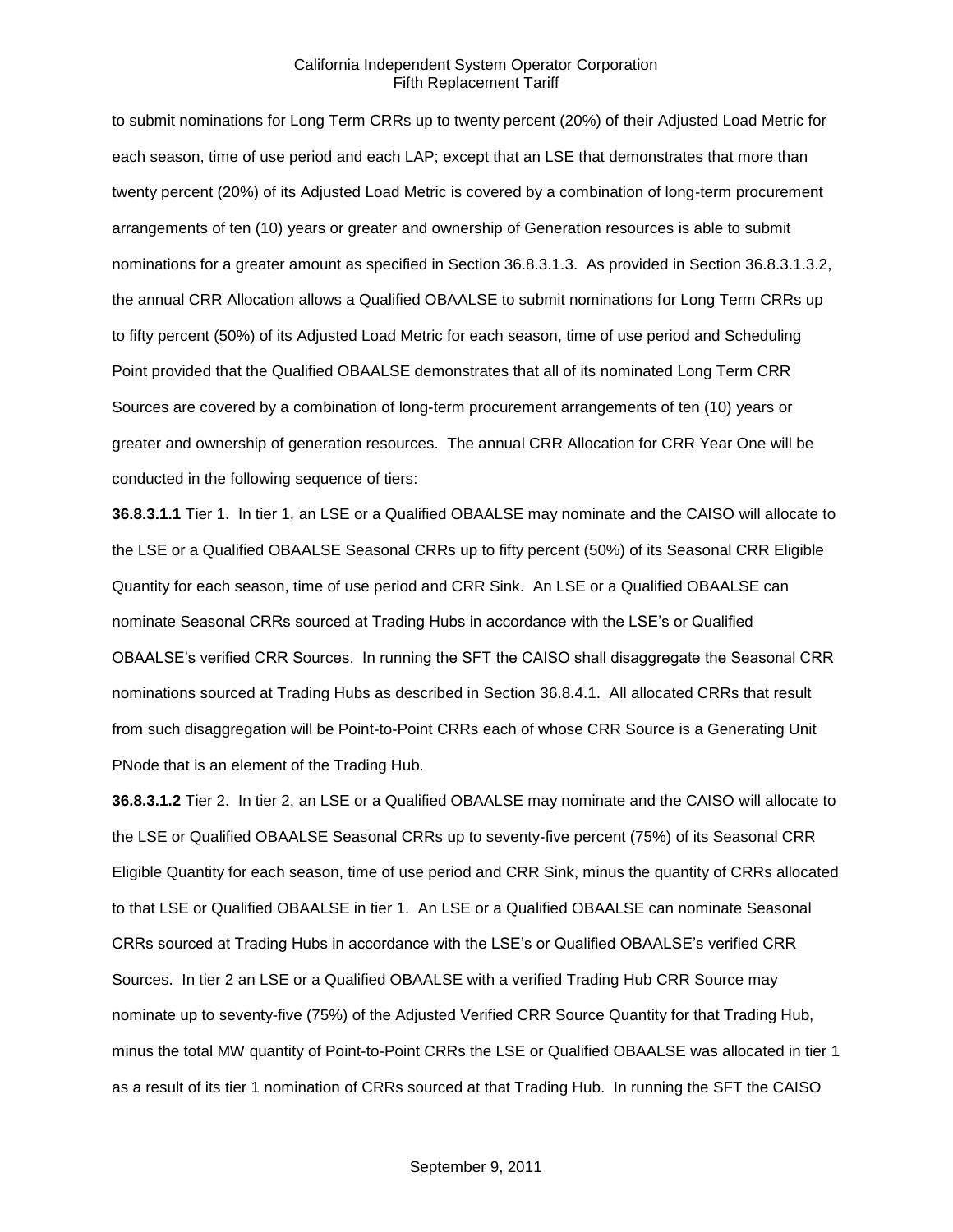shall disaggregate the Seasonal CRR nominations sourced at Trading Hubs as described in Section 36.8.4.1. All allocated CRRs that result from such disaggregation will be Point-to-Point CRRs each of whose CRR Source is a Generating Unit PNode that is an element of the Trading Hub. **36.8.3.1.3** Tier LT. Tier LT will follow tier 2 for CRR Year One. In Tier LT, an LSE or a Qualified OBAALSE may nominate Long Term CRRs from the Seasonal CRRs allocated in tiers 1 and 2 as provided in this Section 36.8.3.1. The cleared Point-to-Point CRRs awarded in tier 1 and tier 2 that resulted from disaggregated CRR nominations sourced at a Trading Hub may not be nominated in Tier LT in CRR Year One. Any Point-to-Point CRRs awarded as a result of disaggregated CRR nominations sourced at a Trading Hub, as described in Section 36.8.4.1, must be nominated as Trading Hub CRRs as described in this Section 36.8.3.1.3. In running the SFT the CAISO shall disaggregate the Seasonal CRR nominations sourced at Trading Hubs as described in Section 36.8.4.1. All allocated Long Term CRRs that result from such disaggregation will be Point-to-Point CRRs each of whose CRR Source is a Generating Unit PNode that is an element of the Trading Hub.

## **36.8.3.1.3.1 Tier LT for LSEs**

The quantity of Seasonal CRRs that an LSE can nominate as Long Term CRRs is limited to twenty percent (20%) of the LSE's Adjusted Load Metric, except that an LSE that can demonstrate that more than twenty percent (20%) of its Adjusted Load Metric is covered by a combination of long-term procurement arrangements of ten (10) years or greater and ownership of Generation resources is able to submit nominations for a greater amount as provided in this section. Such demonstrations shall be provided by the requesting LSE to the CAISO through the submission of a written sworn declaration by an executive employee authorized to represent the LSE and attest to the accuracy of the data demonstration. As necessary, the CAISO may request, and such LSE must produce in a timely manner, documents in support of such declaration. If the LSE has demonstrated that more than twenty percent (20%) of its Adjusted Load Metric is covered by a combination of long-term procurement arrangements of ten (10) years or greater and ownership of Generation resources, the amount of Long Term CRRs that it may nominate is equal to the minimum of: (i) the sum of the owned resources and long-term procurement arrangements of ten (10) years or more and (ii) fifty percent (50%) of the LSE's Adjusted Load Metric.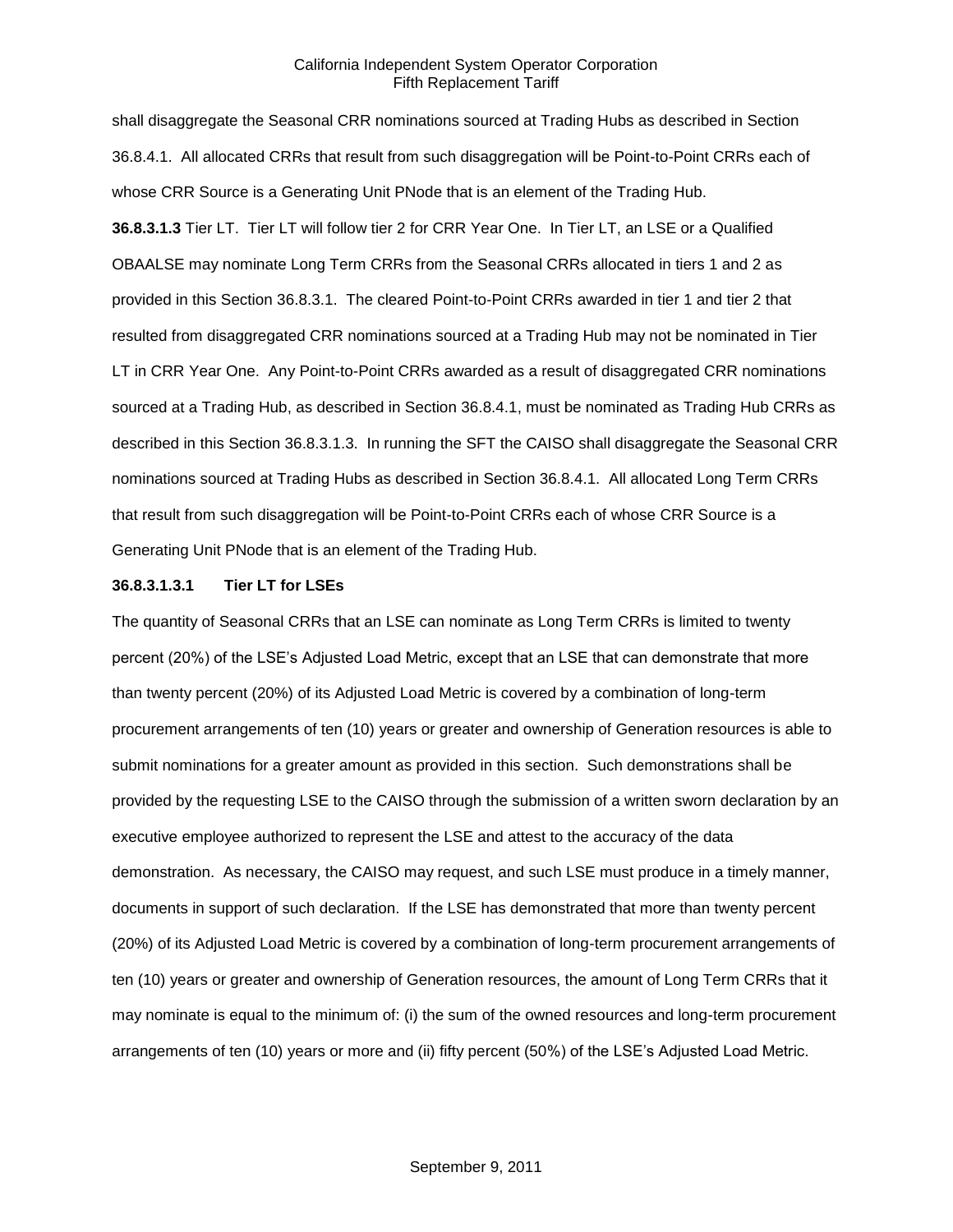If an LSE's combination of long-term procurement arrangements of ten (10) years or greater and ownership of generation resources is greater than twenty percent (20%) of its Adjusted Load Metric and the LSE nominates more than twenty percent (20%) of its Adjusted Load Metric as Long Term CRRs, then the CRR Sources for all of the LSE's Long Term CRR nominations must be sources associated with its demonstrated long-term procurement arrangements of ten (10) years or greater or its owned generation resources. Subject to the maximum quantities described above in this Section 36.8.3.1.3.1, an LSE can nominate CRRs sourced at a Trading Hub in Tier LT up to the total MW amount of the Pointto-Point CRRs the LSE was allocated in tiers 1 and 2 as a result of its disaggregated tier 1 and 2 nominations of CRRs sourced at that Trading Hub. Subject to the maximum quantities described above in this Section 36.8.3.1.3.1, an LSE can nominate CRRs sourced at a Trading Hub in Tier LT up to the total MW amount of the Point-to-Point CRRs the LSE was allocated in tiers 1 and 2 as a result of its disaggregated tier 1 and 2 nominations of CRRs sourced at that Trading Hub.

### **36.8.3.1.3.2 Tier LT for Qualified OBAALSEs**

A Qualified OBAALSE may submit nominations for Long Term CRRs up to fifty percent (50%) of its Adjusted Load Metric for each season, time of use period and Scheduling Point. The Qualified OBAALSE must demonstrate that all of its nominated Long Term CRRs are supported by a combination of long-term procurement arrangements of ten (10) years or greater and ownership of generation resources. Such demonstrations shall be provided by the requesting Qualified OBAALSE to the CAISO through the submission of a written sworn declaration by an executive employee authorized to represent the Qualified OBAALSE attesting to the accuracy of the data demonstration. As necessary, the CAISO may request, and such Qualified OBAALSE must produce in a timely manner, documents in support of such declaration.

### **36.8.3.1.3.3 Tier LT SFT**

After receiving nominations for Long Term CRRs from LSEs and Qualified OBAALSEs, the CAISO will run SFTs to ensure the feasibility of the nominated Long Term CRRs for the remaining nine years of the ten-year term of the Long Term CRR. The SFT runs in Tier LT will test the feasibility of only the Long Term CRR nominations and will not include in the analysis those Seasonal CRRs allocated in tiers 1 and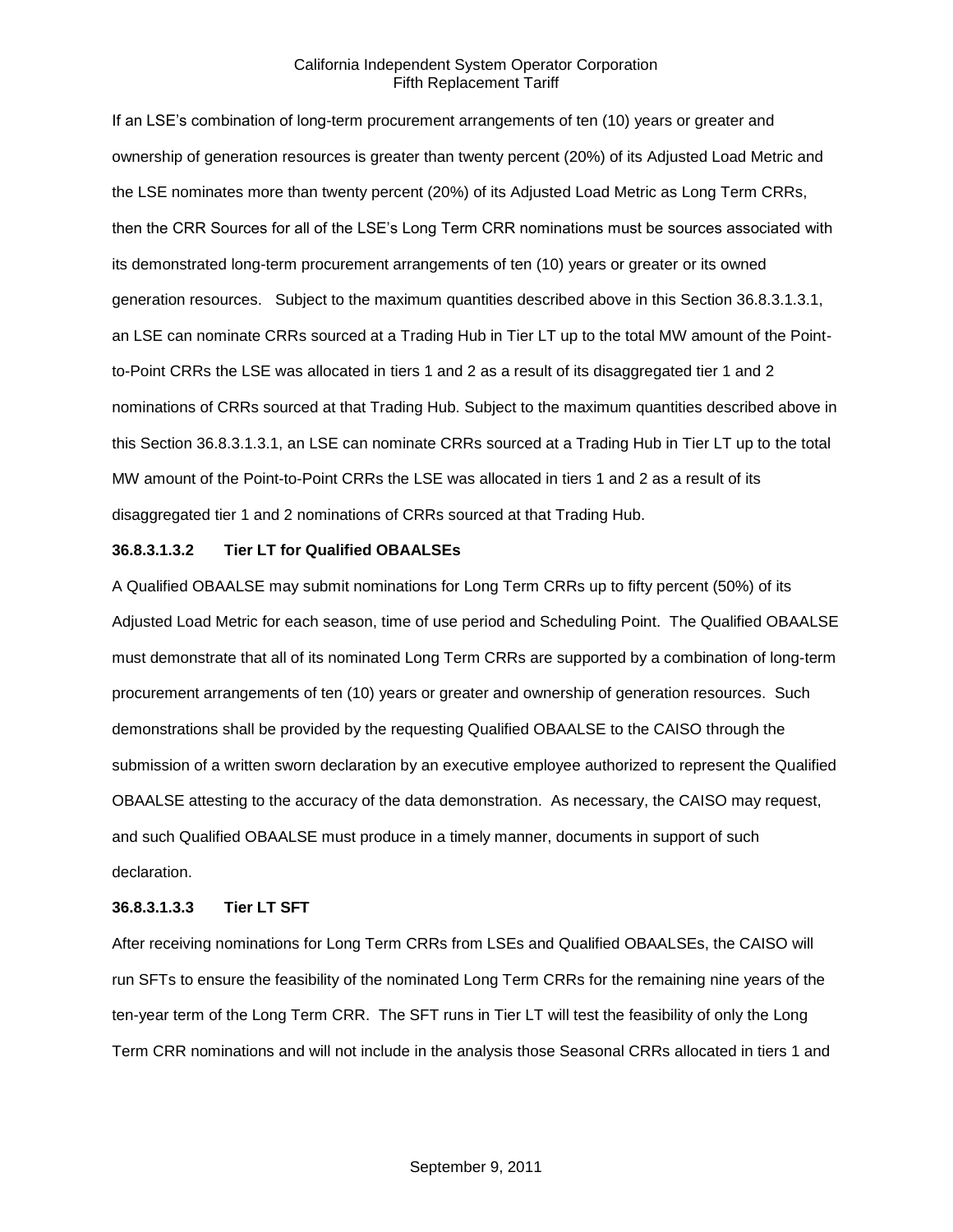2 that are not nominated as Long Term CRRs. The quantity of Long Term CRRs that can be allocated for any season and time of use period must be feasible for the entire ten-year term of the Long Term CRR. As a result of the Tier LT SFT runs, Long Term CRR nominations may not be fully allocated; however, such a result will not affect the CRR Year One validity of the Seasonal CRR allocated in tiers 1 and 2. The CAISO will inform the nominating entity of the results of the Tier LT SFTs before the deadline for submission of the tier 3 nominations.

**36.8.3.1.4** Tier 3. In tier 3, an LSE or a Qualified OBAALSE may nominate and the CAISO will allocate to the LSE or Qualified OBAALSE Seasonal CRRs up to one hundred percent (100%) of its Seasonal CRR Eligible Quantity for each season, minus the quantity of CRRs allocated to that LSE or Qualified OBAALSE in tiers 1 and 2. In tier 3, Sub-LAPs will be eligible CRR Sinks provided that the Sub-LAP is within the nominating LSE's Default LAP. An LSE or a Qualified OBAALSE can nominate Seasonal CRRs sourced at Trading Hubs. In running the SFT the CAISO shall disaggregate the Seasonal CRR nominations sourced at Trading Hubs as described in Section 36.8.4.1. All allocated CRRs that result from such disaggregation will be Point-to-Point CRRs each of whose CRR Source is a Generating Unit PNode that is an element of the Trading Hub. A Qualified OBAALSE can only nominate CRRs from its verified CRR Sources as provided in Section 36.8.3.4.

## **36.8.3.2 Monthly CRR Allocation for CRR Year One**

The monthly CRR Allocation in CRR Year One shall consist of a sequence of two (2) tiers for each time of use period (on-peak and off-peak). The monthly CRR Allocation will distribute Monthly CRRs to each LSE or Qualified OBAALSE up to one hundred percent (100%) of its Monthly CRR Eligible Quantity, minus CRRs allocated to that LSE or Qualified OBAALSE in the annual CRR Allocation for the relevant month and time of use period. The monthly CRR Allocation for CRR Year One will be conducted as follows:

**36.8.3.2.1** Tier 1. In tier 1 of the monthly CRR Allocations, an LSE or a Qualified OBAALSE may nominate and the CAISO will allocate to the LSE or Qualified OBAALSE Monthly CRRs up to fifty percent (50%) of the difference between its Monthly CRR Eligible Quantity and the quantity of Seasonal CRRs and previously allocated Long Term CRRs that apply to that month and time of use period. An LSE or a Qualified OBAALSE can nominate Monthly CRRs sourced at Trading Hubs in accordance with the LSE's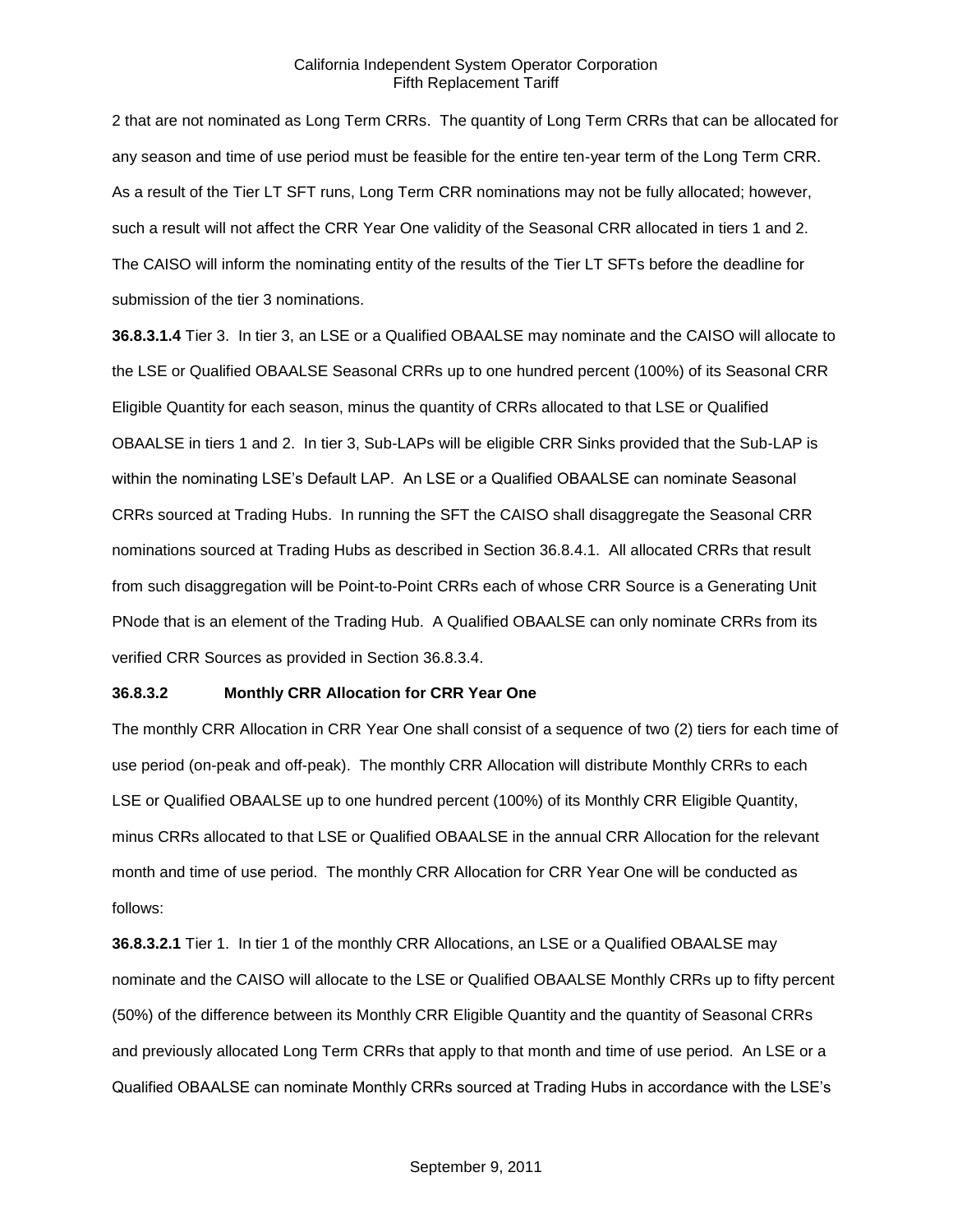or Qualified OBAALSE's verified CRR Sources. In running the SFT the CAISO shall disaggregate the Monthly CRR nominations sourced at Trading Hubs as described in Section 36.8.4.1. All allocated CRRs that result from such disaggregation will be Point-to-Point CRRs each of whose CRR Source is a Generating Unit PNode that is an element of the Trading Hub.

**36.8.3.2.2** Tier 2. In tier 2 of the monthly CRR Allocations, an LSE or a Qualified OBAALSE may nominate and the CAISO will allocate to the LSE or Qualified OBAALSE Monthly CRRs up to one hundred percent (100%) of the difference between its CRR Eligible Quantity and the quantity of Seasonal CRRs and previously allocated Long Term CRRs that apply to that month and time of use period, minus the quantity of CRRs the entity was allocated in tier 1 of the CRR Year One monthly CRR Allocation. An LSE or a Qualified OBAALSE can nominate Monthly CRRs sourced at Trading Hubs. In running the SFT the CAISO shall disaggregate the Monthly CRR nominations sourced at Trading Hubs as described in Section 36.8.4.1. In tier 2 of the monthly CRR Allocation, Sub-LAPs will be eligible CRR Sinks provided that the Sub-LAP is within the nominating LSE's Default LAP. A Qualfied OBAALSE can only nominate CRRs from its verified CRR Sources as provided in Section 36.8.3.4.2.

### **36.8.3.3 [NOT USED]**

### **36.8.3.4 Source Verification**

Source verification is required for LSE CRR nominations in tiers 1 and 2 of the CRR Year One annual allocation process and in tier 1 of each CRR Year One monthly allocation process. Source verification is required for all Qualified OBAALSE CRR nominations in all tiers of all CRR Allocation processes.

### **36.8.3.4.1 CRR Year One Source Verification for LSEs**

In CRR Year One, nominations for tier 1 and tier 2 of the annual CRR Allocation and tier 1 of the monthly CRR Allocations must be source verified for all LSEs. Prior to the beginning of the CRR Allocation process but no later than thirty (30) days before the date on which the Candidate CRR Holders or CRR Holders will be required to submit their nominations for the CRR Allocation, the CAISO will make available a list of allowable CRR Sources to be used in the CRR Allocation. The allowable CRR Sources will be consistent with the applicable CRR FNM. In the event that unforeseen changes to network conditions arise after the thirty-day release of the list of allowable CRR Sources and warrant revisions to that list, the CAISO will provide updates to the list prior to the closing of nominations for the CRR Allocation. An LSE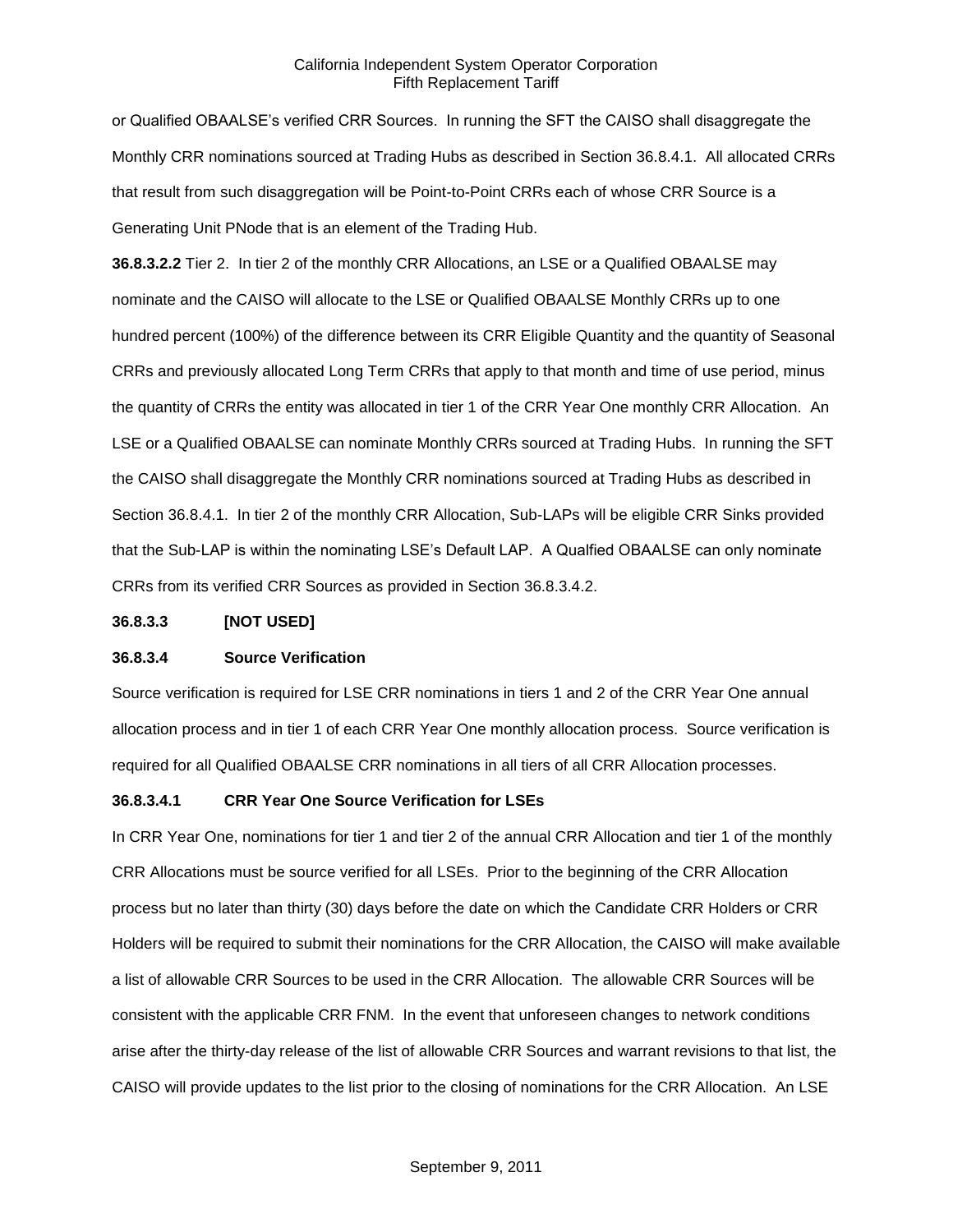must demonstrate that it could actually submit Bids, including Self-Schedules and Inter-SC Trades, for Energy from the locations to be nominated as CRR Sources to serve its Load either through ownership of, or contractual rights to receive Energy from, the relevant Generating Units, or a contract to take ownership of power at the relevant source, such as a Trading Hub or a Scheduling Point. For the second, third and fourth quarters of calendar year 2008 for CRR Year One, in conducting its source verification the CAISO will use data for the period beginning April 1, 2006 and ending December 31, 2006. For the first quarter of calendar year 2009 for CRR Year One, the CAISO will use data for the period beginning January 1, 2007 and ending March 31, 2007 as the basis for verification. Such demonstrations shall be provided by the requesting LSE to the CAISO through the submission of a written sworn declaration by an executive employee authorized to represent the LSE and attest to the accuracy of the data demonstration. As necessary, the CAISO may request, and such LSE must produce in a timely manner, documents in support of such declaration.

## **36.8.3.4.2 Source Verification for Qualified OBAALSEs**

All CRR nominations by Qualified OBAALSEs must be source verified. A Qualified OBAALSE's source verification will be based on its legitimate need showing as specified in Section 36.9.1.

#### **36.8.3.4.3 Calculation of Verified CRR Source Quantity**

The Verified CRR Source Quantity associated with each verified CRR Source for a particular LSE or Qualified OBAALSE will be: (i) for an owned generation resource the PMax of the unit multiplied by the LSE's or Qualified OBAALSE's ownership share; (ii) for a contract with a generation resource, the hourly MWh of Energy specified in the contract averaged over all hours of the relevant time of use period, but no greater than the PMax of the unit; or (iii) for a contract that delivers Energy to a Trading Hub or Scheduling Point, the hourly MWh of energy specified in the contract for delivery from the supplier to the LSE or Qualified OBAALSE at the Trading Hub or Scheduling Point, averaged over all hours of the relevant time of use period. Energy contracts submitted by an LSE to demonstrate that the LSE can submit Bids, including Self-Schedules and Inter-SC Trades, for Energy from the nominated CRR Sources to serve its Load must be at least one month in duration. Energy contracts submitted by a Qualified OBAALSE to demonstrate that the Qualified OBAALSE can submit Bids, including Self-Schedules and Inter-SC Trades, for Energy from the nominated CRR Sources to serve its Load must be at least one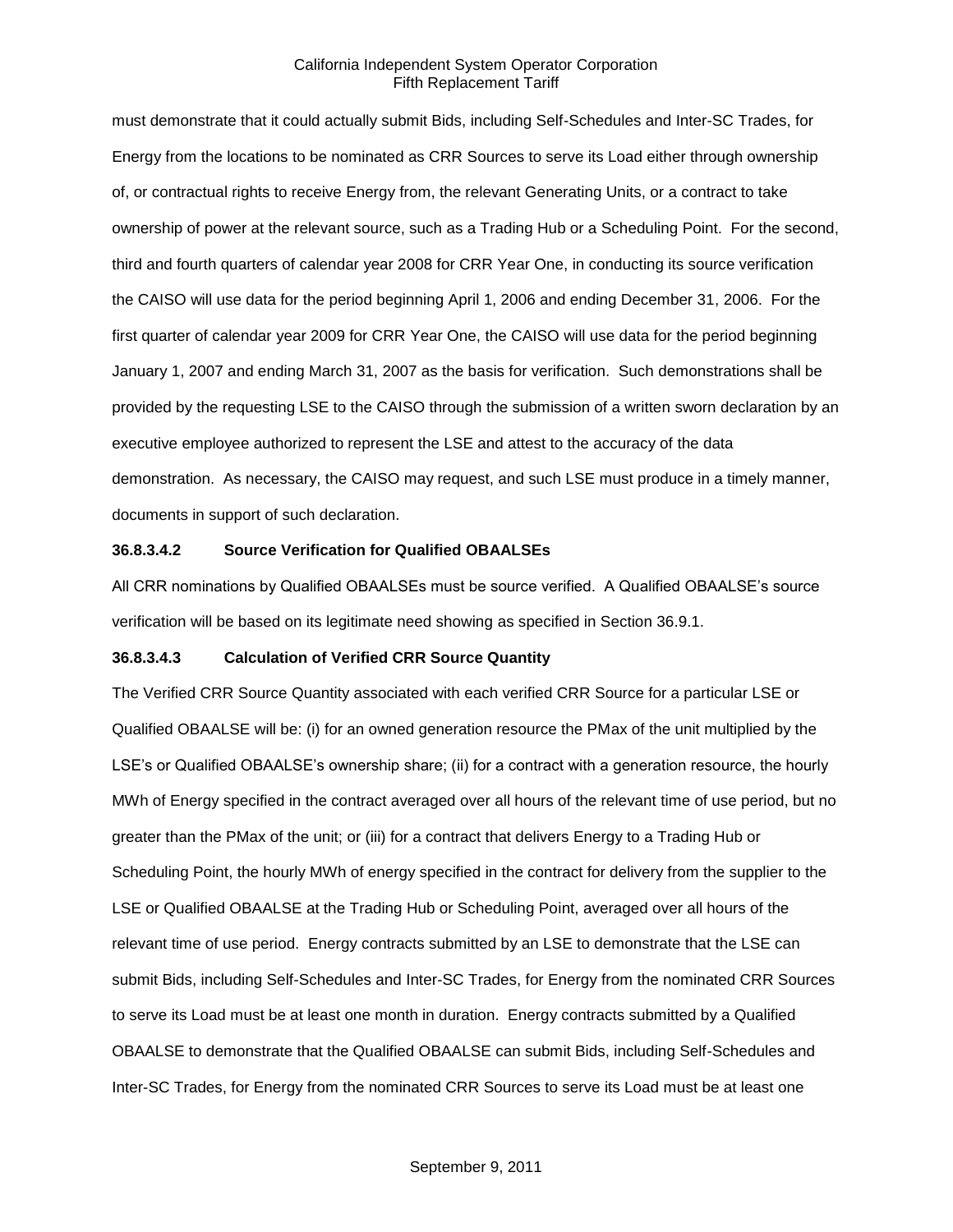month in duration to support nominations of Monthly and Seasonal CRRs, and at least ten (10) years in duration to support nominations of Long Tem CRRs. Nominations of CRRs for which the CRR Source is a Scheduling Point must be source verified in accordance with Section 36.8.4.2.

## **36.8.3.4.4 Calculation of Adjusted Verified CRR Source Quantity**

For nominations by an LSE and a Qualified OBAALSE, except for a Qualified OBAALSE's nomination of Long Term CRRs, the CAISO will consider a contract that covers a portion of a season (but not less than one month) to be acceptable verification, with the adjustment described below, for the entire season for which a CRR is nominated. The CAISO will also consider a contract not less than one month in duration that covers portions of two consecutive months to be acceptable verification, with the adjustment described below, for both of the months that are partially covered. In such cases, for a contract that covers only a portion of the season or month for which the LSE or Qualified OBAALSE wishes to nominate source-verified CRRs, the CAISO will calculate an Adjusted Verified CRR Source Quantity, which equals the Verified CRR Source Quantity times the ratio of the number of days covered by the contract for a particular month or season to the total number of days in that month or season, consistent with the time of use period of the CRRs being nominated. Contracts submitted by a Qualified OBAALSE to support nomination of Long Term CRRs must be at least ten (10) years in duration and cover the entire season of the Long Term CRR being nominated, and therefore the Adjusted Verified CRR Source Quantity calculation does not apply to such nominations.

## **36.8.3.5 Annual CRR Allocation Beyond CRR Year One**

The annual CRR Allocation for years beyond CRR Year One consists of a sequence of four (4) tiers for each season and time of use period (on-peak and off-peak). Allocations of CRRs in each tier are considered final once they are provided by the CAISO to the respective LSEs or Qualified OBAALSEs. After each tier, LSEs or Qualified OBAALSEs will have an amount of time as specified in the Business Practice Manual after their receipt of the results of each tier to submit their nominations for the next tier, if there is one. The annual CRR Allocation will allow LSEs or Qualified OBAALSEs to submit nominations up to their Seasonal CRR Eligible Quantities minus the quantity of previously allocated Long Term CRRs for each season of the relevant year, each time of use period and each CRR Sink at which they serve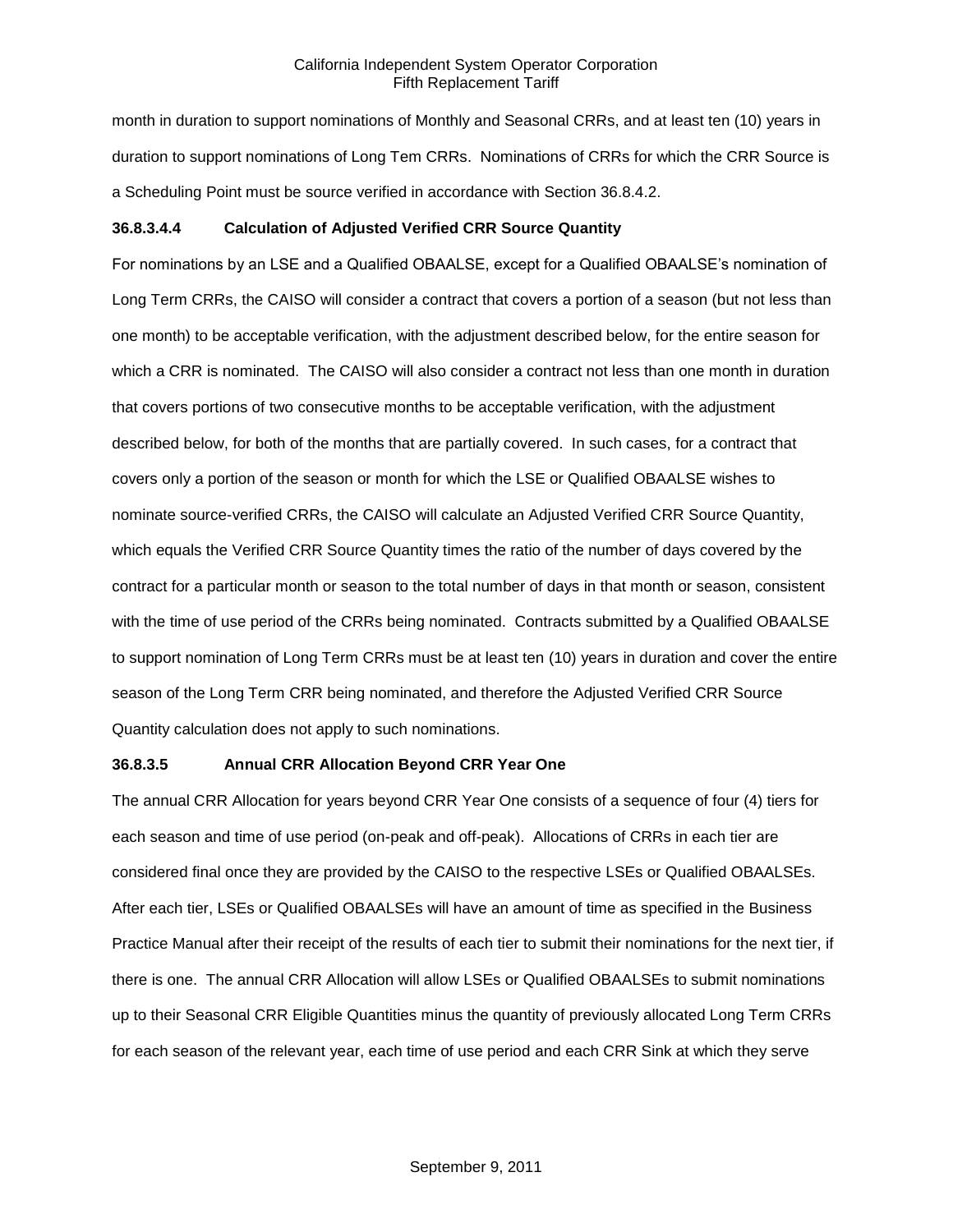Load. Annual CRR Allocations for years beyond CRR Year One will be conducted in the following sequence of tiers:

### **36.8.3.5.1 Tier 1 – Priority Nomination Process**

Tier 1 of the annual CRR Allocation in years beyond CRR Year One will be a Priority Nomination Process through which CRR Holders may nominate some of the same CRRs that they were allocated in the immediately previous annual CRR Allocation process. As provided in Section 36.8.3.4.2, nominations by a Qualified OBAALSE in the PNP are subject to source verification. In all annual CRR Allocations after CRR Year One, an LSE or a Qualified OBAALSE may make PNP nominations up to the lesser of: (1) twothirds of its Seasonal CRR Eligible Quantity, minus the quantity of Long Term CRRs allocated in the immediately preceding Seasonal CRR Allocation for each season, time of use period and CRR Sink for that year; or, (2) the total quantity of Seasonal CRRs allocated to that LSE in the previous annual CRR Allocation, minus the quantity of previously allocated Long Term CRRs for each season, time of use period and CRR Sink, and minus any reduction for net loss of Load or plus any increase for net gain of Load through retail Load Migration as described in Section 36.8.5.1. In addition, an LSE's or Qualified OBAALSE's nomination of any particular CRR Source-CRR Sink combination in the PNP may not exceed the MW quantity of CRRs having that CRR Source and CRR Sink that the LSE or Qualified OBAALSE was allocated in the previous annual CRR Allocation, reduced by the MW quantity of those Long-Term CRRs with the same CRR Source and CRR Sink that were awarded in the prior year's Long-Term CRR allocation, for the same season and time of use period, and in the case of an LSE, adjusted for net Load loss or gain resulting from Load Migration as described in Section 36.8.5.2.2. An LSE or a Qualified OBAALSE may nominate CRRs awarded with a CRR Source at the Trading Hubs in the PNP. CRRs whose CRR Sink is a Sub-LAP are not eligible for nomination in the PNP. A CRR whose CRR Sink is a Custom LAP or PNode is eligible for nomination in the PNP. PNP Eligible Quantities are not affected by secondary transfers of CRRs, except as performed by the CAISO to reflect Load Migration as described in Section 36.8.5. That is, with the exception of transfers to reflect Load Migration: (i) an LSE or a Qualified OBAALSE may nominate in the PNP a CRR it was allocated in the prior annual CRR Allocation even though it transferred that CRR to another party during the year, and (ii) an LSE or a Qualified OBAALSE may not nominate in the PNP a CRR that it received through a secondary transfer from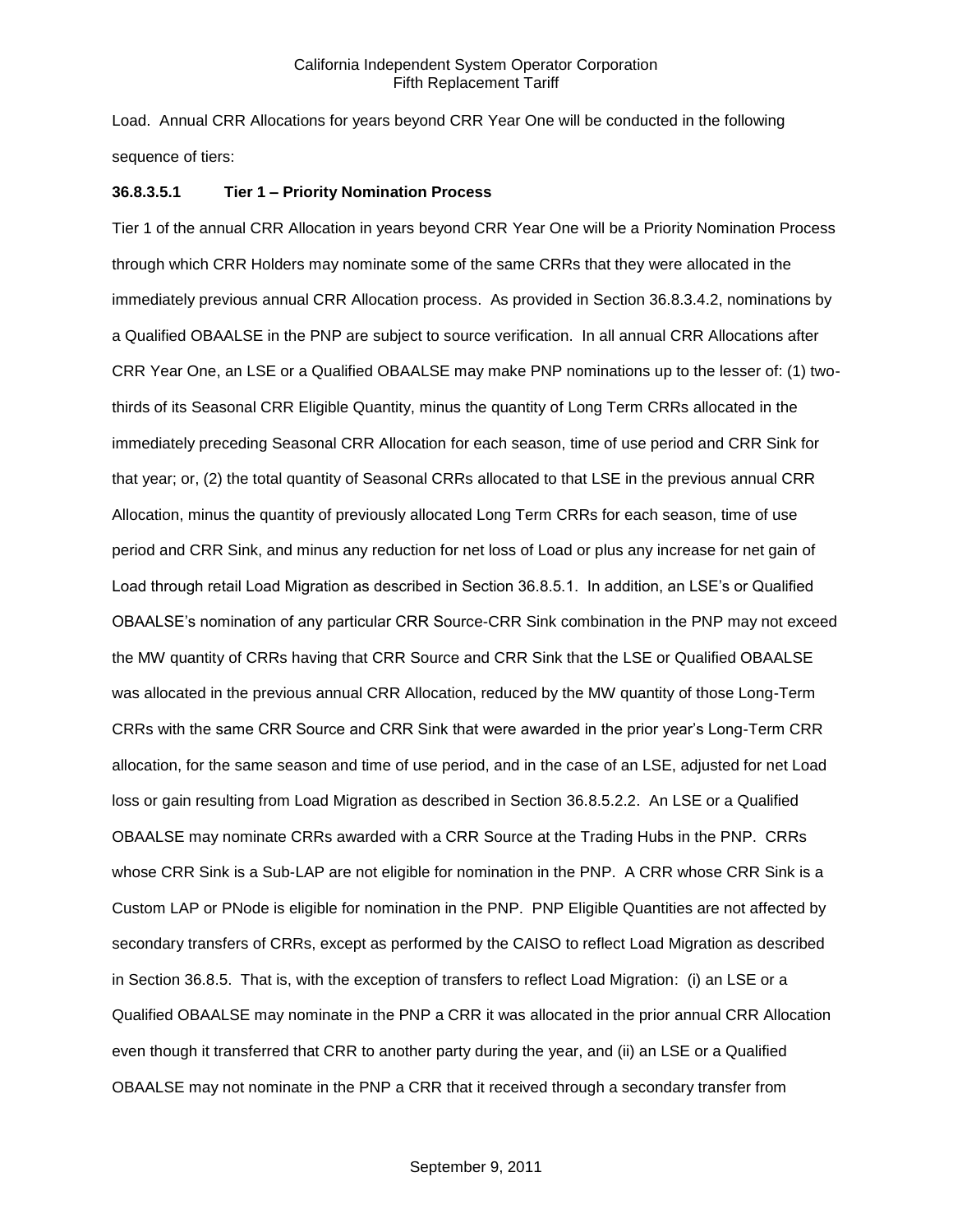another party. CRRs received through a CRR Auction are not eligible for nomination in the PNP. CRRs received as Offsetting CRRs to reflect Load Migration are not eligible for nomination in the PNP. The maximum quantity of CRRs that an LSE or a Qualified OBAALSE may nominate in the PNP is fifty (50) percent of its Adjusted Load Metric, minus any previously allocated Long Term CRRs that are valid for the term of the CRRs being nominated. The CAISO does not guarantee that all CRR nominations in the PNP will be allocated. The CAISO will conduct an SFT to determine whether all CRR nominations in the PNP are simultaneously feasible. If the SFT determines that all priority nominations are not simultaneously feasible, the CAISO will reduce the allocated CRRs until simultaneous feasibility is achieved.

#### **36.8.3.5.2 Tier LT**

In years subsequent to CRR Year One, Long Term CRRs will be allocated as provided in this section.

## **36.8.3.5.2.1 Tier LT for LSEs**

In Tier LT of CRR Year Two, an LSE may nominate Long Term CRRs from any of the Seasonal CRRs it was allocated in the PNP up to a maximum of thirty percent (30%) of the its Adjusted Load Metric, minus the quantity of previously allocated Long Term CRRs that are valid for that year; except that the LSE may nominate Long Term CRRs in amounts greater than thirty percent (30%) but no more than fifty percent (50%) of its Adjusted Load Metric if the LSE demonstrates that more than thirty percent (30%) of its Adjusted Load Metric is covered by a combination of long-term procurement arrangements of ten (10) years or greater and ownership of Generation resources. Such demonstrations shall be provided by the requesting LSE to the CAISO through the submission of a written sworn declaration by an executive employee authorized to represent the LSE and attest to the accuracy of the data demonstration. As necessary, the CAISO may request, and such LSE must produce in a timely manner, documents in support of such declaration. If the LSE has demonstrated that more than thirty percent (30%) of its Adjusted Load Metric is covered by a combination of long-term procurement arrangements of ten (10) years or greater and ownership of Generation resources, the amount of Long Term CRRs that it may nominate is equal to the minimum of: (i) the sum of the owned resources and long-term procurement arrangements of ten (10) years or more, minus the quantity of previously allocated Long Term CRRs that are valid for that CRR year, and (ii) fifty percent (50%) of the LSE's Adjusted Load Metric, minus the quantity of previously allocated Long Term CRRs that are valid for that CRR year. In CRR Year Three,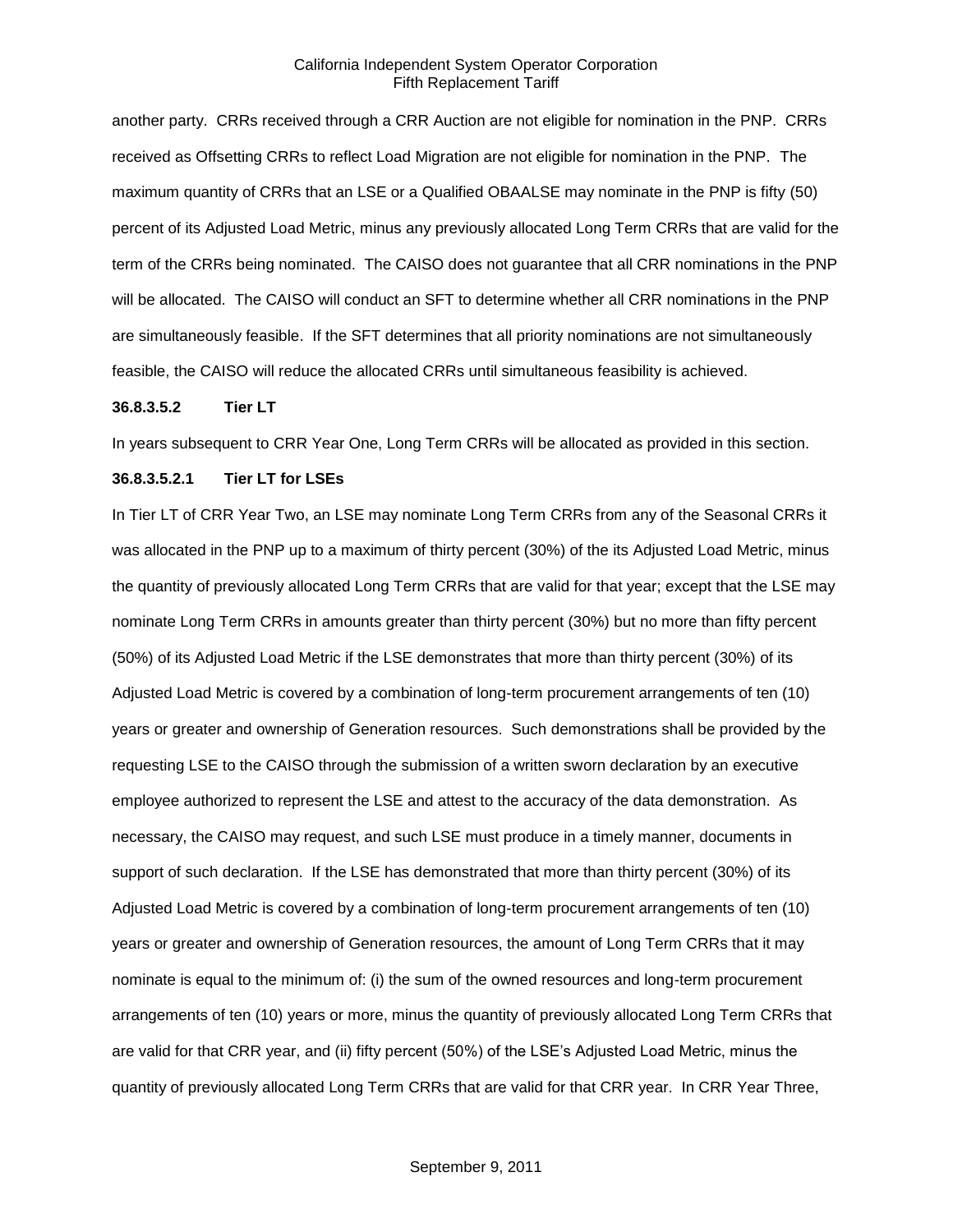the limit on Long Term CRR nominations will increase by ten percent (10%) to forty percent (40%) of the eligible entity's Adjusted Load Metric but shall not exceed fifty percent (50%) of the Adjusted Load Metric. In CRR Year Three, an LSE may exceed the forty percent (40%) limit on Long Term CRR nominations if it demonstrates that its Adjusted Load Metric is covered by a combination of long-term procurement arrangements of ten (10) years or greater and ownership of Generation resources. The amount of Long Term CRRs that it may nominate is equal to the minimum of: (i) the sum of the owned resources and long-term procurement arrangements of ten (10) years or more, minus the quantity of previously allocated Long Term CRRs that are valid for that CRR year, and (ii) fifty percent (50%) of the LSE's Adjusted Load Metric, minus the quantity of previously allocated Long Term CRRs that are valid for that CRR year. In CRR Year Four and all subsequent years, an LSE may nominate Long Term CRRs from any of the Seasonal CRRs allocated in the PNP up to the maximum of fifty percent (50%) of its Adjusted Load Metric, minus the quantity of previously allocated Long Term CRRs that are valid for that year.

### **36.8.3.5.2.2 Tier LT for Qualified OBAALSEs**

A Qualified OBAALSE may submit nominations for Long Term CRRs up to the portion of its Adjusted Load Metric for which it has demonstrated coverage by a combination of long-term procurement arrangements of ten (10) years or greater and ownership of generation resources, up to a maximum of fifty percent (50%) of its Adjusted Load Metric for each season, time of use period and Scheduling Point, minus the quantity of previously allocated Long Term CRRs that are valid for that CRR year. Such demonstrations shall be provided by the requesting Qualified OBAALSE to the CAISO through the submission of a written sworn declaration by an executive employee authorized to represent the Qualified OBAALSE and attest to the accuracy of the data demonstration. As necessary, the CAISO may request, and such Qualified OBAALSE must produce in a timely manner, documents in support of such declaration. Contracts submitted in support of OBAALSE nominations of Long Term CRRs must cover the entire season of the Long Term CRR being nominated.

### **36.8.3.5.2.3 Tier LT SFT**

After receiving nominations for Long Term CRRs, the CAISO will run SFTs to ensure the feasibility of the nominated Long Term CRRs for the remaining nine years of the ten (10) year term of the Long Term CRR. The SFT run in Tier LT will test the feasibility of only the Long Term CRR nominations and will not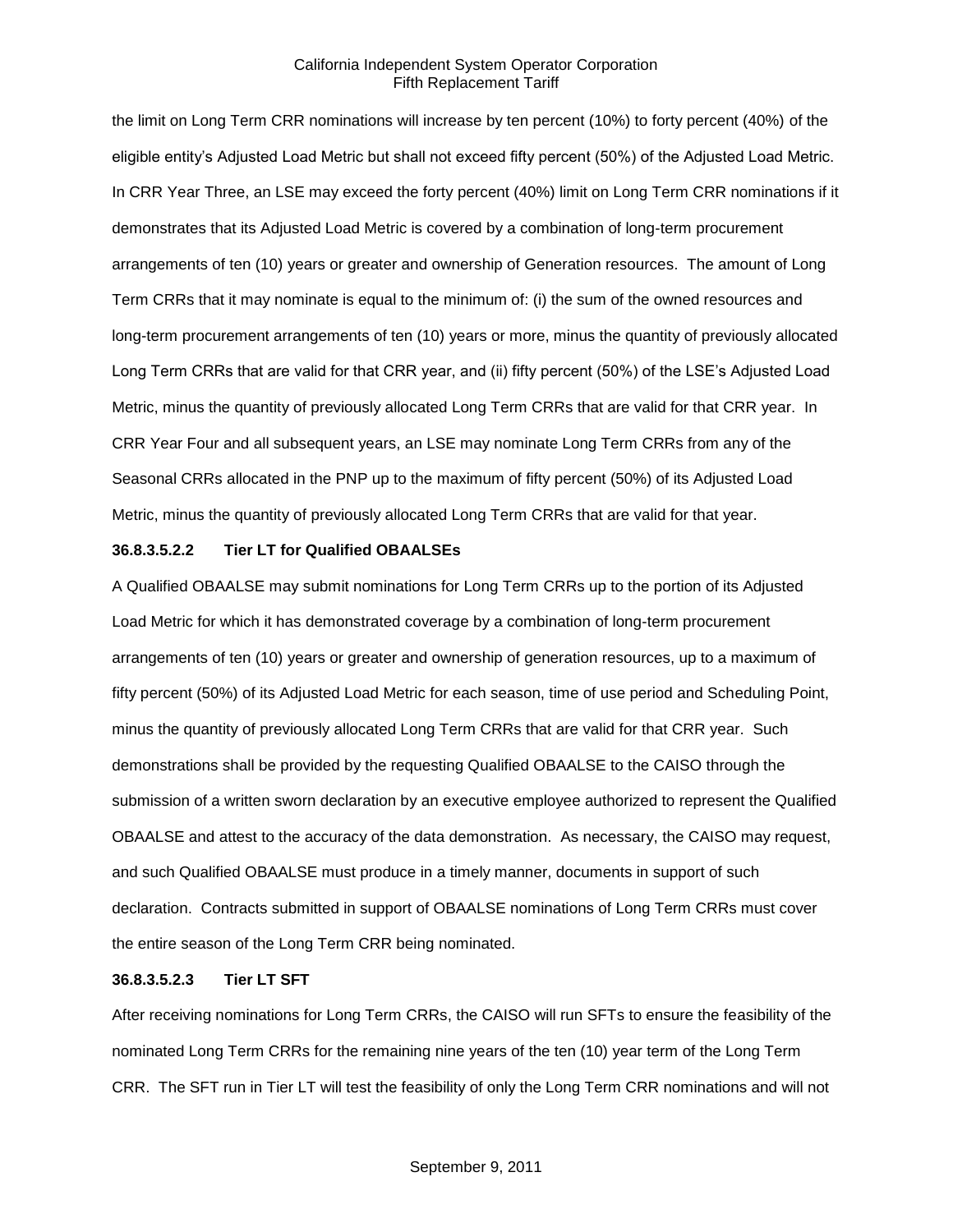include in the analysis those Seasonal CRRs allocated in the PNP that were not nominated as Long Term CRRs. The quantity of Long Term CRRs that can be allocated for any season and time of use period must be feasible for the entire ten (10) year term of the Long Term CRR. As a result of the Tier LT SFT runs, Long Term CRR nominations may not be fully allocated; however, such a result will not affect the validity of: (i) the Long Term CRRs allocated in previous years, or (ii) the Seasonal CRRs allocated in the PNP. The CAISO will inform nominating eligible entities of the results of the Tier LT SFTs before the deadline for submission of the tier 2 nominations.

**36.8.3.5.3 Tier 2** In tier 2 of the annual CRR Allocation, the CAISO will allocate Seasonal CRRs to each LSE and Qualfied OBAALSE up to two-thirds of its Seasonal CRR Eligible Quantity for each season, time of use period and CRR Sink, minus the quantity of: (i) CRRs allocated to that LSE or Qualified OBAALSE in tier 1, and (ii) Long Term CRRs previously allocated to it that are valid for the CRR term currently being allocated. In tier 2 of the annual CRR Allocation, Sub-LAPs will be eligible CRR Sinks provided that the Sub-LAP is within the nominating LSE's Default LAP. An LSE or a Qualified OBAALSE can nominate Seasonal CRRs sourced at Trading Hubs. In running the SFT the CAISO shall disaggregate the Seasonal CRR nominations sourced at Trading Hubs as described in Section 36.8.4.1.

**36.8.3.5.4 Tier 3.** In tier 3 of the annual CRR Allocation, the CAISO will allocate Seasonal CRRs to each LSE or Qualified OBAALSE up to one hundred percent (100%) of its Seasonal CRR Eligible Quantity for each season, time of use period and CRR Sink, minus the quantity of: (i) CRRs allocated to that LSE or Qualified OBAALSE in tiers 1 and 2, and (ii) Long Term CRRs previously allocated to that eligible entity that are valid for the CRR term currently being allocated. In tier 3 of the annual CRR Allocation, Sub-LAPs will be eligible CRR Sinks provided that the Sub-LAP is within the nominating LSE's Default LAP. An LSE or a Qualified OBAALSE can nominate Seasonal CRRs where the CRR Source is a Trading Hub. In running the SFT the CAISO shall disaggregate the Seasonal CRR nominations sourced at Trading Hubs as described in Section 36.8.4.1.

# **36.8.3.5.5 Alternatives for Renewal of Long Term CRRs and for the Transition of Expiring ETCs and Converted Rights to Long Term CRRs**

Eligible entities may, in the final year of a Long Term CRR, nominate the identical CRR Source, CRR Sink, and MW terms of the expiring Long Term CRR in the PNP conducted that year, subject to any applicable quantity limitations specified in this Section 36. An eligible entity with an Existing Transmission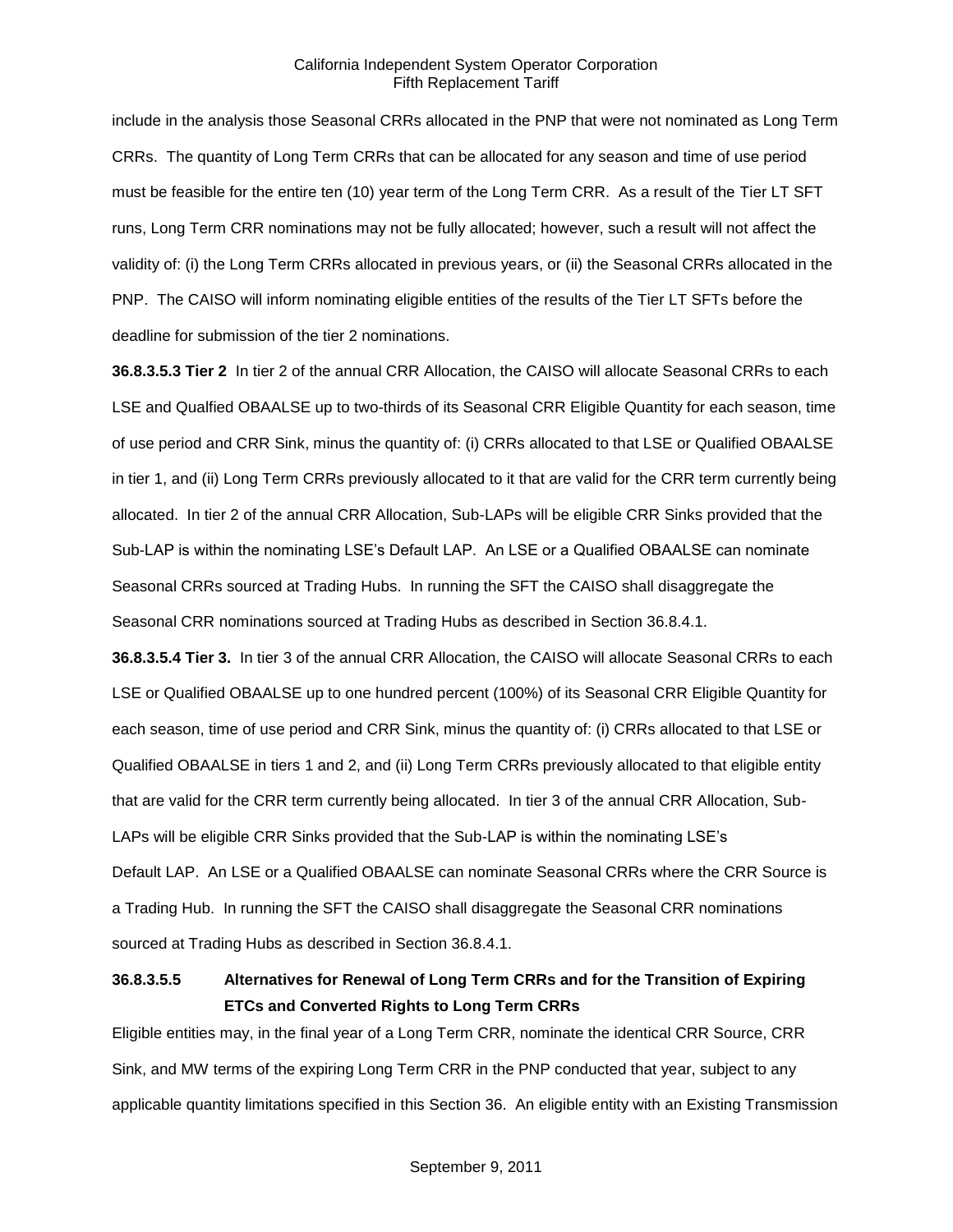Contract or Converted Rights that expire by the start of the year for which the CRR Allocation process is conducted may participate in the PNP as if its Existing Transmission Contract or Converted Rights sources and sinks were previously allocated Seasonal CRRs, subject to any applicable quantity limitations specified in this Section 36. In either case, if Seasonal CRRs are awarded to an LSE or a Qualified OBAALSE in the PNP based on its nomination of its expiring rights, such entity may then nominate those Seasonal CRRs in Tier LT of the same year's annual CRR Allocation process, subject to any applicable quantity limitations specified in this Section 36. Alternatively, CRR Holders of expiring LT CRRs, expiring Existing Transmission Contracts or expiring Converted Rights may bypass the tier 1 Priority Nomination Process and nominate their expiring rights as Long Term CRRs in Tier LT one year prior to the year of expiration, subject to any applicable quantity limitations specified in this Section 36. This alternative allows the holder of the expiring rights to nominate Long Term CRRs in the first Tier LT SFT in which the capacity corresponding to the expiring rights becomes available for the full nine (9) year period of the Tier LT SFT. For any entity who elects this alternative and obtains an allocated Long Term CRR, the length of the renewed Long Term CRR (or initial Long Term CRR in the case of expiring Existing Transmission Contracts or expiring Converted Rights) will be nine (9) years, corresponding to the years included in the Tier LT SFT.

## **36.8.3.6 Monthly CRR Allocation Beyond CRR Year One**

The monthly CRR Allocation shall consist of a sequence of two (2) tiers of allocations for each time of use period (on-peak and off-peak). The monthly CRR Allocation will distribute Monthly CRRs and will allow an LSE and a Qualified OBAALSE to nominate CRRs up to one hundred percent (100%) of its Monthly CRR Eligible Quantity, minus the total of any Seasonal CRRs allocated in the annual CRR Allocation, and minus any holdings of Long Term CRRs that are valid for the month and time of use of the CRRs being nominated. All CRR nominations by Qualified OBAALSEs must be source verified. **36.8.3.6.1** Tier 1 In tier 1 of the monthly CRR Allocations, each LSE or Qualified OBAALSE may nominate Monthly CRRs up to one-hundred percent (100) of the difference between its Monthly CRR Eligible Quantity and the total of any Seasonal CRRs allocated in the annual CRR Allocation and any holdings of Long Term CRRs that are valid for the month and time of use of the CRRs being nominated. An LSE or a Qualified OBAALSE can nominate Monthly CRRs where the CRR Source is a Trading Hub.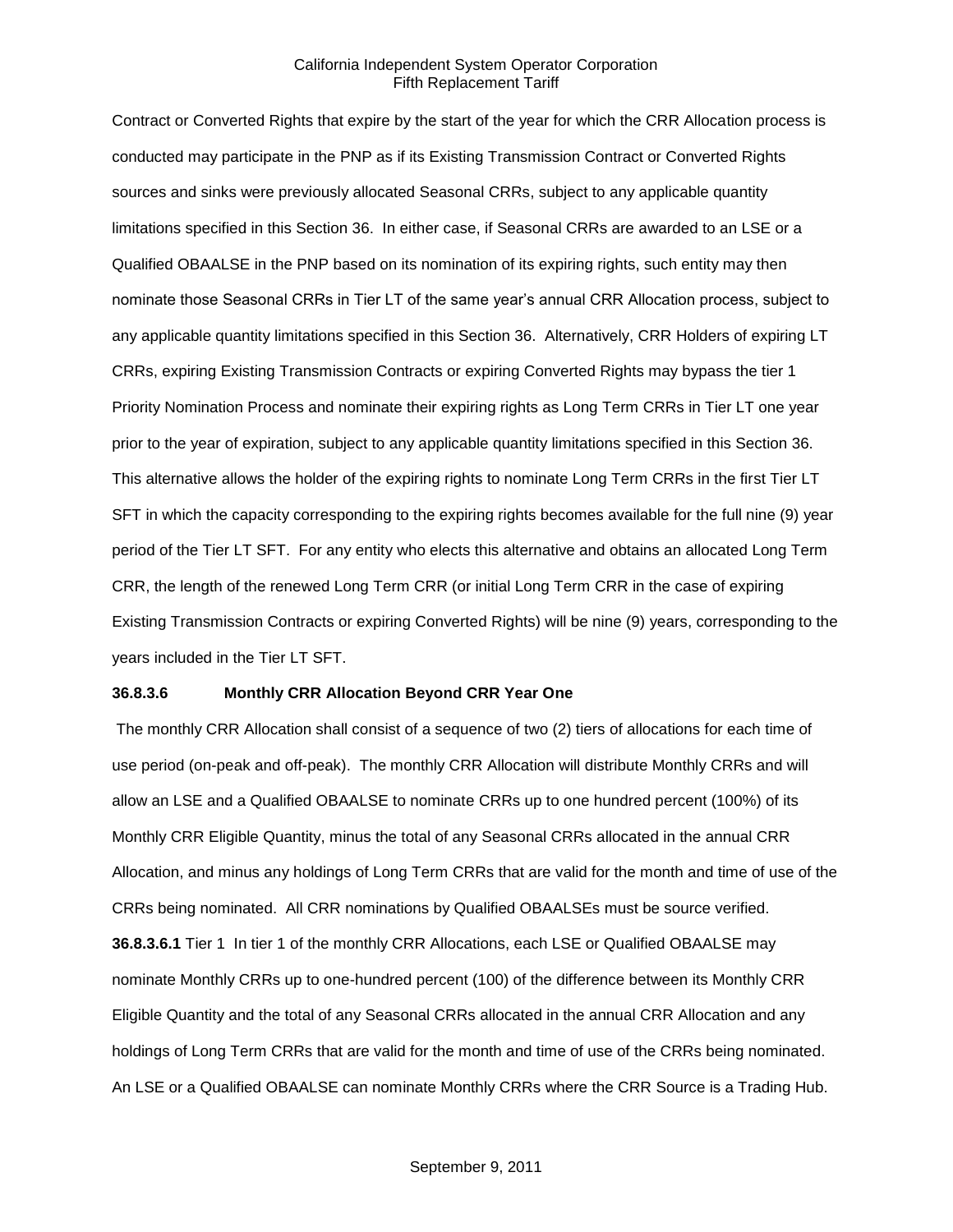In tier 1 of the monthly CRR Allocation, Sub-LAPs will be eligible CRR Sinks, provided that the Sub-LAP is within the nominating LSE's Default LAP. In running the SFT the CAISO shall disaggregate the Monthly CRR nominations sourced at Trading Hubs as described in Section 36.8.4.1. **36.8.3.6.2** Tier 2. In tier 2 of the monthly CRR Allocations, each LSE or Qualified OBAALSE may nominate Monthly CRRs up to one hundred percent (100%) of the difference between its Monthly CRR Eligible Quantity and the total of any Seasonal CRRs allocated in the annual CRR Allocation and any holdings of Long Term CRRs that are valid for the month and time of use of the CRRs being nominated, minus the quantity of CRRs allocated to that LSE or Qualified OBAALSE in tier 1 of the current monthly CRR Allocation. In tier 2 of the monthly CRR Allocation, Sub-LAPs will be eligible CRR Sinks, provided that the Sub-LAP is within the nominating LSE's Default LAP. An LSE or a Qualified OBAALSE can nominate Monthly CRRs sourced at Trading Hubs. In running the SFT the CAISO shall disaggregate the Monthly CRR nominations sourced at Trading Hubs as described in Section 36.8.4.1.

#### **36.8.4 Eligible Sources For CRR Allocation**

In the CRR Allocation processes for Seasonal CRRs, Monthly CRRs, and Long Term CRRs, nominated CRR Sources can be either PNodes (including Scheduling Points) or Trading Hubs, except that a Proxy Demand Resource cannot be a nominated CRR Source in a CRR Allocation process. An LSE or a Qualified OBAALSE may nominate up to one hundred percent (100%) of its Adjusted Verified CRR Source Quantities for Seasonal or Monthly CRRs in the combined tiers of the annual and monthly CRR Allocation processes as provided in this Section. For tiers 1 and 2 of the annual CRR Allocation in CRR Year One, an LSE may nominate CRRs from each of its verified CRR Sources in a quantity no greater than seventy-five percent (75%) of the Adjusted Verified CRR Source Quantity corresponding to each verified CRR Source. The LSE may then use tier 1 of the monthly CRR Allocations in CRR Year One to nominate up to the full one hundred percent (100%) of the Adjusted Verified CRR Source Quantity corresponding to each verified CRR Source. In tiers 1, 2 and 3 of the annual CRR Allocation in each year in which it participates, a Qualified OBAALSE may nominate CRRs from each of its verified CRR Sources in a quantity no greater than seventy-five percent (75%) of the Adjusted Verified CRR Source Quantity corresponding to each CRR Source. The Qualified OBAALSE may then use tiers 1 and 2 of the monthly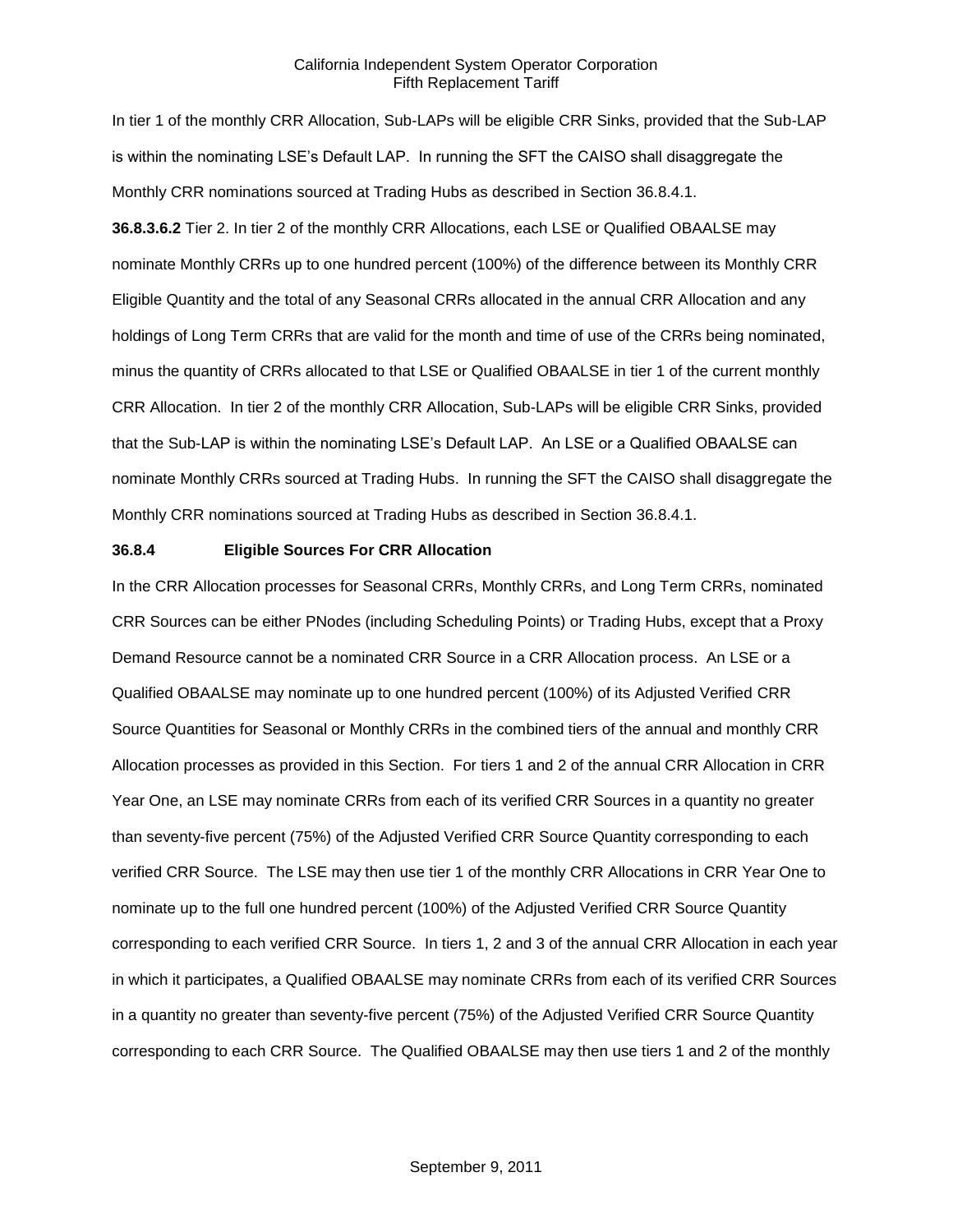CRR Allocations in the same year to nominate up to the full one hundred percent (100%) of the Adjusted Verified CRR Source Quantity corresponding to each verified CRR Source.

### **36.8.4.1 CRRs with Trading Hub Sources**

For purposes of the CRR Allocation processes the CAISO shall disaggregate CRR nominations with Trading Hub CRR Sources into Point-to-Point CRR nominations each of whose CRR Source is a Generating Unit PNode that is an element of the Trading Hub. In performing this disaggregation the MW quantity of each Point-to-Point CRR nomination will equal the MW quantity of the CRR nomination multiplied by the weighting factor of the corresponding Generating Unit PNode in the defined Trading Hub. The disaggregated, individual Point-to-Point CRRs will be used by the CAISO in conducting the SFTs for the nominated CRRs. In CRR years other than CRR Year One, an LSE may nominate in the PNP any Point-to-Point CRRs it was allocated the previous year as a result of Seasonal CRR nominations with Trading Hubs as CRR Sources, and may then nominate those Seasonal CRRs awarded in the PNP as Long Term CRRs in Tier LT. In CRR Year One, an LSE that was allocated individual Pointto-Point CRRs in tiers 1 and 2 as a result of nominating CRRs sourced at a Trading Hub must nominate CRRs sourced at Trading Hubs in Tier LT in accordance with Section 36.8.3.1.3.1. For Qualified OBAALSEs, all nominated CRR Sources must be source verified as specified in Section 36.9.1. Any Long Term CRRs allocated by the CAISO as a result of nominations of CRRs sourced at Trading Hubs will be Point-to-Point CRRs each of whose CRR Sources is a Generating Unit PNode that is an element of the Trading Hub. After Trading Hub CRRs are allocated in each annual and monthly CRR Allocation process, the CAISO shall combine the allocated CRRs into a Trading Hub CRR and issue counterflow CRRs to the holders of Trading Hub CRRs as necessary to maintain simultaneous feasibility. CRR Holders of such combined Trading Hub CRRs will be eligible to renew these Trading Hub CRRs in the Priority Nomination Process of the subsequent seasonal CRR Allocation process as described in this Section 36.8.4.1 and Section 36.8.3.5.1.

### **36.8.4.2 Import CRRs**

An LSE or a Qualified OBAALSE may nominate Seasonal, Monthly or Long Term CRRs whose CRR Source is a Scheduling Point in the annual and monthly CRR Allocation in accordance with this Section.

## **36.8.4.2.1 Scheduling Points as CRR Sources for LSEs in CRR Year One**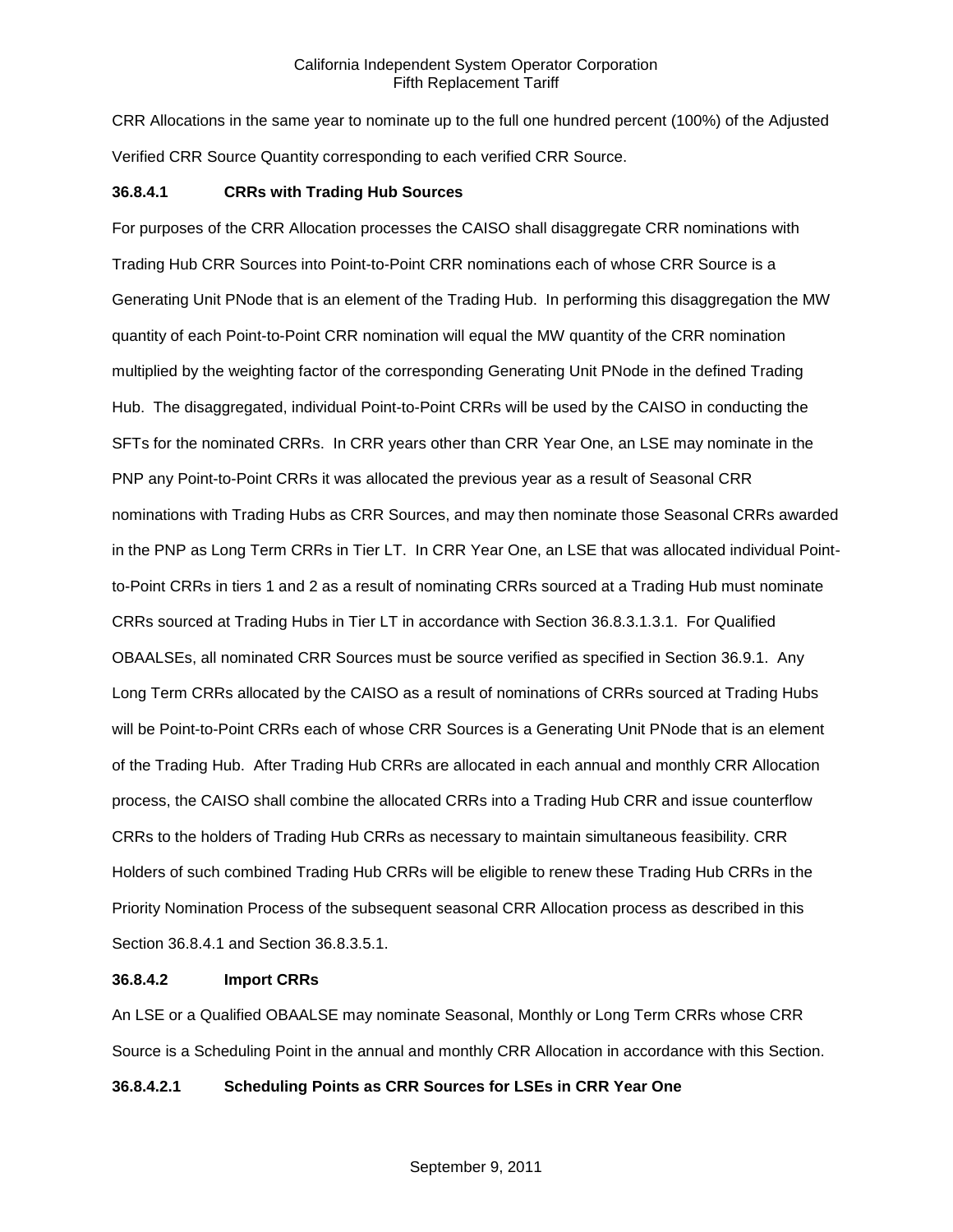In CRR Year One, in tiers 1 and 2 of the annual CRR Allocation process an LSE may nominate Seasonal CRRs whose CRR Source is a Scheduling Point to the extent that it can demonstrate to the CAISO that, for the verification period stated in Section 36.8.3.4, it owned or was a party to a contract with a System Resource, and that it or the counter-party to the contract had procured appropriate transmission from the applicable transmission provider outside the CAISO to the Scheduling Point. In addition, also in tiers 1 and 2 of the annual CRR Allocation in CRR Year One, all LSEs eligible to nominate CRRs under this Section 36.8 may nominate as CRR Sources, without any verification, shares of the residual import CRR capacity at each Scheduling Point that remains after the completion of the CRR Source verification process. Each LSE's share of the residual import CRR capacity will be calculated as follows. Starting with the total capacity at each Scheduling Point that is available in the DC FNM for the annual CRR Allocation and CRR Auction processes, the CAISO will calculate the residual amount of capacity that remains at each Scheduling Point after subtracting the capacity accounted for by those Scheduling Point CRR Sources submitted by LSEs for verification that have been verified. The CAISO will then set aside fifty percent (50%) of this residual amount at each Scheduling Point for the annual CRR Auction, and will allow LSEs to nominate pro rata shares of the other fifty percent (50%) in proportion to their Seasonal CRR Eligible Quantities. In each monthly CRR Allocation during CRR Year One, CRR Source verification will be required in tier 1 as in the annual CRR Allocation process. Following the verification process, the CAISO will calculate and set aside for the monthly CRR Auction fifty percent (50%) of the import capacity that remains at each Scheduling Point after accounting for the verified Scheduling Point CRR Source submissions to the monthly process and the annual CRR Allocation and CRR Auction results for that month, and will allow LSEs to nominate in tier 1 Monthly CRRs with CRR Sources at each Scheduling Point in quantities up to their pro rata shares of the other fifty percent (50%) in proportion to their Monthly CRR Eligible Quantities.

## **36.8.4.2.2 Scheduling Points as CRR Sources for LSEs Beyond CRR Year One**

In the annual CRR Allocation processes subsequent to CRR Year One, there will be no special provisions regarding CRR Sources at Scheduling Points in tiers 1 and 2 for LSEs. For tier 3 the CAISO will calculate and set aside for the annual CRR Auction fifty percent (50%) of the import capacity at each Scheduling Point that remains after the tier 1 and tier 2 CRR Allocations and after considering any previously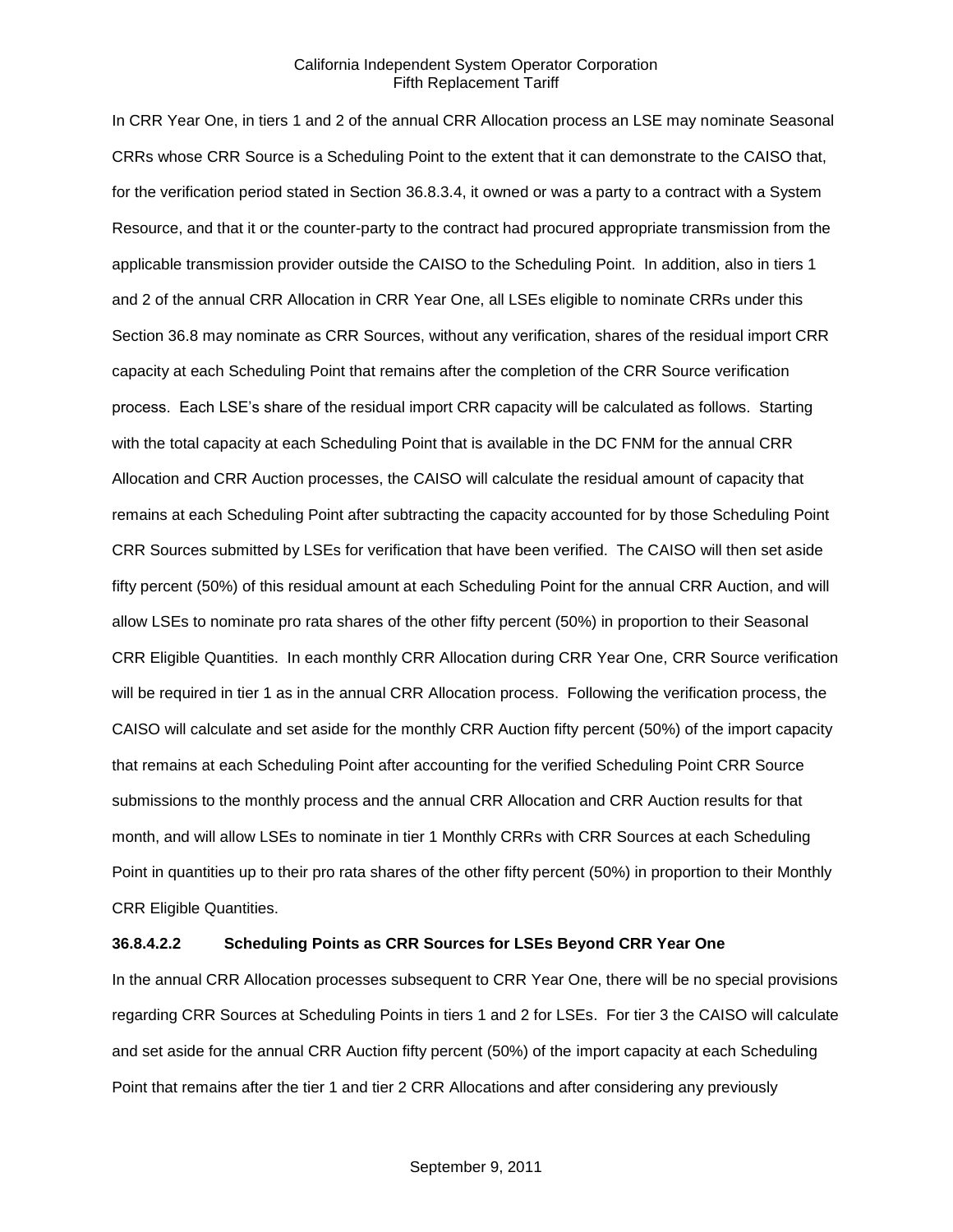allocated Long Term CRRs that are valid for that month as described in Section 36.4.1. In the monthly CRR Allocation processes subsequent to CRR Year One there will be no special provisions regarding CRR Sources at Scheduling Points in tier 1 for LSEs. For tier 2 the CAISO will calculate and set aside for the monthly CRR Auction fifty percent (50%) of the import capacity that remains at each Scheduling Point after accounting for the annual CRR Allocation and CRR Auction results for that month, any previously allocated Long Term CRRs that are valid for that month, and the results of tier 1 of the monthly CRR Allocation.

## **36.8.4.2.3 Scheduling Points as CRR Sources for Qualified OBAALSEs**

In the annual CRR Allocation process a Qualified OBAALSE may nominate CRRs whose CRR Source is a Scheduling Point to the extent it meets the requirements of Section 36.9.1.

### **36.8.5 Load Migration Between LSEs**

The CAISO shall track Load Migration between LSEs through Load Migration data provided to the CAISO by each UDC, MSS Operator or other entity that provides distribution serve to customers. Load Migration will be reflected in the hourly Load data and Load forecasts used by the CAISO to calculate the CRR Load Metrics and Seasonal CRR Eligible Quantities and Monthly CRR Eligible Quantities for each LSE, in accordance with procedures set forth in the applicable Business Practice Manual. Load Migration will be reflected in appropriate adjustments to each affected LSE's Seasonal CRR Eligible Quantities and Monthly CRR Eligible Quantities in subsequent annual and monthly CRR Allocations, as well as its PNP Eligible Quantities in the next annual CRR Allocation. LSEs that hold Seasonal CRRs or Long Term CRRs and that lose or gain Load through Load Migration must comply with Section 36.8.5.3 regarding the transfers of current CRR holdings to reflect Load Migration.

### **36.8.5.1 Tracking of Load Migration by CAISO**

The CAISO will implement all appropriate adjustments due to Load Migration on a monthly basis. In order to enable the CAISO to track Load Migration and determine the appropriate adjustments, each UDC, MSS Operator, and other entity that provides distribution service to customers will provide to the CAISO the number of end-use customers that migrated in each of the customer classes in their service area. The end-use customer information provided to the CAISO by such parties shall be calculated based on the following details on each customer that migrates between LSEs: (i) customer identification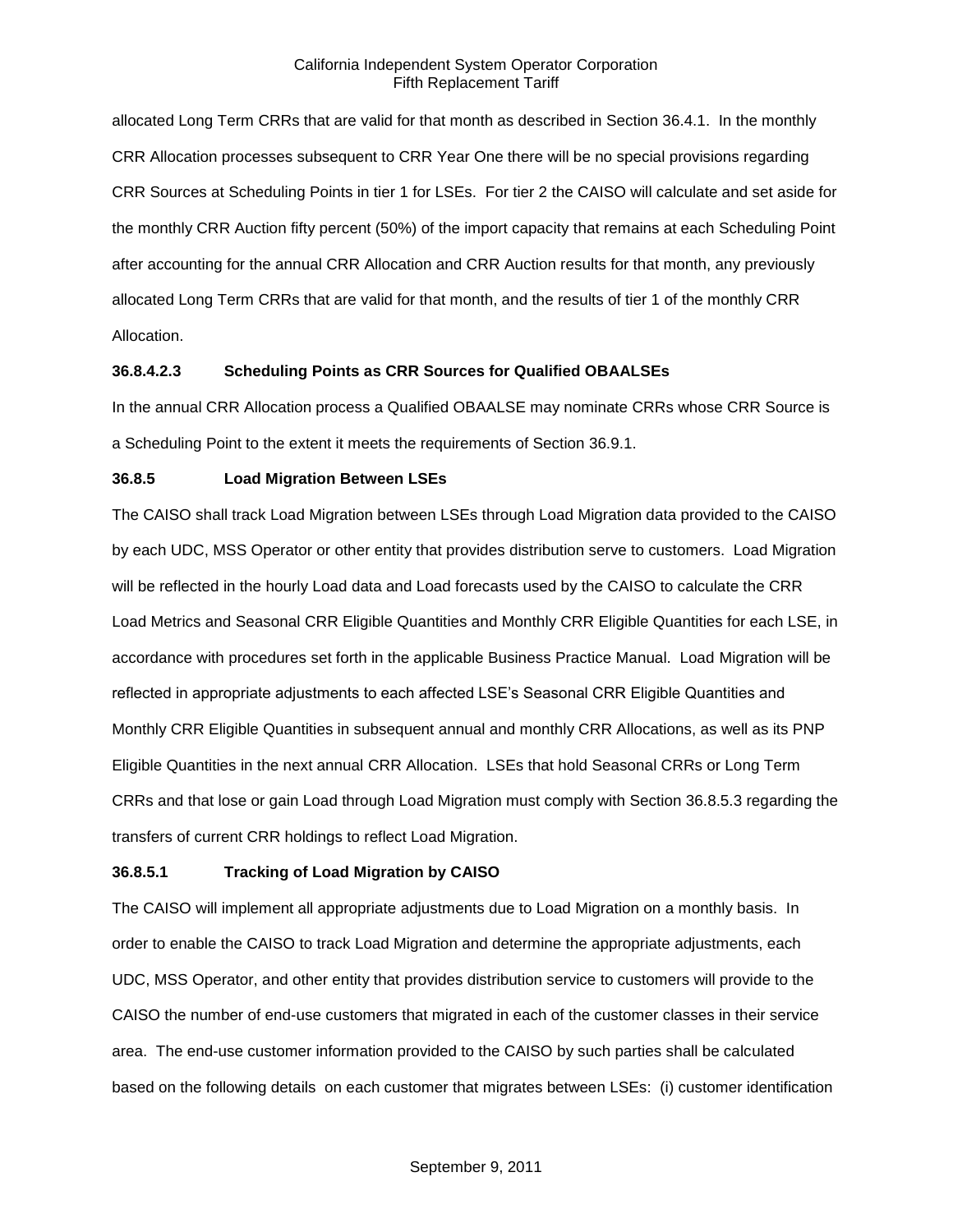information, (ii) information to establish the customer's retail customer class, (iii) the original and new LSEs serving the customer, (iv) the effective date of the Load Migration, and (v) the most recent twelve (12) months of billing data for the customer. Each UDC, MSS Operator and other entity that provides distribution service to customers will retain the details of the underlying calculations unless as requested by the CAISO pursuant to the dispute resolution process discussed in Section 36.8.5.7. The migration information provided to the CAISO by the parties shall consist of the number of customers served by each LSE in each retail customer class as of the start of each month, multiplied by the average consumption by customers in each retail customer class. Further details regarding the methodology used by the UDCs, MSSs, and other entities that provide distribution service to customers, to calculate this migration information to be supplied to the CAISO is set forth in the applicable Business Practice Manual. The CAISO will receive information from each UDC, MSS Operator, and other entity providing distribution service on an ongoing daily basis, and will perform the calculations for any appropriate adjustments due to Load Migration on a monthly basis. New CRRs allocated due to Load Migration in accordance with Section 36.8.5.3 will be made effective on the first day of the first month, following the CAISO's performance of the calculations, in which the Load Migration is effective by the first of the month.

### **36.8.5.2 Adjustments to CRR Eligible Quantities to Reflect Load Migration**

An LSE who loses or gains net Load through Load Migration in a given year will have its Seasonal CRR Eligible Quantities in the next annual CRR Allocation reduced or increased, respectively, in proportion to the net Load lost or gained through Load Migration. In addition, an LSE that loses Load through Load Migration in a given year will have its PNP Eligible Quantities reduced in proportion to the gross amount of Load lost through Load Migration. An LSE that gains Load through Load Migration in a given year will have its PNP Eligible Quantities increased in proportion to the amount of Load gained through Load Migration.

# **36.8.5.3 Adjustments to Current CRR Holdings to Reflect Load Migration**

Because in between CRR Allocations each LSE can both lose Load and gain Load between itself and multiple other LSEs, the CAISO will calculate and perform appropriate adjustments to current CRR holdings for each pair of LSEs affected by Load Migration to reflect the net amount of Load that migrated between those two LSEs during each Load Migration tracking period and for each LAP in which the LSEs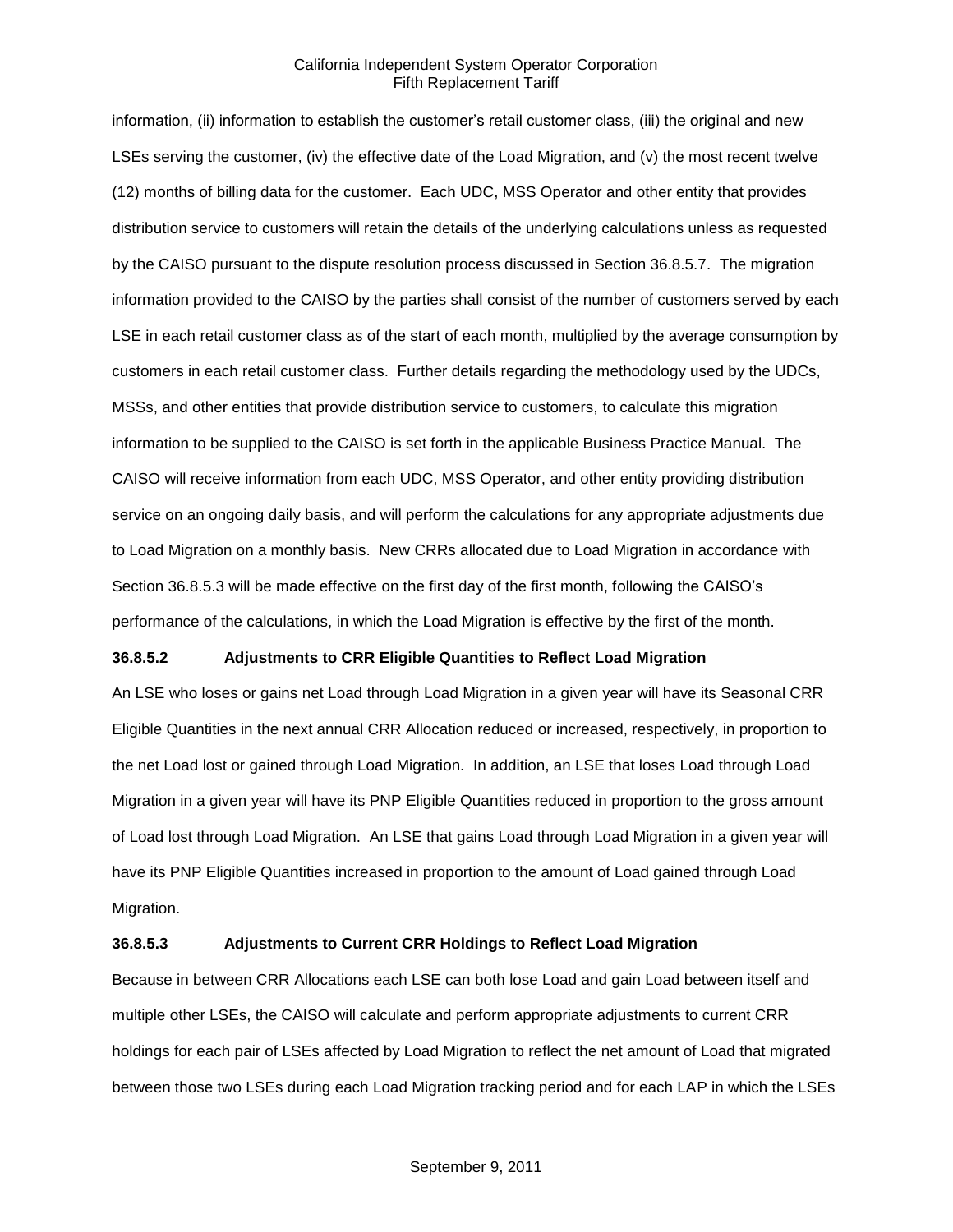serve Load. The CAISO will perform such calculations in accordance with the appropriate Business Practice Manual, and will perform the adjustments by creating and allocating equal and opposite sets of new CRRs for each pair of LSEs affected by Load Migration. The net Load gaining LSE of the pair will receive a set of new CRRs that match the CRR Sources and CRR Sinks of all the Seasonal CRRs and Long Term CRRs previously allocated to the net Load losing LSE of the pair, in MW quantities proportional to the net amount of the net Load losing LSE's Load that migrated to the net Load gaining LSE of the pair within each LAP in which the LSEs serve Load. The net Load losing LSE of the pair will receive a set of new Offsetting CRRs. After the assignment of Offsetting CRRs, the net Load losing LSE will still hold the CRRs it held before it was assigned the Offsetting CRRs. The Load gaining LSE may nominate its new Seasonal CRRs in the Priority Nomination Process of the next annual CRR Allocation process. The net Load losing LSE may not nominate in the Priority Nomination Process either: (i) the Seasonal CRRs corresponding to the new CRRs allocated to the Load gaining LSE, or (ii) the Offsetting CRRs allocated due to Load Migration. An LSE to which the CAISO allocates new CRRs to reflect Load Migration must be either a Candidate CRR Holder or a CRR Holder and meet all requirements applicable to such entities.

### **36.8.5.4 Load Migration and Compliance with CAISO Credit Requirements**

To the extent that the credit requirements of an LSE as specified in Section 12 are updated by the allocation of new CRRs to reflect Load Migration, the CAISO will do the following. For new CRRs that result in net charges to the affected LSE over a Settlement period these charges will appear on the LSE's Settlement Statement irrespective whether the LSE has met the updated credit requirement. For new CRRs that result in net payments to the affected LSE over a Settlement period and that LSE has not met the updated credit requirements affected by the allocation of new CRRs to reflect Load Migration, the CAISO shall withhold payment until those updated credit requirements are met. At the end of each Settlement period, if the LSE has not met the updated credit requirements resulting from Load Migration CRR transfers, the CAISO will add any net payments that accrued to the transferred CRRs to the CRR Balancing Account to be included in the daily clearing of the CRR Balancing Account, and those net payments will no longer be recoverable by the LSE. The CAISO may place new allocated CRRs into CRR Auctions if the non-compliance with credit or applicable Financial Security requirements is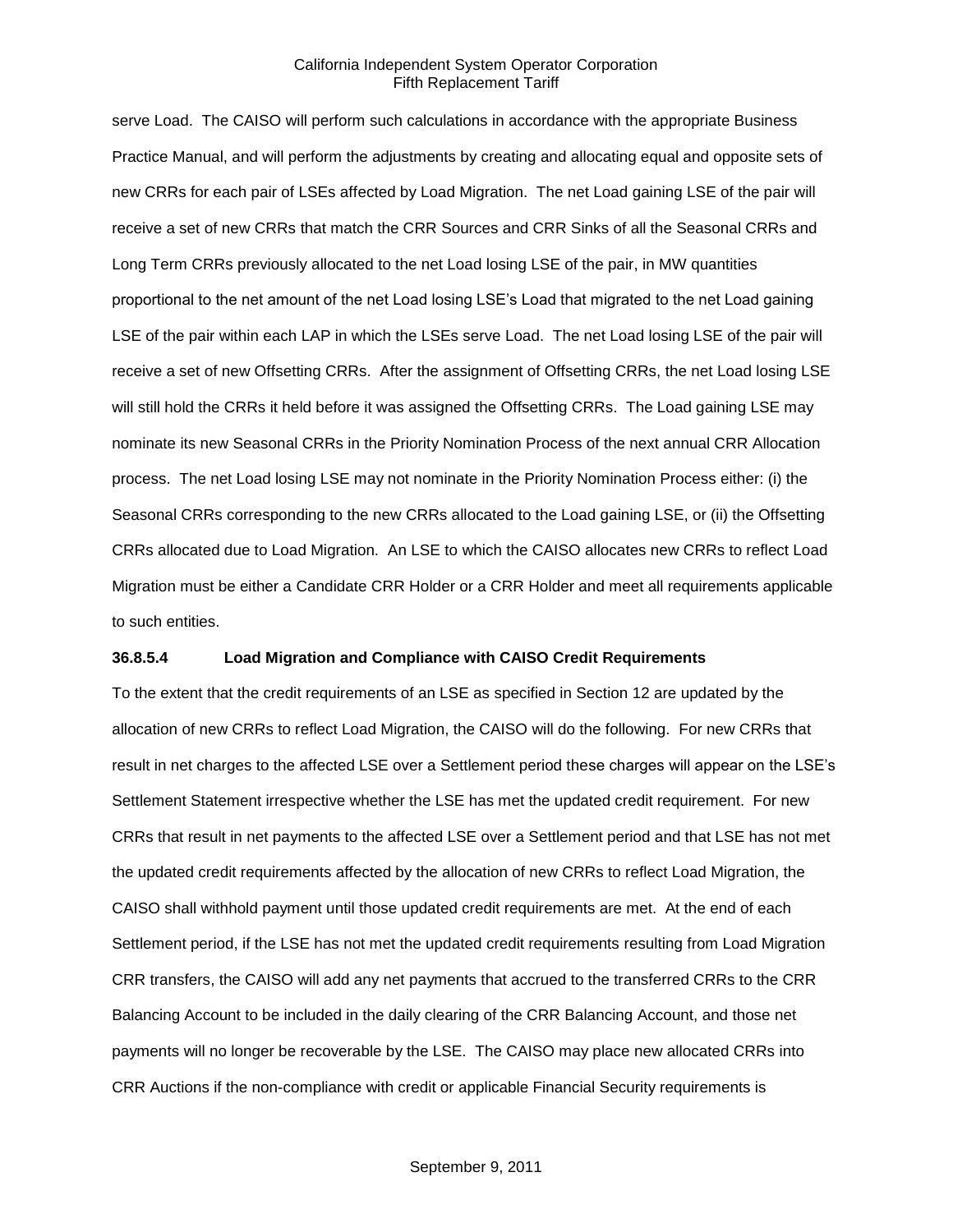persistent. In the event that the Load gaining LSE is not a CRR Holder or Candidate CRR Holder at the time the Load Migration process takes place, then the Load Migration CRRs will not be transferred to that load gaining LSE and will not be financially settled. Instead, the unclaimed Load Migration CRRs will be absorbed within the CRR Balancing Account for the duration of the term of the Load Migration CRRs. In addition, the LSEs affected by the Load Migration will not be eligible to nominate the transferred CRRs in subsequent Priority Nomination Tiers.

# **36.8.5.5 Load Migration Adjustment for CRR Year One**

For the CRR Year One CRR Allocation process, the CAISO will account for the cumulative Load Migration that takes place between the beginning of the CRR Year One CRR Allocation process and the first date that the Day-Ahead Market is operational as a single adjustment as described in the Business Practice Manuals.

# **36.8.5.6 Load Migration Reflected in the Monthly CRR Allocation Process**

An LSE who loses or gains net Load through Load Migration must reflect that loss or gain in the monthly Load forecasts it submits to the CAISO for determining its monthly CRR Eligible Quantities for future monthly CRR Allocations.

## **36.8.5.7 Dispute Resolution Mechanism Regarding Load Migration Data Transfers**

The CAISO shall provide the Load migration information referred to in Section 36.8.5.1 to the affected load-gaining or load-losing LSE. The data received by each affected LSE will be limited to the count of customers for which it is the load-gaining LSE, and the count of customers for which it is the load-losing LSE. The affected LSEs shall contact the CAISO and the UDC, MSS or other entities that provide distribution service to customers that calculate this migration information, of any dispute regarding the load migration data provided to the CAISO no later than four calendar days after the affected LSE has received the load migration data. In the event that the affected LSE and UDC, MSS or other entity that provide distribution service to customers, are unable to resolve the LSE's disagreement, the LSE and UDC, MSS, or other entity that provides distribution service to customers, will submit the dispute to the CAISO. During the consultations with the CAISO concerning the dispute, the CAISO may request the data specified in Section 36.8.5.1, on which the load migration data is based and may request explanations of the disputed data from the disputing parties. In the event that the CAISO needs to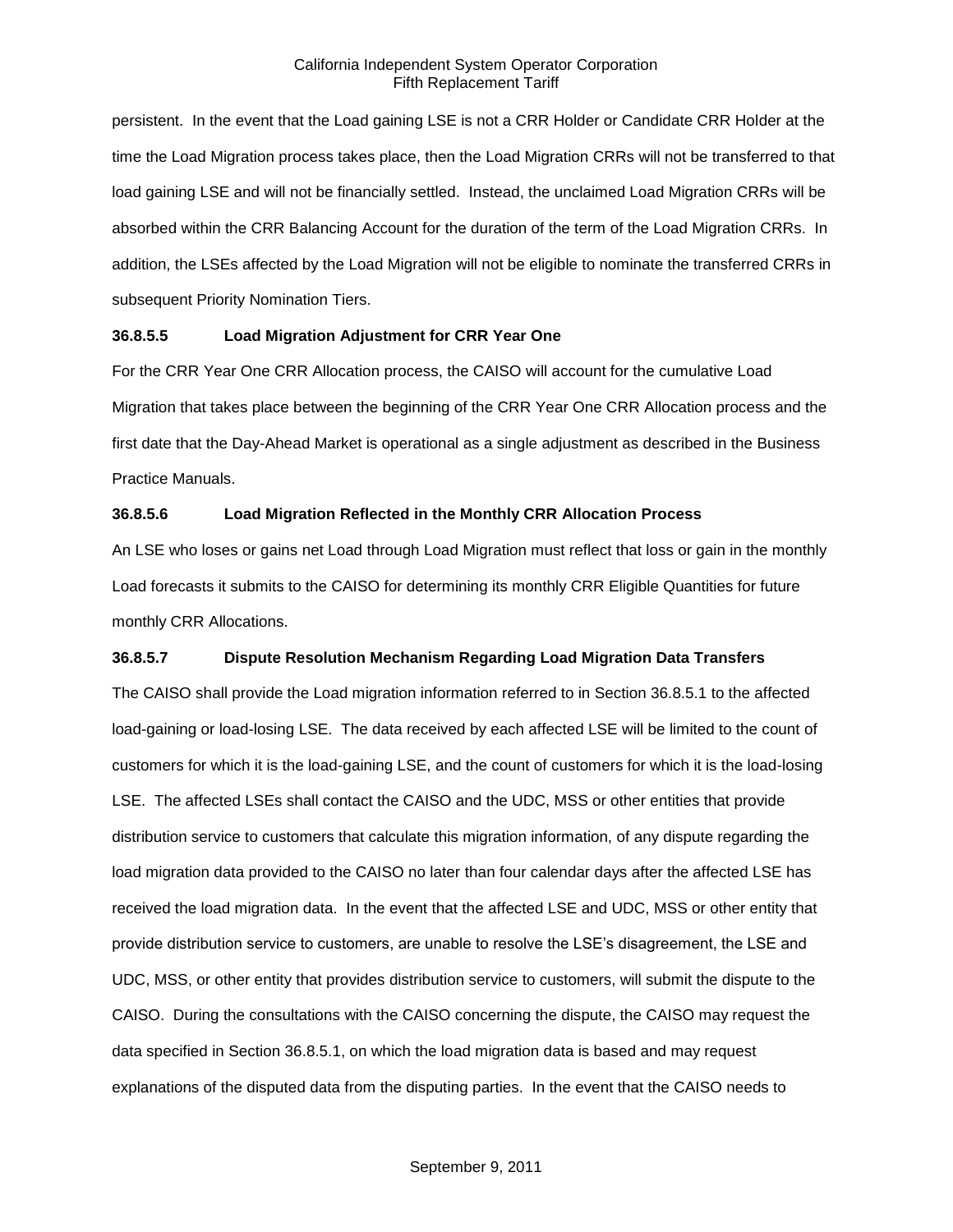receive and review the relevant data, the CAISO will purge the data after the resolution of the dispute. In the event that the affected parties cannot agree to a resolution of the dispute prior to the expiration of the fourth calendar day after the data was provided to the load-gaining or load-losing LSE by the CAISO, the CAISO will decide either to: (1) recalculate, to the extent feasible, the aggregated count of transferring customers and proceed with the subsequent steps based on that calculated amount; or (2) proceed with the amounts provided by the UDC, MSS or other entity that provides distribution service to customers. Nothing in this section should be construed to restrict the affected parties from seeking the dispute resolution mechanism available under Section 13; provided however, that in the interim the CAISO may proceed with the CRR processes defined in the CAISO Tariff based on the load migration amounts provided by the UDC, MSS or other entity that provides distribution service to customers. If the CAISO later determines that the resolution of the dispute requires a modification of the load-gaining or loadlosing LSE's rights, the CAISO will make the appropriate adjustments in any of the upcoming CRR Allocations, but will not make any retroactive adjustments to the load-gaining or load-losing LSE's rights.

## **36.8.6 Load Forecasts Used To Calculate CRR MW Eligibility**

The CAISO will work closely with appropriate state and Local Regulatory Authorities and agencies to ensure that historical Load data and Load forecasts used to establish Seasonal CRR Eligible Quantities and Monthly CRR Eligible Quantities as provided in Section 36.8.2 are consistent with the Load data and Load forecasts used to establish resource adequacy requirements. For the purpose of this consistency assessment, the CAISO will consider the most current available Load data and Load forecasts submitted by the LSE to the applicable state, Local Regulatory Authorities and agencies, subject to the CAISO's ability to perform the consistency assessment and any necessary adjustments pursuant to Sections 36.8.2.1 and 36.8.2.2 within the CRR production time line as specified in the applicable Business Practice Manual.

### **36.8.7 Reconfiguration of CRRs**

## **36.8.7.1 Long Term CRRs And PTO Withdrawal From CAISO Controlled Grid**

In the event a Participating TO gives the required notice and withdraws facilities or Entitlements from the CAISO Controlled Grid, the CAISO will reconfigure Long Term CRRs as necessary to reflect the CAISO Controlled Grid after the withdrawal. After reconfiguration, the CAISO will run SFTs on the reconfigured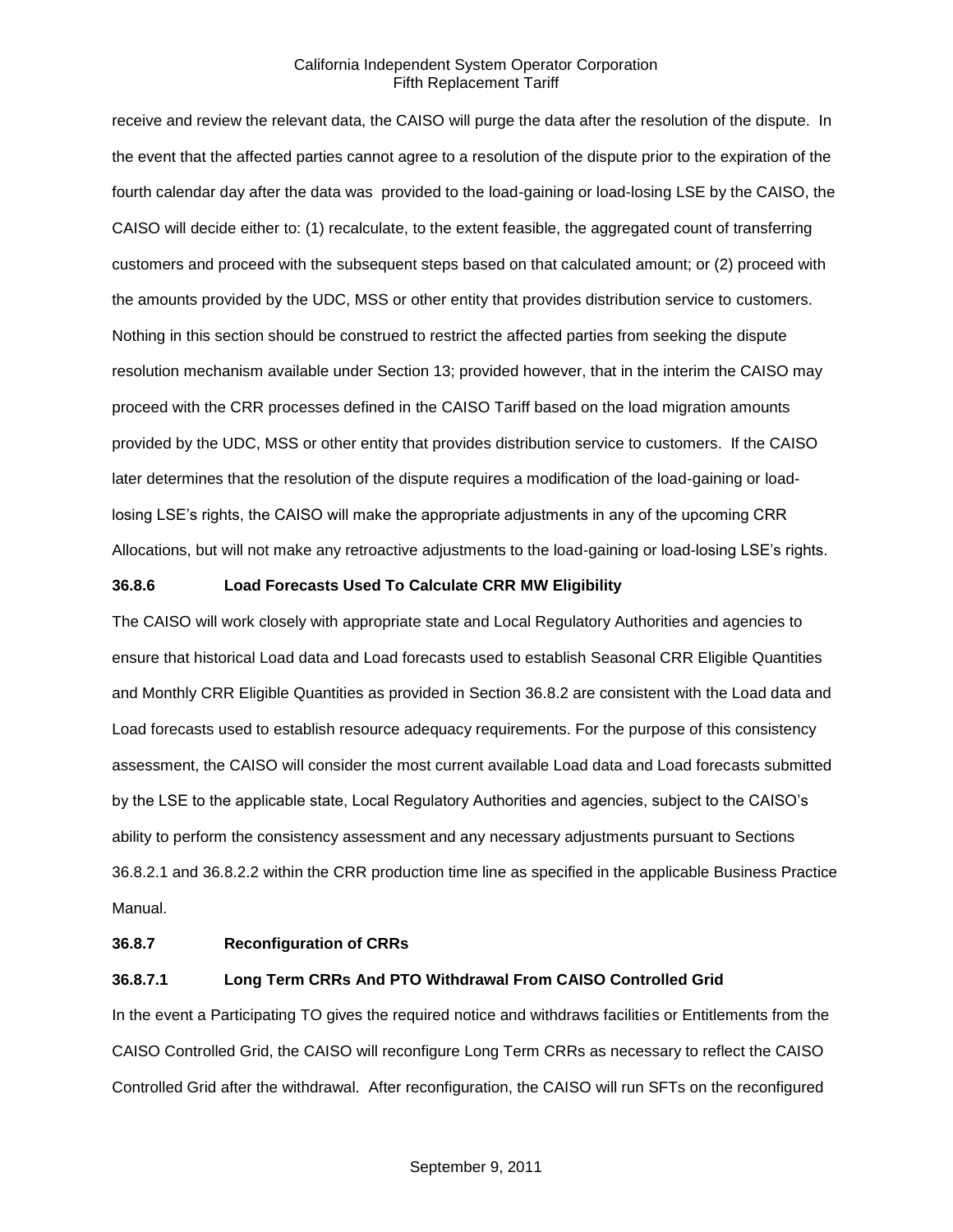Long Term CRRs and, if necessary, reduce some of the reconfigured Long Term CRRs to ensure their feasibility. If the CRR Source and CRR Sink for an allocated Long Term CRR both are located within a departing Participating TO Service Territory, the Long Term CRR would expire on the effective date of the Participating TO's withdrawal.

### **36.8.7.2 Changes in Topology of the ISO Transmission Grid**

In the event that the CAISO experiences changes to the CAISO Controlled Grid within the term of outstanding annual CRRs, the CAISO will reconfigure outstanding Seasonal CRRs, as necessary, to reflect the changes to the CAISO Controlled Grid. After reconfiguration, the CAISO will run SFTs on the reconfigured Seasonal CRRs and, if necessary, reduce some of the reconfigured Seasonal CRRs to ensure their feasibility. If the CRR Source and CRR Sink for an allocated Seasonal CRR both are located within a departing Participating TO Service Territory, the Seasonal CRRs would expire on the effective date of the Participating TO's withdrawal.

The Priority Nomination Tier eligibility for the affected CRR Holders will be based on the MW quantity of the reconfigured Seasonal CRRs after ensuring the CAISO has conducted the Simultaneous Feasibility Test.

### **36.9 CRR Allocation To OBAALSEs**

OBAALSEs who wish to nominate and be allocated CRR Obligations in the same annual and monthly CRR Allocation processes described in Section 36.8 may do so subject to the provisions of this Section 36.9 and if such OBAALSEs are qualified and registered as Candidate CRR Holders or CRR Holders. An OBAALSE may participate in the CRR Allocation processes and be allocated CRRs to the extent that: (1) such OBAALSE makes a showing of legitimate need for the CRRs nominated as provided by Section 36.9.1; (2) such OBAALSE pre-pays or commits to pay the appropriate Wheeling Access Charge in the amount of MWs of CRRs nominated as provided in Section 36.9.2; (3) the external load for which CRRs are nominated will be exposed to CAISO Congestion charges because it is not served by Supply resources other than exports from the CAISO Balancing Authority Area; (4) the external load for which CRRs are nominated is not served through an ETC, TOR or Converted Rights by which it has been designated as eligible to receive the reversal of Congestion charges; (5) such OBAALSE complies with the verification requirements in Section 36.9.4; and (6) the nominated CRRs clear the relevant SFTs. An OBAALSE that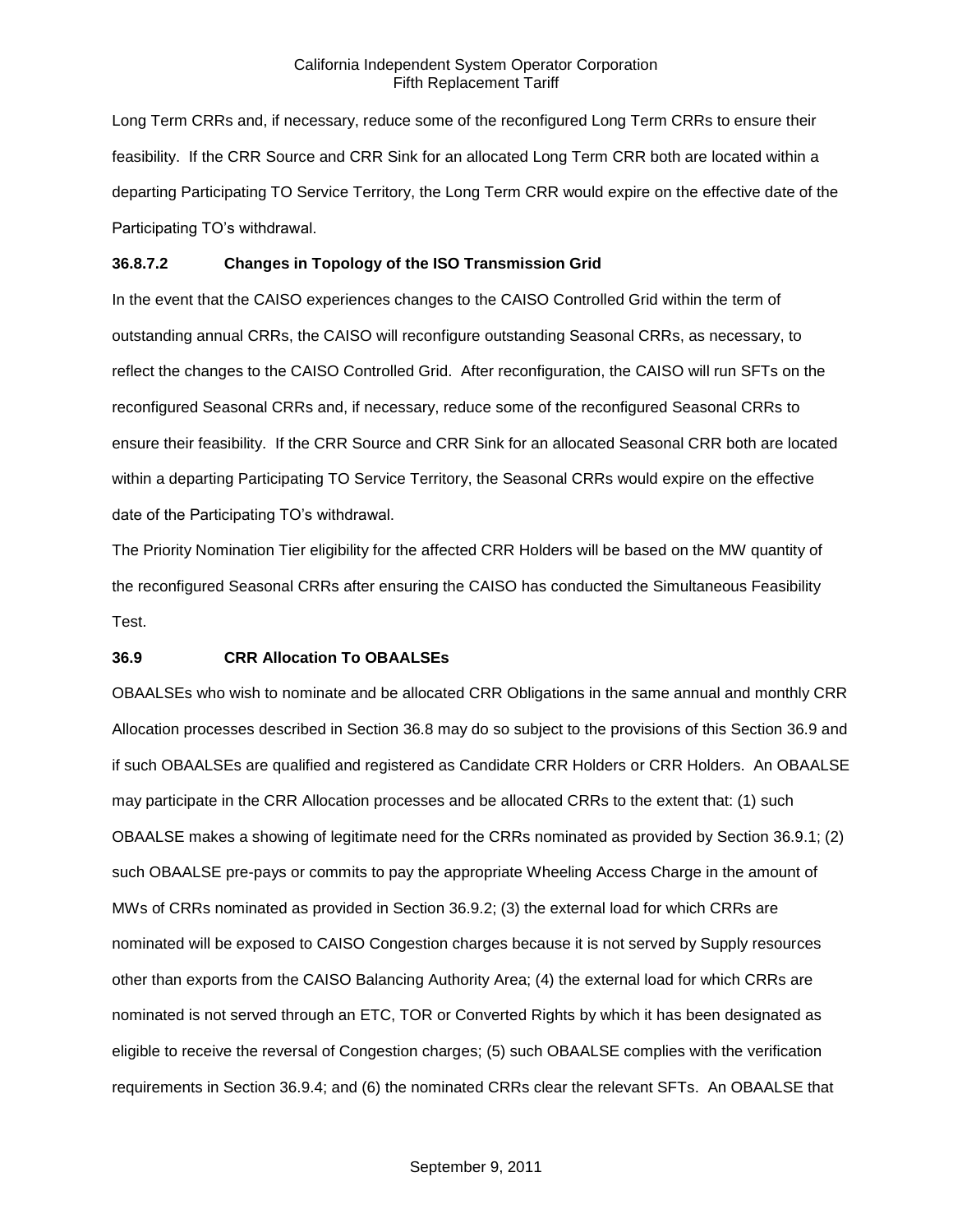participates in the CRR Allocation processes will be subject to the applicable rules governing the tiered structure of these processes. All CRRs allocated under the terms of this Section 36.9 will be CRR Obligations.

### **36.9.1 Showing Of Legitimate Need**

An OBAALSE must make a showing to the CAISO of legitimate need to enable the CAISO to verify the CRR Sources it wants to nominate. All CRR nominations by OBAALSEs in all CRR years must be source verified based on the showing of legitimate need. The CAISO's verification of legitimate need will be based on demonstration by the OBAALSE of an executed Energy contract from a Generating Unit or System Resource that covers the time period of the CRRs nominated, or ownership of such Generating Unit or System Resource. For such CRR Sources the showing of legitimate need must be made for each CRR term for which the OBAALSE wants to nominate CRRs in a timely manner prior to the start of the relevant annual or monthly CRR Allocation process. For CRR Sources that will be verified based on generating resources located outside the CAISO Balancing Authority Area, a Scheduling Point must be nominated as the corresponding CRR Source. Generating resources located outside of the CAISO Balancing Authority Area to be used by the OBAALSE to verify a Scheduling Point as a CRR Source must not be located within the OBAALSE's own Balancing Authority Area. The Verified CRR Source Quantity and Adjusted Verified CRR Source Quantity corresponding to any CRR Source nominated by an OBAALSE will be calculated in accordance with Section 36.8.3.4, with the modification that for an OBAALSE these quantities will be calculated for each CRR Allocation process in which the Qualified OBAALSE wants to participate, consistent with the requirement for ongoing source verification based on a forward showing in conjunction with the OBAALSE's annual showing of legitimate need. For a CRR Source that is a Scheduling Point, pursuant to the legitimate need showing requirement, an OBAALSE must demonstrate that it has procured the appropriate transmission service from the transmission provider outside the CAISO Balancing Authority Area to the Scheduling Point that the OBAALSE intends to nominate as a CRR Source for the term of the CRR being nominated. Such demonstrations shall be provided by the OBAALSE to the CAISO through the submission of a written sworn declaration by an executive employee authorized to represent the OBAALSE and attest to the accuracy of the data demonstration. As necessary, the CAISO may request, and such OBAALSE must produce in a timely manner, documents in support of such declaration.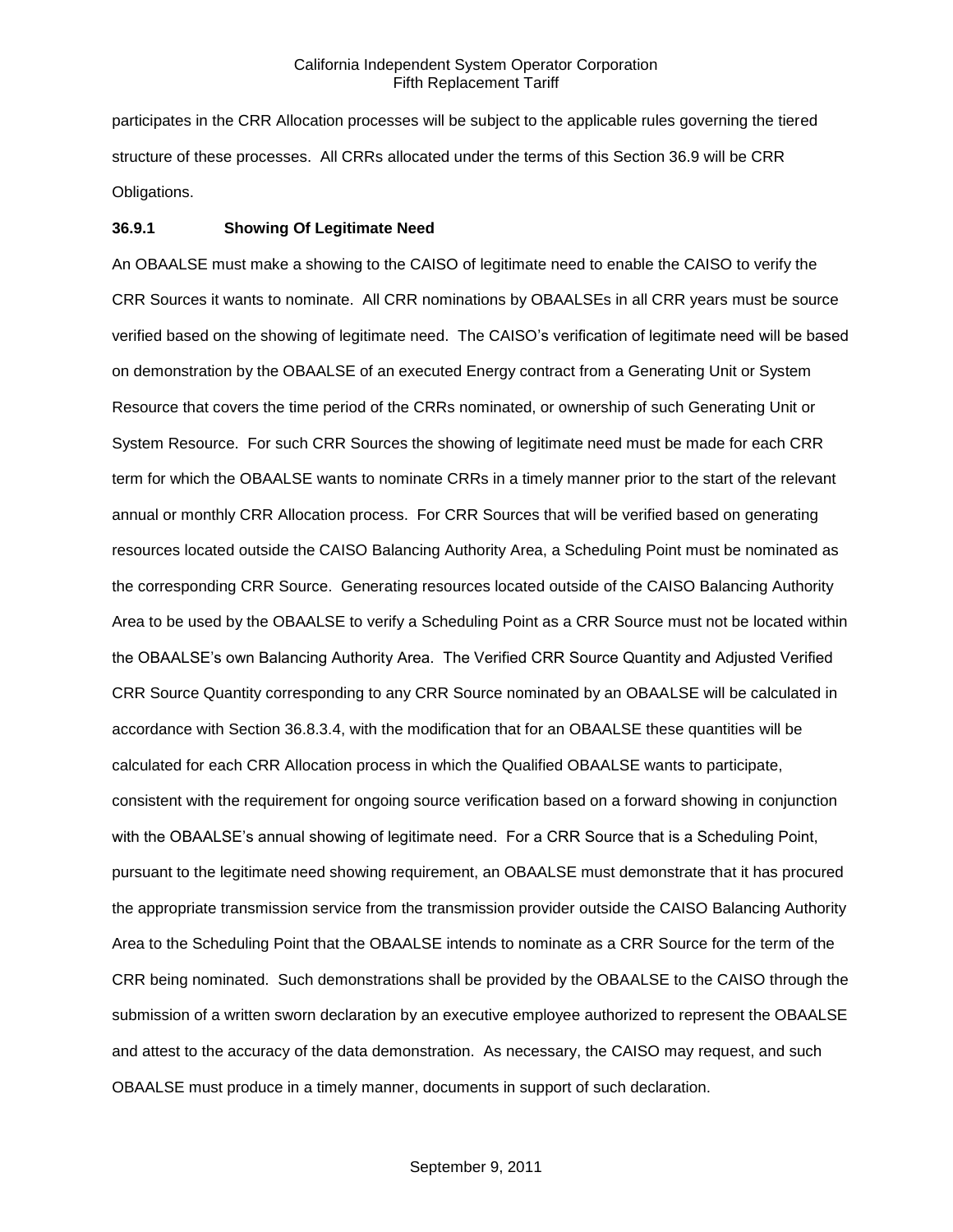## **36.9.2 Prepayment Of Wheeling Access Charges**

#### **36.9.2.1 Prepayment of Wheeling Access Charges for Allocated CRRs**

An OBAALSE will be required to prepay relevant Wheeling Access Charges, to be calculated as described in this section and further specified in the Business Practice Manual, for the full term of the Monthly CRRs, Seasonal CRRs and Long Term CRRs it intends to nominate in order to participate in the CRR Allocation processes and be allocated CRRs. To be eligible for the allocation of Seasonal CRRs or Monthly CRRs the OBAALSE must submit the full required prepayment and have it accepted by the CAISO prior to the OBAALSE's submission of nominations for the relevant annual or monthly CRR Allocation, except as provided below in Section 36.9.2.2. To be eligible for nominations of Long Term CRRs, the OBAALSE must submit the full prepayment and have it accepted by the CAISO prior to the OBAALSE's submission of nominations of Long Term CRRs in Tier LT, except as provided below in Section 36.9.2.2. For each MW of Monthly CRR, Seasonal CRR or Long Term CRR to be nominated the nominating OBAALSE must prepay one MW of the relevant Wheeling Access Charge, which equals the per-MWh WAC that is associated with the Scheduling Point the OBAALSE intends to nominate as a CRR Sink and that is expected at the time the CRR Allocation process is conducted to be applicable for the period of the CRR nominated, times the number of hours comprising the period of the CRR nominated as further specified in the applicable Business Practice Manual.

## **36.9.2.2 Eligibility for Prepayment of WAC on an Annual or Monthly Basis**

An OBAALSE deemed creditworthy pursuant to the requirements of Section 12 may elect to prepay the determined WAC responsibility on a monthly basis for the Seasonal CRRs or Long Term CRRs that it seeks to be allocated, provided that such OBAALSE has demonstrated a commitment to pay the required WAC for the entire term of the CRRs sought by submitting to the CAISO a written sworn statement by an executive that can bind the entity. In order to be eligible for this option, the OBAALSE must submit and the CAISO must accept this sworn statement prior to the applicable CRR Allocation process in which the OBAALSE intends to nominate a CRR. An OBAALSE choosing to pay on a monthly basis shall make its monthly payments on a schedule specified in the applicable Business Practice Manual. An OBAALSE deemed creditworthy pursuant to the requirements of Section 12 may also elect to prepay its determined WAC responsibility associated with an allocated Long Term CRR on an annual basis, provided that such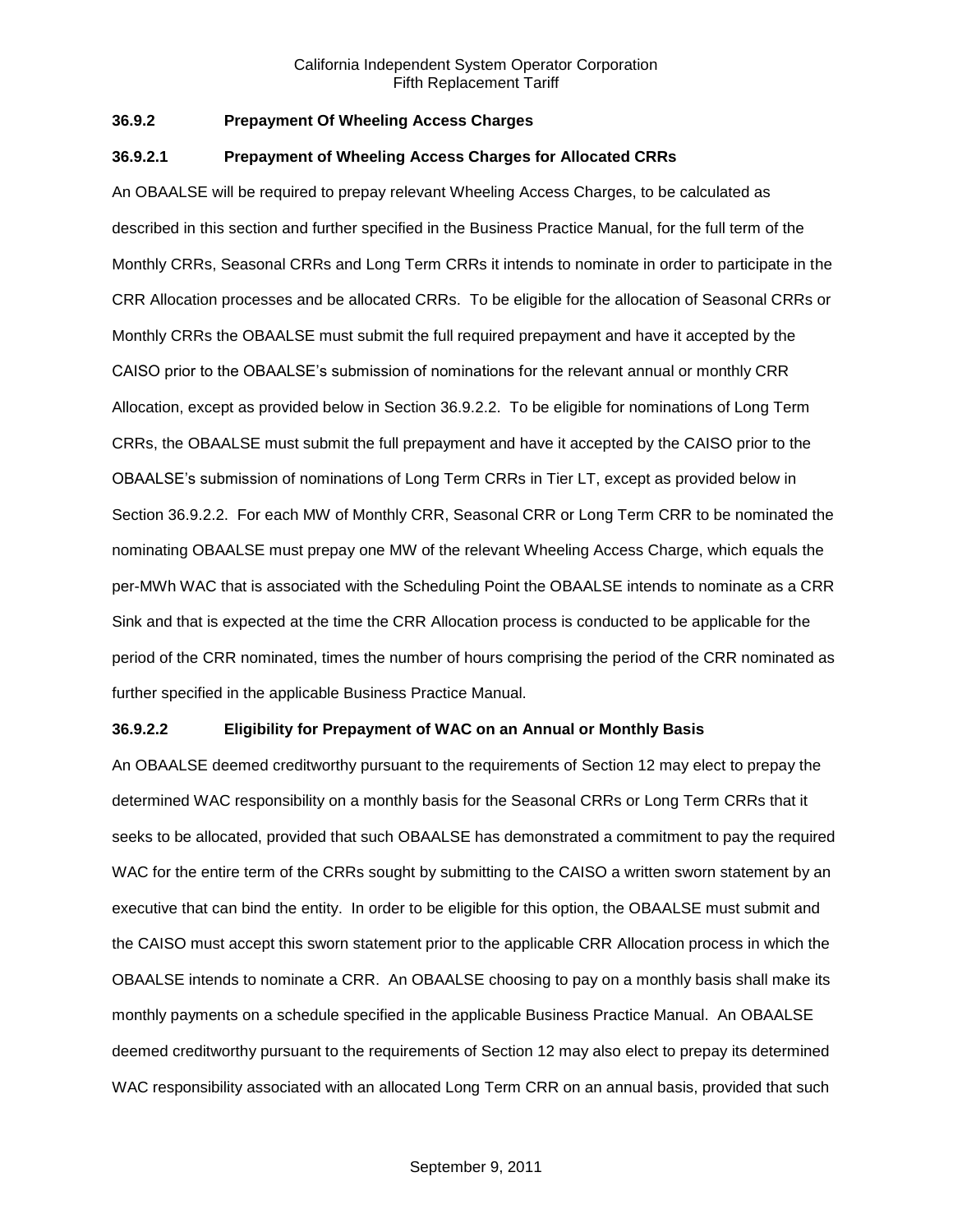OBAALSE has demonstrated a commitment to pay for the entire term of the Long Term CRRs sought by submitting to the CAISO and the CAISO accepting a written sworn statement by an executive that can bind the entity. An OBAALSE choosing to pay such WAC obligation on an annual basis shall make its payment each year on a schedule specified in the applicable Business Practice Manual.

## **36.9.2.3 Refund of Prepaid WAC for Unallocated CRRs**

To the extent that an OBAALSE prepays a quantity of the WAC and is not allocated the full amount of CRRs nominated, WAC prepayment for CRRs not allocated will be refunded by the CAISO within thirty (30) days following the completion of the relevant CRR Allocation process.

## **36.9.3 CRR Eligible Quantities**

The CAISO will calculate the Seasonal CRR Eligible Quantities and Monthly CRR Eligible Quantities for OBAALSEs as described in Section 36.8.2 with the following modifications. The OBAALSE must submit two (2) sets of hourly data from which the CAISO will construct Load duration curves for determining the Seasonal CRR Eligible Quantities and Monthly CRR Eligible Quantities. One set of hourly data must reflect the OBAALSE's historical hourly exports at the Scheduling Point that is the CRR Sink of the nominated CRRs. The historical hourly exports shall be based on the tagged Real-Time Interchange Export Schedules for the OBAALSE. An OBAALSE that wishes to nominate multiple Scheduling Points as CRR Sinks in the CRR Allocation process will have distinct CRR Eligible Quantities for each nominated Scheduling Point, and prior to each annual CRR Allocation process must submit historical hourly export data at each such Scheduling Point from which the CAISO will calculate the associated CRR Eligible Quantities. The second set of hourly data must reflect the prior year's hourly metered Load for the end-use customers the OBAALSE served outside the CAISO Balancing Authority Area and that were not served from sources other than exports from the CAISO Balancing Authority Area. The OBAALSE's Seasonal and Monthly CRR Eligible Quantities will be based on the lesser of (1) the total historical hourly export data for all Scheduling Points submitted as CRR Sinks, and (2) the hourly metered load for the external end-use customers served by the OBAALSE and that were not served from sources other than exports from the CAISO Balancing Authority Area. An OBAALSE also must demonstrate that it has firm transmission rights pursuant to the tariffs of intervening transmission providers from its Scheduling Point sink to the end-use customers in the OBAALSE's Balancing Authority Area. The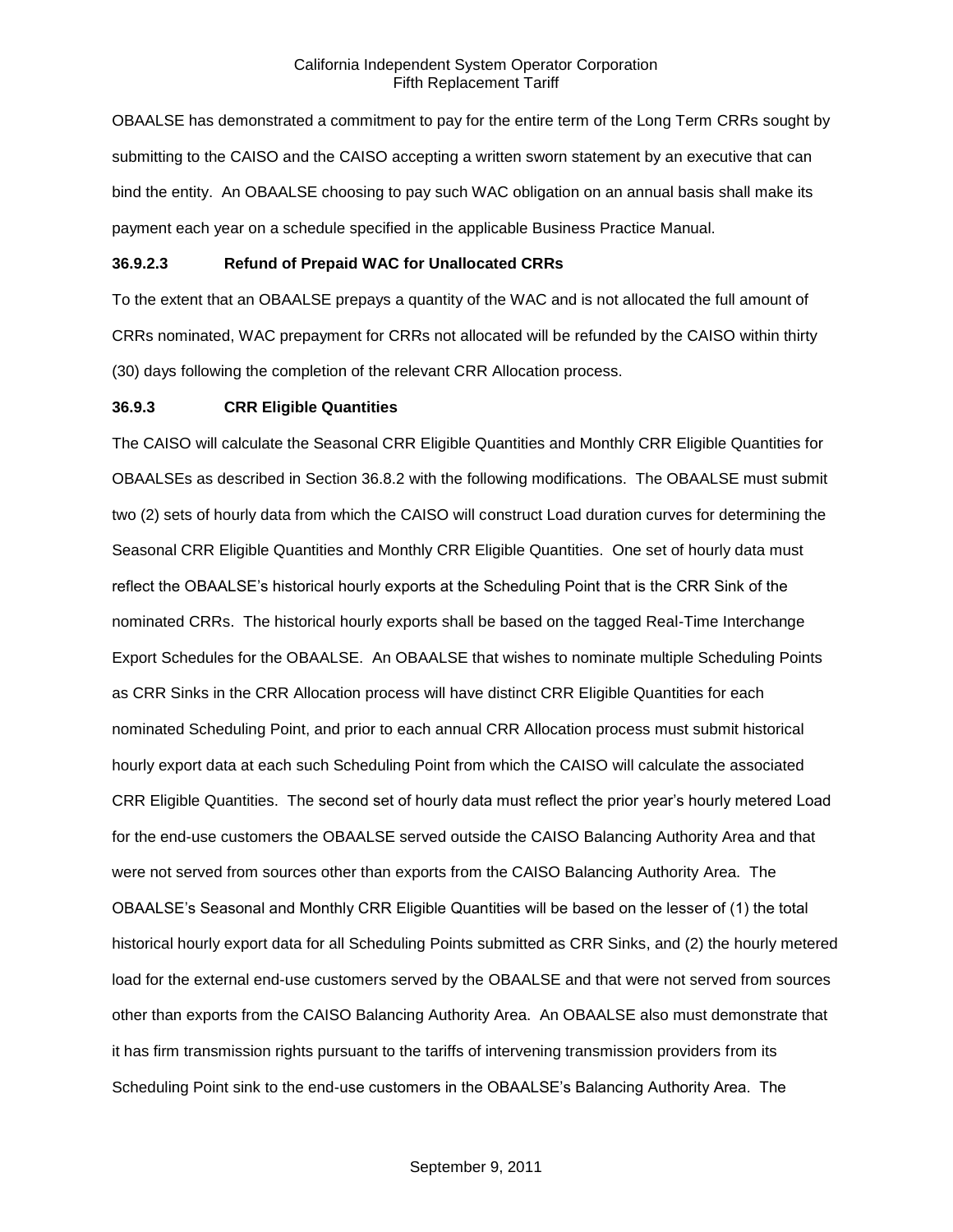OBAALSE shall support its data submission and the demonstration of transmission rights to its end-use customers with a sworn affidavit by an executive employee authorized to represent the OBAALSE and attest to the accuracy of the data and demonstration. As necessary, the CAISO may request, and such OBAALSE must produce in a timely manner, the raw data and calculations used to develop the submitted data set and the demonstration of transmission rights to its end-use customers.

### **36.9.4 Eligible CRR Sources And Sinks**

Eligible CRR Sources will be the PNodes of the Generating Units or Scheduling Points for which the OBAALSE has made a legitimate need showing as described above in Section 36.9.1. Eligible CRR Sinks will be the Scheduling Points for which the CAISO has established Seasonal and Monthly CRR Eligible Quantities as described in Section 36.9.3. An OBAALSE nominating CRRs having CRR Sources internal to the CAISO Balancing Authority Area will be limited to seventy-five percent (75%) of each of its corresponding Adjusted Verified CRR Source Quantities in all tiers of the annual CRR Allocation process in CRR Year One and in subsequent years. An OBAALSE nominating CRRs having CRR Sources external to the CAISO Balancing Authority Area will be limited to seventy-five percent (75%) of each of its corresponding Adjusted Verified CRR Source Quantities in all tiers of the annual CRR Allocation process in CRR Year One. In CRR years subsequent to CRR Year One, the OBAALSE may renew previously allocated CRRs having external CRR Sources, subject to the applicable quantity limitations and other requirements specified in this Section 36.

### **36.9.5 Priority Nomination Process**

CRRs allocated pursuant to this Section 36.9 shall be eligible for nomination in the Priority Nomination Process to the extent that the requirements of this Section 36.9 are met at the time of the relevant CRR Allocation.

### **36.10 CRR Allocation To Metered Subsystems**

An MSS Operator that elects gross Settlement may participate in the CRR Allocation processes and be allocated CRR Obligations. An MSS Operator that elects net Settlement may participate in the CRR Allocation processes and be allocated CRRs, except that its Seasonal CRR Eligible Quantities and Monthly CRR Eligible Quantities will reflect its net Load and its allocated CRRs will use MSS-LAPs as CRR Sinks. The MSS Operator will be required to submit to the CAISO the appropriate hourly historical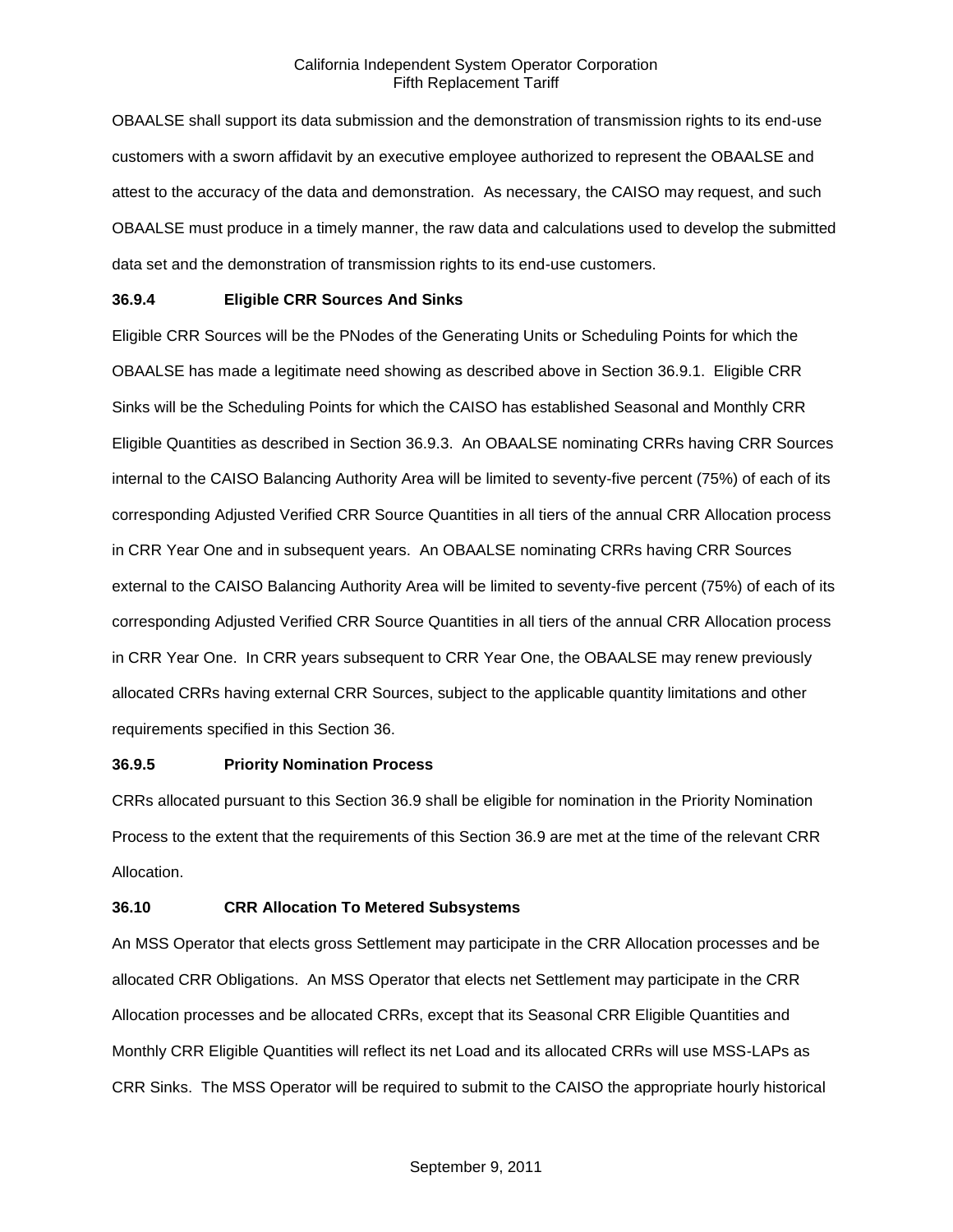net Load data and net Load forecast data from which the CAISO will construct net Load duration curves to determine the Seasonal CRR Eligible Quantities and Monthly CRR Eligible Quantities.

## **36.11 CRR Allocation To Merchant Transmission Facilities**

Project Sponsors of Merchant Transmission Facilities who turn such facilities over to CAISO Operational Control and do not recover the cost of the transmission investment through the CAISO's Access Charge or WAC or other regulatory cost recovery mechanism may be allocated, at the Project Sponsor's election, either CRR Options or CRR Obligations that reflect the contribution of the facility to grid transfer capacity as determined below.

## **36.11.1 Eligibility For Merchant Transmission CRRs**

The Project Sponsor of a Merchant Transmission Facility shall be entitled to receive Merchant Transmission CRRs as determined in accordance with this Section 36.11. A Merchant Transmission CRR allocated through this process is effective for thirty (30) years or for the pre-specified intended life of the Merchant Transmission Facility, whichever is less. Merchant Transmission CRRs represent binding commitments for thirty (30) years or for the pre-specified intended life of the Merchant Transmission Facility, whichever is less. The binding commitment by a CRR Holder that holds Merchant Transmission CRRs may not be terminated or otherwise modified by the CRR Holder prior to the end of the term of the Merchant Transmission CRR.

# **36.11.2 Procedure For Allocating Merchant Transmission CRRs**

No less than forty-five (45) days prior to the in-service date of a Merchant Transmission Facility, the Project Sponsor of the facility will inform the CAISO of the In-Service Date of the facility and that the Project Sponsor will be requesting Merchant Transmission CRRs associated with the Merchant Transmission Facility. The CAISO will complete the Merchant CRR Allocation after the In-Service Date of the facility and will allocate Merchant Transmission CRRs whose payment stream will be retroactive back to the In-Service Date.

### **36.11.3 CRRs Allocated To A Transmission Facility Project Sponsor**

### **36.11.3.1 Nominations of Merchant Transmission CRRs**

The Project Sponsor of a Merchant Transmission Facility must submit nominations for Merchant Transmission CRRs at least twenty-one (21) days prior to the In-Service Date of the facility. The Project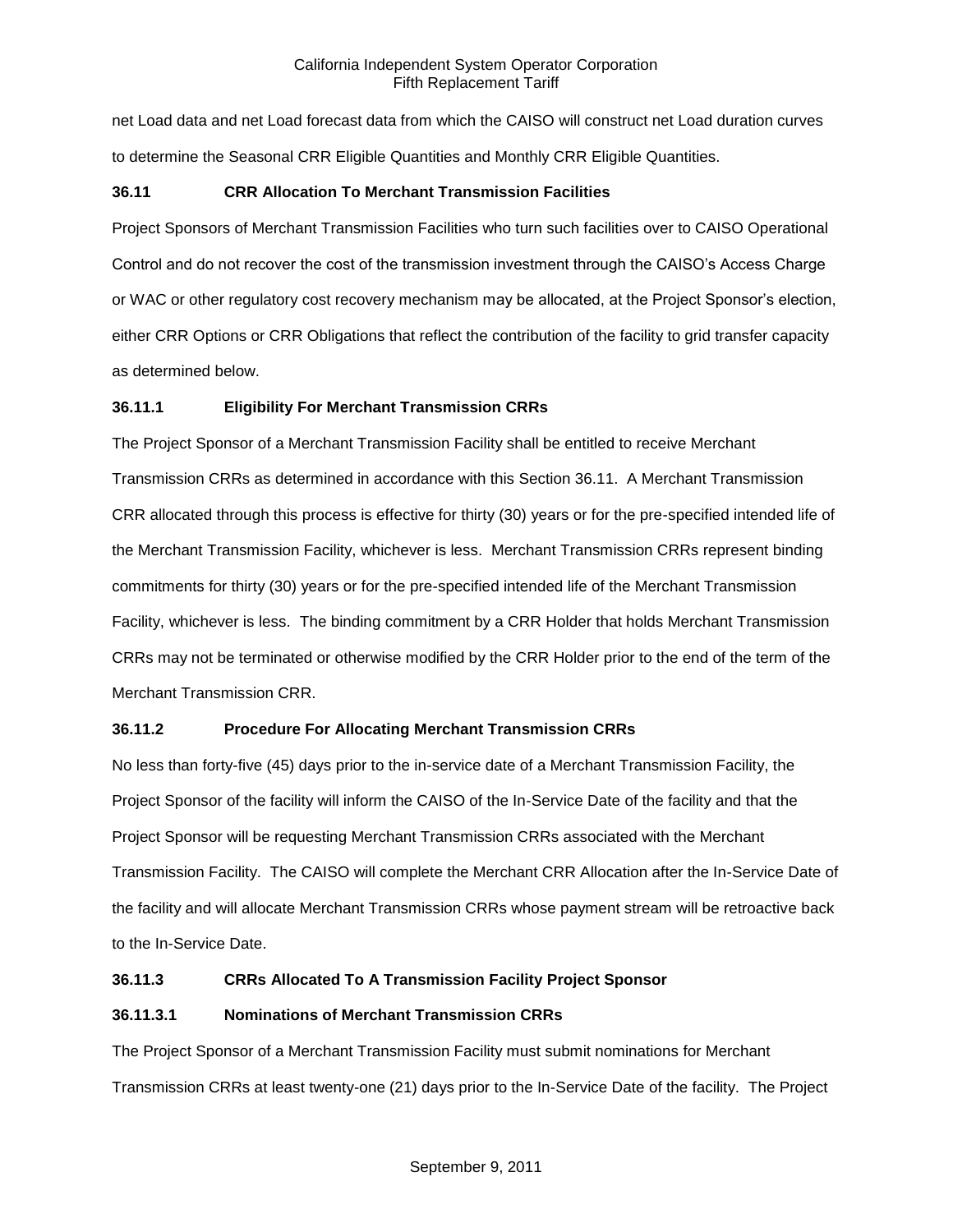Sponsor may nominate up to five (5) individual, Point-to-Point CRRs for each of the two (2) on-peak and off-peak time of use periods. Each of the individual, point-to-point nominations must specify: (i) a single CRR Source location; (ii) a single CRR Sink location, (iii) a MW quantity; (iv) a time of use period (onpeak or off-peak); and (v) a CRR type, either CRR Options or CRR Obligations.

### **36.11.3.2 Methodology to Determine Merchant Transmission CRRs**

The CAISO shall determine the incremental Merchant Transmission CRRs associated with a Merchant Transmission Facility pursuant to this Section 36.11.3.2. The determination will include an assessment of the simultaneous feasibility of the incremental Merchant Transmission CRRs and all other outstanding CRRs. The CAISO will determine the feasible incremental Merchant Transmission CRRs using a threestep process.

### **36.11.3.2.1 Step One: the Capability of the Existing Transmission System**

In step one the CAISO will determine the base CRR capability of the system using a Simultaneous Feasibility Test that incorporates as Fixed CRRs all existing Encumbrances through the end of the CRR year for which the annual CRR Allocation and CRR Auction processes have already been conducted, including Encumbrances for the month covered by the most recently conducted monthly CRR Allocation and CRR Auction processes. This analysis will determine the extent to which the nominated Merchant Transmission CRRs are feasible on the existing transmission system absent the Merchant Transmission Facility. As a result of this analysis, the CAISO will create temporary test CRR Options to reserve grid capacity that the Project Sponsor of the Merchant Transmission Facility is not eligible to receive. The temporary test CRR Options will have the same CRR Source and CRR Sink pairs as the Merchant Transmission CRR nominations submitted by the Project Sponsor.

#### **36.11.3.2.2 Step Two: Mitigation of Impacts on Existing Encumbrances**

In the second step, the CAISO will add the proposed Merchant Transmission Facility to the DC FNM and run a SFT using the Fixed CRRs. The second step will ensure that the addition of a Merchant Transmission Facility does not negatively impact any existing Encumbrances through the end of the CRR year for which the annual CRR Allocation and Auction process for Annual CRRs has already been conducted, including encumbrances for the month covered by the most recently conducted monthly CRR Allocation and CRR Auction processes. For any impacts identified in this step the Project Sponsor of the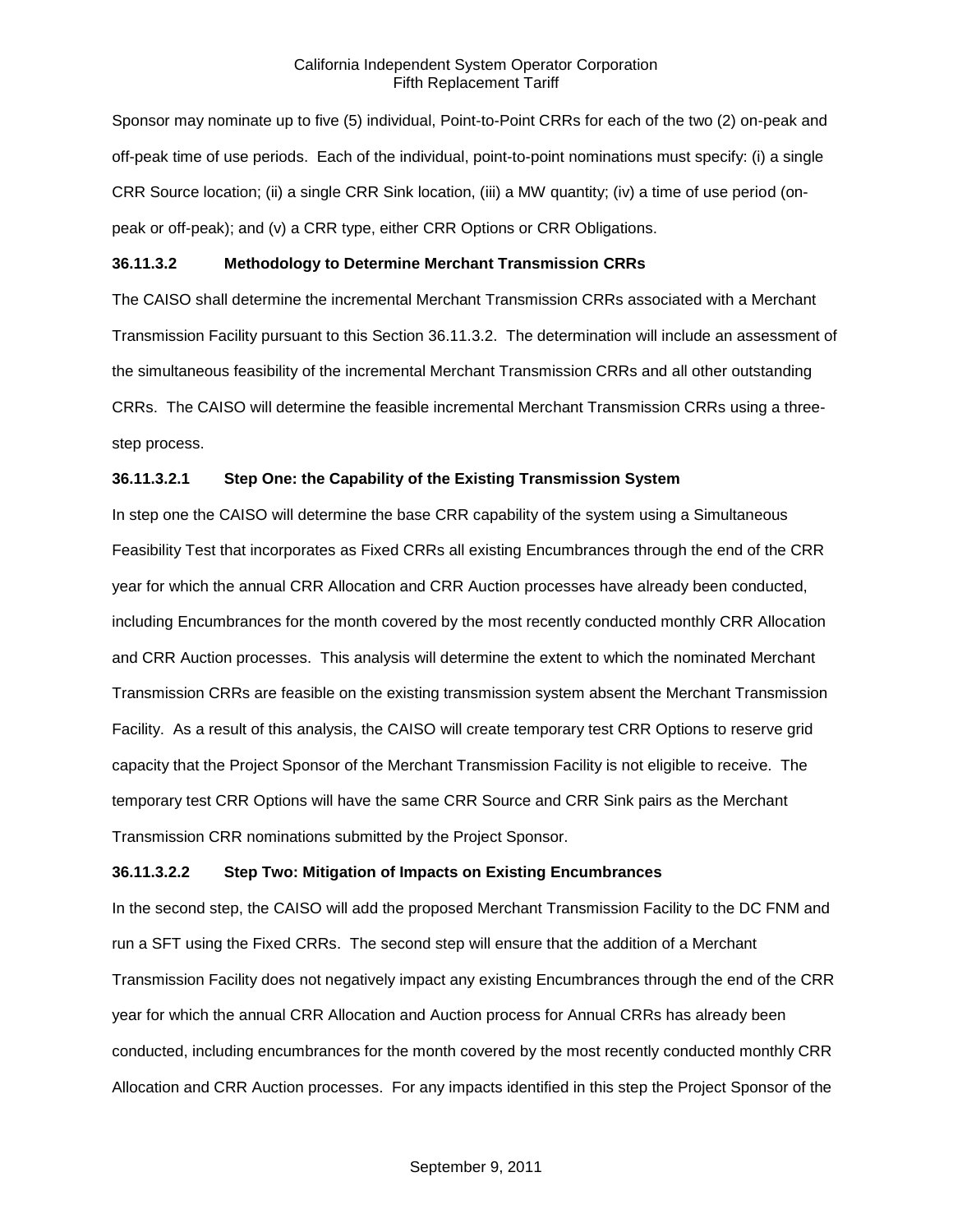Merchant Transmission Facility will be required to mitigate the impacts for the same period. The mitigation can include having the Project Sponsor of the Merchant Transmission Facility hold counterflow CRRs that maintain the feasibility of the existing encumbrances over the same period.

## **36.11.3.2.3 Step Three: the Incremental Merchant Transmission CRRs**

In the third step, the CAISO will determine the Merchant Transmission CRRs to be allocated to the Project Sponsor of the Merchant Transmission Facility. The CAISO will determine the capability of the system to award incremental Merchant Transmission CRRs using a DC FNM that incorporates the proposed Merchant Transmission Facility. The CAISO will conduct separate SFTs for each time of use period. For each time of use period, the CAISO will perform a multi-period SFT that simultaneously evaluates two sets of grid conditions. The first set of grid conditions includes all existing Encumbrances for the month covered by the most recently conducted CRR Allocation and CRR Auction processes for Monthly CRRs including any temporary test CRRs from step one and any counterflow CRRs from step two. The second set of grid conditions models only Transmission Ownership Rights. Each SFT will consider the entire set of Merchant Transmission CRR nominations for the time of use period and will solve to maximize the MWs of Merchant Transmission CRRs to be allocated to the Project Sponsor of the Merchant Transmission Facility, subject to simultaneous feasibility. The nominated Merchant Transmission CRRs that are feasible in the multi-period SFTs for each time of use period will be allocated to the Project Sponsor of the Merchant Transmission Facility.

### **36.12 [NOT USED]**

### **36.13 CRR Auction**

The CAISO shall conduct CRR Auctions on an annual and monthly basis subsequent to each annual and monthly CRR Allocation process. Candidate CRR Holders may bid to purchase and may acquire CRR Obligations, and may sell CRRs, through the CAISO's annual and monthly CRR Auctions in accordance with the provisions of this Section 36.13. CRR Auction results shall be settled as provided in Section 11.2.4.3.

### **36.13.1 Scope Of The CRR Auctions**

The CAISO will conduct a CRR Auction corresponding to and subsequent to the completion of each CRR Allocation process, and prior to the start of the period to which the auctioned CRRs will apply. Each CRR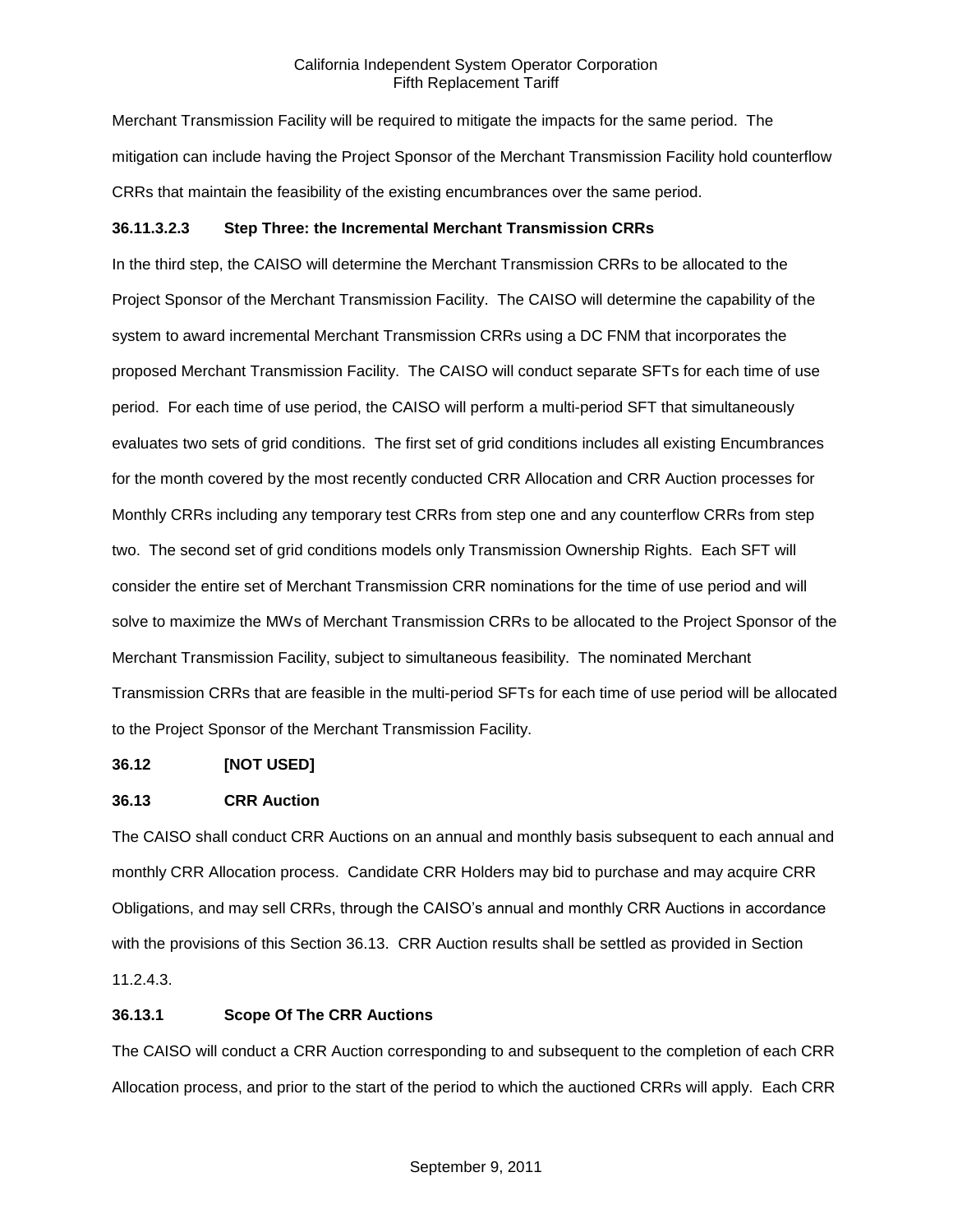Auction will release CRRs having the same seasons, months and time of use specifications as the CRRs released in the corresponding CRR Allocation. Each CRR Auction will utilize the same DC FNM that was utilized in the corresponding CRR Allocation. For each CRR Auction, the CRRs allocated in the corresponding CRR Allocation will be modeled as fixed injections and withdrawals on the DC FNM and will not be adjusted by the SFT in the CRR Auction process. Thus the CRR Auction will release only those CRRs that are feasible given the results of the corresponding CRR Allocation. CRRs released in a CRR Auction will be indistinguishable from CRRs released in the corresponding CRR Allocation for purposes of settlement and secondary trading. The following additional provisions apply. First, participants in the CRR Auctions will have more choices regarding CRR Sources and CRR Sinks than are eligible for nomination in the CRR Allocations, as described in Section 36.13.5. Second, to the extent a Market Participant receives CRRs in both a CRR Allocation and the corresponding CRR Auction, the CRRs obtained in the CRR Auction will not be eligible for nomination in the PNP. Third, in CRR Year One the CRR Auction cannot be used by CRR Holders to offer for sale CRRs they acquired in a prior CRR Allocation, CRR Auction or through the Secondary Registration System. In the annual and monthly CRR Auction processes for years following CRR Year One, CRR Holders may offer for sale any CRRs held by such holders, subject to the limitations on sale and transfer of Long Term CRRs specified in Section 36.7.1.2. Merchant Transmission CRRs that are CRR Options may be offered for sale in the annual and monthly CRR Auctions for years following CRR Year One, subject to the same temporal limitations that apply to Long Term CRRs as specified in Section 36.7.1.2. As further described in Section 36.13.4, sales of CRRs in the CRR Auctions are accomplished through the submission of a CRR bid to procure a counterflow CRR of the CRR to be liquidated.

### **36.13.2 Responsibilities Of The CAISO Prior To Each CRR Auction**

The CAISO shall publish on the CAISO Website a notice of upcoming CRR Auctions at least seven (7) days prior to the CRR Auction. The CAISO will also provide additional information needed by CRR Auction participants in accordance with the provisions of Section 6.5.1.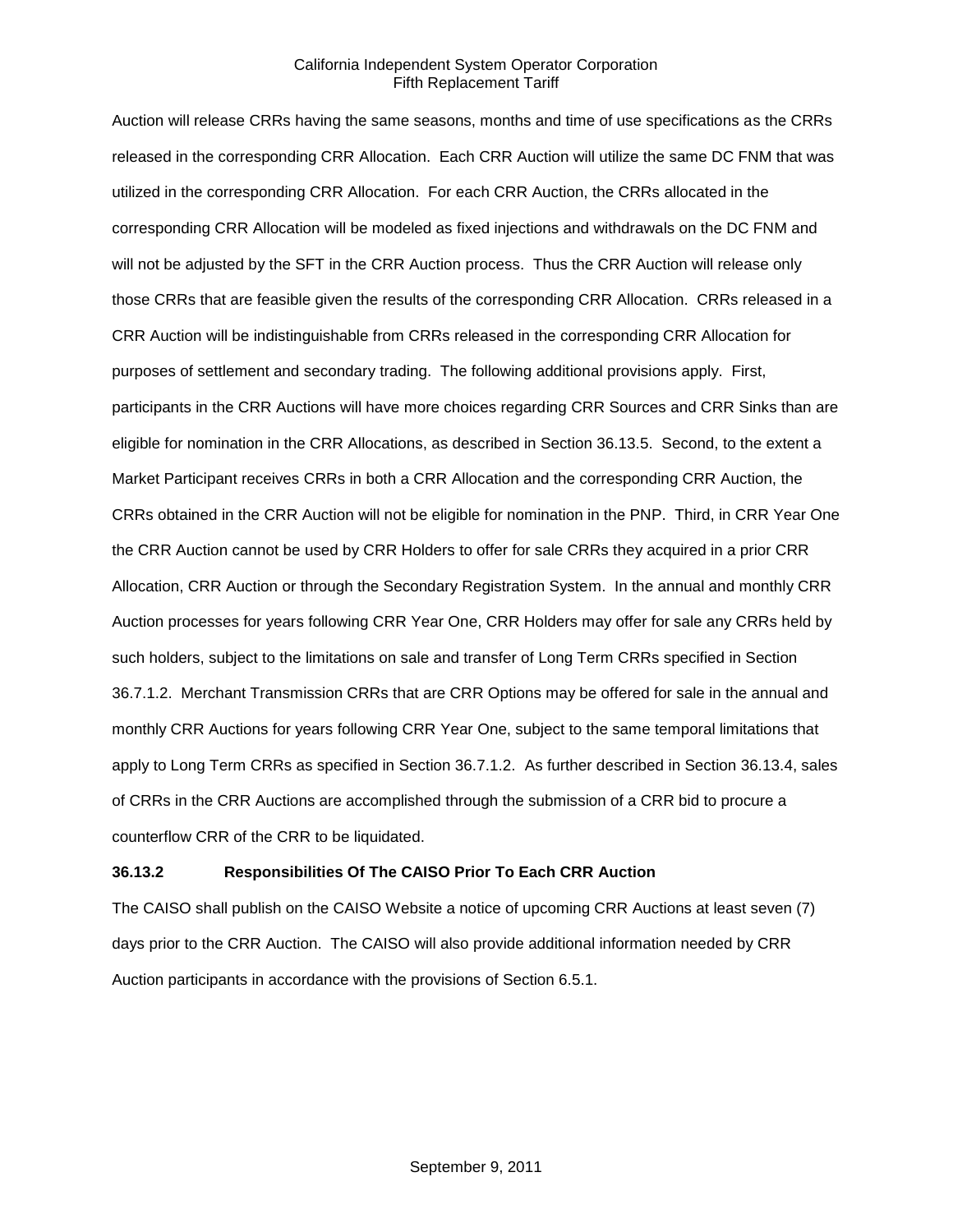## **36.13.3 CRR Holder Creditworthiness**

All Market Participants are eligible to acquire CRRs by participating in the CRR Auction, provided that the Market Participant has met all the CRR Holder requirements described in Section 36.5, the creditworthiness provisions in Section 12 and Section 12.6 and the relevant Business Practice Manual.

## **36.13.4 Bids In The CRR Auctions**

Bids to purchase CRRs shall be submitted in accordance with the requirements set out in this Section 36.13.4 and as further specified in the applicable Business Practice Manuals. Once submitted to the CAISO, CRR bids may not be cancelled or rescinded by the Market Participant after the CRR Auction is closed. Market Participants may bid for Point-to-Point CRRs. Each bid for a Point-to-Point CRR shall specify:

- (a) The associated month or season and time of use period;
- (b) The associated CRR Source and CRR Sink;
- (c) A monotonically non-increasing piecewise linear bid curve in quantities (denominated in thousandths of a MW) and prices (\$/MW).

Bid prices in all CRR bids may be negative. Sales of CRRs in the CRR Auctions are accomplished through the submission of a CRR bid to procure a counterflow CRR of the CRR to be liquidated. If such bids for sale of CRRs are cleared through the CRR Auction, the entitlements rights of the CRR Holder that sold the CRR in this manner are effectively liquidated.

# **36.13.5 Eligible Sources And Sinks For CRR Auction**

Allowable CRR Sources for CRRs acquired/sold in the CRR Auction will be PNodes, Scheduling Points, Trading Hubs, LAPs, MSS-LAPs and Sub-LAPs. Allowable CRR Sinks for CRRs acquired/sold in the CRR Auction will be PNodes, Scheduling Points, Trading Hubs, LAPs, MSS-LAPs and Sub-LAPs.

# **36.13.6 Clearing Of The CRR Auction**

The SFT used to clear the CRR Auction will utilize the same DC FNM and optimization algorithm as the corresponding CRR Allocation, except that nominations to the CRR Auction will have associated pricequantity bid curves. The CRR Auction SFT will use the bid prices in determining which CRRs to award when not all nominations are simultaneously feasible, will select the set of simultaneously feasible CRRs with the highest total auction value as determined by the CRR bids, and will calculate nodal prices at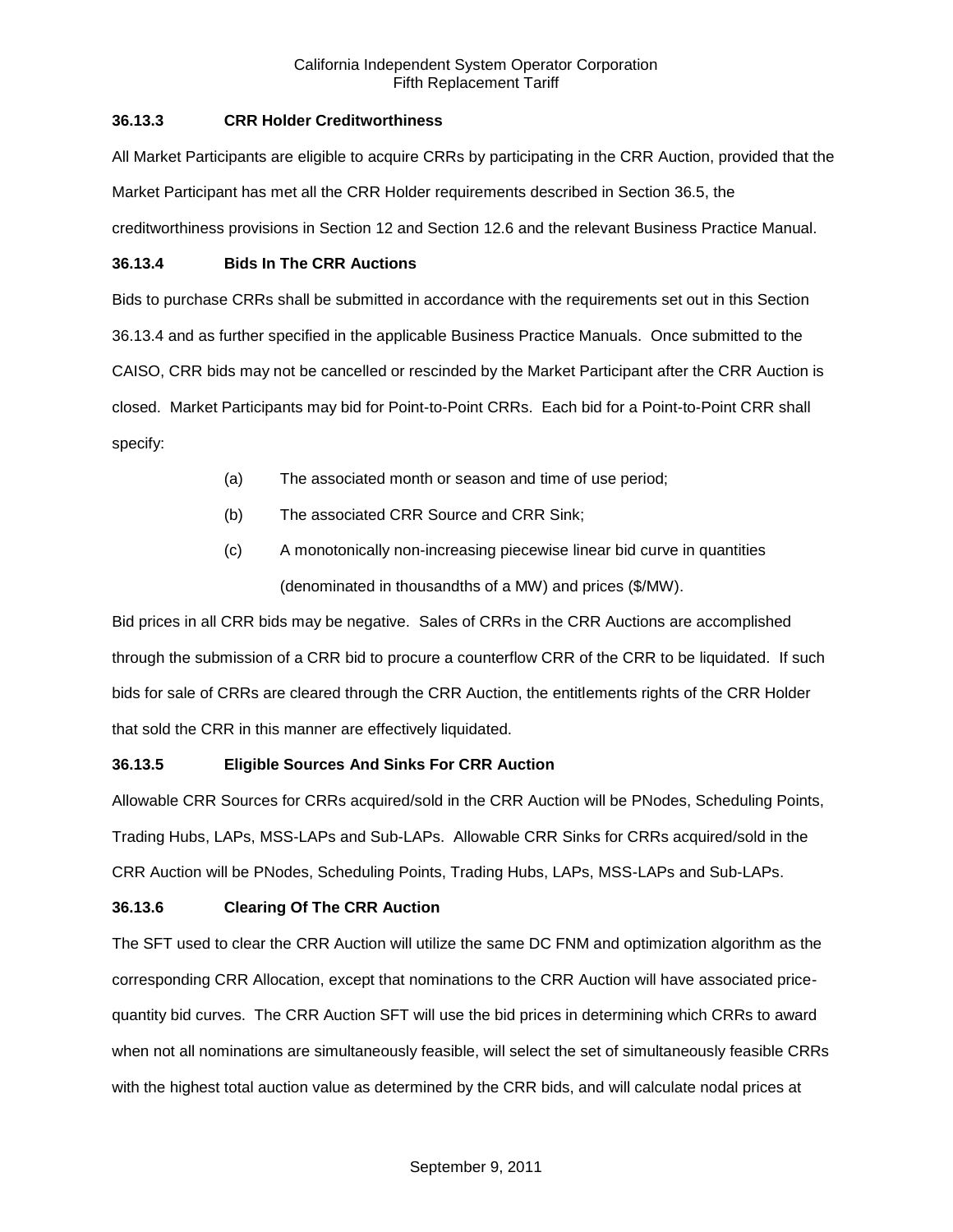each PNode of the DC FNM. In the event that there are two (2) or more identical bids for a specific combination of CRR Source and CRR Sink that affect an overloaded constraint, the CRR Auction optimization cannot distinguish these bids based on either effectiveness or price and therefore the CRR Auction optimization will award each CRR bidder a pro rata share of the CRRs that can be awarded based on the bid MW amounts. Based on the nodal prices calculated by the CRR Auction SFT, the CRR Market Clearing Price per MW for a specific CRR in most cases will equal the nodal price at the CRR Source minus the nodal price at the CRR Sink. In certain anomalous cases as further described in the Business Practice Manuals, the CRR Market Clearing Price will be based on the CRR MWs cleared and the shadow price for each binding constraint at the specified location.

#### **36.13.7 Announcement Of CRR Auction Results**

Within five (5) Business Days after the close of a CRR Auction, the CAISO shall post the results. The results shall include but are not limited to the MW quantity, the CRR Source and CRR Sink for each CRR awarded, the nodal prices calculated by the CRR Auction SFT, and the parties to whom the CRRs were awarded. The CAISO shall not disclose prices specified in any CRR bid.

### **36.14 CRR Implications Of New IBAAs Or Modifying Existing IBAAs**

#### **36.14.1 Coordination Of IBAA Changes With Release Of CRRs**

To the extent practicable, the CAISO will coordinate future IBAA changes, including establishment of new IBAAs and modifications to existing IBAAs, with the annual CRR Allocation and CRR Auction processes. Where feasible, the CAISO will implement the FNM containing the IBAA changes for use in the CAISO Markets beginning with the markets for a Trading Day of January 1 of a new calendar year and, consistent with Section 6.5.1, will provide Market Participants all the IBAA modeling and pricing details as part of the FNM information package that is made available for CRR purposes prior to the CAISO conducting the annual CRR Allocation and CRR Auction process for that calendar year. As a result, all CRRs released in that process will be based upon the same FNM for IBAAs that will be used in the CAISO Markets when the released CRRs and the IBAA changes become effective. In the event that there is a need to implement an IBAA change other than on January 1, the CAISO will incorporate the IBAA change into the FNM for the monthly CRR Allocation and CRR Auction process for the first month in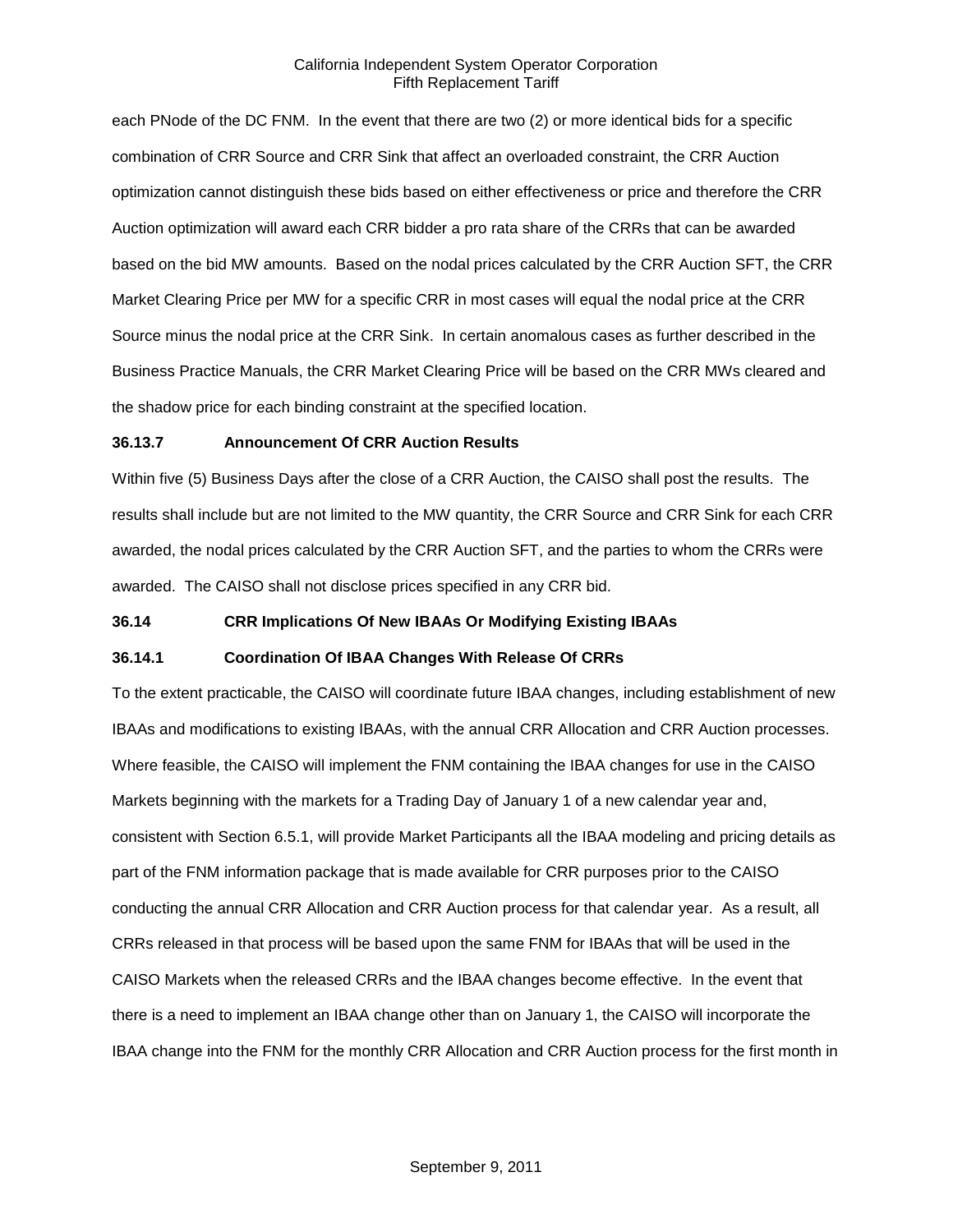which the IBAA change will take effect. In all cases the CAISO will follow the provisions of this Section 36.14 for assessing and mitigating impacts on any Previously-Released CRRs.

### **36.14.2 Modifications To CRR Settlement To Reflect Ibaa Changes**

To the extent an IBAA change, including the establishment of a new IBAA or a change to an existing IBAA, modifies the pricing for Settlement purposes of IFM scheduled transactions between the CAISO Balancing Authority Area and the IBAA, the Settlement of certain Previously-Released CRRs may no longer be consistent with the modified IFM Settlement. A CRR Holder of a Previously-Released CRR whose CRR Source or CRR Sink is affected by an IBAA change may make a one-time election either to (a) modify the Settlement of the affected CRR Source or CRR Sink to conform to the revised IFM pricing associated with the IBAA change, or (b) retain the original CRR Source or CRR Sink specification of the Previously-Released CRR. The CRR Holder of such a CRR must make the one-time election prior to the first CRR Allocation and CRR Auction process that incorporates the IBAA change in the CRR FNM, in accordance with the process time line specified in the applicable Business Practice Manual. If the IBAA change is implemented to coincide with the beginning of a calendar year and is coordinated with the annual CRR Allocation and CRR Auction process for that year, as described in Section 36.14.1, the provisions discussed herein apply only to Previously-Released CRRs that are Long Term CRRs and Previously-Released CRRs that are Seasonal CRRs obtained through the CRR Allocation and are eligible for PNP nomination. In the event that the IBAA change is implemented in the CAISO Markets other than on January 1, then these provisions apply also to any Previously-Released CRRs that are Seasonal CRRs effective for the remainder of the year in which the IBAA change is implemented.

### **36.14.3 IBAA Change Impact On Adequacy Of Previously-Released CRRs**

It is possible that, as a result of modifying the CRR Sources or CRR Sinks of Previously-Released CRRs as provided in Section 36.14.2, the entire set of Previously-Released CRRs may no longer be simultaneously feasible. Any such violation of simultaneous feasibility may or may not lead to a revenue shortfall, that is, a deficiency over the course of a month between the IFM Congestion Charge and the amount of funds needed to fully settle the CRRs that are in effect for that month. Consistent with Section 11.2.4.4.1, any revenue shortfall that may result from IBAA-related changes to CRR Sources and CRR Sinks would be funded through the relevant daily CRR Balancing Account.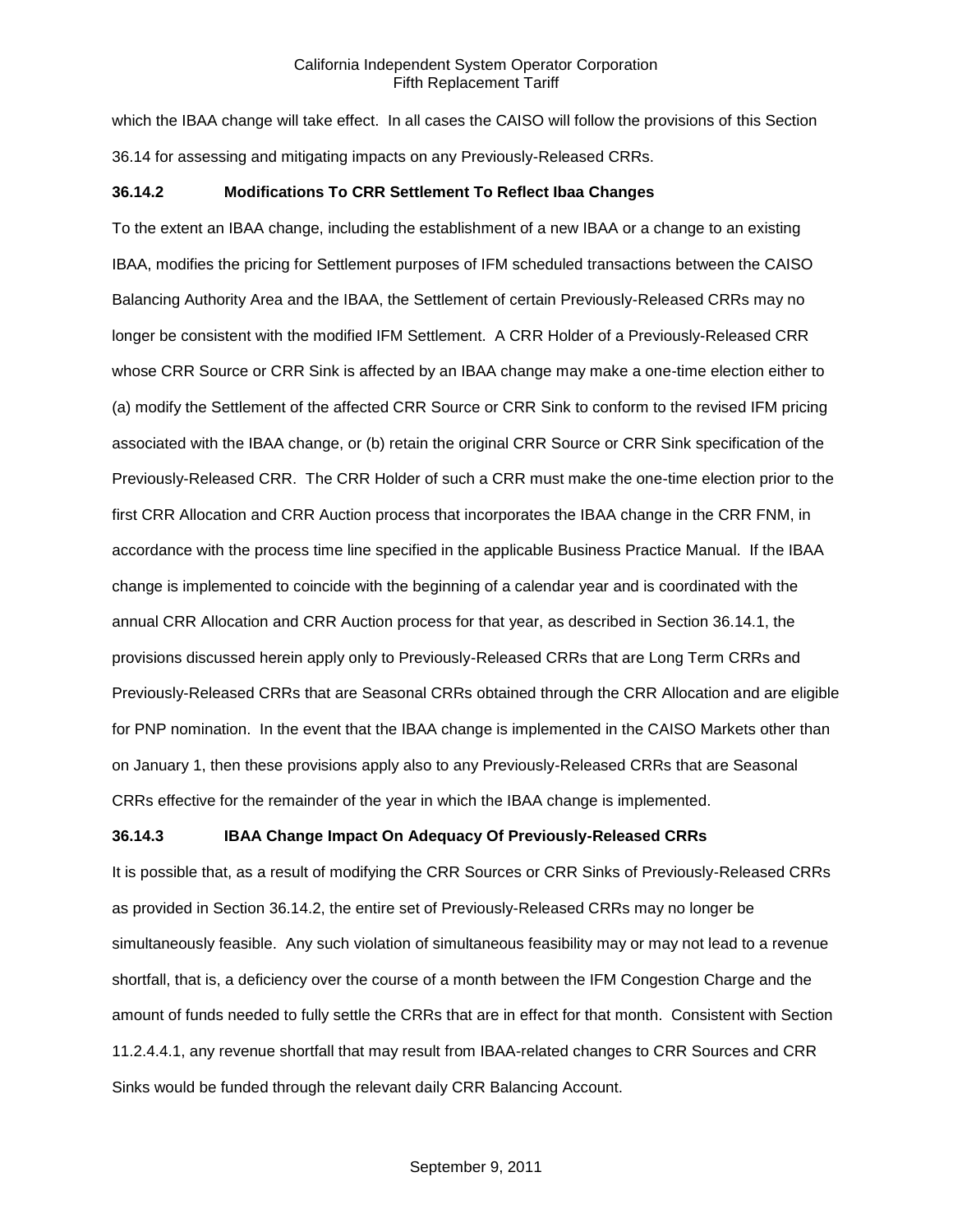## **36.15 [NOT USED]**

- **37. Rules Of Conduct**
- **37.1 Objectives, Definitions, And Scope**

## **37.1.1 Purpose**

Section 37 sets forth the guiding principles for participation in the markets administered by the CAISO. The specified Rules of Conduct are intended to provide fair notice to Market Participants of the conduct expected of them, to provide an environment in which all parties may participate on a fair and equal basis, to redress instances of gaming and other instances of anticompetitive behavior, and thereby to foster confidence of Market Participants, ratepayers and the general public in the proper functioning of the CAISO markets.

## **37.1.2 Objectives**

The objectives of this CAISO Tariff are to:

- (a) Provide clear Rules of Conduct specifying the behavior expected of Market Participants; and
- (b) For those Rules of Conduct involving objectively identifiable behavior, establish in advance the Sanctions for violation of the specified Rules of Conduct.

# **37.1.3 Application Of Other Remedies**

The activities and remedies authorized under this Section 37 are in addition to any other actions or relief that may be available to the CAISO elsewhere in the CAISO Tariff or under law, regulation or order. Nothing in this Section 37 limits or should be construed to limit the right of the CAISO to take action or seek relief otherwise available to it, and such action or relief may be pursued in addition to the action or relief specified in this Section 37.

### **37.1.4 [NOT USED]**

### **37.1.5 Administration**

The CAISO shall administer the following Rules of Conduct specified herein: Section 37.4.1, Section 37.4.2, Section 37.4.3, Section 37.5.2, Section 37.6.1, Section 37.6.2, and Section 37.6.3. FERC shall administer the following Rules of Conduct specified herein: Section 37.2.1, Section 37.2.3, Section 37.2.4, and Section 37.3.1.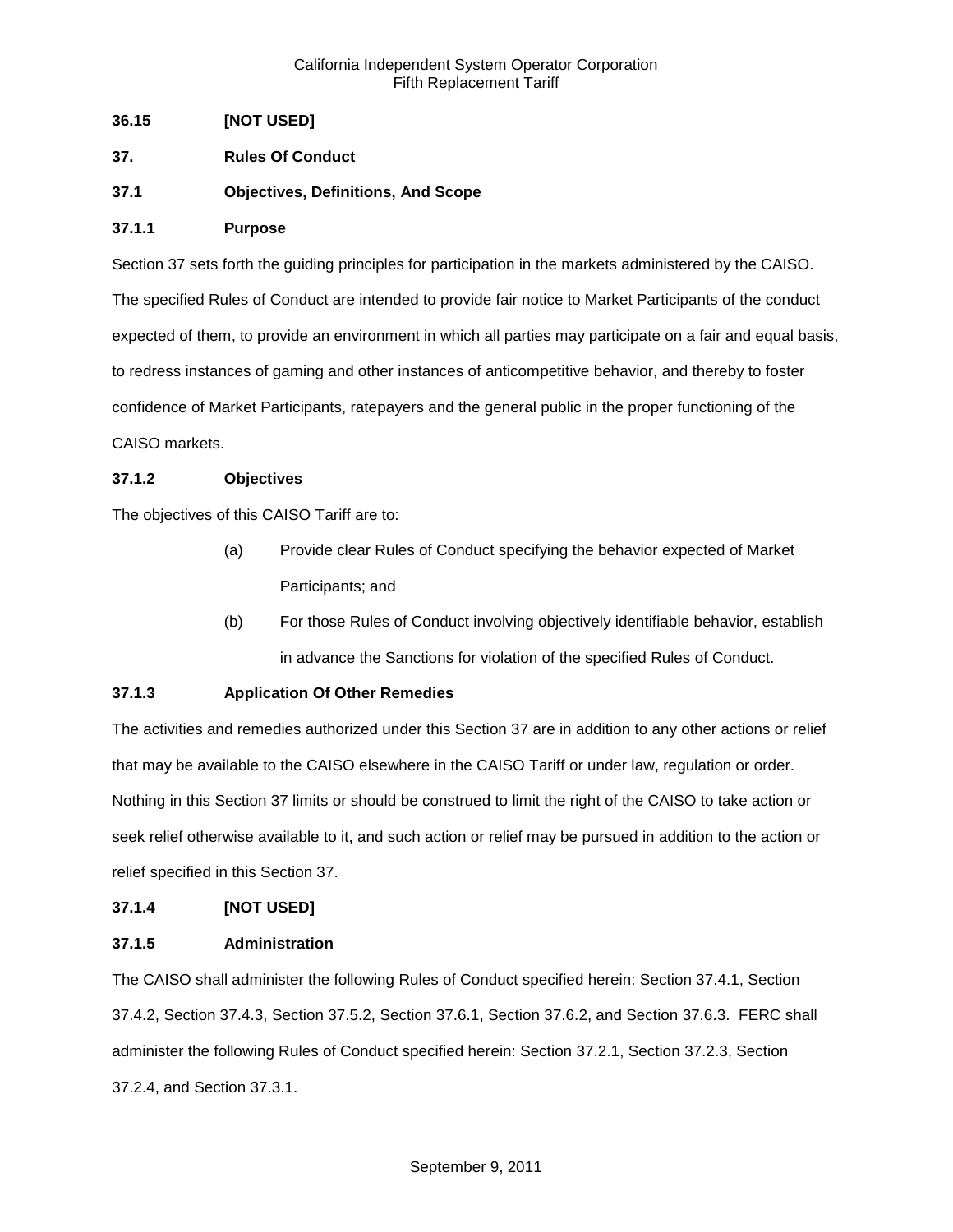## **37.2 Comply With Operating Orders**

## **37.2.1 Compliance With Orders Generally**

## **37.2.1.1 Expected Conduct**

Market Participants must comply with operating orders issued by the CAISO as authorized under the CAISO Tariff. For purposes of enforcement under this Section 37.2, an operating order shall be an order(s) from the CAISO directing a Market Participant to undertake, a single, clearly specified action (e.g., the operation of a specific device, or change in status of a particular Generating Unit) that is intended by the ISO to resolve a specific operating condition. Deviation from an ADS Dispatch Instruction shall not constitute a violation of this Section 37.2.1.1. A Market Participant's failure to obey an operating order containing multiple instructions to address a specific operating condition will result in a single violation of Section 37.2. If some limitation prevents the Market Participant from fulfilling the action requested by the CAISO then the Market Participant must promptly and directly communicate the nature of any such limitation to the CAISO.

- **37.2.1.2 [NOT USED]**
- **37.2.2 Failure To Curtail Load**
- **37.2.2.1 [NOT USED]**
- **37.2.2.2 [NOT USED]**
- **37.2.3 Operations & Maintenance Practices**

### **37.2.3.1 Expected Conduct**

Market Participants shall undertake such operating and maintenance practices as necessary to avoid contributing to a major Outage or prolonging response time to a major Outage. For the purposes of this Section 37.2.3.1, a major Outage is an Outage that affects at least ten (10) percent of the Load served by the Distribution System of a UDC or any Outage that results in major damage to the CAISO Controlled Grid or to the health and safety of personnel.

- **37.2.3.2 [NOT USED]**
- **37.2.4 Resource Adequacy Availability**
- **37.2.4.1 Expected Conduct**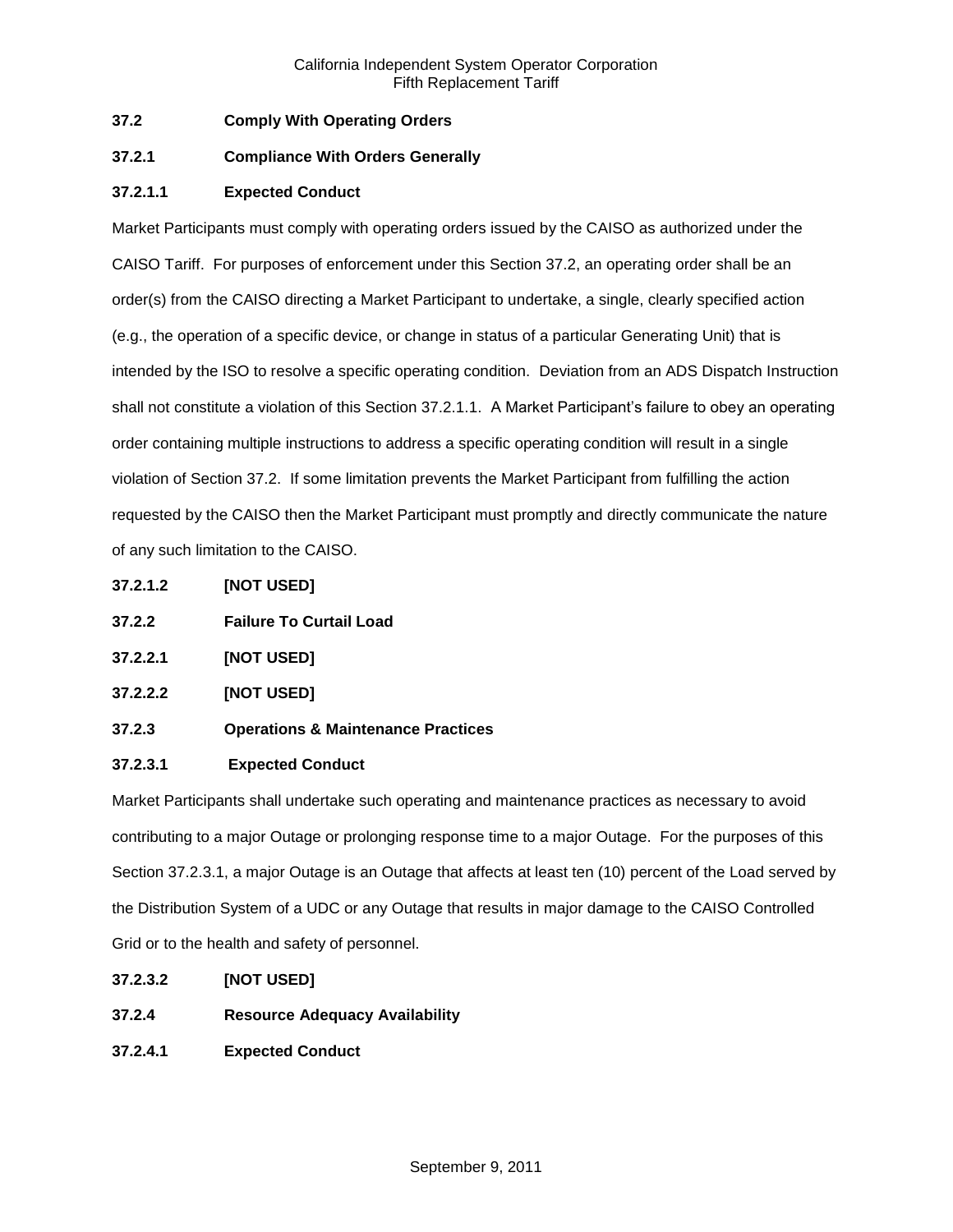Subject to Section 40 a Market Participant shall start a Generating Unit listed as a Resource Adequacy Resource and bring it on-line and/or available consistent with a DAM or RUC commitment or Real-Time Dispatch Instructions and once started up, shall not shut down a Generating Unit listed as a Resource Adequacy Resource in a manner that is inconsistent with a DAM or RUC commitment or Real-Time Dispatch Instructions, unless the CAISO releases the Generating Unit after the RUC process is completed, or a derate or Outage prevents the Generating Unit from being on-line and available.

- **37.2.4.2 [NOT USED]**
- **37.2.5 [NOT USED]**
- **37.2.6 [NOT USED]**

#### **37.3 Submit Feasible Bids And Submissions To Self-Provide**

**37.3.1 Bidding Generally**

### **37.3.1.1 Expected Conduct**

Market Participants must submit Bids for Energy, RUC Capacity and Ancillary Services and Submissions to Self-Provide an Ancillary Service from resources that are reasonably expected to be available and capable of performing at the levels specified in the Bid, and to remain available and capable of so performing based on all information that is known to the Market Participant or should have been known to the Market Participant at the time of submission. HASP Intertie Schedules for import or export Energy are not subject to the foregoing requirement, but failure to deliver on such HASP Intertie Schedules can be subject to referral by DMM under Section 11.1, Appendix P where the failure to deliver is suspected to be a Market Violation.

### **37.3.1.2 [NOT USED]**

### **37.3.2 Exceptions**

The submission of a Bid or of a Submission to Self-Provide Ancillary Services that causes, or that the CAISO expects to cause Congestion shall not, by itself, constitute a violation of Section 37.3.1.

- **37.4 Comply With Availability Reporting Requirements**
- **37.4.1 Reporting Availability**
- **37.4.1.1 Expected Conduct**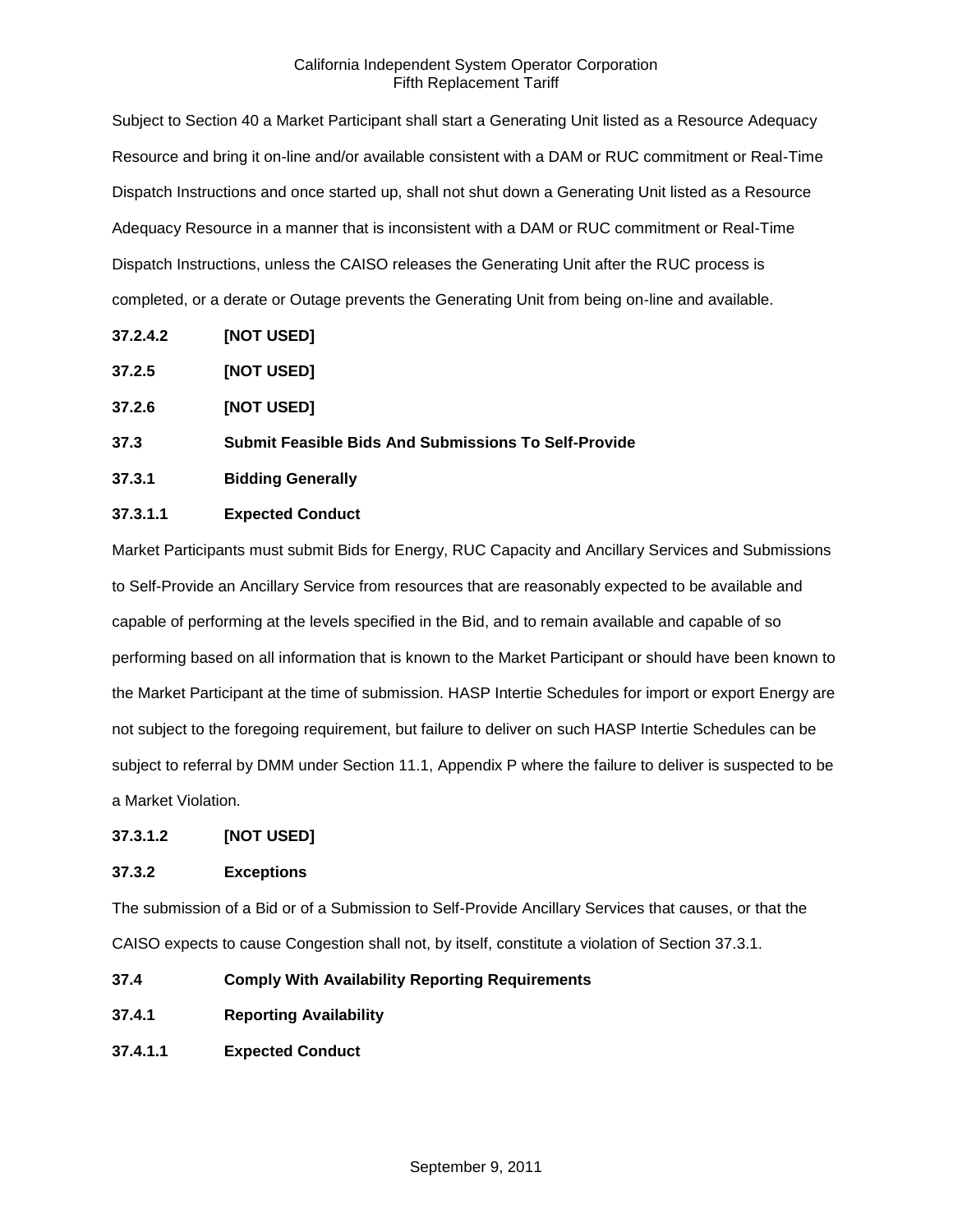A Market Participant shall notify the CAISO Control Center of any Outage reportable pursuant to Section 9.3.10.3.1 of a Generating Unit subject to Section 4.6 within sixty (60) minutes after the Outage is discovered.

### **37.4.1.2 Sanctions**

A "violation" for purposes of this Section shall mean each failure to notify the CAISO Control Center about an Outage of a Generating Unit within sixty (60) minutes after the Outage is discovered, as required by Section 37.4.1, except that (a) for each Generating Unit, the first such failure in a calendar month shall not constitute a violation, and (b) for each Generating Unit, multiple failures in the same calendar day shall constitute a single violation. The Sanctions for a violation of Section 37.4.1 shall be as follows:

- (a) for each Generating Unit that is the subject of a violation, the Sanction for the first violation in a calendar month shall be a warning letter;
- (b) for each Generating Unit that is the subject of a violation, the Sanction for the second and subsequent violations in a calendar month will be a financial penalty, as follows:
	- (i) if the Generating Unit has not been the subject of a financial penalty for a previous violation within twelve (12) months of the instant violation, the Sanction will be \$1,000;
	- (ii) if the Generating Unit has been the subject of one financial penalty for a previous violation within twelve (12) months of the instant violation, the Sanction will be \$2,000;
	- (iii) if the Generating Unit has been the subject of two or more financial penalties for previous violations within twelve (12) months of the instant violation, the Sanction will be \$5,000.

# **37.4.2 Scheduling And Final Approval Of Outages**

### **37.4.2.1 Expected Conduct**

A Market Participant shall not undertake an Outage except as approved by the CAISO Outage Coordination Office in accordance with Section 9.3.2, Section 9.3.9, and Section 9.3.6.6. A Market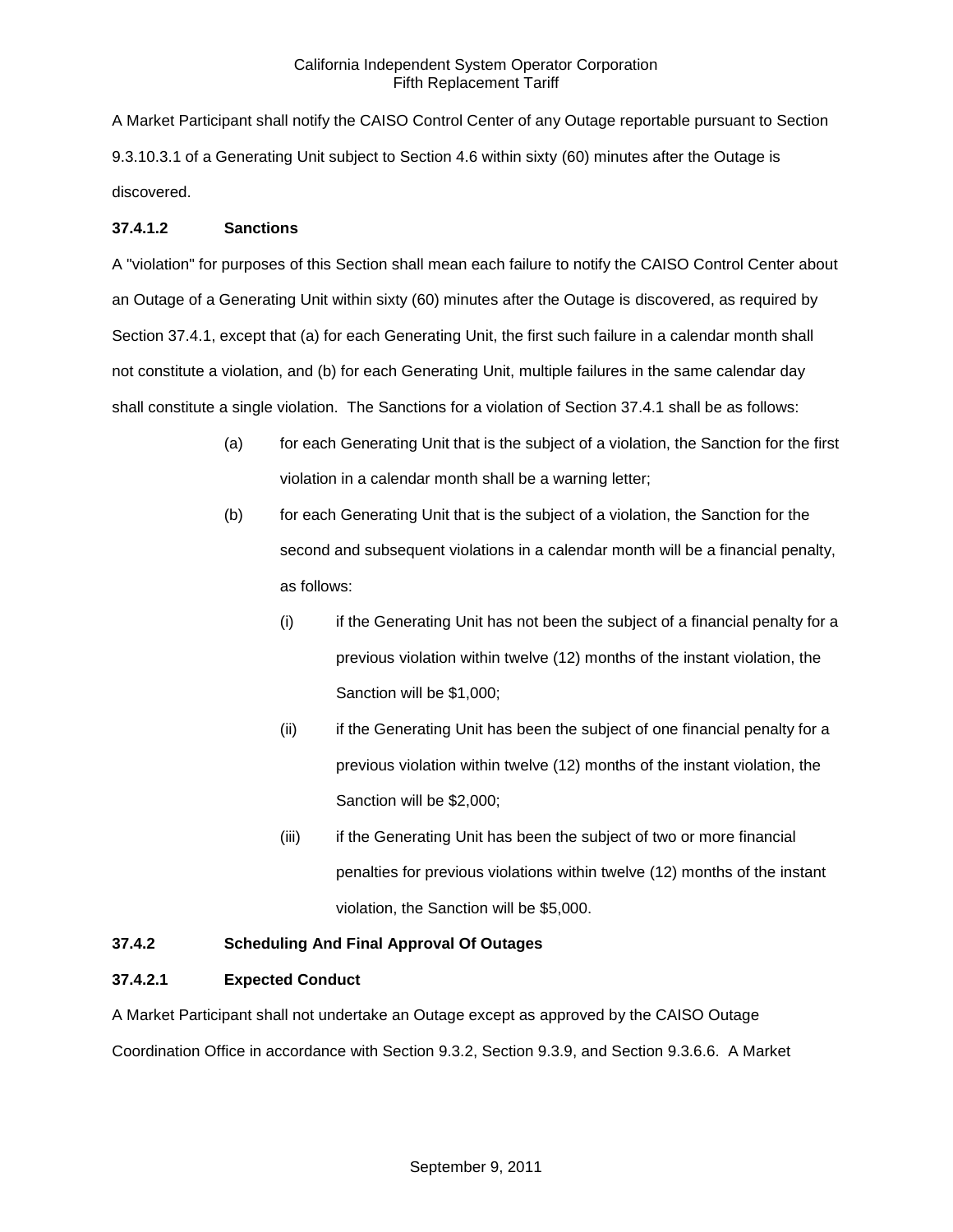Participant shall not commence any Outage without obtaining final approval from the CAISO Control Center in accordance with Sections 9.3.9 and 9.3.10.

## **37.4.2.2 Sanctions**

The Sanctions for a violation of Section 37.4.2 shall be as follows: for the first violation within a rolling twelve (12) month period, \$5,000; for subsequent violations within a rolling twelve (12) month period, \$10,000. A "violation" shall mean each Outage undertaken for which all required approvals were not obtained.

## **37.4.3 Explanation Of Forced Outages**

## **37.4.3.1 Expected Conduct**

As required by Section 9.3.10.6, a Market Participant must provide a detailed explanation of a Forced Outage within two (2) Business Days after the Operator initially notifies the CAISO pursuant to Section 9.3.10.3.1 of the change in maximum output capability. To enable the CAISO to review the explanation submitted by the Operator and to prepare a report on the Forced Outage, the CAISO may request that the Market Participant submit additional information regarding the Forced Outage. An Operator must provide information requested by the CAISO within four (4) Business Days of the CAISO's request for the submission of additional information regarding the Forced Outage.

### **37.4.3.2 Sanctions**

The Sanction for failing to provide an explanation of Forced Outage within the deadline established in Section 37.4.3.1 and Section 9.3.10.6 shall be \$500 per day for each day the explanation is late. The Sanction for failing to provide a response to a request for additional information regarding the Forced Outage within the deadline established in the request for additional information shall be as specified in Section 37.6.1.

### **37.4.4 Enhancements And Exceptions**

Except as otherwise specifically provided, penalty amounts shall be tripled for any violation of Section 37.4.1 through Section 37.4.3 that occurs during a CAISO System Emergency. Violations of the above rules that result in circumstances in which an Uninstructed Deviation Penalty under Section 11.23 is assessed shall not be subject to Sanction under this Section. 37.4.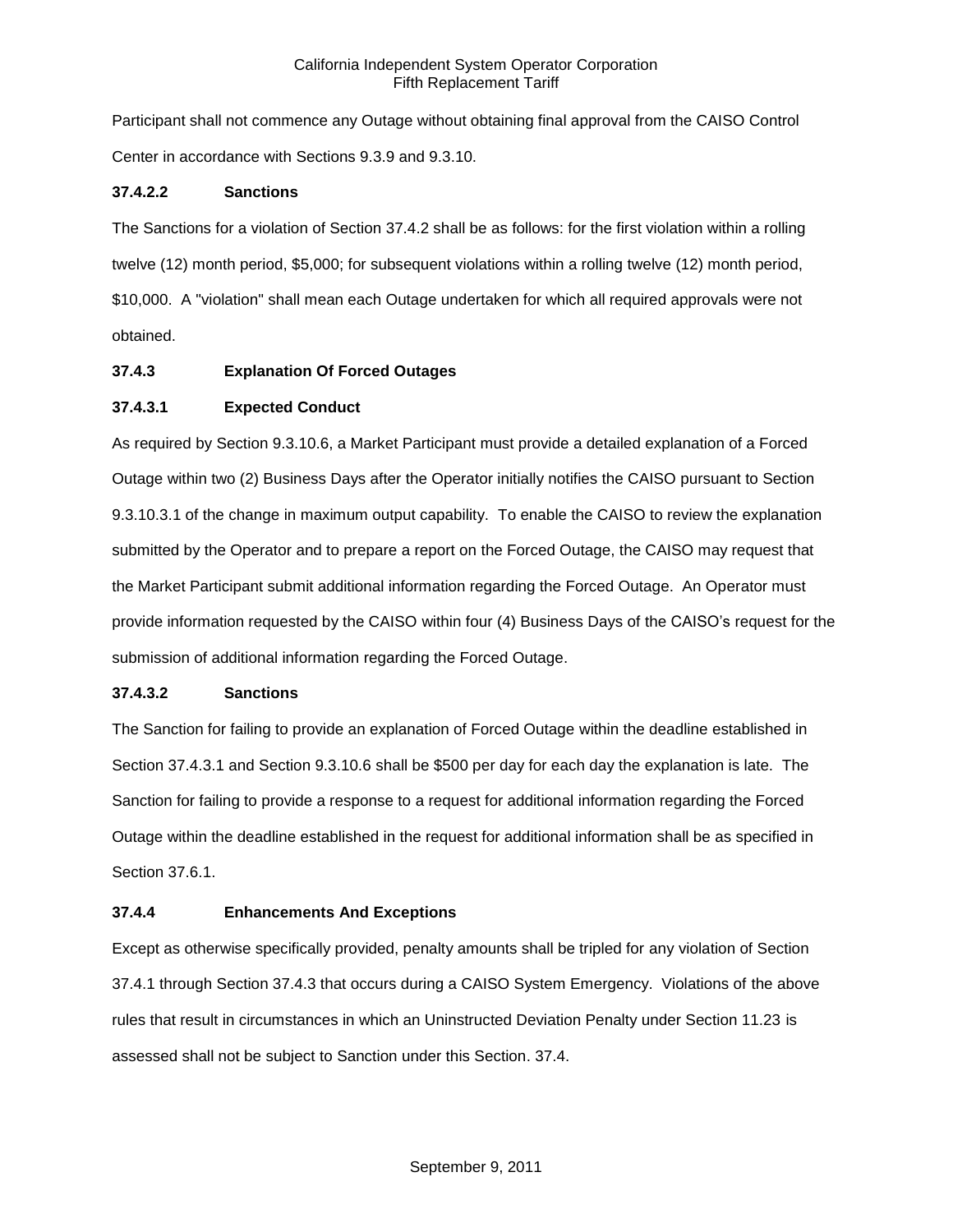- **37.5 Provide Factually Accurate Information**
- **37.5.1 [NOT USED]**

**37.5.1.2 [NOT USED]**

### **37.5.2 Inaccurate Meter Data**

### **37.5.2.1 Expected Conduct**

Market Participants shall provide complete and accurate Settlement Quality Meter Data for each Trading Hour and shall correct any errors in such data no later than forty-three (43) calendar days after the Trading Day (T+43C). The failure to provide complete and accurate Settlement Quality Meter Data, as required by Section 10.3.6 that causes an error to exist in such Settlement Quality Meter Data after fortythree (43) calendar days after the Trading Day (T+43C) shall be a violation of this rule. Scheduling Coordinators that fail to submit Scheduling Coordinator Estimated Settlement Quality Meter Data that is complete and based on a good faith estimate that reasonably represents Demand and/or Generation quantities for each Settlement Period as required by Section 10 and that results in an error that is discovered after forty three (43) calendar days after the Trading Day (T+43C) shall be a violation of this rule.

### **37.5.2.2 Sanctions**

Violations under this Section 37.5.2 shall be subject to Sanction described in Section 37.11.

### **37.5.2.3 Disposition of Sanction Proceeds**

For purposes of redistributing collected market adjustments, any amounts collected under this provision shall be applied first to those parties affected by the conduct. Any excess amounts shall be disposed of as set forth in Section 37.9.4.

### **37.6 Provide Information Required By CAISO Tariff**

# **37.6.1 Required Information Generally**

### **37.6.1.1 Expected Conduct**

Except as provided below in Section 37.6.4 (Review by FERC), all information that is required to be submitted to the CAISO under the CAISO Tariff must be submitted by the specified deadline. For the purposes of this Section 37.6.1.1, the specified deadline is either the deadline established directly in the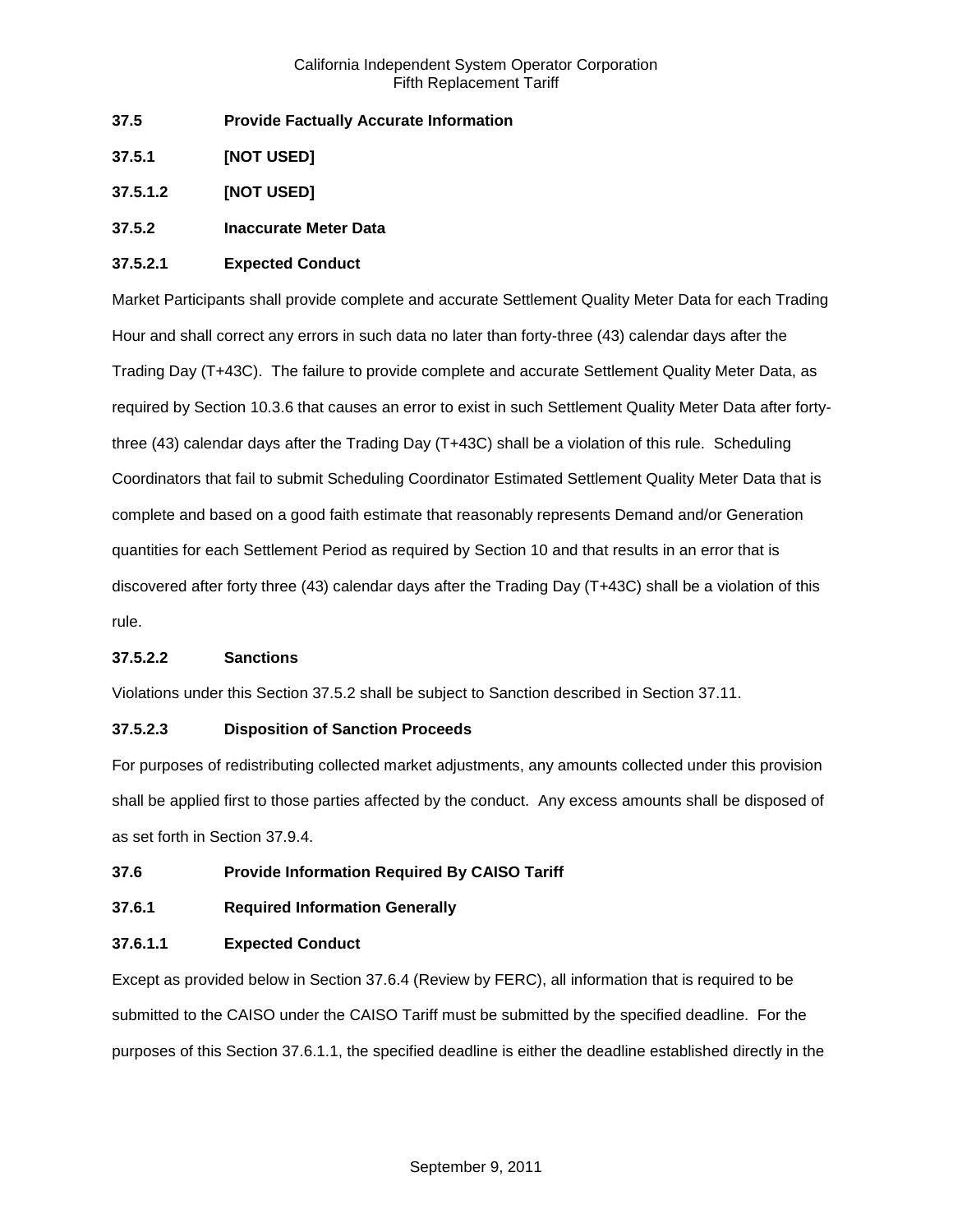CAISO Tariff or, where the CAISO Tariff does not establish a specific deadline, by the deadline that the CAISO has authority to establish under the CAISO Tariff.

## **37.6.1.2 Sanctions**

Except as otherwise provided below, in Section 37.6.2 and Section 37.6.3, the Sanction for a violation of Section 37.6.1.1 shall be \$500 for each day that the required information is late.

## **37.6.2 Investigation Information**

# **37.6.2.1 Expected Conduct**

Except as provided below in Section 37.6.4 (Review by FERC), Market Participants must submit information in response to a written request by the CAISO for information requested in the course of an investigation authorized by the CAISO by the deadline established in the request by the CAISO.

## **37.6.2.2 Sanctions**

The Sanction for a violation of Section 37.6.2 shall be as follows: for the first violation in a rolling twelve (12) month period, \$1000/day; for the second violation in a rolling twelve (12) month period, \$2000/day; for the third and subsequent violations in a rolling twelve (12) month period, \$5000/day. For purposes of this subsection, a violation shall be each failure to provide a full response to a written request and the Sanction shall be determined from the date that the response was due until a full response to the request is received.

# **37.6.3 Audit Materials**

# **37.6.3.1 Expected Conduct**

Except as provided below in Section 37.6.4 (Review by FERC), Market Participants shall comply with the CAISO's audit and/or test procedures authorized pursuant to Section 10.3.10, and further shall perform and submit an annual self-audit as required by the procedures the ISO establishes pursuant to Section 10.3.10, including procedures established relating to the deadline for submitting the required audit.

### **37.6.3.2 Sanctions**

For failure to submit an audit report as required by Section 10.3.10.1, the Sanction shall be \$1000/day until such report is received by the CAISO. For all other violations of this rule the Sanctions shall be as follows: for the first violation in a rolling twelve (12) month period, \$1000/day; for the second violation in a rolling twelve (12) month period, \$2000/day; for the third and subsequent violations in a rolling twelve (12)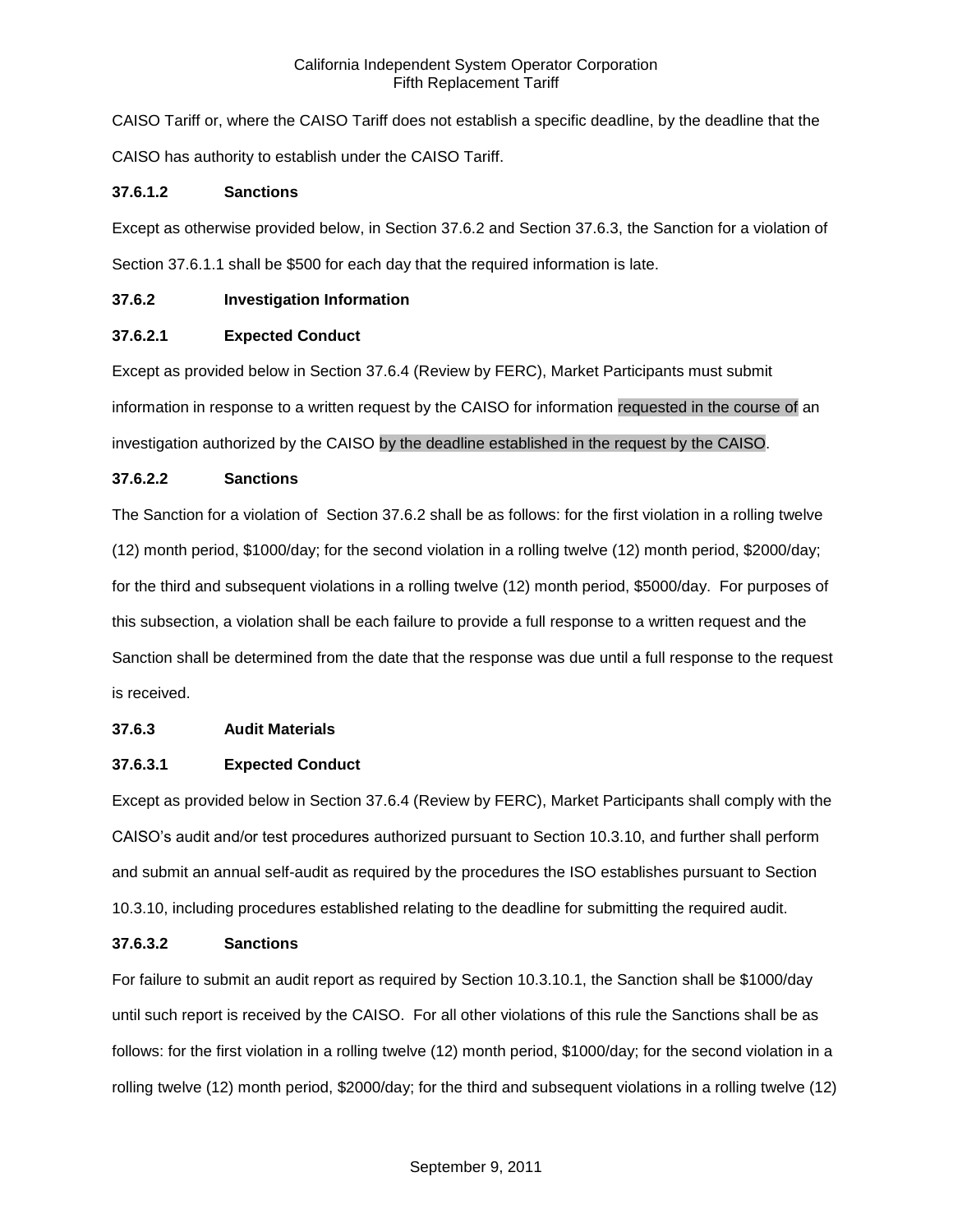month period, \$5000/day. For purposes of this subsection, a "violation" shall be each failure to provide all information required under the audit or test, from the date that the information was due until all required information is received by the CAISO.

## **37.6.4 Review By FERC**

A Market Participant who objects to an information, audit or test obligation that is enforceable under Section 37.6.1, Section 37.6.2 or Section 37.6.3 above shall have the right immediately (and in all events, no later than the due date for the information) to seek review of the obligation with FERC. In the event that such review is sought, the time for submitting the response or other information to the CAISO shall be tolled until FERC resolves the issue.

## **37.7 [NOT USED]**

# **37.8 Process For Investigation And Enforcement**

## **37.8.1 Purpose; Scope**

The provisions of this Section 37.8 set forth the procedures by which the CAISO will independently investigate potential violations of the Rules of Conduct and administer enforcement activities. Except as hereinafter provided the provisions of this section apply to the Rules of Conduct set forth in Sections 37.2 through 37.6.

# **37.8.2 Referrals To FERC**

Section 37.2.1, Section 37.2.3, Section 37.2.4, and Section 37.3.1 shall be enforced by FERC, in accordance with FERC's rules and procedures. Pursuant to Section 11 of Appendix P, DMM shall refer suspected violations of Section 37.2.1, Section 37.2.3, Section 37.2.4, and Section 37.3.1 to FERC. For violations of this Section 37 that are enforced by FERC, Section 37.8.3, Section 37.8.4, Section 37.8.5, Section 37.8.6, Section 37.8.7, Section 37.8.8, Section 37.8.9, and Section 37.8.10 shall not apply to any investigation DMM may conduct of a suspected Market Violation to FERC.

### **37.8.3 Investigation**

The CAISO shall conduct a reasonable investigation seeking available facts, data, and other information relevant to the potential Rules of Conduct violation.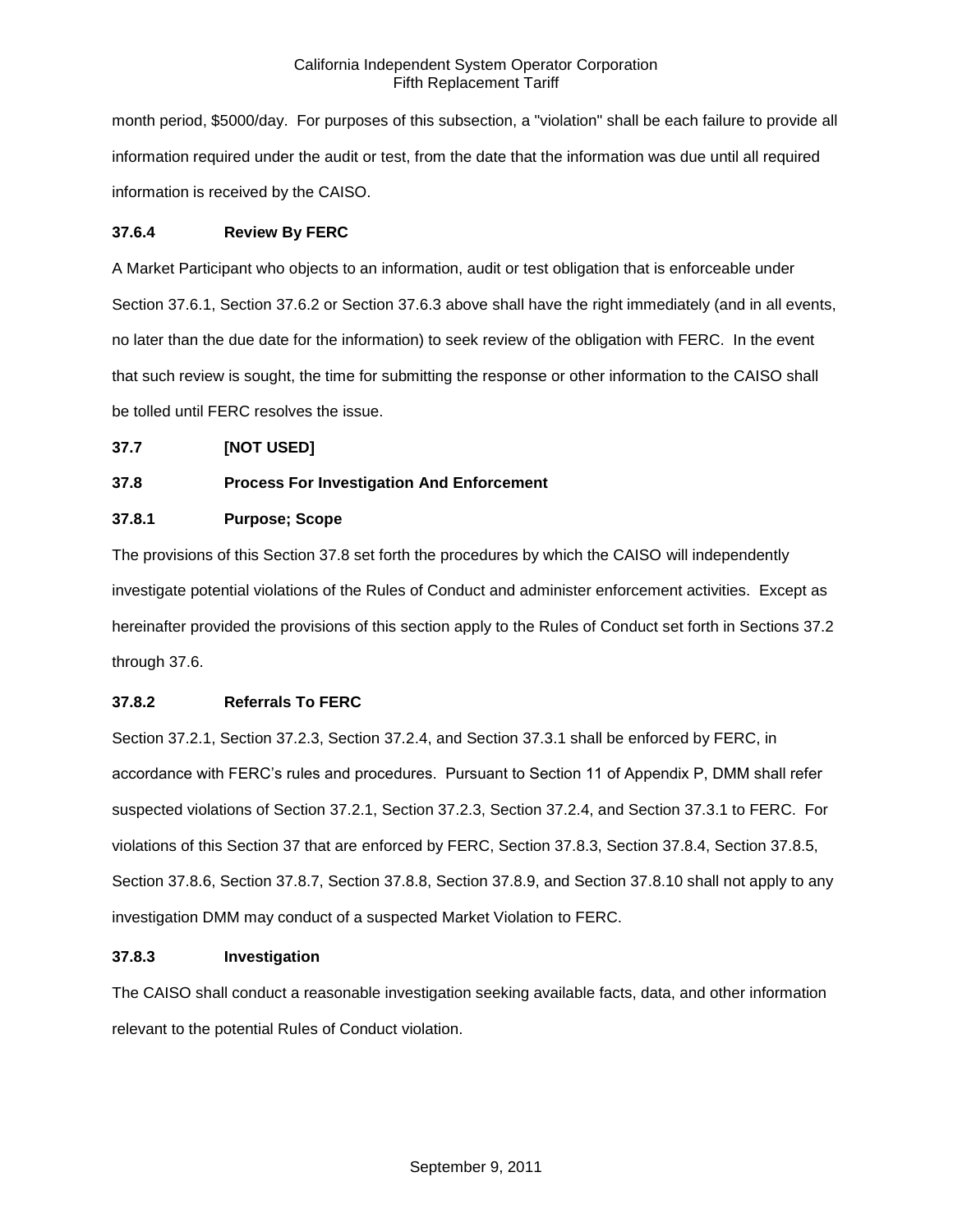## **37.8.4 Notice**

The CAISO shall provide notice of the investigation in sufficient detail to allow for a meaningful response to the Scheduling Coordinator and, as limited below, to all Market Participants the Scheduling Coordinator represents that are the subject(s) of the investigation. The CAISO shall contact the Market Participant(s) that may be involved, so long as the CAISO has sufficient objective information to identify and verify the role of the Market Participant(s) in the potential Rules of Conduct violation. Such Market Participant(s) will likely have an existing contractual relationship with the CAISO (e.g., UDC, MSS, CAISO Metered Entity, Participating Transmission Owner, Participating Generator, Participating Load, or Demand Response Provider).

# **37.8.5 Opportunity To Present Evidence**

The CAISO shall provide an opportunity to the Market Participant(s) that are the subject(s) of the investigation to present any issues of fact or other information relevant to the potential Rules of Conduct violation being investigated. The CAISO shall consider all such information or data presented.

# **37.8.6 Results Of Investigation**

The CAISO shall notify the Market Participant(s) that are the subject(s) of the investigation of the results of the investigation. The Market Participant(s) shall have thirty (30) days to respond to the findings of the CAISO before the CAISO makes a determination of whether a Sanction is required by this CAISO Tariff.

# **37.8.7 Statement Of Findings And Conclusions**

Where the investigation results in a Sanction, the CAISO shall state its findings and conclusions in writing, and will make such writing available to the Scheduling Coordinator and, as provided in Section 37.8.4, to the Market Participant(s) that are the subject(s) of the investigation.

# **37.8.8 Officer Representative**

Where an investigation results in a Sanction by the CAISO, the CAISO shall direct its notice of such result to a responsible representative of the Scheduling Coordinator and, as provided in Section 37.8.4, to the Market Participant(s) that are the subject(s) of the investigation at the officer level.

# **37.8.9 Record Of Investigation**

Where an investigation results in a Sanction, the CAISO will maintain a record of the investigation until its decision has been finally reviewed, if review is sought, or until the period for seeking review has expired.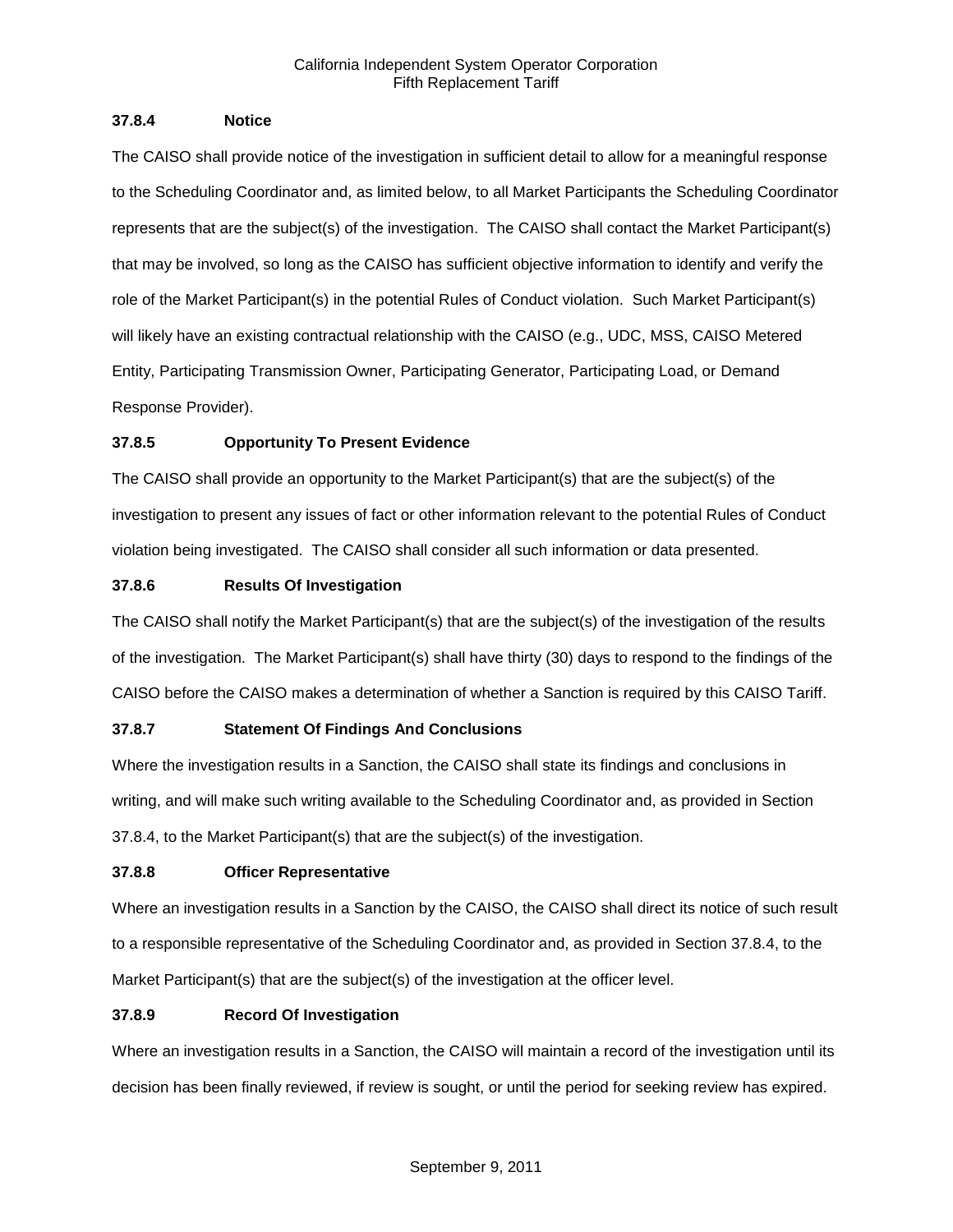## **37.8.10 Review Of Determination**

A Market Participant that receives a Sanction may obtain immediate review of the CAISO's determination by directly appealing to FERC, in accordance with FERC's rules and procedures. In such case, the applicable Scheduling Coordinator shall also dispute the Initial Settlement Statement T+7B containing the financial penalty, in accordance with Section 11. The Initial Settlement Statement T+7B dispute and appeal to FERC must be made in accordance with the timeline for raising disputes specified in Section 11.29.8. The penalty will be tolled until FERC renders its decision on the appeal. The disposition by FERC of such appeal shall be final, and no separate dispute of such Sanction may be initiated under Section 13, except as provided in Section 37.9.3.4. For the purpose of applying the time limitations set forth in Section 37.10.1, a Sanction will be considered assessed when it is included on an Initial Settlement Statement T+7B, whether or not the CAISO accepts a Scheduling Coordinator's dispute of such Initial Settlement Statement T+7B pending resolution of an appeal to FERC in accordance with this section or Section 37.9.3.3.

## **37.9 Administration Of Sanctions**

### **37.9.1 Assessment; Waivers And Adjustments**

Penalty amounts for violation of these Rules of Conduct shall be calculated as specified in Section 37.4.1.2, Section 37.4.2.2, Section 37.4.3.2, Section 37.4.4, Section 37.5.2.2, Section 37.6.1.2, Section 37.6.2.2, and Section 37.6.3.2.

- **37.9.2 [NOT USED] 37.9.2.1 [NOT USED] 37.9.2.2 [NOT USED] 37.9.2.3 [NOT USED]**
- **37.9.2.4 [NOT USED]**
- **37.9.2.5 [NOT USED]**
- **37.9.2.6 [NOT USED]**
- **37.9.3 Settlement**
- **37.9.3.1 Settlement Statements**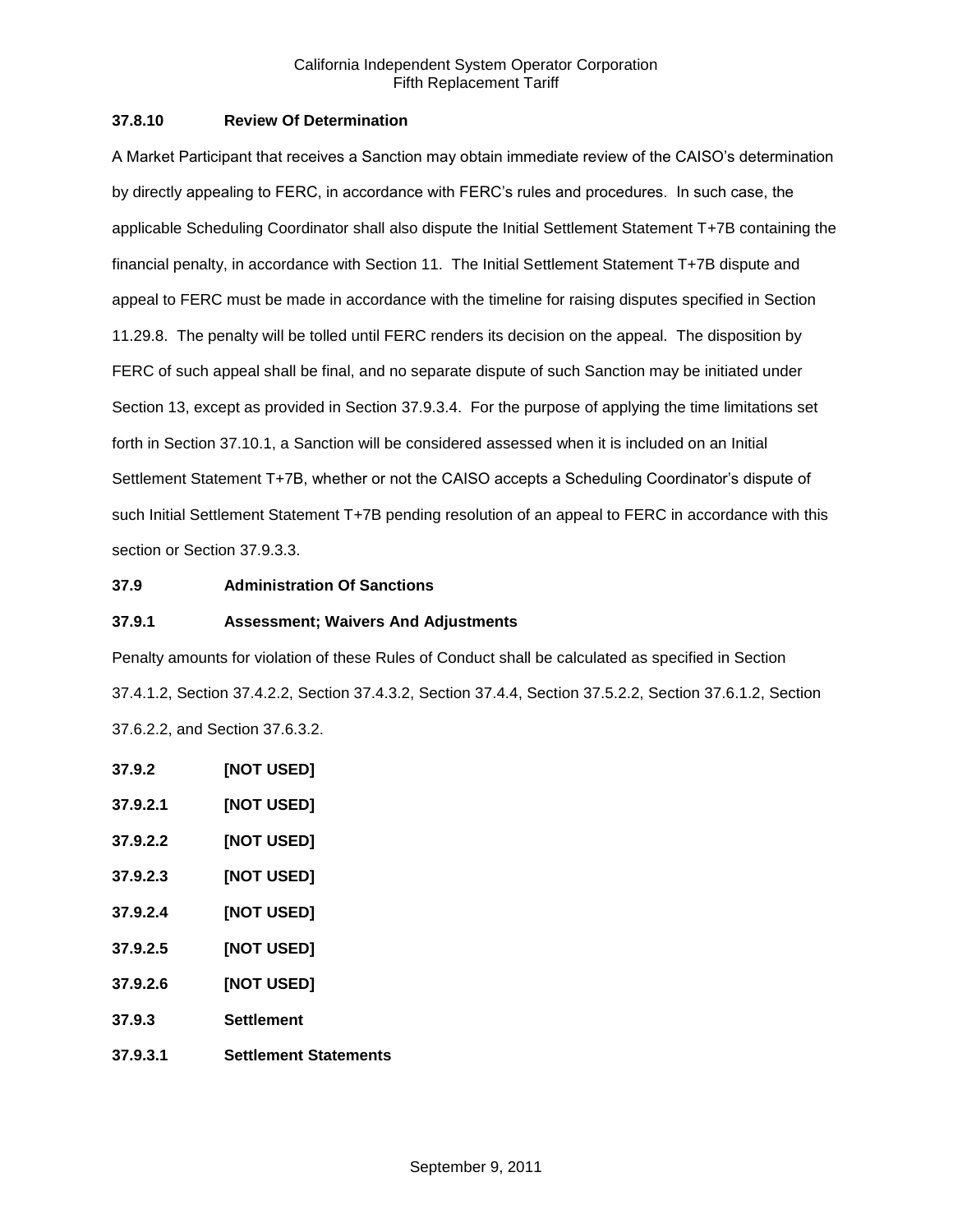The CAISO will administer any penalties issued under this Section 37 through Initial Settlement Statements T + 38 BD, and Initial Settlement Statement Reissues or Recalculation Settlement Statements, as relevant, issued to the responsible Scheduling Coordinator by the CAISO. Before invoicing a financial penalty through the Settlement process, the CAISO will provide a description of the penalty to the responsible Scheduling Coordinator and all Market Participants the Scheduling Coordinator represents that are liable for the penalty, when the CAISO has sufficient objective information to identify and verify responsibility of such Market Participants. The description shall include the identity of the Market Participant that committed the violation and the amount of the penalty.

#### **37.9.3.2 Payment**

Except as provided in Section 37.8.10 or Section 37.9.3.3 below, the Scheduling Coordinator shall be obligated to pay all penalty amounts reflected on Settlement Statements to the CAISO pursuant to the CAISO's Settlement process, as set forth in Section 11.

#### **37.9.3.3 Other Responsible Party**

Where a party or parties other than the Scheduling Coordinator is responsible for the conduct giving rise to a penalty reflected on a Settlement Statement, and where the Scheduling Coordinator bears no responsibility for the conduct, such other party or parties ultimately shall be liable for the penalty. Under such circumstances, the Scheduling Coordinator shall use reasonable efforts to obtain payment of the penalty from the responsible party(ies) and to remit such payment to the CAISO in the ordinary course of the Settlement process. In the event that the responsible party(ies) wish to dispute the penalty, or the Scheduling Coordinator otherwise is unable to obtain payment from the responsible parties, the Scheduling Coordinator shall notify the CAISO and dispute the Settlement Statement. The CAISO promptly shall notify FERC. If the CAISO finds that a Market Participant separate from the Scheduling Coordinator that is unable to obtain payment from the responsible party(ies) is solely responsible for a violation, the Scheduling Coordinator that is unable to obtain payment may net its payment of its Invoice amount by the amount of the penalty in question. The CAISO may refuse to offer further service to any responsible party that fails to pay a penalty, unless excused under the terms of the CAISO Tariff, by providing notice of such refusal to the Scheduling Coordinator. Following such notice, the Scheduling Coordinator shall be liable for any subsequent penalties assessed on account of such responsible party.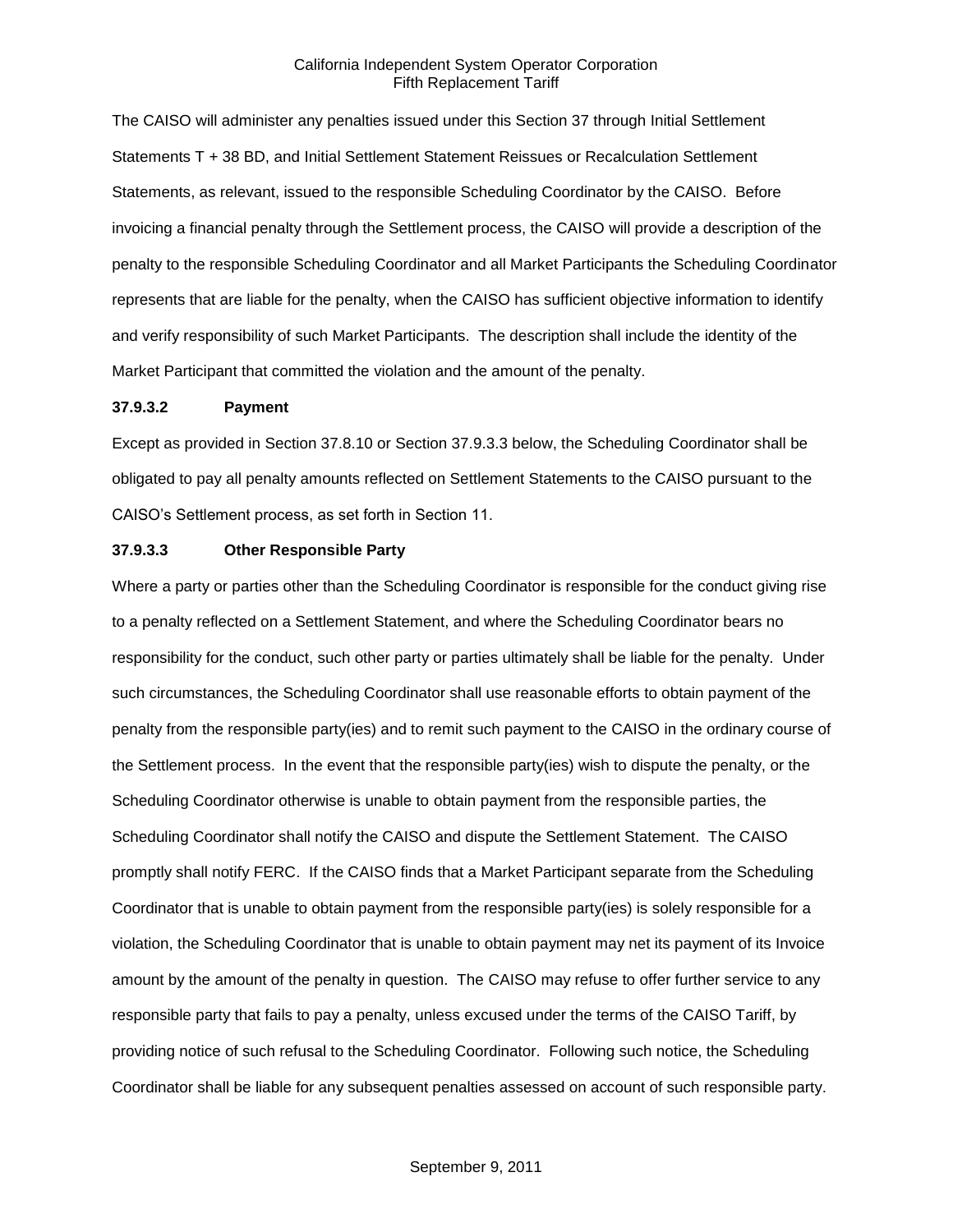# **37.9.3.4 [NOT USED]**

### **37.9.4 Disposition Of Proceeds**

The CAISO shall collect penalties assessed pursuant to this Section 37.9 and deposit such amounts in an interest bearing trust account. After the end of each calendar year, the CAISO shall distribute the penalty amounts together with interest earned through payments to Scheduling Coordinators as provided herein. For the purpose of this Section 37.9.4, "eligible Market Participants" shall be those Market Participants that were not assessed a financial penalty pursuant to this Section 37 during the calendar year. Each Scheduling Coordinator that paid GMC during the calendar year will identify, in a manner to be specified by the CAISO, the amount of GMC paid by each Market Participant for whom that Scheduling Coordinator provided service during that calendar year. The total amount assigned to all Market Participants served by that Scheduling Coordinator in such calendar year (including the Scheduling Coordinator itself for services provided on its own behalf), shall equal the total GMC paid by that Scheduling Coordinator.

The CAISO will calculate the payment due each Scheduling Coordinator based on the lesser of the GMC actually paid by all eligible Market Participants represented by that Scheduling Coordinator, or the product of a) the amount in the trust account, including interest, and b) the ratio of the GMC paid by each Scheduling Coordinator for eligible Market Participants, to the total of such amounts paid by all Scheduling Coordinators. Each Scheduling Coordinator is responsible for distributing payments to the eligible Market Participants it represented in proportion to GMC collected from each eligible Market Participant.

Prior to allocating the penalty proceeds, the CAISO will obtain FERC's approval of its determination of eligible Market Participants and their respective shares of the trust account proceeds. If the total amount in the trust account to be so allocated exceeds the total GMC obligation of all eligible Market Participants, then such excess shall be treated in accordance with Section 11.8.5.3(b).

### **37.10 Miscellaneous**

### **37.10.1 Time Limitation**

An investigation of events potentially subject to Sanction by the CAISO under this Section 37 must be commenced within ninety (90) days of discovery of the events. Sanctions may be assessed under this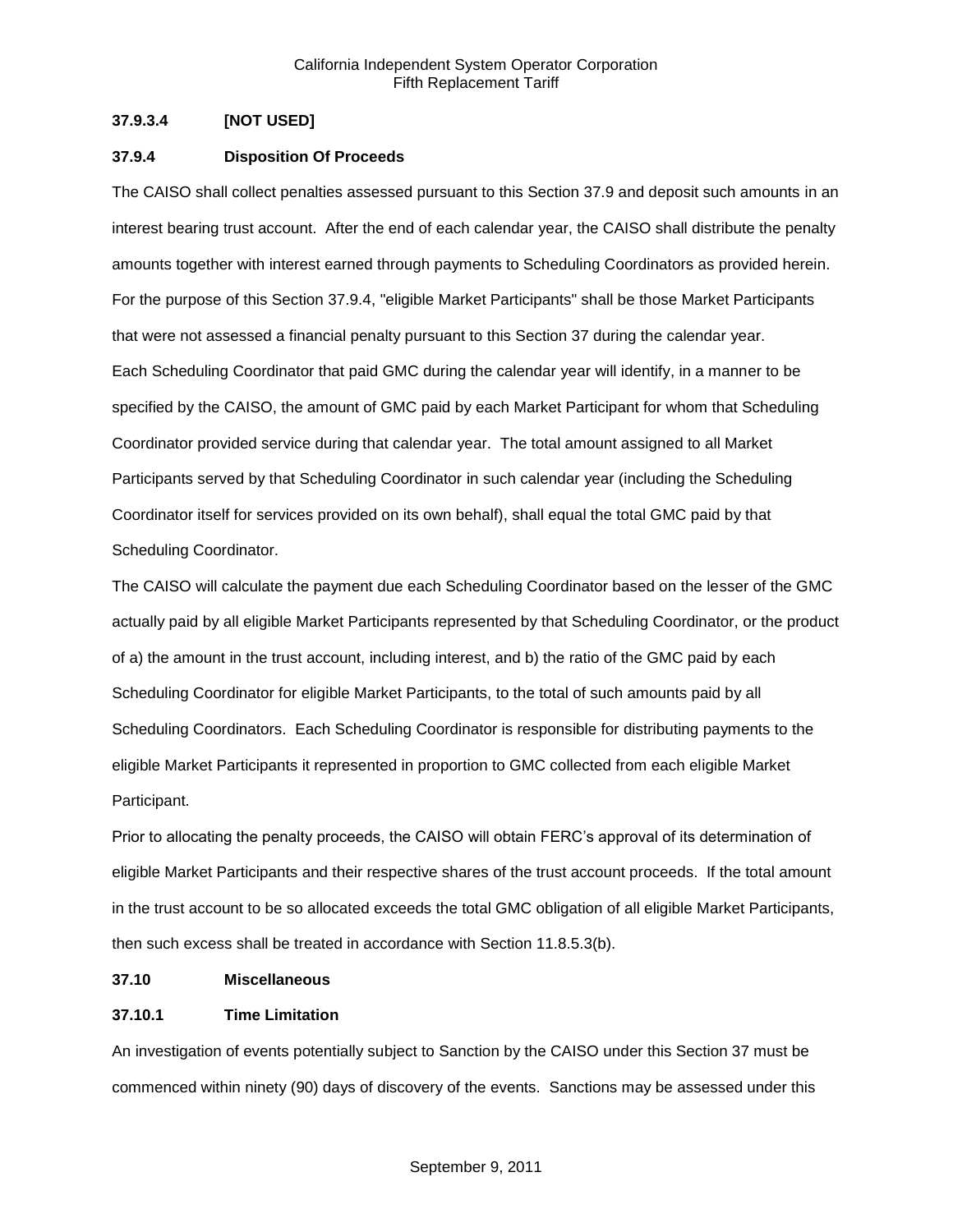Section 37 up to one year after discovery of the events constituting the violation, but no later than three years after the date of the violation. Nothing in this section shall limit the rights or liabilities of any party under any other provision of applicable laws, regulations or tariff provisions.

## **37.10.2 No Limitation On Other Rights**

Nothing contained in this Section 37 shall limit the ability of the CAISO to collect information from Market Participants or to establish new provisions pursuant to Section 15.

### **37.11 Method For Calculating Penalties**

## **37.11.1 Method For Calculating Inaccurate Meter Data Penalty**

There is no Sanction for the submission of inaccurate Meter Data used for an Initial Settlement Statement T+ 7B. However, an error in submitted Meter Data that exists after forty three (43) calendar days after the Trading Day (T+43C) constitutes a Rule of Conduct violation. The level of the Sanction depends on whether the Scheduling Coordinator or the CAISO discovered the error. An increased penalty will apply for errors that are discovered by the CAISO.

Table A1 below shows how the level of the Sanction depends on the following factors: whether or not the Scheduling Coordinator finds the error; whether or not the Scheduling Coordinator owes the market, and whether or not the CAISO performs a re-run of the market or produces a Recalculation Settlement Statement. If the CAISO issues a Recalculation Settlement Statement or performs a re-run, then Settlement to all Scheduling Coordinators is recalculated, and the impact of such re-runs on charges assessed will be considered. A penalty charge equal to thirty (30) percent of the estimated value of the Energy error will apply if the Scheduling Coordinator discovers the error or seventy-five (75) percent of the estimated value of the Energy error if the CAISO discovers the error. Penalty assessment and disposition of penalty proceeds will be administered as described in Section 37.9.1 and Section 37.9.4 respectively. A Sanction will not be imposed unless such Sanction is more than \$1,000 for at least one Trading Day during the period for which there was incomplete or inaccurate Meter Data.

| Table A1-             |             |
|-----------------------|-------------|
|                       | Does SC Owe |
| Calculation of        |             |
|                       | Market?     |
| Inaccurate Meter Data |             |
|                       |             |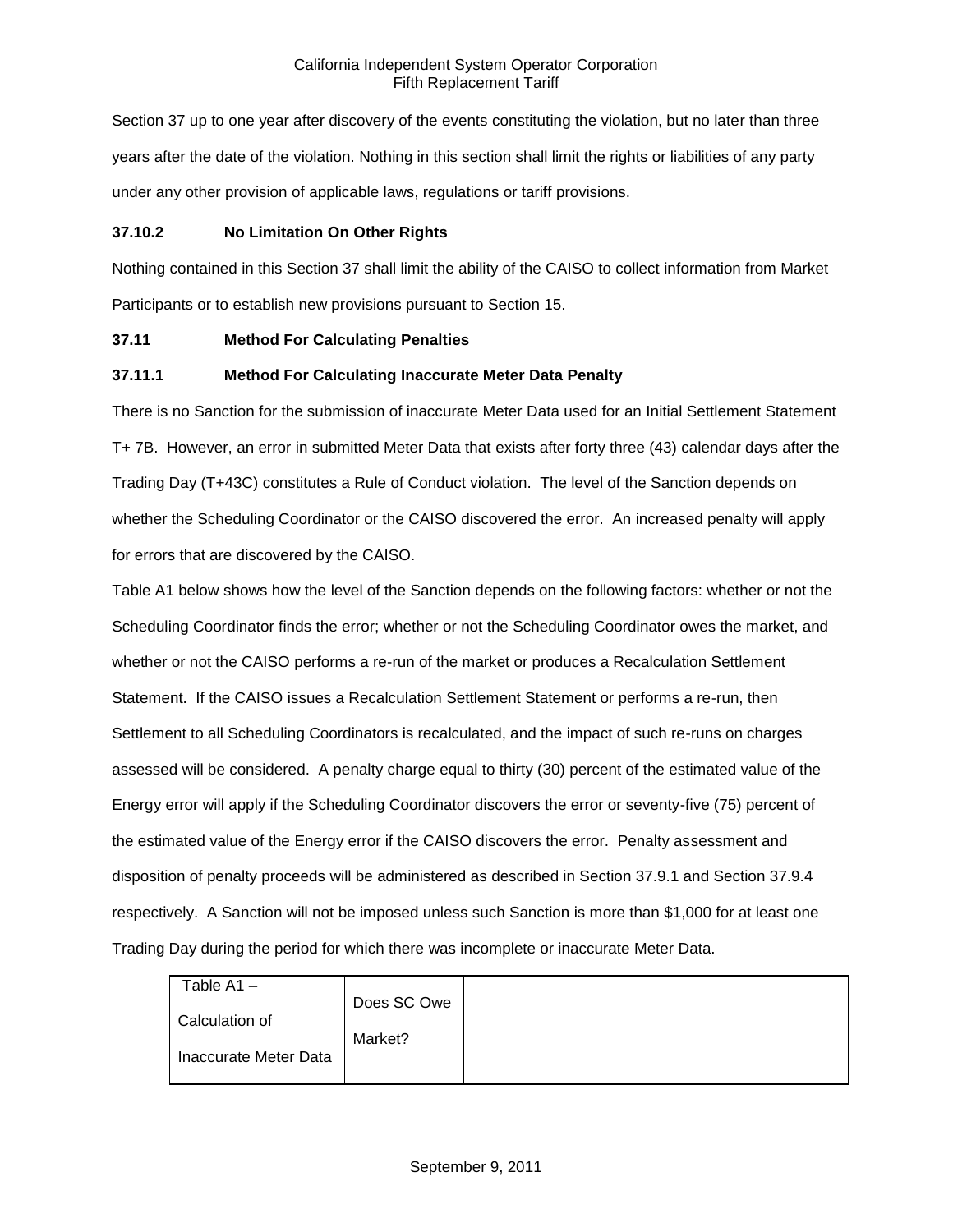| Penalty When There          |           |                                             |
|-----------------------------|-----------|---------------------------------------------|
| <b>Is A Recalculation</b>   |           |                                             |
| <b>Settlement Statement</b> |           |                                             |
| or re-run                   |           |                                             |
| Case                        |           |                                             |
| Case 1: SC Identifies       | Yes       | Penalty = (MWh x applicable price) $x$ 0.30 |
| Inaccurate Meter Data       |           |                                             |
| Case 1: SC Identifies       | <b>No</b> | Penalty = (MWh x applicable price) $x$ 0.30 |
| Inaccurate Meter Data       |           |                                             |
| Case 2: CAISO               |           |                                             |
| Identifies Inaccurate       | Yes       | Penalty = (MWh x applicable price) $x$ 0.75 |
| <b>Meter Data</b>           |           |                                             |
| Case 2: CAISO               |           |                                             |
| Identifies Inaccurate       | <b>No</b> | Penalty = (MWh x applicable price) $x$ 0.75 |
| Meter Data                  |           |                                             |

### Note to Table A1:

The applicable price will be the greater of: (1) the simple average of the relevant twelve (12) five-minute LMPs for each hour in which inaccurate Meter Data occurred; or (2) \$10/MWh. The LMP used will be the values posted on OASIS for each Trading Hour of the applicable Trading Day period.

2. Method for Calculating Inaccurate Meter Data Penalty When there is not a Recalculation Settlement Statement or re-run.

If the CAISO does not perform a Recalculation Settlement Statement or re-run, for cases of inaccurate Meter Data, Table A2 will be used to determine and allocate penalty and any market adjustment amount. The market adjustment approximates the financial impact on the market; however, it does not completely reflect all the Settlement consequences of inaccurately submitted Meter Data. The approximated value of the inaccurate Meter Data in question will be calculated and returned to the market based on the average of the pro rata share of Unaccounted for Energy (UFE) charged in the utility Service Area during the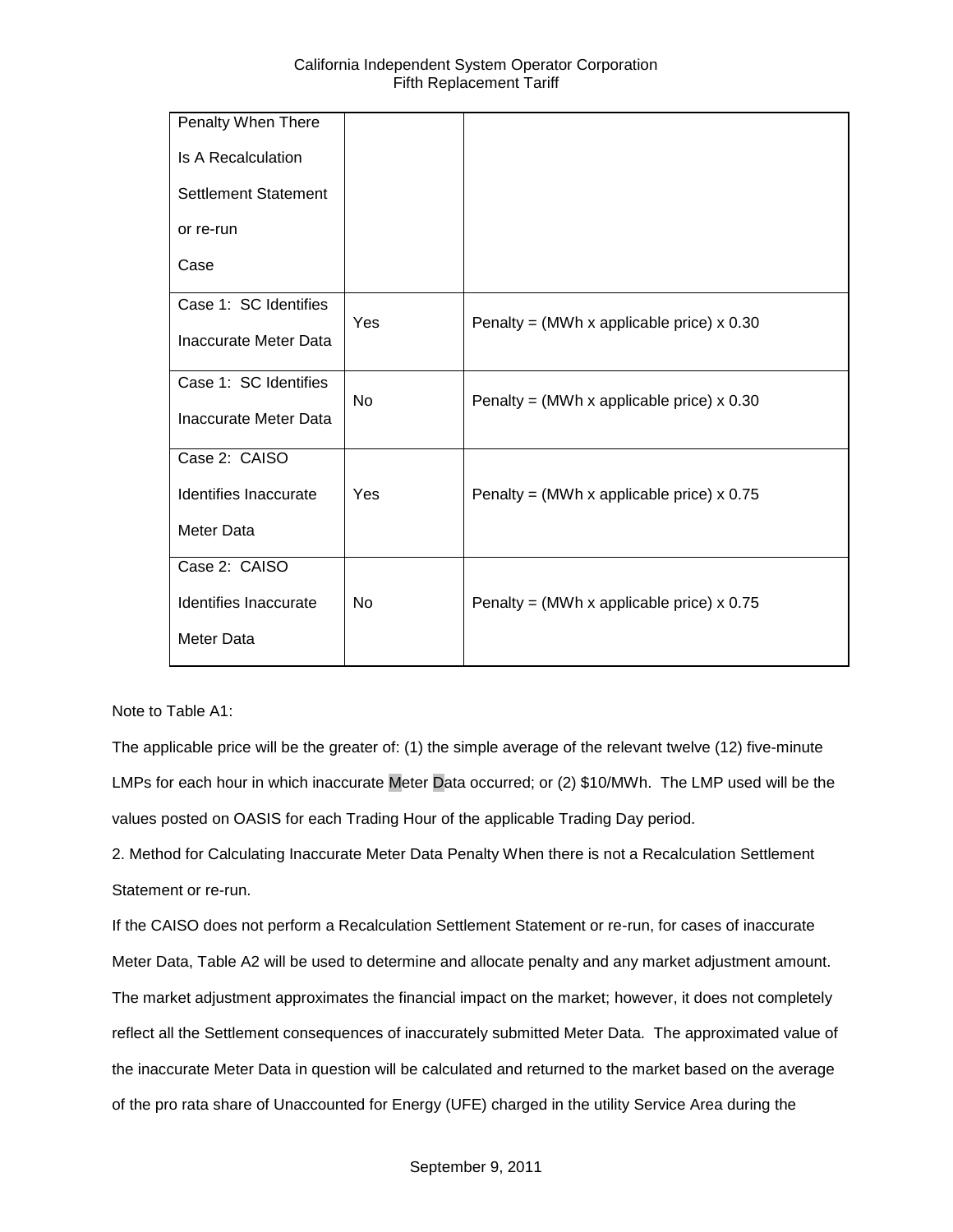period of the inaccurate Meter Data event. The thirty (30) percent or seventy-five (75) percent penalty will be distributed as discussed in Section 37.9.4. For cases where the CAISO does not perform a Recalculation Settlement Statement or re-run and the Scheduling Coordinator does not owe the market, then no market adjustment will be performed and no penalty will be assessed.

| <b>TABLE A2-</b>            |                           |                                                                          |
|-----------------------------|---------------------------|--------------------------------------------------------------------------|
| <b>Calculation Of</b>       |                           |                                                                          |
| Inaccurate Meter Data       | Does<br>SC Owe<br>Market? | CAISO does not perform a Recalculation Settlement<br>Statement or re-run |
| Penalty When There          |                           |                                                                          |
| Is Not a Recalculation      |                           |                                                                          |
| <b>Settlement Statement</b> |                           |                                                                          |
| or re-run                   |                           |                                                                          |
| Case                        |                           |                                                                          |
| Case 1: SC Identifies       | Yes                       | Market Adjustment = (MWh x applicable price)                             |
| Inaccurate Meter Data       |                           | Penalty = (MWh x applicable price)) $\times$ 0.30                        |
| Case 1: SC Identifies       | <b>No</b>                 | No market adjustment will be made                                        |
| Inaccurate Meter Data       |                           |                                                                          |
| Case 2: CAISO               |                           | Market Adjustment = $(MWh \times applicable\ price)$                     |
| Identifies Inaccurate       | Yes                       | Penalty = (MWh x applicable price) $x$ 0.75                              |
| Meter Data                  |                           |                                                                          |
| Case 2: CAISO               |                           |                                                                          |
| Identifies Inaccurate       | <b>No</b>                 | No market adjustment will be made                                        |
| Meter Data                  |                           |                                                                          |
|                             |                           |                                                                          |

# Notes to Table A2:

The applicable price will be the greater of: (1) the simple average of the relevant twelve (12) five-minute LMPs for each hour in which inaccurate Meter Data occurred; or (2) \$10/MWh. The LMP used will be the value posted on OASIS for each Trading Hour of the applicable Trading Day.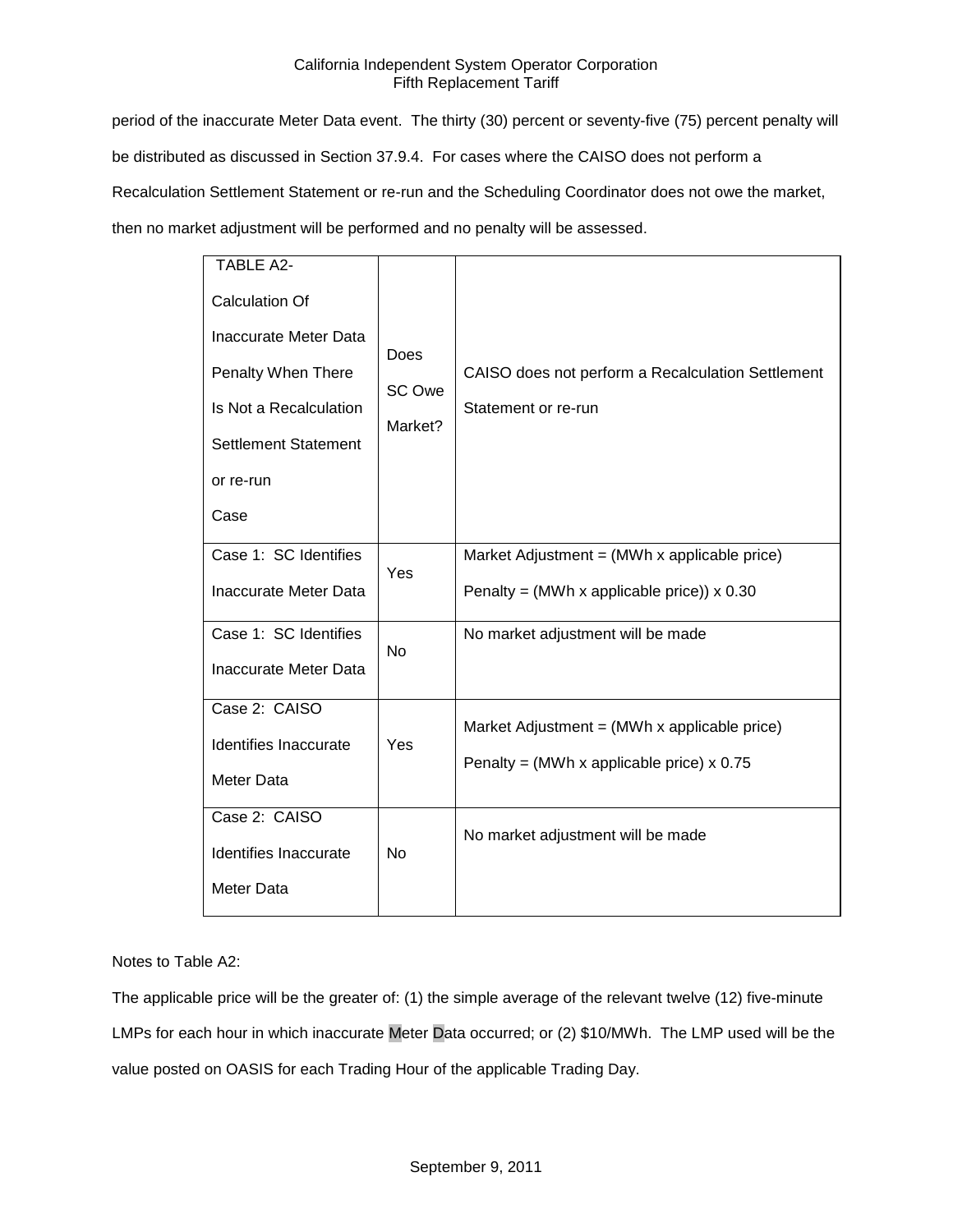A Sanction will be imposed only if the Sanction is more than \$1,000 for at least one Trading Day during the period for which there was incomplete or inaccurate Meter Data.

If the error is to the detriment of the responsible Scheduling Coordinator (e.g., under-reported Generation or over-reported Demand), and the CAISO does not produce a Recalculation Settlement Statement or perform a re-run, then no market adjustment will be made and no penalty will be assessed. If the CAISO produces a Recalculation Settlement Statement or performs a re-run after the error is corrected, then the Scheduling Coordinator will be given credit for the additional Energy through the normal Settlement process. If the Scheduling Coordinator is paid for an error due to a Recalculation Settlement Statement or re-run, then a Sanction will be assessed to assure that Recalculation Settlement Statements or re-runs do not diminish the incentive to correct such errors. This Sanction would be thirty (30) percent of the Energy value of the error if the Scheduling Coordinator discovers the error or seventy-five (75) percent estimated value of the error if the CAISO discovers the error.

If the error is to the detriment of the market, then a charge equal to thirty (30) percent or seventy-five (75) percent of the estimated value of the error, as appropriate, will be added to the charge for the Energy. If there is no Recalculation Settlement Statement or re-run, then the cost of Energy supplied by the CAISO (and inappropriately charged to the market as Unaccounted for Energy) must be recovered as well, and the charge will be equal to one hundred thirty (130) percent or one hundred seventy-five (175) percent of the estimated value of the error, as appropriate.

### **38. Market Monitoring**

To comply with Commission Order No. 719, P 392, Section 38 has been consolidated with, and moved to, Appendix O (for the MSC) and Appendix P (for DMM). Where a provision in Appendix O or Appendix P is cross-referenced in another section or appendix of this Tariff, the language in Appendix O or Appendix P shall govern in the event of any conflict.

### **39. Market Power Mitigation Procedures**

# **39.1 Intent Of CAISO Mitigation Measures; Additional FERC Filings**

These CAISO market power mitigation measures ("Mitigation Measures") are intended to provide the means for the CAISO to mitigate the market effects of any conduct that would substantially distort competitive outcomes in the CAISO Markets while avoiding unnecessary interference with competitive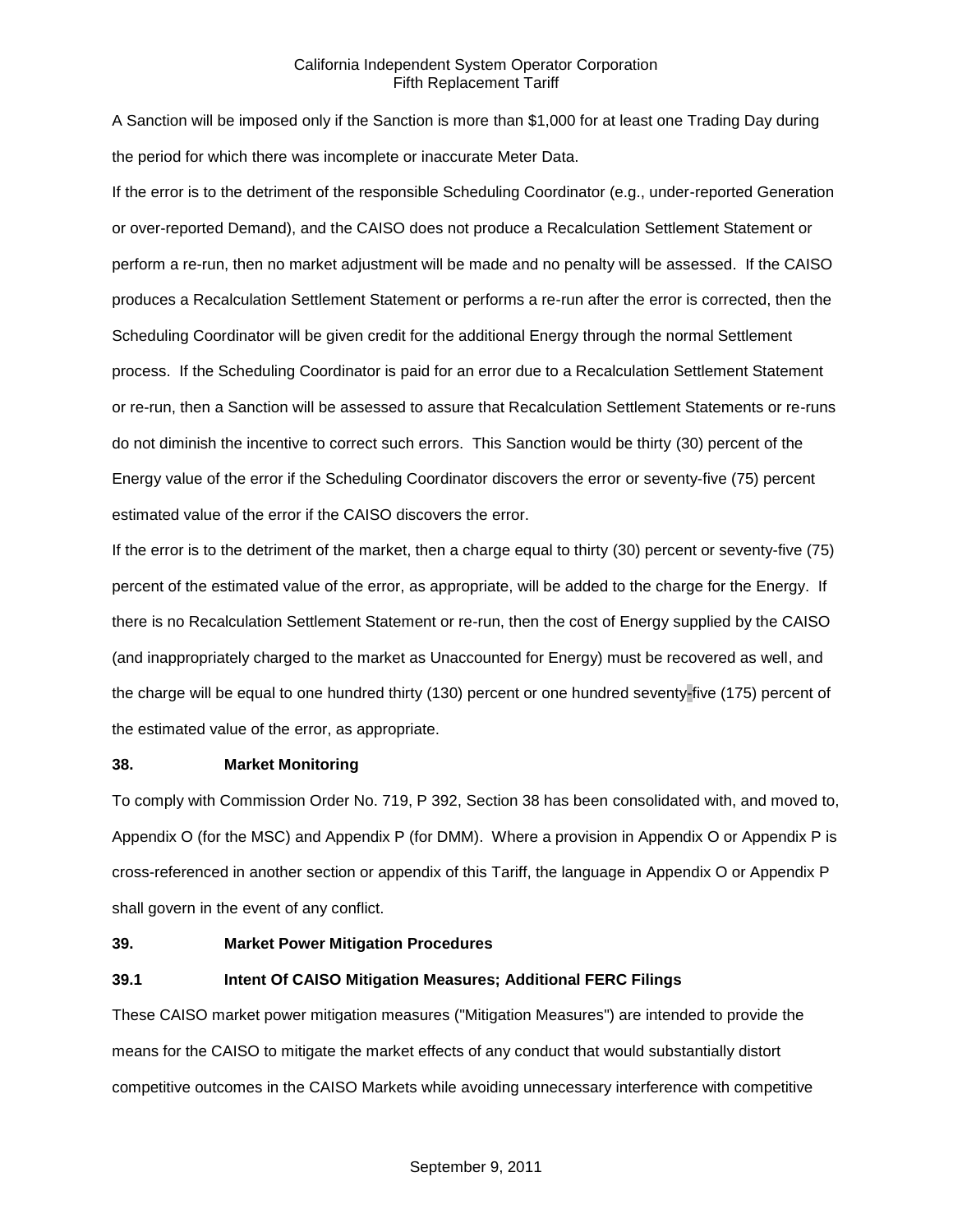price signals. These Mitigation Measures are intended to minimize interference with an open and competitive market, and thus to permit, to the maximum extent practicable, price levels to be determined by competitive forces under the prevailing market conditions. To that end, the Mitigation Measures authorize the mitigation only of specific conduct identified through explicit procedures specified below. In addition, the CAISO shall monitor the markets it administers for conduct that it determines constitutes an abuse of market power but is not addressed by the market power mitigation procedures specified below. If the CAISO identifies any such conduct, it shall make a filing under Section 205 of the Federal Power Act, 16 U.S.C. § 824d, with FERC requesting authorization to apply appropriate mitigation measures. Any such filing shall identify the particular conduct the CAISO believes warrants mitigation, shall propose a specific mitigation measure for the conduct, and shall set forth the CAISO's justification for imposing that mitigation measure.

#### **39.2 Conditions For The Imposition Of Mitigation Measures**

#### **39.2.1 Conduct Inconsistent With Competitive Conduct**

In general, the CAISO shall consider a Market Participant's conduct to be inconsistent with competitive conduct if the conduct would not be in the economic interest of the Market Participant in the absence of market power. The categories of conduct that are inconsistent with competitive conduct include, but may not be limited to, the four categories of conduct specified in Section 39.3 below.

#### **39.3 Categories Of Conduct That May Warrant Mitigation**

### **39.3.1 Conduct Regarding Bidding, Scheduling Or Facility Operation**

Mitigation Measures may be applied to bidding, scheduling or operation of an Electric Facility or as specified in Section 39.3.1. The following categories of conduct, whether by a single firm or by multiple firms acting in concert, may cause a material effect on prices or generally the outcome of the CAISO Markets if exercised from a position of market power. Accordingly, the CAISO shall monitor the CAISO Markets for the following categories of conduct, and shall impose appropriate Mitigation Measures if such conduct is detected and the other applicable conditions for the imposition of Mitigation Measures are met:

> (1) Physical withholding of an Electric Facility, in whole or in part, that is, not offering to sell or schedule the output of or services provided by an Electric Facility capable of serving a CAISO Market. Such withholding may include, but not be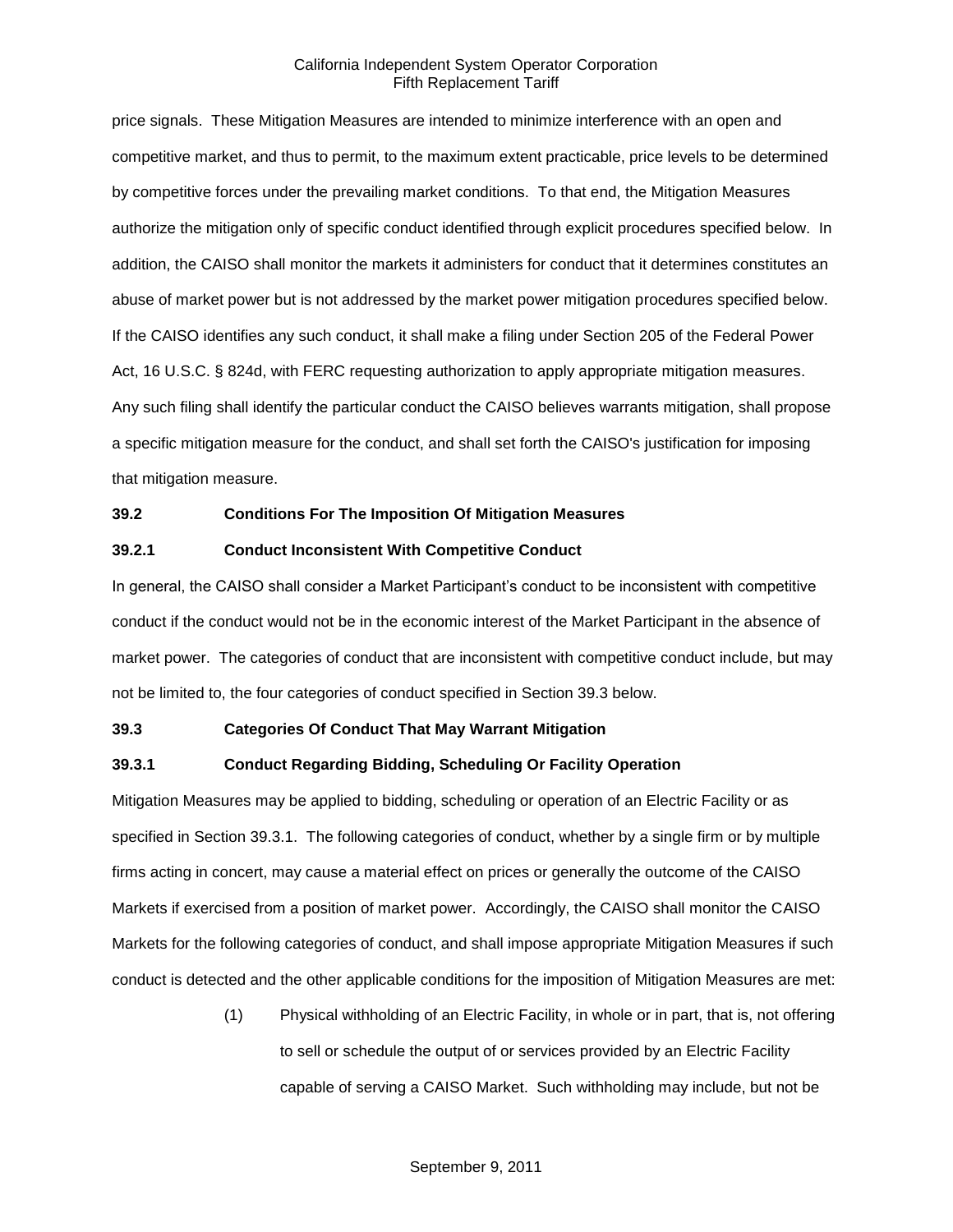limited to: (i) falsely declaring that an Electric Facility has been forced out of service or otherwise become totally or partially unavailable, (ii) refusing to offer Bids for an Electric Facility when it would be in the economic interest, absent market power, of the withholding entity to do so, (iii) declining Bids called upon by the CAISO (unless the CAISO is informed in accordance with established procedures that the relevant resource for which the Bid is submitted has undergone a forced outage or derate), or (iv) operating a Generating Unit in Real-Time to produce an output level that is less than the Dispatch Instruction.

- (2) Economic withholding of an Electric Facility, that is, submitting Bids for an Electric Facility that are unjustifiably high (relative to known operational characteristics and/or the known operating cost of the resource) so that: (i) the Electric Facility is not or will not be dispatched or scheduled, or (ii) the Bids will set LMPs.
- (3) Uneconomic production from an Electric Facility, that is, increasing the output of an Electric Facility to levels that would otherwise be uneconomic in order to cause, and obtain benefits from, a Transmission Constraint.
- (4) Bidding practices that distort prices or uplift charges away from those expected in a competitive market, such as registering Start-Up Cost and Minimum Load Cost data or submitting Bid Costs on behalf of an Electric Facility that are unjustifiably high (relative to known operational characteristics and/or the known operating cost of the resource) or misrepresenting the physical operating capabilities of an Electric Facility resulting in uplift payments or prices significantly in excess of actual costs.

### **39.3.2 Market Effects Of Rules, Standards, Procedures, Other Items**

Mitigation Measures may also be imposed to mitigate the market effects of a rule, standard, procedure, design feature, or known software imperfection of a CAISO Market that allows a Market Participant to manipulate market prices or otherwise impair the efficient operation of that market, pending the revision of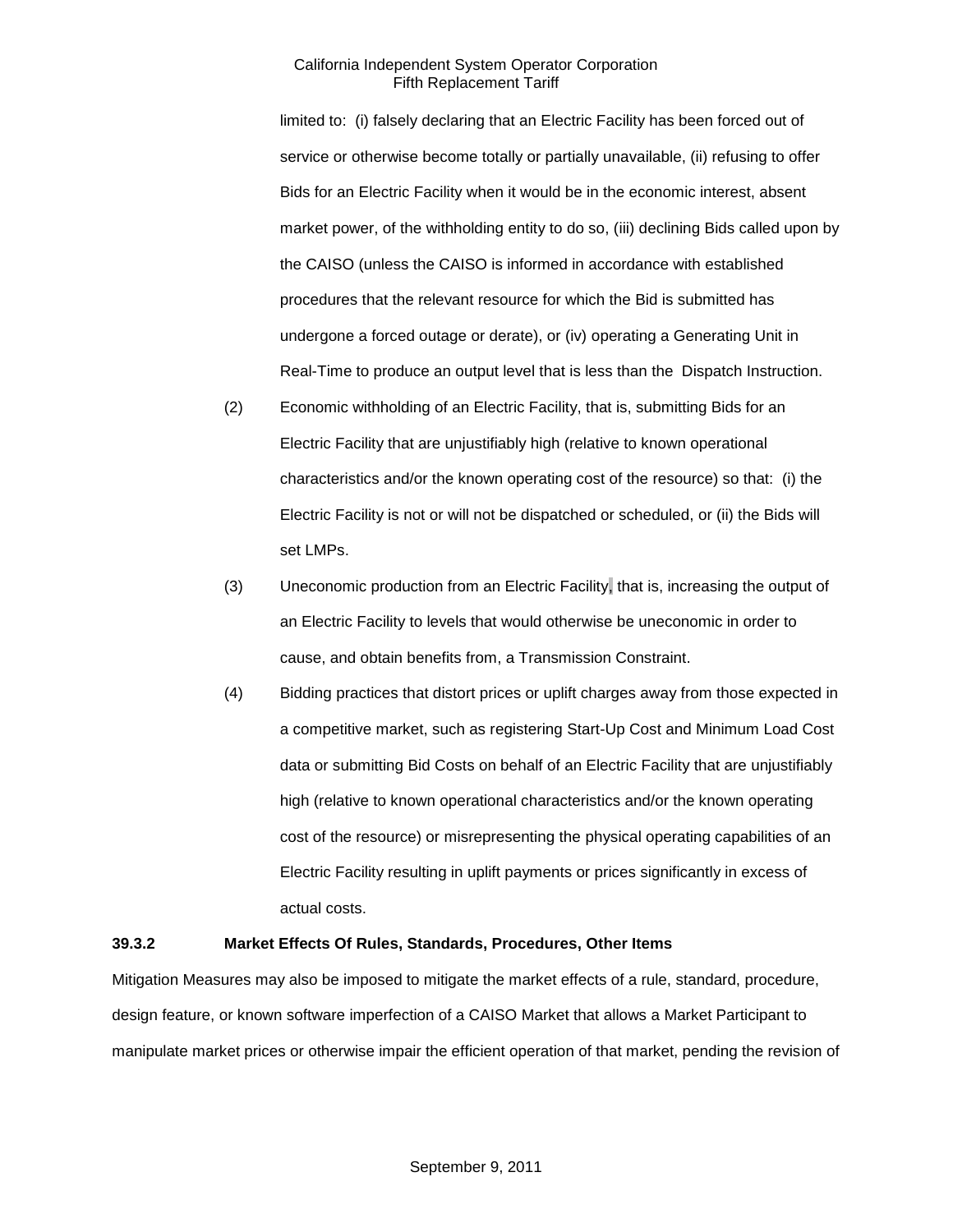such rule, standard, procedure design feature, or software defect to preclude such manipulation of prices or impairment of efficiency.

# **39.3.3 Using Different Prices In Other Markets Not Uncompetitive**

Taking advantage of opportunities to sell at a higher price or buy at a lower price in a market other than a CAISO Market shall not be deemed a form of withholding or otherwise inconsistent with competitive conduct.

# **39.3.4 Foregoing Category List Subject To Amendment As Appropriate**

The CAISO shall monitor CAISO Markets for other categories of conduct, whether by a single firm or by multiple firms acting in concert, that have material effects on prices in a CAISO Market or other payments. The CAISO shall seek to amend the foregoing list as may be appropriate to include any such conduct that would substantially distort or impair the competitiveness of any of the CAISO Markets.

# **39.4 Sanctions For Physical Withholding**

The CAISO may report a Market Participant the CAISO determines to have engaged in physical withholding, including providing the CAISO false information regarding derating or outage of an Electric Facility, to the Federal Energy Regulatory Commission in accordance with Section 9.3.10.5. In addition, a Market Participant that fails to operate a Generating Unit in conformance with CAISO Dispatch Instructions shall be subject to the penalties set forth in Section 11.23.

# **39.5 FERC-Ordered Measures**

In addition to any mitigation measures specified above, the CAISO shall administer, and apply when appropriate in accordance with their terms, such other mitigation measures as it may be directed to implement by order of the FERC.

# **39.6 Rules Limiting Certain Energy, AS, And RUC Bids**

# **39.6.1 Maximum Bid Prices**

Notwithstanding any other provision of this CAISO Tariff, maximum Bid price provisions of Section 39 shall apply to limit, Energy Bids, RUC Availability Bids, and Ancillary Service Bids as specified below.

# **39.6.1.1 Maximum Price for Energy Bids**

For the twelve (12) months following the effective date of this Section, the maximum Energy Bid prices shall be \$500/MWh. After the twelfth month following the effective date of this Section, the maximum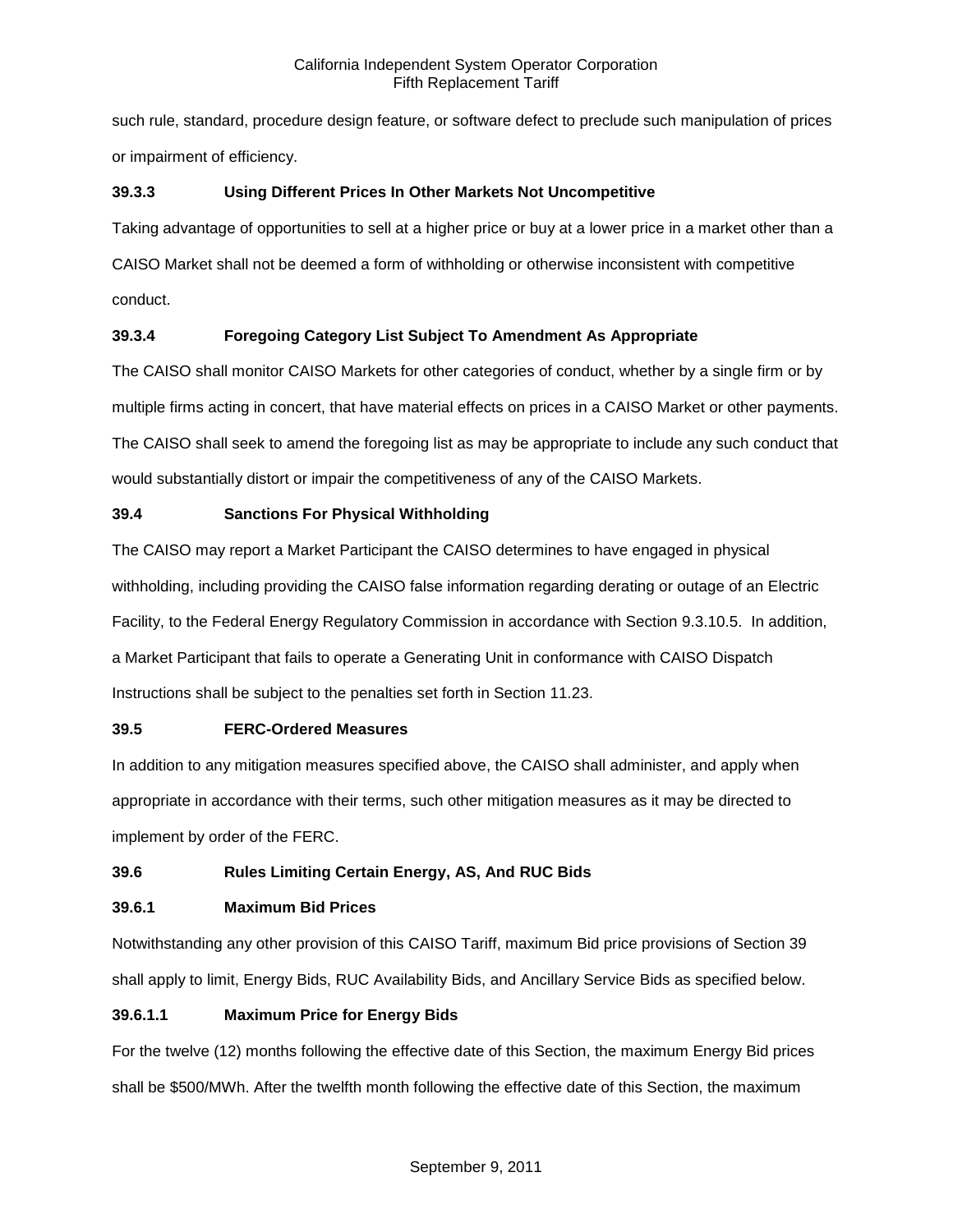Energy Bid price shall be \$750/MWh. After the twenty-fourth month following the effective date of this Section, the maximum Energy Bid price shall be \$1,000/MWh.

# **39.6.1.2 Maximum RUC Availability Bid Prices**

The maximum RUC Availability Bid price shall be \$250/MW/h.

## **39.6.1.3 Maximum Ancillary Services Bid Prices**

The maximum level for Ancillary Services Bid prices shall be \$250/MWh.

# **39.6.1.4 Minimum Bid Price for Energy Bids**

Energy Bids into the CAISO Markets less than -\$30/MWh are not eligible to set any LMP. If the CAISO dispatches a resource with an Energy Bid less than -\$30/MWh, the Scheduling Coordinator on behalf of the resource will be eligible to be paid the Bid price upon the submission of detailed information justifying the cost components of the Bid to the CAISO and FERC no later than seven (7) days after the end of the month in which the Bid was submitted. The CAISO will treat such information as confidential and will apply the procedure in Section 20.4 with regard to requests for disclosure of such information. The CAISO shall pay Scheduling Coordinators for amounts in excess of -\$30/MWh minimum Bid price upon FERC acceptance of the information justifying the cost components. Virtual Bids may not be less than -\$30/MWh.

# **39.6.1.5 Minimum Bid Price for Ancillary and RUC Bids**

Ancillary Service Bids and RUC Availability Bids submitted into CAISO markets must have Bid prices not less than \$0/MW/h.

# **39.6.1.6 Maximum Start-Up Cost and Minimum Load Cost Registered Cost Values**

The maximum Start-Up Cost and Minimum Load Cost values registered in the Master File by Scheduling Coordinators for resources that elect the Registered Cost option in accordance with Section 30.4 will be limited to 200% of the Projected Proxy Cost.

# **39.6.1.6.1 Gas Price Component of Projected Proxy Cost**

For natural gas fired resources, the CAISO will calculate a gas price to be used in establishing maximum Start-Up Costs and Minimum Load Costs after the twenty-first day of each month and post it on the CAISO Website by the end of each calendar month. The price will be applicable for Scheduling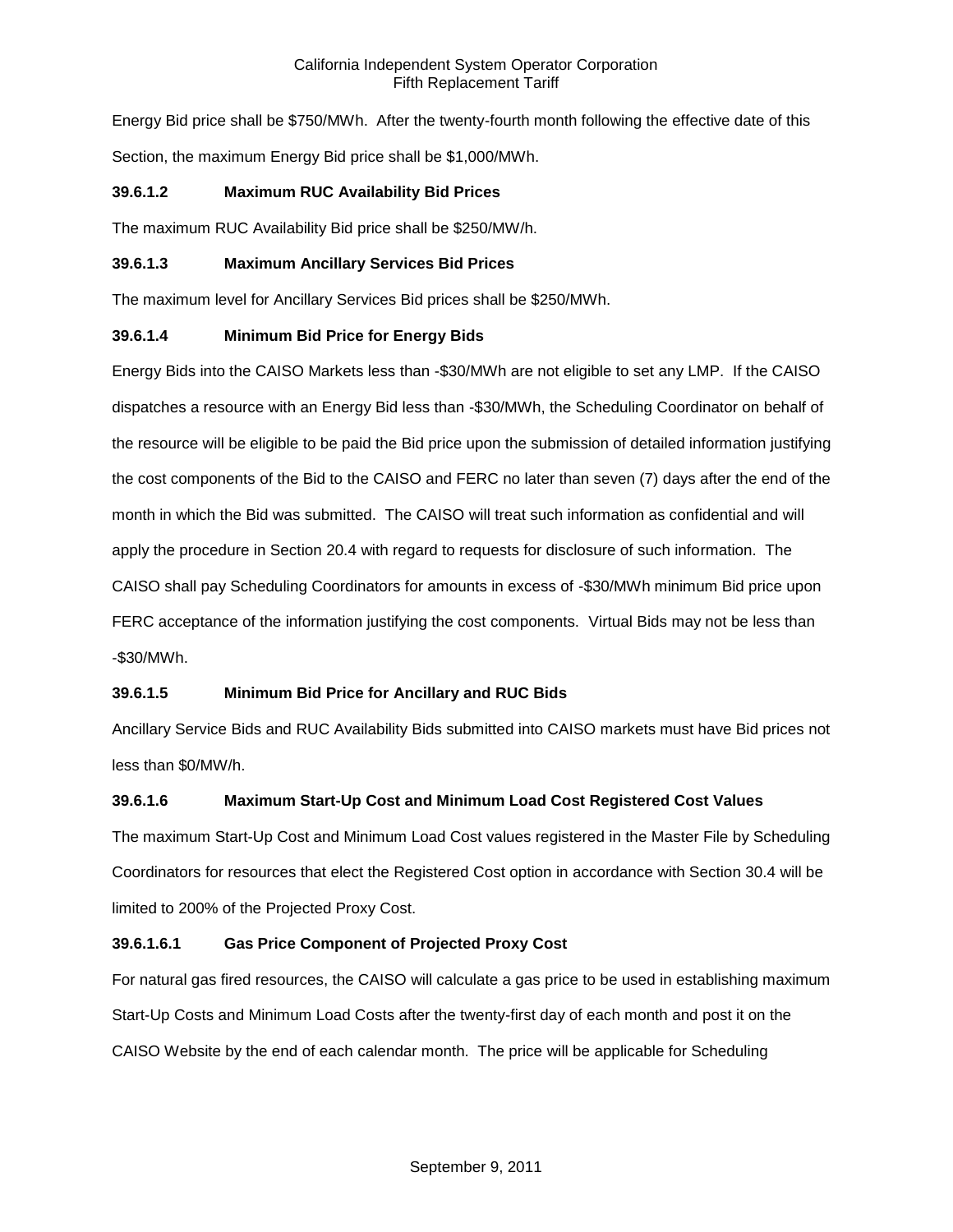Coordinators electing the Registered Cost option until a new gas price is calculated and posted on the CAISO Website. The gas price will be calculated as follows:

- (1) Daily closing prices for monthly natural gas futures contracts at Henry Hub for the next calendar month are averaged over the first twenty-one (21) days of the month, resulting in a single average for the next calendar month.
- (2) Daily prices for futures contracts for basis swaps at identified California delivery points, are averaged over the first twenty-one (21) days of the month for the identified California delivery points as set forth in the Business Practice Manual.
- (3) For each of the California delivery point, the average Henry Hub and basis swap prices are combined and will be used as the baseline gas price applicable for calculating the caps for Start-Up and Minimum Load costs for resources electing the Registered Cost option. The most geographically appropriate will apply to a particular resource.
- (4) The applicable intra-state gas transportation charge as set forth in the Business Practice Manual will be added to the baseline gas price for each resource that elects the Registered Cost option to create a final gas price for calculating the caps for Start-Up and Minimum Load Costs for each such resource.

For non-gas fired resources, the Projected Proxy Costs for Start-Up Costs and Minimum Load Costs will be calculated using the information contained in the Master File used for calculating the Proxy Cost, as set forth in the Business Practice Manual.

# **39.7 Local Market Power Mitigation For Energy Bids**

Local Market Power Mitigation is based on a periodic assessment and designation of Transmission Constraints as competitive or non-competitive. Such periodic assessment will be performed at a minimum on an annual basis and potentially more frequently if needed due to changes in system conditions, network topology, or market performance. Any changes in Transmission Constraints designations will be publicly noticed prior to making the change. Upon determination that an ad hoc assessment is warranted, the CAISO will notice Market Participants that such an assessment will be performed. The determination whether a unit is being dispatched to relieve Congestion on a competitive or non-competitive Transmission Constraint is based on two preliminary market runs that are performed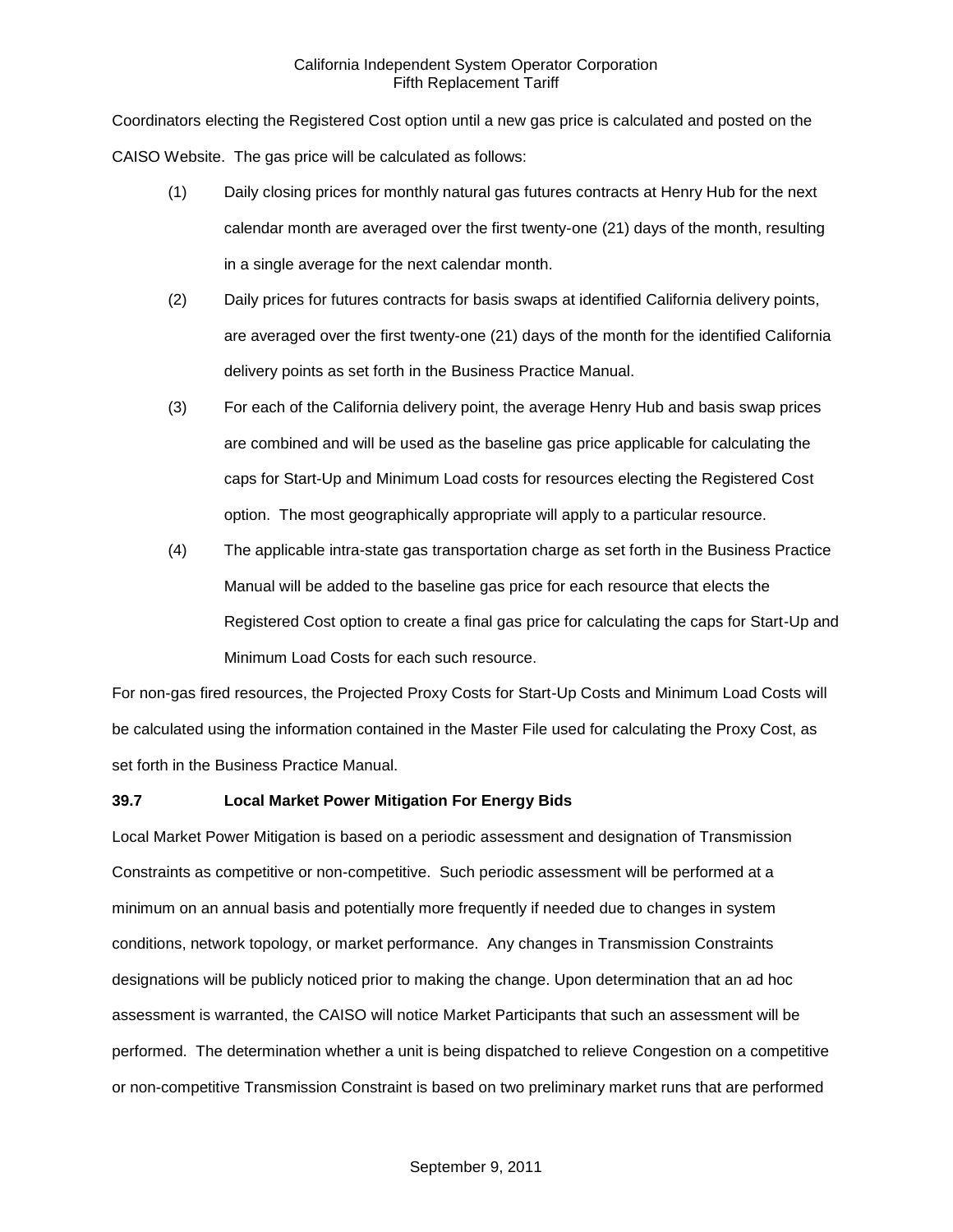prior to the actual pricing run of the market and are described in Sections 31 and 33 for the DAM and RTM, respectively.

## **39.7.1 Calculation Of Default Energy Bids**

Default Energy Bids shall be calculated by the CAISO, for the on-peak hours and off-peak hours for both the DAM and RTMs, pursuant to one of the methodologies described in this Section. The Scheduling Coordinator for each Generating Unit owner or Participating Load must rank order the following options of calculating the Default Energy Bid starting with its preferred method. The Scheduling Coordinator must provide the data necessary for determining the Variable Costs unless the Negotiated Rate Option precedes the Variable Cost Option in the rank order, in which case the Scheduling Coordinator must have a negotiated rate established with the Independent Entity charged with calculating the Default Energy Bid. If no rank order is specified for a Generating Unit or Participating Load, then the default rank order of (1) Variable Cost Option, (2) Negotiated Rate Option, (3) LMP Option will be applied. For the first ninety (90) days after changes to resource status and MSG Configurations as specified in Section 27.8.3, including the first ninety (90) days after the effective date of Section 27.8.3, the Default Energy Bid option for the resource is limited to the Negotiated Rate Option or the Variable Cost Option.

### **39.7.1.1 Variable Cost Option**

For natural gas-fueled units, the Variable Cost Option will calculate the Default Energy Bid by adding incremental fuel cost with variable operation and maintenance cost, adding ten percent (10%) to the sum, and adding a Bid Adder if applicable. For non-natural gas-fueled units, the Variable Cost Option will calculate the Default Energy Bid by summing incremental fuel cost plus ten percent (10%) of fuel cost plus a Bid Adder if applicable.

# **39.7.1.1.1 Incremental Fuel Cost Calculation Under the Variable Cost Option**

For natural gas-fueled units, incremental fuel cost is calculated based on an incremental heat rate curve multiplied by the natural gas price calculated as described below.

Resource owners shall submit to the CAISO average heat rates (Btu/kWh) measured for at least two (2) and up to eleven (11) generating operating points (MW), where the first and last operating points refer to the minimum and maximum operating levels (i.e., PMin and PMax), respectively. The average heat rate curve formed by the (Btu/kWh, MW) pairs is a piece-wise linear curve between operating points, and two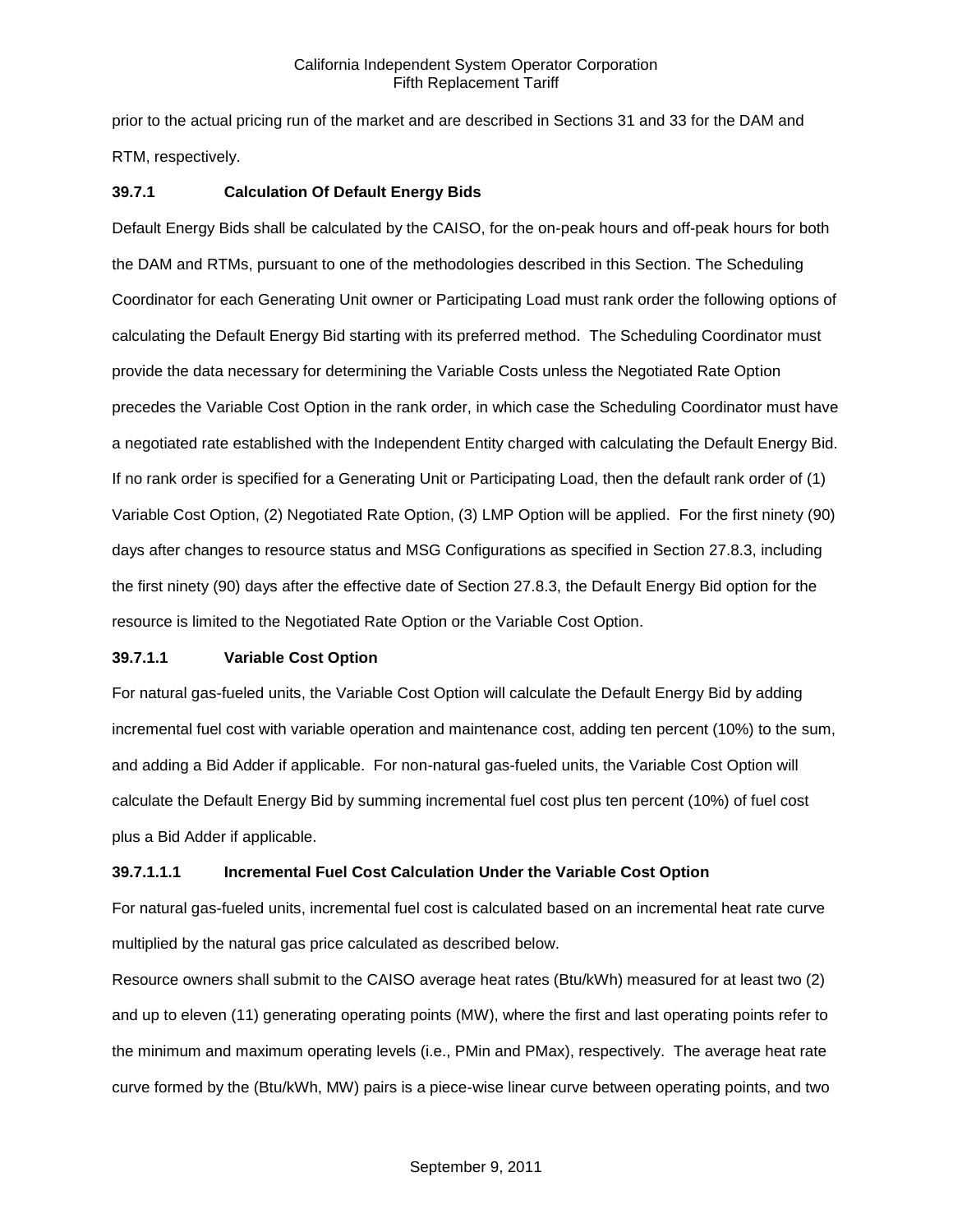(2) average heat rate pairs yield one (1) incremental heat rate segment that spans two (2) consecutive operating points. The incremental heat rates (Btu/kWh) in the incremental heat rate curve are calculated by converting the average heat rates submitted by resource owners to the CAISO to requirements of heat input (Btu/h) for each of the operating points and dividing the changes in requirements of heat input from one (1) operating point to the next by the changes in MW between two (2) consecutive operating points as specified in the Business Practice Manual. For each segment representing operating levels below eighty (80) percent of the unit's PMax, the incremental heat rate is limited to the maximum of the average heat rates for the two (2) operating points used to calculate the incremental heat rate segment. The unit's final incremental fuel cost curve is calculated by multiplying this incremental heat rate curve by the applicable natural gas price, and then, if necessary, applying a left-to-right adjustment to ensure that the final incremental cost curve is monotonically non-decreasing.

For non-natural gas-fueled units, incremental fuel cost is calculated based on an average cost curve as described below.

Resource owners for non-natural gas-fueled units shall submit to the CAISO average fuel costs (\$/MW) measured for at least two (2) and up to eleven (11) generating operating points (MW), where the first and last operating points refer to the minimum and maximum operating levels (i.e., PMin and PMax), respectively. The average cost curve formed by the (\$/MWh, MW) pairs is a piece-wise linear curve between operating points, and two (2) average cost pairs yield one (1) incremental cost segment that spans two (2) consecutive operating points. For each segment representing operating levels below eighty (80) percent of the unit's PMax, the incremental cost rate is limited to the maximum of the average cost rates for the two (2) operating points used to calculate the incremental cost segment. The unit's final incremental fuel cost curve is then adjusted, if necessary, applying a left-to-right adjustment to ensure that the final incremental cost curve is monotonically non-decreasing.

Heat rate curves and average cost curves shall be stored, updated, and validated in the Master File. To calculate the natural gas price, the CAISO will use different gas price indices for the Day-Ahead Market and the Real-Time Market and each gas price index will be calculated using at least two prices from two or more of the following publications: Natural Gas Intelligence, SNL Energy/BTU's Daily Gas Wire, Platt's Gas Daily and the Intercontinental Exchange. If a gas price index is unavailable for any reason, the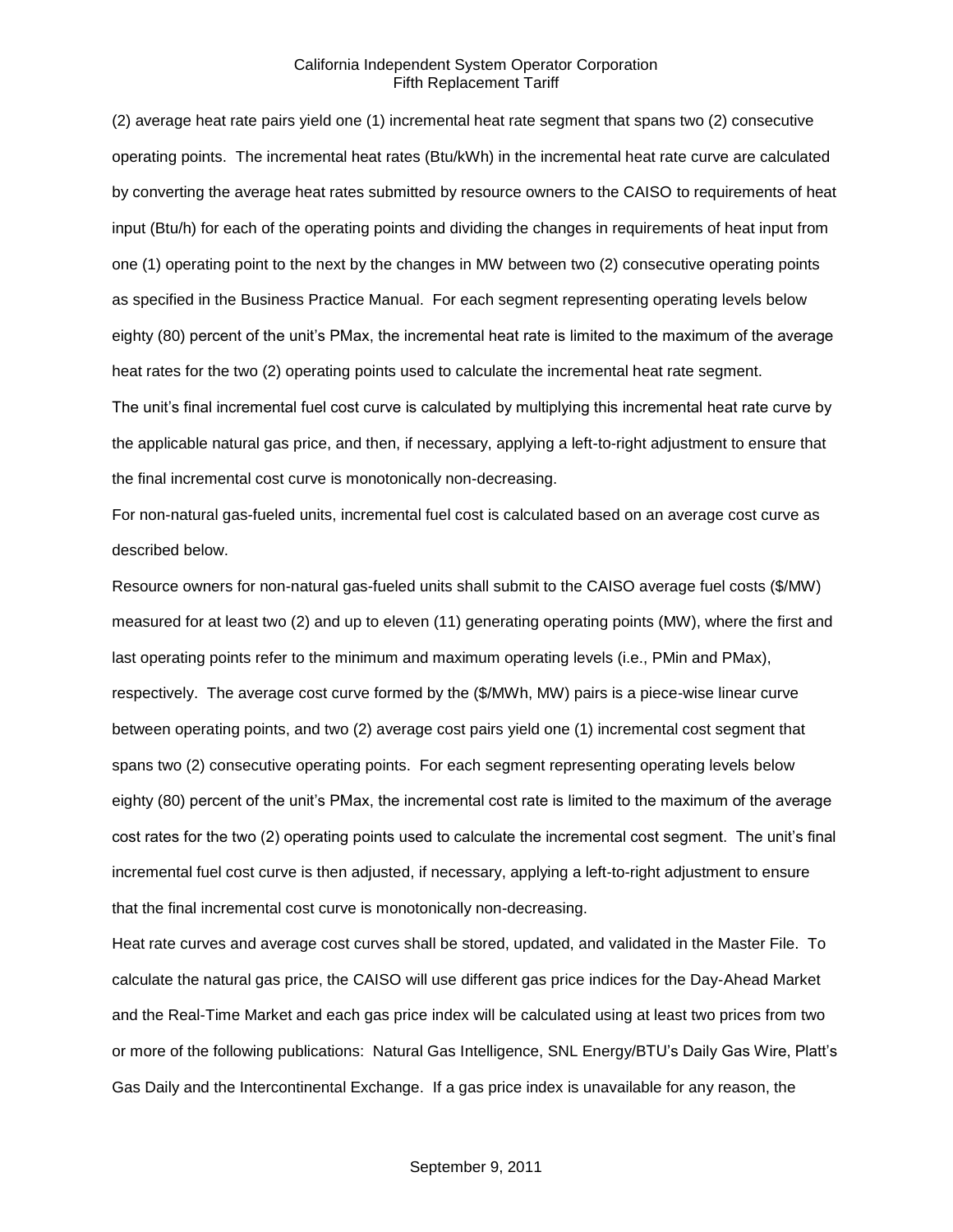CAISO will use the most recent available gas price index. For the Day-Ahead Market, the CAISO will update the gas price index between 19:00 and 22:00 Pacific Time using natural gas prices published on two (2) days prior to the applicable Trading Day, unless gas prices are not published on that day, in which case the CAISO will use the most recently published prices that are available. For the Real-Time Market, the CAISO will update gas price indices between the hours of 19:00 and 22:00 Pacific Time using natural gas prices published one (1) day prior to the applicable Trading Day, unless gas prices are not published on that day, in which case the CAISO will use the most recently published prices that are available.

### **39.7.1.1.2 Variable Operation and Maintenance Cost Under the Variable Cost Option**

The default value for the variable operation and maintenance cost portion will be \$2/MWh. Generating Units that are of the combustion turbine or reciprocating engine technology will be eligible for a default variable operation and maintenance cost of \$4/MWh. Resource specific values may be negotiated with the Independent Entity charged with calculating the Default Energy Bid.

#### **39.7.1.2 LMP Option**

The CAISO will calculate the LMP Option for the Default Energy Bid as a weighted average of the lowest quartile of LMPs at the Generating Unit PNode in periods when the unit was Dispatched during the preceding ninety (90) day period for which LMPs that have passed the price validation and correction process set forth in Section 35 are available. The weighted average will be calculated based on the quantities Dispatched within each segment of the Default Energy Bid curve. Each Bid segment created under the LMP Option for Default Energy Bids will be subject to a feasibility test, as set forth in a Business Practice Manual, to determine whether there are a sufficient number of data points to allow for the calculation of an LMP based Default Energy Bid. The feasibility test is designed to avoid excessive volatility of the Default Energy Bid under the LMP Option that could result when calculated based on a relatively small number of prices.

#### **39.7.1.3 Negotiated Rate Option**

#### **39.7.1.3.1 Submission Process**

Scheduling Coordinators that elect the Negotiated Rate Option for the Default Energy Bid shall submit a proposed Default Energy Bid along with supporting information and documentation as described in a BPM. Within ten (10) Business Days of receipt, the CAISO or an Independent Entity selected by the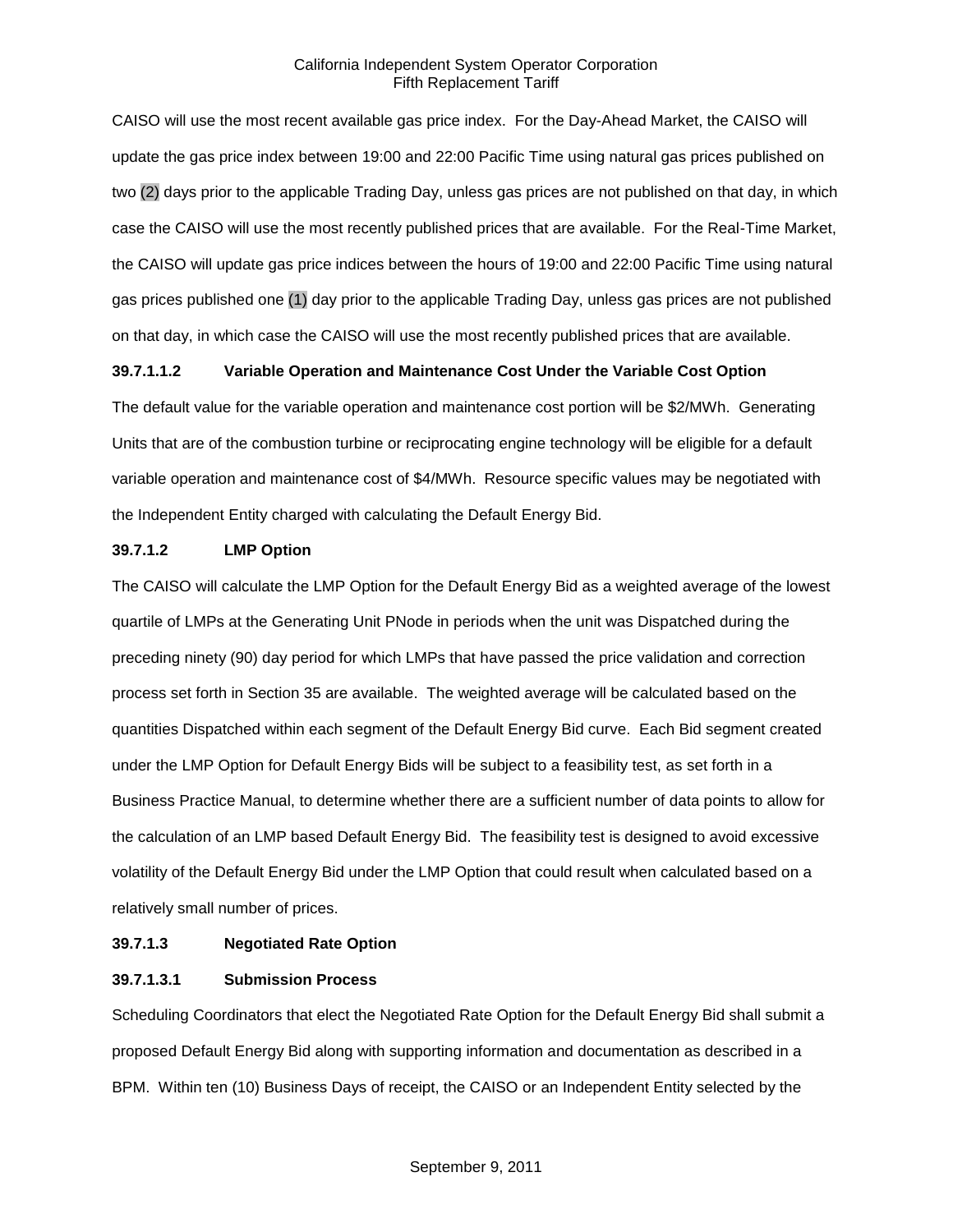CAISO will provide a written response. If the CAISO or Independent Entity accepts the proposed Default Energy Bid, it will become effective within three (3) Business Days from the date of acceptance by the CAISO and remain in effect until: (1) the Default Energy Bid is modified by FERC; (2) the Default Energy Bid is modified by mutual agreement of the CAISO and the Scheduling Coordinator; or (3) the Default Energy Bid expires, is terminated or is modified pursuant to any agreed upon term or condition or pertinent FERC order.

If the CAISO or Independent Entity selected by the CAISO does not accept the proposed Default Energy Bid, the CAISO or Independent Entity selected by the CAISO and the Scheduling Coordinator shall enter a period of good faith negotiations that terminates sixty (60) days following the date of submission of a proposed Default Energy Bid by a Scheduling Coordinator. If at any time during this period, the CAISO or Independent Entity selected by the CAISO and the Scheduling Coordinator agree upon the Default Energy Bid, it will be become effective within three (3) Business Days of the date of agreement and remain in effect until: (1) the Default Energy Bid is modified by FERC; (2) the Default Energy Bid is modified by mutual agreement of the CAISO and the Scheduling Coordinator; or (3) the Default Energy Bid expires, is terminated or is modified pursuant to any agreed upon term or condition or pertinent FERC order.

If by the end of the sixty (60)-day period the CAISO or Independent Entity selected by the CAISO and the Scheduling Coordinator fail to agree on the Default Energy Bid to be used under the Negotiated Rate Option, the Scheduling Coordinator has the right to file a proposed Default Energy Bid with FERC pursuant to Section 205 of the Federal Power Act.

During the sixty (60)-day period following the submission of a proposed negotiated Default Energy Bid by a Scheduling Coordinator, and pending FERC's acceptance in cases where the CAISO or Independent Entity selected by the CAISO fail to agree on the Default Energy Bid for use under the Negotiated Rate Option and the Scheduling Coordinator filed a proposed Default Energy Bid with FERC pursuant to Section 205 of the Federal Power Act, the Scheduling Coordinator has the option of electing to use any of the other options available pursuant to Section 39.7. If the Scheduling Coordinator does not elect to use any of the other options available pursuant to Section 39.7, or if sufficient data do not exist to calculate a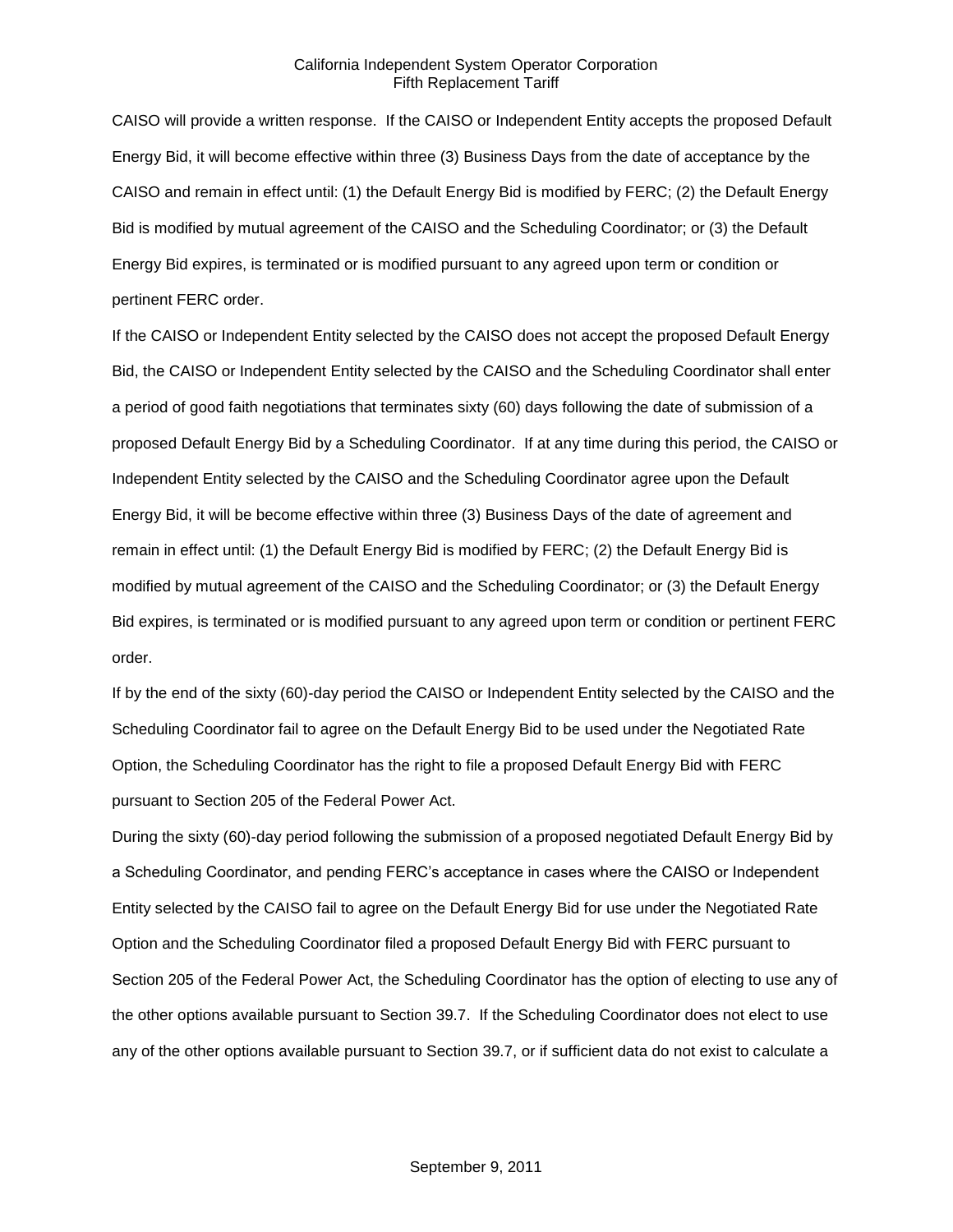Default Energy Bid using any of these options, the CAISO may establish a temporary Default Energy Bid as specified in Section 39.7.1.5.

# **39.7.1.3.2 Informational Filings With FERC**

The CAISO shall make an informational filing with FERC of any Default Energy Bids negotiated pursuant to this section, or any temporary Default Energy Bids established pursuant to Section 39.7.1.5, no later than seven (7) days after the end of the month in which the Default Energy Bids were established.

# **39.7.1.4 Frequently Mitigated Unit Option**

A Frequently Mitigated Unit that is eligible for a Bid Adder may select a fourth Default Energy Bid option, which is equal to the Variable Cost Option plus the Bid Adder as described in Section 39.7.

# **39.7.1.5 Temporary Default Energy Bid**

If the Scheduling Coordinator does not elect to use any of the other options available pursuant to Section 39.7.1, or if sufficient data do not exist to calculate a Default Energy Bid using any of the available options, the CAISO will first seek to obtain from the Scheduling Coordinator any additional data required for calculating the Default Energy Bid options available pursuant to 39.7.1. If the provision of additional data by a Scheduling Coordinator results in additional or modified Default Energy Bid options pursuant to 39.7.1, the Scheduling Coordinator will have another opportunity to elect one of these options as its temporary Default Energy Bid. If the Scheduling Coordinator does not elect to use any of the options available pursuant to Section 39.7.1, or if sufficient data still do not exist to calculate a Default Energy Bid using any of the available options, the CAISO may establish a temporary Default Energy Bid based on one or more of the following: (1) operating cost data, opportunity cost, and other appropriate input from the Market Participant; (2) the CAISO's estimated operating costs of the Electric Facility, taking the best information available to the CAISO; (3) an appropriate average of competitive Bids of one or more similar Electric Facilities; or (4) any of the other options for determining a Default Energy Bid for which data are available.

# **39.7.1.6 Default Energy Bids for RMR Units**

The available capacity in excess of the Maximum Net Dependable Capacity (MNDC) specified in the RMR Contract up to the maximum generation capacity (PMax) is subject to Local Market Power Mitigation. The Scheduling Coordinator for the RMR Unit must rank order its preferences between the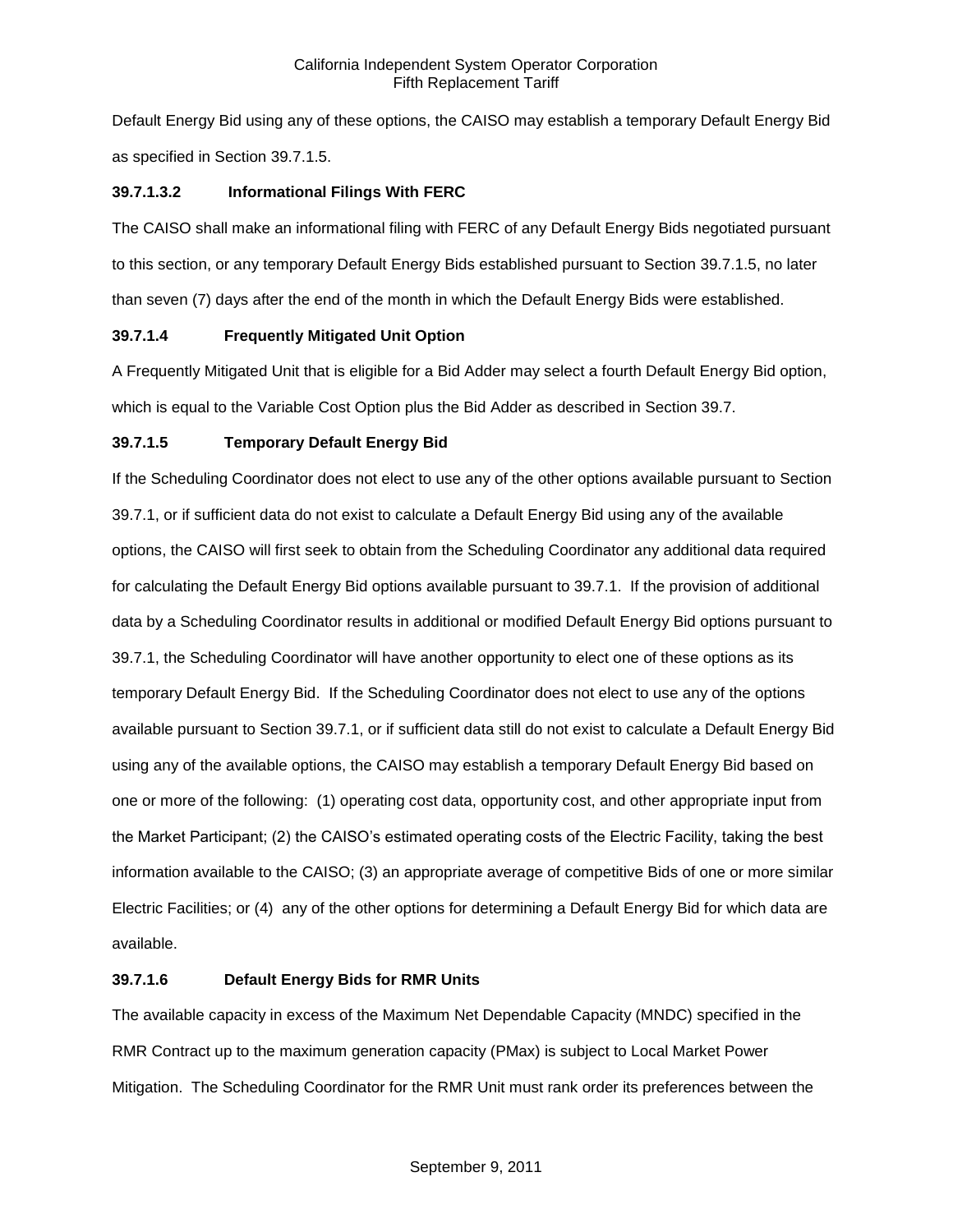Variable Cost Option, the LMP Option, and the Negotiated Rate Option, which shall be the default rank order if no rank order is specified by the Scheduling Coordinator. These preferences will be used to determine the Default Energy Bids for the capacity between the MNDC and PMax. RMR Proxy Bids for RMR Units based on contractually specified costs are used in lieu of Default Energy Bids for the contractual RMR Unit capacity between the minimum generating capacity (PMin) and the MNDC. The CAISO or Independent Entity will concatenate these two calculation methodologies (for calculating RMR Proxy Bids and Default Energy Bids for RMR Units) and will adjust them for monotonicity without lowering any price on either curve to create a single Energy Bid Curve to be used in the MPM-RRD processes as described in Sections 31 and 33 for the DAM and RTM, respectively. RMR Units are not eligible to receive a Bid Adder pursuant to Section 39.8 for contractual RMR Unit capacity between PMin and MNDC.

## **39.7.2 Competitive Path Designation**

### **39.7.2.1 Timing of Assessments**

The CAISO will complete the first assessment of competitiveness of Transmission Constraints prior to the effective date of this provision. Constraint designations resulting from the first assessment will be applied in the MPM-RRD mechanism on the day this CAISO Tariff becomes effective and will not be changed until a subsequent assessment has been performed. The CAISO may perform additional competitive constraint assessments during the year if changes in transmission infrastructure, generation resources, or Load, in the CAISO Balancing Authority Area and adjacent Balancing Authority Areas suggest material changes in market conditions or if market outcomes are observed that are inconsistent with competitive market outcomes. The CAISO will calculate and post path designations not less than once prior to the effective date of this tariff provision and not less than four (4) times each year thereafter to provide timely seasonal path designations.

#### **39.7.2.2 Criteria**

A Transmission Constraint will be deemed competitive if no three unaffiliated suppliers are jointly pivotal in relieving congestion on that constraint. The determination of whether or not the pivotal supplier criteria for an individual constraint are violated will be assessed using the Feasibility Index described in Section 39.7.2.4. Assessment of competitiveness will be performed assuming various system conditions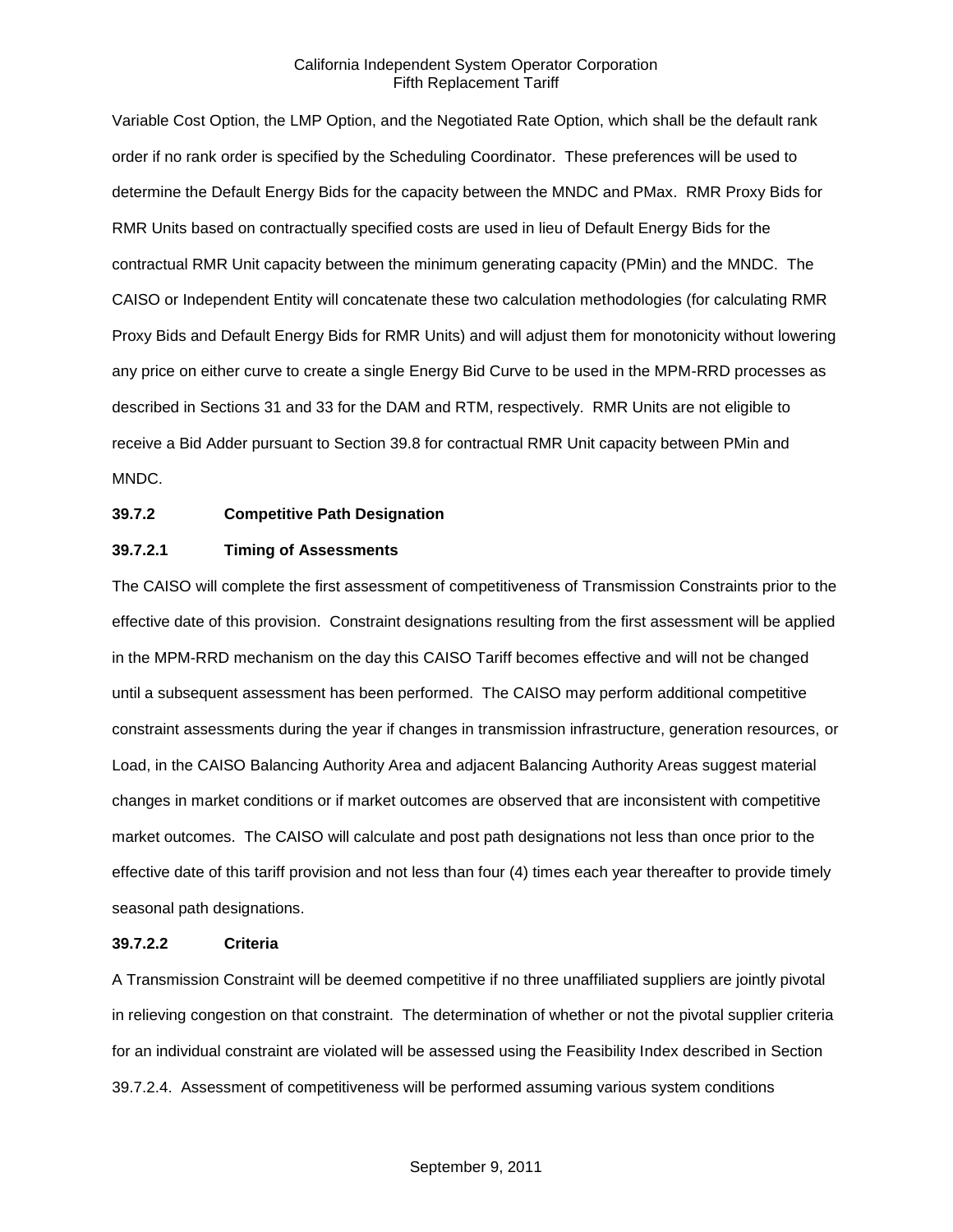potentially including but not limited to season, load, planned transmission and resource outages. If an individual constraint fails the pivotal supplier criteria under any of these system conditions, the constraint will be deemed uncompetitive for the entire year under all system conditions until a subsequent assessment deems the constraint competitive. In general, a constraint may be an individual transmission line or a collection of lines that create a distinct Transmission Constraint. For purposes of the competitive assessment, the set of constraints that will be included in the network model are those modeled along with transmission limits expected to be enforced in clearing the CAISO Markets.

#### **39.7.2.3 Candidate Path Identification**

The first assessment of competitive constraints will be determined prior to the effective date of this provision and will consider all interfaces to neighboring Balancing Authority Areas and all inter-zonal interfaces for zones that existed prior to the effective date of this provision to be competitive. The set of candidate constraints that will be evaluated for competitiveness in the initial assessment will be limited to intra-zonal constraints for zones that existed prior to the effective date of this provision, that were managed for Congestion in Real-Time in greater than five hundred (500) hours in the most recent twelve (12)-month period. The Congestion frequency threshold of five-hundred (500) hours for designation of competitive constraint candidates will be based on the combination of real-time intra-zonal congestion hours that pre-dated the effective date of this provision, and congestion in IFM and Real-Time markets after the effective date of this provision for the twelve (12) months of historical data. Subsequent assessments will again consider all pre-existing interfaces to neighboring Balancing Authority Areas and all inter-zonal interfaces to be competitive and will not be included in the set of candidate constraints for assessment. The set of candidate constraints will be further reduced to those remaining constraints that were congested or managed for congestion in greater than five hundred (500) hours in the prior twelve (12) months.

#### **39.7.2.4 Feasibility Index**

The CAISO will perform a pivotal supplier test on all suppliers in the CAISO Balancing Authority Area for each path to be assessed using the Feasibility Index (FI). Suppliers will be considered in two groups: those suppliers with the largest portfolios will be considered in the preliminary simulations, and any additional suppliers who are likely to be pivotal given the competitive designations from the preliminary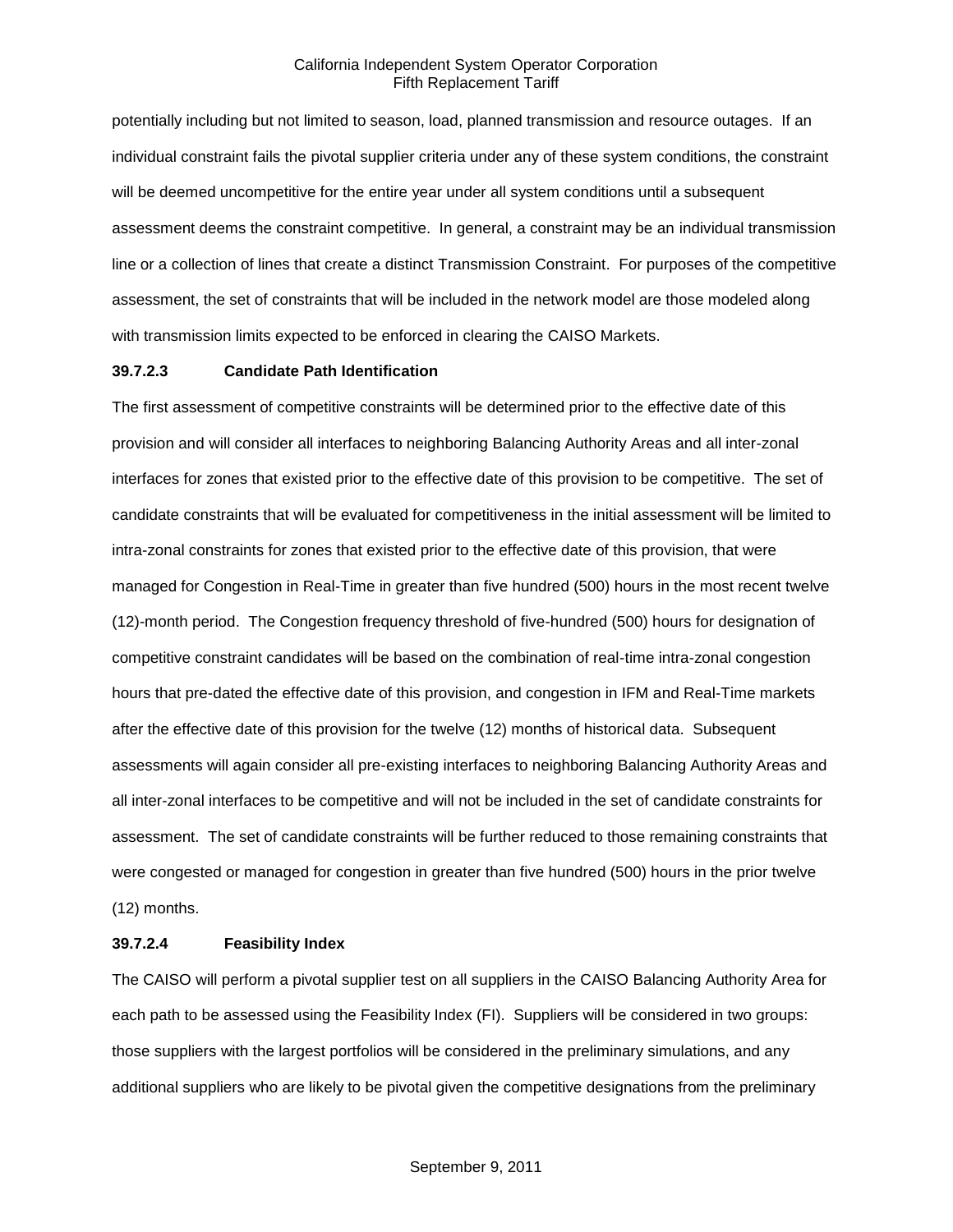simulations. The FI requires solving the network model having removed all internal resources of a supplier and modifying the candidate constraints of the network model such that the flow limits of the set of candidate constraints can be exceeded with a penalty imposed for excess flow. The resulting solution to the network model produces constraint flows that can be used to calculate the FI. The FI is calculated for each constraint as the proportion of the constraint limit that is exceeded to solve the FNM without the specified supplier's supply. FI values less than zero indicate the supplier is pivotal in relieving Congestion on the specified constraint. The process is repeated by removing the supply portfolio of two and three suppliers for paths with non-negative FI. If any three suppliers are jointly pivotal in relieving congestion on a candidate path, as indicated by an FI value less than zero, the candidate path will be deemed uncompetitive. Otherwise, the candidate path will be deemed competitive. The portfolio of each supplier will be based on ownership information available to the CAISO, taking into account any material transfer of sufficient length that the transfer of control could have persistent impact on the relative shares of supply within the CAISO Balancing Authority Area. These transfers of control will be utilized in the assessment as provided to the CAISO by the supplier reflecting its triennial filing with FERC for marketbased rate authority.

#### **39.8 Eligibility For Bid Adder**

A Scheduling Coordinator submitting Bids for Generating Units is eligible to have a Bid Adder applied to a Generating Unit for the next operating month if the criteria in Section 39.8.1 are met as determined on a monthly basis in the preceding month.

#### **39.8.1 Bid Adder Eligibility Criteria**

To receive a Bid Adder, a Generating Unit must: (i) have a Mitigation Frequency that is greater than eighty percent (80%) in the previous twelve (12) months; and (ii) must not have a contract to be a Resource Adequacy Resource for its entire Net Qualifying Capacity, or be designated under the CPM for its entire Eligible Capacity, or be subject to an obligation to make capacity available under this CAISO Tariff. If a Generating Unit is designated under the CPM for a portion of its Eligible Capacity, the provisions of this section apply only to the portion of the capacity not designated. Scheduling Coordinators for Generating Units seeking to receive Bid Adders must further agree to be subject to the Frequently Mitigated Unit option for a Default Energy Bid. Run hours are those hours during which a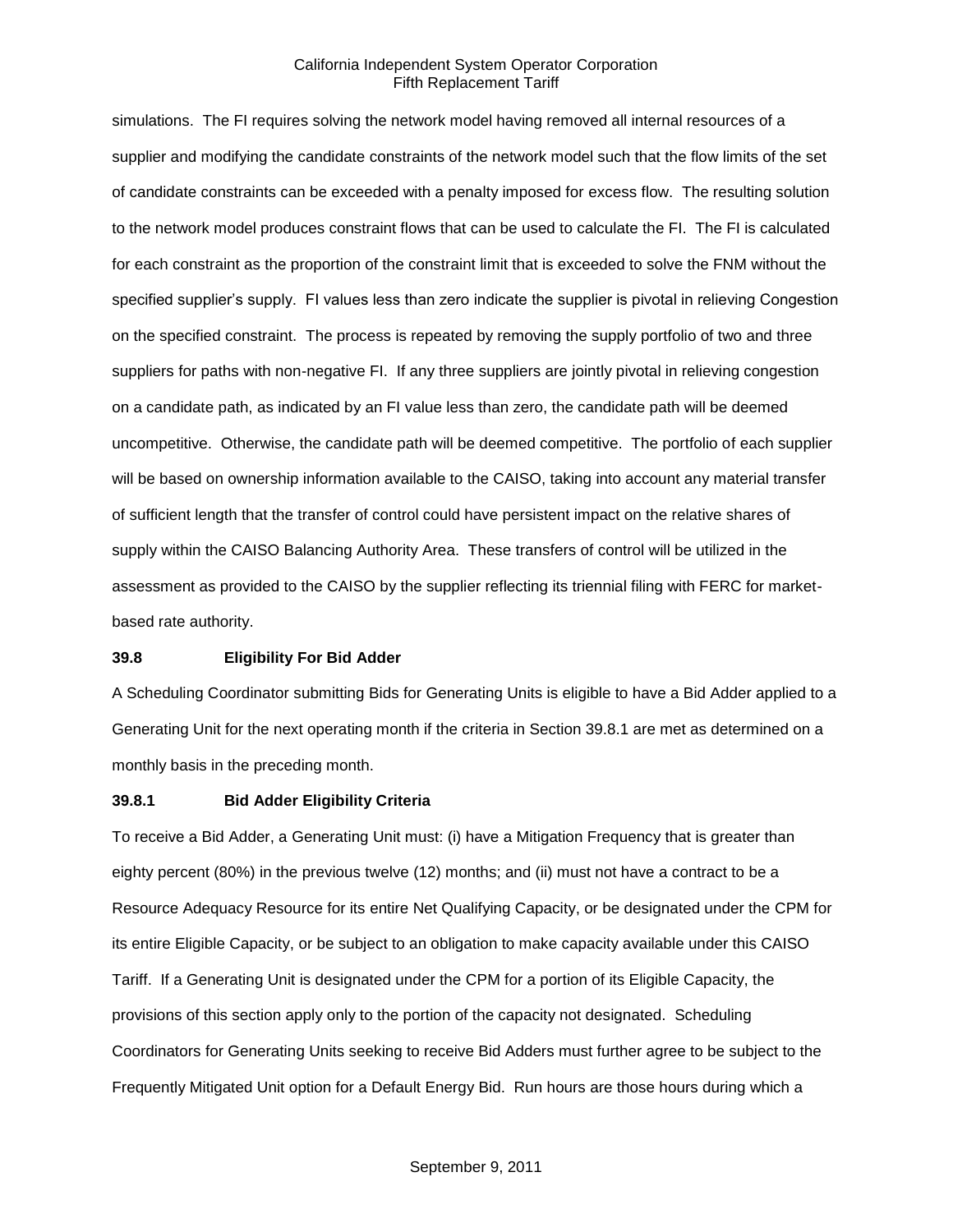Generating Unit has positive metered output. During the first twelve (12) months after the effective date of this Section, the Mitigation Frequency will be based on a rolling twelve (12)-month combination of RMR Dispatches and incremental Bids dispatched out of economic merit order to manage local Congestion from the period prior to the effective date of this Section, which will serve as a proxy for being subject to Local Market Power Mitigation, and a Generating Unit's Local Market Power Mitigation frequency after the effective date of this Section. Generating Units that received RMR Dispatches and/or incremental Bids dispatched out of economic merit order to manage local Congestion in an hour prior to the effective date of this Section will have that hour counted as a mitigated hour in their Mitigation Frequency. After the first twelve (12) months from the effective date of this Section, the Mitigation Frequency will be based entirely on a Generating Unit being mitigated under the MPM-RRD procedures in Sections 31 and 33.

#### **39.8.2 New Generating Units**

For new Generating Units, with less than twelve (12) months of operation, determination of eligibility for the Bid Adder will be based on data beginning with the first date the Generating Unit participated in the CAISO Markets through the end date of the period for which the Mitigation Frequency is being calculated. The 200 run hour criteria will be pro-rated for the proportion of a twelve (12)-month period that the new Generating Unit submitted effective Bids in the CAISO markets.

#### **39.8.3 Bid Adder Values**

The value of the Bid Adder will be either: (i) a unit-specific value determined in consultation with the CAISO or an independent entity selected by the CAISO, or (ii) a default Bid Adder of \$24/MWh. For Generating Units with a portion of their capacity identified as meeting an LSE's Resource Adequacy Requirements, that Generating Unit's Bid Adder value will be reduced by the percent of the Generating Unit's capacity that is identified as meeting an LSE's Resource Adequacy Requirements. The reduced Bid Adder will be applied to that Generating Unit's entire Default Energy Bid Curve.

#### **39.9 CRR Monitoring And Affiliate Disclosure Requirements**

The CAISO will monitor the CRR holdings and CAISO Markets activity for anomalous market behavior, gaming, or exercise of market power resulting from CRR ownership concentrations that are not aligned with actual transmission usage as a result of secondary market auction outcomes. If the CAISO identifies such behavior it may seek FERC approval to impose position limits on the total number or MW quantity of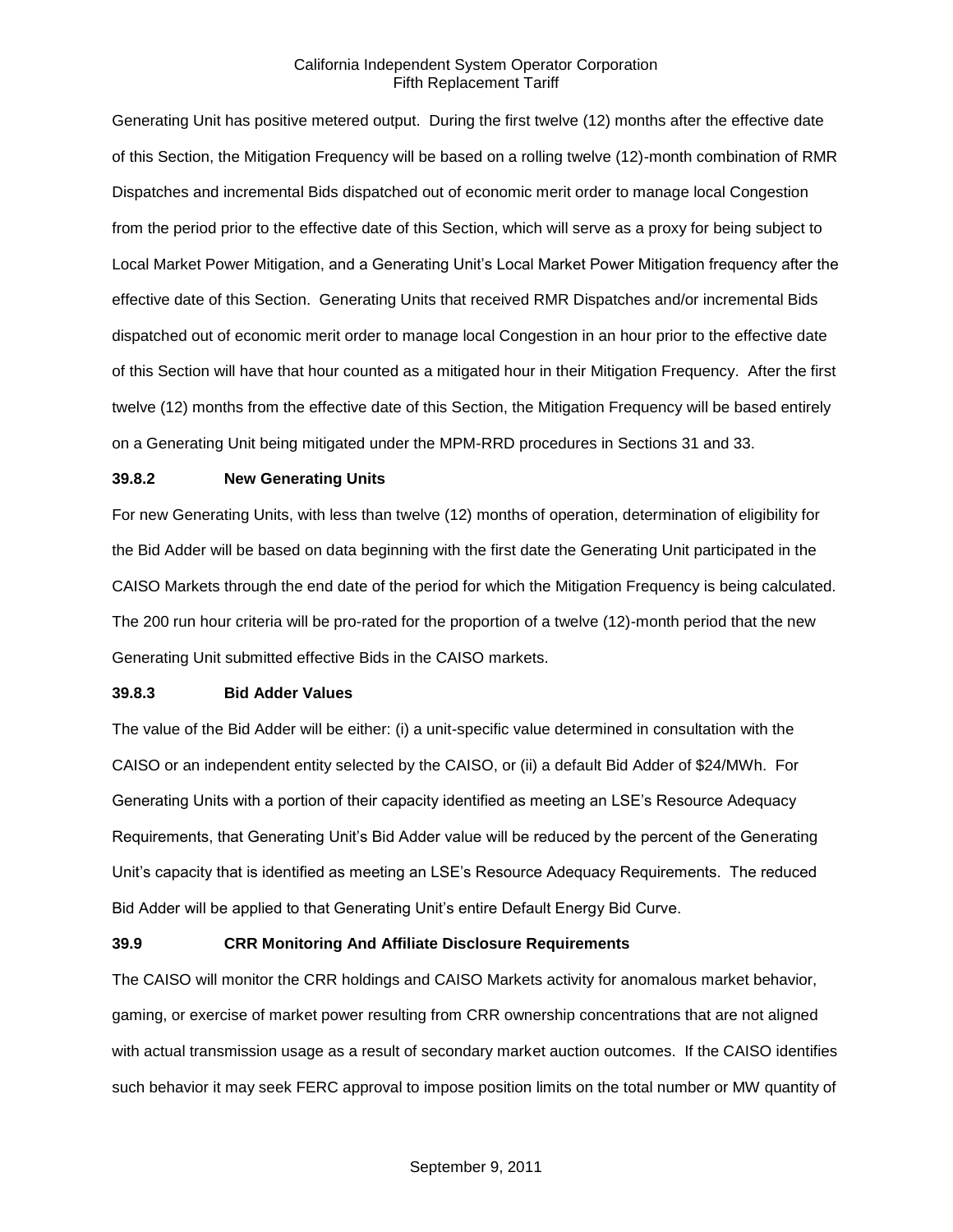CRRs that may be held by any single entity and its Affiliates. Each CRR Holder or Candidate CRR Holder must notify the CAISO of any Affiliate that is a CRR Holder, Candidate CRR Holder, or Market Participant, any Affiliate that participates in an organized electricity market in North America, and any guarantor of any such Affiliate.

### **39.10 Mitigation Of Exceptional Dispatches Of Resources**

The CAISO shall apply Mitigation Measures to Exceptional Dispatches of resources when such resources are committed or dispatched under Exceptional Dispatch for purposes of: (1) addressing reliability requirements related to non-competitive Transmission Constraints; (2) ramping resources with Ancillary Services Awards or RUC Capacity to a dispatch level that ensures their availability in Real-Time; and (3) addressing unit-specific environmental constraints not incorporated into the Full Network Model or the CAISO's market software that affect the dispatch of Generating Units in the Sacramento Delta and are commonly known as "Delta Dispatch".

## **39.10.1 Measures For Resources Eligible For Supplemental Revenues**

In all cases where a resource is subject to Mitigation Measures under Section 39.10, and the resource is eligible for supplemental revenues pursuant to Section 39.10.3, Exceptional Dispatch Energy delivered by the resource shall be settled as set forth in either Section 11.5.6.7.1 or Section 11.5.6.7.3, whichever is applicable.

#### **39.10.2 Resources Not Eligible For Supplemental Revenues**

In all cases where a resource is subject to Mitigation Measures under Section 39.10, and the resource is not eligible for supplemental revenues pursuant to Section 39.10.3, Exceptional Dispatch Energy delivered by the resource shall be settled as set forth in either Section 11.5.6.7.2 or Section 11.5.6.7.3, whichever is applicable.

#### **39.10.3 Eligibility For Supplemental Revenues**

Except as provided in Section 39.10.4, a resource that is committed or dispatched under Exceptional Dispatch shall be eligible for supplemental revenues only during such times that the resource meets all of the following criteria:

> (i) the resource has notified the CAISO, at least seven days prior to the calendar month in which the Exceptional Dispatch occurs, that the resource has chosen to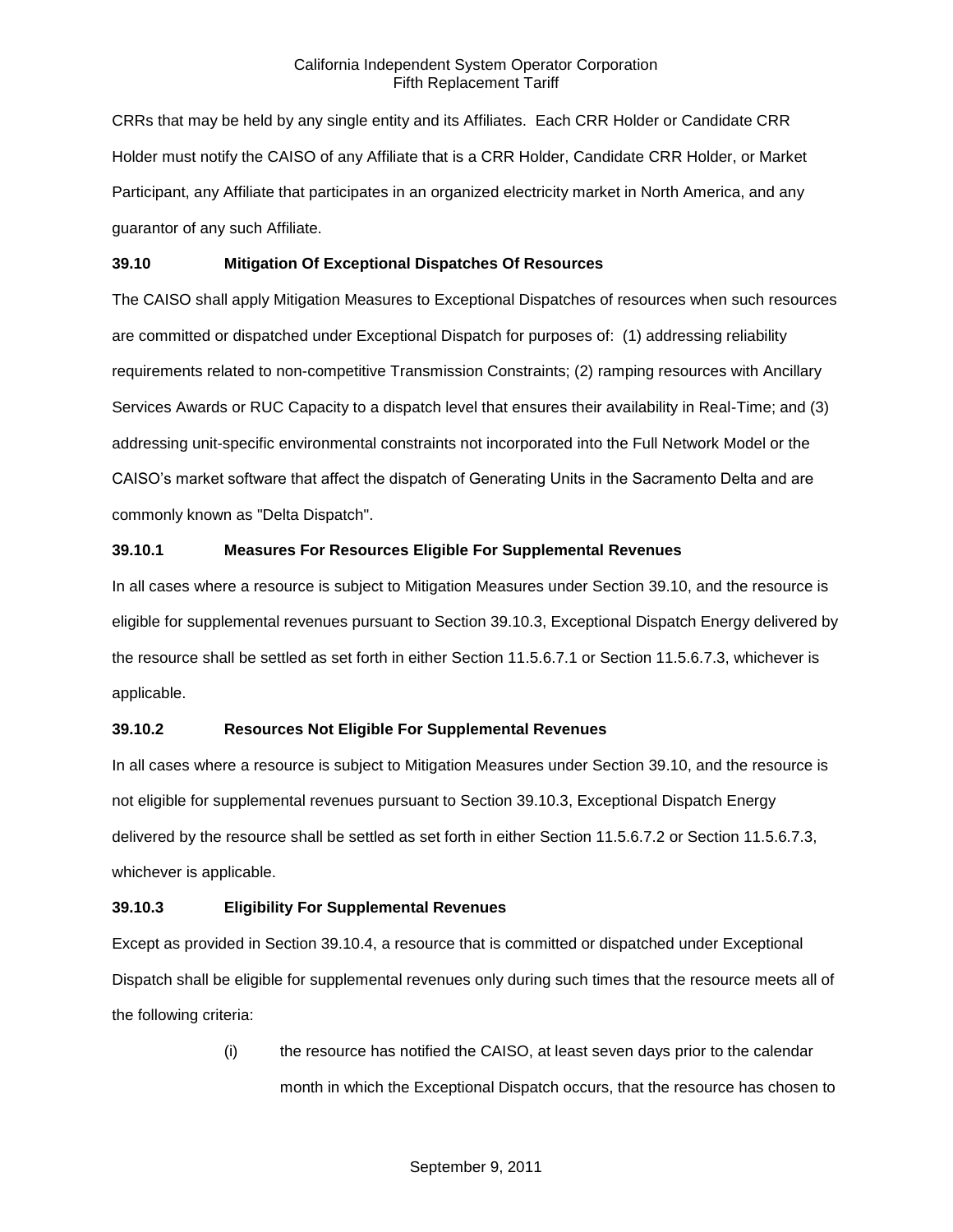receive supplemental revenues in lieu of an Exceptional Dispatch CPM designation under Section 43.1.5;

- (ii) the resource has been mitigated under Section 39.10;
- (iii) the resource is not under an RMR Contract, is not designated as CPM Capacity, and is not a Resource Adequacy Resource, unless the resource is a Partial Resource Adequacy Resource or a partial CPM resource, and the Exceptional Dispatch requires non-RA Capacity or non-CPM Capacity, in which case only the capacity not committed as Resource Adequacy Capacity or CPM Capacity is eligible for supplemental revenues; and
- (iv) the resource has a Bid in the IFM, HASP, and RTM for the applicable Operating Day or Operating Hour in which the resource is committed or dispatched under Exceptional Dispatch.

#### **39.10.4 Limitation On Supplemental Revenues**

Supplemental revenues authorized under this Section 39.10 shall not exceed within a 30-day period (this 30-day period begins on the day of the first Exceptional Dispatch of the resource and re-starts on the day of the first Exceptional Dispatch of the resource following the end of any prior 30-day period) the difference between any monthly CPM Capacity Payments due the resource for the 30-day period (calculated according to the ratio of the actual number of days that the resource had capacity designated as CPM Capacity during the 30-day period to the total number of days in the month) and the monthly CPM Capacity Payment, without any CPM Availability Factor adjustment, for which the resource would be eligible pursuant to Section 43.6 had its entire capacity less any Resource Adequacy Capacity been designated as an CPM resource.

#### **39.10.5 Calculation Of Exceptional Dispatch Supplemental Revenues**

The amount of Exceptional Dispatch supplemental revenues accrued by a resource within any 30-day period as defined in Section 39.10.4 shall be a running total of the sum of supplemental revenues received during that 30-day period. The calculation of supplemental revenues accrued by a resource within a 30-day period is based on the higher of (a) the Energy Bid price for the resource minus the Default Energy Bid price for the resource or (b) the Resource-Specific Settlement Interval LMP minus the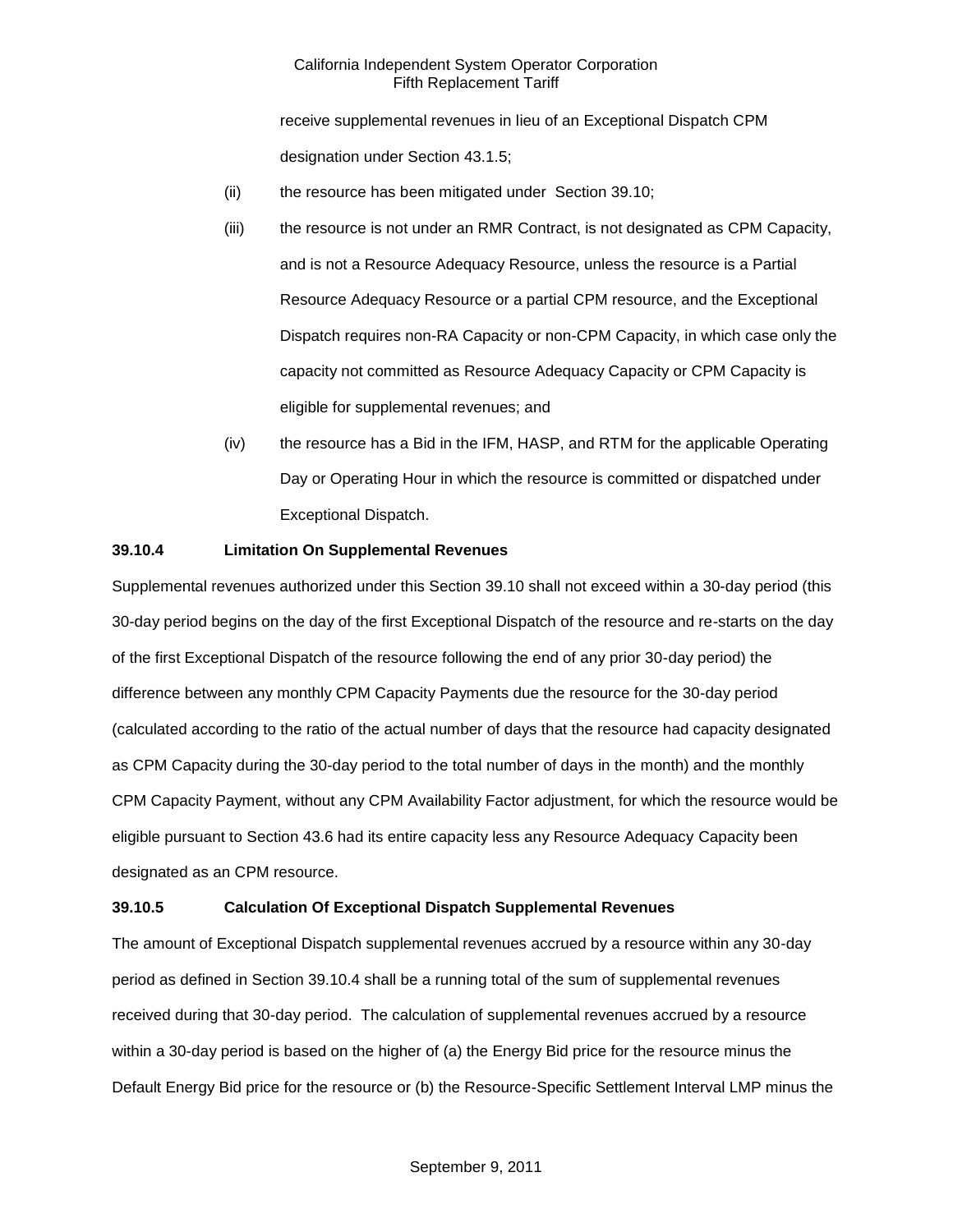Default Energy Bid price for the resource. The greater of (a) or (b) is multiplied by the amount of Energy provided by the resource under Exceptional Dispatch, and the results of that multiplication are summed across the successive hours of the 30-day period. Once the resource has reached the limit on supplemental revenues described in Section 39.10.4 based on the calculation above, then the Settlement for the resource will be as provided in Section 11.5.6.7.2 and the resource will not be eligible for additional supplemental revenues for the rest of the 30-day period.

## **39.11 Market Power Mitigation Applicable to Virtual Bidding**

## **39.11.1 Affiliate Disclosure Requirements**

Each Convergence Bidding Entity must satisfy the Affiliate disclosure requirements set forth in Section 4.14.2.1.

## **39.11.2 Monitoring of Virtual Bidding Activity**

The CAISO and DMM will monitor virtual bidding activity for anomalous market behavior, gaming, or the exercise of market power.

## **40. Resource Adequacy Demonstration For All SCs In The CAISO BAA**

#### **40.1 Applicability**

A Load Serving Entity, and its Scheduling Coordinator, shall be exempt from this Section 40 during the next Resource Adequacy Compliance Year, if the metered peak Demand of the Load Serving Entity did not exceed one (1) MW during the twelve months preceding the last date on which the Load Serving Entity can make the election in Section 40.1.1 for the next Resource Adequacy Compliance Year. This Section 40 shall apply to all other Load Serving Entities and their respective Scheduling Coordinators. For purposes of Section 40, a Load Serving Entity shall not include any entity satisfying the terms of California Public Utilities Code Section 380(j)(3).

## **40.1.1 Election Of Load Serving Entity Status**

On an annual basis, in the manner and schedule set forth in the Business Practice Manual, the Scheduling Coordinator for a Load Serving Entity, not exempt under Section 40.1, shall inform the CAISO whether each such LSE elects to be either: (i) a Reserve Sharing LSE or (ii) a Modified Reserve Sharing LSE. A Scheduling Coordinator for a Load following MSS is not required to make an election under this Section. Scheduling Coordinators for Load following MSSs are subject solely to Sections 40.2.4, 40.3,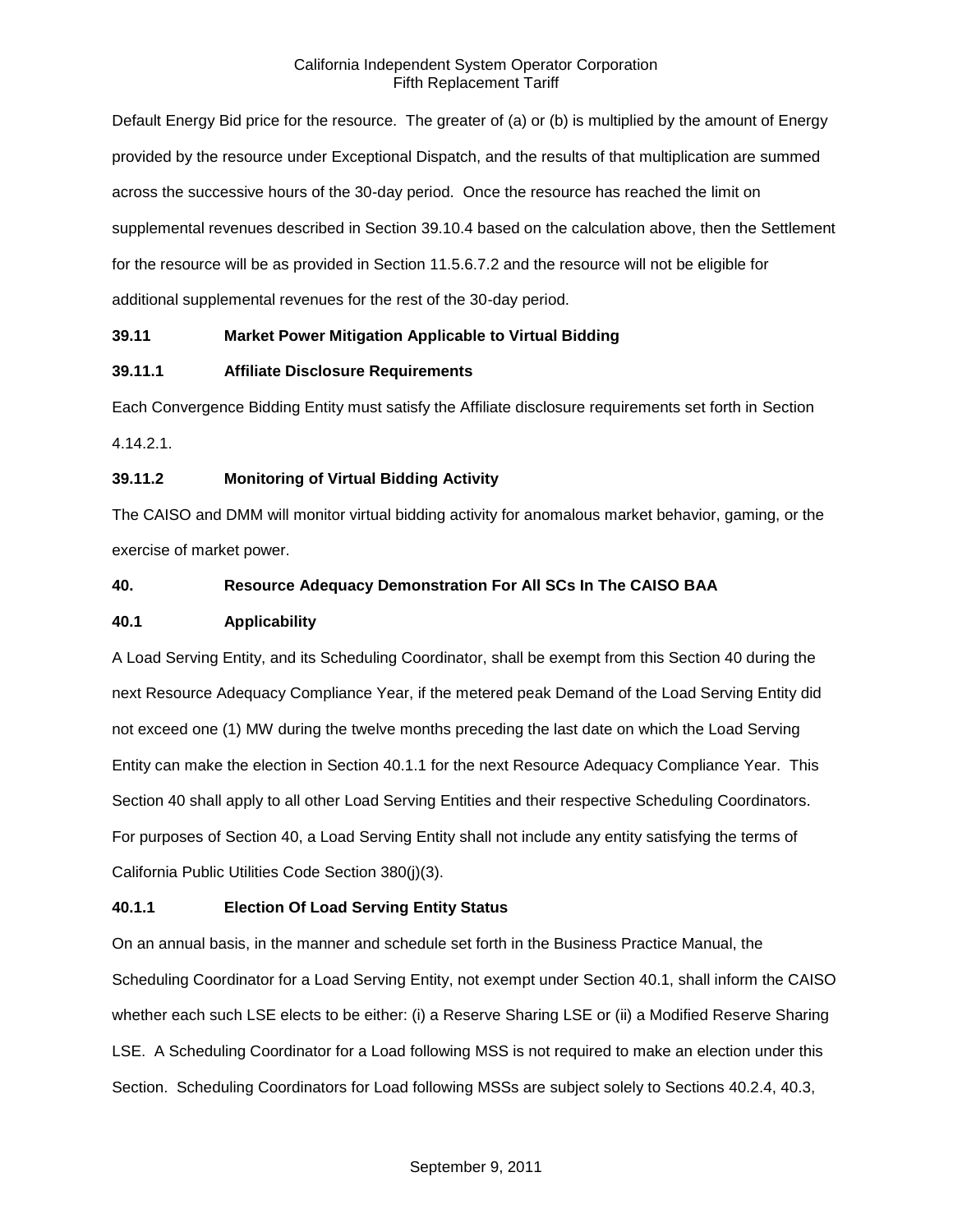and with respect to their Local Capacity Area Resources identified in accordance with Section 40.2.4, Section 40.9.

The CAISO may confirm with the CPUC, Local Regulatory Authority, or federal agency, as applicable, the accuracy of the election by the Scheduling Coordinator for any LSE under its respective jurisdiction, or, in the absence of any election by the Scheduling Coordinator, the desired election for any LSE under its jurisdiction. The determination of the CPUC, Local Regulatory Authority, or federal agency will be deemed binding by the CAISO on the Scheduling Coordinator and the LSE. If the Scheduling Coordinator and CPUC, Local Regulatory Authority, or federal agency, as appropriate, fail to make the election on behalf of an LSE in accordance with the Business Practice Manual, the LSE shall be deemed a Reserve Sharing LSE.

## **40.2 Information Requirements For Resource Adequacy Programs**

- **40.2.1 Reserve Sharing LSEs**
- **40.2.1.1 Requirements for CPUC Load Serving Entities Electing Reserve Sharing LSE Status**
	- (a) The Scheduling Coordinator for a CPUC Load Serving Entity electing Reserve Sharing LSE status must provide the CAISO with all information or data to be provided to the CAISO as required by the CPUC and pursuant to the schedule adopted by the CPUC.
	- (b) Where the information or data provided to the CAISO under Section 40.2.1.1(a) does not include Reserve Margin(s), then the provisions of Section 40.2.2.1(b) shall apply.
	- (c) Where the information or data provided to the CAISO under Section 40.2.1.1(a) does not include criteria for determining qualifying resource types and their Qualifying Capacity, then the provisions of Section 40.8 shall apply.
	- (d) Where the information or data provided to the CAISO under Section 40.2.1.1(a) does not include annual and monthly Demand Forecast requirements, then the provisions of Section 40.2.2.3 shall apply.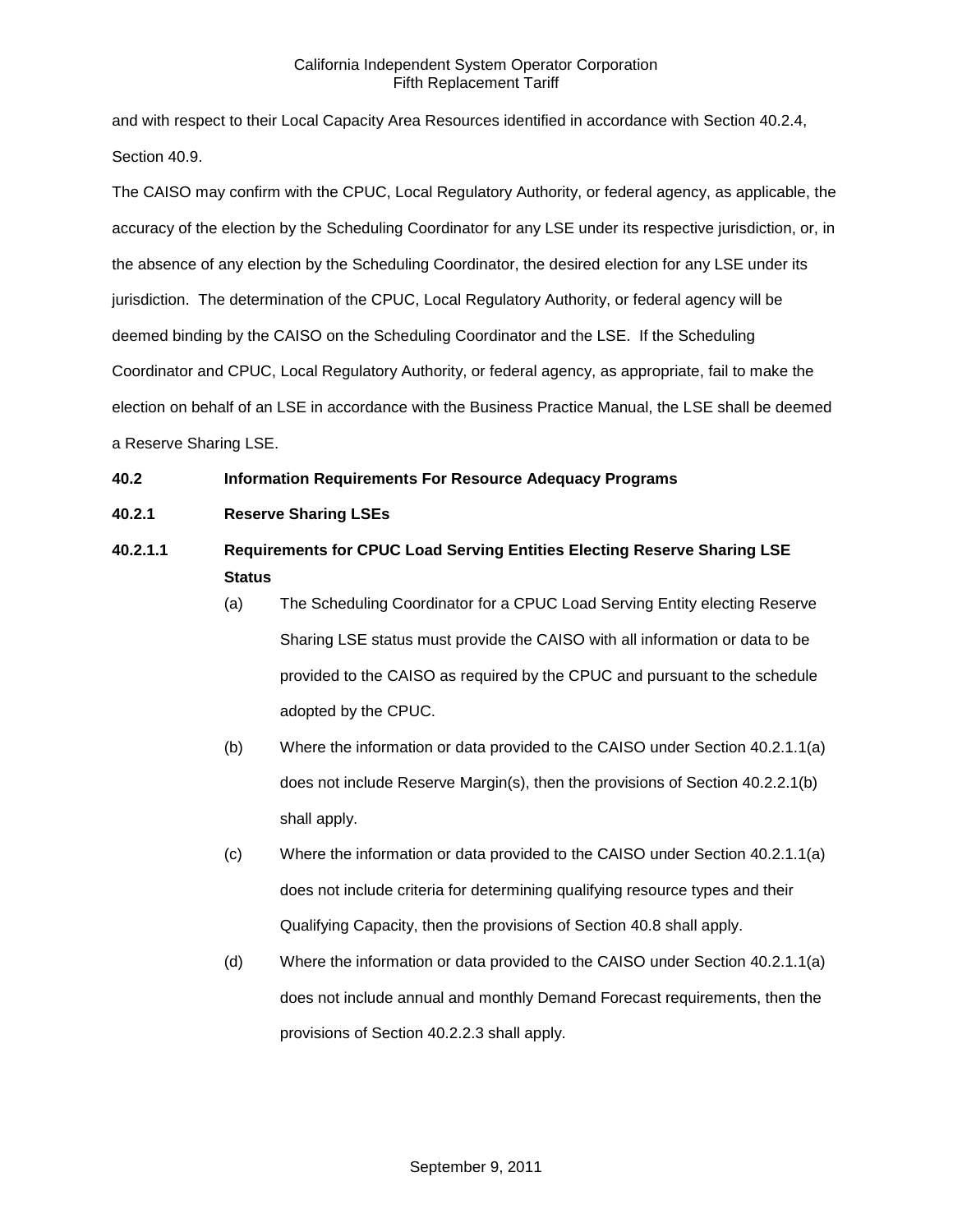(e) Where the information or data provided to the CAISO under Section 40.2.1.1(a) does not include annual and monthly Resource Adequacy Plan requirements, then Section 40.2.2.4 shall apply.

## **40.2.2 Non-CPUC LSEs Electing Reserve Sharing LSE Status**

### **40.2.2.1 Reserve Margin**

- (a) The Scheduling Coordinator for a Non-CPUC Load Serving Entity electing Reserve Sharing LSE status must provide the CAISO with the Reserve Margin(s) adopted by the appropriate Local Regulatory Authority or federal agency for use in the annual Resource Adequacy Plan and monthly Resource Adequacy Plans listed as a percentage of the Demand Forecasts developed in accordance with Section 40.2.2.3.
- (b) For the Scheduling Coordinator for a Non-CPUC Load Serving Entity for which the appropriate Local Regulatory Authority or federal agency has not established a Reserve Margin(s) or a CPUC Load Serving Entity subject to Section 40.2.1.1(b) that has elected Reserve Sharing LSE status, the Reserve Margin for each month shall be no less than fifteen percent (15%) of the LSE's peak hourly Demand for the applicable month, as determined by the Demand Forecasts developed in accordance with Section 40.2.2.3.

#### **40.2.2.2 Qualifying Capacity Criteria**

The Scheduling Coordinator for a Non-CPUC Load Serving Entity electing Reserve Sharing LSE status must provide the CAISO with a description of the criteria adopted by the Local Regulatory Authority or federal agency for determining qualifying resource types and the Qualifying Capacity from such resources and any modifications thereto as they are implemented from time to time. The Reserve Sharing LSE may elect to utilize the criteria set forth in Section 40.8.

#### **40.2.2.3 Demand Forecasts**

The Scheduling Coordinator for a Non-CPUC Load Serving Entity or CPUC Load Serving Entity subject to Section 40.2.1.1(b) electing Reserve Sharing LSE status must provide annual and monthly Demand Forecasts on the schedule and in the reporting format(s) set forth in the Business Practice Manual. The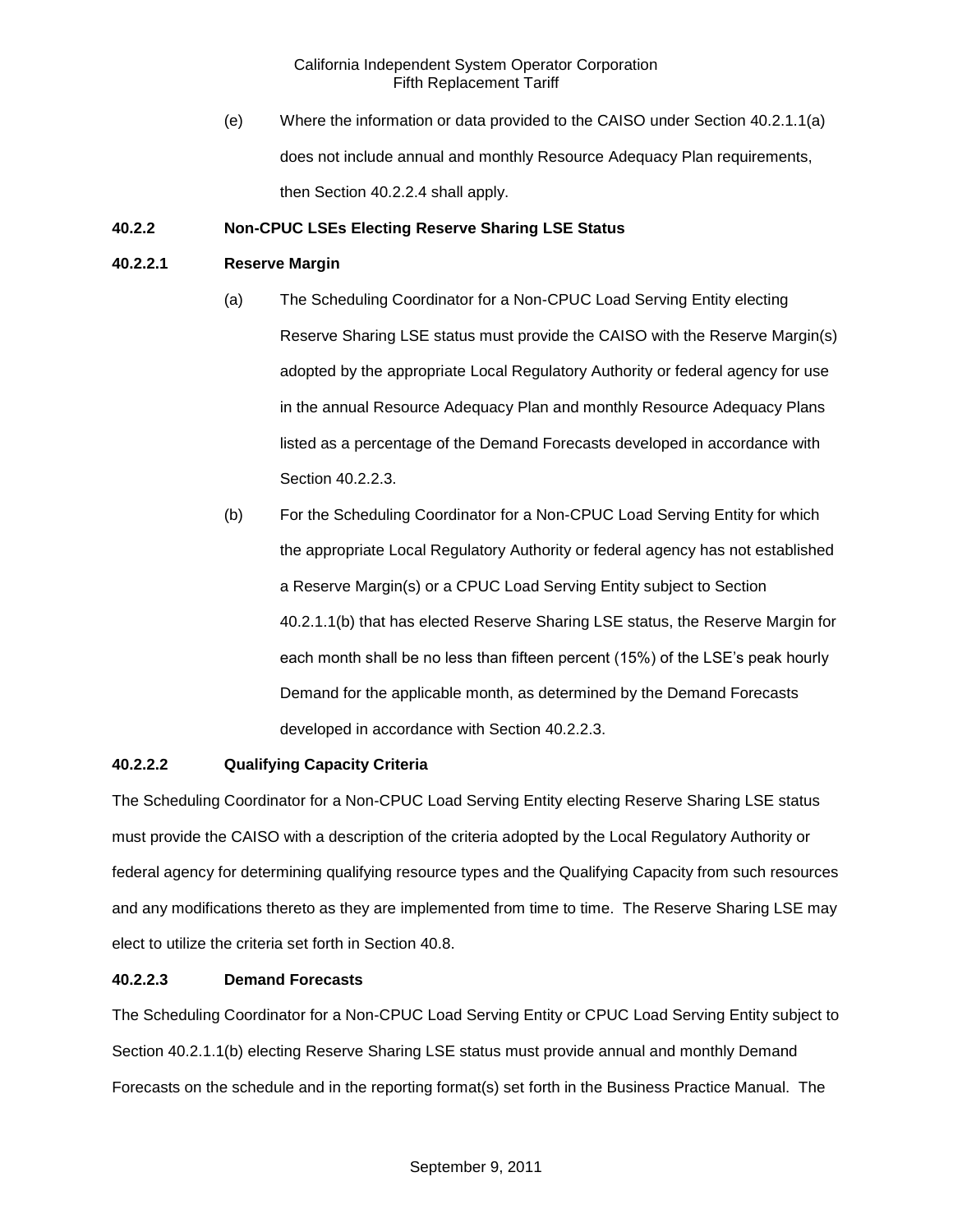annual and monthly Demand Forecasts shall utilize the annual and monthly coincident peak Demand determinations provided by the California Energy Commission for such Load Serving Entity, which will be calculated from the Demand Forecast information submitted to the California Energy Commission by each Reserve Sharing LSE; or (ii) if the California Energy Commission does not produce coincident peak Demand Forecasts for the Load Serving Entity, the annual and monthly coincident peak Demand Forecasts produced by the CAISO for such Load Serving Entity in accordance with its Business Practice Manual. Scheduling Coordinators must provide data and information, as may be requested by the CAISO, necessary to develop or support the Demand Forecasts required by this Section.

#### **40.2.2.4 Annual and Monthly Resource Adequacy Plans**

The Scheduling Coordinator for a Non-CPUC Load Serving Entity or a CPUC Load Serving Entity subject to Section 40.2.1.1(b) electing Reserve Sharing LSE status must provide annual and monthly Resource Adequacy Plans for such Load Serving Entity, on a schedule and in the reporting format(s) set forth in the Business Practice Manual. The annual Resource Adequacy Plan must, at a minimum, set forth the Local Capacity Area Resources, if any, procured by the Load Serving Entity as described in Section 40.3. The monthly Resource Adequacy Plan should identify all resources, including Local Capacity Area Resources, the Load Serving Entity will rely upon to satisfy the applicable month's peak hour Demand of the Load Serving Entity as determined by the Demand Forecasts developed in accordance with Section 40.2.2.3 and applicable Reserve Margin. Resource Adequacy Plans must utilize the Net Qualifying Capacity requirements of Section 40.4.

#### **40.2.3 Modified Reserve Sharing LSEs**

#### **40.2.3.1 Reserve Margin**

(a) The Scheduling Coordinator for a Load Serving Entity electing Modified Reserve Sharing LSE status must provide the CAISO with the Reserve Margin(s) adopted by the CPUC, Local Regulatory Authority, or federal agency, as appropriate, for use in the annual Resource Adequacy Plan and monthly Resource Adequacy Plans listed as a percentage of the Demand Forecasts developed in accordance with Section 40.2.3.3.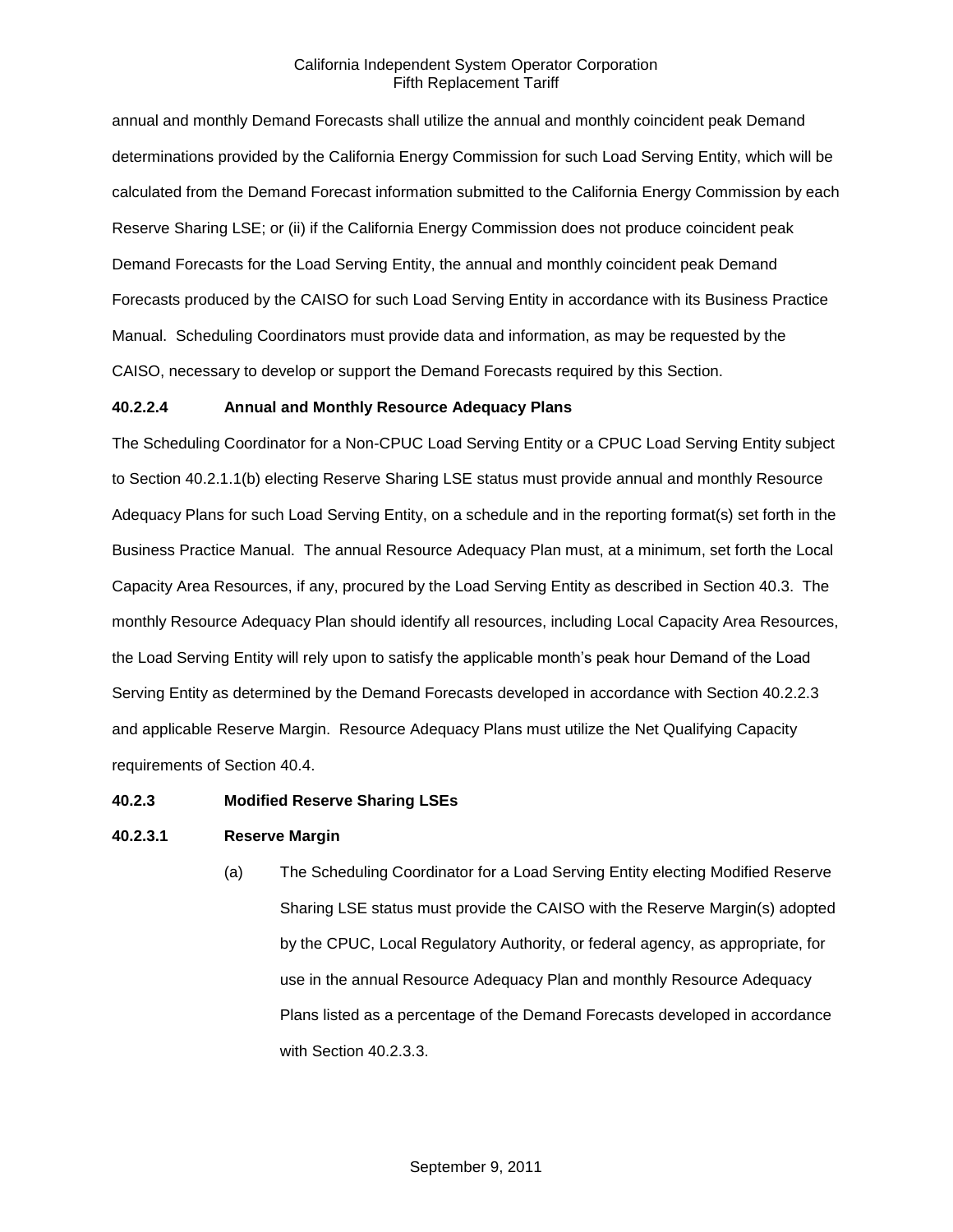(b) For the Scheduling Coordinator for a Load Serving Entity electing Modified Reserve Sharing LSE status for which the CPUC, Local Regulatory Authority, or federal agency, as appropriate, has not established a Reserve Margin, the Reserve Margin shall be no less than fifteen percent (15%) of the applicable month's peak hour Demand of the Load Serving Entity, as determined by the Demand Forecasts developed in accordance with Section 40.2.3.3.

## **40.2.3.2 Qualifying Capacity**

The Scheduling Coordinator for a Load Serving Entity electing Modified Reserve Sharing LSE status must provide the CAISO with a description of the criteria for determining qualifying resource types and the Qualifying Capacity from such resources and any modifications thereto as they are implemented from time to time. The Modified Reserve Sharing LSE may elect to utilize the criteria set forth in Section 40.8.

## **40.2.3.3 Demand Forecasts**

- (a) The Scheduling Coordinator for a Load Serving Entity electing Modified Reserve Sharing LSE status must provide annual and monthly Demand Forecasts on the schedule and in the reporting format(s) set forth in the Business Practice Manual. The annual and monthly Demand Forecasts shall utilize the annual and monthly coincident peak Demand determinations provided by the California Energy Commission for such Load Serving Entity, which will be calculated from Demand Forecast data submitted to the California Energy Commission by each Modified Reserve Sharing LSE; or (ii) if the California Energy Commission does not produce coincident peak Demand Forecasts for the Load Serving Entity, the annual and monthly coincident peak Demand Forecasts produced by the CAISO for such Load Serving Entity in accordance with its Business Practice Manual. Scheduling Coordinators must provide data and information, as may be requested by the CAISO, to develop or support the Demand Forecast required by this Section 40.2.3.3(b).
- (b) The Scheduling Coordinator for a Load Serving Entity electing Modified Reserve Sharing LSE status must submit, on the schedule and in the reporting format set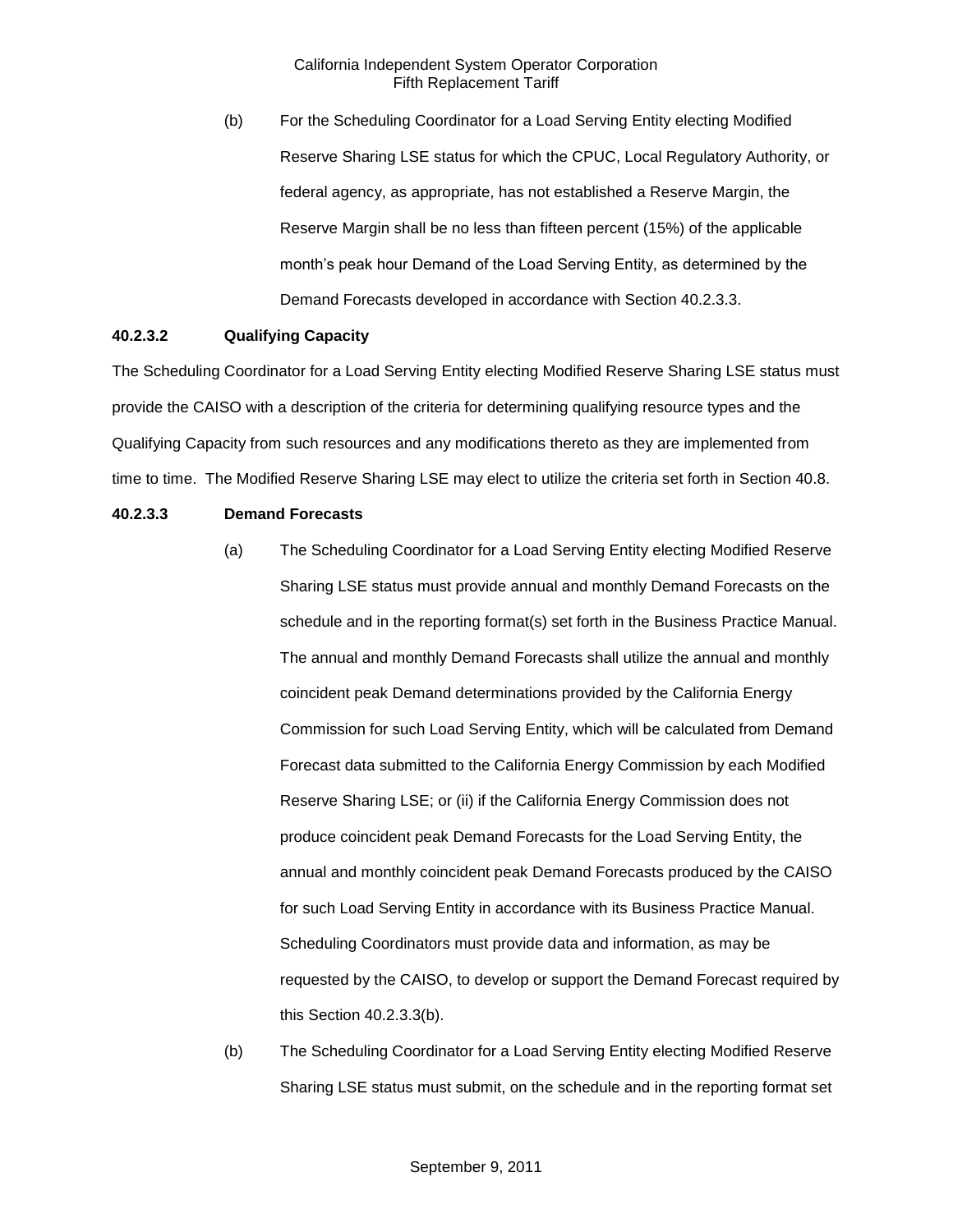forth in the Business Practice Manual, hourly Demand Forecasts for each Trading Hour of the next Trading Day for each Modified Reserve Sharing LSE represented. The Scheduling Coordinator for a Load Serving Entity electing Modified Reserve Sharing LSE status must provide data or supporting information, as requested by the CAISO, for the Demand Forecasts required by this Section 40.2.3.3(b) for each Modified Reserve Sharing LSE served by the Scheduling Coordinator and a description of the criteria upon which the Demand Forecast was developed, and any modifications thereto as they are implemented from time to time.

#### **40.2.3.4 Annual and Monthly Resource Adequacy Plans**

The Scheduling Coordinator for a Load Serving Entity electing Modified Reserve Sharing LSE status must provide annual and monthly Resource Adequacy Plans, on a schedule and in the reporting format(s) set forth in the Business Practice Manual, for each Modified Reserve Sharing LSE served by the Scheduling Coordinator. The annual Resource Adequacy Plan must, at a minimum, set forth the Local Capacity Area Resources, if any, procured by the Modified Reserve Sharing LSE as described in Section 40.3. The monthly Resource Adequacy Plan must identify the resources the Modified Reserve Sharing LSE will rely upon to satisfy its forecasted monthly Demand and Reserve Margin as set forth in Section 40.2.3.1, for the relevant reporting period and must utilize the Net Qualifying Capacity requirements of Section 40.4.

#### **40.2.4 Load Following MSS**

A Scheduling Coordinator for a Load following MSS must provide an annual Resource Adequacy Plan that sets forth, at a minimum, the Local Capacity Area Resources, if any, procured by the Load following MSS as described in Section 40.3. The annual Resource Adequacy Plan shall utilize the annual coincident peak Demand determination provided by the California Energy Commission for such Load following MSS using Demand Forecast data submitted to the California Energy Commission by the Load following MSS, or, if the California Energy Commission does not produce coincident peak Demand Forecasts for the Load following MSS, the annual coincident peak Demand Forecast produced by the CAISO for such Load following MSS in accordance with its Business Practice Manual using Demand Forecast data submitted to the CAISO by the Load following MSS. The Local Capacity Area Resources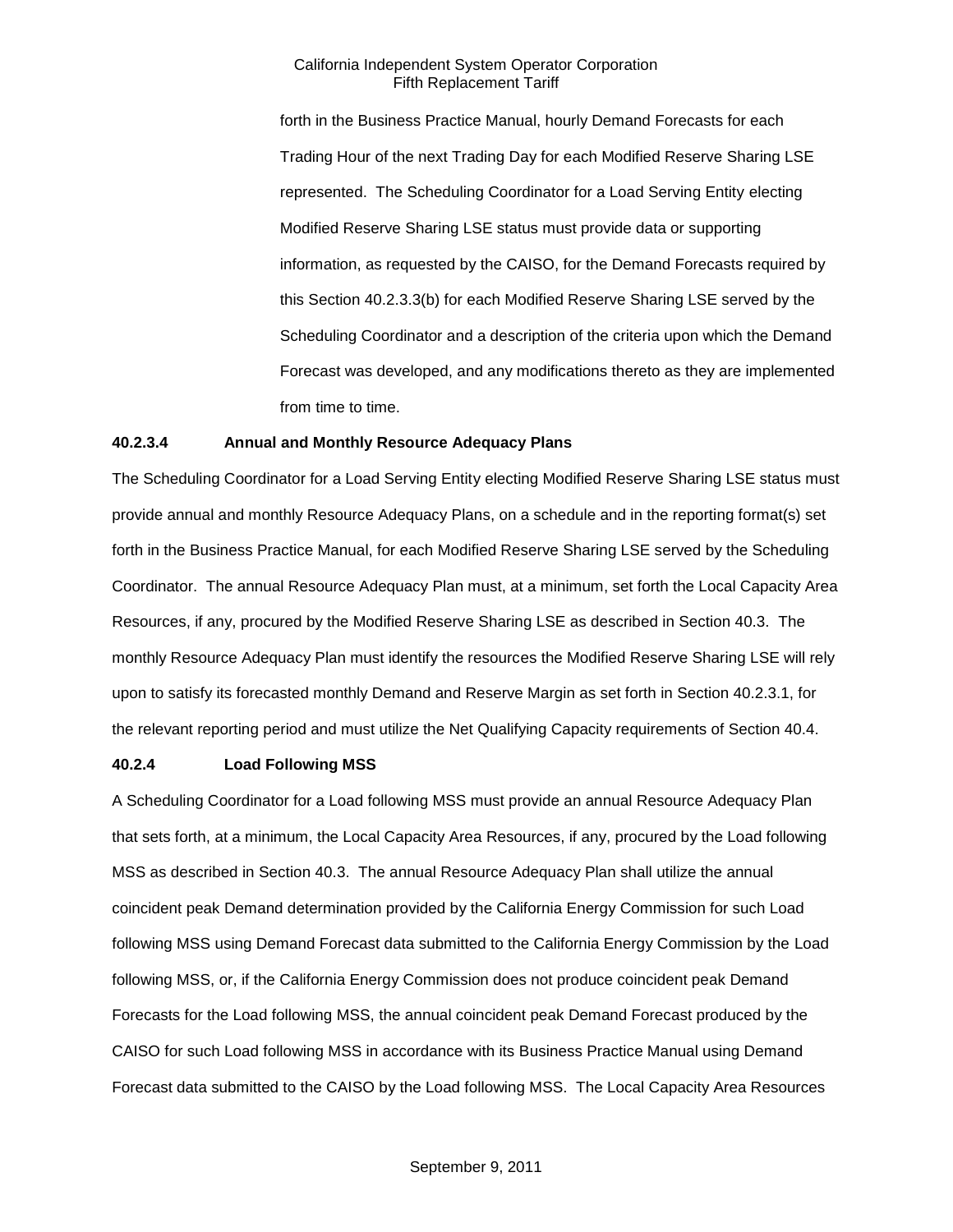identified by the annual Resource Adequacy Plan submitted by the Load following MSS shall be subject to the Availability Standards, Non-Availability Charge, and Availability Incentive Payment specified in Section 40.9.

### **40.3 Local Capacity Area Resource Requirements For SCs For LSEs**

### **40.3.1 Local Capacity Technical Study**

On an annual basis, pursuant to the schedule set forth in the Business Practice Manual, the CAISO will, perform, and publish on the CAISO Website the Local Capacity Technical Study. The Local Capacity Technical Study shall identify Local Capacity Areas, determine the minimum amount of Local Capacity Area Resources in MW that must be available to the CAISO within each identified Local Capacity Area, and identify the Generating Units within each identified Local Capacity Area. The CAISO shall collaborate with the CPUC, Local Regulatory Authorities within the CAISO Balancing Authority Area, federal agencies, and Market Participants to ensure that the Local Capacity Technical Study is performed in accordance with this Section 40.3 and to establish for inclusion in the Business Practice Manual other parameters and assumptions applicable to the Local Capacity Technical Study and a schedule that provides for: (i) reasonable time for review of a draft Local Capacity Technical Study, (ii) reasonable time for Participating TOs to propose operating solutions, and (iii) release of the final Local Capacity Technical Study no later than 120 days prior to the date annual Resource Adequacy Plans must be submitted under this Section 40.

#### **40.3.1.1 Local Capacity Technical Study Criteria**

The Local Capacity Technical Study will determine the minimum amount of Local Capacity Area Resources needed to address the Contingencies identified in Section 40.3.1.2. In performing the Local Capacity Technical Study, the CAISO will apply those methods for resolving Contingencies considered appropriate for the performance level that corresponds to a particular studied Contingency, as provided in NERC Reliability Standards TPL-001-0, TPL-002-0, TPL-003-0, and TPL-004-0, as augmented by CAISO Reliability Criteria in accordance with the Transmission Control Agreement and Section 24.2.1. The CAISO Reliability Criteria shall include: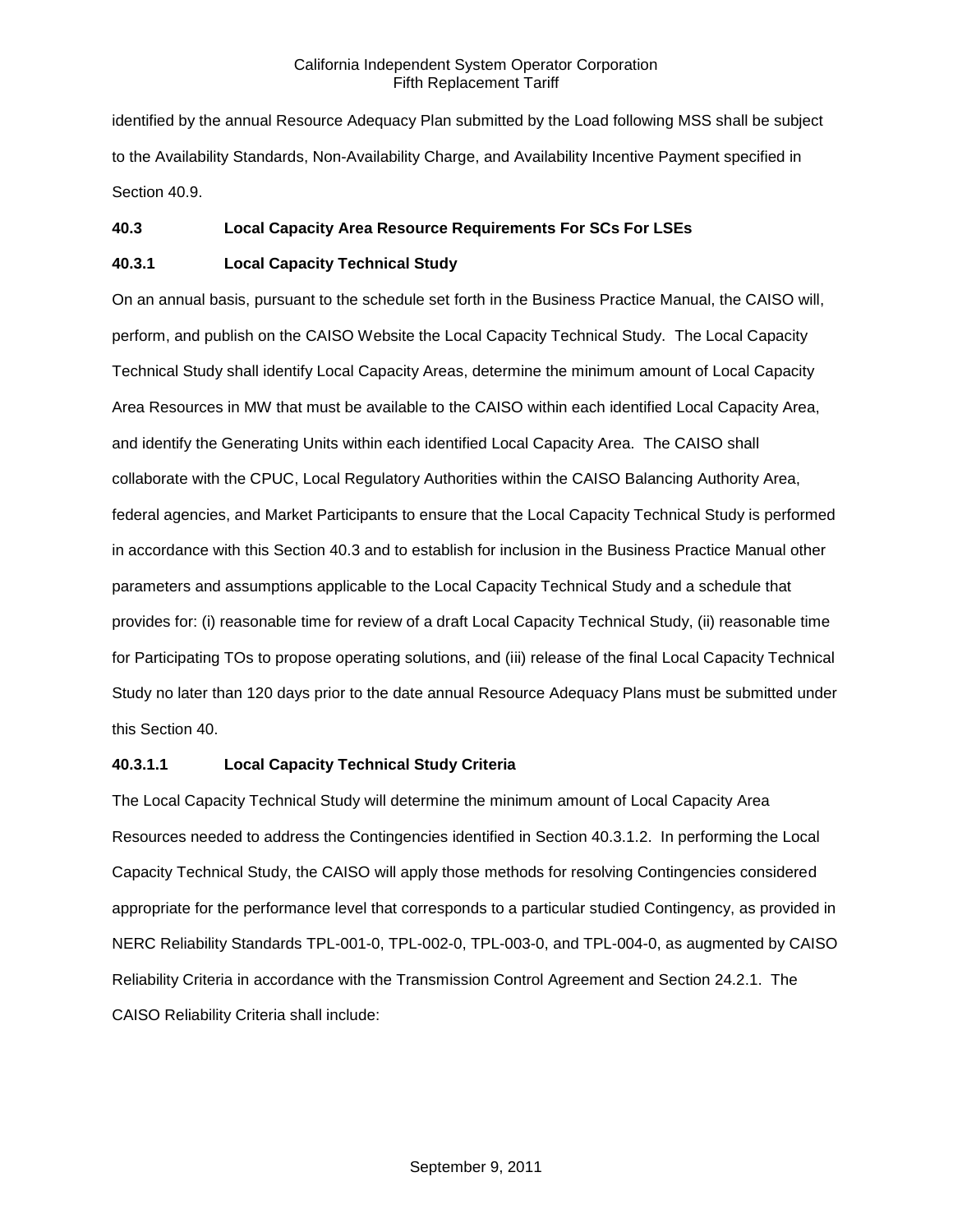- (1) Time Allowed for Manual Readjustment: This is the amount of time required for the Operator to take all actions necessary to prepare the system for the next Contingency. This time should not be less than thirty (30) minutes.
- (2) No voltage collapse or dynamic instability shall be allowed for a Contingency in Category D – extreme event (any B1-4 system readjusted (Common Mode) L-2), as listed in Section 40.3.1.2.

# **40.3.1.2 Local Capacity Technical Study Contingencies.**

| The Local Capacity Technical Study shall assess the following |
|---------------------------------------------------------------|
| Contingencies:                                                |
| <b>Contingency Component(s)</b>                               |
| <b>NERC/WECC Performance Level A - No Contingencies</b>       |
| NERC/WECC Performance Level B - Loss of a single element      |
| 1. Generator (G-1)                                            |
| 2. Transmission Circuit (L-1)                                 |
| 3. Transformer (T-1)                                          |
| 4. Single Pole (dc) Line                                      |
| 5. G-1 system readjusted L-1                                  |
| NERC/WECC Performance Level C - Loss of two or more elements  |
| 3. L-1 system readjusted G-1                                  |
| 3. G-1 system readjusted T-1 or T-1 system readjusted G-1     |
| 3. L-1 system readjusted T-1 or T-1 system readjusted L-1     |
| 3. G-1 system readjusted G-1                                  |
| 3. L-1 system readjusted L-1                                  |
| 4. Bipolar (dc) Line                                          |
| 5. Two circuits (Common Mode) L-2                             |
| WECC-S3. Two generators (Common Mode) G-2                     |
| D - Extreme event - loss of two or more elements              |
| Any B1-4 system readjusted (Common Mode) L-2                  |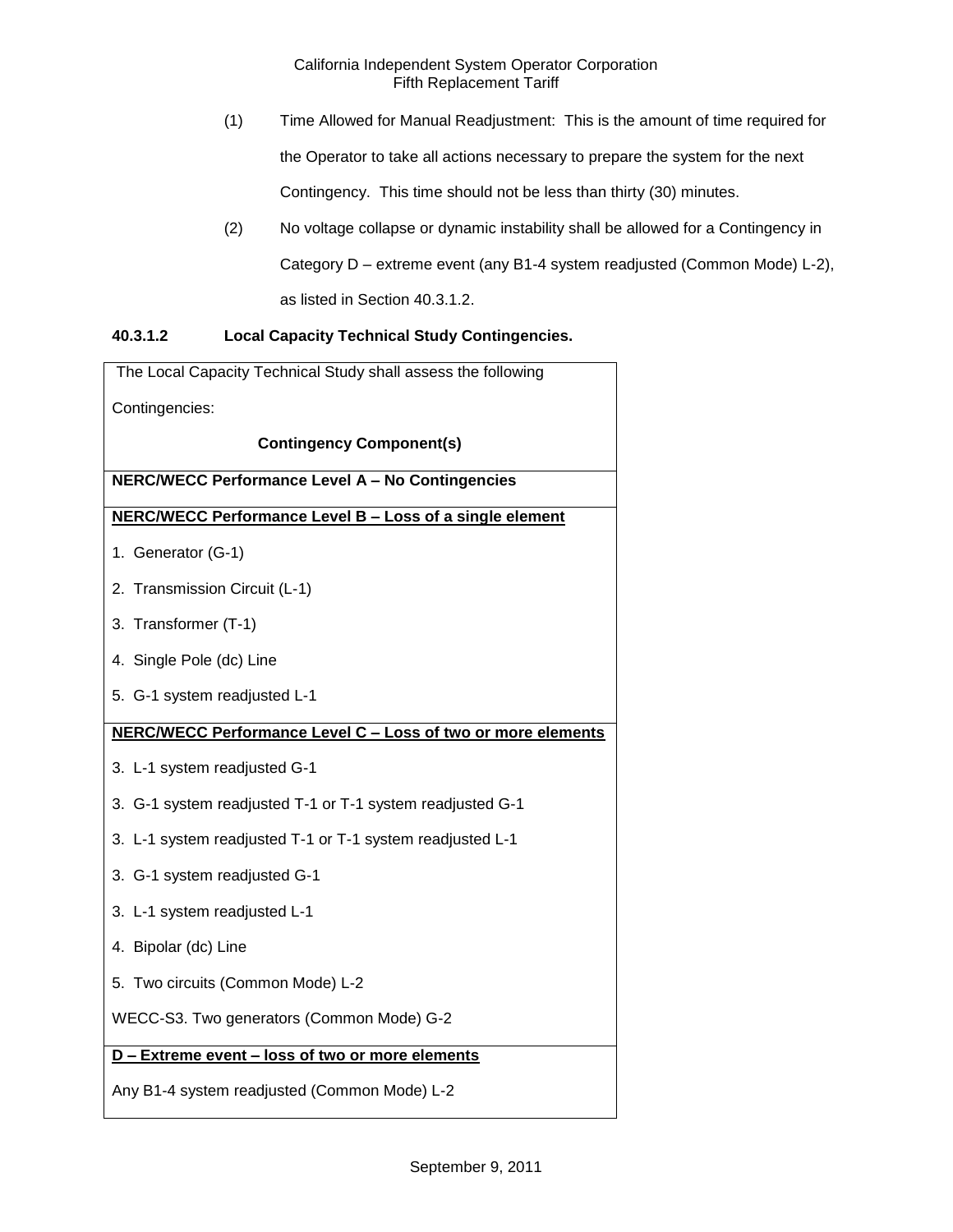## **40.3.2 Allocation Of Local Capacity Area Resource Obligations**

The CAISO will allocate responsibility for Local Capacity Area Resources to Scheduling Coordinators for Load Serving Entities in the following sequential manner:

- (a) The responsibility for the aggregate Local Capacity Area Resources required for all Local Capacity Areas within each TAC Area as determined by the Local Capacity Technical Study will be allocated to all Scheduling Coordinators for Load Serving Entities that serve Load in the TAC Area in accordance with the Load Serving Entity's proportionate share of the LSE's TAC Area Load at the time of the CAISO's annual coincident peak Demand set forth in the annual peak Demand Forecast for the next Resource Adequacy Compliance Year as determined by the California Energy Commission. Expressed as a formula, the allocation of Local Area Capacity Resource obligations will be as follows: (∑ Local Capacity Area MW in TAC Area from the Local Capacity Technical Study) \* (LSE Demand in TAC Area at CAISO annual coincident peak Demand)/(Total TAC Area Demand at the time of CAISO annual coincident peak Demand). This will result in a MW responsibility for each Load Serving Entity for each TAC Area in which the LSE serves Load. The LSE may meet its MW responsibility, as assigned under this Section, for each TAC Area in which the LSE serves Load by procurement of that MW quantity in any Local Capacity Area in the TAC Area.
- (b) For Scheduling Coordinators for Non-CPUC Load Serving Entities, the Local Capacity Area Resource obligation will be allocated based on Section 40.3.2(a) above.
- (c) For Scheduling Coordinators for CPUC Load Serving Entities, the CAISO will allocate the Local Capacity Area Resource obligation based on an allocation methodology, if any, adopted by the CPUC. However, if the allocation methodology adopted by the CPUC does not fully allocate the total sum of each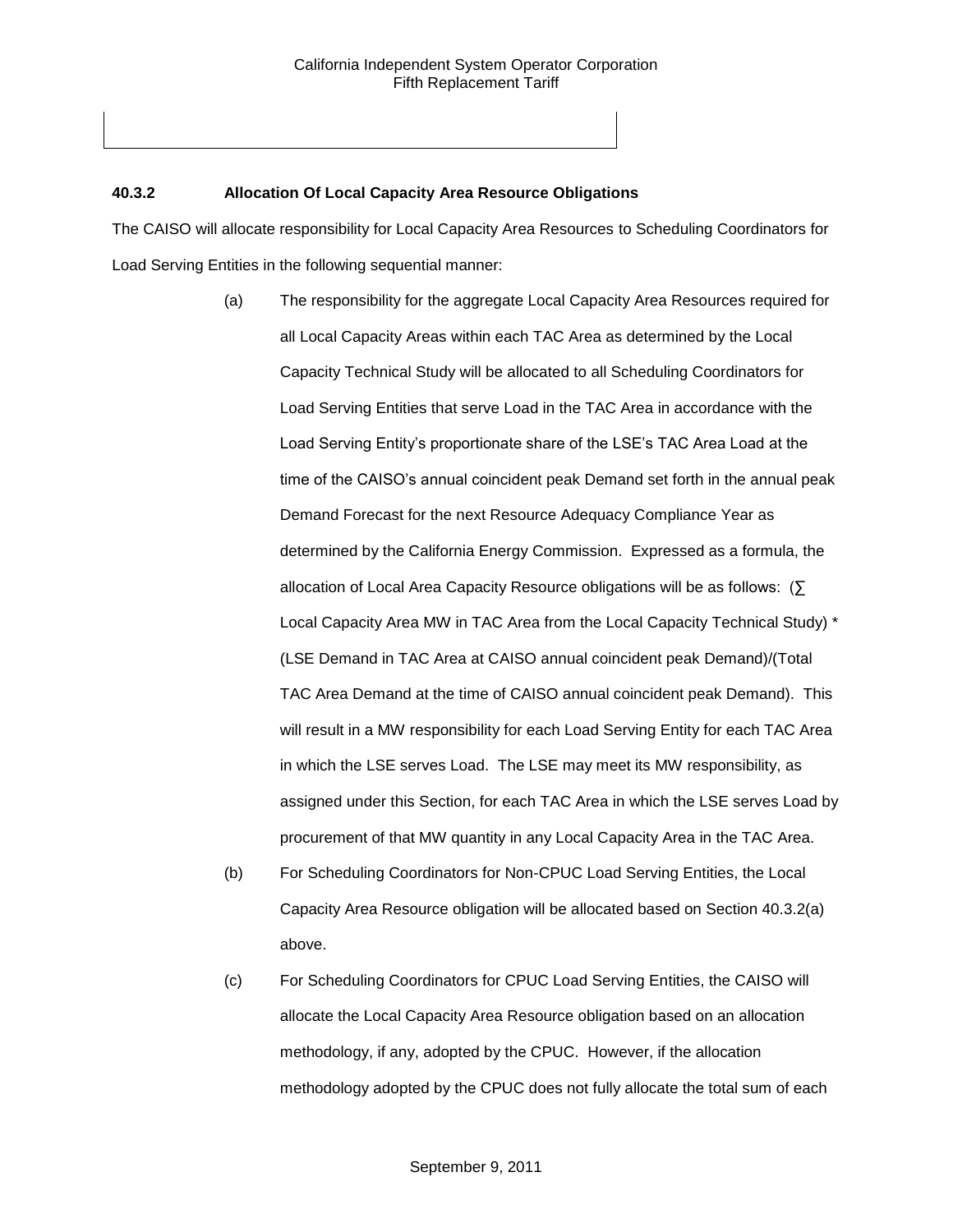CPUC Load Serving Entity's proportionate share calculated under Section 40.3.2(a), the CAISO will allocate the difference to all Scheduling Coordinators for CPUC Load Serving Entities in accordance with their proportionate share calculated under 40.3.2(a). If the CPUC does not adopt an allocation methodology, the CAISO will allocate Local Capacity Area Resources to Scheduling Coordinators for CPUC Load Serving Entities based on Section 40.3.2(a).

Once the CAISO has allocated the total responsibility for Local Capacity Area Resources, the CAISO will inform the Scheduling Coordinator for each LSE of the LSE's specific allocated responsibility for Local Capacity Area Resources in each TAC Area in which the LSE serves Load.

## **40.3.3 Procurement Of Local Capacity Area Resources By LSEs**

Nothing in this Section 40 obligates any Scheduling Coordinator to demonstrate on behalf of a Load Serving Entity that the Load Serving Entity has procured Local Capacity Area Resources to satisfy capacity requirements for each Local Capacity Area identified in the technical study. Scheduling Coordinators for Load Serving Entities may aggregate responsibilities for procurement of Local Capacity Area Resources. If a Load Serving Entity has procured Local Capacity Area Resources that satisfy generation capacity requirements for Local Capacity Areas, the Scheduling Coordinator for such Load Serving Entity shall include this information in its annual and monthly Resource Adequacy Plan(s).

#### **40.3.4 [NOT USED]**

#### **40.4 General Requirements On Resource Adequacy Resources**

#### **40.4.1 Eligible Resources And Determination Of Qualifying Capacity**

The CAISO shall use the criteria provided by the CPUC or Local Regulatory Authority to determine and verify, if necessary, the Qualifying Capacity of all Resource Adequacy Resources; however, to the extent a resource is listed by one or more Scheduling Coordinators in their Resource Adequacy Plans, which apply the criteria of more than one Local Regulatory Authority that leads to conflicting Qualifying Capacity values for that resource, the CAISO will accept the methodology that results in the highest Qualifying Capacity value. Only if the CPUC, Local Regulatory Authority, or federal agency has not established any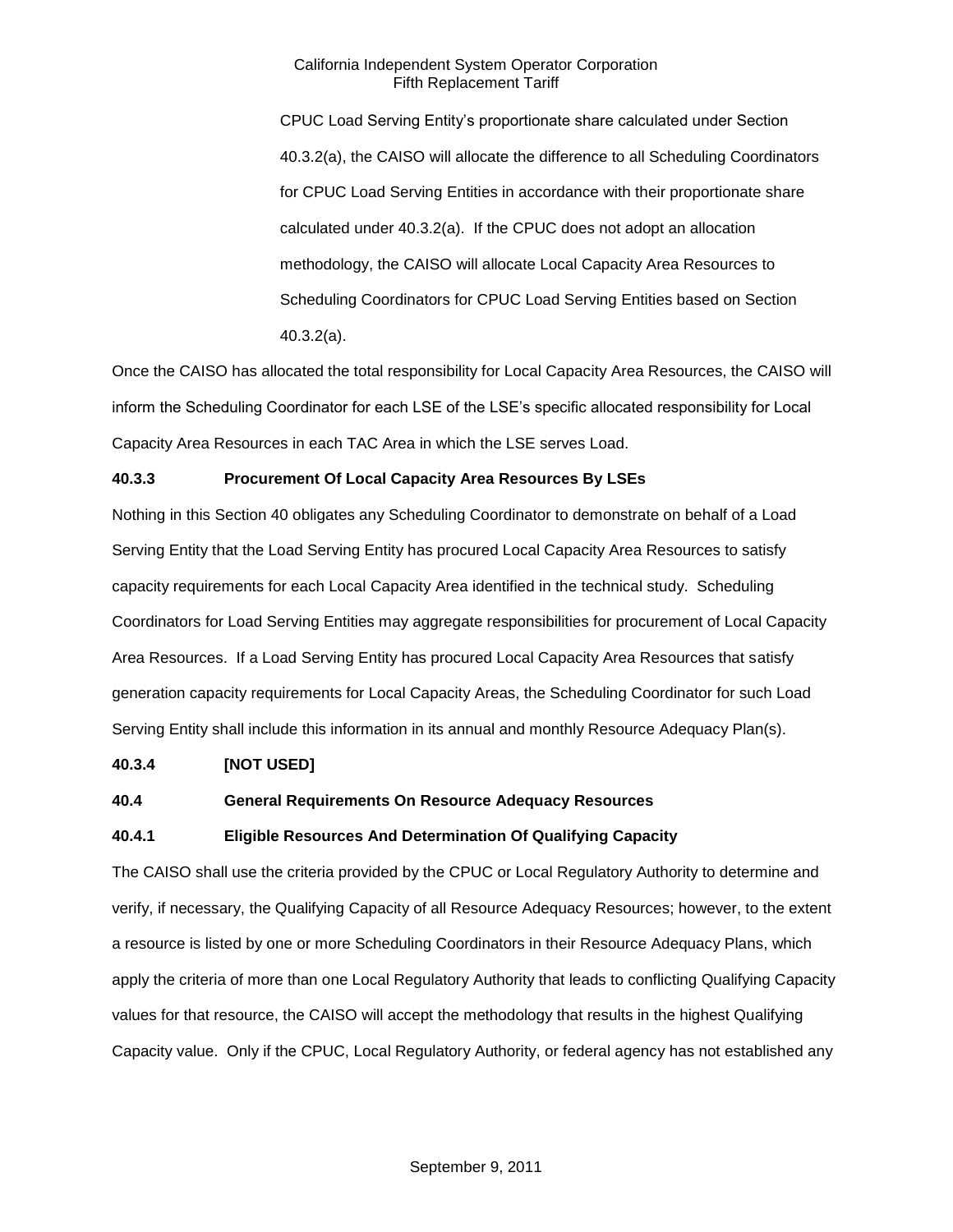Qualifying Capacity criteria, or chooses to rely on the criteria in this CAISO Tariff, will the provisions of Section 40.8 apply.

## **40.4.2 Net Qualifying Capacity Report**

The CAISO shall produce an annual report posted to the CAISO Website on the schedule set forth in the Business Practice Manual that sets forth the Net Qualifying Capacity of all Participating Generators. All other Resource Adequacy Resources may be included in the annual report under Section 40.4.2 upon their request. The Net Qualifying Capacity of any resource included in the annual report, once posted to the CAISO Website, shall not be reduced by the CAISO for the next Resource Adequacy Compliance Year. Any change proposed to be made to a Net Qualifying Capacity value for a resource included in a prior annual report shall be explained, and any test results or analyses underlying the change provided, to the Scheduling Coordinator within ten (10) days of the CAISO's determination that a change to the resource's Net Qualifying Capacity is appropriate, which also must be at least fifteen (15) days prior to the posting on the CAISO Website of the annual report. Any disputes as to the CAISO's determination regarding Net Qualifying Capacity shall be subject to the CAISO ADR Procedures.

### **40.4.3 General Qualifications For Supplying Net Qualifying Capacity**

Resource Adequacy Resources included in a Resource Adequacy Plan submitted by a Scheduling Coordinator on behalf of a Load Serving Entity serving Load in the CAISO Balancing Authority Area must:

- (1) Be available for testing by the CAISO to validate Qualifying Capacity, which can be no less than a resource's PMin even if the resource's contractual Resource Adequacy Capacity is less than its PMin, and determine Net Qualifying Capacity for the next Resource Adequacy Compliance Year;
- (2) Provide any information requested by the CAISO to apply the performance criteria to be adopted by the CAISO pursuant to Section 40.4.5;
- (3) Submit Bids into the CAISO Markets as required by this CAISO Tariff;
- (4) Be in compliance, as of the date that the CAISO performs any testing or otherwise determines Net Qualifying Capacity for the next Resource Adequacy Compliance Year, with the criteria for Qualifying Capacity established by the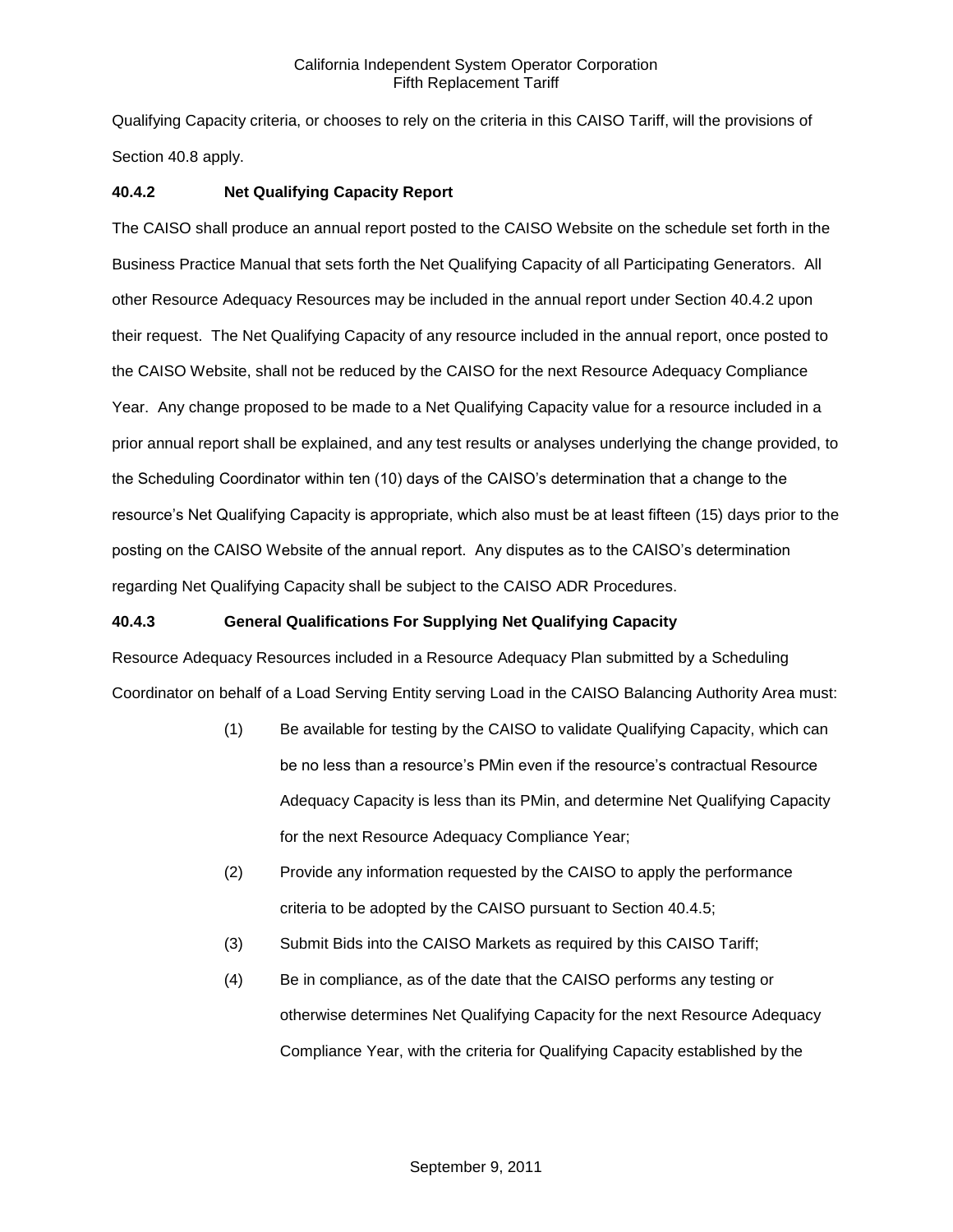CPUC, relevant Local Regulatory Authority, or federal agency and provided to the CAISO; and

- (5) Be subject to Sanctions for non-performance as specified in the CAISO Tariff; and
- (6) For a resource with contractual Resource Adequacy Capacity less than PMin, make the PMin available to the CAISO for commitment or dispatch at PMin, subject to Section 11.8 provisions for Bid Cost Recovery, so that the resource's Resource Adequacy Capacity can be utilized as required by this CAISO Tariff.

## **40.4.4 Reductions For Testing**

In accordance with the procedures specified in the Business Practice Manual, the Generating Unit of a Participating Generator or other Generating Units, System Units or Loads of Participating Loads or Proxy Demand Resources included in a Resource Adequacy Plan submitted by a Scheduling Coordinator on behalf of a Load Serving Entity can have its Qualifying Capacity reduced, for purposes of the Net Qualifying Capacity annual report under Section 40.4.2 for the next Resource Adequacy Compliance Year, if a CAISO testing program determines that it is not capable of supplying the full Qualifying Capacity amount.

## **40.4.5 Reductions For Performance Criteria**

No later than 12 months after the effective date of this Section 40, the CAISO will issue a report outlining a proposal with respect to performance criteria for Resource Adequacy Resources. The CAISO will collaborate with the CPUC and other Local Regulatory Authorities to develop the performance criteria to be submitted to FERC. The Scheduling Coordinator for a Resource Adequacy Resource shall provide or make available to the CAISO, subject to the confidentiality provisions of this CAISO Tariff, all documentation requested by the CAISO to determine, develop or implement the performance criteria, including, but not limited to, NERC Generating Availability Data System data.

#### **40.4.6 Reductions For Deliverability**

## **40.4.6.1 Deliverability Within the CAISO Balancing Authority Area**

In order to determine Net Qualifying Capacity from Resource Adequacy Resources subject to this Section 40.4, the CAISO will determine that a Resource Adequacy Resource is available to serve the aggregate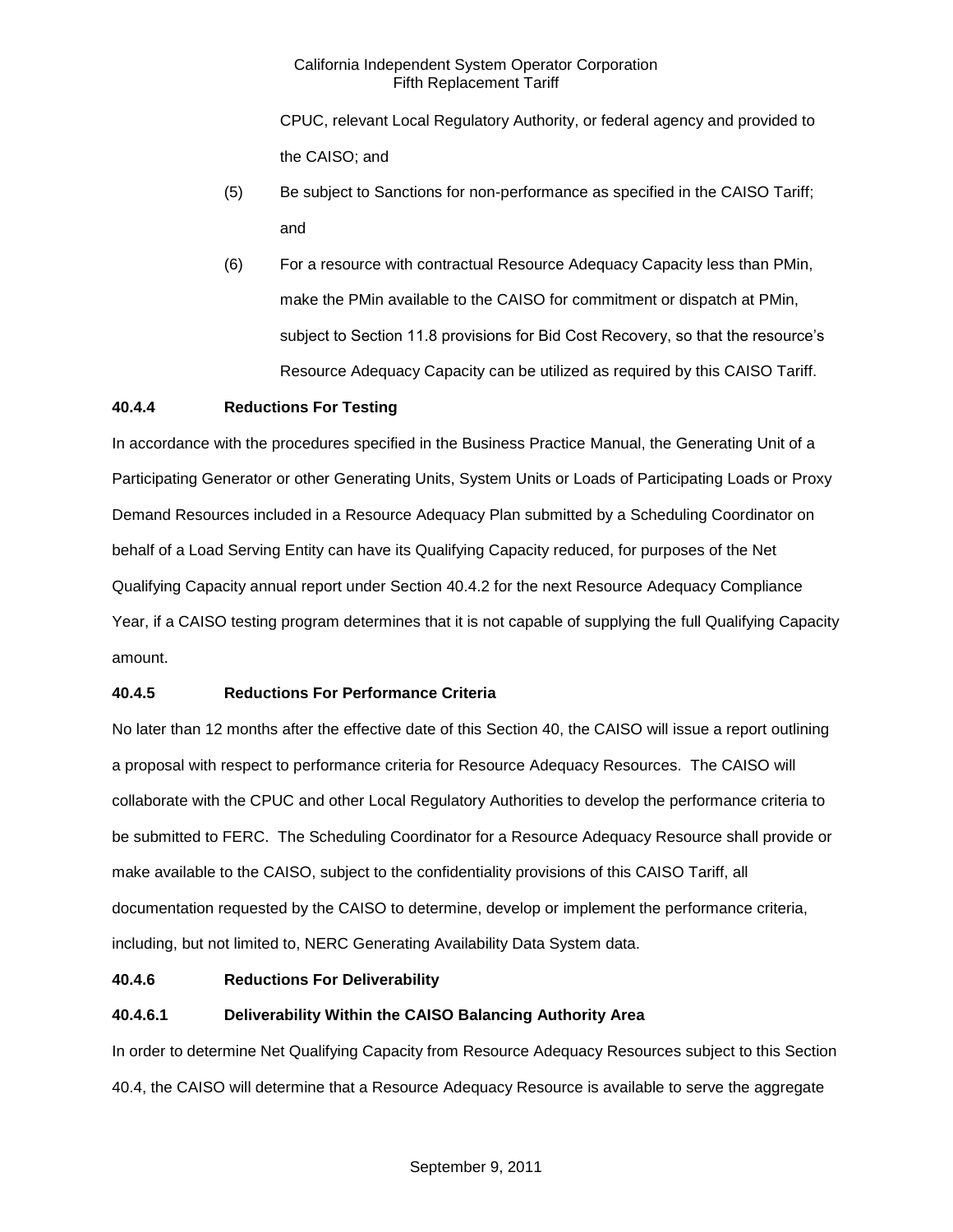of Load by means of a deliverability study. Documentation explaining the CAISO's deliverability analysis will be posted on the CAISO Website. The deliverability study will be performed annually and shall focus on peak Demand conditions. The results of the deliverability study shall be incorporated into the Net Qualifying Capacity annual report under Section 40.4.2 and will be effective for the next Resource Adequacy Compliance Year. To the extent the deliverability study shows that the Qualifying Capacity is not deliverable to the aggregate of Demand under the conditions studied, the Qualifying Capacity of the Resource Adequacy Resource will be reduced on a MW basis for the capacity that is undeliverable. Resources will be electrically grouped in a manner consistent with the CAISO Deliverability Assessment methodology posted on the CAISO Website. For Resource Adequacy Resources in the same electrical group which have identified deliverability constraints, the Qualifying Capacity of the Resource Adequacy Resources that obtained Full Capacity Deliverability Status or partial deliverability through Section 8.2 of Appendix Y to this CAISO Tariff will be reduced prior to reducing the Qualifying Capacity of those resources which were originally provided Full Capacity Deliverability Status pursuant to inclusion in an Interconnection Study Cycle under Appendix Y to this CAISO Tariff.

#### **40.4.6.2 Deliverability of Imports**

#### **40.4.6.2.1 Available Import Capability Assignment Process**

For Resource Adequacy Plans covering any period after December 31, 2007, total Available Import Capability will be assigned on an annual basis for a one-year term to Load Serving Entities serving Load in the CAISO Balancing Authority Area and other Market Participants through their respective Scheduling Coordinators, as described by the following sequence of steps. However, should the CPUC modify by decision its compliance period from January to December of the calendar year to May through April of the calendar year, the CAISO shall extend the effectiveness of the assignment for Resource Adequacy Compliance Year 2008 through April 2009.

Step 1: Determination of Maximum Import Capability on Interties into the CAISO Balancing Authority Area: The CAISO shall establish the Maximum Import Capability for each Intertie into the CAISO Balancing Authority Area, and will post those values on the CAISO Website in accordance with the schedule and process set forth in the Business Practice Manual.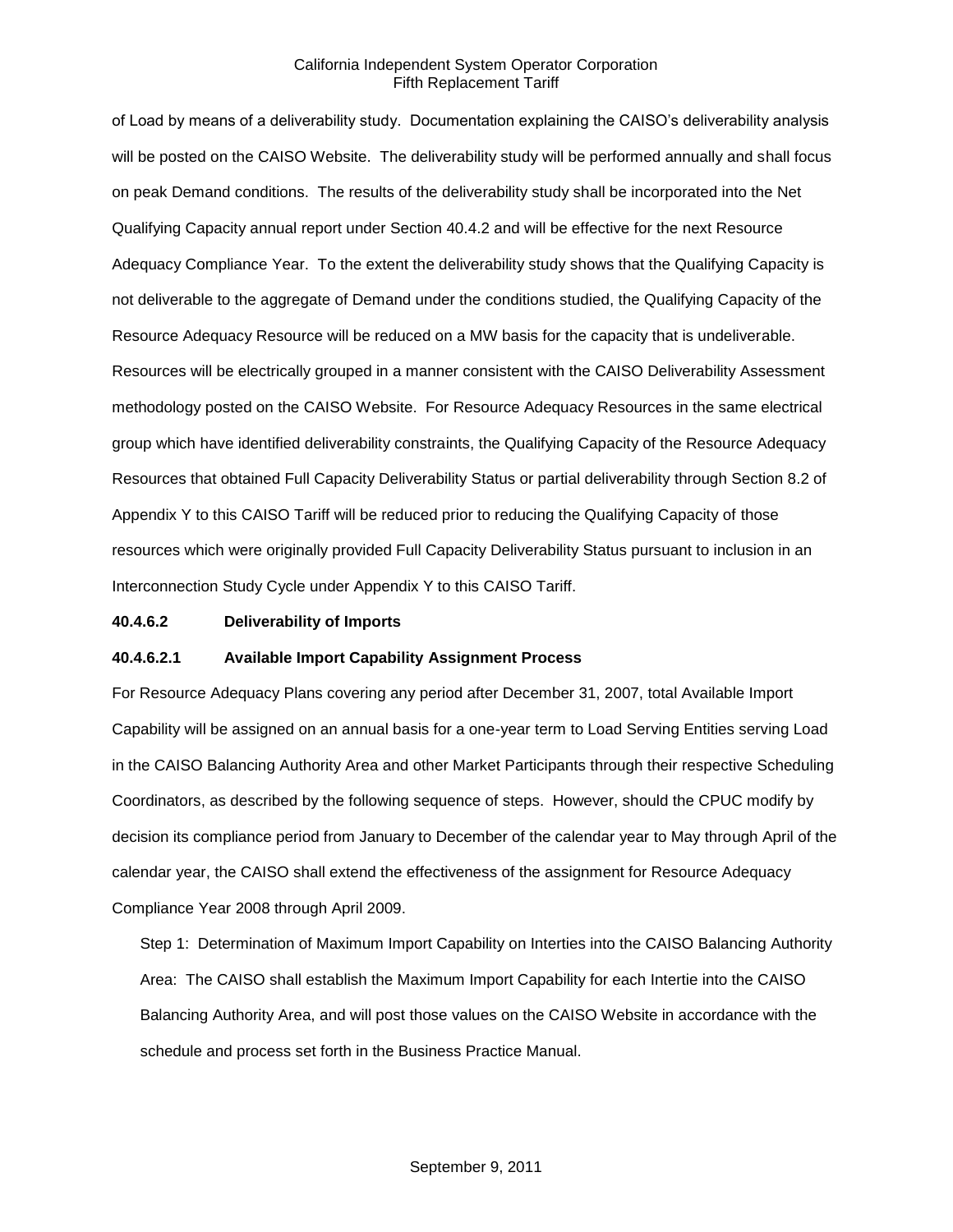Step 2: Determination of Available Import Capability by Accounting for Existing Contracts and Transmission Ownership Rights Held by Out-of- Balancing Authority Area LSEs: For each Intertie, the Available Import Capability will be determined by subtracting from the Maximum Import Capability established in Step 1 for each Intertie the import capability on each Intertie associated with (i) Existing Contracts and (ii) Transmission Ownership Rights held by load serving entities that do not serve Load within the CAISO Balancing Authority Area. The remaining sum of all Intertie Available Import Capability is the Total Import Capability. Total Import Capability shall be used to determine the Load Share Quantity for each Load Serving Entity that serves Load within the CAISO Balancing Authority Area.

Step 3: Determination of Existing Contract Import Capability by Accounting for Existing Contracts and Transmission Ownership Rights Held by CAISO Balancing Authority Area LSEs: From the Available Import Capability remaining on each Intertie after Step 2 above, Existing Contracts and Transmission Ownership Rights held by Load Serving Entities that serve Load within the CAISO Balancing Authority Area shall be reserved for the holders of such commitments and will not be subject to reduction under any subsequent steps in this Section. The import capability reserved pursuant to this Step 3 is the Existing Contract Import Capability.

Step 4: Assignment of Pre-RA Import Commitments: From the Available Import Capability remaining on each Intertie after reserving Existing Contract Import Capability under Step 3 above, the CAISO will assign to Load Serving Entities serving Load within the CAISO Balancing Authority Area Pre-RA Import Commitment Capability on a particular Intertie based on Pre-RA Import Commitments in effect (where a supplier has an obligation to deliver the Energy or make the capacity available) at any time during the Resource Adequacy Compliance Year for which the Available Import Capability assignment is being performed. The Pre-RA Import Commitment will be assigned to the Intertie selected by the Load Serving Entity during the Resource Adequacy Compliance Year 2007 import capability assignment process, which was required to be based on the Intertie upon which the Energy or capacity from the Pre-RA Import Commitment had been primarily scheduled or, for a Pre-RA Import Commitment without a scheduling history at the time of the Resource Adequacy Compliance Year 2007 import capability assignment process, the primary Intertie upon which the Energy or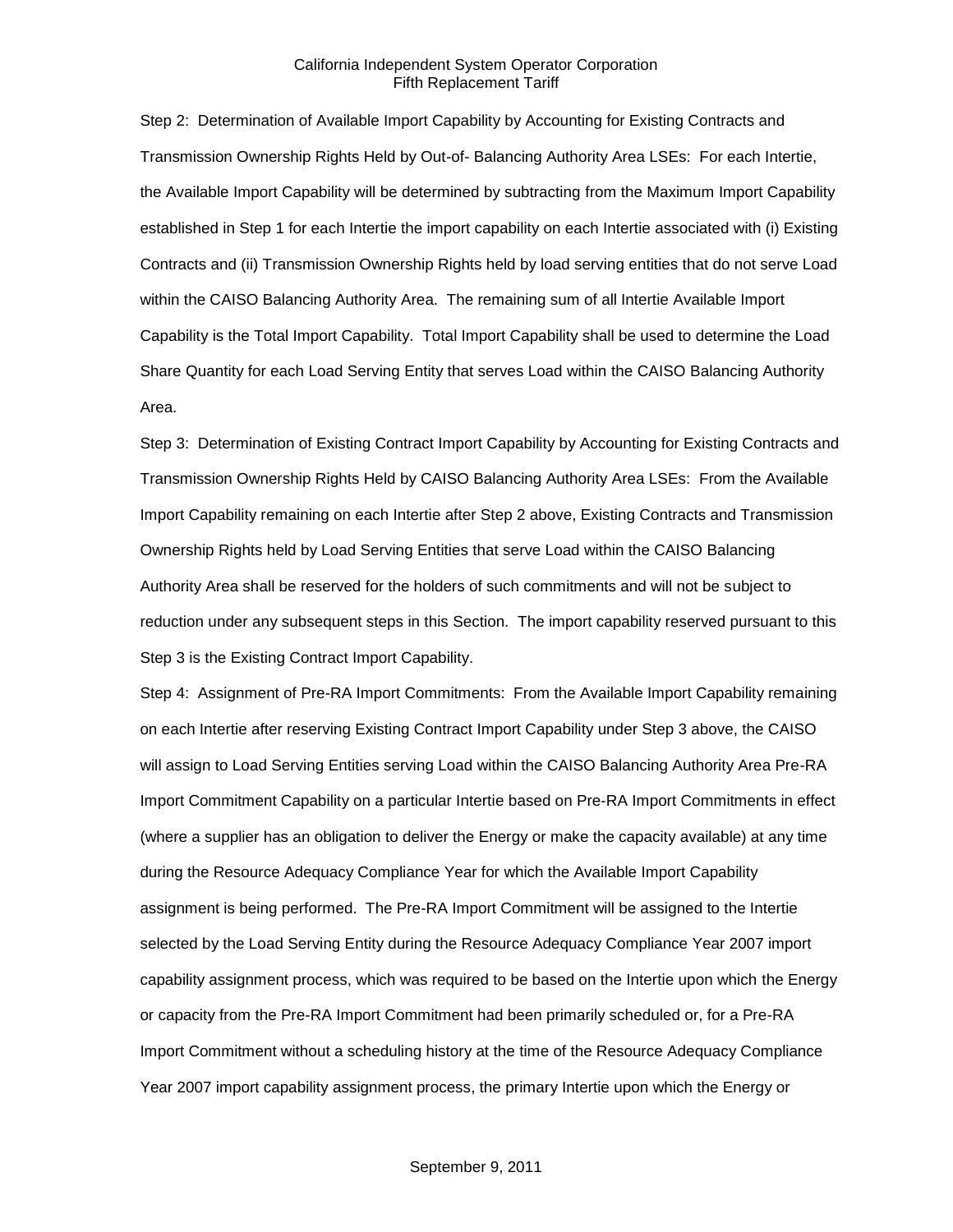capacity was anticipated to be scheduled. To the extent a Pre-RA Import Commitment was not presented during the Resource Adequacy Compliance Year 2007 import capability assignment process, the Load Serving Entity shall select the Intertie upon which the Pre-RA Import Commitment is primarily anticipated to be scheduled during the term of the Pre-RA Import Commitment and that selection shall be utilized in future annual Available Import Capability assignment processes. If a Pre-RA Import Commitment submitted on behalf of a LSE with Existing Contract Import Capability is assigned under this Section to the same Intertie on which the LSE holds Existing Contract Import Capability, the Pre-RA Import Commitment will be assumed to deliver over the Existing Contract Import Capability until exhausted, unless the LSE can demonstrate otherwise.

To the extent a particular Intertie becomes over requested with Pre-RA Import Commitments due to either Pre-RA Import Commitments not included in the Resource Adequacy Compliance Year 2007 import capability assignment process or changes in system conditions that decrease the Maximum Import Capability of the Intertie, such that the MW represented in all Pre-RA Import Commitments utilizing the Intertie exceed the Intertie's Available Import Capability in excess of that reserved for Existing Contracts and Transmission Ownership Rights under Steps 2 and 3, the Pre-RA Import Commitments will be assigned Pre-RA Import Commitment Capability, based on the Import Capability Load Share Ratio of each Load Serving Entity submitting Pre-RA Import Commitments on the particular Intertie. To the extent this initial assignment of Pre-RA Import Commitment Capability has not fully assigned the Available Import Capability of the particular over requested Intertie, the remaining Available Import Capability on the over requested Intertie will be assigned until fully exhausted based on the Import Capability Load Share Ratio of each Load Serving Entity whose submitted Pre-RA Import Commitment has not been fully satisfied by the previous Import Capability Load Share Ratio assignment iteration. The Available Import Capability assigned pursuant to this Step 4 is the Pre-RA Import Commitment Capability.

Step 5: Assignment of Remaining Import Capability Limited by Load Share Quantity: The Total Import Capability remaining after Step 4 will be assigned only to Load Serving Entities serving Load within the CAISO Balancing Authority Area that have not received Existing Contract Import Capability and Pre-RA Import Commitment Capability under Steps 3 and 4, that exceed the Load Serving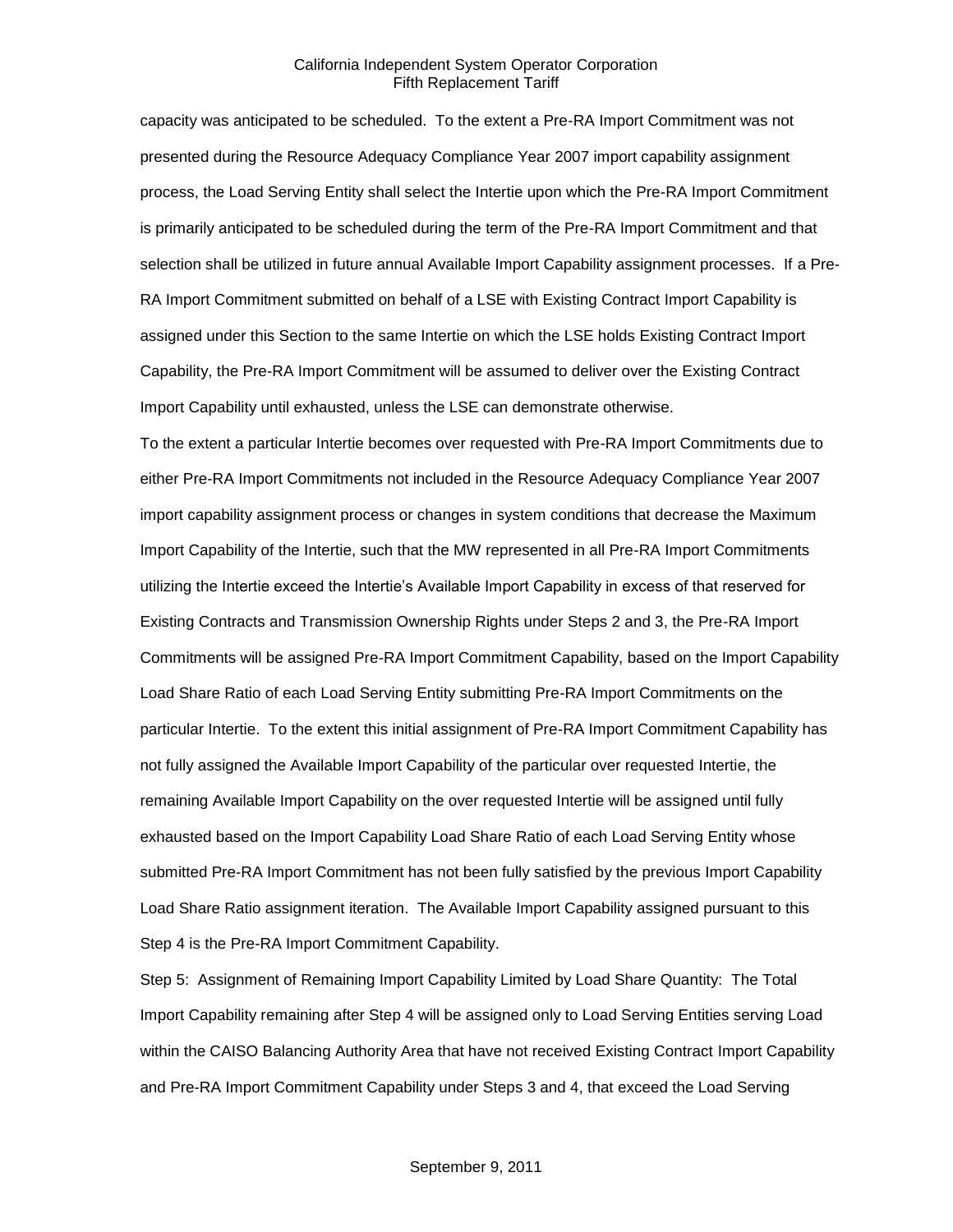Entity's Load Share Quantity. Only the MW quantity of any Pre-RA Import Commitment Capability assigned to Existing Contract Import Capability under Step 4 that exceeds the Existing Contract Import Capability on the particular Intertie will be counted for purposes of this Step 5. This Total Import Capability will be assigned until fully exhausted to those Load Serving Entities eligible to receive an assignment under this Step based on each Load Serving Entity's Import Capability Load Share Ratio up to, but not in excess of, its Load Share Quantity. The quantity of Total Import Capability assigned to the Load Serving Entity under this Step is the Load Serving Entity's Remaining Import Capability. This Step 5 does not assign Remaining Import Capability on a specific Intertie. Step 6: CAISO Posting of Assigned and Unassigned Capability: Following the completion of Step 5, the CAISO will post to the CAISO Website, in accordance with the schedule set forth in the Business Practice Manual the following information:

- (a) The Total Import Capability;
- (b) The quantity in MW of Existing Contracts and Transmission Ownership Rights assigned to each Intertie, distinguishing between Existing Contracts and Transmission Ownership Rights held by Load Serving Entities within the CAISO Balancing Authority Area and those held by load serving entities outside the CAISO Balancing Authority Area;
- (c) The aggregate quantity in MW, and identity of the holders, of Pre-RA Import Commitments assigned to each Intertie; and
- (d) The aggregate quantity in MW of Available Import Capability after Step 4, the identity of the Interties with Available Import Capability, and the MW quantity of Available Import Capability on each such Intertie.

Step 7: CAISO Notification of LSE Assignment Information: Following the completion of Step 5, in accordance with the schedule set forth in the Business Practice Manual, the CAISO will notify the Scheduling Coordinator for each Load Serving Entity of:

- (a) The Load Serving Entity's Import Capability Load Share;
- (b) The Load Serving Entity's Load Share Quantity; and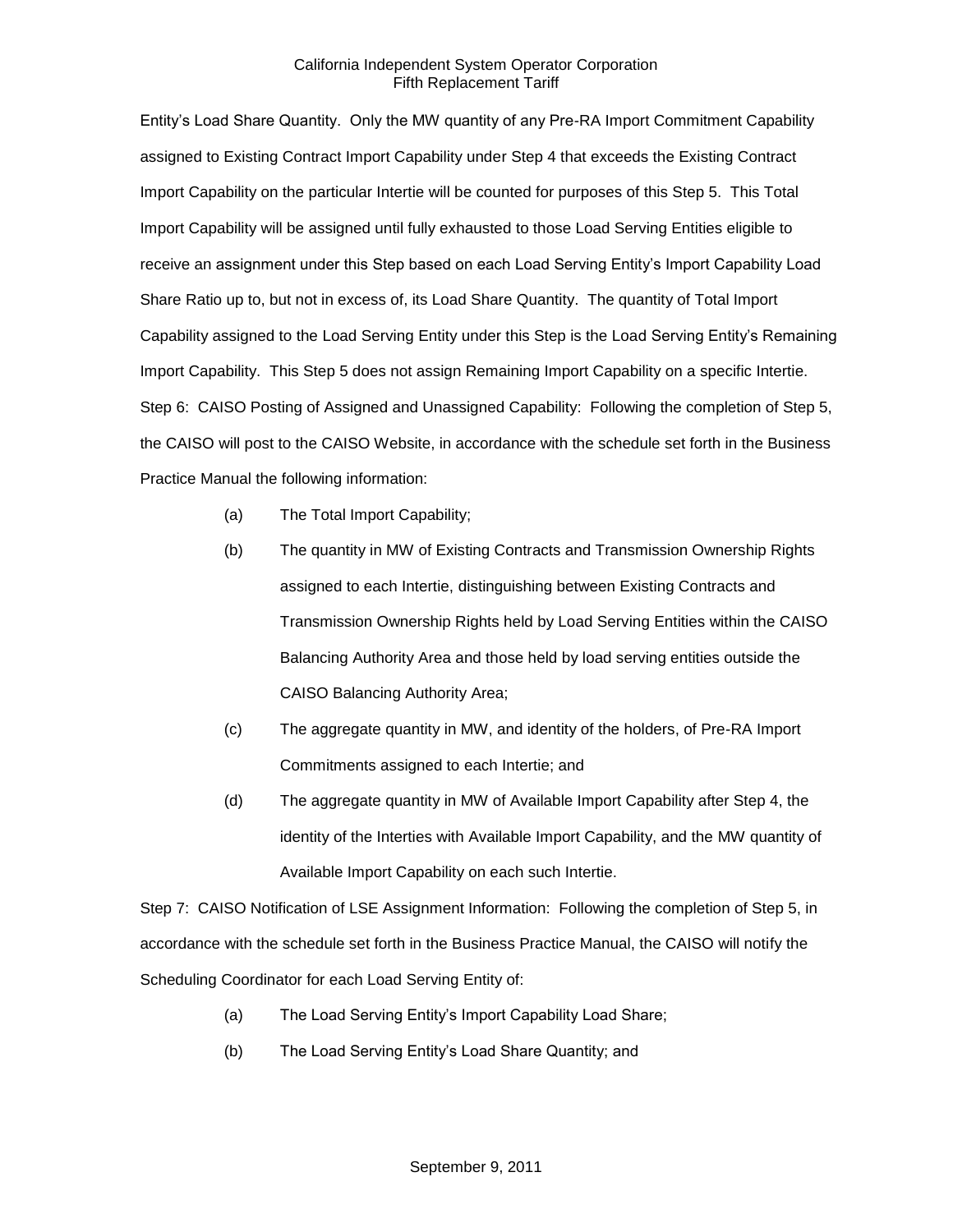- (c) The amount of, and Intertie on which, the Load Serving Entity's Existing Contract Import Capability and Pre-RA Import Commitment Capability, as applicable, has been assigned; and
- (d) The Load Serving Entity's Remaining Import Capability.

Step 8: Transfer of Import Capability: In accordance with the schedule set forth in the Business Practice Manual, a Load Serving Entity shall be allowed to transfer some or all of its Remaining Import Capability to any other Load Serving Entity or Market Participant. The CAISO will accept transfers among LSEs and Market Participants only to the extent such transfers are reported to the CAISO, in accordance with the schedule set forth in the Business Practice Manual and through the CAISO's Import Capability Transfer Registration Process, by the entity receiving the Remaining Import Capability who must set forth (1) the name of the counter-parties, (2) the MW quantity, (3) term of transfer, and (4) price on a per MW basis. The CAISO will post to the CAISO Website by August 8, 2007 for Resource Adequacy Compliance Year 2008 and for subsequent Resource Adequacy Compliance Years in accordance with the schedule set forth in the Business Practice Manual the information on transfers of Remaining Import Capability received under this Step 8. Step 9: Initial Scheduling Coordinator Request to Assign Remaining Import Capability by Intertie: In accordance with the schedule set forth in the Business Practice Manual, the Scheduling Coordinator

for each Load Serving Entity or Market Participant shall notify the CAISO of its request to assign its post-trading Remaining Import Capability on a MW basis per available Intertie. Total requests for assignment of Remaining Import Capability by a Scheduling Coordinator cannot exceed the sum of the post-traded Remaining Import Capability of its Load Serving Entities. The CAISO will honor the requests to the extent an Intertie has not been over requested. If an Intertie is over requested, the requests for Remaining Import Capability on that Intertie will be assigned based on each Load Serving Entity's Import Capability Load Share Ratio in the same manner as set forth in Step 4. A Market Participant without an Import Capability Load Share will be assigned the Import Capability Load Share equal to the average Import Capability Load Share of those Load Serving Entities from which it received transfers of Remaining Import Capability.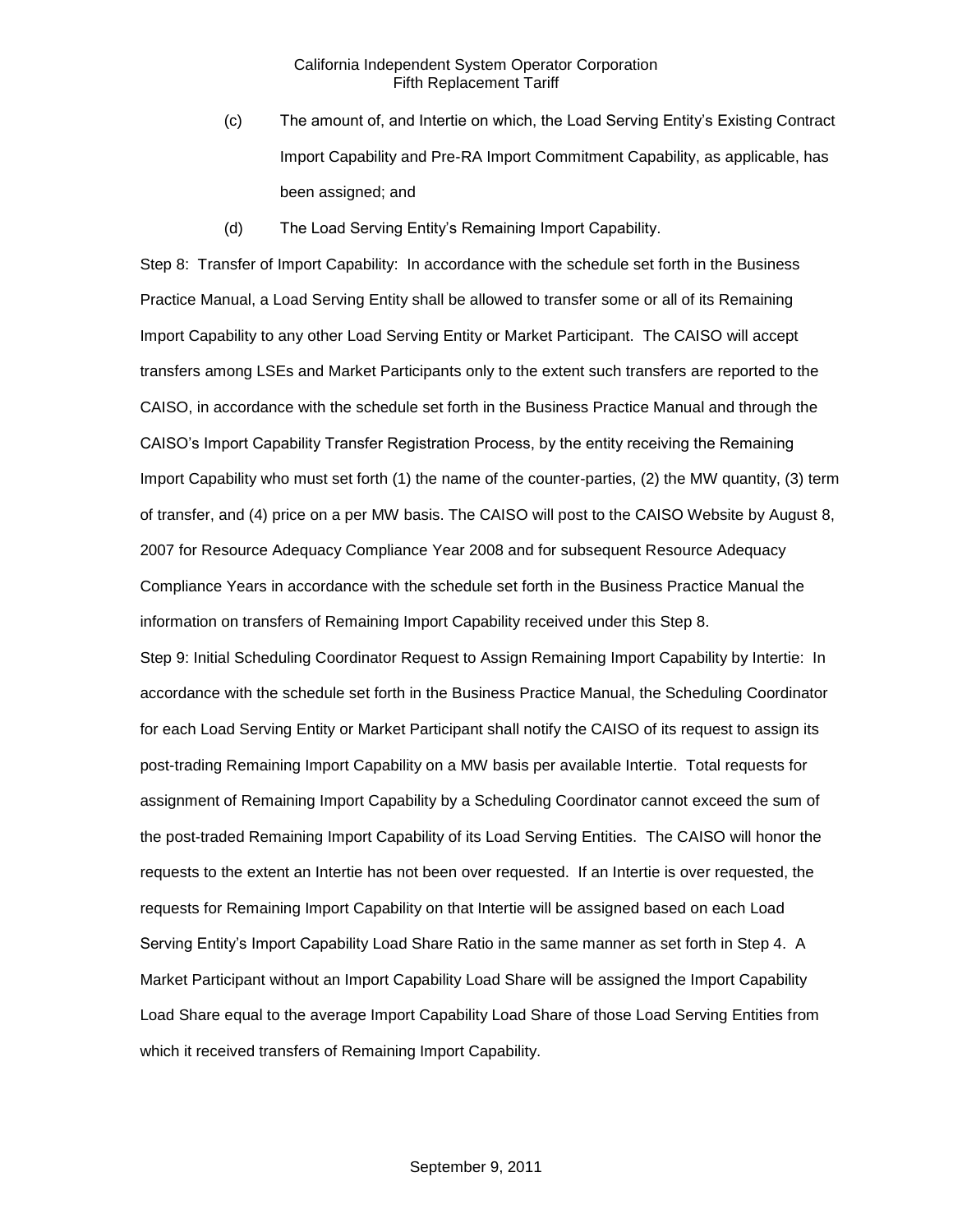Step 10: CAISO Notification of Initial Remaining Import Capability Assignments and Unassigned Capability: In accordance with the schedule set forth in the Business Practice Manual, the CAISO will:

- (a) Notify the Scheduling Coordinator for each Load Serving Entity or Market Participant of the Load Serving Entity or Market Participant's accepted request(s) for assigning Remaining Import Capability under Step 9; and
- (b) Publish on the CAISO Website aggregate unassigned Available Import Capability, if any, the identity of the Interties with unassigned Available Import Capability, and the MW quantity of Available Import Capability, on each such Intertie.

Step 11: Secondary Scheduling Coordinator Request to Assign Remaining Import Capability by Intertie: To the extent Remaining Import Capability remains unassigned as disclosed by Step 10, in accordance with the schedule set forth in the Business Practice Manual, Scheduling Coordinators for Load Serving Entities or Market Participants shall notify the CAISO of their requests to assign any remaining Remaining Import Capability on a MW per available Intertie basis. The CAISO will honor the requests to the extent an Intertie has not been over requested. If an Intertie is over requested, the requests on that Intertie will be assigned based on each Load Serving Entity or Market Participant's Import Capability Load Share Ratio, as used in Steps 4 and 9.

Step 12: Notification of Secondary Remaining Import Capability Assignments and Unassigned Capability: In accordance with the schedule set forth in the Business Practice Manual, the CAISO will:

- (a) Notify the Scheduling Coordinator for each Load Serving Entity or Market Participant of the Load Serving Entity or Market Participant's accepted request(s) for assigning Remaining Import Capability under Step 11; and
- (b) Publish on the CAISO Website unassigned aggregate Available Import Capability, if any, the identity of the Interties with Available Remaining Import Capability, and the MW quantity of Availability Import Capability on each such Intertie.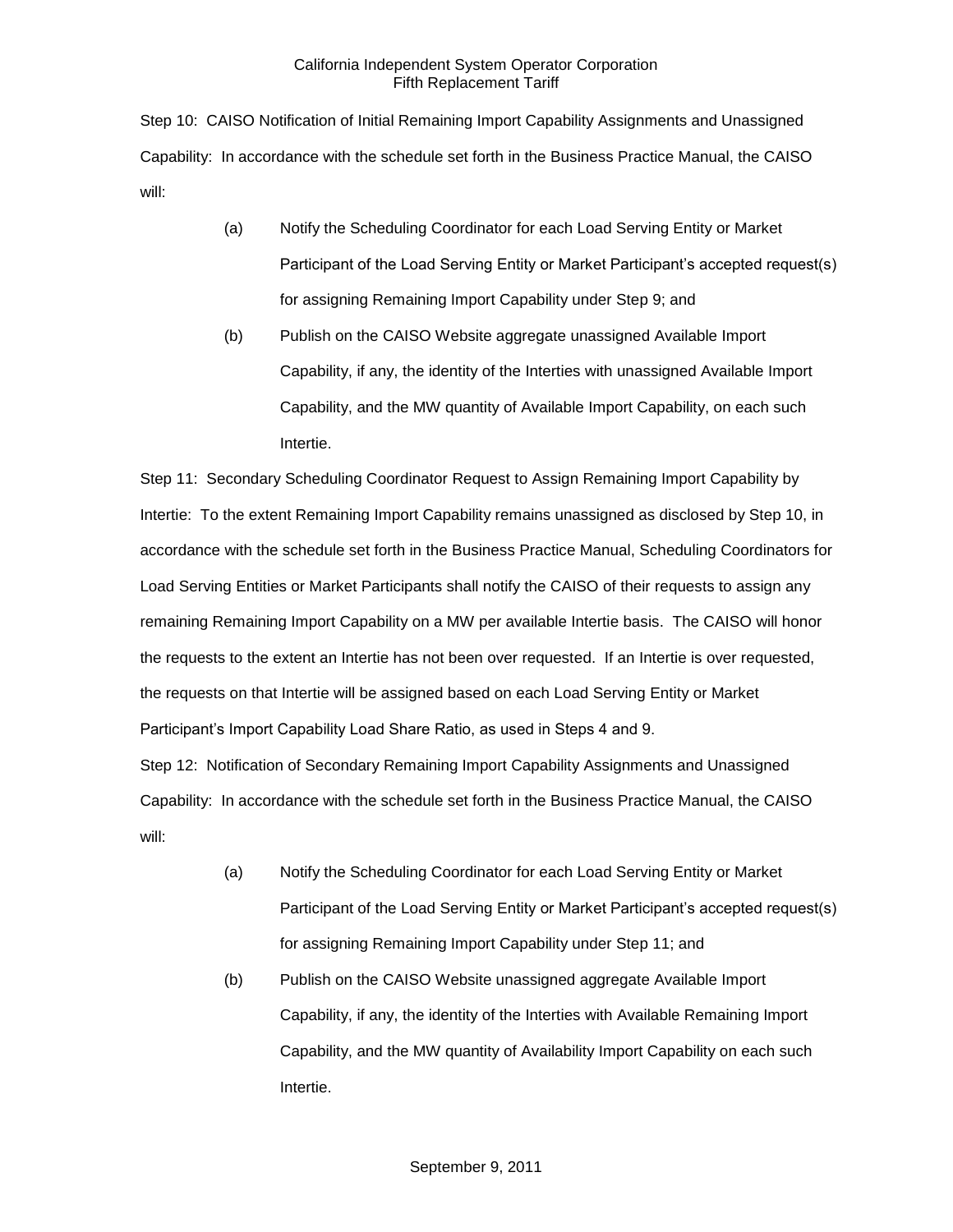Step 13: Requests for Balance of Year Unassigned Available Import Capability: To the extent total Available Import Capability remains unassigned as disclosed by Step 12, Scheduling Coordinators for Load Serving Entities or Market Participants may notify the CAISO at any time, except as limited herein, of a request for unassigned Available Import Capability on a specific Intertie on a per MW basis. Each request must include the identity of Load Serving Entity or Market Participant on whose behalf the request is made. The CAISO will accept only two (2) requests per calendar week from any Scheduling Coordinator on behalf of a single Load Serving Entity or other Market Participant. The CAISO will honor requests in priority of the time requests from Scheduling Coordinators were received until the Intertie is fully assigned and without regard to any Load Serving Entity's Load Share Quantity. Any honored request shall be for the remainder of the Resource Adequacy Compliance Year; however, any notification by the CAISO of acceptance of the request in accordance with this Section after the 20th calendar day of any month shall not be permitted to be included in the Load Serving Entity's Resource Adequacy Plan submitted in the same month as the acceptance. The CAISO shall provide an electronic means, either through the Import Capability Transfer Registration Process or otherwise, of notifying the Scheduling Coordinator of the time the request was deemed received by the CAISO and, within seven (7) days of receipt of the request, whether the request was honored. If honored, it shall be the responsibility of the Scheduling Coordinator and its Load Serving Entity to notify the CPUC or applicable Local Regulatory Authority of the acceptance of the request for unassigned Available Import Capability. If the request is not honored because the Intertie requested was fully assigned, the request will be deemed rejected and the Scheduling Coordinator, if it still seeks to obtain unassigned Available Import Capability, will be required to submit a new request for unassigned Available Import Capability on a different Intertie. The CAISO will update on its website the list of unassigned Available Import Capability by Intertie in accordance with the schedule set forth in the Business Practice Manual.

This multi-step process for assignment of Total Import Capability does not guarantee or result in any actual transmission service being assigned and is only used for determining the import capability that can be credited towards satisfying the Reserve Margin of a Load Serving Entity under this Section 40. Upon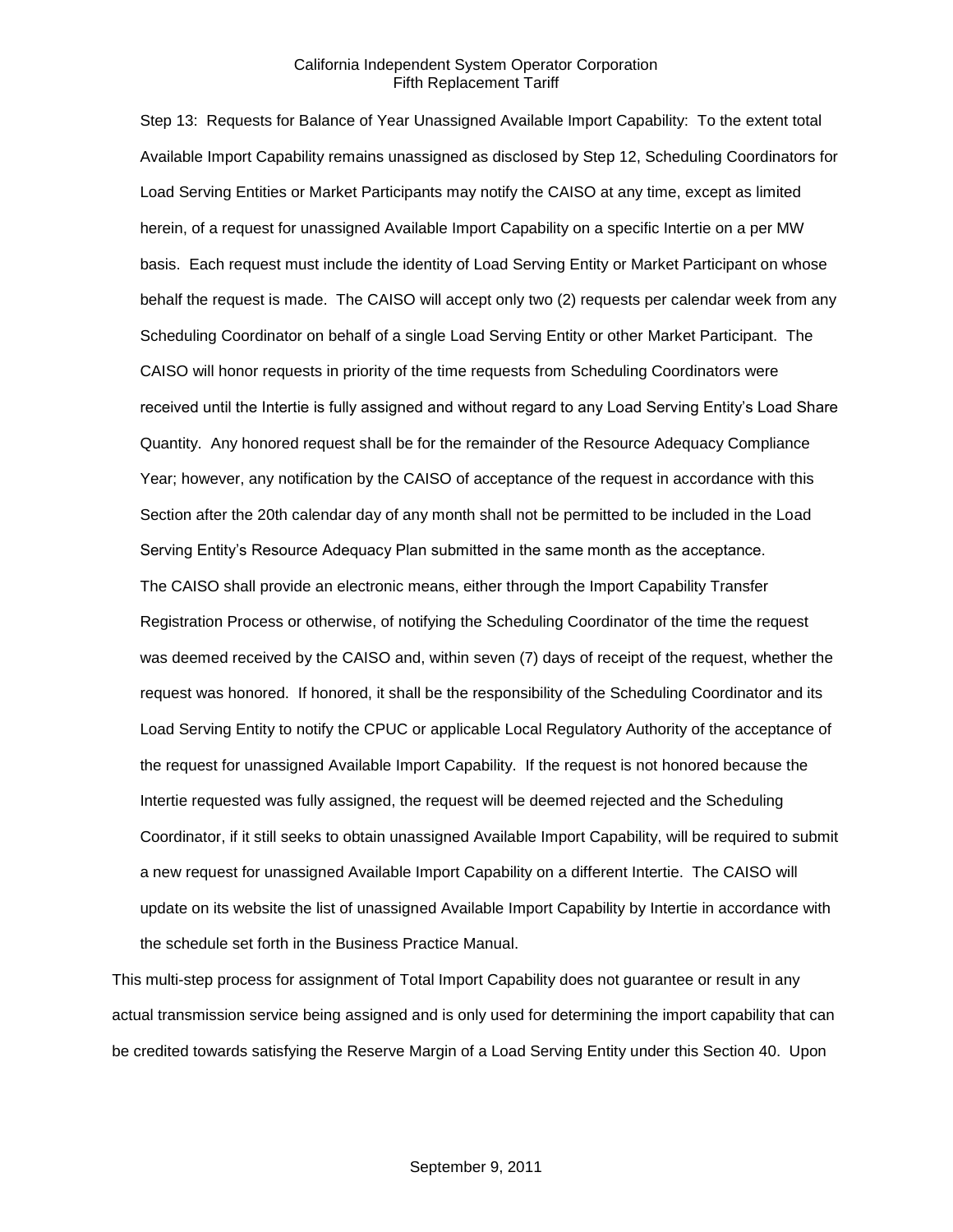the request of the CAISO, Scheduling Coordinators must provide the CAISO with information on Pre-RA Import Commitments and any transfers or sales of assigned Total Import Capability.

## **40.4.6.2.2 Bilateral Import Capability Transfers and Registration Process**

## **40.4.6.2.2.1 Eligibility Registration for Bilaterial Import Capability Transfers**

To be eligible to engage in any bilateral assignment, sale, or other transfer of Remaining Import Capability under Step 8 of Section 40.4.6.2.1 or Section 40.4.6.2.2.2 or Existing Contract Import Capability, and Pre-RA Import Commitment Capability under Section 40.6.2.2.2, a Load Serving Entity or other Market Participant must provide the CAISO through the Import Capability Transfer Registration Process the following information:

- (a) Name of the Load Serving Entity or Market Participant
- (b) E-mail contact information

The CAISO will post to the CAISO Website the information received under this Section on a monthly basis in accordance with the schedule set forth in the Business Practice Manual. Any assignment, sale, or other transfer of Existing Contract Import Capability, Pre-RA Import Commitment Capability, or Remaining Import Capability may only be made by or to a Load Serving Entity or Market Participant whose information received under this Section has been posted to the CAISO Website prior to the date of the assignment, sale, or other transfer of the Existing Contract Import Capability, Pre-RA Import Commitment Capability, or Remaining Import Capability. It shall be the exclusive responsibility of the Scheduling Coordinator for the Load Serving Entity or Market Participant to ensure that the information posted to the CAISO Website under this Section is accurate and up to date.

#### **40.4.6.2.2.2 Reporting Process for Bilateral Import Capability Transfers**

This Section shall apply to all transfers of Existing Contract Import Capability, Pre-RA Import Commitment Capability, or Remaining Import Capability other than that provided for in Step 8 of Section 40.4.6.2.1. Any Load Serving Entity or other Market Participant that has obtained Existing Contract Import Capability, Pre-RA Import Commitment Capability, or Remaining Import Capability may assign, sell, or otherwise transfer such Existing Contract Import Capability, Pre-RA Import Commitment Capability, or Remaining Import Capability in MW increments. The import capability subject to each transfer shall remain on the Intertie assigned pursuant to Section 40.4.6.2.1.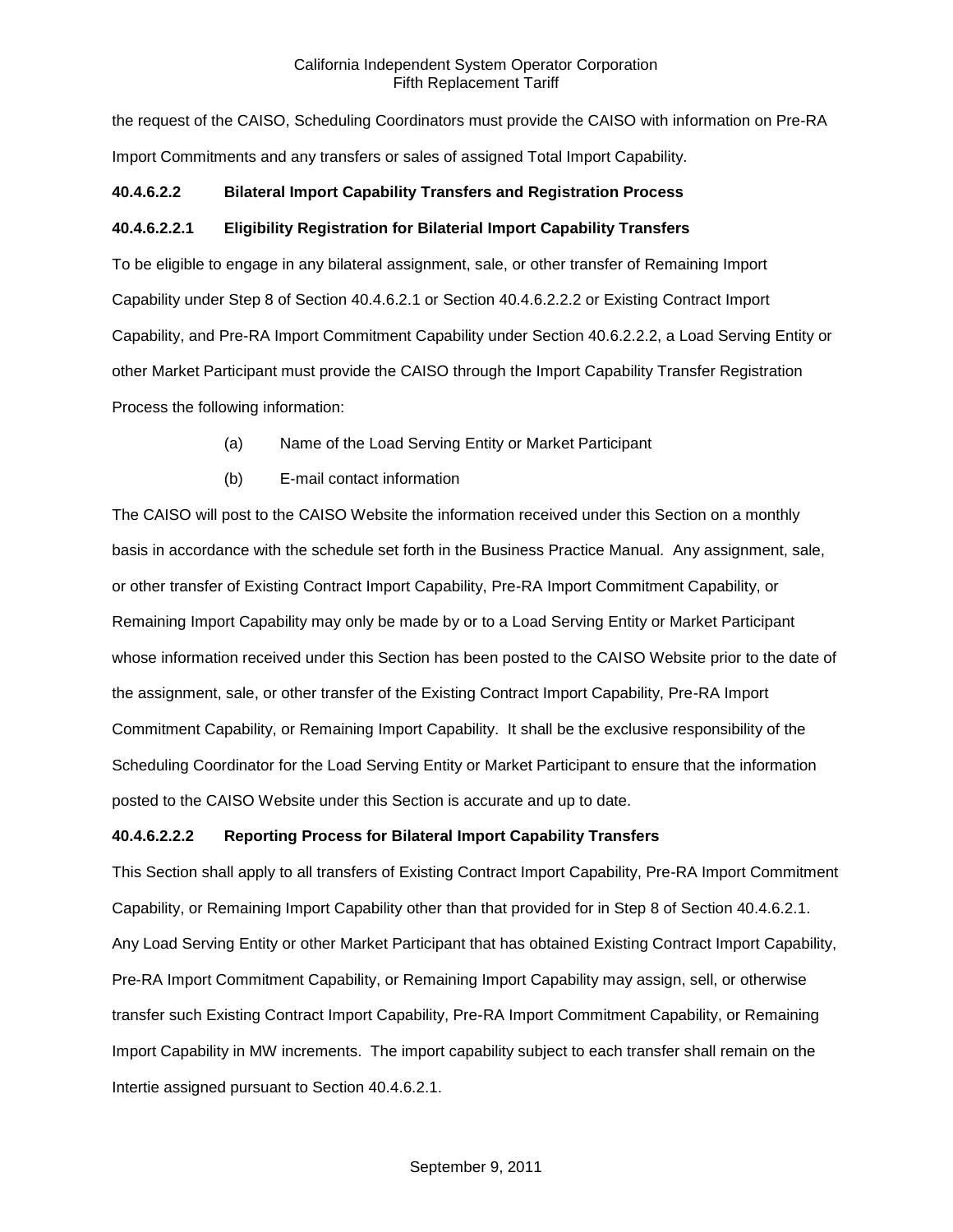The Scheduling Coordinator for the Load Serving Entity or Market Participant receiving the transferred Existing Contract Import Capability, Pre-RA Import Commitment Capability, or Remaining Import Capability must report the transfer to the CAISO through the CAISO's Import Capability Transfer Registration Process by providing the following information:

- (a) Identity of the counter-party(ies);
- (b) The MW quantity;
- (c) The Intertie on which the Existing Contract Import Capability, Pre-RA Import Commitment Capability, or Remaining Import Capability was assigned;
- (d) Term of the transfer;
- (e) Price on a per MW basis; and
- (f) Whether the import capability assignment being transferred is Existing Contract Import Capability, Pre-RA Import Commitment Capability, or Remaining Import Capability.

The CAISO will promptly post to the CAISO Website the information on transfers received under this Section except for the information received pursuant to subpart (f) of this Section. On a quarterly basis, the CAISO shall also report to FERC the transfer information received under this Section and Step 8 of Section 40.4.6.2.1. Transfer information received in accordance with this Section after the 20th calendar day of any month shall not be permitted to be included in the Load Serving Entity's Resource Adequacy Plan submitted in the same month as the transfer submission.

#### **40.4.6.2.2.3 Other Import Capability Information Postings**

The CAISO will post to the CAISO Website on a monthly basis in accordance with the schedule set forth in the Business Practice Manual, for each Intertie, the holder and that holder's quantity in MW of import capability assigned on the particular Intertie as of the reporting date.

The CAISO will also post to the CAISO Website following submission of the annual Resource Adequacy Plans under Sections 40.2.1.1, 40.2.2.4, 40.2.3.4, and 40.2.4, for each Intertie, by a "yes" or "no" designation, whether each holder of import capability assigned on the particular Intertie has fully included the assigned import capability in the holder's annual Resource Adequacy Plans.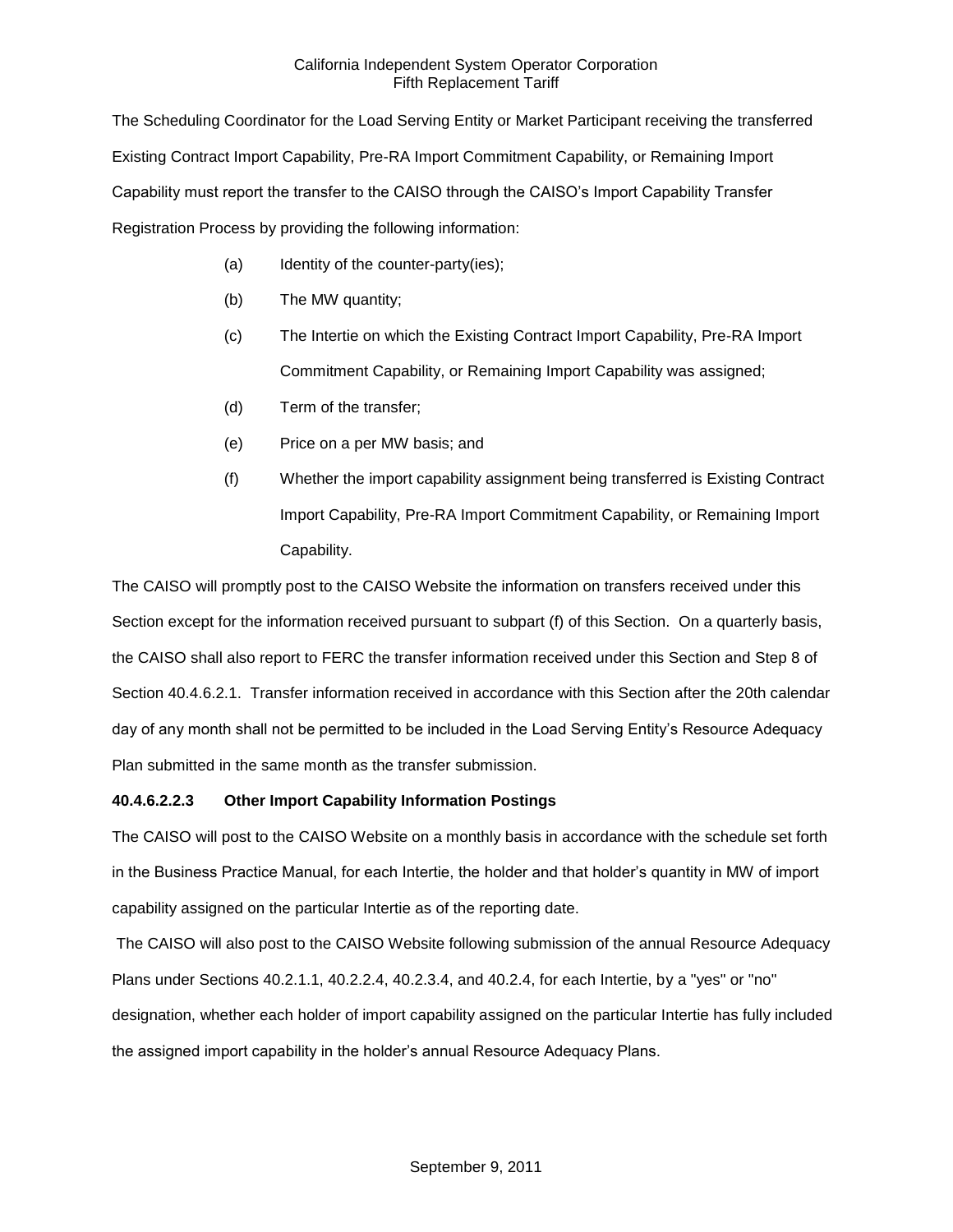## **40.4.7 Submission Of Supply Plans**

### **40.4.7.1 Schedule for Submission of Supply Plans**

Scheduling Coordinators representing Resource Adequacy Resources supplying Resource Adequacy Capacity shall provide the CAISO with annual and monthly Supply Plans, on the schedule set forth in the Business Practice Manual verifying their agreement to provide Resource Adequacy Capacity during the next Resource Adequacy Compliance Year or relevant month, as applicable.

## **40.4.7.2 Form of Supply Plans**

The Supply Plan must be in the form of the template provided on the CAISO Website, which shall include an affirmative representation by the Scheduling Coordinator submitting the Supply Plan that the CAISO is entitled to rely on the accuracy of the information provided in the Supply Plan to perform those functions set forth in this Section 40.

## **40.4.7.3 Validation of Supply Plans**

The CAISO shall be entitled to take reasonable measures to validate the accuracy of the information submitted in Supply Plans under this Section. Supply Plan validation measures may include the following:

> (a) The CAISO may compare a Resource Adequacy Resource's Resource Adequacy Capacity against the Resource Adequacy Resource's Net Qualifying Capacity, if applicable. To the extent the Resource Adequacy Capacity of a Resource Adequacy Resource included in a Supply Plan is greater than the Resource Adequacy Resource's Net Qualifying Capacity, the CAISO will notify the respective Scheduling Coordinators for the Resource Adequacy Resource and each Load Serving Entity that has included the Resource Adequacy Resource in its Resource Adequacy Plan that the Resource Adequacy Capacity from the Resource Adequacy Resource shall be reduced to the Resource Adequacy Resource's Net Qualifying Capacity and that it will be considered a mismatch under Section 40.7. If the CAISO is not advised as to how the reduction in Resource Adequacy Capacity to conform with the Resource Adequacy Resource's Net Qualifying Capacity shall be allocated among each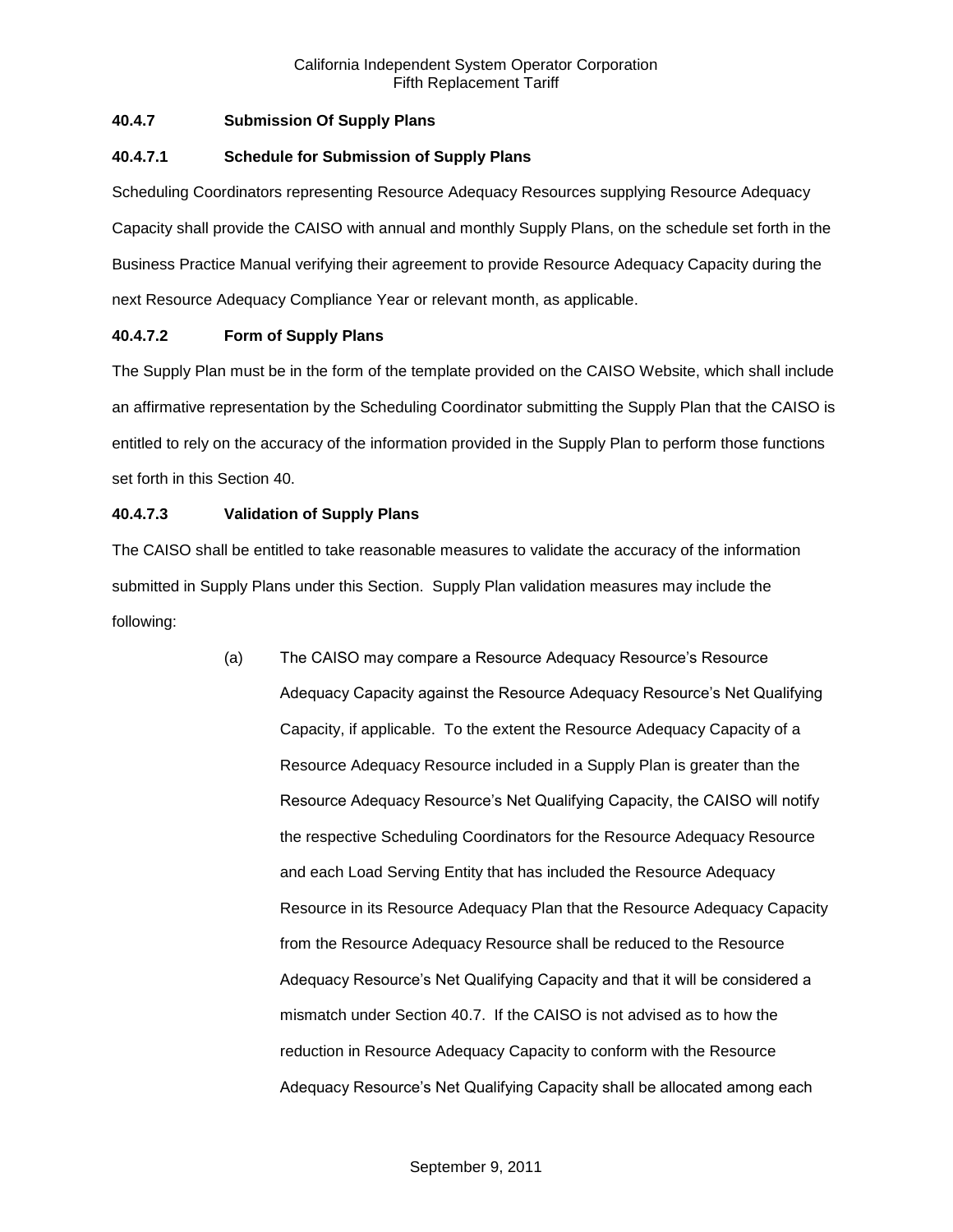Load Serving Entity that included the Resource Adequacy Resource on its Resource Adequacy Plan, the CAISO will apply a pro rata reduction based on the Supply Plan.

(b) Other errors or inaccuracies identified by the CAISO in a Supply Plan shall be treated as a mismatch under Section 40.7.

Disputes regarding the CAISO's determination of Net Qualifying Capacity shall be subject to Section 40.5.2. The provisions of this Section shall not affect a Resource Adequacy Resource's Net Qualifying Capacity posted by the CAISO under Section 40.5.2.

## **40.5 Requirements Applying To Modified Reserve Sharing LSEs Only**

## **40.5.1 Day Ahead Scheduling And Bidding Requirements**

- (1) Scheduling Coordinators on behalf of Modified Reserve Sharing LSEs serving Load within the CAISO Balancing Authority Area for whom they submit Demand Bids shall submit into the IFM Bids or Self-Schedules for Demand equal to one hundred (100) percent and for Supply equal to one hundred and fifteen (115) percent of the hourly Demand Forecasts for each Modified Reserve Sharing LSE it represents for each Trading Hour for the next Trading Day. Subject to Section 40.5.5, the resources included in a Self-Schedule or a Bid in each Trading Hour to satisfy one hundred and fifteen percent (115%) of the Modified Reserve Sharing LSE's hourly Demand Forecasts will be deemed Resource Adequacy Resources and (a) shall be comprised of those resources listed in the Modified Reserve Sharing LSE's monthly Resource Adequacy Plan and (b) shall include all Local Capacity Area Resources listed in the Modified Reserve Sharing LSE's annual Resource Adequacy Plan, if any, except to the extent the Local Capacity Area Resources, if any, are unavailable due to any Outages or reductions in capacity reported to the CAISO in accordance with this CAISO Tariff.
	- (i) Local Capacity Area Resources physically capable of operating must submit: (a) Economic Bids for Energy and/or Self-Schedules for all their Resource Adequacy Capacity and (b) Economic Bids for Ancillary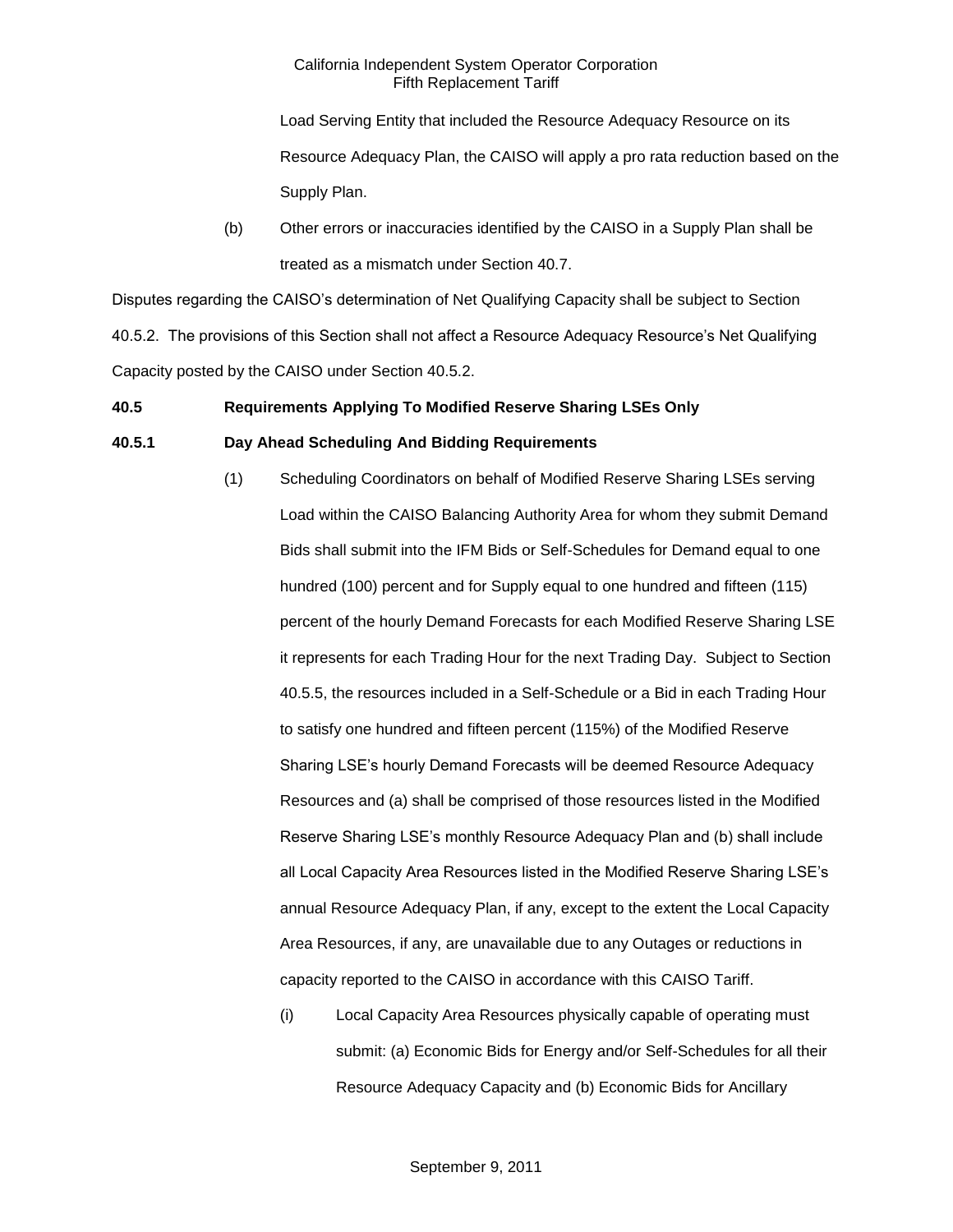Services and/or a Submission to Self-Provide Ancillary Services for all of their Resource Adequacy Capacity that is certified to provide Ancillary Services. For Local Resource Adequacy Capacity that is certified to provide Ancillary Services and is not covered by a Submission to Self-Provide Ancillary Services, the resource must submit Economic Bids for each Ancillary Service for which the resource is certified. For Resource Adequacy Capacity subject to this requirement for which no Economic Energy Bid or Self-Schedule has been submitted, the CAISO shall insert a Generated Bid in accordance with Section 40.6.8. For Resource Adequacy Capacity subject to this requirement for which no Economic Bids for Ancillary Services or Submissions to Self-Provide Ancillary Services have been submitted, the CAISO shall insert a Generated Bid in accordance with Section 40.6.8 for each Ancillary Service the resource is certified to provide. However, to the extent the Generating Unit providing Local Capacity Area Resource capacity constitutes a Use-Limited Resource under Section 40.6.4, the provisions of Section 40.6.4 will apply.

- (ii) Resource Adequacy Resource must participate in the RUC to the extent that the resource has available Resource Adequacy Capacity that was offered into the IFM and is not reflected in an IFM Schedule. Resource Adequacy Capacity participating in RUC will be optimized using zero dollar (\$0/MW-hour) RUC Availability Bid.
- (iii) Capacity from Resource Adequacy Resources selected in RUC will not be eligible to receive a RUC Availability Payment.
- (iv) Through the IFM co-optimization process, the CAISO will utilize available Local Capacity Area Resource Adequacy Capacity to provide Energy or Ancillary Services in the most efficient manner to clear the Energy market, manage congestion and procure required Ancillary Services. In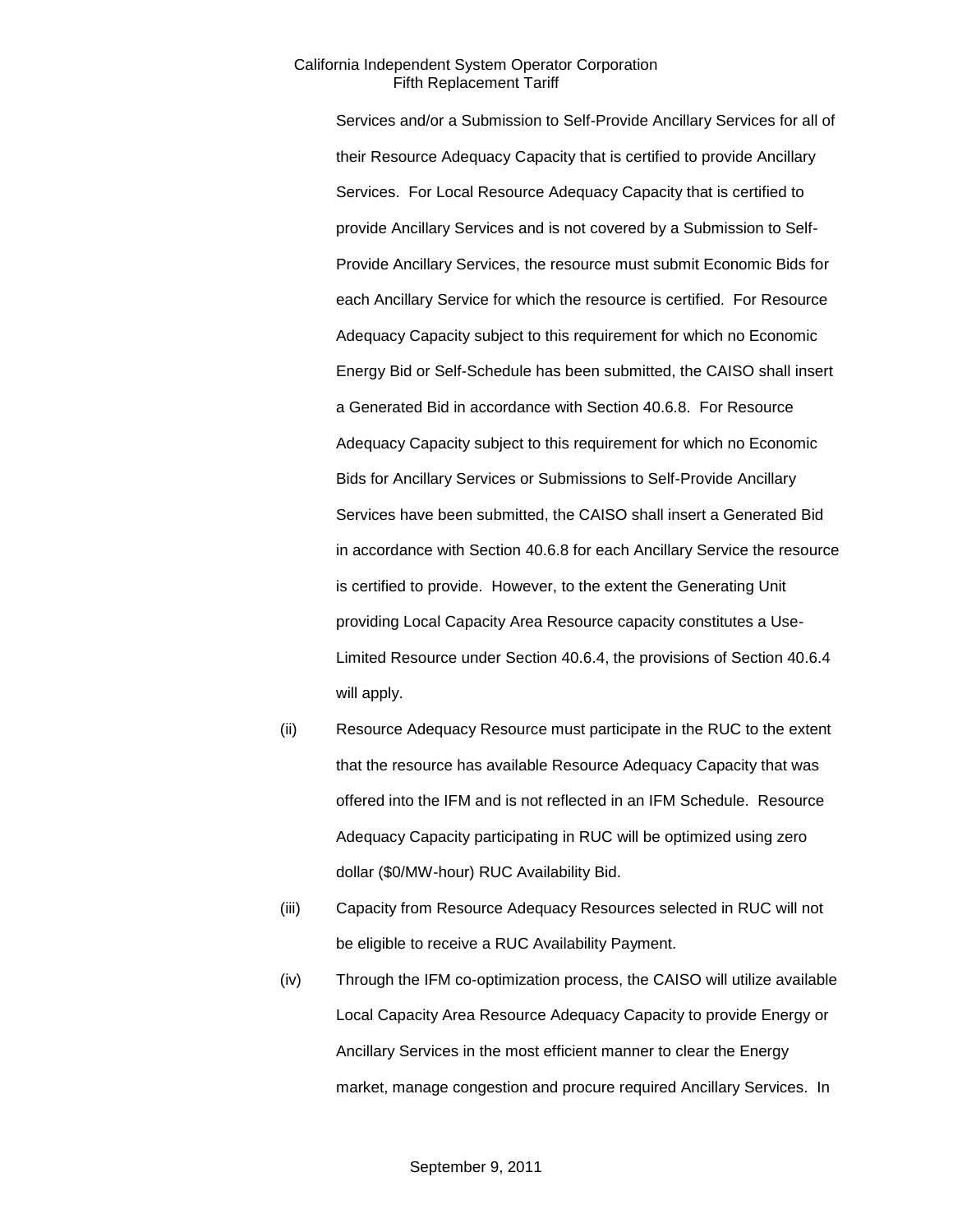so doing the IFM will honor submitted Energy Self-Schedules of the Local Capacity Area Resource Adequacy Capacity of the Modified Reserve Sharing LSE unless the CAISO is unable to satisfy one hundred (100) percent of the Ancillary Services requirements. In such cases the CAISO may curtail all or a portion of a submitted Energy Self-Schedule to allow Ancillary Service-certified Local Capacity Area Resource Adequacy Capacity to be used to meet the Ancillary Service requirements. The CAISO will not curtail for the purpose of meeting Ancillary Service requirements a Self-Schedule of a resource internal to a Metered Subsystem that was submitted by the Scheduling Coordinator for that Metered Subsystem. If the IFM reduces the Energy Self-Schedule of Resource Adequacy Capacity to provide an Ancillary Service, the Ancillary Service Marginal Price for that Ancillary Service will be calculated in accordance with Section 27.1.2 using the Ancillary Service Bids submitted by the Scheduling Coordinator for the Resource Adequacy Resource or inserted by the CAISO pursuant to this Section 40.5.1, and using the resource's Generated Energy Bid to determine the Resource Adequacy Resource's opportunity cost of Energy. If the Scheduling Coordinator for the Modified Reserve Sharing LSE's Resource Adequacy Resource believes that the opportunity cost of Energy based on the Resource Adequacy Resource's Generated Energy Bid is insufficient to compensate for the resource's actual opportunity cost, the Scheduling Coordinator may submit evidence justifying the increased amount to the CAISO and to the FERC no later than seven (7) days after the end of the month in which the submitted Energy Self-Schedule was reduced by the CAISO to provide an Ancillary Service. The CAISO will treat such information as confidential and will apply the procedures in Section 20.4 of this CAISO Tariff with regard to requests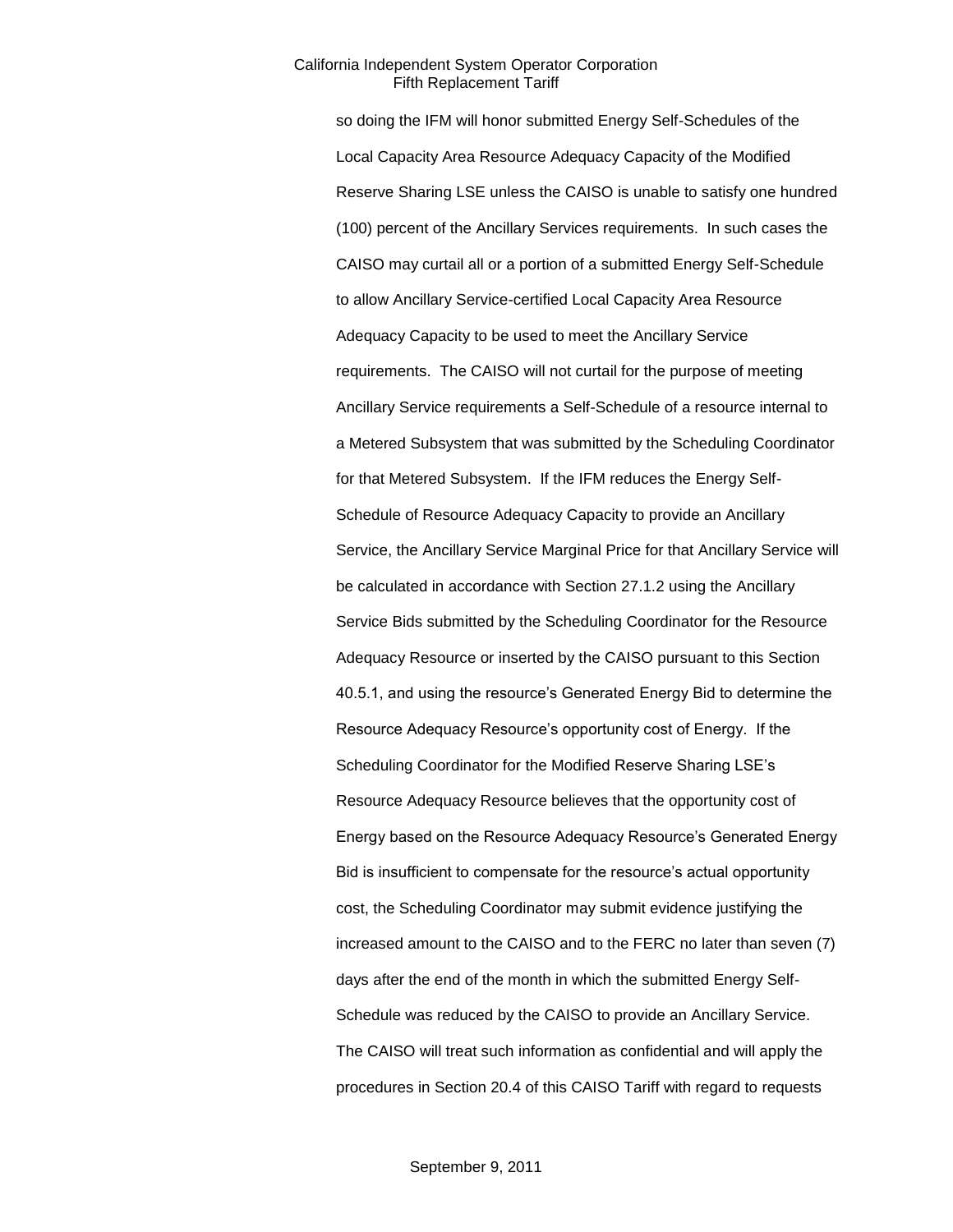for disclosure of such information. The CAISO shall pay the higher opportunity costs after those amounts have been approved by FERC.

- (2) Resource Adequacy Resources of Modified Reserve Sharing LSEs that do not clear in the IFM or are not committed in RUC shall have no further offer requirements in HASP or Real-Time, except under System Emergencies as provided in this CAISO Tariff.
- (3) Resource Adequacy Resources committed by the CAISO must maintain that commitment through Real-Time. In the event of a Forced Outage on a Resource Adequacy Resource committed in the Day-Ahead Market to provide Energy, the Scheduling Coordinator for the Modified Reserve Sharing LSE will have up to the next HASP bidding opportunity, plus one hour, to replace the lesser of: (i) the committed resource suffering the Forced Outage, (ii) the quantity of Energy committed in the Day-Ahead Market, or (iii) one hundred and seven (107) percent of the hourly forecast Demand.

#### **40.5.2 Demand Forecast Accuracy**

On a monthly basis, the CAISO will review Meter Data to evaluate the accuracy or quality of the hourly Day-Ahead Demand Forecasts submitted by the Scheduling Coordinator on behalf of Modified Reserve Sharing LSEs. If the CAISO determines, based on its review, that one or more Demand Forecasts materially under-forecasts the Demand of the Modified Reserve Sharing LSEs for whom the Scheduling Coordinator schedules, after accounting for weather adjustments, the CAISO will notify the Scheduling Coordinator of the deficiency and will cooperate with the Scheduling Coordinator and Modified Reserve Sharing LSE(s) to revise its Demand Forecast protocols or criteria. If the material deficiency affects ten (10) hourly Demand Forecasts over a minimum of two (2) non-consecutive Business Days within a month, the CAISO may: (i) inform State of California authorities including, but not necessarily limited to, the California Legislature, and identify the Modified Reserve Sharing LSE(s) represented by the Scheduling Coordinator and (ii) assign to the Scheduling Coordinator responsibility for all tier 1 RUC charges as specified in Section 11.8.6.5 to address the uncertainty caused by the Scheduling Coordinator's deficient hourly Demand Forecasts until the deficiency is addressed.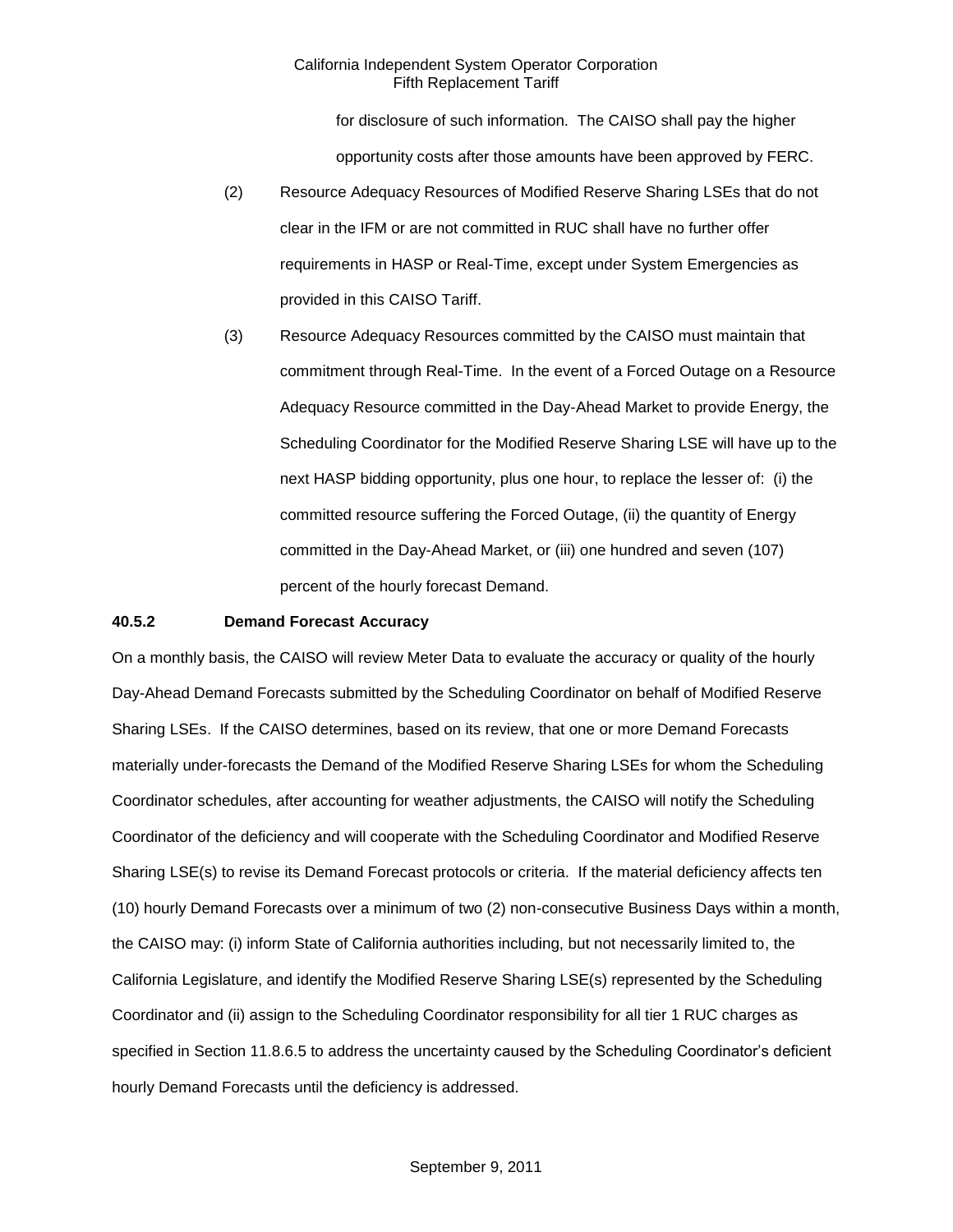## **40.5.3 Requirement To Make Resources Available In System Emergency**

Scheduling Coordinators for Modified Reserve Sharing LSEs that are MSS Operators shall make resources available to the CAISO during a System Emergency in accordance with the provisions of their Metered Subsystem Agreement. Scheduling Coordinators for all other Modified Reserve Sharing LSEs shall make available to the CAISO upon a warning or emergency notice of an actual or imminent System Emergency all resources that have not submitted a Self-Schedule or Economic Bid in the IFM that were listed in the Modified Reserve Sharing LSE's monthly Resource Adequacy Plan that are physically capable of operating without violation of any applicable law.

#### **40.5.4 Consequence Of Failure To Meet Scheduling Obligation**

- (1) If the Scheduling Coordinator for the Modified Reserve Sharing LSE fails to submit a Self-Schedule or submit Bids equal to 115% of its hourly Demand Forecasts for each Trading Hour for the next Trading Day in the IFM and RUC, the Scheduling Coordinator will be charged a capacity surcharge of three times the price of the relevant Day-Ahead Hourly LAP LMP in the amount of the shortfall. To the extent the Scheduling Coordinator for the Modified Reserve Sharing LSE schedules imports on one or more Scheduling Points in an aggregate megawatt amount greater than its aggregate import deliverability allocation under Section 40.4.6.2, the quantity of megawatts in excess of its import deliverability allocation will not count toward satisfying the Modified Reserve Sharing LSE's scheduling obligation, unless it clears the Day-Ahead Market.
- (2) If the Scheduling Coordinator for the Modified Reserve Sharing LSE cannot fulfill its obligations under Section 40.5.1(3), the Scheduling Coordinator for the Modified Reserve Sharing LSE will be charged a capacity surcharge of two times the average of the six (6) Settlement Interval LAP prices for the hour in the amount of the shortfall. Energy scheduled in the HASP will not net against, or be used as a credit to correct, any failure to fulfill the Day-Ahead IFM hourly scheduling and RUC obligation in Section 40.5.1(1).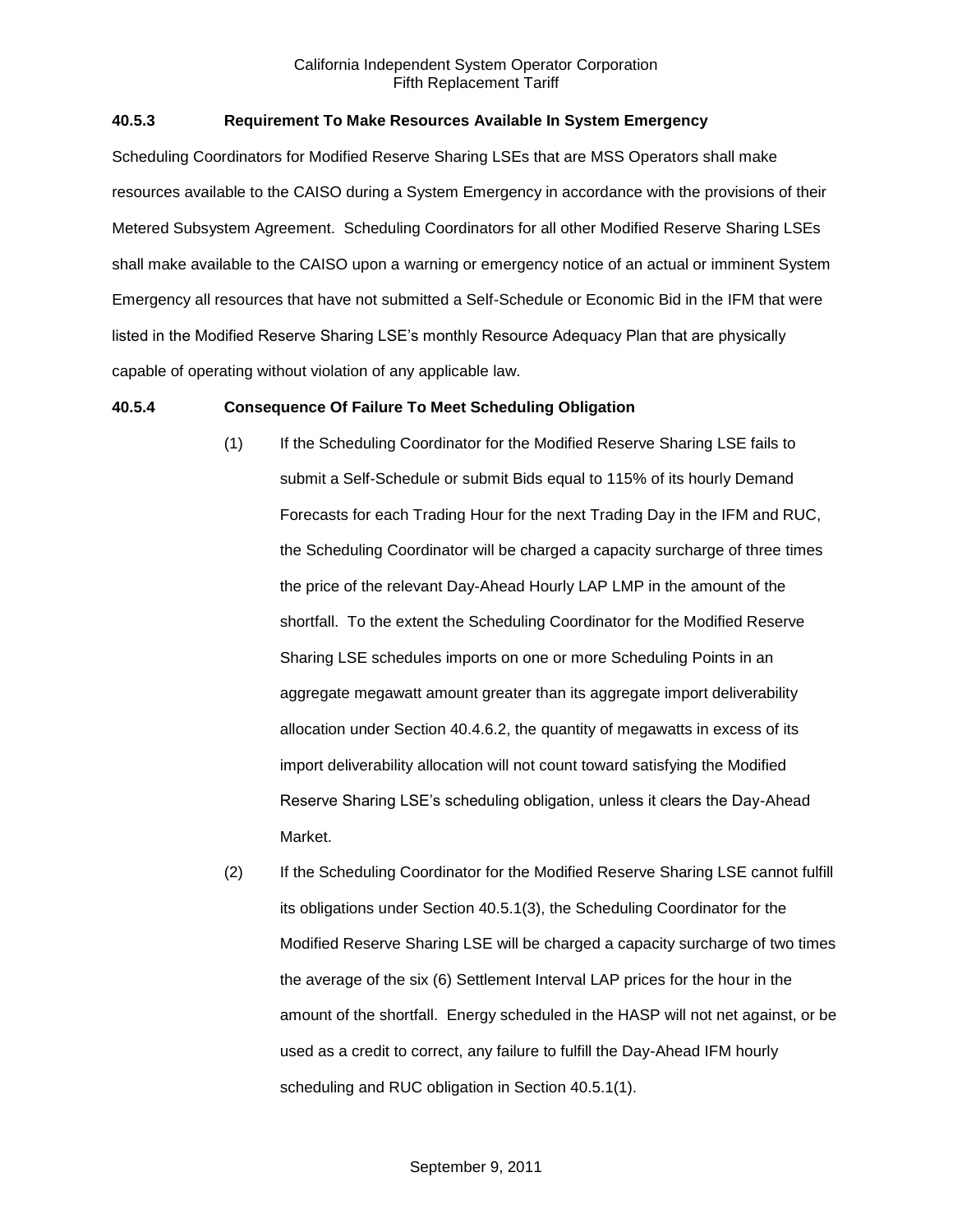(3) Any Energy surcharge received by the CAISO pursuant to this Section 40.5.4 shall be allocated to Scheduling Coordinators representing other Load Serving Entities in proportion to each such Scheduling Coordinator's Measured Demand during the relevant Trading Hour(s) to the aggregate CAISO Measured Demand during the relevant Trading Hour(s).

## **40.5.5 Substitution Of Resources**

Subject to the provisions of this Section 40.5, the Scheduling Coordinator for a Modified Reserve Sharing LSE may substitute for its Resource Adequacy Resources listed in its monthly Resource Adequacy Plan provided:

- (1) Substitutions must occur no later than the close of the IFM; and
- (2) Resources eligible for substitution are either imports or capacity from non-Resource Adequacy Resources or Resource Adequacy Resources with additional available capacity defined as Net Qualifying Capacity in excess of previously sold Resource Adequacy Capacity; however a Local Capacity Area Resource may be substituted only with capacity from non-Resource Adequacy Resources located in the same Local Capacity Area.

## **40.6 Requirements For SCs And Resources For Reserve Sharing LSEs**

This Section 40.6 does not apply to Resource Adequacy Resources of Load following MSSs and those entities that participate in the Modified Reserve Sharing LSE program under Section 40.5. Scheduling Coordinators supplying Resource Adequacy Capacity shall make the Resource Adequacy Capacity listed in the Scheduling Coordinator's monthly Supply Plans under Section 40.4.7 available to the CAISO each hour of each day of the reporting month in accordance with this Section 40.6.

#### **40.6.1 Day-Ahead Availability**

Scheduling Coordinators supplying Resource Adequacy Capacity shall make the Resource Adequacy Capacity, except for that subject to Section 40.6.4, available Day-Ahead to the CAISO as follows:

> (1) Resource Adequacy Resources physically capable of operating must submit: (a) Economic Bids for Energy and/or Self-Schedules for all their Resource Adequacy Capacity and (b) Economic Bids for Ancillary Services and/or a Submission to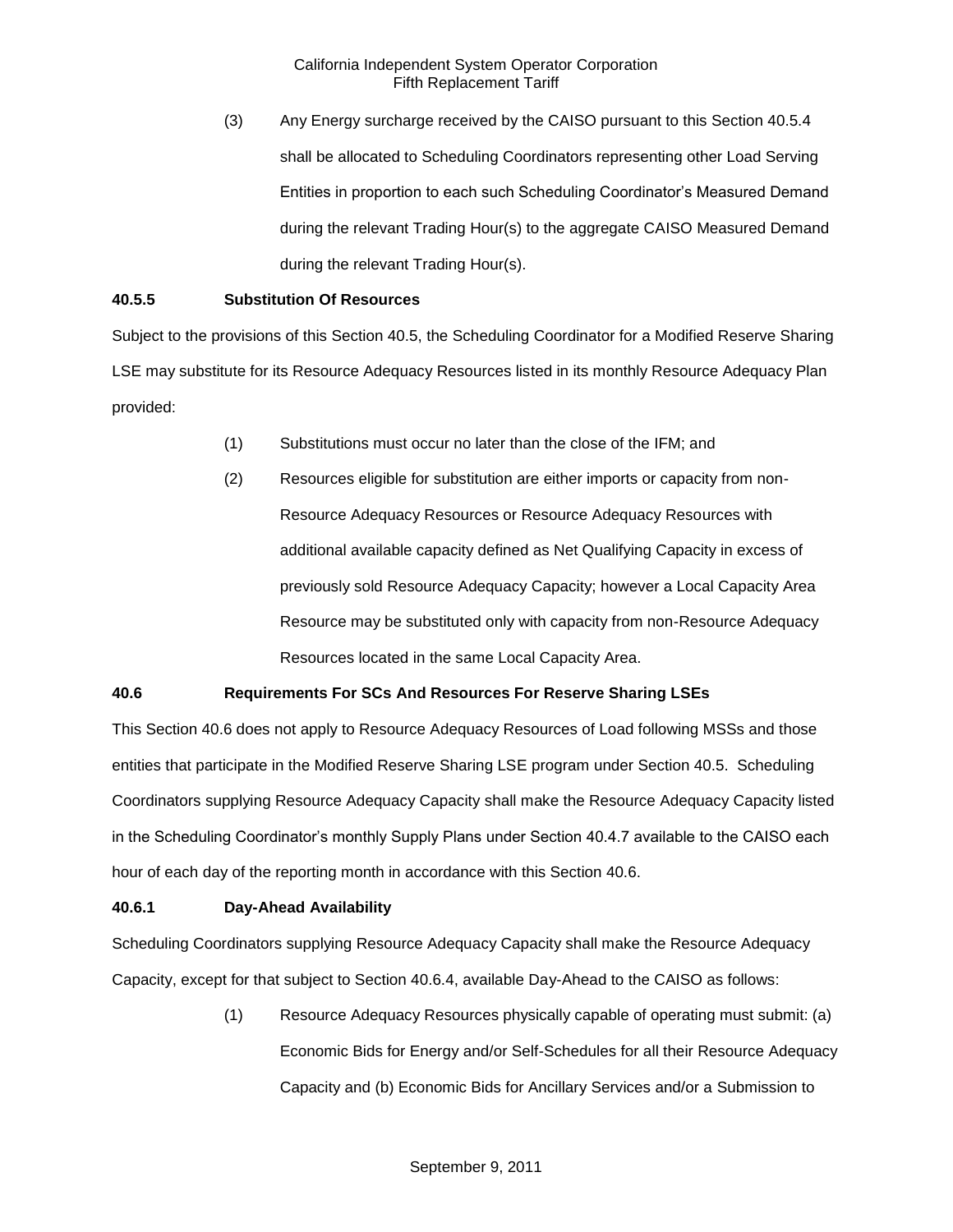Self-Provide Ancillary Services in the IFM for all of their Resource Adequacy Capacity that is certified to provide Ancillary Services. For Resource Adequacy Capacity that is certified to provide Ancillary Services and is not covered by a Submission to Self-Provide Ancillary Services, the resource must submit Economic Bids for each Ancillary Service for which the resource is certified. For Resource Adequacy Capacity subject to this requirement for which no Economic Energy Bid or Self-Schedule has been submitted, the CAISO shall insert a Generated Bid in accordance with Section 40.6.8. For Resource Adequacy Capacity subject to this requirement for which no Economic Bids for Ancillary Services or Submissions to Self-Provide Ancillary Services have been submitted, the CAISO shall insert a Generated Bid in accordance with Section 40.6.8 for each Ancillary Service the resource is certified to provide.

- (2) Resource Adequacy Resources that are Extremely Long-Start Resources must make themselves available to the CAISO by complying with the Extremely Long-Start Commitment Process under Section 31.7 or otherwise committing the ELS Resource upon instruction from the CAISO, if physically capable. Once the ELS Resource is committed by the CAISO, it is subject to the provisions of this Section 40.6.1 regarding Day-Ahead Availability and Section 40.6.2 regarding Real-Time Availability for the Trading Days for which it was committed.
- (3) Resource Adequacy Resources must be available except for limitations specified in the Master File, legal or regulatory prohibitions or as otherwise required by this CAISO Tariff or by Good Utility Practice.
- (4) Through the IFM co-optimization process, the CAISO will utilize available Resource Adequacy Capacity to provide Energy or Ancillary Services in the most efficient manner to clear the Energy market, manage congestion and procure required Ancillary Services. In so doing, the IFM will honor submitted Energy Self-Schedules of Resource Adequacy Capacity unless the CAISO is unable to satisfy one hundred percent (100%) of the Ancillary Services requirements. In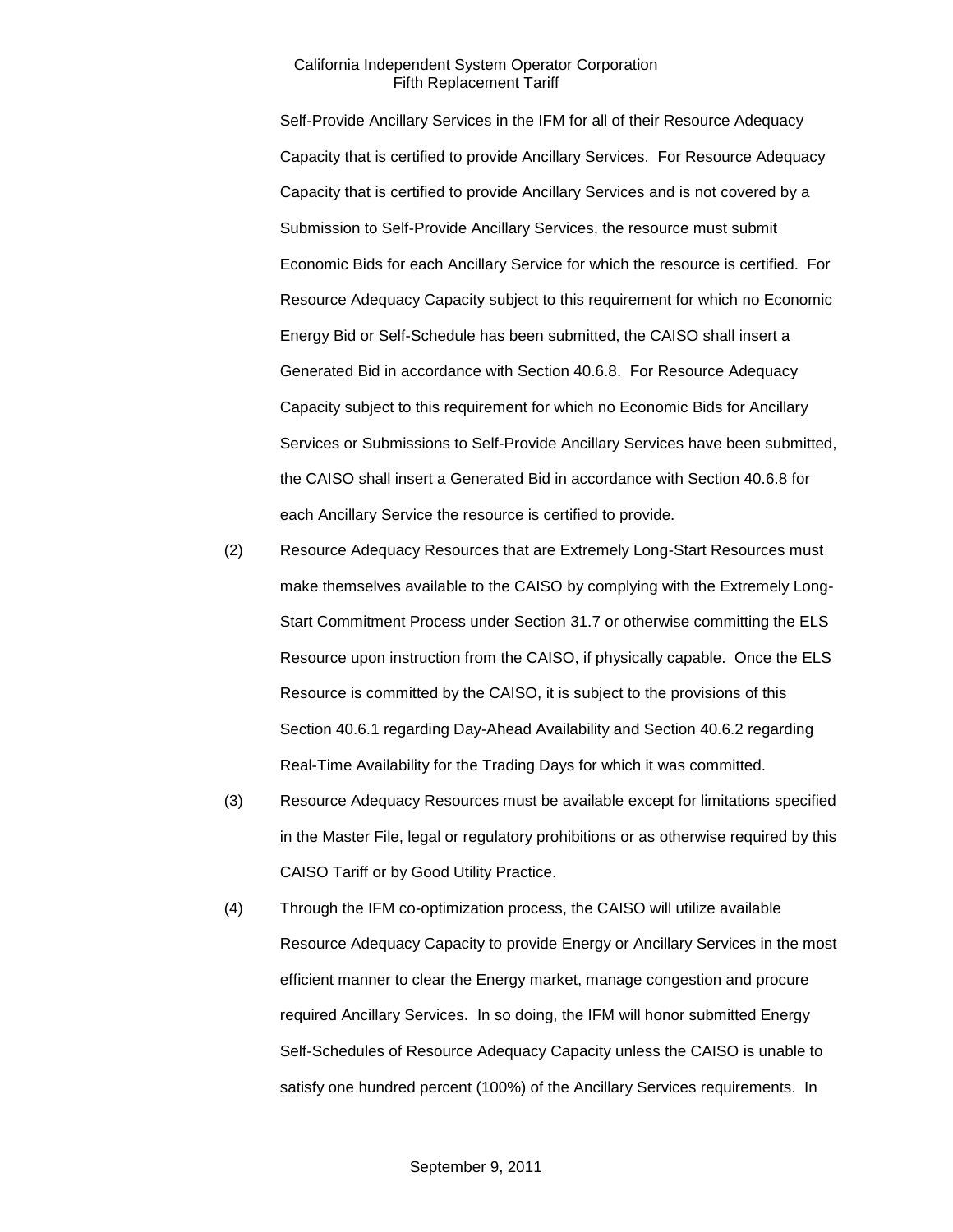such cases, the CAISO may curtail all or a portion of a submitted Energy Self-Schedule to allow Ancillary Service-certified Resource Adequacy Capacity to be used to meet the Ancillary Service requirements. The CAISO will not curtail for the purpose of meeting Ancillary Service requirements a Self-Schedule of a resource internal to a Metered Subsystem that was submitted by the Scheduling Coordinator for that Metered Subsystem. If the IFM reduces the Energy Self-Schedule of Resource Adequacy Capacity to provide an Ancillary Service, the Ancillary Service Marginal Price for that Ancillary Service will be calculated in accordance with Section 27.1.2 using the Ancillary Service Bids submitted by the Scheduling Coordinator for the Resource Adequacy Resource or inserted by the CAISO pursuant to this Section 40.6.1, and using the resource's Generated Energy Bid to determine the Resource Adequacy Resource's opportunity cost of Energy. If the Scheduling Coordinator for the Resource Adequacy Resource believes that the opportunity cost of Energy based on the Resource Adequacy Resource's Generated Energy Bid is insufficient to compensate for the resource's actual opportunity cost, the Scheduling Coordinator may submit evidence justifying the increased amount to the CAISO and to the FERC no later than seven (7) days after the end of the month in which the submitted Energy Self-Schedule was reduced by the CAISO to provide an Ancillary Service. The CAISO will treat such information as confidential and will apply the procedures in Section 20.4 of this CAISO Tariff with regard to requests for disclosure of such information. The CAISO shall pay any higher opportunity costs approved by FERC.

(5) A Resource Adequacy Resources must participate in the RUC to the extent that the resource has available Resource Adequacy Capacity that is not reflected in an IFM Schedule. Resource Adequacy Capacity participating in RUC will be optimized using a zero dollar (\$0/MW-hour) RUC Availability Bid.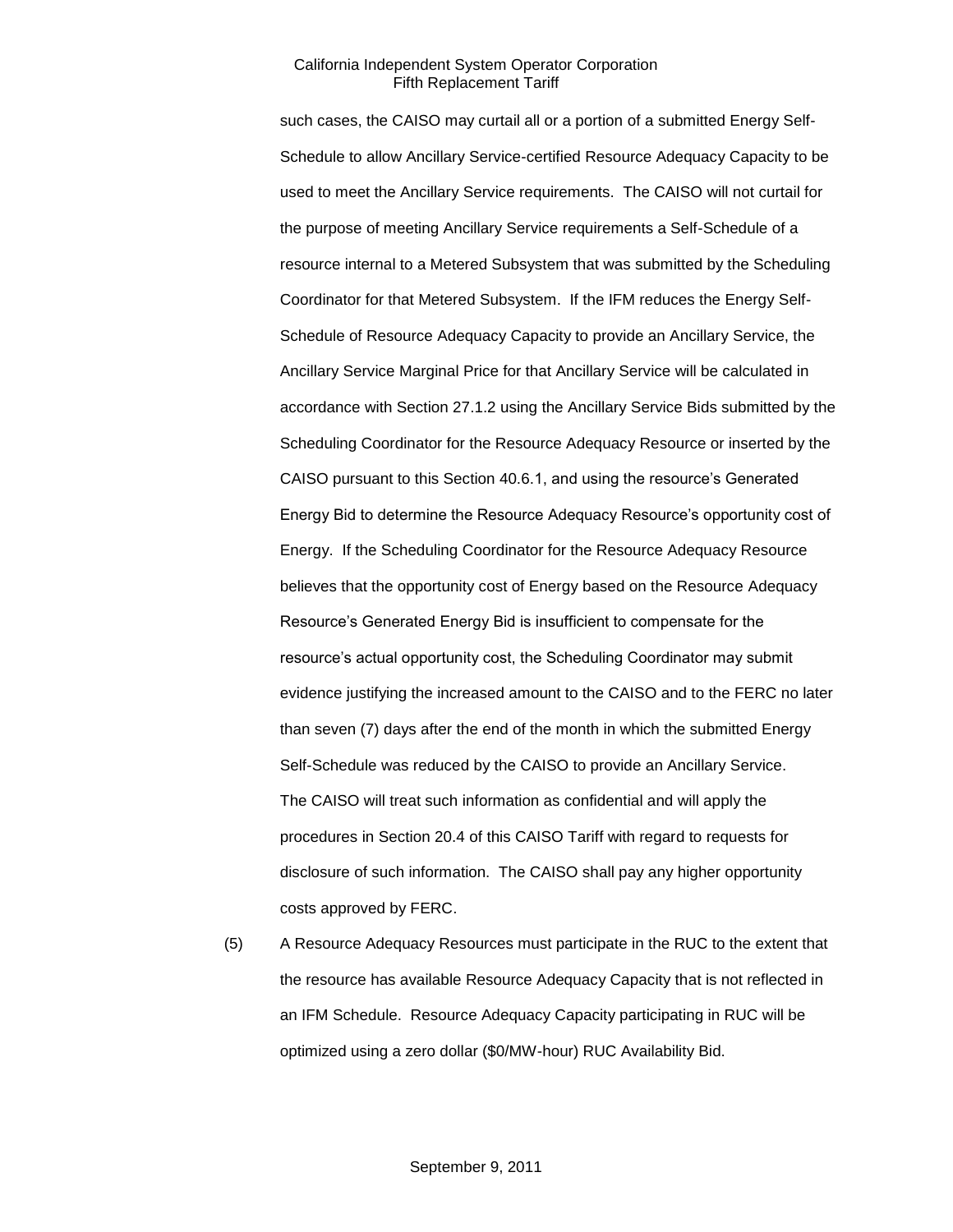(6) Capacity from Resource Adequacy Resources selected in RUC will not be eligible to receive a RUC Availability Payment.

#### **40.6.2 Real-Time Availability**

Resource Adequacy Resources that have received an IFM Schedule for Energy or Ancillary Services or a RUC Schedule for all or part of their Resource Adequacy Capacity must remain available to the CAISO through Real-Time for Trading Hours for which they receive an IFM or RUC Schedule, including any Resource Adequacy Capacity of such resources that is not included in an IFM Schedule or RUC Schedule, except for Resource Adequacy Capacity that is subject to Section 40.6.4.

Short Start Units or Long Start Units that are Resource Adequacy Resources that do not have an IFM Schedule or a RUC Schedule for any of their Resource Adequacy Capacity for a given Trading Hour may be required to be available to the CAISO through Real-Time as specified in Sections 40.6.3 and 40.6.7. Resource Adequacy Resources with Resource Adequacy Capacity that is required to be available to the CAISO through Real-Time and does not have an IFM Schedule or a RUC Schedule for a given Trading Hour must submit to the RTM for that Trading hour: (a) Energy Bids and Self-Schedules for the full amount of the available Resource Adequacy Capacity, including capacity for which it has submitted Ancillary Services Bids or Submissions to Self-Provide Ancillary Services; and (b) Ancillary Services Bids and Submissions to Self-Provide Ancillary Services for the full amount of the available Ancillary Servicecertified Resource Adequacy Capacity and for each Ancillary Service for which the resource is certified, including capacity for which it has submitted Energy Bids and Self-Schedules. The CAISO will insert Generated Bids in accordance with Section 40.6.8 for any Resource Adequacy Capacity subject to the above requirements for which the resource has failed to submit the appropriate bids to the RTM. The CAISO will honor submitted Energy Self-Schedules of Resource Adequacy Capacity unless the CAISO is unable to satisfy one hundred (100) percent of its Ancillary Services requirements. In such cases, the CAISO may curtail all or a portion of a submitted Energy Self-Schedule to allow Ancillary Service-certified Resource Adequacy Capacity to be used to meet the Ancillary Service requirements, as long as such curtailment does not lead to a real-time shortfall in energy supply. If the CAISO reduces a submitted Real-Time Energy Self-Schedule for Resource Adequacy Capacity when that capacity is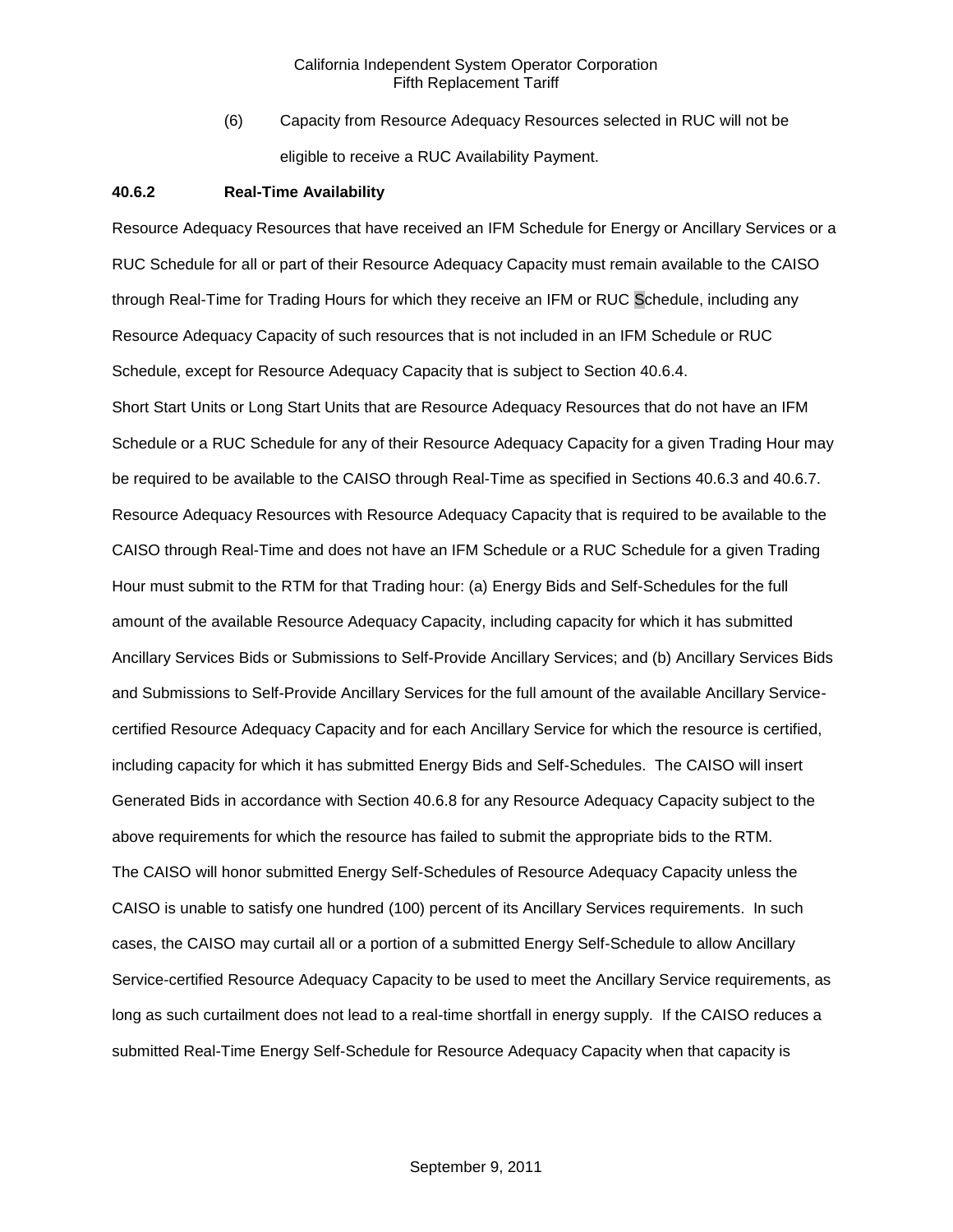needed to meet an Ancillary Services requirement, the Ancillary Service Marginal Price for that capacity will be calculated in accordance with Sections 27.1.2 and 40.6.1.

## **40.6.3 Additional Availability Requirements For Short Start Units**

A Short Start Unit that is a Resource Adequacy Resource and that does not have an IFM Schedule or a RUC Schedule for any of its capacity for a given Trading Hour is required to participate in the Real Time Market in accordance with Section 40.6.2. Such a resource that is also a Use-Limited Resource subject to Section 40.6.4 is required, consistent with their applicable use plan, to submit Economic Bids or Self Schedules for Resource Adequacy Capacity into the Real Time Market.

The CAISO may waive these availability obligations for a Short Start Unit that does not have an IFM Schedule or a RUC Schedule based on the procedure to be published on the CAISO Website.

## **40.6.4 Use-Limited Resources Additional Availability Requirements**

## **40.6.4.1 Registration of Use-Limited Resources**

Hydroelectric Generating Units, Proxy Demand Resources, and Participating Load, including Pumping Load, are deemed to be Use-Limited Resources for purposes of this Section 40 and are not required to submit the application described in this Section 40.6.4.1. Scheduling Coordinators for other Use-Limited Resources, must provide the CAISO an application in the form specified on the CAISO Website requesting registration of a specifically identified resource as a Use-Limited Resource. This application shall include specific operating data and supporting documentation including, but not limited to:

- (1) a detailed explanation of why the resource is subject to operating limitations;
- (2) historical data to show attainable MWhs for each 24-hour period during the preceding year, including, as applicable, environmental restrictions for NOx, SOx, or other factors; and
- (3) further data or other information as may be requested by the CAISO to understand the operating characteristics of the unit.

Within five (5) Business Days after receipt of the application, the CAISO will respond to the Scheduling Coordinator as to whether or not the CAISO agrees that the facility is eligible to be a Use-Limited Resource. If the CAISO determines the facility is not a Use-Limited Resource, the Scheduling Coordinator may challenge that determination in accordance with the CAISO ADR Procedures.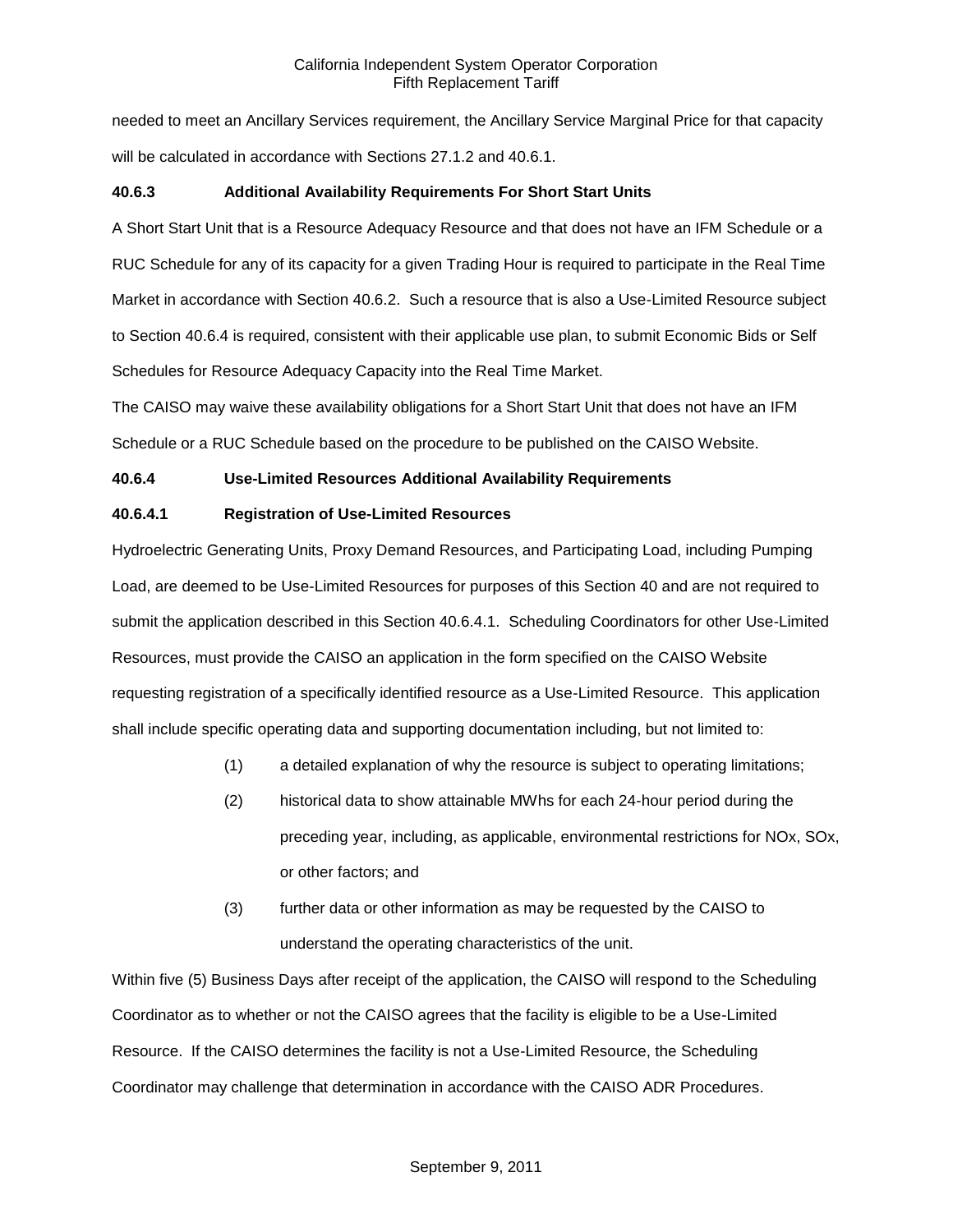# **40.6.4.2 Use Plan**

The Scheduling Coordinator shall provide for the following Resource Adequacy Compliance Year a proposed annual use plan for each Use-Limited Resource that is a Resource Adequacy Resource. The proposed annual use plan will delineate on a month-by-month basis the total MWhs of Generation, total run hours, expected daily supply capability (if greater than four hours) and the daily Energy limit, operating constraints, and the timeframe for each constraint. The CAISO will have an opportunity to discuss the proposed annual use plan with the Scheduling Coordinator and suggest potential revisions to meet reliability needs of the system. The Scheduling Coordinator shall then submit its final annual use plan. Scheduling Coordinators for Use-Limited Resources must submit the proposed and final annual use plans in accordance with the schedule set forth in the Business Practice Manual. The Scheduling Coordinator will be able to update the projections made in the annual use plan in the monthly Resource Adequacy Plans. Hydroelectric Generating Units and Pumping Load will be able to update use plans intra-monthly as necessary to reflect evolving hydrological and meteorological conditions. The annual use plan must reflect the potential operation of the Use-Limited Resource at a level no less than the minimum criteria set forth by the Local Regulatory Authority for qualification of the resource.

#### **40.6.4.3 Bidding Requirements on Use-Limited Resources**

# **40.6.4.3.1 Non-Hydro and Dispatchable Use-Limited Resources**

Use-Limited Resources, other than those subject to the provisions of 40.6.4.3.2, must submit a Supply Bid or Self-Schedule for their Resource Adequacy Capacity in the Day-Ahead Market whenever the Use-Limited Resources are physically capable of operating in accordance with their operating criteria, including environmental or other regulatory requirements. Use-Limited Resources will also provide a daily Energy limit as part of their Day-Ahead Market offer to enable the CAISO to schedule them for the period in which they are capable of providing the Energy. To the extent that the daily Energy limit has been reached through Self-Schedules, no further action will be taken by the CAISO, unless rescheduling of the Energy is necessary for System Reliability. Use-Limited Resources will attempt to reschedule the Energy in recognition of the System Reliability concern, to the extent that the change is possible without violating a Use-Limited Resource's operating criteria.

# **40.6.4.3.2 Hydro and Non-Dispatchable Use-Limited Resources**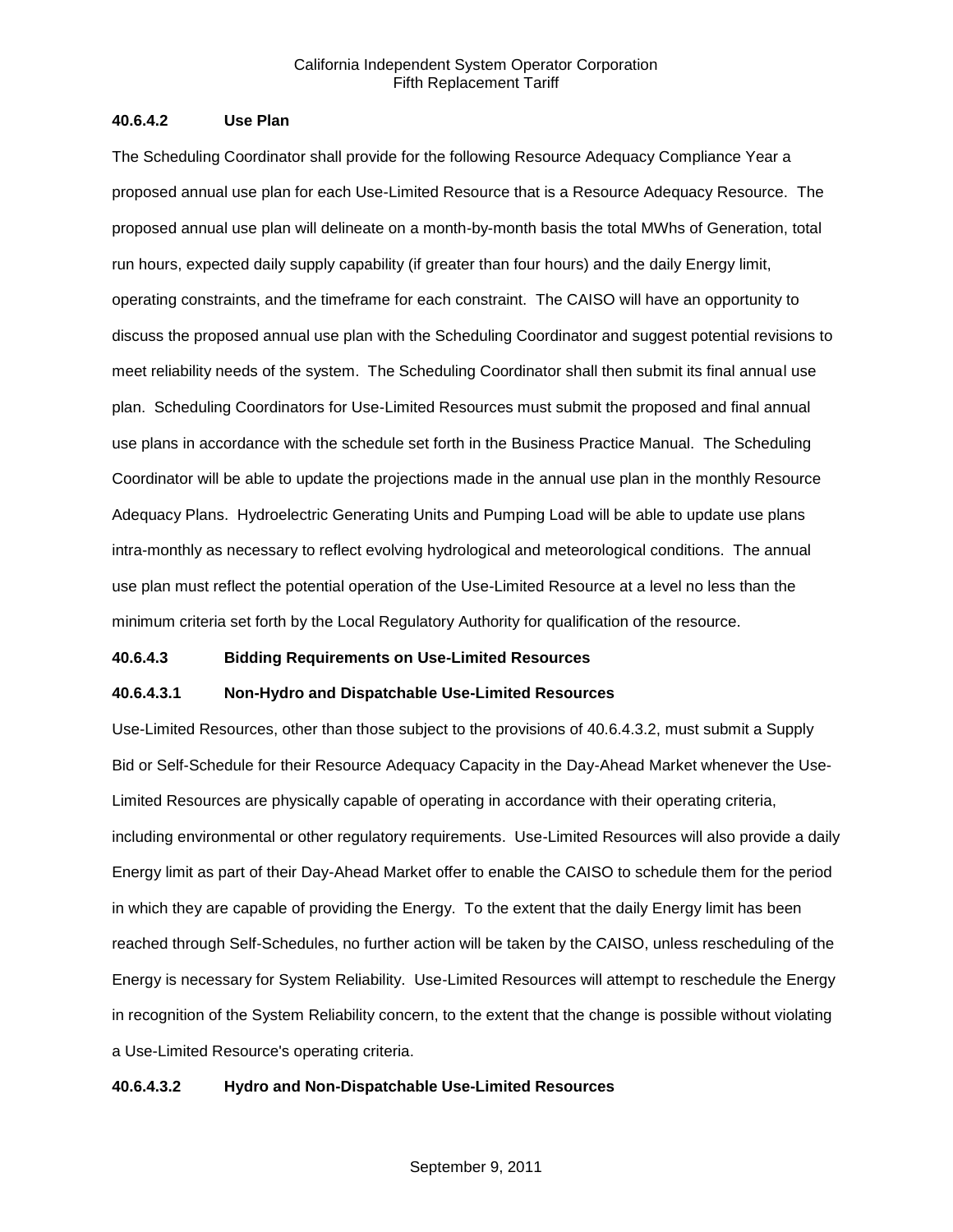Hydroelectric Generating Units, Pumping Load, and Non-Dispatchable Use-Limited Resources shall submit Self-Schedules or Bids in the Day-Ahead Market for their expected available Energy or their expected as-available Energy, as applicable, in the Day-Ahead Market and HASP. Such resources shall also revise their Self-Schedules or submit additional Bids in HASP based on the most current information available regarding expected Energy deliveries. Hydroelectric Generating Units, Pumping Load, and Non-Dispatchable Use-Limited Resources will not be subject to commitment in the RUC process. The CAISO will retain discretion as to whether a particular resource should be considered a Non-Dispatchable Use-Limited Resource, and this decision will be made in accordance with the provisions of Section 40.6.4.1.

# **40.6.4.3.3 Availability of Use-Limited Resources During System Emergencies**

All Use-Limited Resources remain subject to Section 7.7.2.3 regarding System Emergencies to the extent the Use-Limited Resource is owned or controlled by a Participating Generator.

# **40.6.4.3.4 Availability of Intermittent Resources**

Any Eligible Intermittent Resource that provides Resource Adequacy Capacity may, but is not required to, submit Bids in the Day-Ahead Market.

# **40.6.5 Additional Availability Requirements For System Resources**

In the IFM, the multi-hour block constraints of a System Resource, other than a System Resource capable of submitting a Dynamic Schedule or a Resource-Specific System Resource, are honored in the optimization. Such a resource that is also a Resource Adequacy Resource must be capable of hourly scheduling by the CAISO in RUC if it is not fully scheduled in the IFM. If such a Resource Adequacy Resource is scheduled in the RUC, the CAISO will schedule the resource in the HASP for each hour of the resource's RUC schedule without regard to the multi-hour block constraint that was submitted to the IFM. For an existing System Resource that provides Resource Adequacy Capacity through a call-option that expires prior to the close of the IFM, such a System Resource listed on a Resource Adequacy Plan must be reported to the CAISO for consideration in the Extremely Long-Start Commitment Process.

# **40.6.5.1 Additional Availability Requirements for Dynamic and Non-Dynamic Resource-Specific System Resources**

A Dynamic or Non-Dynamic Resource-Specific System Resource that supplies Resource Adequacy Capacity, and is not otherwise a Use-Limited Resource under Section 40.6.4, will be subject to the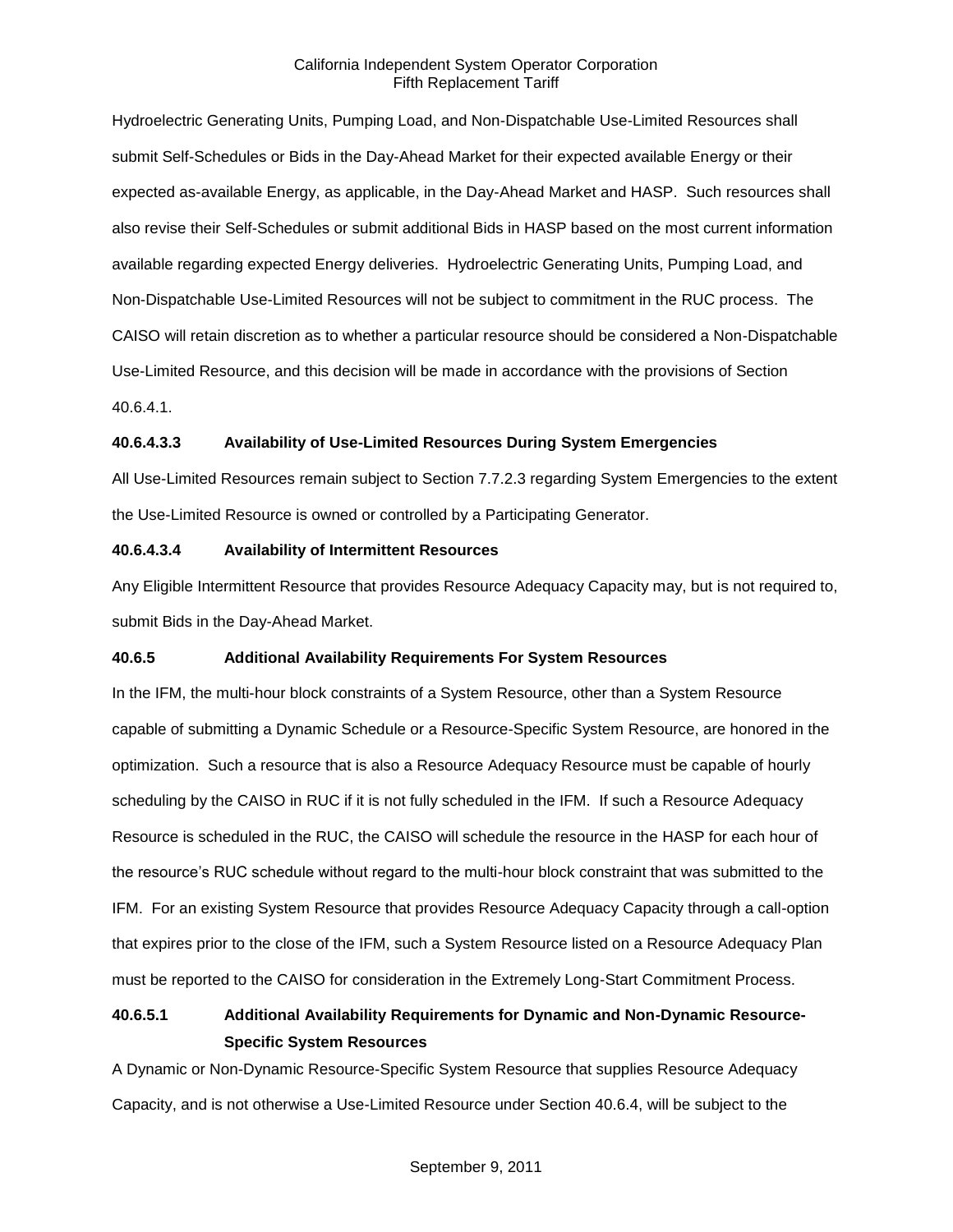requirements of Sections 40.6.1, 40.6.2 and either Section 40.6.3 as a Short Start Unit or Section 40.6.7 as a Long Start Unit based upon the Dynamic Resource-Specific System Resource's registered physical operating characteristics.

# **40.6.5.2 Dynamic Non-Resource-Specific System Resources**

A Dynamic non-Resource-Specific System Resource that provides Resource Adequacy Capacity will be subject to the provisions of 40.6.1 and 40.6.2.

# **40.6.6 Requirements For Partial Resource Adequacy Resources**

Only that output of a Partial Resource Adequacy Resource that is designated by a Scheduling Coordinator as Resource Adequacy Capacity in its monthly or annual Supply Plan shall have an availability obligation to the CAISO. Exports being supported by non-Resource Adequacy Capacity from a Partial Resource Adequacy Resource that becomes unavailable or unusable shall be considered as an export of non-Resource Adequacy Capacity based on the pro-rata allocation of derated capacity of the Partial Resource Adequacy Resource as follows:

- (a) Resource Adequacy Capacity [(Resource Adequacy Capacity/PMax Capacity of Resource Adequacy Resource) x MW Derate or Outage]; or
- (b) [1- (Resource Adequacy Capacity/PMax Capacity of Resource Adequacy Resource)] x De-rated PMax].

# **40.6.7 Release Of Long Start Units**

Long Start Units not committed in the Day-Ahead Market will be released from any further obligation to submit Self-Schedules or Bids for the relevant Operating Day. Scheduling Coordinators for Long Start Units are not precluded from self-committing the unit after the Day-Ahead Market and submitting a Self-Schedule for Wheeling-Out in the HASP, unless precluded by terms of their contracts.

# **40.6.8 Use Of Generated Bids**

Prior to completion of the Day-Ahead Market, the CAISO will determine if Resource Adequacy Capacity subject to the requirements of Sections 40.5.1 or 40.6.1 and for which the CAISO has not received notification of an Outage has not been reflected in a Bid and will insert a Generated Bid for such capacity into the CAISO Day-Ahead Market. Prior to running the Real-Time Market, the CAISO will determine if Resource Adequacy Capacity subject to the requirements of Section 40.6.2 and for which the CAISO has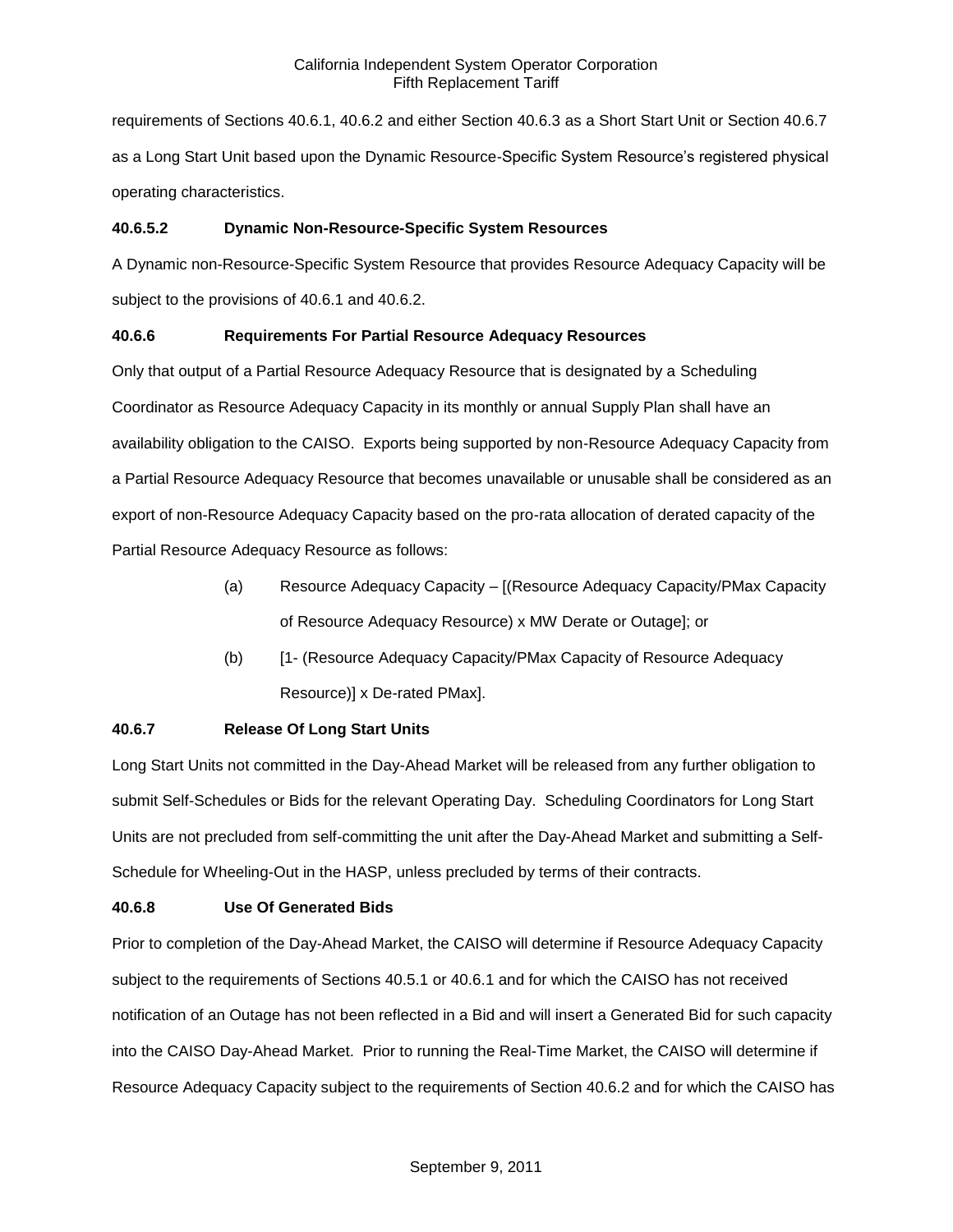not received notification of an Outage has not been reflected in a Bid and will insert a Generated Bid for such capacity into the Real-Time Market. If a Scheduling Coordinator for an RA Resource submits a partial bid for the resource's RA Capacity, the CAISO will insert a Generated Bid only for the remaining RA Capacity. In addition, the CAISO will determine if all dispatchable Resource Adequacy Capacity from Short Start Units, not otherwise selected in the IFM or RUC, is reflected in a Bid into the Real-Time Market and will insert a Generated Bid for any remaining dispatchable Resource Adequacy Capacity for which the CAISO has not received notification of an Outage. A Generated Bid for Energy will be calculated as provided in the Business Practice Manuals. A Generated Bid for Ancillary Services will equal zero dollars (\$0/MW-hour). Notwithstanding any of the provisions of Section 40.6.8 set forth above, the CAISO will not insert any Bid in the Real-Time Market required under this Section 40 for a Resource Adequacy Resource that is a Use-Limited Resource unless the resource submits an Energy Bid and fails to submit an Ancillary Service Bid.

# **40.6.9 Grandfathered Firm Liquidated Damages Contracts Requirements**

Resource Adequacy Capacity represented by a Firm Liquidated Damages Contract and relied upon by a Scheduling Coordinator in a monthly or annual Resource Adequacy Plan shall be submitted as a Self-Schedule or Bid in the Day-Ahead IFM to the extent such scheduling right exists under the Firm Liquidated Damages Contract.

#### **40.6.10 Exports Of Energy From Resource Adequacy Capacity**

Resource Adequacy Capacity may be utilized to serve an Export Bid. An Export Bid may be submitted into the CAISO Markets and be cleared by the Energy being provided by Resource Adequacy Capacity.

#### **40.6.11 Curtailment Of Exports In Emergency Situations**

At its sole discretion, the CAISO may curtail exports from Resource Adequacy Capacity to prevent or alleviate a System Emergency. An Export Bid or a Self-Schedule to provide exports included in a binding Schedule accepted in the IFM or HASP will not be distinguished from a Demand Bid or Self-Schedule to serve Load within the CAISO Balancing Authority Area included in a binding Schedule accepted in the IFM or HASP for purposes of curtailment under this Section, except as consistent with Good Utility Practice.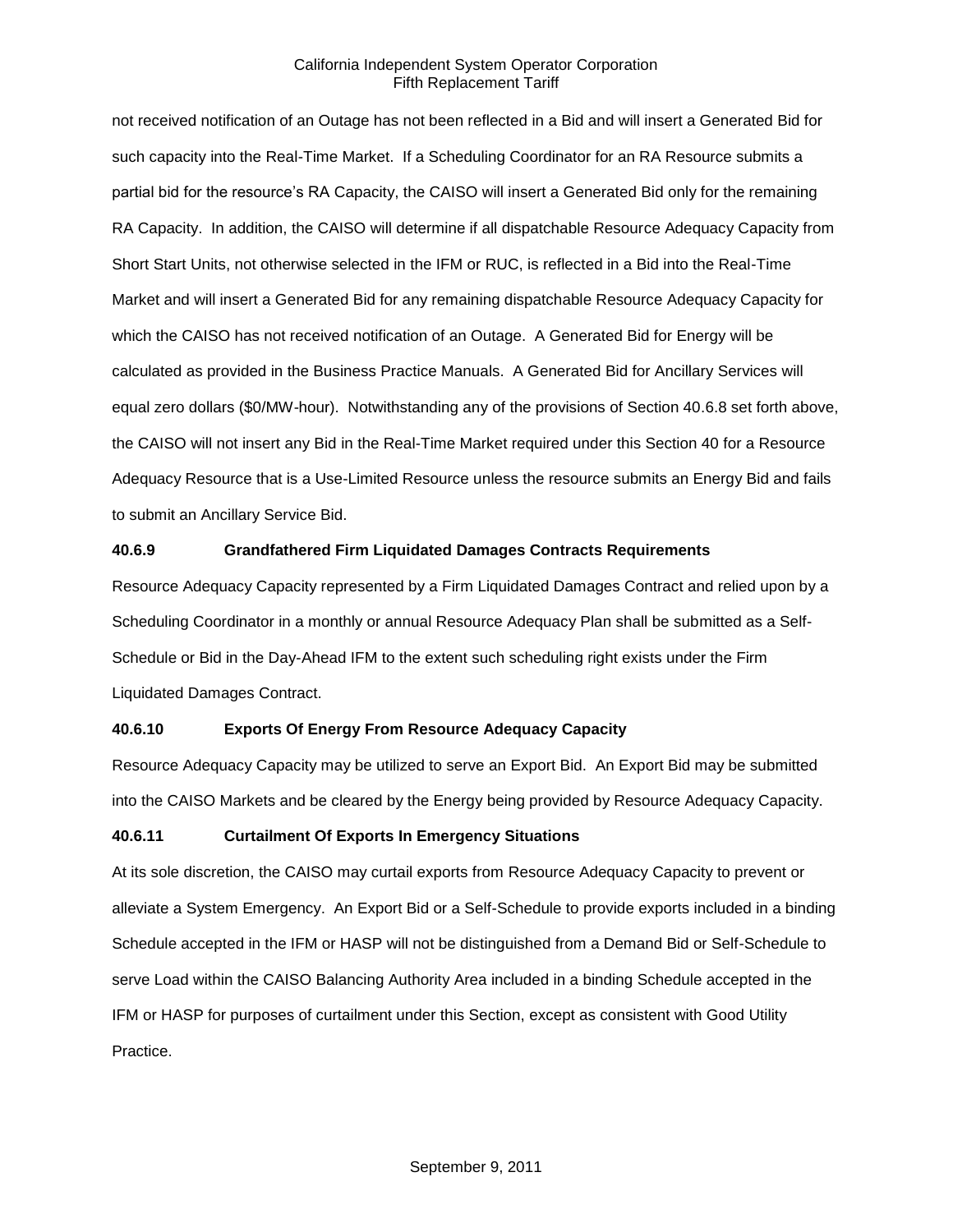# **40.6.12 Participating Loads and Proxy Demand Resources**

Participating Loads or Proxy Demand Resources that are included in a Resource Adequacy Plan and Supply Plan, if the Scheduling Coordinator for the Participating Loads or Proxy Demand Resources is not the same as that for the Load Serving Entity, will be administered by the CAISO in accordance with the terms and conditions established by the CPUC or the Local Regulatory Authority.

### **40.7 Compliance**

The CAISO will evaluate whether each annual and monthly Resource Adequacy Plan submitted by a Scheduling Coordinator on behalf of a Load Serving Entity demonstrates Resource Adequacy Capacity sufficient to satisfy the Load Serving Entity's (i) allocated responsibility for Local Capacity Area Resources under Section 40.3.2 and (ii) applicable Demand and Reserve Margin requirements. If the CAISO determines that a Resource Adequacy Plan does not demonstrate Local Capacity Area Resources sufficient to meet its allocated responsibility under Section 40.3.2, compliance with applicable Demand and Reserve Margin requirements, or compliance with any other resource adequacy requirement in this Section 40 or adopted by the CPUC, Local Regulatory Authority, or federal agency, as applicable, the CAISO will notify the relevant Scheduling Coordinator, CPUC, Local Regulatory Authority, or federal agency with jurisdiction over the relevant Load Serving Entity, or in the case of a mismatch between Resource Adequacy Plan(s) and Supply Plan(s), the relevant Scheduling Coordinators, in an attempt to resolve any deficiency in accordance with the procedures set forth in the Business Practice Manual. The notification will include the reasons the CAISO believes a deficiency exists. If the deficiency relates to the demonstration of Local Capacity Area Resources in a Load Serving Entity's annual Resource Adequacy Plan, and the CAISO does not provide a written notice of resolution of the deficiency as set forth in the Business Practice Manual, the Scheduling Coordinator for the Load Serving Entity may demonstrate that the identified deficiency is cured by submitting a revised annual Resource Adequacy Plan within thirty (30) days of the beginning of the Resource Adequacy Compliance Year. For all other identified deficiencies, at least ten (10) days prior the effective month of the relevant Resource Adequacy Plan, the Scheduling Coordinator for the Load Serving Entity shall (i) demonstrate that the identified deficiency is cured by submitting a revised Resource Adequacy Plan or (ii) advise the CAISO that the CPUC, Local Regulatory Authority, or federal agency, as appropriate, has determined that no deficiency exists. In the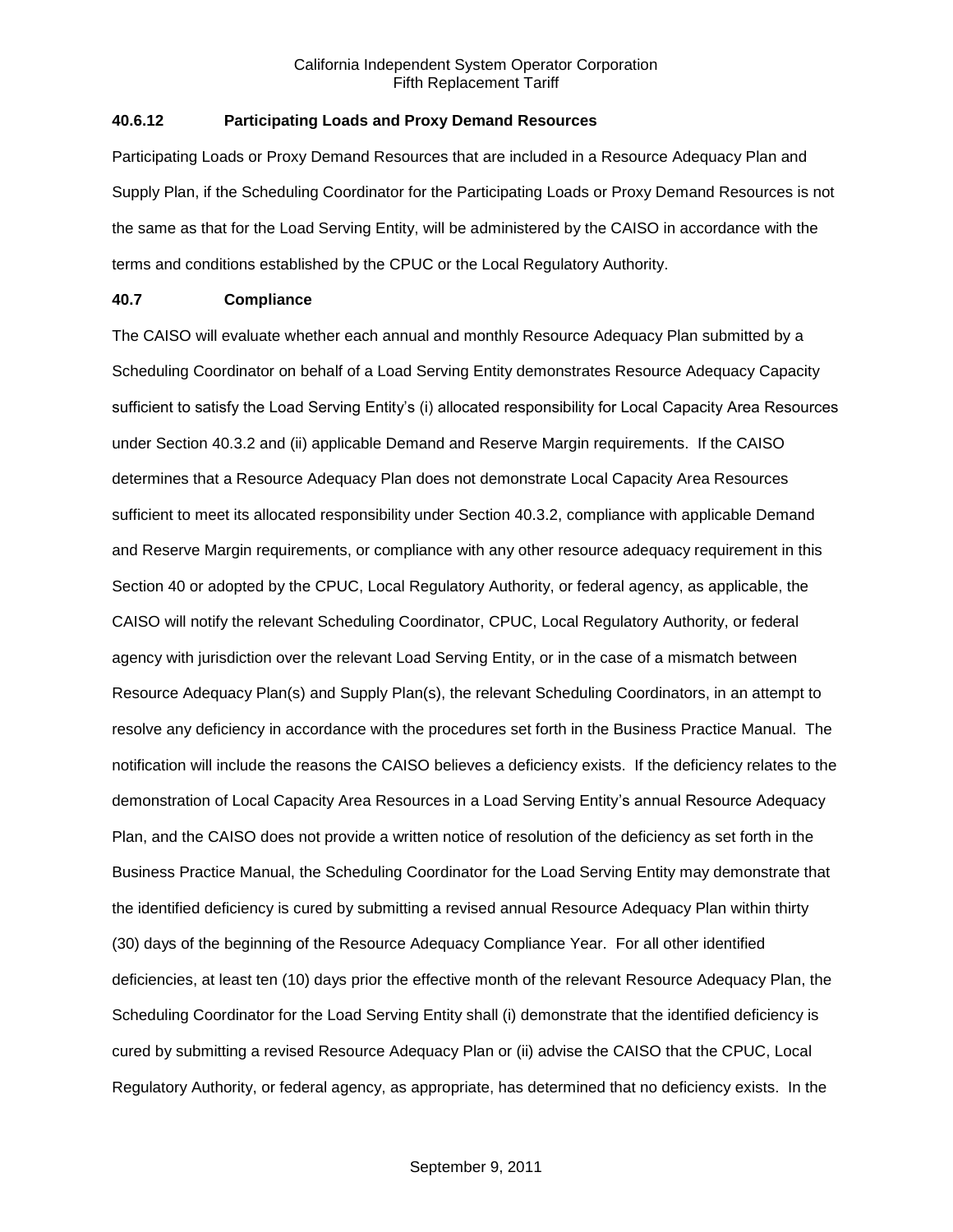case of a mismatch between Resource Adequacy Plan(s) and Supply Plan(s), if resolved, the relevant Scheduling Coordinator(s) must provide the CAISO with revised Resource Adequacy Plan(s) or Supply Plans, as applicable, at least ten (10) days prior to the effective month. If the CAISO is not advised that the deficiency or mismatch is resolved at least ten (10) days prior to the effective month, the CAISO will use the information contained in the Supply Plan to set the obligations of Resource Adequacy Resources under this Section 40 and/or to assign any costs incurred under this Section 40 and Section 43.

### **40.7.1 Other Compliance Issues**

Scheduling Coordinators representing Generating Units, System Units or System Resources supplying Resource Adequacy Capacity that fail to provide the CAISO with an annual or monthly Supply Plan, as applicable, as set forth in Section 40.7, shall be subject to Section 37.6.1. Further, Scheduling Coordinators representing Generating Units, System Units or System Resources supplying Resource Adequacy Capacity that fail to provide the CAISO with information required for the CAISO to determine Net Qualifying Capacity shall not be eligible for inclusion in the Net Qualifying Capacity annual report under Section 40.4.2 for the next Resource Adequacy Compliance Year and shall be subject to any applicable Sanctions under Section 37.6.1.

#### **40.7.2 Penalties For Non-Compliance**

The failure of a Resource Adequacy Resource or Resource Adequacy Capacity to be available to the CAISO in accordance with the requirements of this Section 40 and the failure to operate a Resource Adequacy Resource by placing it online or in a manner consistent with a submitted Bid or Generated Bid shall be subject to the applicable Sanctions set forth in Section 37.2.4. However, any failure of the Resource Adequacy Resource to satisfy any obligations prescribed under this Section 40 during a Resource Adequacy Compliance Year for which Resource Adequacy Capacity has been committed to a Load Serving Entity shall not limit in any way, except as otherwise established under Section 40.4.5 or requirements of the CPUC, Local Regulatory Authority, or federal agency, as applicable, the ability of the Load Serving Entity to whom the Resource Adequacy Capacity has been committed to use such Resource Adequacy Capacity for purposes of satisfying the resource adequacy requirements of the CPUC, Local Regulatory Authority, or federal agency, as applicable. In addition, a Reserve Sharing LSE shall not be subject to any sanctions, penalties, or other compensatory obligations under this Section 40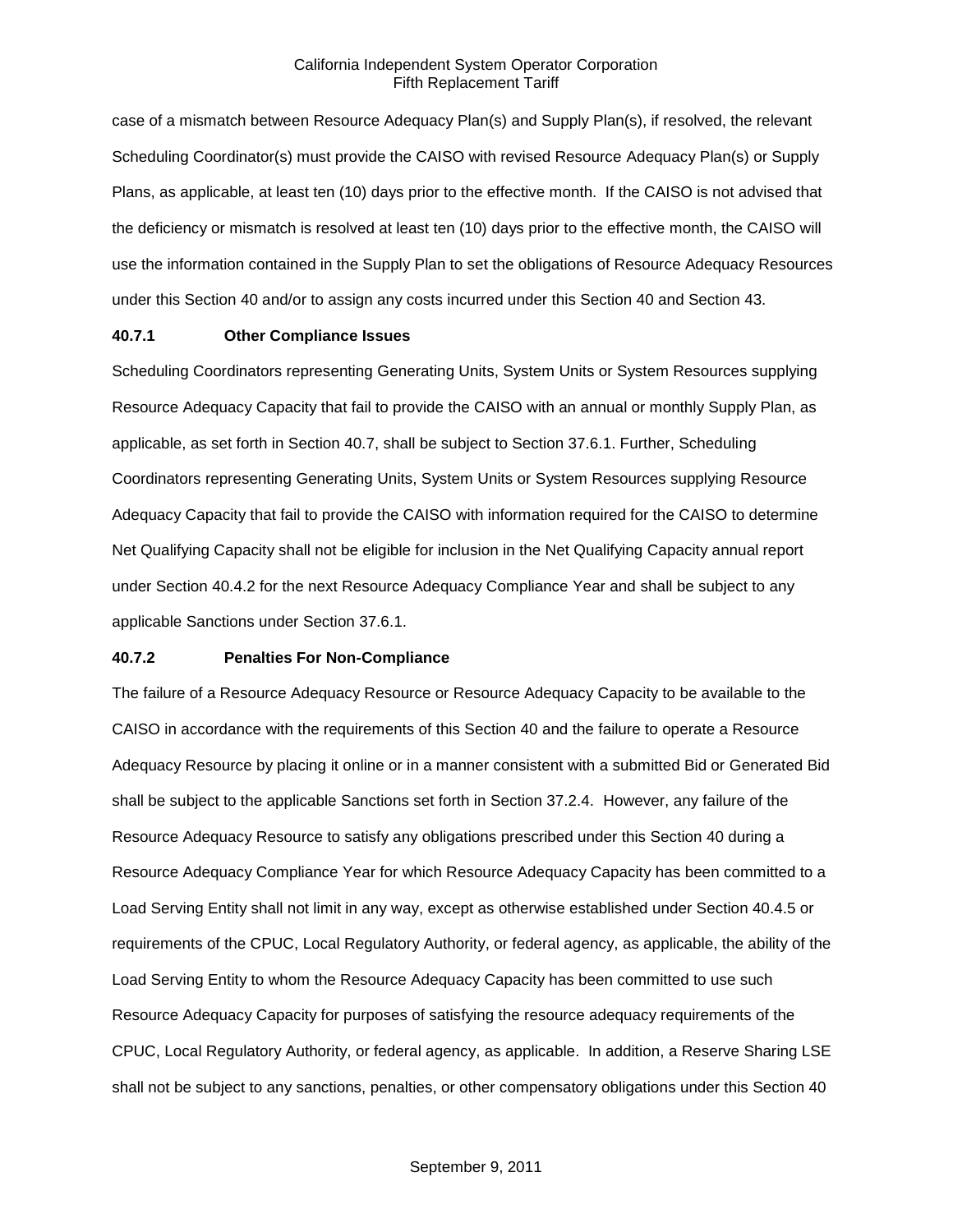on account of a Resource Adequacy Resource's satisfaction or failure to satisfy its obligations under this Section 40.

# **40.8 CAISO Default Qualifying Capacity Criteria**

# **40.8.1 Applicability**

The criteria in this Section 40.8 shall apply only: (i) where the CPUC or Local Regulatory Authority has not established and provided to the CAISO criteria to determine the types of resources that may be eligible to provide Qualifying Capacity and for calculating Qualifying Capacity for such eligible resource types and (ii) until the CAISO has been notified in writing by the CPUC of its intent to overturn, reject or fundamentally modify the capacity-based framework in CPUC Decisions 04-01-050 (Jan. 10, 2004), 04- 10-035 (Oct. 28, 2004), and 05-10-042 (Oct. 31, 2005). The types of resources specified in this Section 40.8.1 will be eligible to provide Qualifying Capacity to the extent they meet the criteria for each type of resource set forth in this Section 40.8.1.

# **40.8.1.2 Nuclear and Thermal**

Nuclear and thermal Generating Units, other than Qualifying Facilities with effective contracts under the Public Utility Regulatory Policies Act addressed in Section 40.8.1.8 below, must be a Participating Generator or a System Unit. The Qualifying Capacity of nuclear and thermal units, other than Qualifying Facilities addressed in Section 40.8.1.8, will be based on net dependable capacity defined by NERC Generating Availability Data System information.

# **40.8.1.3 Hydro**

Hydroelectric Generating Units, other than Qualifying Facilities with contracts under the Public Utility Regulatory Policies Act, must be either Participating Generators or System Units. The Qualifying Capacity of a pond or Pumped-Storage Hydro Unit, other than a QF, will be determined based on net dependable capacity defined by NERC GADS minus variable head derate based on an average dry year reservoir level. The Qualifying Capacity of a pond or Pumped-Storage Hydro Unit that is a QF will be determined based on historic performance during the hours of noon to 6:00 p.m., using a three-year rolling average.

The Qualifying Capacity of all run-of-river hydro units, including Qualifying Facilities, will be based on net dependable capacity defined by NERC GADS minus an average dry year conveyance flow, stream flow,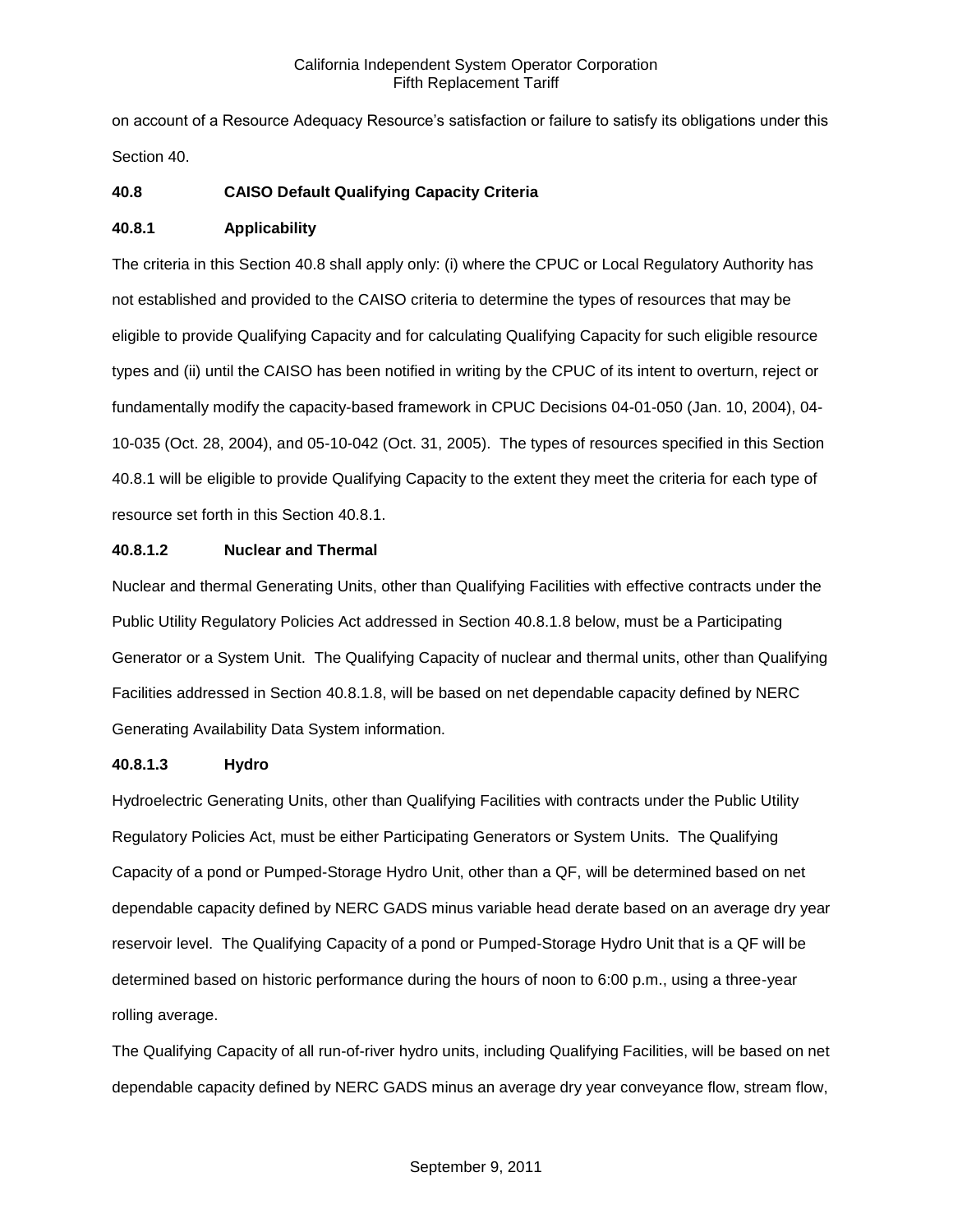or canal head derate. As used in this section, average dry year reflects a one-in-five year dry hydro scenario (for example, using the 4th driest year from the last 20 years on record).

# **40.8.1.4 Unit-Specific Contracts**

Unit-specific contracts with Participating Generators or System Units will qualify as Resource Adequacy Capacity subject to the verification that the total MW quantity of all contracts from a specific unit do not exceed the total Net Qualifying Capacity (MW) consistent with the Net Qualifying Capacity determination for that unit.

# **40.8.1.5 Contracts with Liquidated Damage Provisions**

Firm Energy contracts with liquidated damages provisions, as generally reflected in Service Schedule C of the Western Systems Power Pool Agreement or the Firm LD product of the Edison Electric Institute pro forma agreement, or any other similar firm Energy contract that does not require the seller to source the Energy from a particular unit, and specifies a delivery point internal to the CAISO Balancing Authority Area entered into before October 27, 2005 shall be eligible to count as Qualifying Capacity until the end of 2008. A Scheduling Coordinator, however, cannot have more than twenty-five percent (25%) of its portfolio of Qualifying Capacity met by contracts with liquidated damage provisions for 2008.

# **40.8.1.6 Wind and Solar**

As used in this Section, wind units are those wind Generating Units without backup sources of Generation and solar units are those solar Generating Units without backup sources of Generation. Wind and solar units, other than Qualifying Facilities with effective contracts under the Public Utility Regulatory Policies Act, must be Participating Intermittent Resources or subject to availability provisions of Section 40.6.4.3.4.

The Qualifying Capacity of all wind or solar units, including Qualifying Facilities, for each month will be based on their monthly historic performance during that same month during the hours of noon to 6:00 p.m., using a three-year rolling average. For wind or solar units with less than three years operating history, all months for which there is no historic performance data will utilize the monthly average production factor of all units (wind or solar, as applicable) within the TAC Area in which the Generating Unit is located.

# **40.8.1.7 Geothermal**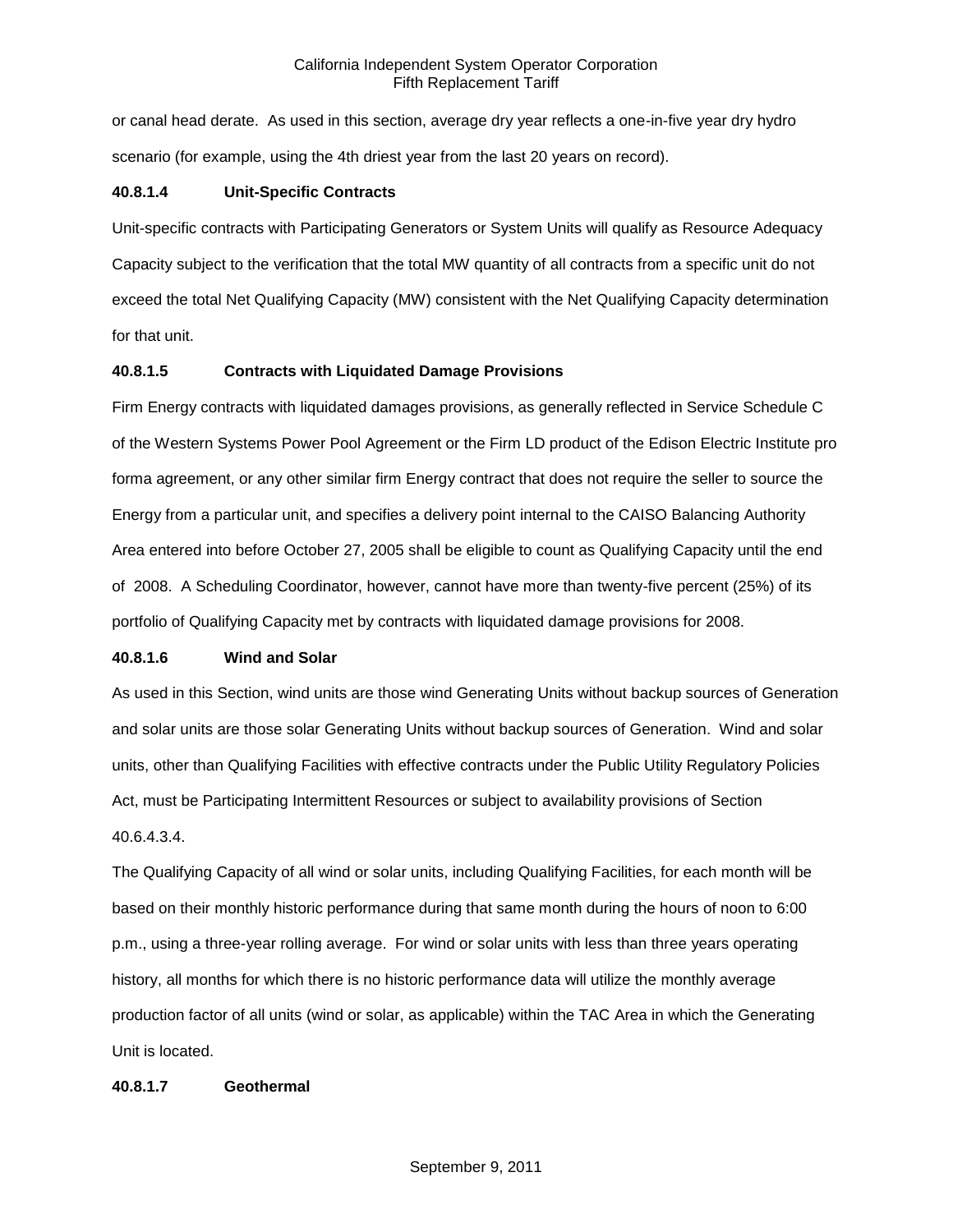Geothermal Generating Units, other than Qualifying Facilities addressed in Section 40.8.1.8, must be Participating Generators or System Units. The Qualifying Capacity of geothermal units, other than Qualifying Facilities addressed in Section 40.8.1.8, will be based on NERC GADS net dependable capacity minus a derate for steam field degradation.

# **40.8.1.8 Treatment of Qualifying Capacity for Qualifying Facilities**

Qualifying Facilities must be subject to an effective Participating Generator Agreement or QF Participating Generator Agreement or must be System Units, unless they have a PURPA contract. Except for hydro, wind, and solar Qualifying Facilities addressed pursuant to Sections 40.8.1.3 and 40.8.1.6, the Qualifying Capacity of Qualifying Facilities under PURPA contracts, will be based on historic monthly Generation output during the hours of noon to 6:00 p.m. (net of Self-provided Load) during a three-year rolling average.

# **40.8.1.9 Participating Loads**

The Qualifying Capacity of Participating Loads shall be the average reduction in Demand over a threeyear period on a per Dispatch basis or, if the Load does not have three years of performance history, based on comparable evaluation data using similar programs. Loads of Participating Loads must be available at least 48 hours, and if the Loads can only be dispatched for a maximum of two hours per event, then only 0.89 percent of a Scheduling Coordinator's portfolio may be made up of such Loads.

# **40.8.1.10 Jointly-Owned Facilities**

A jointly-owned facility must be either a Participating Generator or a System Unit. The Qualifying Capacity for the entire facility will be determined based on the type of resource as described elsewhere in this Section 40.8.1. In addition, the Scheduling Coordinator must provide the CAISO with a demonstration of its entitlement to the output of the jointly-owned facility's Qualified Capacity and an explanation of how that entitlement may change if the facility's output is restricted.

# **40.8.1.11 Facilities under Construction**

The Qualifying Capacity for facilities under construction will be determined based on the type of resource as described elsewhere in this Section 40.8. In addition, the facility must have been in commercial operation for no less than one month to be eligible to be included as a Resource Adequacy Resource in a Scheduling Coordinator's monthly Resource Adequacy Plan.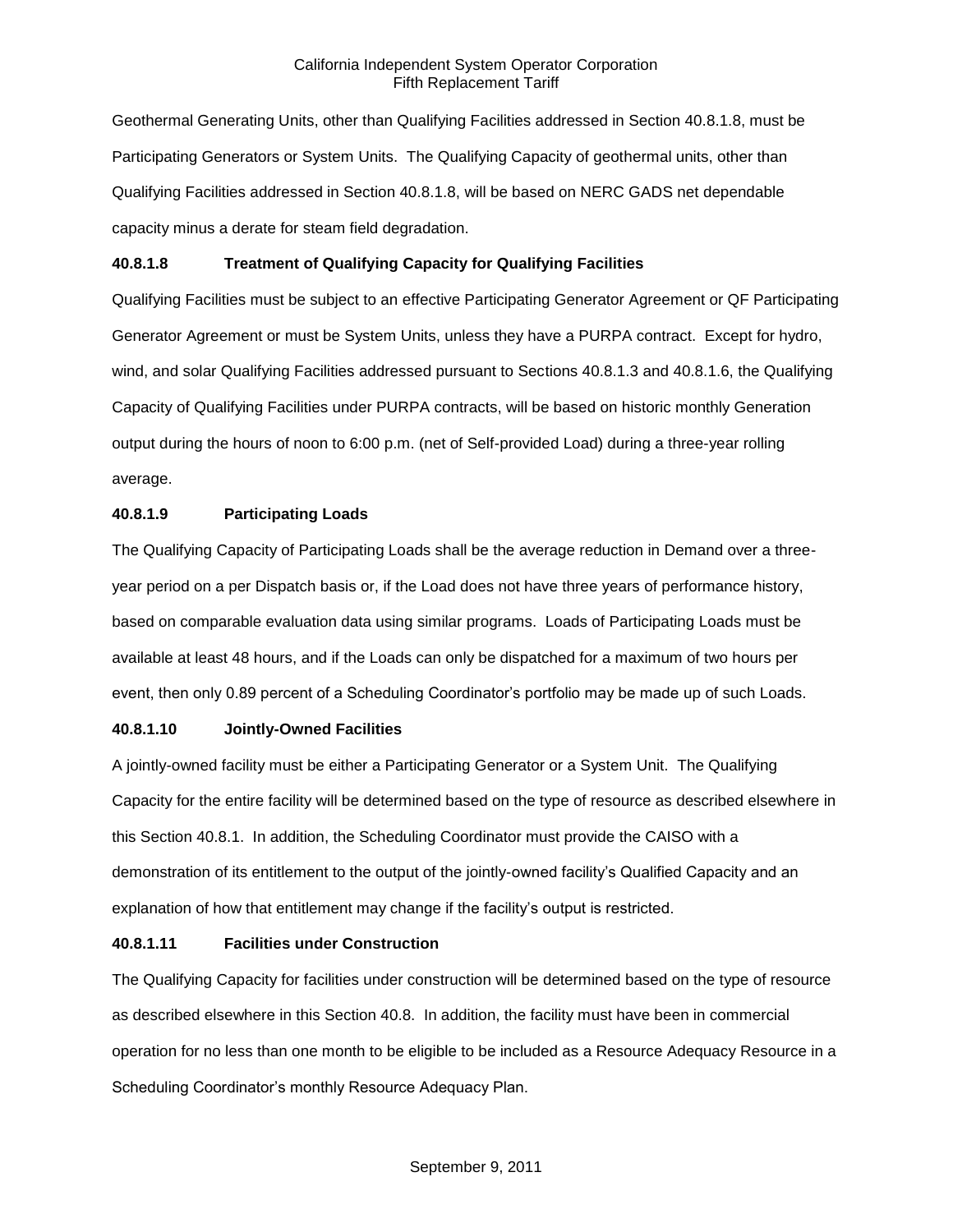# **40.8.1.12 System Resources**

# **40.8.1.12.1 Dynamic System Resources**

Dynamic System Resources shall be treated similar to resources within the CAISO Balancing Authority Area, except with respect to the deliverability screen under Section 40.4.6.1. However, eligibility as a Resource Adequacy Resource is contingent upon a showing by the Scheduling Coordinator that the Dynamic System Resource has secured transmission through any intervening Balancing Authority Areas for the Operating Hours that cannot be curtailed for economic reasons or bumped by higher priority transmission and that the Load Serving Entity for which the Scheduling Coordinator is submitting Demand Bids has an allocation of import capacity at the import Scheduling Point under Section 40.4.6.2 that is not less than the Resource Adequacy Capacity provided by the Dynamic System Resource.

# **40.8.1.12.2 Non-Dynamic System Resources**

For Non-Dynamic System Resources, the Scheduling Coordinator must demonstrate that the Load Serving Entity for which the Scheduling Coordinator is scheduling Demand has an allocation of import capacity at the import Scheduling Point under Section 40.4.6.2 that is not less than the Resource Adequacy Capacity from the Non-Dynamic System Resource. The Scheduling Coordinator must also demonstrate that the Non-Dynamic System Resource is covered by Operating Reserves, unless unit contingent, in the sending Balancing Authority Area. Eligibility as Resource Adequacy Capacity is contingent upon a showing by the Scheduling Coordinator of the System Resource that it has secured transmission through any intervening Balancing Authority Areas for the Operating Hours that cannot be curtailed for economic reasons or bumped by higher priority transmission. With respect to Non-Dynamic System Resources, any inter-temporal constraints, such as multi-hour run blocks, must be explicitly identified in the monthly Resource Adequacy Plan, and no constraints may be imposed beyond those explicitly stated in the plan.

# **40.8.1.13 Proxy Demand Resources**

The Qualifying Capacity of a Proxy Demand Resource, for each month, will be based on the resource's average monthly historic demand reduction performance during that same month during the Availability Assessment Hours, as described in Section 40.9.3, using a three-year rolling average. For a Proxy Demand Resource with fewer than three years of performance history, for all months for which there is no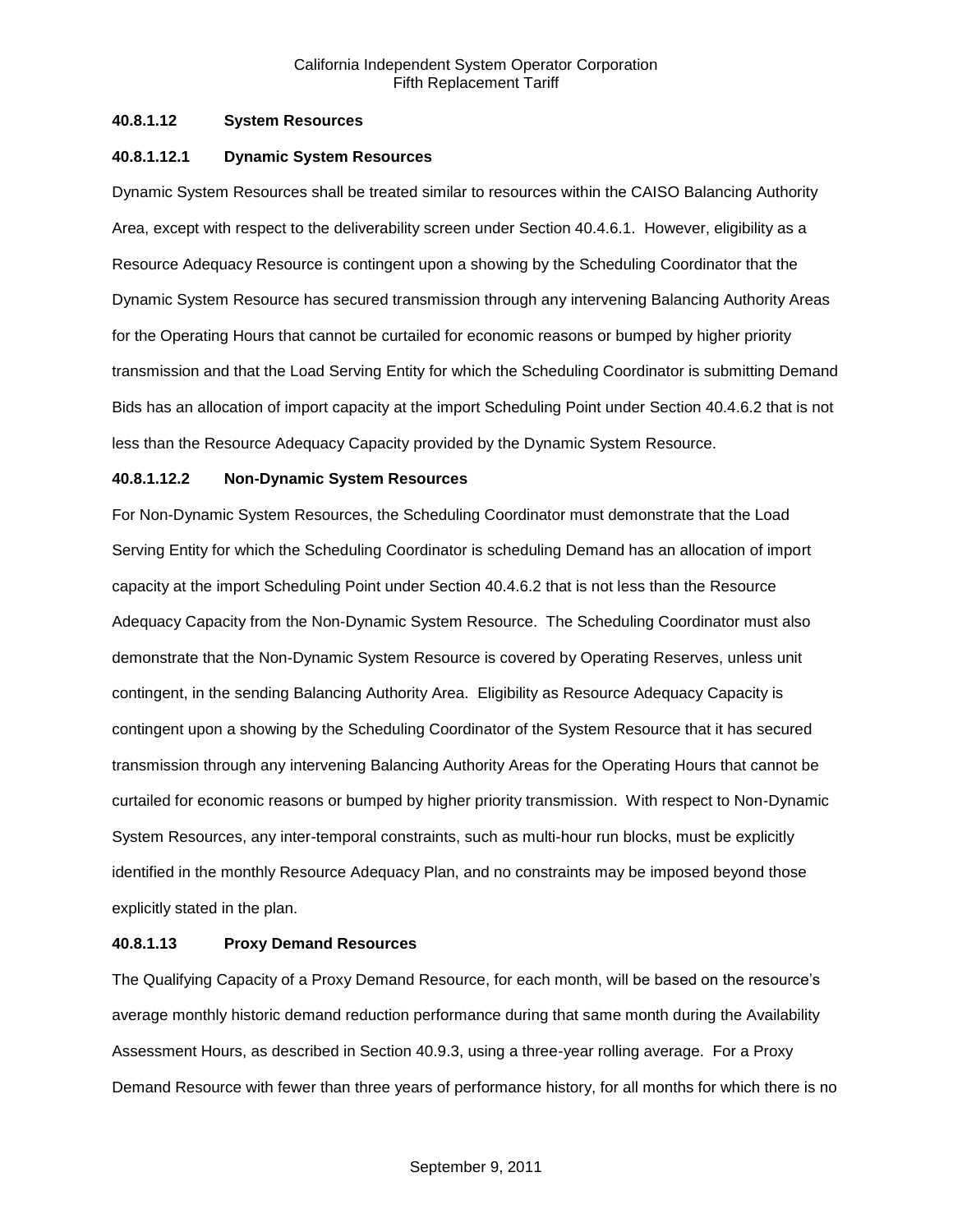historic data, the CAISO will utilize a monthly megawatt value as certified and reported to the CAISO by the Demand Response Provider; otherwise, where available, the CAISO will use the average of historic demand reduction performance data available, by month, for a Proxy Demand Resource. Proxy Demand Resources must be available at least four (4) hours per month in which they are eligible to provide RA Capacity and must be dispatchable for a minimum of thirty (30) minutes per event within each of those months.

# **40.9. Availability Standards And Payment; Non-Availability Charges**

# **40.9.1 General**

Except for the exemptions specified in Section 40.9.2, the CAISO will track the availability of Resource Adequacy Capacity during the Availability Assessment Hours of each month, as specified in Section 40.9.3, in order to determine the amount of Resource Adequacy Capacity that was available to the CAISO. Each non-exempt Resource Adequacy Resource will be subject to the Availability Standards determined in accordance with either Section 40.9.4 or 40.9.7, whichever is applicable, for each month during each Resource Adequacy Compliance Year, starting with the 2010 Resource Adequacy Compliance Year. Scheduling Coordinators for Resource Adequacy Resources will be subject to Non-Availability Charges or Availability Incentive Payments as specified in either Section 40.9.4 or Section 40.9.7, whichever is applicable. MW values or percentages used by the CAISO in this Section 40.9 will be calculated to no less than two decimal places.

# **40.9.2 Exemptions**

The following exemptions apply to the CAISO's Availability Standards program of this Section 40.9:

- (1) Resources with a Pmax less than one (1.0) MW will not be used to determine Availability Standards, will not be subject to Non-Availability Charges or Availability Incentive Payments, and will not be subject to the additional Outage reporting requirements of this Section 40.9.
- (2) Capacity under a resource specific power supply contract that existed prior to June 28, 2009 and Resource Adequacy Capacity that was procured under a contract that was either executed or submitted to the applicable Local Regulatory Authority for approval prior to June 28, 2009, and is associated with specific Generating Units or System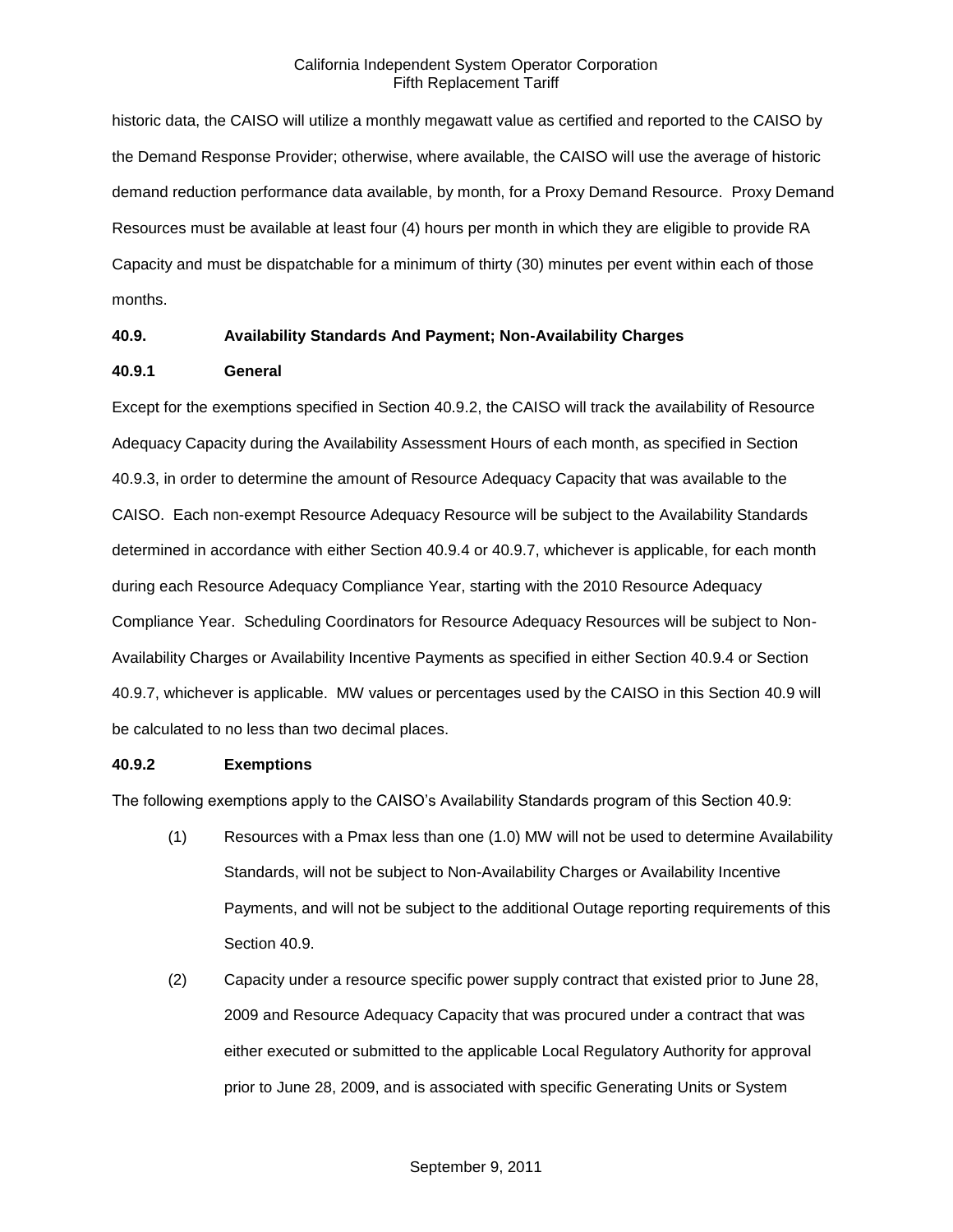Resources, will not be subject to Non-Availability Charges or Availability Incentive Payments. Such contracted Resource Adequacy Capacity, except for non Resource-Specific System Resources, will be included in the development of Availability Standards and will be subject to any Outage reporting requirements necessary for this purpose. The exemption will apply only for the initial term of the contract and to the MW capacity quantity and Resource Adequacy Resources specified in the contract prior to June 28, 2009. The exemption shall terminate upon the conclusion of the initial contract term. Exempt contracts may be re-assigned or undergo novation on or after June 28, 2009, but the exemption shall not apply for any extended contract term, increased capacity quantity or additional resource(s) beyond those specified in the contract prior to June 28, 2009. Scheduling Coordinators for Resource Adequacy Resources subject to these contracts will be required to certify the start date of the contract, the expiration date, the Resource ID(s), and the amount of Resource Adequacy Capacity associated with each Resource ID included in the contract. For Resource Adequacy Resources whose Qualifying Capacity value is determined by historical output, the capacity under a resource specific power supply contract or Resource Adequacy Capacity that was procured under a contract that was either executed or submitted to the applicable Local Regulatory Authority for approval that meets the requirements in this subsection (2) will not be subject to Non-Availability Charges or Availability Incentive Payments, except that the deadline date for either type of contract shall be August 22, 2010 instead of June 28, 2009.

(3) For a contract entered into prior to June 28, 2009 that provides for the amount of Resource Adequacy Capacity to increase during the original term of the contract, based on a ratio of the Resource Adequacy Resource's output or due to an addition of capacity, the exemption provided in subsection (2) of this Section 40.9.2 will apply to the additional capacity allowed under the contract; provided that the capacity increase (i) is expressly contained in the provisions of the contract, (ii) occurs during the primary term of the contract; and (iii) does not result from contract extensions or other amendments to the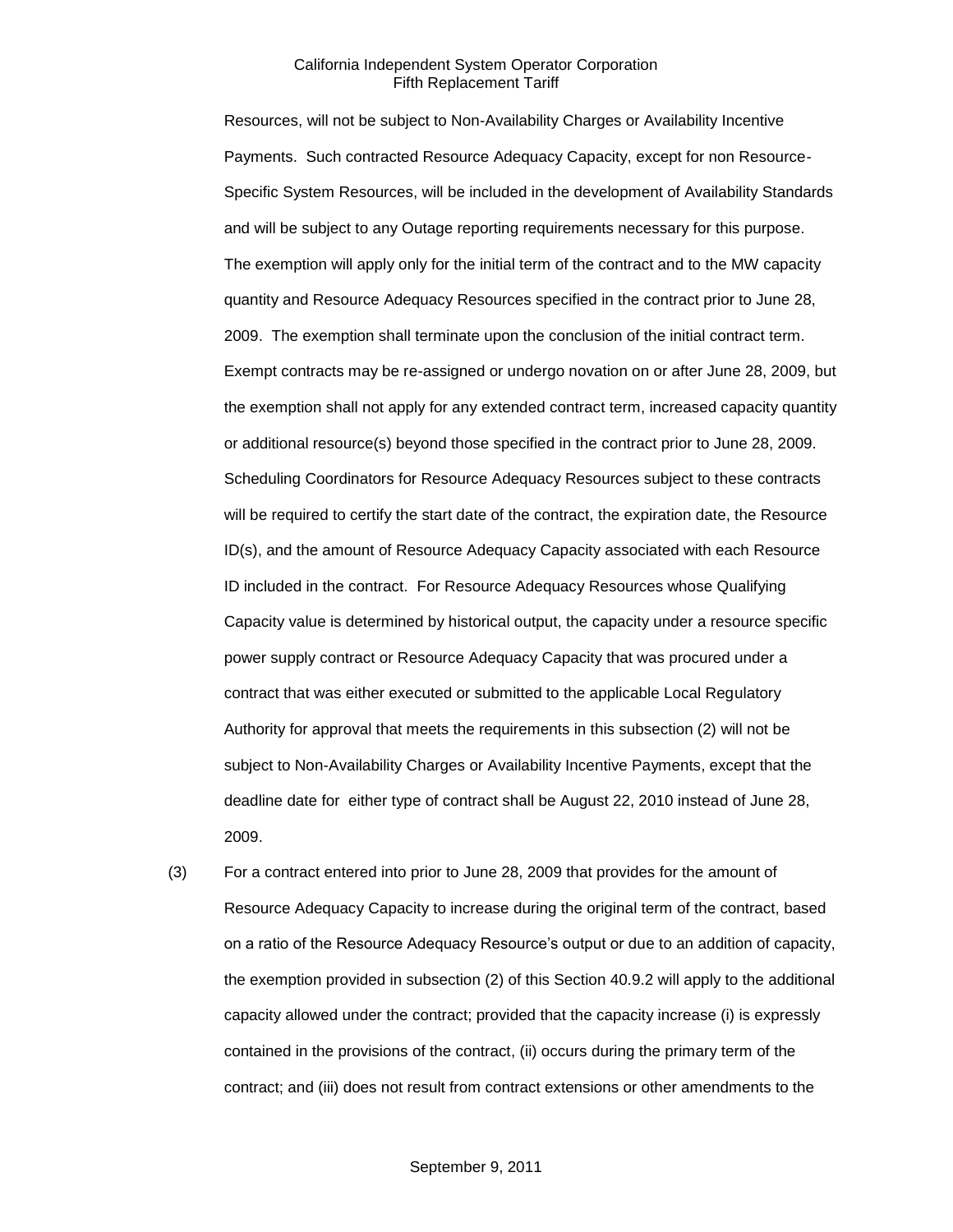original terms and conditions of the contract. Scheduling Coordinators for Resource Adequacy Resources subject to contracts that provide for such capacity increases or additions must include in their certification, in addition to the requirements of subsection (2) of this Section 40.9.2, (i) the citation to any contract provisions that might entitle them to increased exempt Resource Adequacy Capacity from the contracted resources during the primary term of the contract; (ii) the amount of additional capacity to which they might be entitled; and (iii) the actual effective date of the capacity increase. If the actual amount of capacity and/or the actual effective date of the capacity increase is not known at the time of the initial certification, the Scheduling Coordinator shall provide a supplemental certification(s) when this information becomes known. For Resource Adequacy Resources whose Qualifying Capacity value is determined by historical output the exemption provided in subsection (2) of this Section 40.9.2 will apply to an increase in the capacity under a resource specific power supply contract or Resource Adequacy Capacity that was procured under a contract that was either executed or submitted to the applicable Local Regulatory Authority for approval that meets the requirements in this subsection (3), except that the deadline date for either type of contract to be exempt shall be August 22, 2010 instead of June 28, 2009.

- (4) Demand response resources will not be used to determine Availability Standards, will not be subject to Non-Availability Charges or Availability Incentive Payments, and will not be subject to the additional Outage reporting requirements of this Section 40.9.
- (5) Resource Adequacy Capacity provided through contracts for Energy from non-specified resources delivered within the CAISO Balancing Authority Area will not be used to determine Availability Standards, will not be subject to Non-Availability Charges or Availability Incentive Payments, and will not be subject to the additional Outage reporting requirements of this Section 40.9; and
- (6) Resource Adequacy Resources of a Modified Reserve Sharing LSE or a Load following MSS will be used to determine the Availability Standards and will be subject to any Outage reporting requirements necessary for this purpose. Non-Local Capacity Area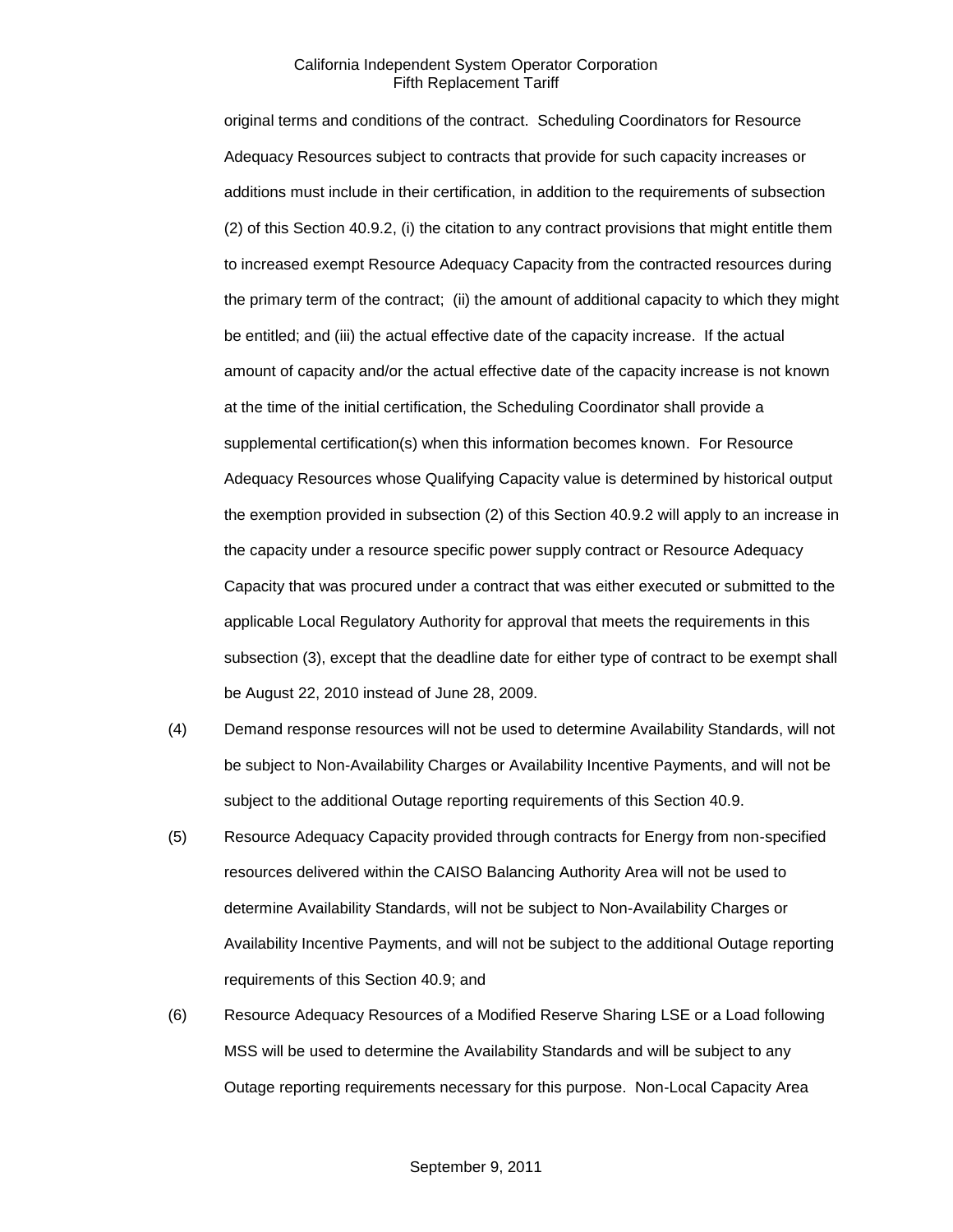Resource Adequacy Resources of a Modified Reserve Sharing LSE or a Load following MSS will not be subject to Non-Availability Charges or Availability Incentive Payments, but those entities shall remain responsible for any other applicable deficiency payments under this CAISO Tariff or the applicable MSS Agreement.

Exclusions from the Availability Standards and Outage reporting requirements established in this Section 40.9 are for this Section 40.9 alone and do not affect any other obligation arising under the CAISO Tariff.

# **40.9.3 Availability Assessment Hours**

The CAISO shall establish Availability Assessment Hours applicable for each month of each Resource Adequacy Compliance Year, which shall be applied starting with Resource Adequacy Compliance Year 2010, in order to assess the extent to which each Resource Adequacy Resource has met the Availability Standards of this Section 40.9. The Availability Assessment Hours shall be a pre-defined set of hours in each month corresponding to the operating periods when high demand conditions typically occur and when the availability of Resource Adequacy Capacity is most critical to maintaining system reliability. The Availability Assessment Hours shall be comprised of five consecutive hours of each non-weekend, nonfederal holiday day. The five hour period will vary by season as necessary such that, based on historical actual load data, the coincident peak load hour typically falls within the five-hour range each day during the month. The CAISO shall annually determine the five hour range for the Availability Assessment Hours for each month of the next Resource Adequacy Compliance year prior to the start of each Resource Adequacy Compliance Year and shall specify them in the Business Practice Manual.

#### **40.9.4 Availability Determinations**

This Section 40.9.4 addresses availability assessment for all Resource Adequacy Capacity, including the Resource Adequacy Capacity of Resource-Specific System Resources, subject to the Section 40.9 Availability Standards program; however, this Section 40.9.4 does not apply to Resource Adequacy Capacity provided by non-Resource-Specific System Resources which are addressed in Section 40.9.7.

### **40.9.4.1 Availability Standard**

The CAISO shall calculate and publish the monthly Availability Standards for Resource Adequacy Compliance Year 2010 no later than forty five (45) days after a FERC order approving this section and by July 1 prior to each Resource Adequacy Compliance Year thereafter. For Resource Adequacy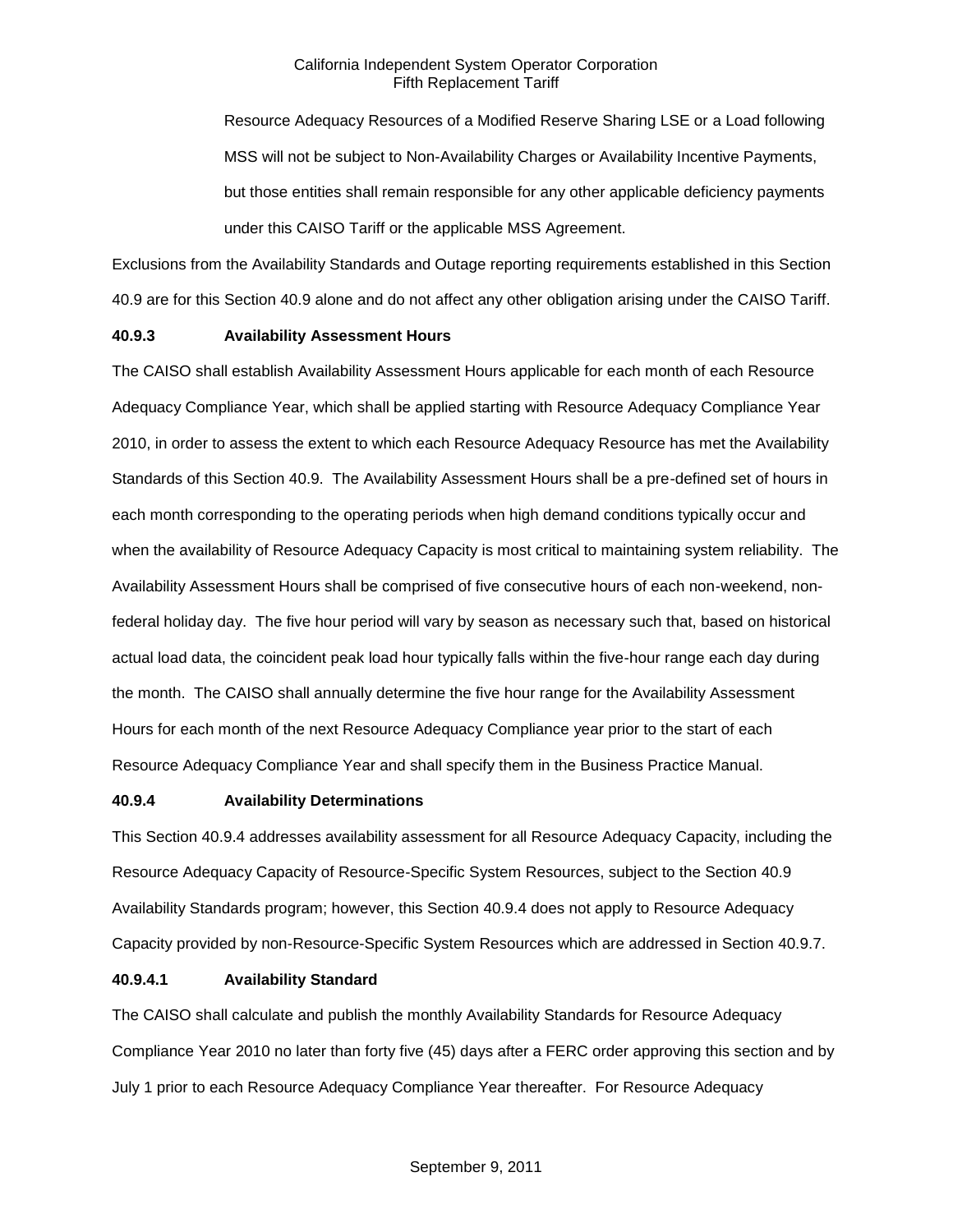Compliance Year 2010, the monthly Availability Standards applicable to Resource Adequacy Resources subject to this Section 40.9.4 will be based on the historical availability of Resource Adequacy Resources during the Availability Assessment Hours of the corresponding months during the period from June 2006 through December 2008. For subsequent years, the monthly Availability Standards will be based on historical availability for the Availability Assessment Hours over the previous three years. Each monthly Availability Standard will be calculated as the sum of the available Resource Adequacy Capacity of the included Resource Adequacy Resources across all the Availability Assessment Hours of the month, divided by the sum of the designated Resource Adequacy Capacity for the same set of hours and resources, and multiplied by 100 to obtain a number between zero (0) and one hundred percent (100%). For the purpose of determining the available Resource Adequacy Capacity in each month, the CAISO will use the Outage information reported in SLIC and, when available, the Outage reports submitted pursuant to Section 40.9.5. To ensure consistency between the calculation of the monthly Availability Standard and the calculation of each resource's monthly availability, the data utilized for both calculations will be in accordance with the provisions of Sections 40.9.4.2. All Resource Adequacy Resources except for the following will be included in the calculation of the Availability Standards:

- (1) Resource Adequacy Resources exempted in Section 40.9.2;
- (2) Non-Resource-Specific System Resources;
- (3) Resources between one (1) MW and ten (10) MW subject to the reporting requirements of Section 40.9.5, until such time that the CAISO has received the outage reports and can begin to utilize the data; and
- (4) Use-Limited Resources for Compliance Year 2010 and 2011.

#### **40.9.4.2 Availability Calculation for a Resource Adequacy Resource**

The CAISO will calculate the monthly availability for each Resource Adequacy Resource subject to this Section 40.9.4 as follows:

The sum of the hourly available Resource Adequacy Capacity of the resource over all Availability Assessment Hours of the month, divided by the sum of the hourly Resource Adequacy Capacity of the resource as designated in the Supply Plan for the resource for those hours, and multiplied by 100 to obtain a number between zero percent (0%) and one hundred percent (100%).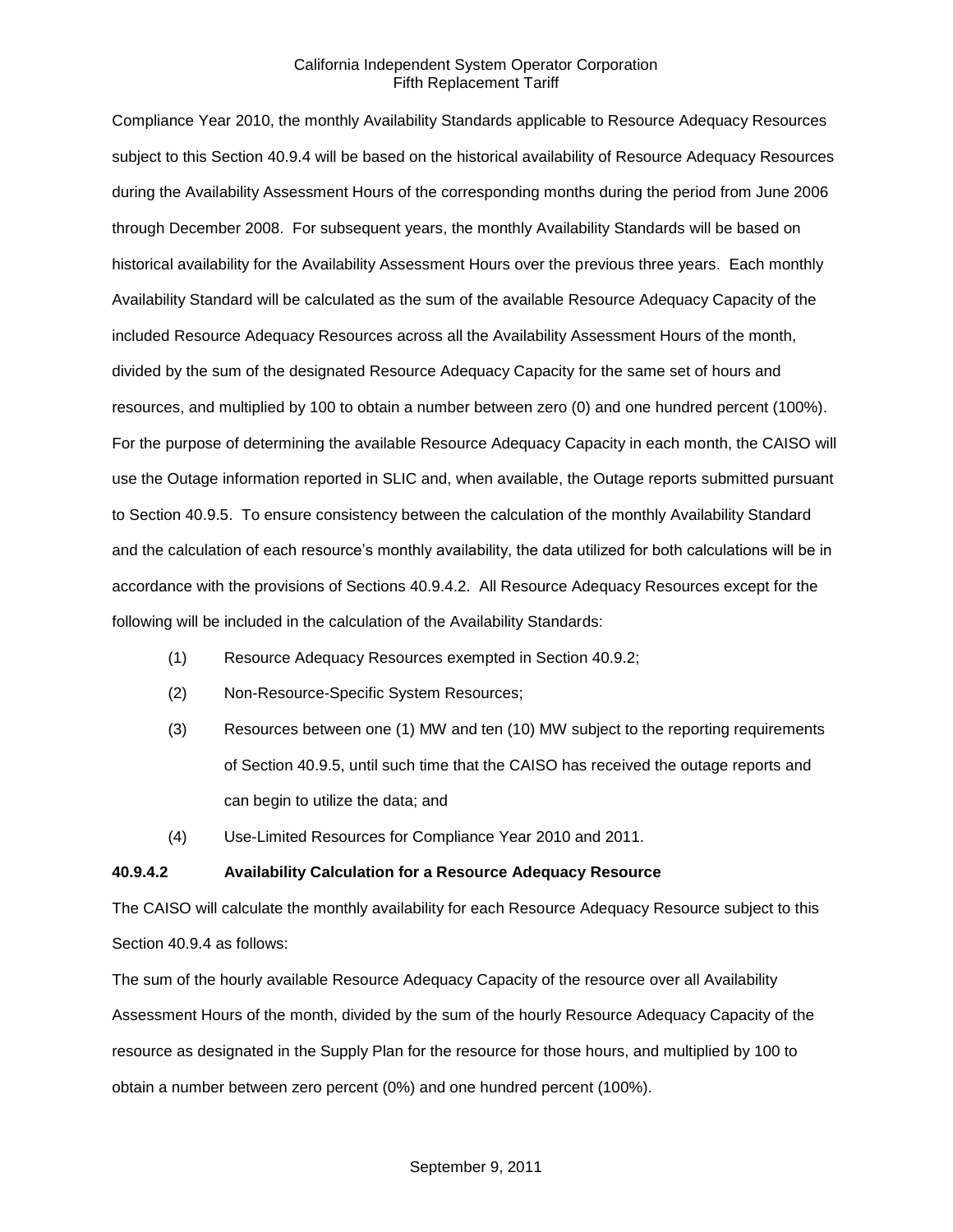- 1. A Resource Adequacy Resource will be determined to be less than one hundred percent (100%) available in a given month if it has any Forced Outages or temperature-related ambient de-rates that impact the availability of its designated Resource Adequacy Capacity during the Availability Assessment Hours of that month.
- 2. For Resource Adequacy Resources whose Qualifying Capacity value is determined by historical output, its hourly available Resource Adequacy Capacity for each Availability Assessment Hour will be determined from three components: the total actual amount of Energy the resource delivered during that hour; Resource Adequacy Capacity of the resource as designated in its Supply Plan; and the resource's Net Qualifying Capacity as reduced for that hour by the same percentage by which any Forced Outages or temperature-related ambient de-rates reduced the resource's capacity from its PMax capacity. If the total actual amount of Energy delivered by the resource in an Availability Assessment Hour is greater than or equal to the amount of Resource Adequacy Capacity designated in the Supply Plan, the hourly available Resource Adequacy Capacity for the hour will equal the resource's Resource Adequacy Capacity as designated in its Supply Plan. If the total actual amount of Energy delivered by the resource in an Availability Assessment Hour is less than the amount of Resource Adequacy Capacity designated in the Supply Plan, the available Resource Adequacy Capacity of the resource for that hour will be the higher of the total actual Energy the resource delivered in that hour or the resource's Net Qualifying Capacity as reduced for that hour by the same percentage by which any Forced Outages or temperature-related ambient de-rates reduced the resource's capacity from its PMax capacity. The Resource Adequacy Capacity for each resource will be determined in accordance with the following formula:

Hourly Available Resource Adequacy Capacity = Min (RA Capacity, Max (Actual Energy, Proportional Derated Capacity))

Where:

RA Capacity = Resource Adequacy Capacity designated in the Supply Plan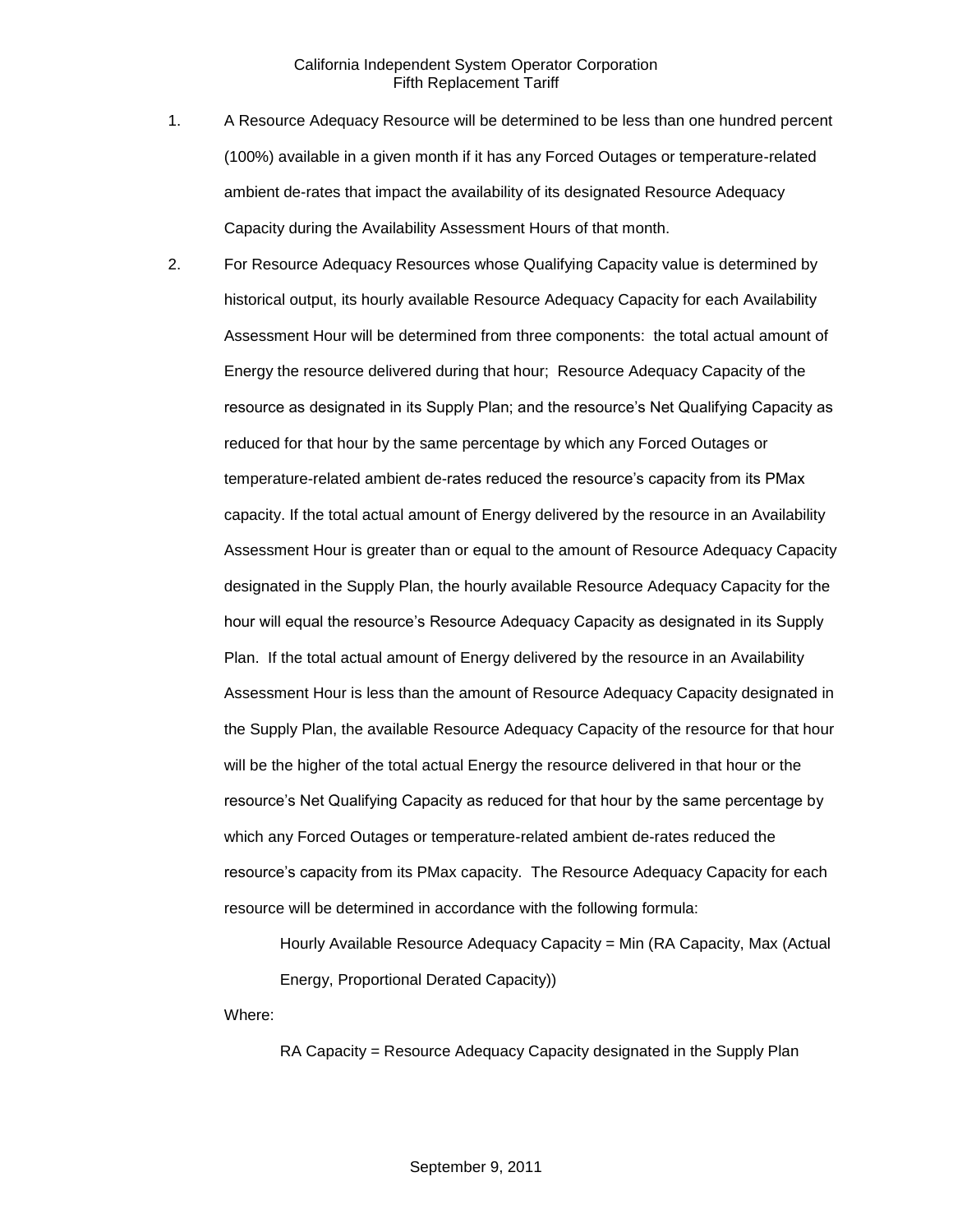Actual Energy = Total actual Energy delivered by the resource in the Availability Assessment Hour

Proportional Derated Capacity = Resource's Net Qualifying Capacity as reduced for that hour by the same percentage by which any Forced Outages or temperature-related ambient de-rates reduced the resource's capacity from its PMax capacity

If the SC for the Resource Adequacy Resource requests to convert from a Forced Outage to a Maintenance Outage in accordance with Section 9.3.3, the SC must terminate the existing Forced Outage and submit a new request for a Maintenance Outage. In the event the CAISO rejects the request to convert from a Forced Outage to a Maintenance Outage due to reliability criteria, the Outage will not be converted and the Forced Outage will continue. Outages properly submitted for temperature-related ambient derates for a Use Limited Resource will be counted against its availability only until such time as the Use Limited Resource reaches its energy limit constraint, at which time such Outages or derates will no longer count against the availability of the Use Limited Resource for the relevant month. The start and end times used in calculating the availability of each resource each month will be the Outage time reported in the SLIC system or through the alternative reporting process of Section 40.9.5 for resources not included in the SLIC system.

# **40.9.4.2.1 Substitute Capacity**

A Scheduling Coordinator may substitute capacity that is not Resource Adequacy Capacity for its Resource Adequacy Capacity that is on a Forced Outage or de-rate in order to mitigate the impact of the Forced Outage or de-rate on its availability calculation. Such substitution will be accepted by the CAISO in accordance with the following procedures.

(1) For Local Capacity Area Resources. A Scheduling Coordinator providing Resource Adequacy Capacity to satisfy a Local Capacity Area requirement may pre-qualify alternate resources by providing a prequalification request in accordance with the form and schedule specified in the Business Practice Manual. If the alternate resource is located at the same bus as the Resource Adequacy Resource it would replace and has similar operational characteristics, the CAISO will approve the pre-qualification request as a substitute resource for use in the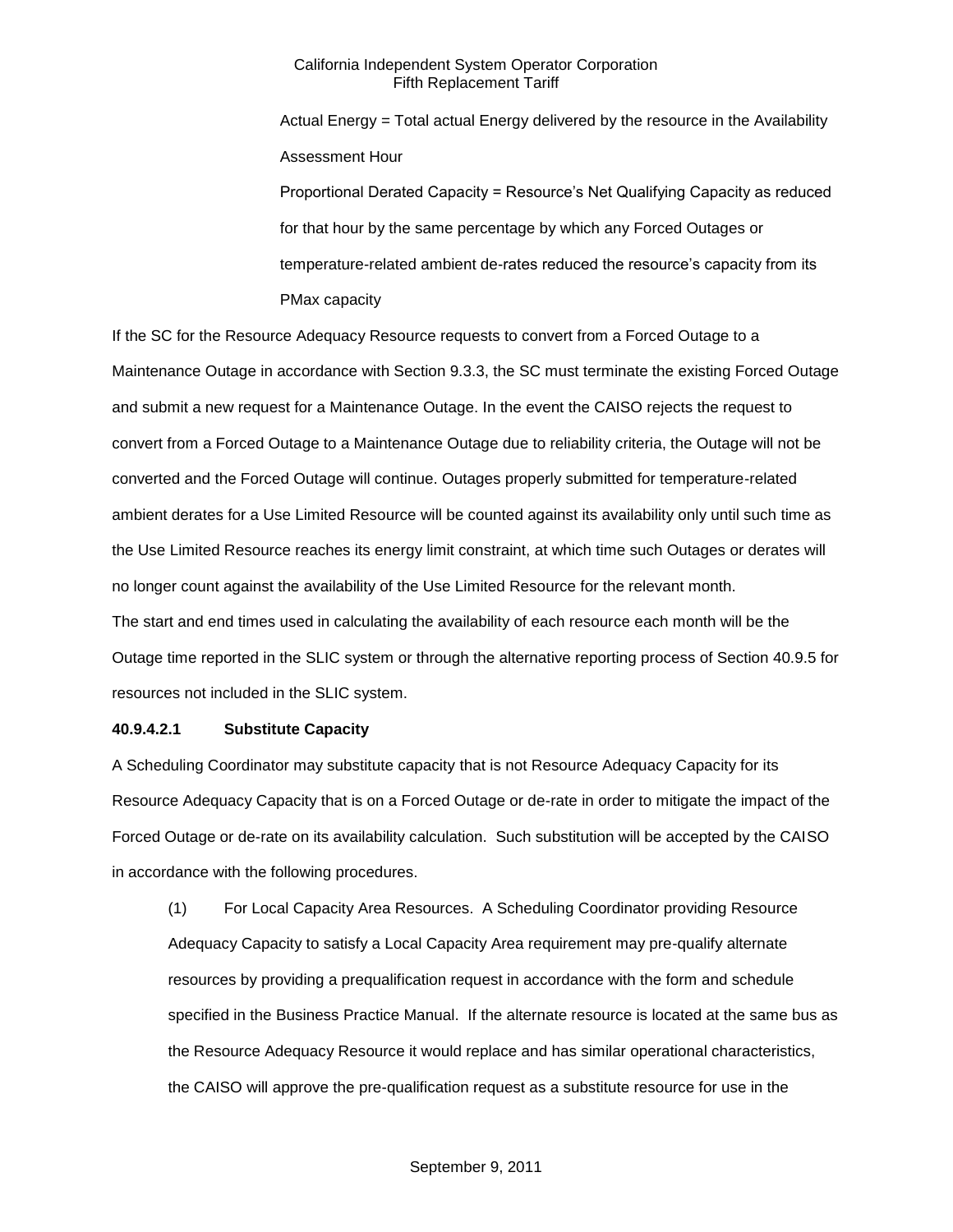subsequent Resource Adequacy Compliance Year. Additionally, when a Local Capacity Area Resource Adequacy Resource subsequently has a Forced Outage or de-rate, the Scheduling Coordinator may, prior to the close of IFM, request to substitute a non-pre-qualified resource. The CAISO will grant the request if the alternate resource is (i) located at the same bus and meets the CAISO's operational needs, or (ii) if not located at the same bus, is located in the same Local Capacity Area, and which meets the CAISO's effectiveness and operational needs, including size of resource, as determined by the CAISO in its reasonable discretion.

(2) Non-Local Capacity Area Resources (Resource Adequacy Resources designated to meet system requirements). If a Resource Adequacy Resource that is not also a Local Capacity Area Resource has an outage that would count against its availability, the Scheduling Coordinator for that resource may, prior to the close of the IFM, request to substitute a non-Resource Adequacy Resource to be used in the place of the original resource. A Scheduling Coordinator for a non-Resource Specific System Resource that has an outage that would count against its availability may, prior to the close of the IFM, request to substitute a non-Resource Adequacy Resource that is internal to the CAISO Balancing Area Authority to be used in the place of the original resource. The CAISO shall approve the request if the substitute resource provides the same MW quantity of deliverable capacity as the original Resource Adequacy Resource.

# **40.9.4.2.2 Accounting for De-Rates**

In accounting for a de-rate of a unit that has not committed one hundred percent (100%) of its Net Qualified Capacity in its Monthly Supply Plan, the CAISO will follow the following principles:

- (1) Any de-rate will be applied first to any non Resource Adequacy Capacity of the resource; and
- (2) Any de-rate to Resource Adequacy Capacity will be applied pro-rata to any contract capacity exempt under Section 40.9.2(2) and any non-exempt Resource Adequacy Capacity commitment from that resource.

# **40.9.5 Outage Reporting**

Scheduling Coordinators for Generating Units or Resource-Specific System Resources that are also Resource Adequacy Resources with a maximum output capability of one (1) MW or more, but which do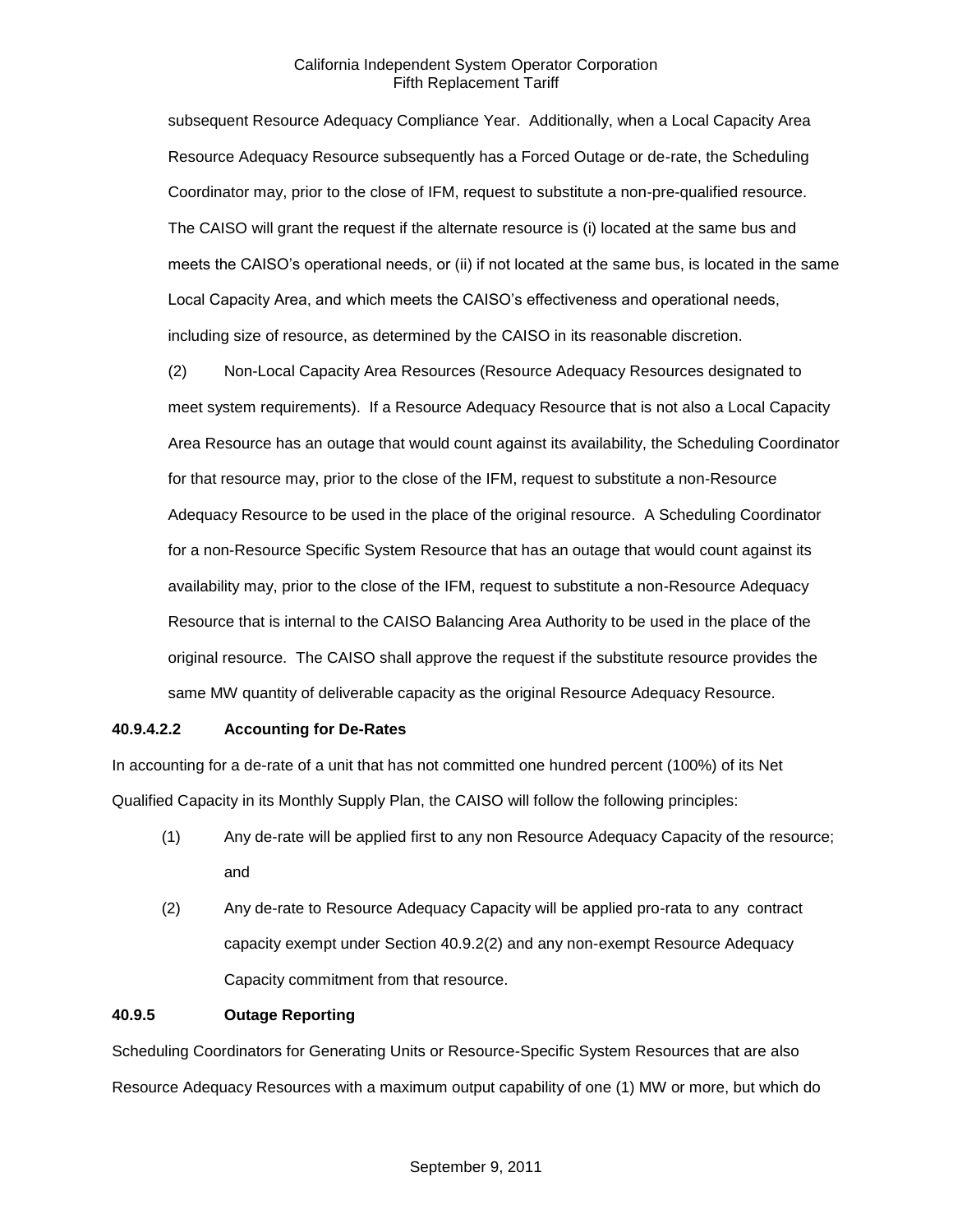not meet the requirement to provide information on Forced Outages in accordance with Section 9.3.10, shall provide equivalent availability-related information in the form and on the schedule specified in the Business Practice Manuals. This information shall identify all Forced Outages, non-ambient de-rates, and temperature-related ambient de-rates that have occurred over the previous calendar month and shall contain all relevant details needed to enable the CAISO to perform the availability calculation for the resource in accordance with Section 40.9.4, including: the start and end times of any Outages or derates, the MW availability in all Availability Assessment Hours, and the causes of any Forced Outages or de-rates. Scheduling Coordinators for Resource Adequacy Resources whose maximum output capability is ten (10) MW or more shall report Outage-related information in accordance with the reporting obligations in Section 9.3.10.

# **40.9.6 Non-Availability Charges And Availability Incentive Payments**

A Resource Adequacy Resource that is subject to the availability assessment in accordance with Section 40.9.4 and whose monthly availability calculation under Section 40.9.4.2 is more than two and a half percent (2.5%) below the monthly Availability Standard will be subject to a Non-Availability Charge for the month. A Resource Adequacy Resource subject to Section 40.9.4 whose availability calculation under Section 40.9.4.2 is more than two and a half percent (2.5%) above the monthly Availability Standard will be eligible for an Availability Incentive Payment for the month. For Resources whose Qualifying Capacity is determined by their historical output, the CAISO will calculate but not apply through the settlements process the Non-Availability Charges or Availability Incentive Payments to Trading Days within the three months of January, February, and March 2011.

**40.9.6.1 Determination of Resource Adequacy Capacity Subject to Non-Availability Charge** The amount of Resource Adequacy Capacity of a Resource Adequacy Resource subject to the Non-Availability Charge will be determined as follows:

(1) A Resource Adequacy Resource with actual availability calculated in accordance with Section 40.9.4.2 that is less than the Availability Standard minus the tolerance band of two and a half percent (2.5%) for a given month will have the Non-Availability Charge assessed to that portion of its non-exempt Resource Adequacy Capacity determined in accordance with the following formula: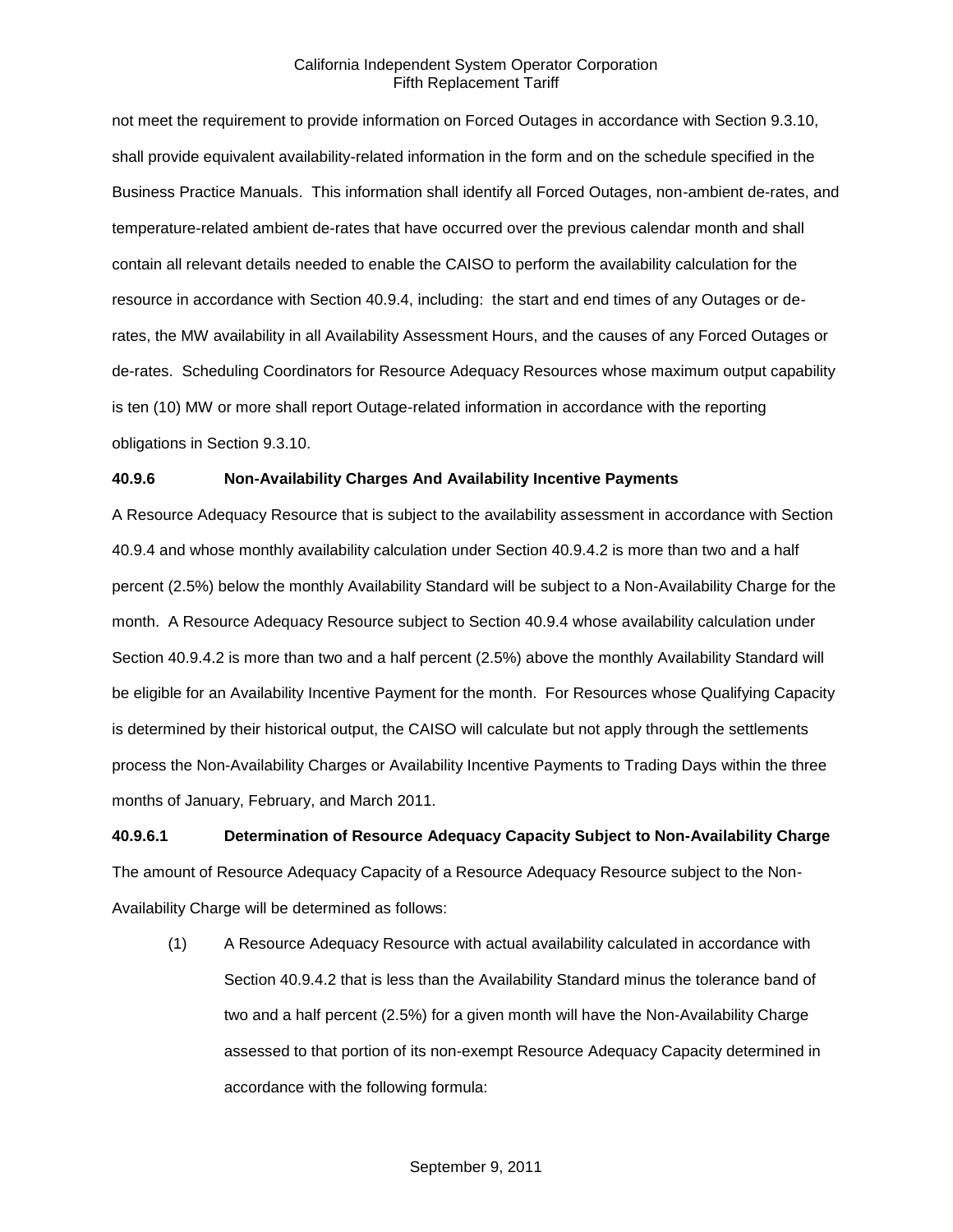$P = RA<sup>*</sup>(S - .025) - X$ 

Where:

- P = The RA Resource's RA Capacity subject to Non-Availability Charge
- $S =$  Monthly Availability Standard as a fraction, so that  $0 < S < 1.0$
- RA = The RA Resource's RA Capacity (MW) {as designated in its Supply Plan, less any exempt capacity}
- $X =$  The {mean of the} RA Resource's {hourly available RC Capacity over all Availability Assessment Hours of the month (MW).}
- (2) No Non-Availability Charge will be applied when a Resource Adequacy Resource's actual availability, calculated in accordance with Section 40.9.4.2 for a given month, is equal to or greater than the Availability Standard less two and a half percent (2.5%).
- (3) Any Forced Outage, non-ambient de-rate, or temperature-related ambient de-rates of a resource that the CAISO has accepted as a substitute for a Resource Adequacy Resource in accordance with Section 40.9.4.2.1 will be applied in calculating the availability of the Resource Adequacy Resource for which it is substituting.

# **40.9.6.2 Determination of the Non-Availability Charge**

The per-MW Non-Availability Charge rate will be the Monthly CPM Capacity Payment price as specified in Schedule 6 of Appendix F of this CAISO Tariff. The Non-Availability Charge for a Resource Adequacy Resource shall be determined by multiplying the resource's capacity subject to the Non-Availability Charge calculated in accordance with Section 40.9.6.1 by the Non-Availability Charge rate.

# **40.9.6.3 Availability Incentive Payment**

Scheduling Coordinators for Resource Adequacy Resources that achieve monthly availability that is more than two and a half percent (2.5%) above the monthly Availability Standard are eligible to receive the monthly Availability Incentive Payment. This payment will be funded entirely through the monthly Non-Availability Charges assessed for the same month. For each resource eligible for the Availability Incentive Payment, its eligible capacity will be that portion of its designated Resource Adequacy Capacity equal to its actual availability calculated in accordance with Section 40.9.4.2 minus the Availability Standard percent minus two and a half percent (2.5%). The monthly Availability Incentive Payment rate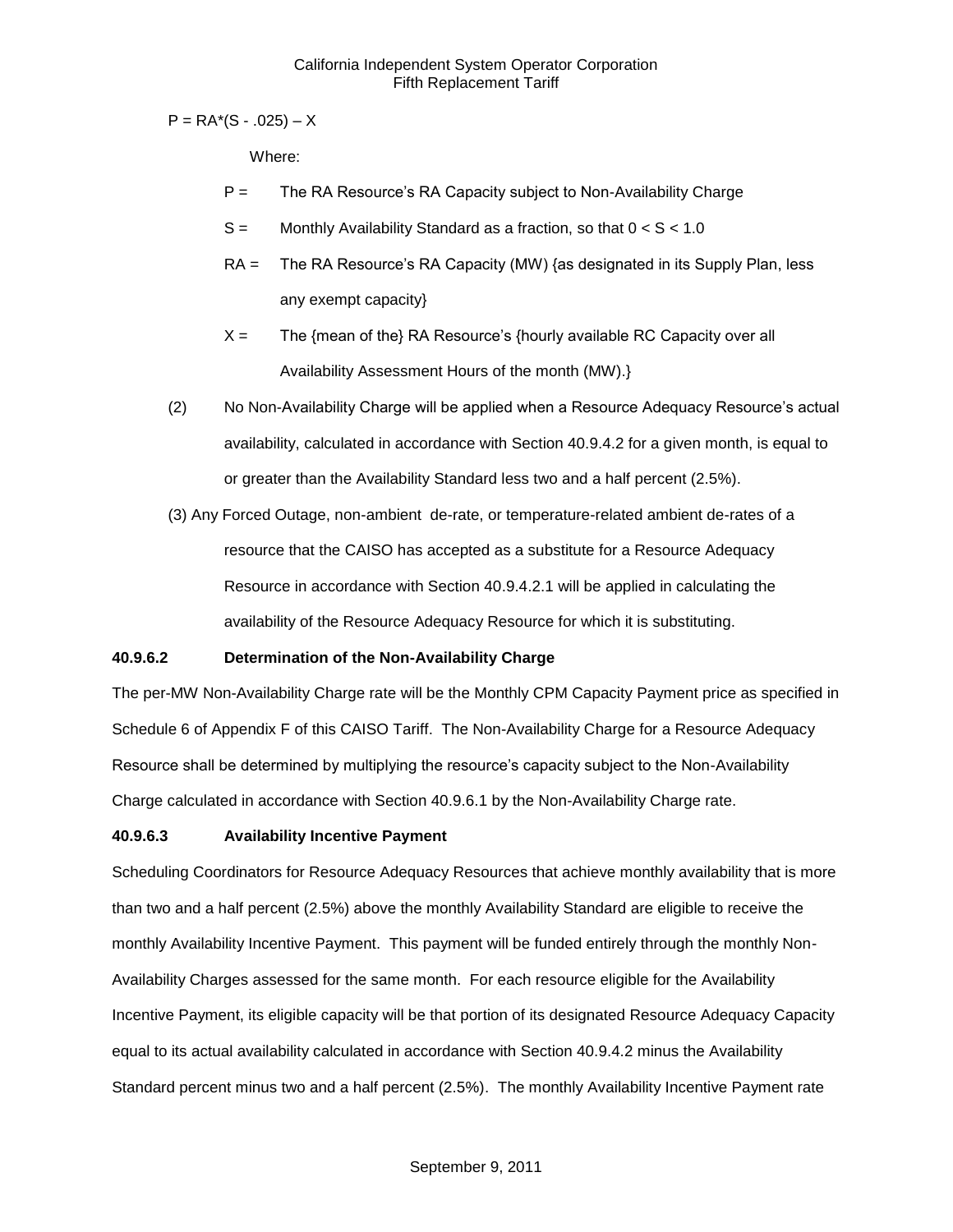will equal the total Non-Availability Charges assessed for the month divided by the total Resource Adequacy Capacity eligible to receive the Availability Incentive Payment that month, provided that the Availability Incentive Payment rate shall not exceed three times the Non-Availability Charge rate. The Availability Incentive Payment the CAISO shall pay to each eligible resource will equal the product of its eligible capacity and the Availability Incentive Payment rate. Any remaining Non-Availability Charge funds that are not distributed to eligible Resource Adequacy Resources will be credited against the Real-Time neutrality charge to metered CAISO Demand for that Trade.

#### **40.9.6.4 Monthly Settlement**

The CAISO shall calculate and settle Non-Availability Charges and Availability Incentive Payments on a Trade Month basis so that all Non-Availability Charges collected for a Trade Month are allocated in accordance with Section 40.9.6.3 for that same Trade Month.

### **40.9.7 Assessment For Non Resource-Specific System Resources**

Non-Resource-Specific System Resources that provide Resource Adequacy Capacity will comprise a distinct category for purposes of the CAISO's Availability Standards program. This category will utilize the same Availability Standard determined for other Resource Adequacy Resources in accordance with Section 40.9.4.1, but will have its own availability calculations, as well as a separate account for settling Non-Availability Charges and Availability Incentive Payments.

# **40.9.7.1 Availability Standard for Non-Resource-Specific System Resources Providing Resource Adequacy Capacity**

The monthly Availability Standard for a non-Resource-Specific System Resource will be the Availability Standard determined in accordance with Section 40.9.4.1 to be provided in the form of Economic Bids or Self-Schedules at the resource's designated Scheduling Point submitted to the IFM for all Availability Assessment Hours. The Availability Standard applicable to a non-Resource Specific System Resource shall not include any hours in which the resource was prohibited by Section 30.8 from bidding across an out-of-service transmission path at its designated Scheduling Point. A non-Resource Specific System Resource providing Resource Adequacy Capacity whose monthly availability calculation under Section 40.9.7.2 is more than two and a half percent (2.5%) below the monthly Availability Standard will be subject to a Non-Availability Charge for the month. A non-Resource Specific System Resource providing Resource Adequacy Capacity whose monthly availability calculation under Section 40.9.7.2 is more than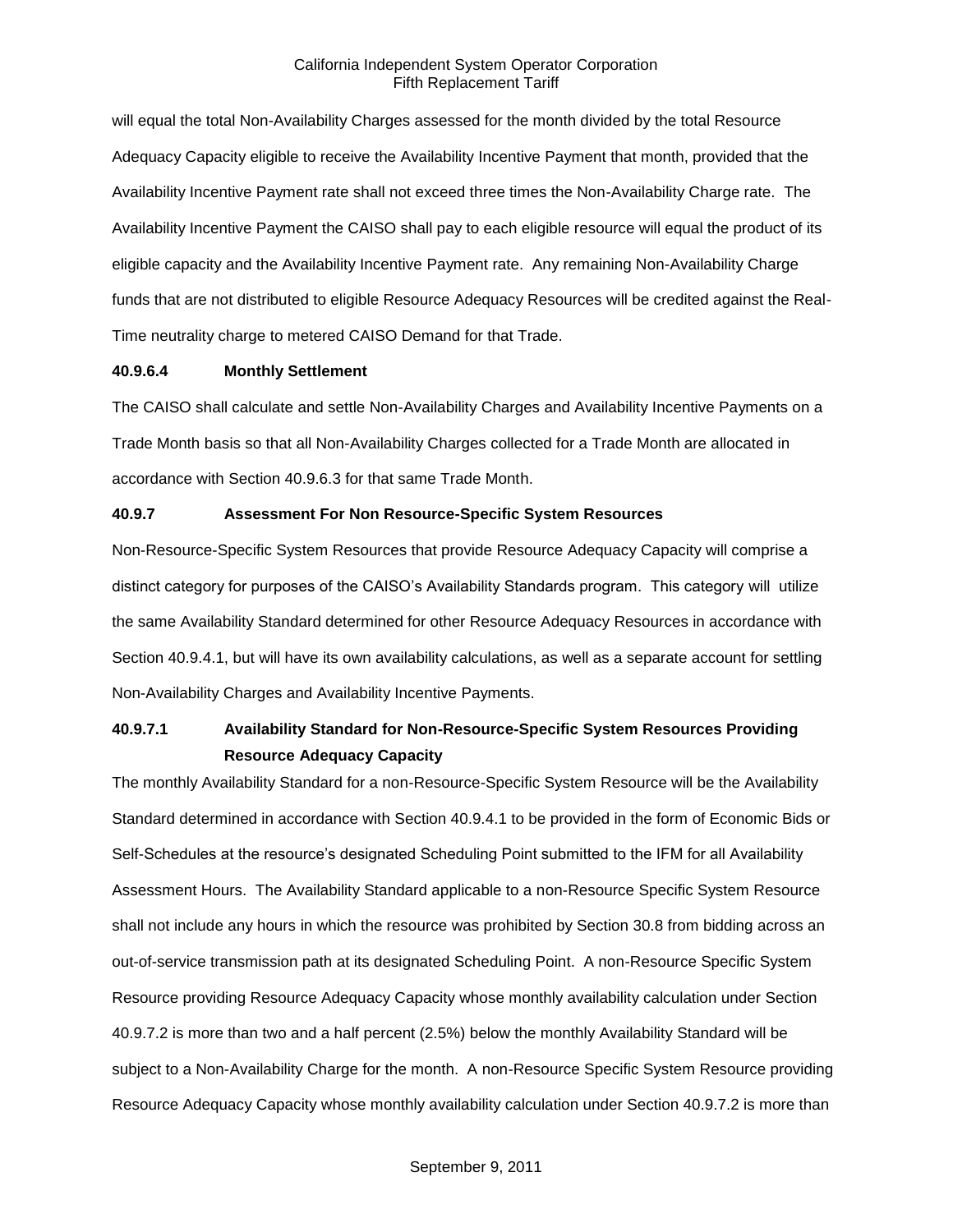two and a half percent (2.5%) above the monthly Availability Standard will be eligible for Availability Incentive Payments. Non-Resource-Specific System Resources will not be included in the calculation of the Availability Standards for other Resource Adequacy Resources as determined in Section 40.9.4.

# **40.9.7.2 Availability Calculation for Non-Resource-Specific System Resources Providing Resource Adequacy Capacity**

The availability of Resource Adequacy Capacity provided by a non-Resource-Specific System Resource will be measured by its hourly offers of Economic Bids or Self-Schedules to provide Energy or, if certified to provide Ancillary Services, Bids for or submissions to Self-Provide Ancillary Service capacity into the CAISO Day-Ahead Market in accordance with the requirements of Section 40.6, for all of the Availability Assessment Hours. Specifically, the resource's availability will be calculated as the sum of the MW-hours reflected in the resource's submitted Day-Ahead Economic Bids and Self-Schedules over all Availability Assessment Hours, divided by the sum of the resource's designated non-exempt Resource Adequacy Capacity for all Availability Assessment Hours, times one hundred (100) to obtain a number between zero (0) and one hundred percent (100%). The Scheduling Coordinator for Resource Adequacy Capacity provided by non-Resource-Specific System Resources is expected to secure sufficient transmission rights to deliver the Resource Adequacy Capacity to its designated CAISO Scheduling Point. If in any given Availability Assessment Hour, the CAISO does not fully accept the Economic Bids or Self-Schedules submitted by the Scheduling Coordinator for the Resource Adequacy Capacity provided by non-Resource-Specific System Resources, the Scheduling Coordinator for that resource shall be deemed to have met its availability obligation for that hour. In determining monthly availability of a non-Resource Specific System Resource under Section 40.9.7.2, any hours in which the resource was prohibited by Section 30.8 from bidding across an out-of-service transmission path at its designated Scheduling Point will be excluded from the calculation. Scheduling Coordinators for non-Resource Specific System Resources must submit a monthly report of such hours occurring under Section 30.8, in the format and manner described in the Business Practice Manual for Reliability Requirements.

# **40.9.7.3 Determination of Non-Availability Charges and Availability Incentive Payments for Non-Resource-Specific System Resources Providing Resource Adequacy Capacity**

A Non-Resource-Specific System Resource that provides Resource Adequacy Capacity and whose actual availability calculated in accordance with Section 40.9.7.2 is less than the Availability Standard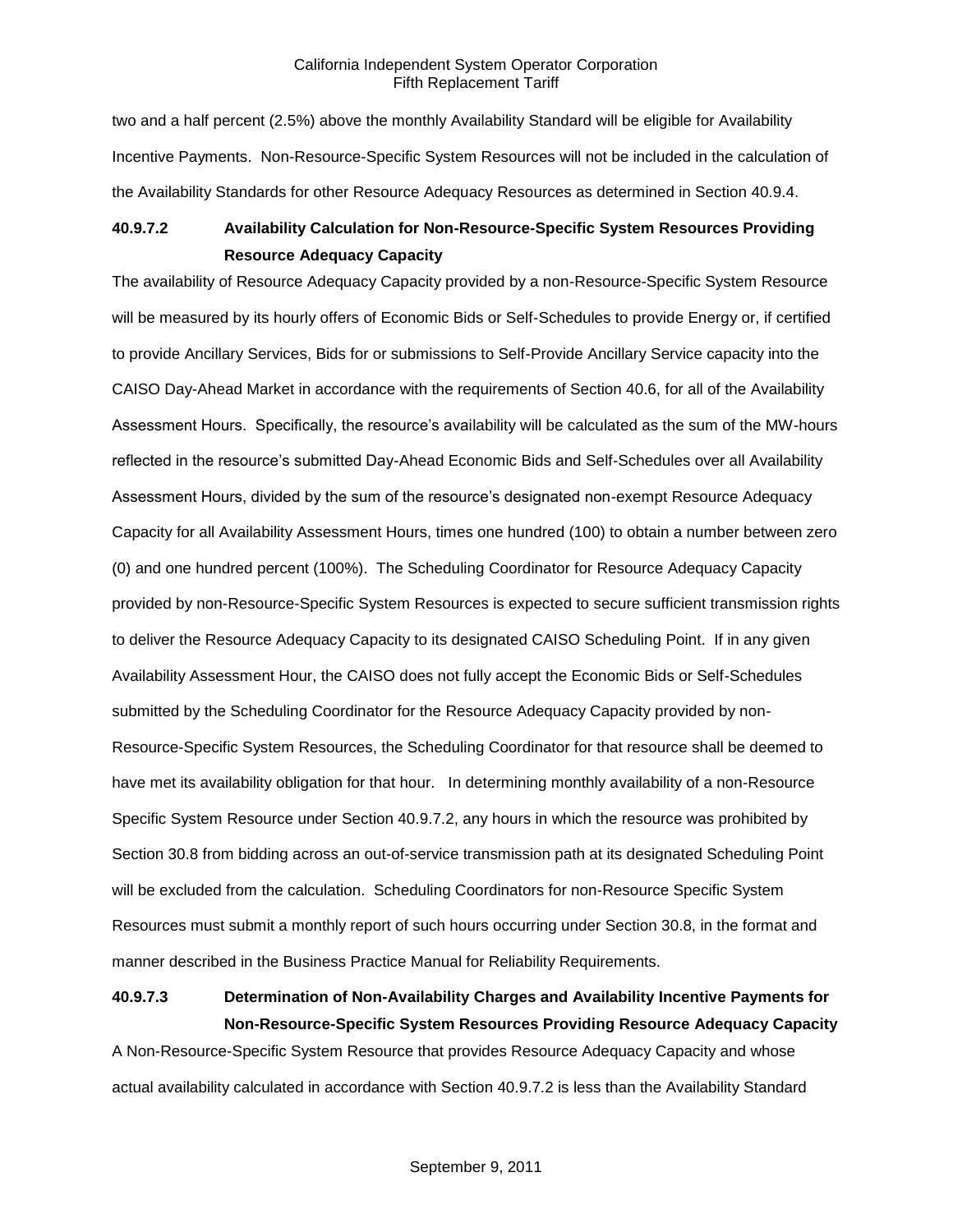defined in Section 40.9.7.1 minus the tolerance band of two and one-half percent (2.5%) for a given month shall be assessed a Non-Availability Charge. This charge for such a resource shall apply to that portion of the resource's designated non-exempt Resource Adequacy Capacity equal to one hundred percent (100%) minus the ratio of its actual availability calculated in accordance with Section 40.9.7.2 to the Availability Standard minus two and one-half percent (2.5%). The Non-Availability Charge will then equal the resource's applicable capacity that is subject to Non-Availability Charges multiplied by the a Non-Availability Charge rate equal to the Monthly CPM Capacity Payment price as specified in Schedule 6 of Appendix F of this CAISO Tariff.

Funds collected for Non-Availability Charges pursuant to this Section 40.9.7.3 in a Trade Month will be used to provide Availability Incentive Payments to non-Resource-Specific System Resources providing Resource Adequacy Capacity that exceed the Availability Standard established in Section 40.9.7.1 plus the tolerance band of two and one-half percent (2.5%) for that same Trade Month. The funds will be distributed to each such resource in proportion to the resource's share of the total non-exempt Resource Adequacy Capacity provided by non-Resource-Specific System Resources that are eligible for Availability Incentive Payments or the month.

Any Availability Incentive Payment to a non-resource specific System Resource providing Resource Adequacy Capacity under this Section 40.9.7 3 will be capped at three times the Non-Availability Charge rate multiplied by the amount of the resource's non-exempt Resource Adequacy Capacity. Any remaining monthly surplus of Non-Availability Charges from non-Resource-Specific System Resources providing Resource Adequacy Capacity in a Trade Month will be credited against the Real-Time neutrality charge for that Trade Month in accordance with Section 11.5.2.3. Only revenues received from the assessment of Non-Availability Charges to non-Resource-Specific System Resources providing Resource Adequacy Capacity will be used to fund Availability Incentive Payments for non-Resource-Specific System Resources providing Resource Adequacy Capacity.

#### **40.9.8 Reporting**

By July 1 of each year, the CAISO will provide an informational report that will be posted on the CAISO Website and include the following information: (1) the Availability Standard value for each month of the year and (2) information on the average actual availability each month of Resource Adequacy Resources,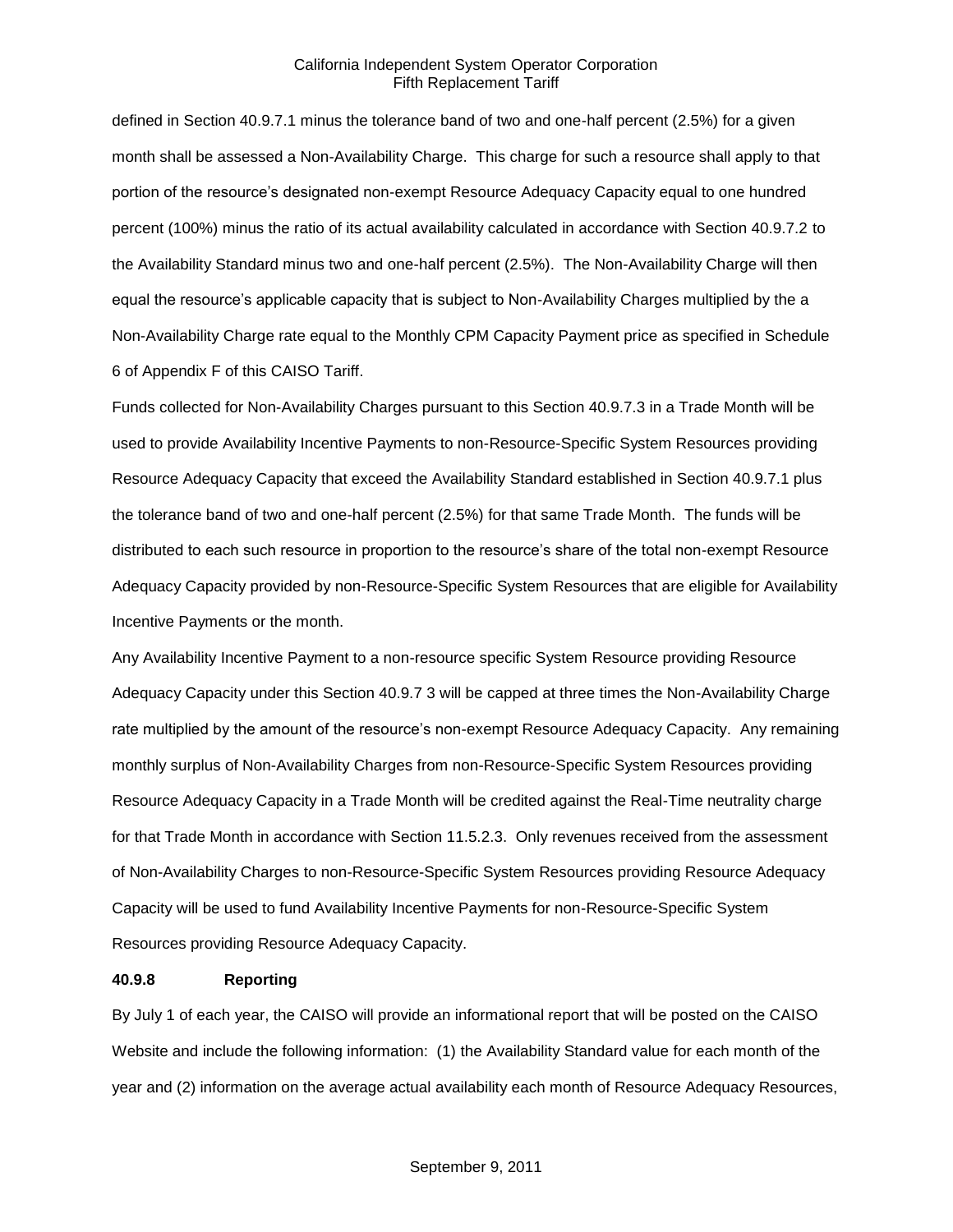the total amount of Non-Availability Charges assessed and the total amount of Availability Incentive Payments made.

# **41. Procurement Of RMR Generation**

# **41.1 Procurement Of Reliability Must-Run Generation By The CAISO**

A Reliability Must-Run Contract is a contract entered into by the CAISO with a Generator which operates a Generating Unit giving the CAISO the right to call on the Generator to generate Energy and, only as provided in this Section 41.1, or as needed for Black Start or Voltage Support required to meet local reliability needs, or to procure Ancillary Services from Potrero power plant to meet operating criteria associated with the San Francisco local reliability area, to provide Ancillary Services from the Generating Units as and when this is required to ensure that the reliability of the CAISO Controlled Grid is maintained.

# **41.2 Designation Of Generating Unit As Reliability Must-Run Unit**

The CAISO will, subject to any existing power purchase contracts of a Generating Unit, have the right at any time based upon CAISO Controlled Grid technical analyses and studies to designate a Generating Unit as a Reliability Must-Run Unit. A Generating Unit so designated shall then be obligated to provide the CAISO with its proposed rates for Reliability Must-Run Generation for negotiation with the CAISO. Such rates shall be authorized by FERC or the Local Regulatory Authority, whichever authority is applicable.

# **41.3 Reliability Studies And Determination Of RMR Unit Status**

In addition to the Local Capacity Technical Study under 40.3.1, the CAISO may perform additional technical studies, as necessary, to ensure compliance with Reliability Criteria. The CAISO will then determine which Generating Units it requires to continue to be Reliability Must-Run Units, which Generating Units it no longer requires to be Reliability Must-Run Units and which Generating Units it requires to become the subject of a Reliability Must-Run Contract which had not previously been so contracted to the CAISO. None of the Generating Units owned by Local Publicly Owned Electric Utilities are planned to be designated as Reliability Must-Run Units by the CAISO as of the CAISO Operations Date but are expected to be operated in such a way as to maintain the safe and reliable operation of the interconnected transmission system comprising the CAISO Balancing Authority Area. However, in the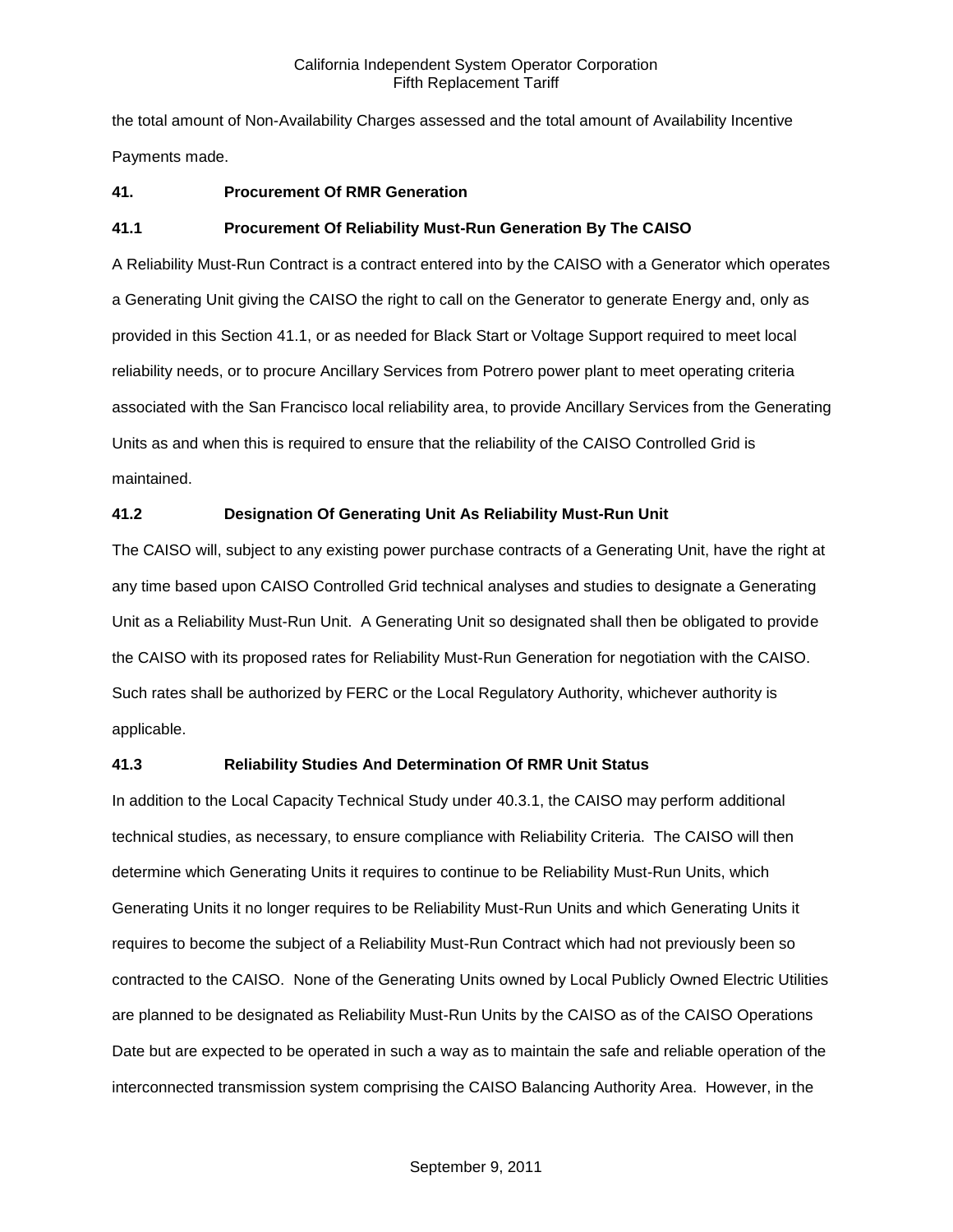future, Local Publicly Owned Electric Utilities may contract with the CAISO to provide Reliability Must-Run Generation.

### **41.4 Reliability Must-Run Contracts**

A pro forma of the Reliability Must-Run Contract is attached as Appendix G. From the CAISO Operations Date all Reliability Must-Run Units will be placed under the "As Called" conditions, but the parties may, pursuant only to the terms of the Reliability Must-Run Contract, transfer any such unit to one of the alternative forms of conditions under specific circumstances. The CAISO will review the terms of the applicable forms of agreement applying to each Reliability Must-Run Unit to ensure that the CAISO will procure Reliability Must-Run Generation from the cheapest available sources and to maintain System Reliability. The CAISO shall give notice to terminate Reliability Must-Run Contracts that are no longer necessary or can be replaced by less expensive and/or more competitive sources for maintaining the reliability of the CAISO Controlled Grid.

#### **41.5 RMR Dispatch**

#### **41.5.1 Day-Ahead And HASP RMR Dispatch**

RMR Dispatches will be determined in accordance with the RMR Contract, the MPM-RRD process addressed in Sections 31 and 33 and through manual RMR Dispatch Notices to meet Applicable Reliability Criteria.

The CAISO will notify Scheduling Coordinators for RMR Units of the amount and time of Energy requirements from specific RMR Units in the Trading Day prior to or at the same time as the Day-Ahead Schedules and AS and RUC Awards are published, to the extent that the CAISO is aware of such requirements, through an RMR Dispatch Notice or flagged RMR Dispatch in the IFM Day-Ahead Schedule. The CAISO may also issue RMR Dispatch Notices after Market Close of the DAM and through Dispatch Instructions flagged as RMR Dispatches in the Real-Time Market. The Energy to be delivered for each Trading Hour pursuant to the RMR Dispatch Notice an RMR Dispatch in the IFM or Real-Time shall be referred to as the RMR Energy. Scheduling Coordinators may submit Bids in the DAM or the HASP for RMR Units operating under Condition 1 of the RMR Contract in accordance with the bidding rules applicable to non-RMR Units. A Bid submitted in the DAM or the HASP for a Condition 1 RMR Unit shall be deemed to be a notice of intent to substitute a market transaction for the amount of MWh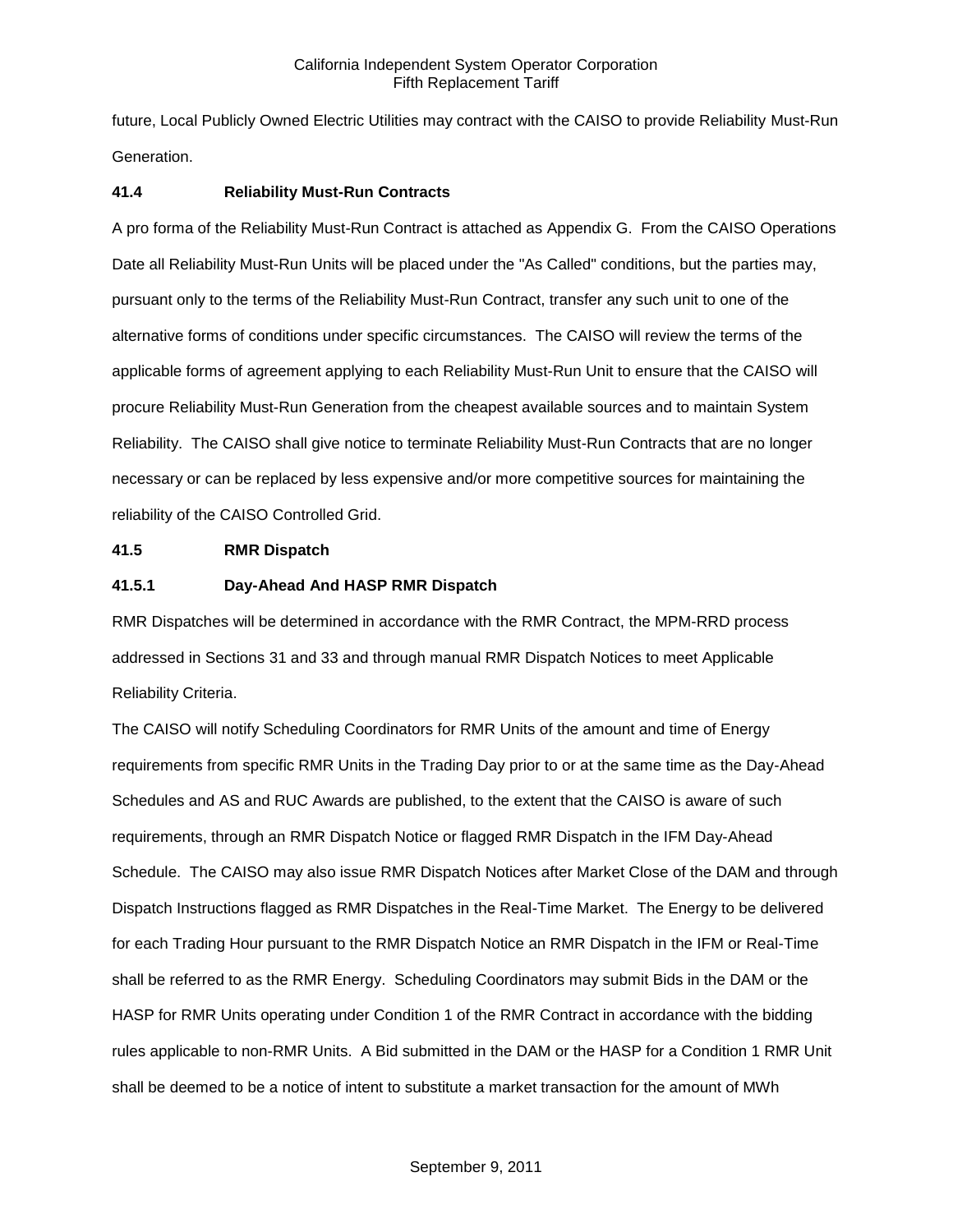specified in each Bid for each Trading Hour pursuant to Section 5.2 of the RMR Contract. In the event the CAISO issues an RMR Dispatch Notice or an RMR Dispatch in the IFM or Real-Time Market for any Trading Hour, any MWh quantities cleared through the Competitive Constraints Run of the MPM-RRD shall be considered as a market transaction in accordance with the RMR Contract. RMR Units operating as Condition 2 RMR Units may not submit Bids until and unless the CAISO issues an RMR Dispatch Notice or issues an RMR Dispatch in the IFM, in which case a Condition 2 RMR Unit shall submit Bids in accordance with the RMR Contract in the next available market for the Trading Hours specified in the RMR Dispatch Notice or Day-Ahead Schedule.

#### **41.5.2 RMR Payments**

RMR Units operating as Condition 1 RMR Units or Condition 2 RMR Units that receive an RMR Dispatch Notice will be paid in accordance with the RMR Contract.

### **41.5.3 RMR Units And Ancillary Services Requirements**

The CAISO may call upon RMR Units in any amounts that the CAISO has determined is necessary at any time after the issuance of Day-Ahead Schedules for the Trading Day if: (i) the CAISO determines that it requires more of an Ancillary Service than it has been able to procure, except that the CAISO shall not be required to accept Ancillary Services Bids that exceed the price caps specified in Section 39 or any other FERC-imposed price caps; and (ii) the CAISO has notified Scheduling Coordinators of the circumstances existing in this Section 41.5.3, and after such notice, the CAISO determines that a bid insufficiency condition in accordance with the RMR Contract exists in the HASP and the CAISO requires more of an Ancillary Service. The CAISO must provide the notice specified in sub paragraph (ii) of this Section 41.5.3 as soon as possible after the CAISO determines that additional Ancillary Services are needed for which Bids are not available. The CAISO may only determine that a Bid insufficiency exists after the Market Close of the HASP, unless an earlier determination is required in order to accommodate the RMR Unit's operating constraints. For the purposes of this Section 41.5.3, a Bid insufficiency exists in HASP if, and only if: (i) Bids in the HASP for the particular Ancillary Service that can be used to satisfy that particular Ancillary Services requirement that remain after first procuring the megawatts of the Ancillary Service that the CAISO had notified Scheduling Coordinators it would procure in the HASP ("remaining Ancillary Services requirement") represent, in the aggregate, less than two times such remaining Ancillary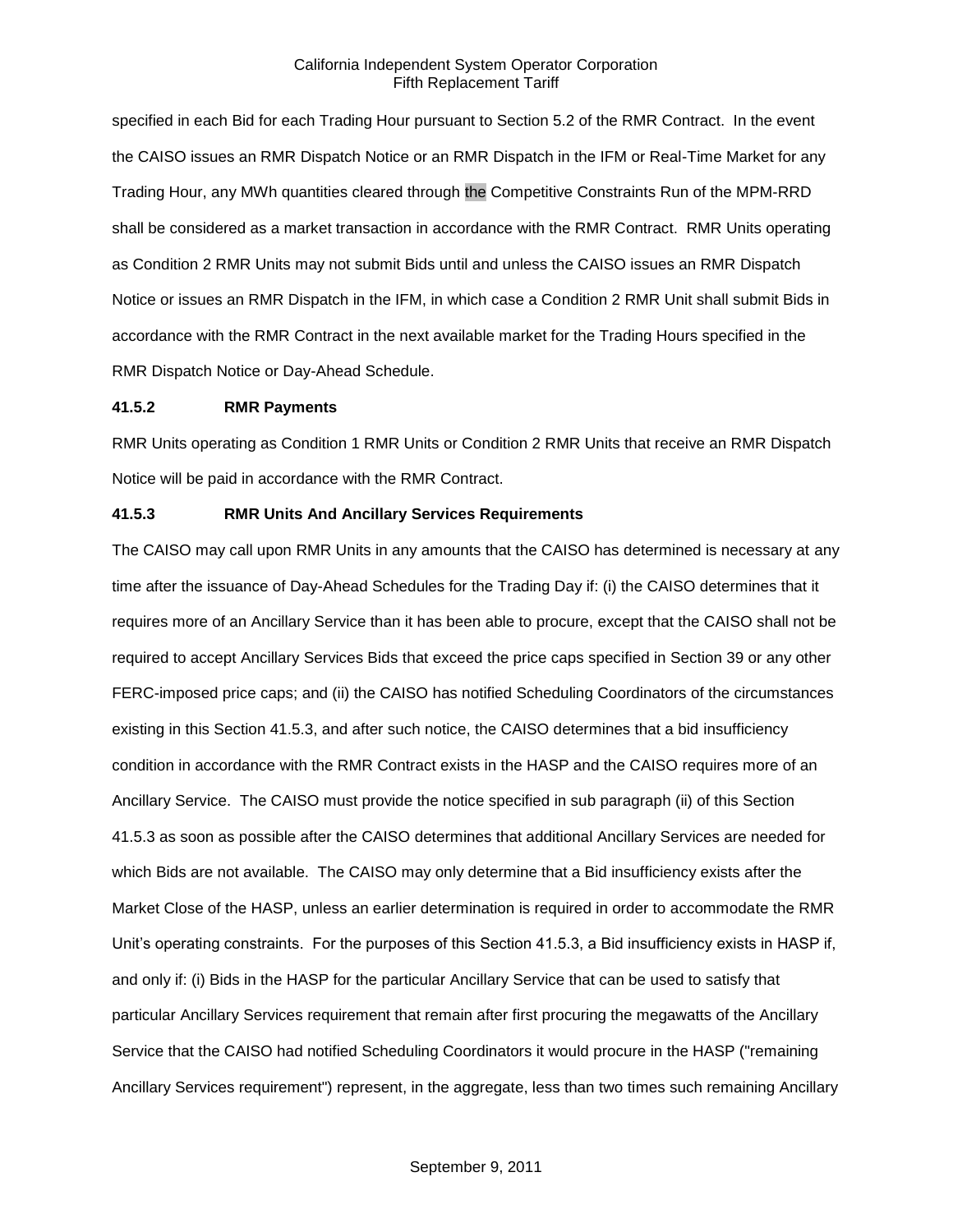Services requirement; or (ii) there are less than two unaffiliated bidders to provide such remaining Ancillary Services requirement. If the CAISO determines that a Bid insufficiency condition exists as described in this Section 41.5.3, the CAISO may nonetheless accept available Bids if it determines in its sole discretion that the prices specified in the Bids and the Energy Bid Curves created by the Bids indicate that the Scheduling Coordinators were not attempting to exercise market power.

# **41.6 Reliability Must-Run Charge**

The CAISO shall prepare and send to each Responsible Utility in accordance with Section 11.13, a CAISO Invoice as provided in the RMR Contract in respect of those costs incurred under each Reliability Must-Run Contract that are payable to the CAISO by such Responsible Utility or payable by the CAISO to such Responsible Utility pursuant to Section 41.7. The CAISO Invoices as provided in the RMR Contract shall reflect all reductions or credits required or allowed under or arising from the Reliability Must-Run Contract or under this Section 41.6. The CAISO Invoice as provided in the RMR Contract shall separately show the amounts due for services from each RMR Owner. Each Responsible Utility shall pay the amount due under each CAISO Invoice as provided in the RMR Contract by the due date specified in the CAISO Invoice as provided in the RMR Contract, in default of which interest shall become payable at the interest rate provided in the Reliability Must-Run Contract from the due date until the date on which the amount is paid in full. For each Reliability Must-Run Contract, the CAISO shall establish two segregated commercial bank accounts under the Facility Trust Account referred to in Section 11.13.2.1 and Article 9 of the Reliability Must-Run Contract. One commercial bank account, the RMR Owner Facility Trust Account, shall be held in trust by the CAISO for the RMR Owner. The other commercial bank account, the Responsible Utility Facility Trust Account, shall be held in trust by the CAISO for the Responsible Utility. Payments received by the CAISO from the Responsible Utility in connection with the Reliability Must-Run Contract, including payments following termination of the Reliability Must-Run Contract, will be deposited into the RMR Owner Facility Trust Account and payments from the CAISO to the RMR Owner will be withdrawn from such account, in accordance with this Section 41.6, Article 9 of the Reliability Must-Run Contract and Section 11.13. Any payments received by the CAISO from the RMR Owner in connection with the Reliability Must-Run Contract will be deposited into the Responsible Utility Facility Trust Account. Any payments due to the Responsible Utility of funds received from the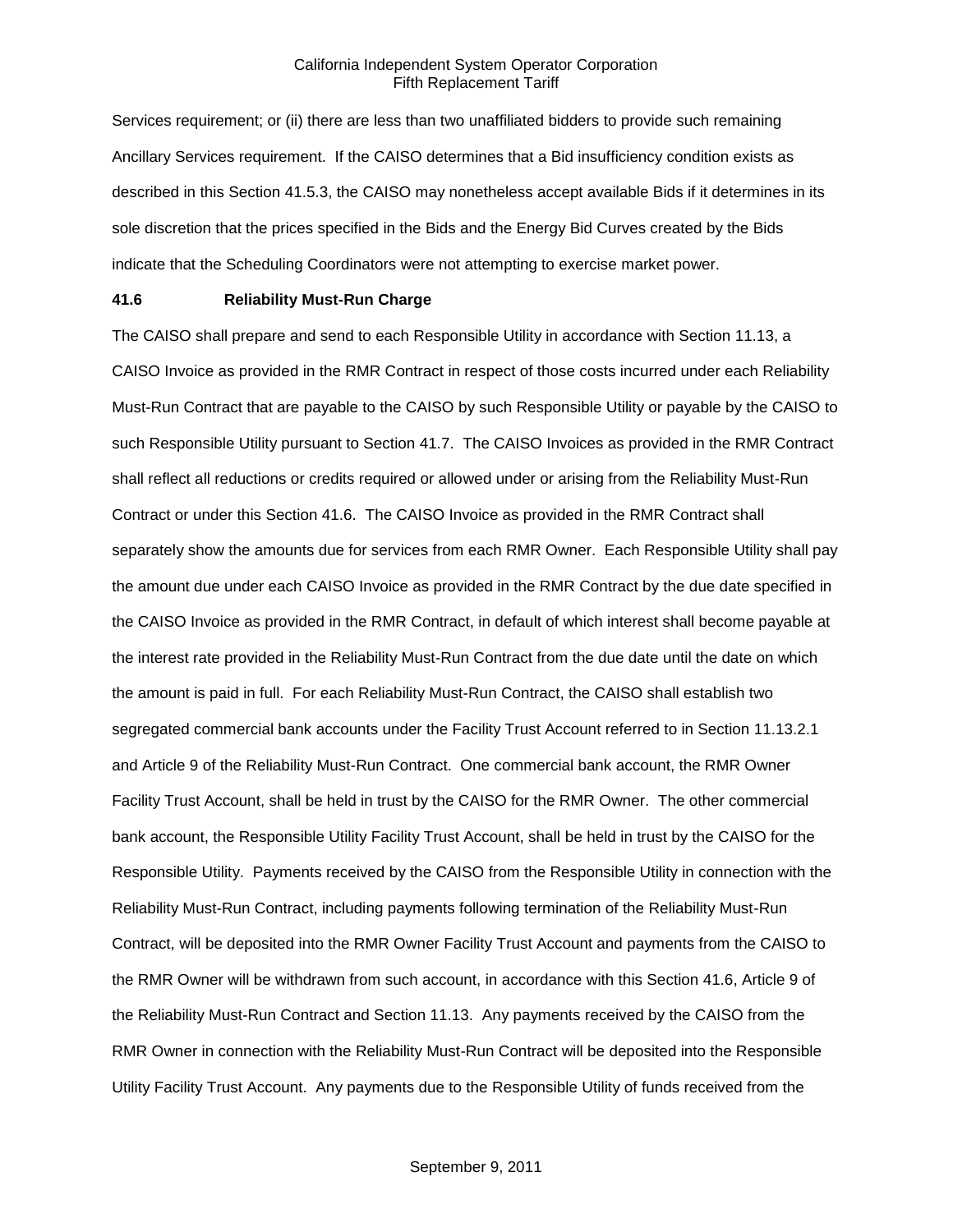RMR Owner in connection with the Reliability Must-Run Contract will be withdrawn from the Responsible Utility Facility Trust Account, in accordance with this Section 41.6, Section 11.13, and Article 9 of the Reliability Must-Run Contract. Neither the RMR Owner Facility Trust Account nor the Responsible Utility Facility Trust Account shall have other funds commingled in it at any time. The CAISO shall not modify this Section or Section 11.13 as it applies to procedures for the billing, invoicing and payment of charges under Reliability Must-Run Contracts without the Responsible Utility's consent, provided, however, that no such consent shall be required with respect to any change in the method by which costs incurred by the CAISO under RMR Contracts are allocated to or among Responsible Utilities.

### **41.6.1 No Offsets To Responsible Utility's CAISO Invoice Payments**

Except where the Responsible Utility is also the RMR Owner, the Responsible Utility's payment of the CAISO Invoice as provided in the RMR Contract shall be made without offset, recoupment or deduction of any kind whatsoever. Notwithstanding the foregoing, if the CAISO fails to deduct an amount required to be deducted under Section 41.6.2, the Responsible Utility may deduct such amount from payment otherwise due under such CAISO Invoice as provided in the RMR Contract.

#### **41.6.2 Refunds Of Disputed Amounts On RMR Invoices**

If the Responsible Utility disputes a CAISO Invoice as provided in the RMR Contract, Revised Estimated RMR Invoice, or Revised Adjusted RMR Invoice, or Final Invoice, it shall pay the CAISO Invoice as provided in the RMR Contract but may pay under protest and reserve its right to seek a refund, with interest, from the CAISO. If resolution of the dispute results in an amount paid by the Responsible Utility under protest being due from the CAISO to the Responsible Utility and from the RMR Owner to the CAISO, and such amount was paid to the RMR Owner by the CAISO, then such amount, with interest at the interest rate specified in the applicable Reliability Must-Run Contract from the date of payment until the date on which the amount is repaid in full, shall be refunded by the RMR Owner to the CAISO and from the CAISO to the Responsible Utility, pursuant to Article 9 of the Reliability Must-Run Contract and Section 11.13, by the RMR Owner's inclusion of such refund amount in the appropriate invoice. If the RMR Owner does not include such refund amount (including interest) in the appropriate invoice, then such refund amount shall be deducted by the CAISO from the next succeeding amounts otherwise due from the Responsible Utility to the CAISO and from the next succeeding amounts otherwise due from the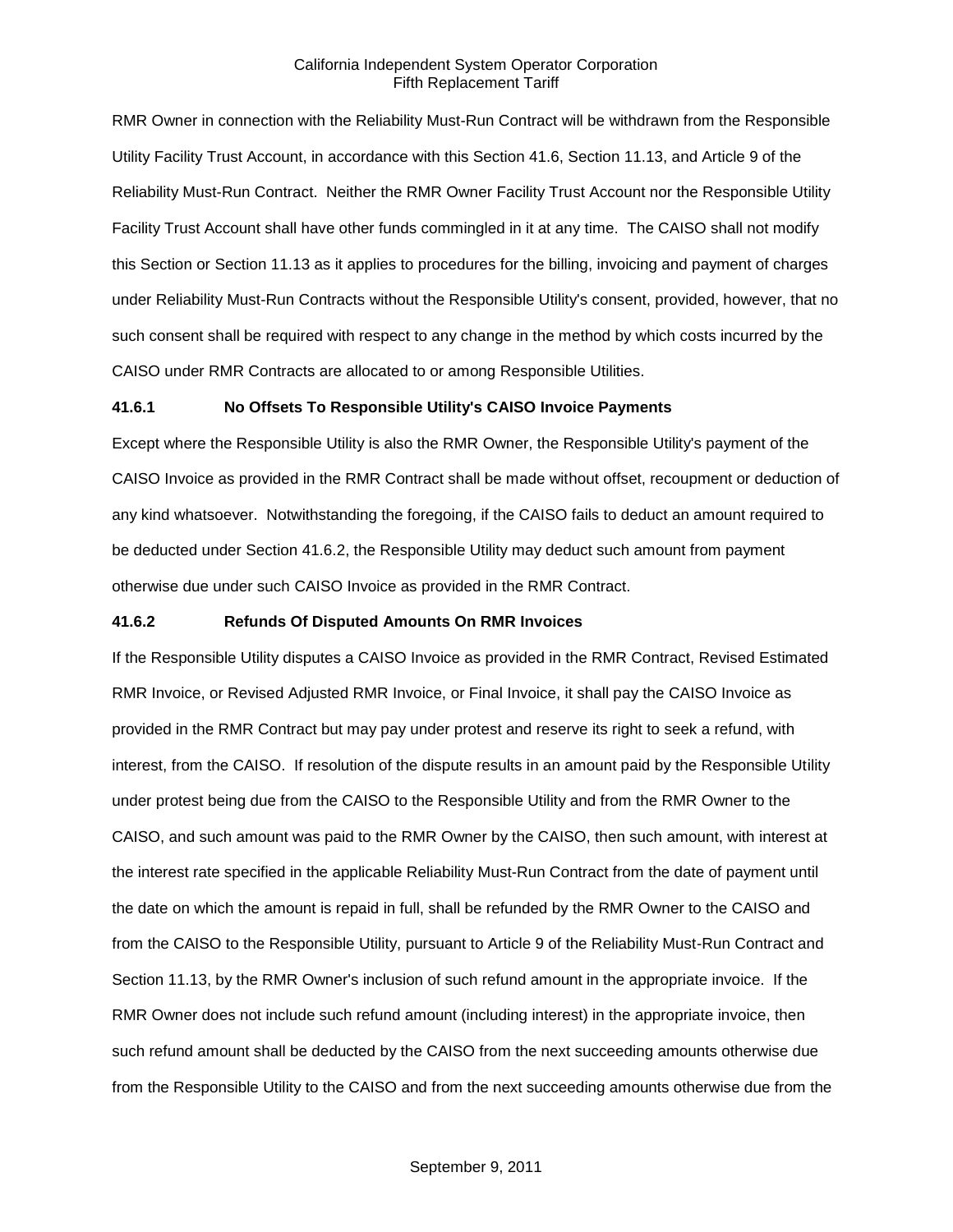CAISO to the RMR Owner with respect to the applicable Reliability Must-Run Contract or, if such RMR Contract has terminated, such amount shall be refunded by the CAISO to the Responsible Utility; provided, however, that if and to the extent that such resolution is based on an error or breach or default of the RMR Owner's obligations to the CAISO under the Reliability Must-Run Contract, then such refund obligation shall extend only to amounts actually collected by the CAISO from the RMR Owner as a result of such resolution. If resolution of the dispute requires the CAISO, but not the RMR Owner, to pay the Responsible Utility, then such award shall be recovered from any applicable insurance proceeds, provided that to the extent sufficient funds are not recoverable through insurance, the amount of the award (whether determined through settlement, or the CAISO ADR Procedures or otherwise) shall be collected by the CAISO pursuant to Section 13.5, and in any event, the award shall be paid by the CAISO to the Responsible Utility pursuant to Section 13.5.

# **41.6.3 Time-Frame For Responsible Utility To Dispute RMR Invoices**

If the Responsible Utility disputes a CAISO Invoice as provided in the RMR Contract, a Revised Estimated RMR Invoice, a Revised Adjusted RMR Invoice, or a Final Invoice, or part thereof, based in whole or in part on an alleged error by the RMR Owner or breach or default of the RMR Owner's obligations to the CAISO under the Reliability Must-Run Contract, the Responsible Utility shall notify the CAISO of such dispute within twelve (12) months of its receipt of the applicable Revised Adjusted RMR Invoice or Final Invoice from the CAISO, except that the Responsible Utility may also dispute a Revised Estimated RMR Invoice, Revised Adjusted RMR Invoice, or Final Invoice for the reasons set forth above in this Section 41.6.3, within sixty (60) days from the issuance of a final report with respect to an audit of the RMR Owner's books and accounts allowed by a Reliability Must-Run Contract.

# **41.6.4 Disputes After Operational Compliance Review**

If the Responsible Utility disputes a CAISO Invoice as provided in the RMR Contract, a Revised Estimated RMR Invoice, a Revised Adjusted RMR Invoice, or a Final Invoice, based in whole or in part on an alleged error by the CAISO or breach or default of the CAISO's obligations to the Responsible Utility, the Responsible Utility shall notify the CAISO of such dispute prior to the later to occur of: (i) the date twelve (12) months following the date on which the CAISO submitted such invoice to the Responsible Utility for payment or (ii) the date sixty (60) days following the date on which a final report is issued in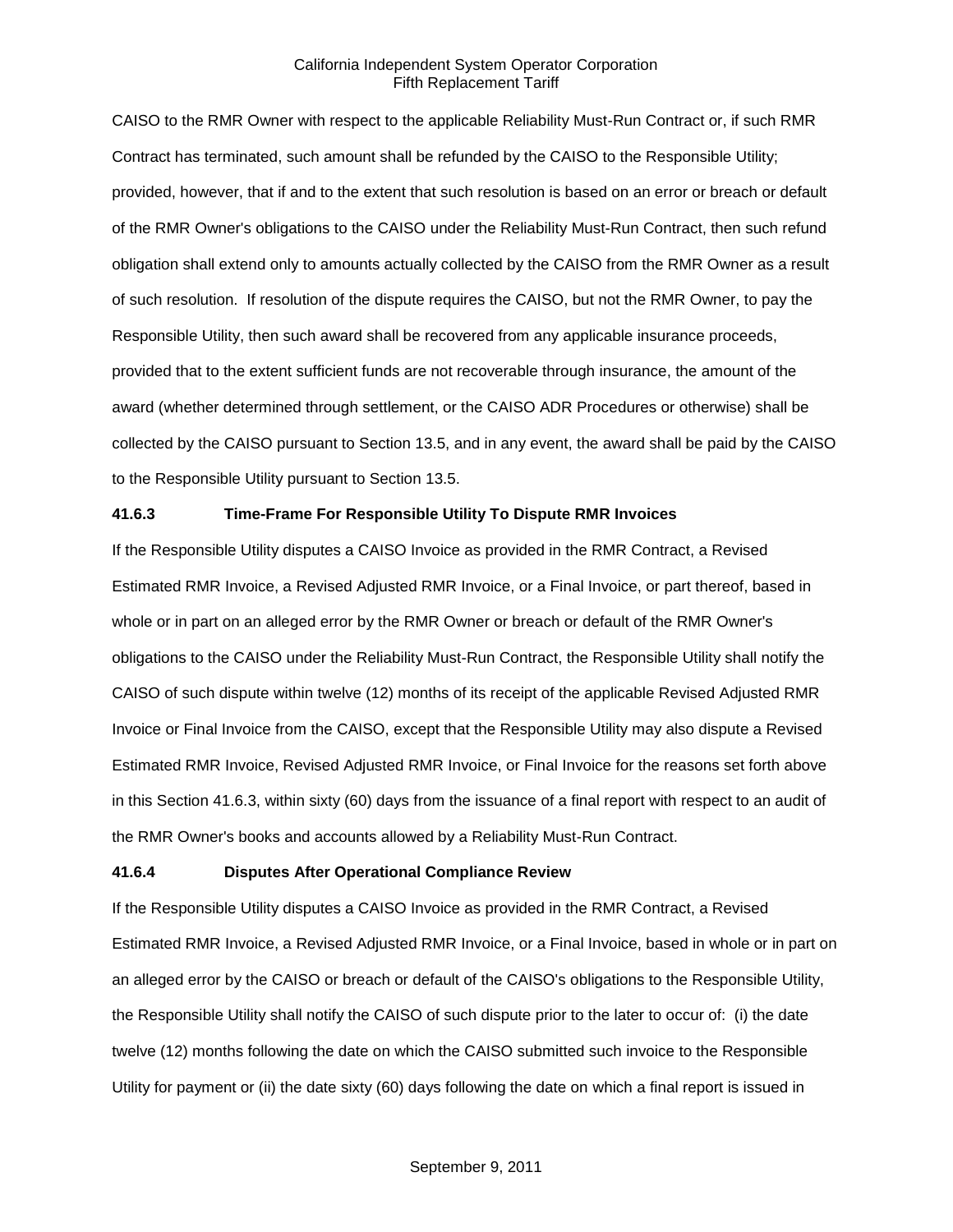connection with an operational compliance review, pursuant to Section 22.1.2.2, of the CAISO's performance of its obligations to Responsible Utilities under this Section 41.6.4 conducted by an independent third party selected by the CAISO Governing Board and covering the period to which such alleged dispute relates. The CAISO or any Responsible Utility shall have the right to request, but not to require, that the CAISO Governing Board arrange for such an operational compliance review at any time.

### **41.6.5 Invoice Disputes Subject To RMR Contract Resolution Process**

Notwithstanding Section 13, any Responsible Utility dispute relating to a CAISO Invoice as provided in the RMR Contract, a Revised Estimated RMR Invoice, a Revised Adjusted RMR Invoice, a Final Invoice, or a RMR Charge, RMR Payment or RMR Refund shall be resolved through the dispute resolution process specified in the relevant RMR Contract. If the Responsible Utility fails to notify the CAISO of any dispute as provided above, it shall be deemed to have validated the invoice and waived its right to dispute such invoice.

#### **41.6.6 RMR Owner's Rights As A Third Party Beneficiary**

The RMR Owner shall, to the extent set forth herein, be a third party beneficiary of, and have all rights that the CAISO has under the CAISO Tariff, at law, in equity or otherwise, to enforce the Responsible Utility's obligation to pay all sums invoiced to it in the CAISO Invoices as provided in the RMR Contract but not paid by the Responsible Utility, to the extent that, as a result of the Responsible Utility's failure to pay, the CAISO does not pay the RMR Owner on a timely basis amounts due under the Reliability Must-Run Contract. The RMR Owner's rights as a third party beneficiary shall be no greater than the CAISO's rights and shall be subject to the dispute resolution process specified in the relevant RMR Contract. Either the CAISO or the RMR Owner (but not both) will be entitled to enforce any claim arising from an unpaid CAISO Invoice as provided in the RMR Contract, and only one party will be a "disputing party" under the dispute resolution process specified in the relevant RMR Contract with respect to such claim so that the Responsible Utility will not be subject to duplicative claims or recoveries. The RMR Owner shall have the right to control the disposition of claims against the Responsible Utility for non-payments that result in payment defaults by the CAISO under a Reliability Must-Run Contract. To that end, in the event of non-payment by the Responsible Utility of amounts due under the CAISO Invoice as provided in the RMR Contract, the CAISO will not take any action to enforce its rights against the Responsible Utility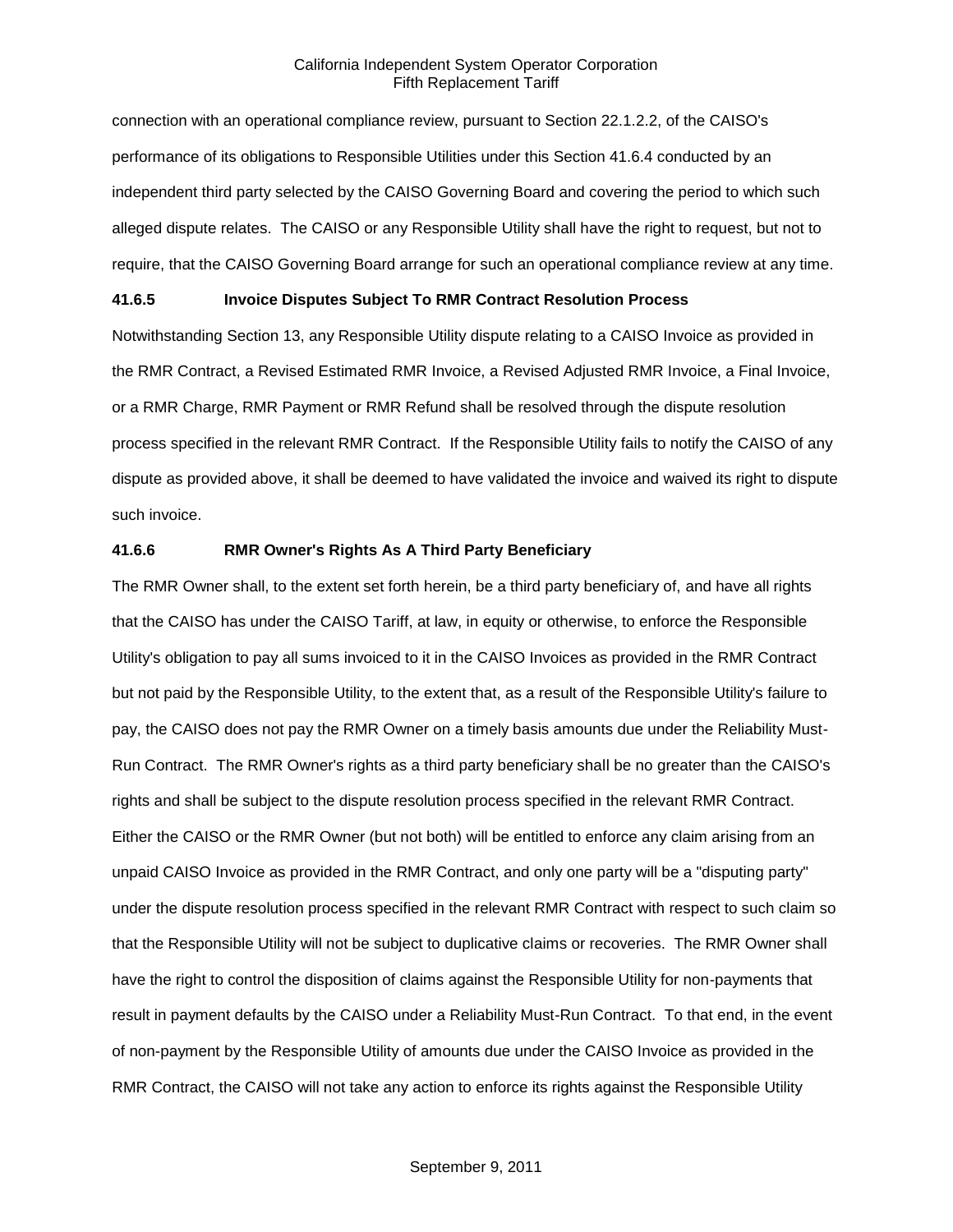unless the CAISO is requested to do so by the RMR Owner. The CAISO shall cooperate with the RMR Owner in a timely manner as necessary or appropriate to most fully effectuate the RMR Owner's rights related to such enforcement, including using its best efforts to enforce the Responsible Utility's payment obligations if, as, to the extent, and within the time frame, requested by the RMR Owner. The CAISO shall intervene and participate where procedurally necessary to the assertion of a claim by the RMR Owner.

# **41.7 Responsibility For Reliability Must-Run Charge**

Except as otherwise provided in Section 41.8 , the costs incurred by the CAISO under each Reliability Must-Run Contract shall be payable to the CAISO by the Responsible Utility in whose PTO Service Territory the Reliability Must-Run Units covered by such Reliability Must-Run Contract are located or, where a Reliability Must-Run Unit is located outside the PTO Service Territory of any Responsible Utility, by the Responsible Utility or Responsible Utilities whose PTO Service Territories are contiguous to the Service Area in which the Generating Unit is located, in proportion to the benefits that each such Responsible Utility receives, as determined by the CAISO. Where costs incurred by the CAISO under a Reliability Must-Run Contract are allocated among two or more Responsible Utilities pursuant to this section, the CAISO will file the allocation under Section 205 of the Federal Power Act.

# **41.8 Responsibility For RMR Charges Associated With SONGS**

If the CAISO procures Reliability Must-Run Generation from the San Onofre Nuclear Generation Station Units 2 or 3, it shall determine prior to the operation of such facilities as Reliability Must-Run Generation the appropriate allocation of associated charges, if any, among Responsible Utilities. The allocation of such charges shall be based on the reliability benefits that the CAISO reasonably identifies through studies and analysis as accruing to the respective Service Areas of the Responsible Utilities.

# **41.9 Exceptional Dispatch Of Condition 2 RMR Units**

The CAISO may Dispatch an RMR Unit that has currently selected Condition 2 of its RMR Contract to provide Energy through an Exceptional Dispatch under this CAISO Tariff for reasons other than as prescribed in the RMR Contract under the following conditions:

> (1) The CAISO projects that it will require Energy from the Condition 2 RMR Unit to (a) meet forecast Demand and operating reserve requirements or (b) manage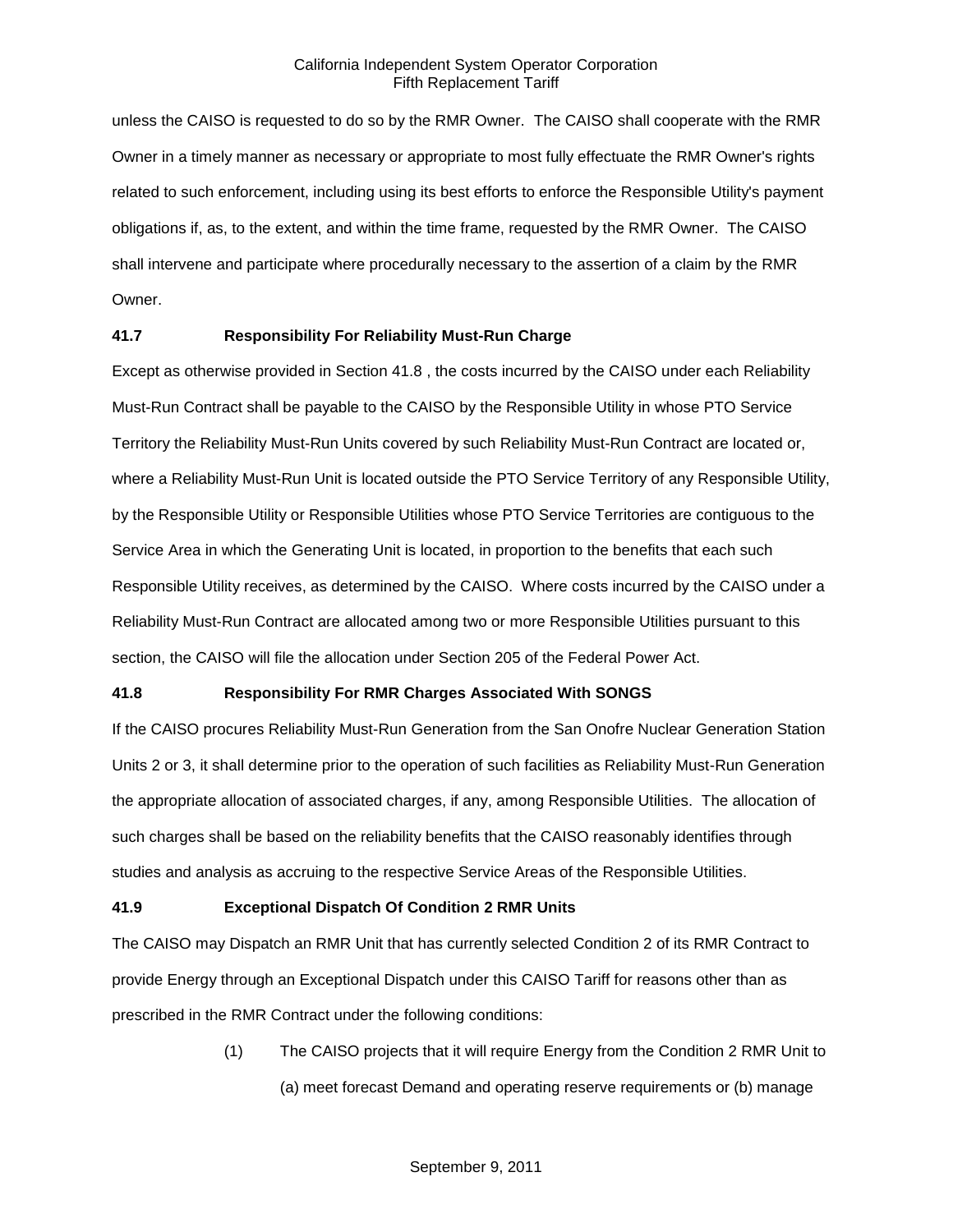Congestion and no other Generating Unit that is available is capable of meeting the identified requirement:

# **41.9.1 Notification Required Before Condition 2 RMR Unit Dispatch**

Before dispatching a Condition 2 RMR Unit in accordance with this Section, the CAISO must notify Market Participants of (a) the situation for which the CAISO is contemplating dispatching a Condition 2 RMR Unit in accordance with this Section, and (b) the date and time the CAISO requires the Condition 2 RMR Unit so dispatched to be operating. The CAISO shall provide such notice as far in advance as practical and prior to directing the Condition 2 RMR Unit to Start-Up

Notwithstanding anything to the contrary in the applicable RMR Contract, all MWh, Start-Ups and service hours provided by a Generating Unit that has currently selected Condition 2 of its RMR Contract pursuant to this Section 41.9.1 through an Exceptional Dispatch outside of the RMR Contract shall not be used to determine future "Annual Service Limits" as defined in the RMR Contract. Payment for Dispatches pursuant to this Section 41.9.1 is governed by Section 11.

# **42. Adequacy Of Facilities To Meet Operating & Planning Reserve**

# **42.1 Generation Planning Reserve Criteria**

Generation planning reserve criteria shall be met as follows:

**42.1.1.** On an annual basis, the CAISO shall prepare a forecast of weekly Generation capacity and weekly peak Demand on the CAISO Controlled Grid. This forecast shall cover a period of twelve months and be posted on the CAISO Website and the CAISO may make the forecast available in other forms at the CAISO's option.

# **42.1.2 Applicable Reliability Criteria Met In Peak Demand**

If the forecast shows that the Applicable Reliability Criteria can be met during peak Demand periods, then the CAISO shall take no further action

# **42.1.3 Applicable Reliability Criteria Not Met In Peak Demand**

If the forecast shows that the Applicable Reliability Criteria cannot be met during peak Demand periods, then the CAISO shall facilitate the development of market mechanisms to bring the CAISO Controlled Grid during peak periods into compliance with the Applicable Reliability Criteria (or such more stringent criteria as the CAISO may impose). The CAISO shall solicit Bids in the form of Ancillary Services, short-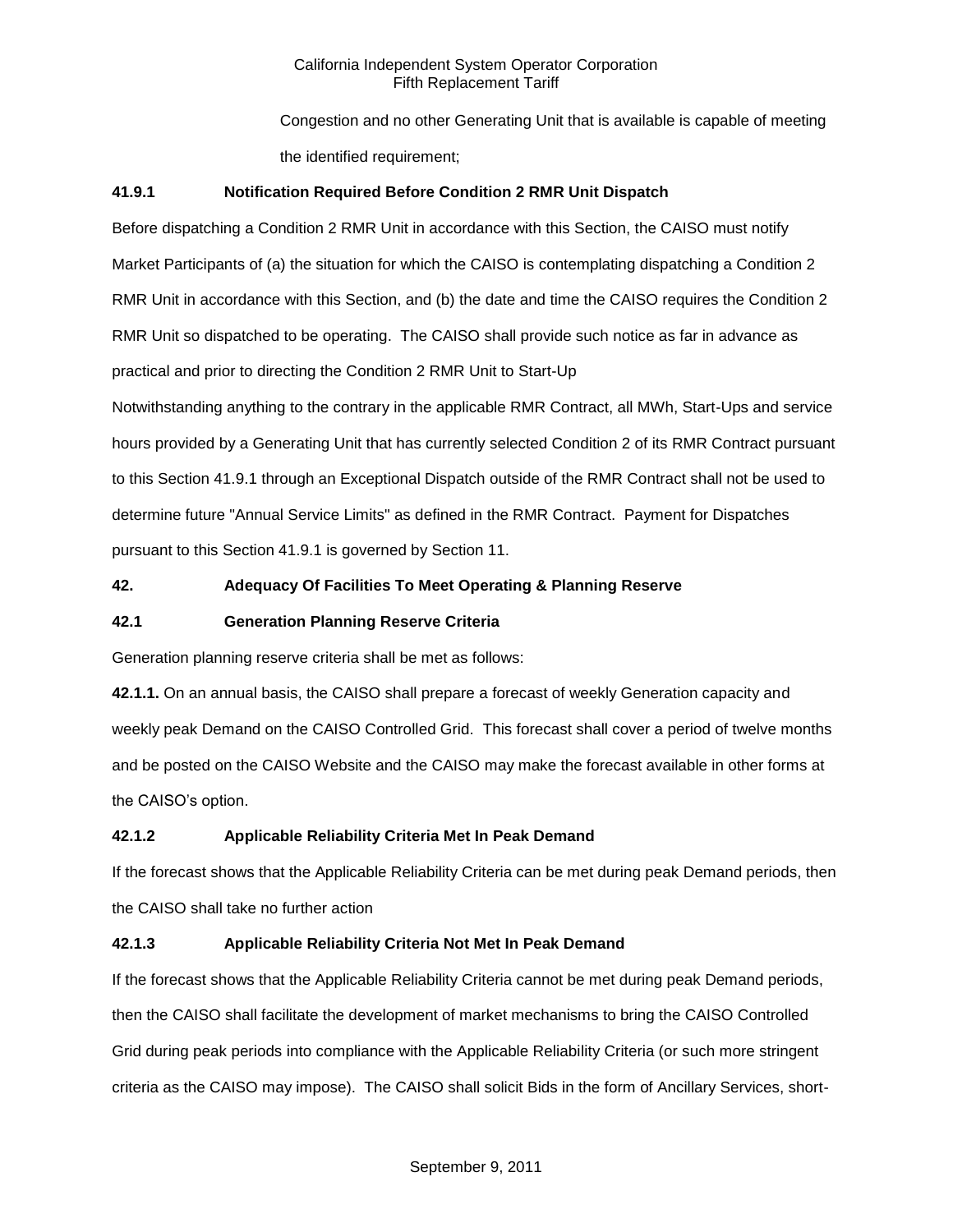term Generation supply contracts of up to one (1) year with Generators, and Load curtailment contracts giving the CAISO the right to reduce the Demands of those parties that win the contracts when there is insufficient Generation capacity to satisfy those Demands in addition to all other Demands. The Load curtailment contracts shall provide that the CAISO's curtailment rights can only be exercised after all available Generation capacity has been fully utilized unless the exercise of such rights would allow the CAISO to satisfy the Applicable Reliability Criteria at lower cost, and the curtailment rights shall not be exercised to stabilize or otherwise influence prices for power in the Energy markets.

# **42.1.4 Lowest Cost Bids Satisfying Applicable Reliability Criteria**

If Ancillary Services, short-term Generation supply contracts, or Load curtailment contracts are required to meet Applicable Reliability Criteria, the CAISO shall select the Bids that permit the satisfaction of those Applicable Reliability Criteria at the lowest cost.

# **42.1.5 CAISO To Take Necessary Steps To Ensure Criteria Compliance**

Notwithstanding the foregoing, if the CAISO concludes that it may be unable to comply with the Applicable Reliability Criteria, the CAISO shall, acting in accordance with Good Utility Practice, take such steps as it considers to be necessary to ensure compliance, including the negotiation of contracts through processes other than competitive solicitations. These steps can include the negotiation of contracts for Generation or Ancillary Services on a Real-Time basis.

# **42.1.6 Long Term Forecast For Information Purposes**

The CAISO may, in addition to the required annual forecast, publish a forecast of the peak Demands and Generation resources for two or more additional years. This forecast would be for information purposes to allow Market Participants to take appropriate steps to satisfy the Applicable Reliability Criteria, and would not be used by the CAISO to determine whether additional resources are necessary.

# **42.1.7 Reliance On Market Forces To Maximum Possible Extent**

In fulfilling its requirement to ensure that the applicable Generation planning reserve criteria are satisfied, the CAISO shall rely to the maximum extent possible on market forces.

# **42.1.8 Allocation Of Costs Incurred By CAISO In Trading Hour To SCs**

Except where and to the extent costs incurred by the CAISO for any contract entered into under Section 42.1.5 are recovered from Scheduling Coordinators pursuant to Sections 11.5.8, 11.10 or 42.1.9, all costs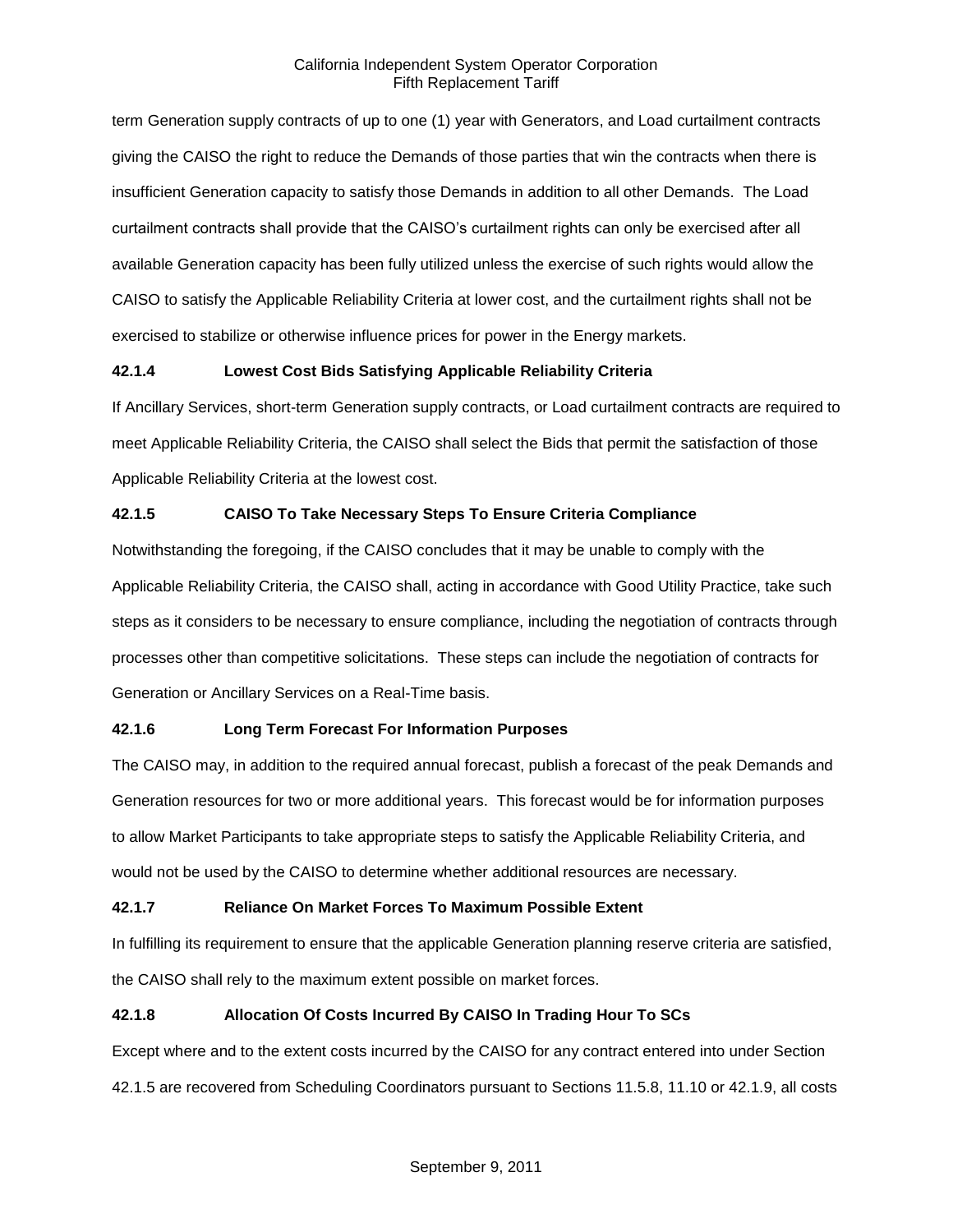incurred by the CAISO in any Trading Hour shall be charged to each Scheduling Coordinator pro rata based upon the same proportion as the Scheduling Coordinator's Measured Demand bears to the total Measured Demand served in that hour.

# **42.1.9 Costs For Difference In Schedules And Real-Time Deviations**

Costs incurred by the CAISO pursuant to any contract entered into under this Section for resources to meet any portion of the anticipated difference between forward Schedules and the Real-Time deviations from those Schedules shall be charged to each Scheduling Coordinator pro rata based upon the same proportion as the Scheduling Coordinator's obligation for RUC Availability Payments.

# **43. Capacity Procurement Mechanism**

# **43.1 Interim Capacity Procurement Mechanism**

The ICPM as well as changes made to other Sections to implement the ICPM shall expire at midnight on the last day of the twenty-fourth month following the effective date of this Section and shall be replaced with the CPM. ICPM designations in existence on the date the CPM becomes effective shall, as of that date, be subject to the CPM, including the provisions concerning compensation, cost allocation and Settlement, until such time as the ICPM resources have been finally compensated for their services rendered under the ICPM prior to the termination of the ICPM, and the CAISO has finally allocated and recovered the costs associated with such ICPM compensation.

# **43.1.2 Capacity Procurement Mechanism Designation**

The CAISO shall have the authority to designate Eligible Capacity to provide CPM Capacity services under the CPM to address the following circumstances, as discussed in greater detail in Section 43:

- 1. Insufficient Local Capacity Area Resources in an annual or monthly Resource Adequacy Plan;
- 2. Collective deficiency in Local Capacity Area Resources;
- 3. Insufficient Resource Adequacy Resources in an LSE's annual or monthly Resource Adequacy Plan;
- 4. A CPM Significant Event;
- 5. A reliability or operational need for an Exceptional Dispatch CPM; and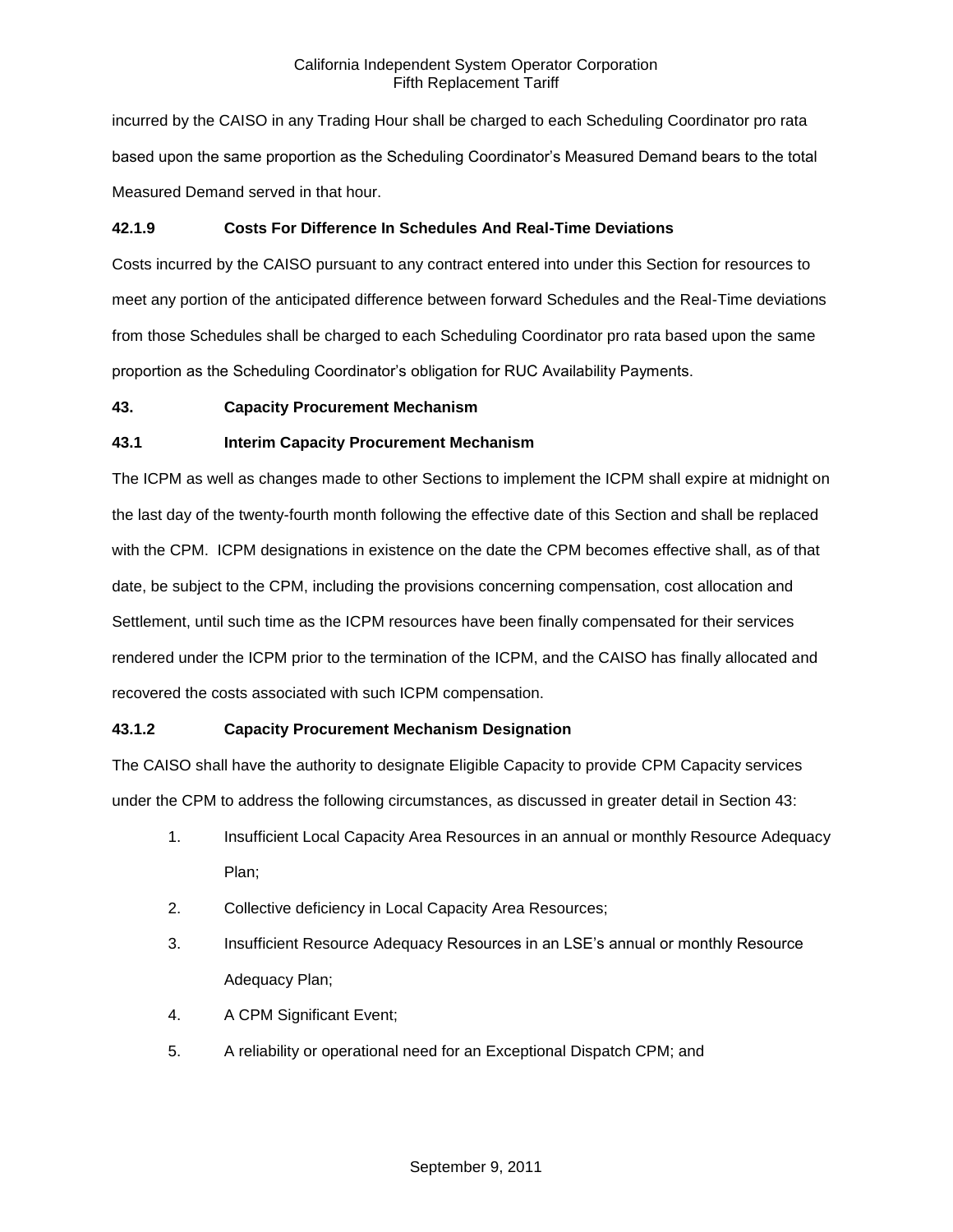6. Capacity at risk of retirement within the current RA Compliance Year that will be needed for reliability by the end of the calendar year following the current RA Compliance Year.

#### **43.2.1 SC Failure To Show Sufficient Local Capacity Area Resources**

# **43.2.1.1 Annual Resource Adequacy Plan**

Where a Scheduling Coordinator fails to demonstrate in an annual Resource Adequacy Plan, submitted separately for each represented LSE, procurement of each LSE's share of Local Capacity Area Resources, as determined in Section 40.3.2 for each month of the following Resource Adequacy Compliance Year, the CAISO shall have the authority to designate CPM Capacity; provided, however, that the CAISO shall not designate CPM Capacity under this Section 43.2.1.1 until after the Scheduling Coordinator has had the opportunity to cure the deficiency set forth in Section 40.7. The CAISO's authority to designate CPM Capacity under this Section 43.2.1.1 is to ensure that each Local Capacity Area in a TAC Area in which the LSE serves Load has Local Capacity Area Resources in the amounts and locations necessary to comply with the Local Capacity Technical Study criteria provided in Section 40.3.1.1, after assessing the effectiveness of Generating Units under RMR Contracts, if any, and all Resource Adequacy Resources reflected in all submitted annual Resource Adequacy Plans and any supplements thereto, as may be permitted by the CPUC, Local Regulatory Authority, or federal agency and provided to the CAISO in accordance with Section 40.7, whether or not such Generating Units under RMR Contracts and Resource Adequacy Resources are located in the applicable Local Capacity Area.

#### **43.2.1.2 Monthly Resource Adequacy Plan**

Where a Scheduling Coordinator fails to demonstrate in a monthly Resource Adequacy Plan, submitted separately for each represented LSE, procurement of each LSE's share of Local Capacity Area Resources, as determined in Section 40.3.2 for the reported month, the CAISO shall have the authority to designate CPM Capacity; provided, however, that the CAISO shall not designate CPM Capacity under this Section 43.2.1.2 until after the Scheduling Coordinator has had the opportunity to cure the deficiency as set forth in Section 40.7. The CAISO's authority to designate CPM Capacity under this Section 43.2.1.1 is to ensure that each Local Capacity Area in a TAC Area in which the LSE serves Load has Local Capacity Area Resources in the amounts and locations necessary to comply with the Local Capacity Technical Study criteria provided in Section 40.3.1.1, after assessing the effectiveness of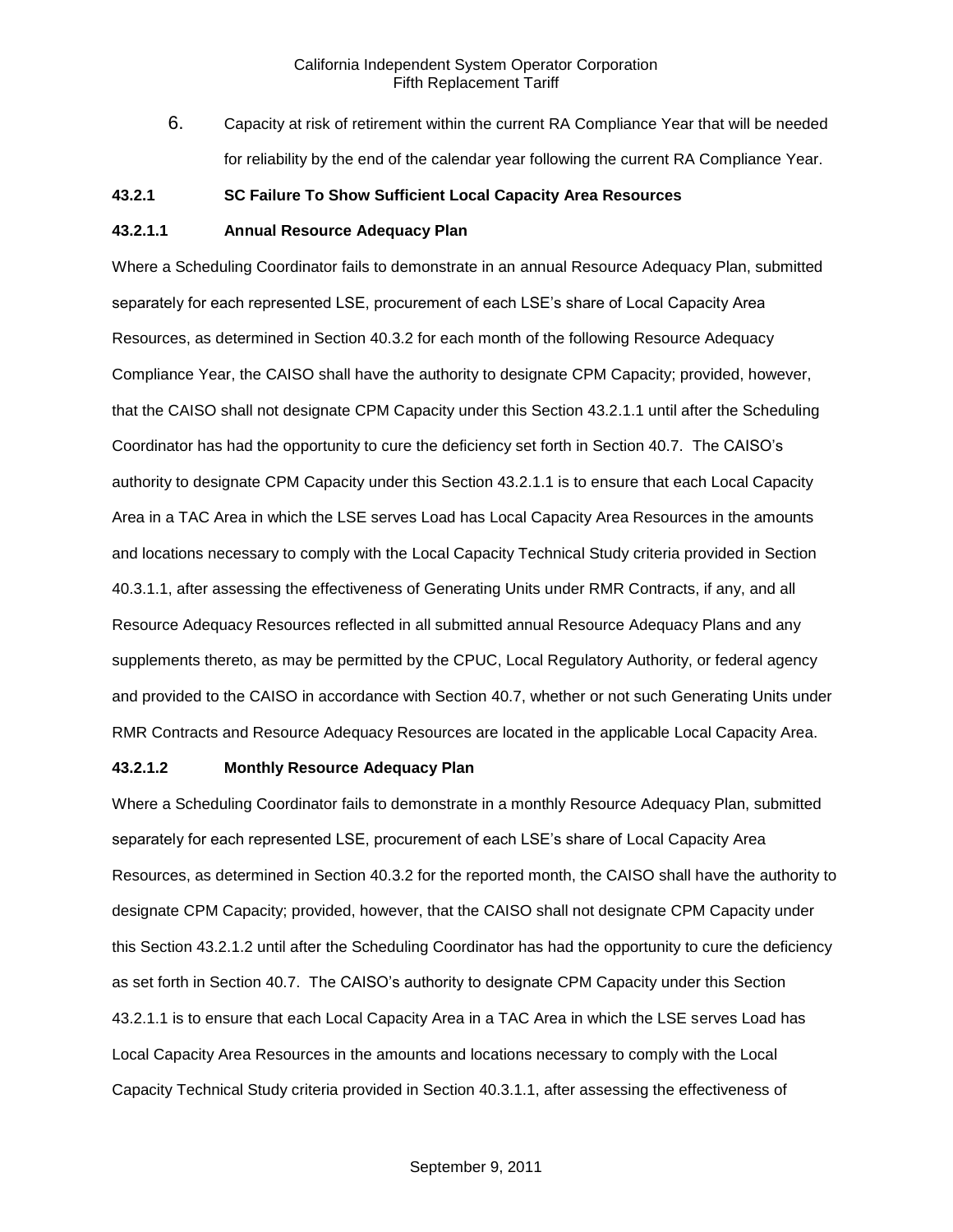Generating Units under RMR Contracts, if any, and all Resource Adequacy Resources reflected in all submitted annual and monthly Resource Adequacy Plans and any supplements thereto, as may be permitted by the CPUC, Local Regulatory Authority, or federal agency and provided to the CAISO in accordance with Section 40.7, whether or not such Generating Units under RMR Contracts and Resource Adequacy Resources are located in the applicable Local Capacity Area.

### **43.2.2 Collective Deficiency In Local Capacity Area Resources**

The CAISO shall have the authority to designate CPM Capacity where the Local Capacity Area Resources specified in the annual Resource Adequacy Plans of all applicable Scheduling Coordinators, after the opportunity to cure under Section 43.2.2.1 has been exhausted, fail to ensure compliance in one or more Local Capacity Areas with the Local Capacity Technical Study criteria provided in Section 40.3.1.1, regardless of whether such resources satisfy, for the deficient Local Capacity Area, the minimum amount of Local Capacity Area Resources identified in the Local Capacity Technical Study, and after assessing the effectiveness of Generating Units under RMR Contracts, if any, and all Resource Adequacy Resources reflected in all submitted annual Resource Adequacy Plans, whether or not such Generating Units under RMR Contracts and Resource Adequacy Resources are located in the applicable Local Capacity Area. The CAISO may, pursuant to this Section 43.2.2, designate CPM Capacity in an amount and location sufficient to ensure compliance with the Reliability Criteria applied in the Local Capacity Technical Study.

# **43.2.2.1 LSE Opportunity to Resolve Collective Deficiency in Local Capacity Area Resources**

Where the CAISO determines that a need for CPM Capacity exists under Section 43.2.2, but prior to any designation of CPM Capacity, the CAISO shall issue a Market Notice identifying the deficient Local Capacity Area and the quantity of capacity that would permit the deficient Local Capacity Area to comply with the Local Capacity Technical Study criteria provided in Section 40.3.1.1 and, where only specific resources are effective to resolve the Reliability Criteria deficiency, the CAISO shall provide the identity of such resources. Any Scheduling Coordinator may submit a revised annual Resource Adequacy Plan within thirty (30) days of the beginning of the Resource Adequacy Compliance Year demonstrating procurement of additional Local Capacity Area Resources consistent with the Market Notice issued under this Section.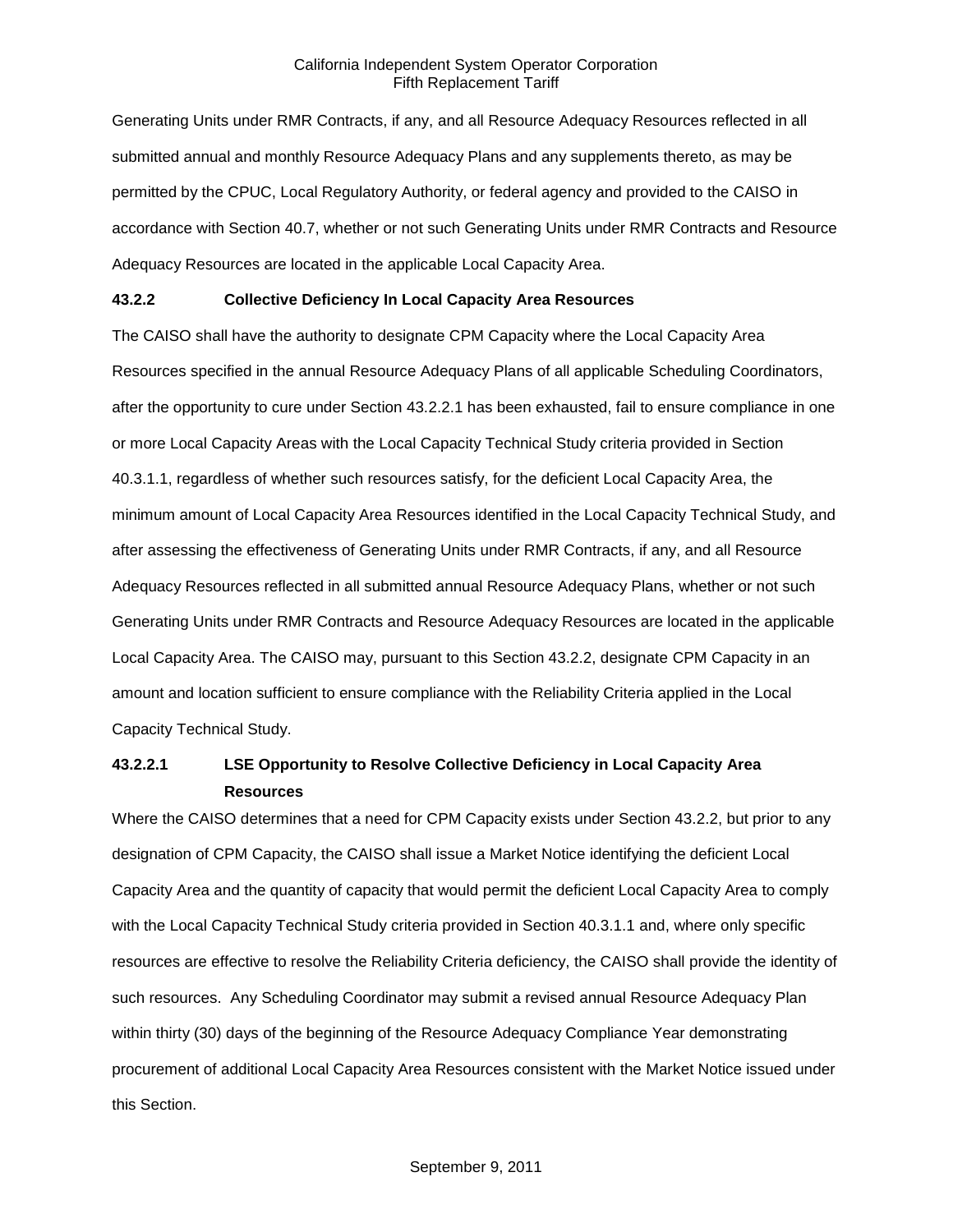Any Scheduling Coordinator that provides such additional Local Capacity Area Resources consistent with the Market Notice under this Section shall have its share of any CPM procurement costs under Section 43.7.3 reduced on a proportionate basis. If the full quantity of capacity is not reported to the CAISO under revised annual Resource Adequacy Plans in accordance with this Section, the CAISO may designate CPM Capacity sufficient to alleviate the deficiency.

## **43.2.3 SC Failure To Show Sufficient Resource Adequacy Resources**

The CAISO shall have the authority to designate CPM Capacity where a Scheduling Coordinator fails to demonstrate in an annual or monthly Resource Adequacy Plan, submitted separately for each represented LSE, procurement of sufficient Resource Adequacy Resources to comply with each LSE's annual and monthly Demand and Reserve Margin requirements under Section 40; provided that the CAISO shall not designate CPM Capacity under this Section 43.2.3 until after the Scheduling Coordinator has had the opportunity to cure the deficiency as set forth in Section 40.7; provide further that the CAISO shall not designate CPM Capacity under this Section 42.2.3 unless there is an overall net deficiency in meeting the total annual or monthly Demand and Reserve Margin requirements, whichever is applicable, after taking into account all LSE demonstrations in their applicable or monthly Resource Adequacy Plans.

### **43.2.4 CPM Significant Events**

The CAISO may designate CPM Capacity to provide service on a prospective basis following an CPM Significant Event, to the extent necessary to maintain compliance with Reliability Criteria and taking into account the expected duration of the CPM Significant Event.

#### **43.2.5 Exceptional Dispatch ICPM**

Except as provided in Section 43.1.5.1, the CAISO shall designate as CPM Capacity to provide service on a prospective basis the capacity of a resource that responds to an Exceptional Dispatch if the Exceptional Dispatch is issued pursuant to Section 34.9.1, subsections (6), (9) or (10) of Section 34.9.2, or Section 34.9.3, unless the Exceptional Dispatch directs the curtailment or shut down of the resource. **43.2.5.1** Limitation on Eligibility for Exceptional Dispatch CPM Designation

The following capacity is not eligible to receive an Exceptional Dispatch CPM designation under Section 43.1.5.1:

(1) RA Capacity, RMR Capacity, and CPM Capacity; and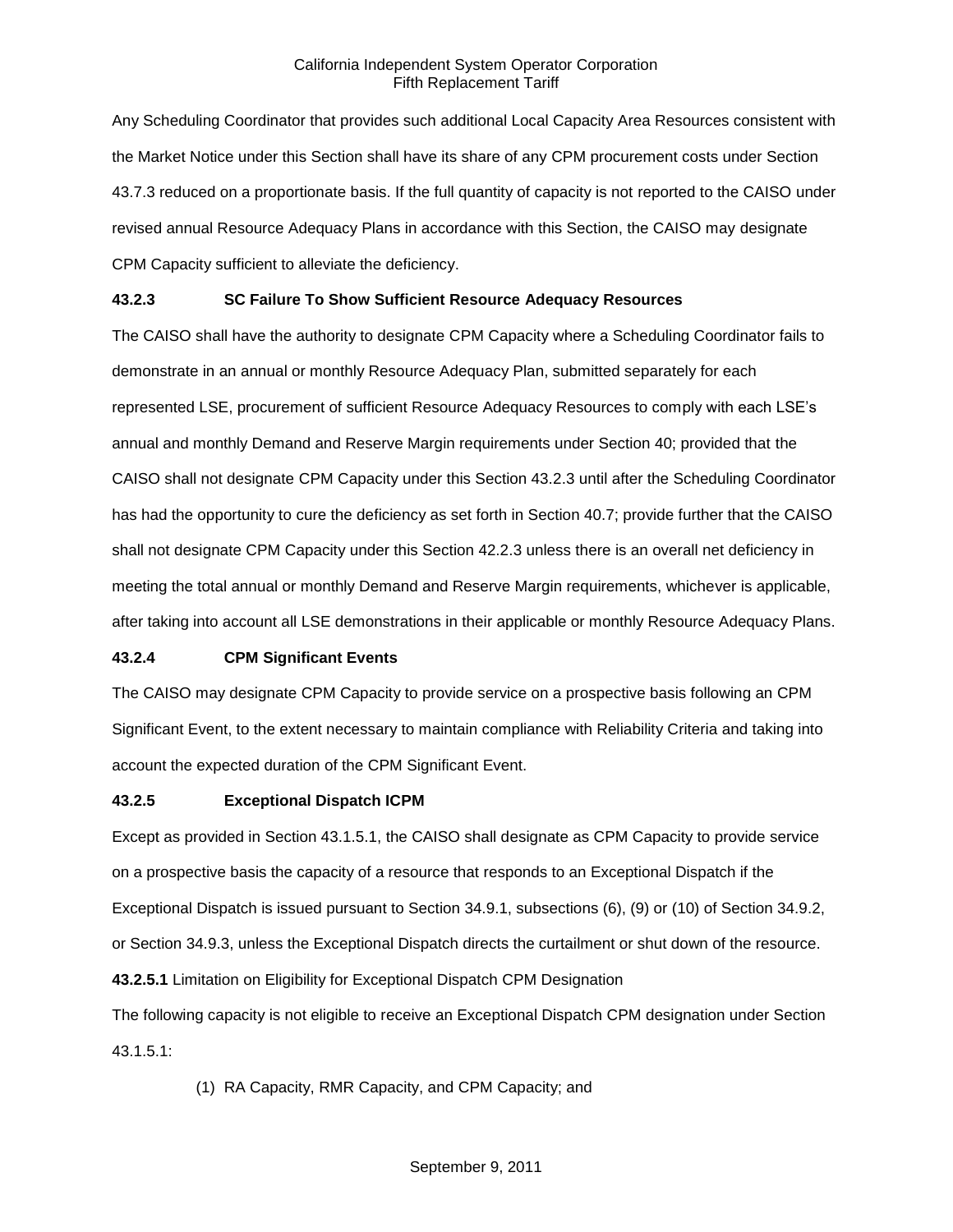(2) Capacity of a resource that is eligible to receive supplemental revenues under Section 39.10.3 during any month for which the resource has notified the CAISO under Section 39.10.3 that it chooses to receive supplemental revenues in lieu of an Exceptional Dispatch CPM designation

### **43.2.5.2 Quantity of Capacity included in an Exceptional Dispatch CPM Designation**

### **43.2.5.2.1 Exceptional Dispatch Commitments of Non RA, Non RMR and Non CPM Resources**

If a resource does not have any self-schedule, market-based commitment, or RA, RMR or CPM Capacity and receives an Exceptional Dispatch ICPM designation under Section 43.2.5 following an Exceptional Dispatch eligible for an ICPM designation, the CAISO shall designate as ICPM Capacity the greater of the resource's PMin or the amount of capacity specified by the Exceptional Dispatch.

# **43.2.5.2.2 Exceptional Dispatch of Partial RA, Partial CPM Unit, or Market Committed Resource**

If a resource is a Partial Resource Adequacy Resource, has an CPM designation of less than its entire capacity, has a Self Schedule or has a market based commitment, or has already received an Exceptional Dispatch ICPM designation under Section 43.2.5, the CAISO shall designate as ICPM Capacity the amount by which the Exceptional Dispatch exceeded the greater of –

- (1) the capacity that the resources must make available to the CAISO as the result of an RA Capacity or CPM Capacity obligation; if any; and
- (2) the sum of any Self-Schedule and any market-based commitment or dispatch of the resource.

### **43.2.5.2.3 Subsequent Exceptional Dispatch**

If the CAISO, during the term of a resource's Exceptional Dispatch CPM designation, issues an Exceptional Dispatch to the resource that requires Energy in excess of the sum of the resource's CPM Capacity and RA Capacity, the CAISO will increase the capacity designated as Exceptional Dispatch CPM Capacity by the amount equal to the difference between the Exceptional Dispatch and the sum of the resource's CPM Capacity or RA Capacity. The increase will be effective for the remainder of the term of the Exceptional Dispatch CPM Designation and retroactively to the beginning of the 30 day term or the first day of the month in which the increase occurs, whichever is later. Any incremental Exceptional Dispatch issued within any 30-day CPM term does not result in a new 30-day term.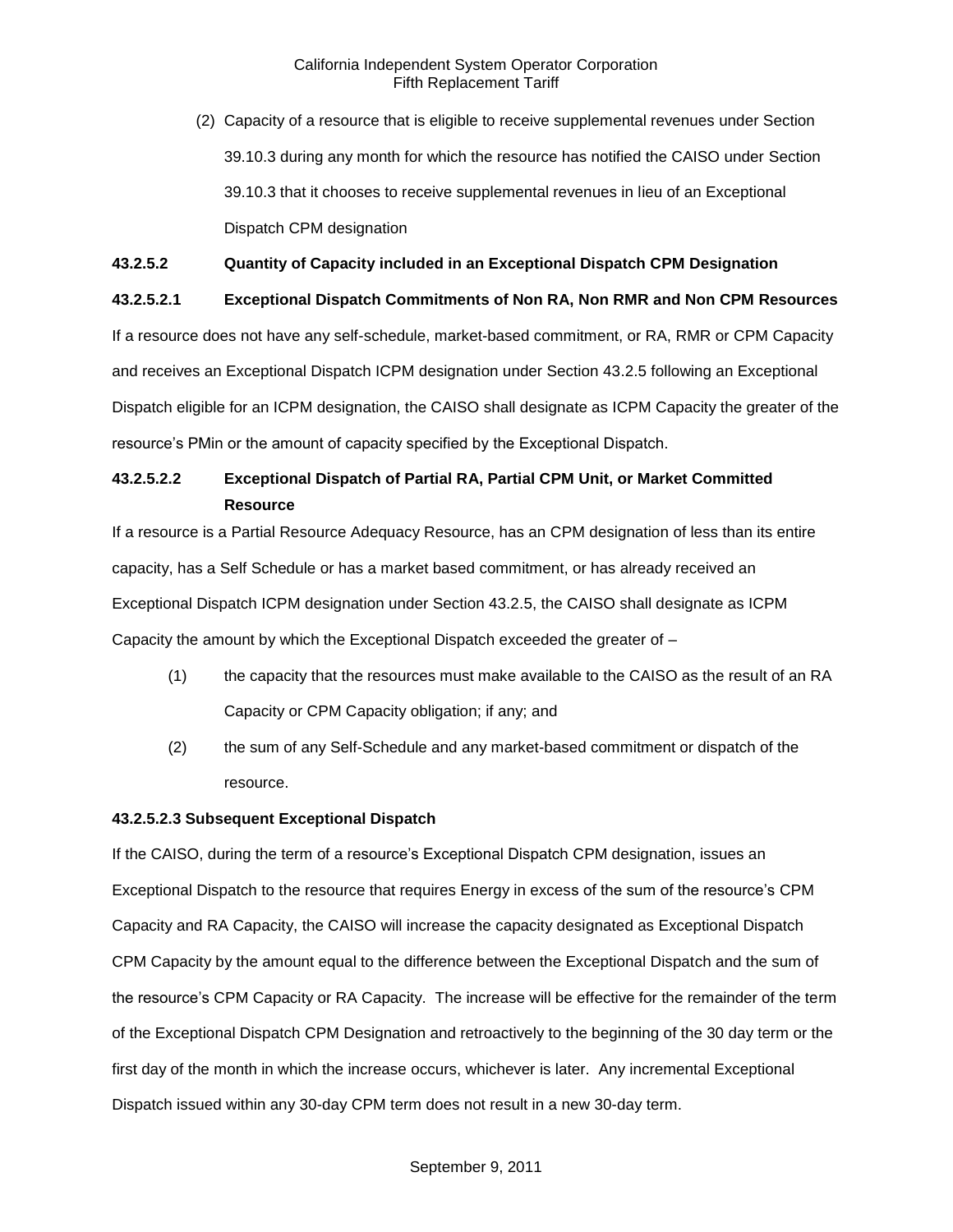### **43.2.5.2.4 Change in RA, RMR or CPM Status**

If a resource has an RA, RMR or CPM Capacity obligation that pre-existed the resource's Exceptional Dispatch CPM designation and, during the term of the resource's Exceptional Dispatch CPM designation, the amount of the resource's RA, RMR or CPM Capacity is reduced, the CAISO will increase the CPM designation by the amount, if any, necessary to ensure that the sum of Exceptional Dispatch CPM designation quantity and any remaining RA Capacity is not less than PMin. If capacity that receives an Exceptional Dispatch ICPM designation becomes RA Capacity or receives a monthly CPM designation or Significant Event designation or receives an RMR Contract as of a certain date, then the Exceptional Dispatch CPM designation shall be reduced by the amount of the new RA Capacity, CPM Significant Event designation, or RMR Contract from that date through the rest of the 30-day term.

### **43.2.6 Capacity At Risk Of Retirement Needed For Reliability**

The CAISO shall have the authority to designate CPM Capacity to keep a resource in operation that is at risk of retirement during the current RA Compliance Year and that will be needed for reliability by the end of the calendar year following the current RA Compliance Year. The CAISO may issue this risk of retirement CPM designation in the event that all of the following requirements apply:

- (1) the resource was not contracted as RA Capacity nor listed as RA Capacity in any LSE's annual Resource Adequacy Plan during the current RA Compliance Year;
- (2) the CAISO did not identify any deficiency, individual or collective, in an LSE's annual Resource Adequacy Plan for the current RA Compliance Year that resulted in a CPM designation for the resource in the current RA Compliance Year;
- (3) CAISO technical assessments project that the resource will be needed for reliability purposes, either for its locational or operational characteristics, by the end of the calendar year following the current RA Compliance Year;
- (4) no new generation is projected by the ISO to be in operation by the start of the subsequent RA Compliance Year that will meet the identified reliability need; and
- (5) the resource owner submits to the CAISO and DMM, at least 180 days prior to terminating the resource's PGA or removing the resource from PGA Schedule 1, a request for a CPM designation under this Section 43.2.6 and the affidavit of an executive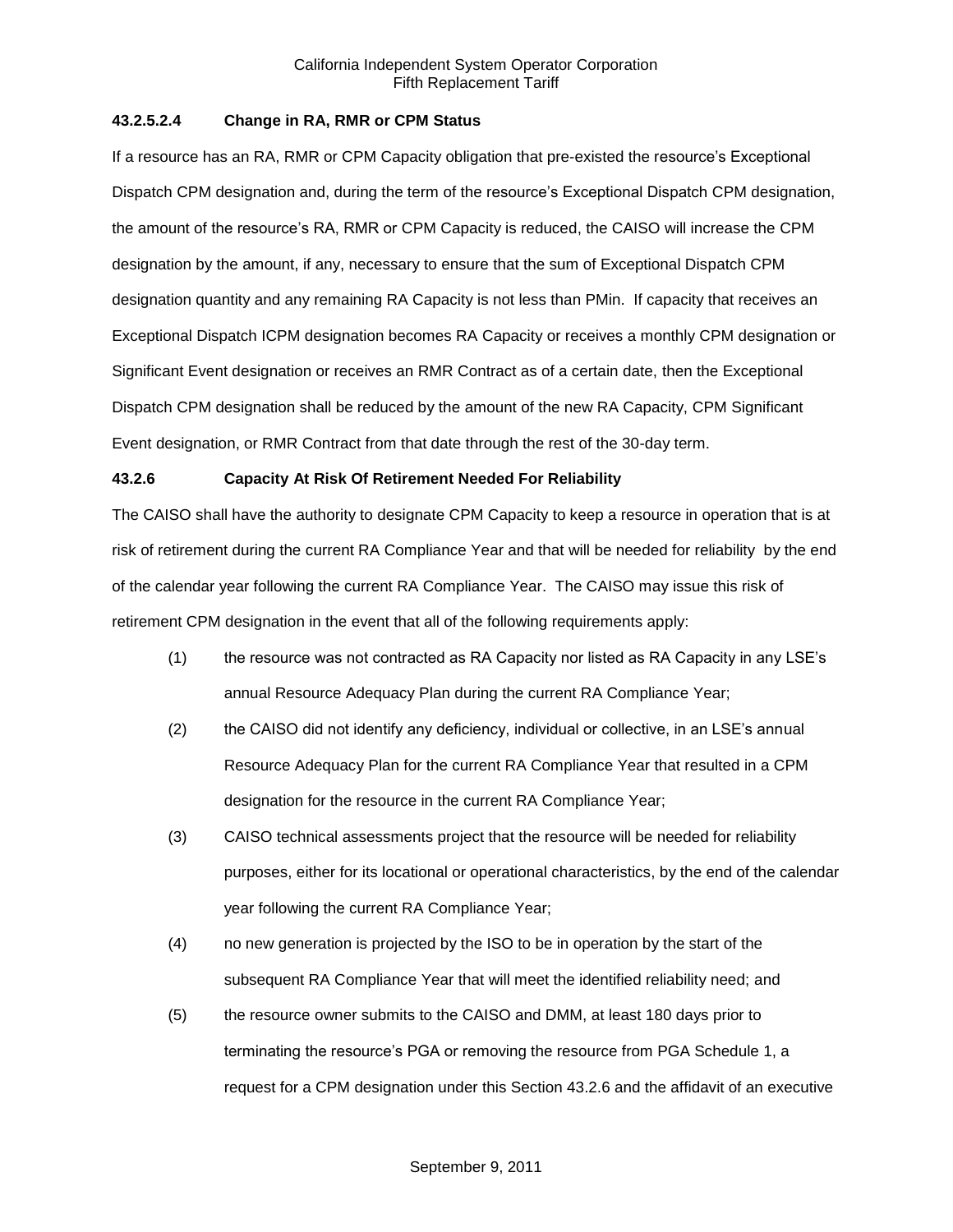officer of the company who has the legal authority to bind such entity, with the supporting financial information and documentation discussed in the BPM for Reliability Requirements, that attests that it will be uneconomic for the resource to remain in service in the current RA Compliance Year and that the decision to retire is definite unless CPM procurement occurs;

If the CAISO determines that all of the requirements have been met, prior to issuing the CPM designation, the CAISO shall prepare a report that explains the basis and need for the CPM designation. The CAISO shall post the report on the CAISO's Website and allow an opportunity of no less than seven (7) days for stakeholders to review and submit comments on the report and no less than thirty (30) days for an LSE to procure Capacity from the resource. If an LSE does not, within that period, procure sufficient RA Capacity to keep the resource in operation during the current RA Compliance Year, the CAISO may issue the risk of retirement CPM designation; provided that the CAISO determines that the designation is necessary and that all other available procurement measures have failed to procure the resources needed for reliable operation. The ISO will not issue CPM designations in order to circumvent existing procurement mechanisms that could adequately resolve reliability needs.

### **43.3 Terms Of CPM Designation**

### **43.3.1 SC Annual Plan Failure To Show Local Capacity Area Resources**

CPM Capacity designated under Section 43.2.2.1 shall have a minimum commitment term of one (1) month and a maximum commitment term of one (1) year, based on the period(s) of overall shortage as reflected in the annual Resource Adequacy Plans that have been submitted. The term of the designation may not extend into a subsequent Resource Adequacy Compliance Year.

### **43.3.2 SC Month Plan Failure To Show Local Capacity Area Resources**

CPM Capacity designated under Section 43.2.1.2 shall have a minimum commitment term of one (1) month. The term of the designation may not extend into a subsequent Resource Adequacy Compliance Year.

### **43.3.3 Annual Plan Collective LCA Resouces Insufficient**

CPM Capacity designated under Section 43.2.2 shall have a minimum commitment term of one (1) month and a maximum commitment term of one year, based on the period(s) of overall shortage as reflected in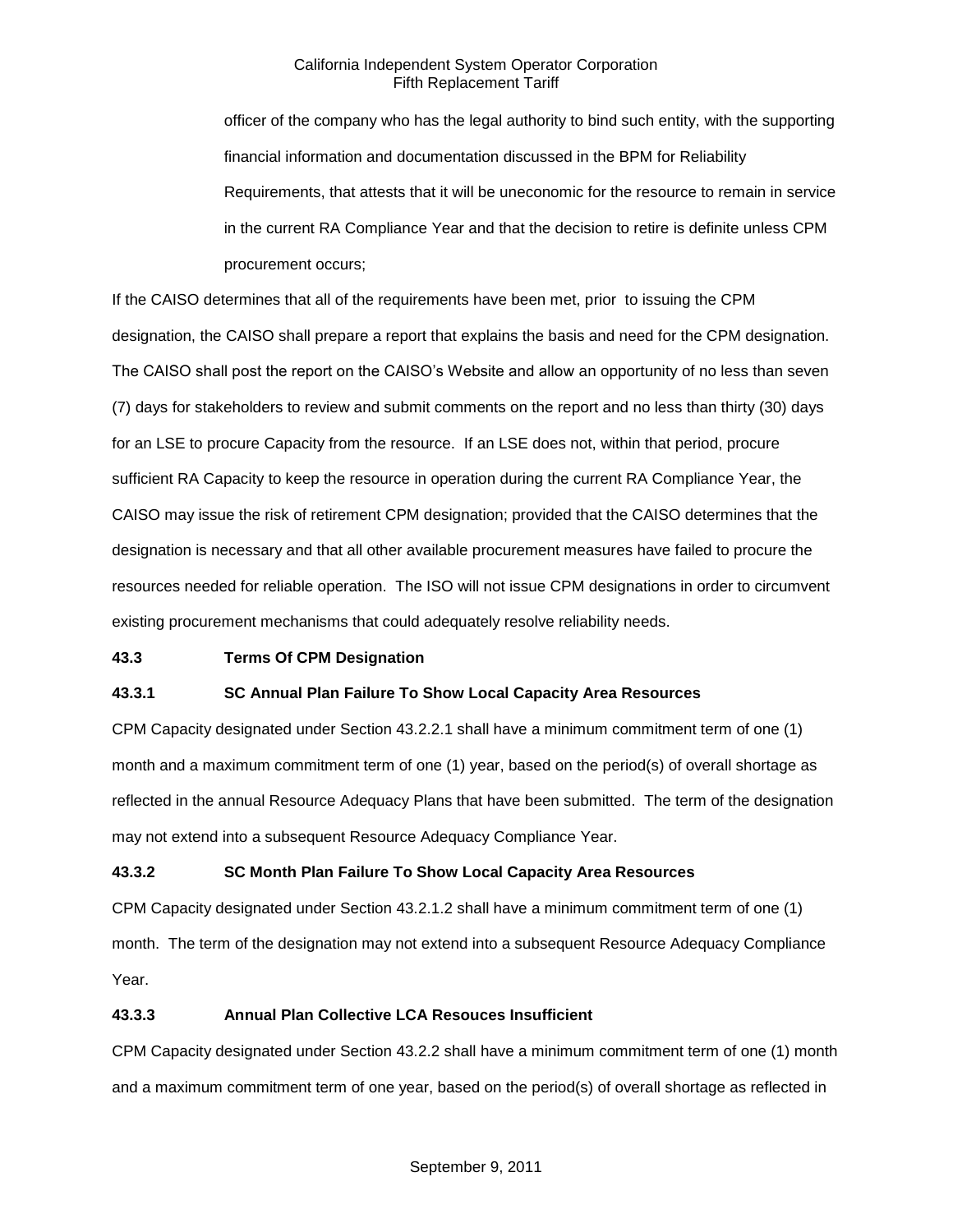the annual Resource Adequacy Plans that have been submitted. The term of the designation may not extend into a subsequent Resource Adequacy Compliance Year.

### **43.3.4 SC Failure To Show Sufficient Resource Adequacy Resources**

CPM Capacity designated under Section 43.2.3 shall: (a) have a minimum commitment term of one (1) month and a maximum commitment term equal to the maximum annual procurement period established by the Local Reliability Authority based on the period of the deficiency reflected in the annual Resource Adequacy Plan or (b) have a commitment term of one (1) month if the deficiency is in the monthly Resource Adequacy Plan. The term of the designation may not extend into a subsequent Resource Adequacy Compliance Year.

### **43.3.5 Term – CPM Significant Event**

CPM Capacity designated under Section 43.1.4 shall have an initial term of thirty (30) days. If the CAISO determines that the CPM Significant Event is likely to extend beyond the thirty (30) day period, the CAISO shall extend the designation for another sixty (60) days. During this additional sixty (60) day period, the CAISO will provide Market Participants with an opportunity to provide alternative solutions to meet the CAISO's operational and reliability needs in response to the CPM Significant Event, rather than rely on the CAISO's designation of capacity under the CPM. The CAISO shall consider and implement, if acceptable to the CAISO in accordance with Good Utility Practice, such alternative solutions provided by Market Participants in a timely manner. If Market Participants do not submit any alternatives to the designation of CPM capacity that are fully effective in addressing the deficiencies in Reliability Criteria resulting from CPM Significant Event, the CAISO shall extend the term of the designation under Section 43.1.4 for the expected duration of the CPM Significant Event.

If the solutions offered by Market Participants are only partially effective in addressing the CAISO's operational and reliability needs resulting from the CPM Significant Event, the CAISO shall extend the designation under Section 43.1.4 for the expected duration of the CPM Significant Event, but only as to the amount of CPM Capacity necessary to satisfy the CAISO's operational and reliability needs after taking into account the effective capacity provided by the alternative solution. If there is a reasonable alternative solution that fully resolves the CAISO's operational and reliability needs, the CAISO will not extend the designation under Section 43.2.4.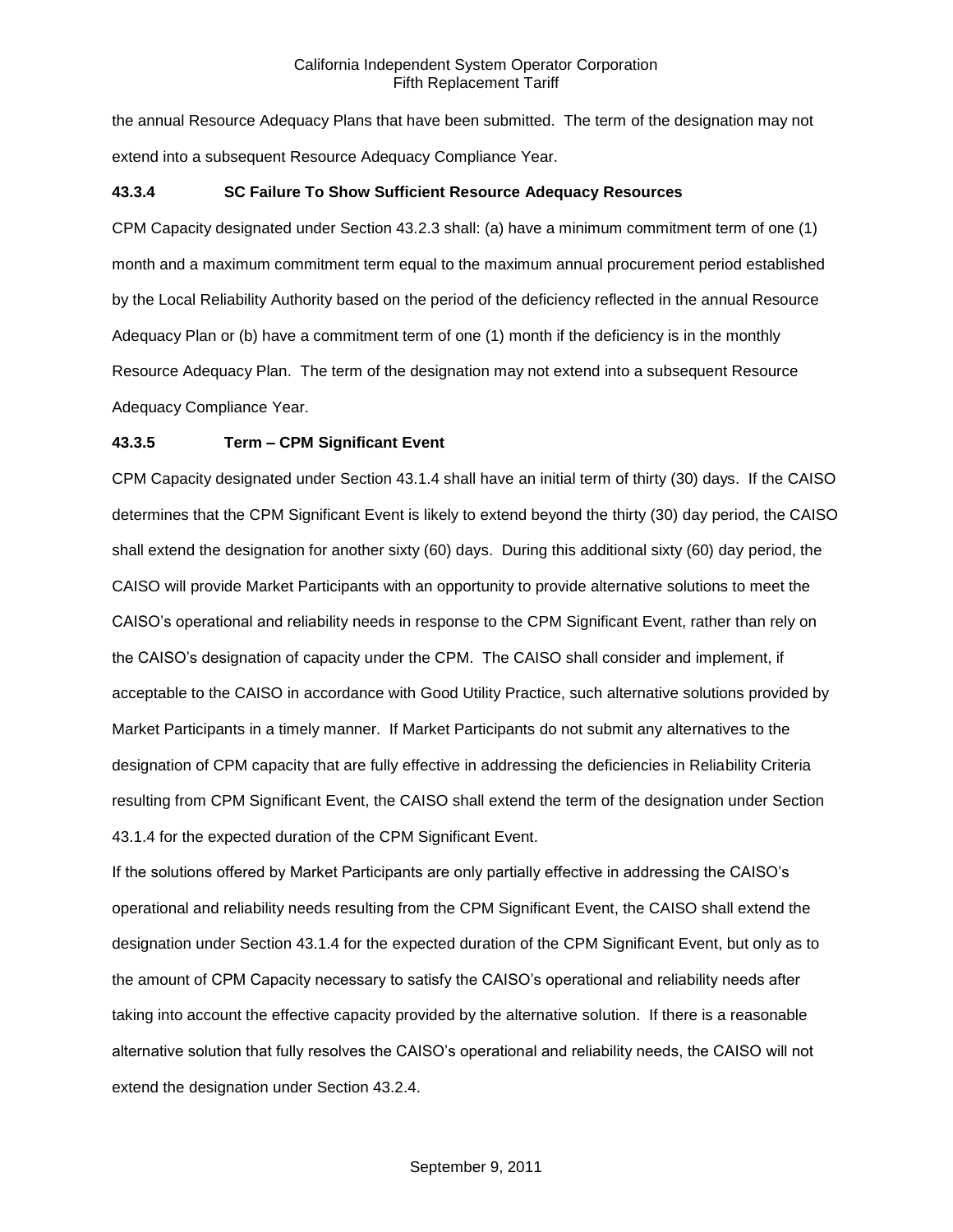## **43.3.6 Term – Exceptional Dispatch CPM**

Exceptional Dispatch CPM Capacity designated under Section 43.2.5 shall have a term of thirty (30) days. If the CAISO determines that the circumstances that led to the Exceptional Dispatch are likely to extend beyond the initial thirty (30) day period, the CAISO shall issue an Exceptional Dispatch CPM or other CPM designation for an additional thirty (30) days.

# **43.3.7 Term - Capacity At Risk Of Retirement Needed For Reliability**

A CPM designation for Capacity at risk of retirement under Section 43.2.6 shall have a minimum commitment term of one (1) month and a maximum commitment term of one (1) year, based on the number of months for which the capacity is to be procured within the current RA Compliance Year, The term of the designation may not extend into a subsequent Resource Adequacy Compliance Year. The CAISO shall rescind the CPM designation for any month during which the resource is under contract with an LSE to provide RA Capacity.

### **43.4 Selection Of Eligible Capacity Under The ICPM**

In accordance with Good Utility Practice, the CAISO shall make designations of Eligible Capacity as CPM Capacity under Section 43.1 by applying the following criteria in the order listed:

- (1) the effectiveness of the Eligible Capacity at meeting the designation criteria specified in Section 43.2;
- (2) the capacity costs associated with the Eligible Capacity;
- (3) the quantity of a resource's available Eligible Capacity, based on a resource's PMin, relative to the remaining amount of capacity needed;
- (4) the operating characteristics of the resource, such as dispatchability, Ramp Rate, and load-following capability;
- (5) whether the resource is subject to restrictions as a Use-Limited Resource; and
- (6) for designations under Section 43.2.3, the effectiveness of the Eligible Capacity in meeting local and/or zonal constraints or other CAISO system needs.

In applying these selection criteria, the goal of the CAISO is to designate lower cost resources that will be effective in meeting the reliability needs underlying the CPM designations. In making this determination, the CAISO will apply the first criterion to identify the effective Eligible Capacity by considering the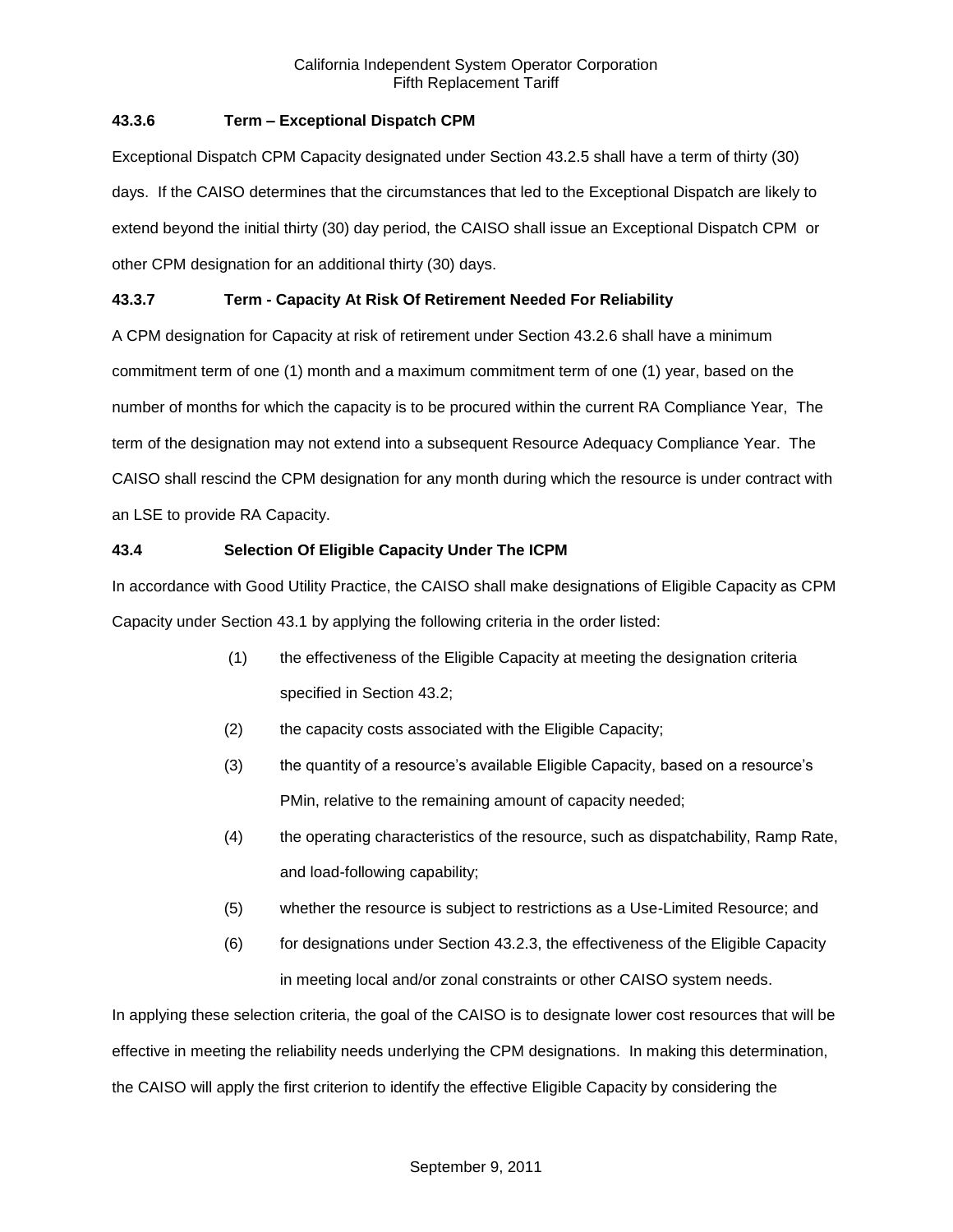effectiveness of the resources at meeting the designation criteria for the type of CPM to be issued and at resolving the underlying reliability need, The CAISO will apply the second criterion by considering the cost of the effective Eligible Capacity. The CAISO will endeavor to designate a resource at the CPM Capacity price determined in accordance with Section 43.6.1 before selecting a resource with a higher unit-specific CPM Capacity price specified under Section 43.6.2. The CAISO will endeavor to designate resources that have specified a capacity price before designating resources that have not specified a CPM Capacity price under Section 43.6.2.1. The CAISO will apply the third criterion by considering the quantity of a resource's Eligible Capacity. The CAISO will endeavor to select a resource that has a PMin at or below the capacity that is needed to meet the reliability need before selecting a resource that has a PMin that would result in over-procurement. The CAISO will apply the fourth criterion by considering specific operating characteristics of a resource, such as dispatchability, ramp rate, and load-following capability to the extent that such characteristics are an important factor in resolving the reliability need. The CAISO will apply the fifth criterion by considering whether a resource is use-limited and whether that status may restrict its ability to be available to the CAISO in the Day-Ahead Market and Real-Time Market throughout the period for which it is being procured. To the extent that use-limited resources are capable of performing the required service for the duration of the CPM designation, the CAISO will not unduly discriminate in favor of non-Use Limited resources when applying the selection criteria. The ISO will apply the sixth criterion by considering the effectiveness of the Eligible Capacity to meet local and/or zonal constraints or other CAISO system needs for CPM designations under 43.2.3. If after applying these criteria, two or more resources that are eligible for designation equally satisfy these criteria, the CAISO shall utilize a random selection method to determine the designation between those resources. While the CAISO does not have to designate the full capability of a resource, the CAISO may designate under the CPM an amount of CPM Capacity from a resource that exceeds the amount of capacity identified to ensure compliance with the Reliability Criteria set forth in Section 40.3 due to the PMin or other operational requirements/limits of a resource that has available capacity to provide CPM service. The CAISO shall not designate the capacity of a resource for an amount of capacity that is less than the resource's PMin.

#### **43.5 Obligations Of A Resource Designated Under The CPM**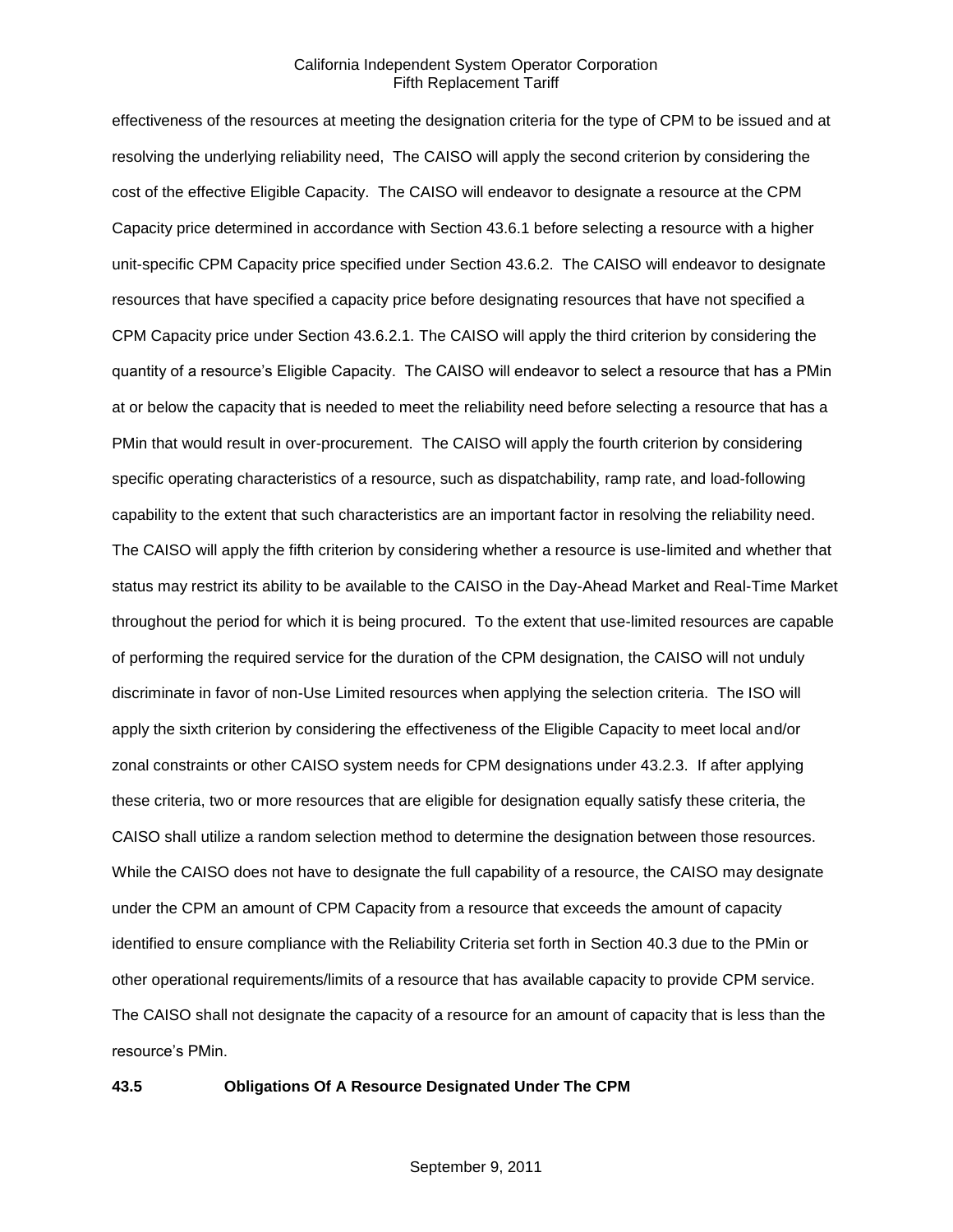### **43.5.1 Availability Obligations**

Capacity from resources designated under the CPM shall be subject to all of the availability, dispatch, testing, reporting, verification and any other applicable requirements imposed under Section 40.6 on Resource Adequacy Resources identified in Resource Adequacy Plans. In accordance with those requirements, CPM Capacity designated under the CPM shall meet the Day-Ahead availability requirements specified in Section 40.6.1 and the Real-Time availability requirements of Section 40.6.2. Also in accordance with those requirements, Generating Units designated under the CPM that meet the definition of Short Start Units shall have the obligation to meet the additional availability requirements of Section 40.6.3, and Generating Units designated under the CPM that meet the definition of Long Start Units will have the rights and obligations specified in Section 40.6.7.1.

If the CAISO has not received an Economic Bid or a Self-Schedule for CPM Capacity, the CAISO shall utilize a Generated Bid in accordance with the procedures specified in Section 40.6.8.

In addition to Energy Bids, resources designated under the CPM shall submit Ancillary Service Bids for their CPM Capacity to the extent that the resource is certified to provide the Ancillary Service.

### **43.5.2 Obligation To Provide Capacity And Termination**

The decision to accept an CPM designation shall be voluntary for the Scheduling Coordinator for any resource. If the Scheduling Coordinator for a resource accepts an CPM designation, it shall be obligated to perform for the full quantity and full period of the designation with respect to the amount of CPM Capacity for which it has accepted an CPM designation. If a Participating Generator's or Participating Load's Eligible Capacity is designated under the CPM after the Participating Generator or Participating Load has filed notice to terminate its Participating Generator Agreement or Participating Load Agreement or withdraw the Eligible Capacity from its Participating Generator Agreement or Participating Load Agreement, and the Scheduling Coordinator for the resource agrees to provide service under the CPM, then the Scheduling Coordinator shall enter into a new Participating Generator Agreement or Participating Load Agreement, as applicable, with the CAISO.

# **43.6 Reports**

The CAISO shall publish the following reports and notices.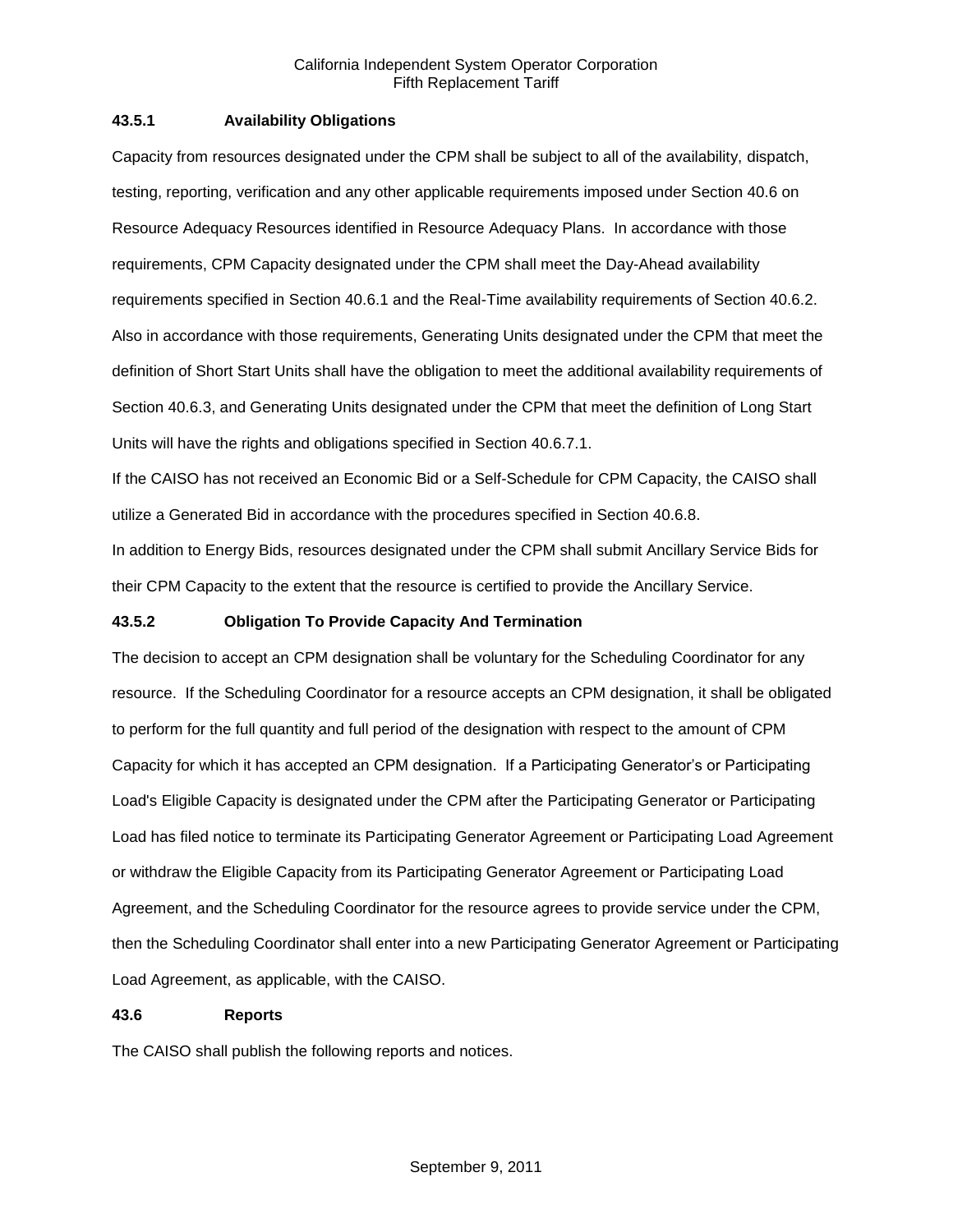### **43.6.1 ICPM Designation Market Notice**

The CAISO shall issue a Market Notice within two (2) Business Days of an CPM designation under Sections 43.2.1 through 43.2.6. CPM designations as a result of Exceptional Dispatches shall be subject to the reporting requirement set forth in Section 34.9.4. The Market Notice shall include a preliminary description of what caused the CPM designation, the name of the resource(s) procured, the preliminary expected duration of the CPM designation, the initial designation period, and an indication that a designation report is being prepared in accordance with Section 43.5.2.

### **43.6.2 Designation Of A Resource Under The ICPM**

The CAISO shall post a designation report to the CAISO Website and provide a Market Notice of the availability of the report within the earlier of thirty (30) days of procuring a resource under Sections 43.2.1 through 43.2.6 or ten (10) days after the end of the month. The designation report shall include the following information:

- (1) A description of the reason for the designation (LSE procurement shortfall, Local Capacity Area Resource effectiveness deficiency, or CPM Significant Event), and an explanation of why it was necessary for the CAISO to utilize the CPM authority);
- (2) The following information would be reported for all backstop designations:
	- (a) the resource name;
	- (b) the amount of CPM Capacity designated (MW),
	- (c) an explanation of why that amount of CPM Capacity was designated,
	- (d) the date CPM Capacity was designated,
	- (e) the duration of the designation; and
	- (f) the price for the CPM procurement; and
- (3) If the reason for the designation is an CPM Significant Event, the CAISO will also include:
	- (a) a discussion of the event or events that have occurred, why the CAISO has procured CPM Capacity, and how much has been procured;
	- (b) an assessment of the expected duration of the CPM Significant Event;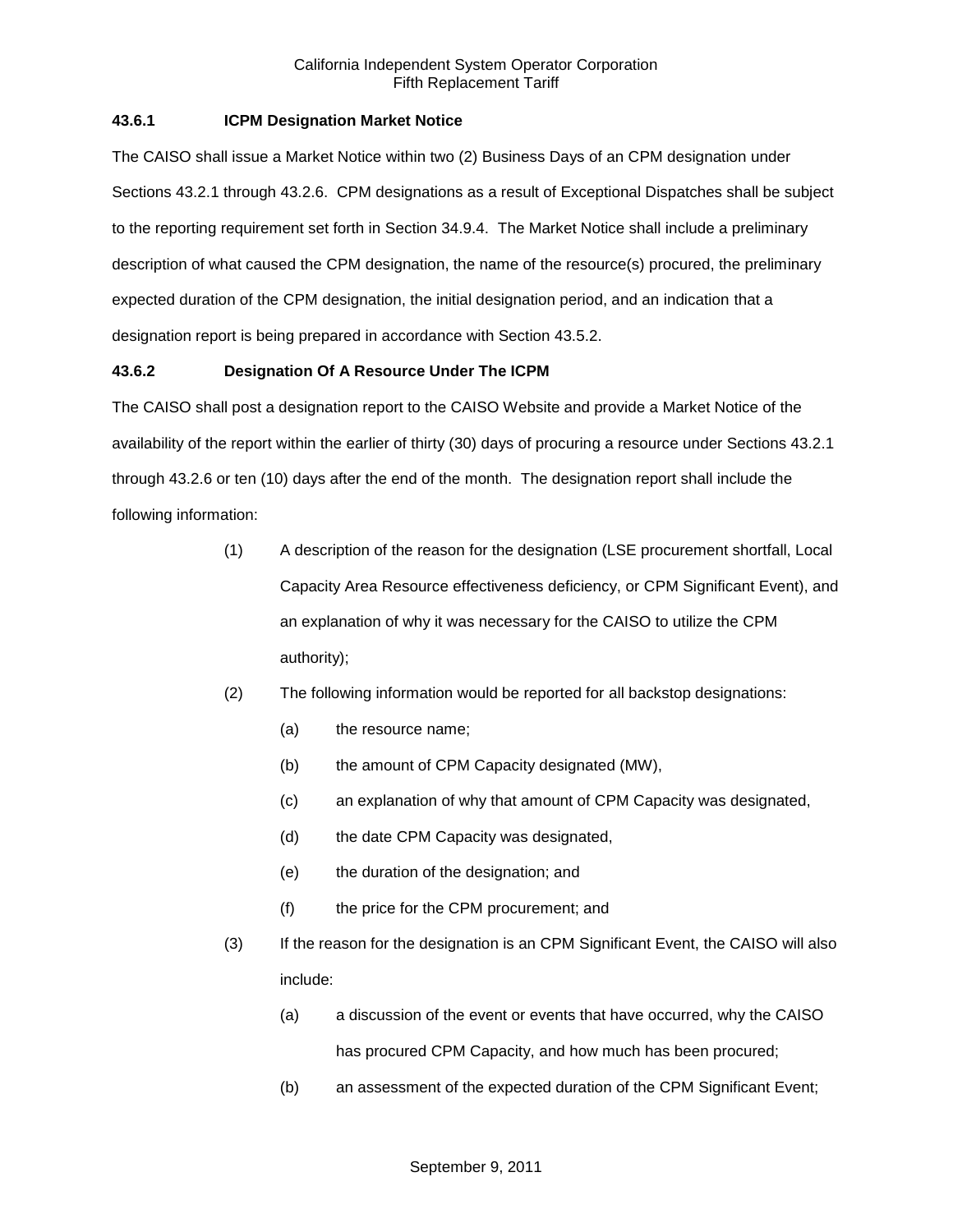- (c) the duration of the initial designation (thirty (30) days); and
- (d) a statement as to whether the initial designation has been extended (such that the backstop procurement is now for more than thirty (30) days), and, if it has been extended, the length of the extension.

## **43.6.3 Non-Market And Repeated Market Commitment Of Non-RA Capacity**

Within ten (10) calendar days after the end of each month, the CAISO shall post a report to the CAISO Website that identifies for the prior month:

- (1) Any non-market commitments of non-Resource Adequacy Capacity; and
- (2) All market commitments of non-Resource Adequacy Capacity.

The CAISO will provide a Market Notice of the availability of this report. The report will not include commitments of RMR Generation capacity, Resource Adequacy Capacity or designated CPM Capacity. The report shall include the following information:

- (a) the name of the resource;
- (b) the IOU Service Area and Local Capacity Area (if applicable);
- (c) the maximum capacity committed in response to the event (MW);
- (d) how capacity was procured (for example, by RUC or Exceptional Dispatch);
- (e) the reason capacity was committed; and
- (f) information as to whether or not all Resource Adequacy Resources and previously-designated CPM Capacity were used first and, if not, why they were not.

### **43.6.4 Board Of Governors Report**

The CAISO will include in the operations report provided to the CAISO Governing Board at each board meeting a summary of CPM costs.

### **43.7 Payments To Resources Designated Under The ICPM**

Scheduling Coordinators for Eligible Capacity may submit to the CAISO an intention to be paid a monthly CPM Capacity Payment under Section 43.7.1 or Section 43.7.2. Scheduling Coordinators for Eligible Capacity will be able to change their selections annually within thirty (30) days of a CAISO Market Notice seeking such payment preferences. To the extent a Scheduling Coordinator for Eligible Capacity does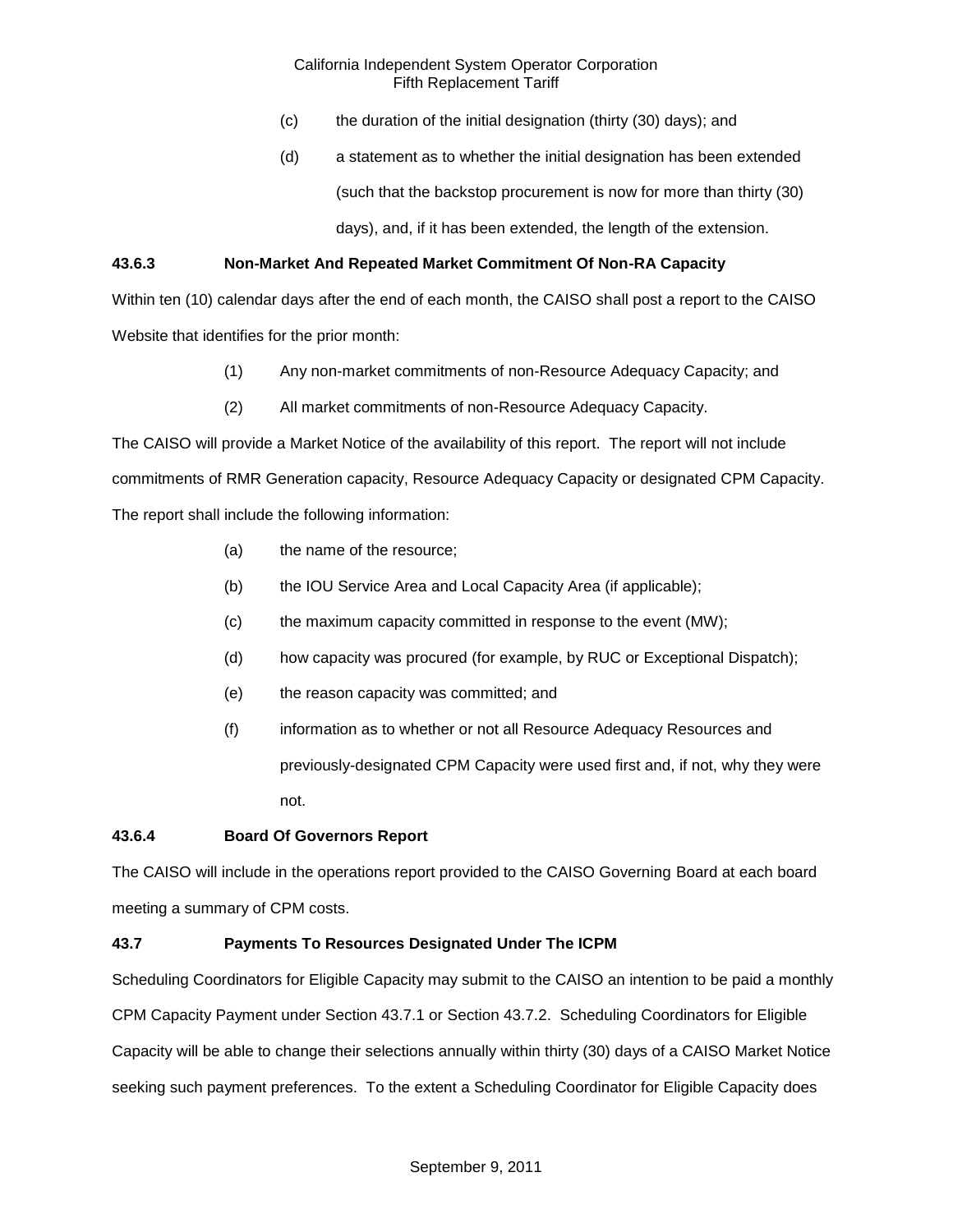not submit a selection to be compensated in accordance with Section 43.7.1, the Scheduling Coordinator shall be deemed to have selected to be paid on a resource-specific basis pursuant to Section 43.7.2, for purposes of the CAISO's ICPM designation determinations.

#### **43.7.1 Monthly CPM Capacity Payment**

Scheduling Coordinators representing resources receiving payment under this Section 43.6.1 shall receive a monthly CPM Capacity Payment for each month of CPM designation equal to the product of the amount of their CPM Capacity, the relevant CPM Availability Factor for Forced Outages, as determined in accordance with Appendix F, Schedule 6, a monthly shaping factor as set forth in Appendix F, Schedule 6, a fixed CPM Capacity price of \$55/kW-year and the CPM Availability Percentage for Maintenance Outages, so that the formula for determining the monthly CPM Capacity Payment would be as follows:

(CPM Capacity MW) x (CPM Availability Factor for Forced Outages) x (1/12 monthly

shaping factor) x (\$55/kW-year) x CPM Availability Percentage for Maintenance Outages. The CPM Availability Percentage for Maintenance Outages is equal to the ratio of: (1) the sum of the

CPM Capacity MW for each hour of the month across all hours of the month, where the actual capacity MW available to the CAISO, if less than the CPM Capacity MW, shall be substituted for CPM Capacity MW for each hour the resource is not available due to a Maintenance Outage or non-temperature-related ambient de-rates to (2) the product of CPM Capacity MW and the total hours in the month.

The foregoing formula shall apply to all ICPM Capacity receiving monthly ICPM Capacity Payments under this Section 43.6.1 except for ICPM Capacity designated to respond to an ICPM Significant Event or an Exceptional Dispatch ICPM, in which case the monthly ICPM Capacity Payment shall be based proportionately on the actual number of days the resource was designated as ICPM Capacity during the month to the total number of days in the month.

The foregoing formula shall apply to all CPM Capacity receiving monthly CPM Capacity Payments under this Section 43.7.1 except for CPM Capacity designated to respond to an CPM Significant Event or an Exceptional Dispatch CPM, in which case the monthly CPM Capacity Payment shall be based proportionately on the actual number of days the resource was designated as CPM Capacity during the month to the total number of days in the month.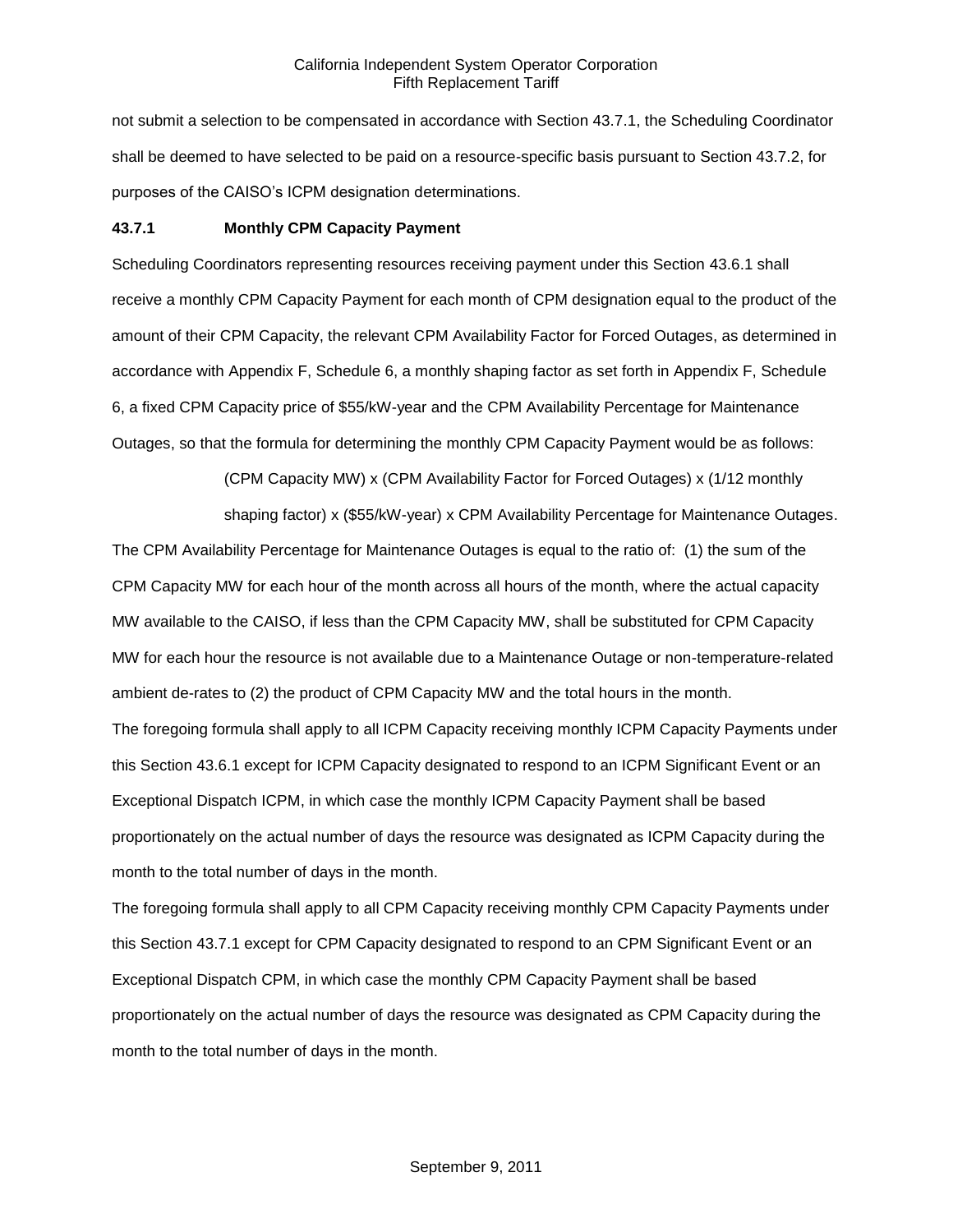For purposes of CPM designations, except for designations for CPM Significant Events and Exceptional Dispatch CPM, the CPM Availability Factor for Forced Outages shall be calculated as the ratio of: (1) the sum of the CPM Capacity MW for each hour of the month across all hours of the month, where the actual capacity MW available to the CAISO, if less than the CPM Capacity MW, shall be substituted for CPM Capacity MW for each hour the resource is not available due to a Forced Outage or temperature-related ambient de-rate, to (2) the product of CPM Capacity MW and the total hours in the month. For purposes of CPM designations for CPM Significant Events and Exceptional Dispatch CPM, the CPM Availability Factor for Forced Outages shall be calculated as the ratio of: (1) the sum of the CPM Capacity MW for each hour across all hours of the month or part of the month for which a unit is designated, whichever is applicable, where the actual capacity MW available to the CAISO, if less than the CPM Capacity MW, shall be substituted for CPM Capacity MW for each hour the resource is not available due to a Forced Outage or temperature-related ambient de-rate, to (2) the product of CPM Capacity MW and the total hours in the month or part of the month for which a unit is designated, whichever is applicable.

### **43.7.2 Resource-Specific CPM Capacity Payment**

If a Scheduling Coordinator for Eligible Capacity believes that the \$55/kW-year CPM Capacity price under Section 43.7.1 will not compensate a resource for its going forward costs, as calculated in accordance with the formula provided in Section 43.7.2.2, the Scheduling Coordinator may annually in accordance with Section 43.7, inform the CAISO of what proposed higher CPM Capacity price would compensate the resource for its going forward costs and which the Scheduling Coordinator is willing to have the CAISO use for purposes of the CPM designation process ("going forward cost offer price").

### **43.7.2.1 Failure to Submit Going Forward Cost Offer Price**

A Scheduling Coordinator for a resource is not required to submit a specific going forward cost offer price for such resource under the process provided for in Section 43.6; however, except for an Exceptional Dispatch CPM designation, a Scheduling Coordinator that has not previously identified the going forward cost offer price for a resource must notify the CAISO of what that price is before any CAISO designation of that resource's capacity as CPM Capacity can become effective. In the case of an Exceptional Dispatch CPM designation on behalf of a resource that has not selected the supplemental revenues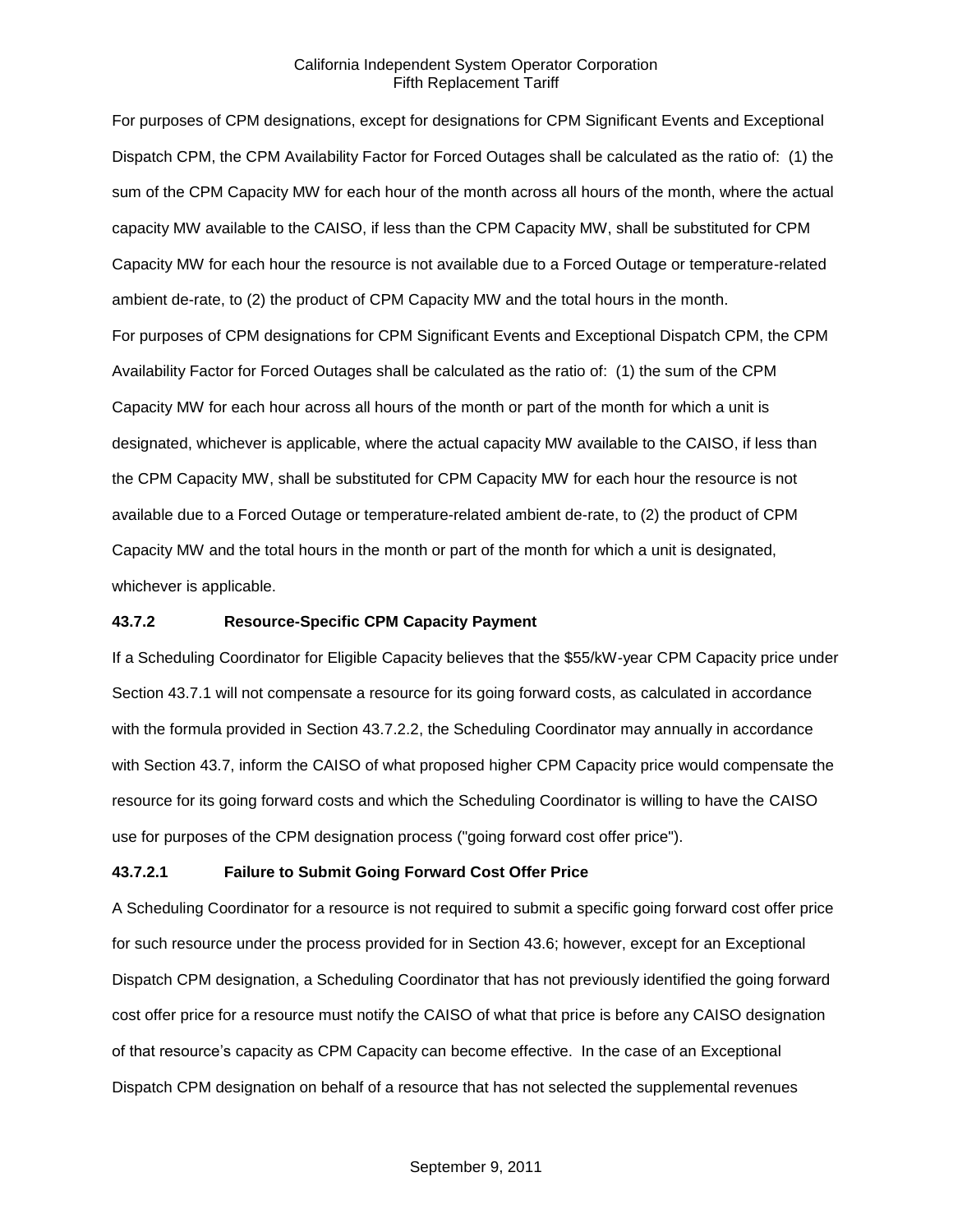option, the CPM designation shall become effective notwithstanding the resource's failure to select compensation pursuant to Section 43.7.1 or to identify a going forward cost offer price pursuant to Section 43.7.2. In such a case, the CAISO shall use the compensation under Section 43.7.1 for both dispatch and compensation for the 30-day term. In the case of a Scheduling Coordinator that has not previously identified the going forward cost offer price for a resource, the cap on supplemental revenues under Section 39.10.4 will be calculated using the monthly capacity payment under Section 43.7.1.

### **43.7.2.1.1 Determination of Capacity Price**

If the CAISO designates a resource that has proposed an CPM Capacity price above \$55/kW-year, and the sales from the resource are under the jurisdiction of the FERC, the Scheduling Coordinator for the resource shall make a limited resource-specific filing before the FERC to determine the just and reasonable capacity price for the going forward costs for the resource to be used in applying the CAISO's FERC jurisdictional monthly CPM Capacity Payment formula. If the sales from the resource are not under the jurisdiction of the FERC, the Scheduling Coordinator for the resource shall make a non-jurisdictional filing with the FERC to determine the just and reasonable capacity price for the going forward costs for the resource to be used in applying the CAISO's FERC-jurisdictional monthly CPM Capacity Payment formula.

# **43.7.2.2 Going Forward Cost**

In making the cost justification filing with FERC for an CPM Capacity price above \$55/kW-year, the Scheduling Coordinator for the resource may not propose -- and shall not get paid --an amount higher than the going forward cost offer price that it had previously proposed to the CAISO as its going forward cost offer price under Section 43.7 or this Section 43.7.2, either prior to or at the time of CPM designation. Going forward costs for any resource-specific filing under this Section shall be calculated based on the following formula:

(fixed operation & maintenance costs, plus ad valorem taxes, plus administrative & general costs, plus ten percent (10%) of the foregoing amounts),

provided such costs shall be converted to a fixed \$/kW-year amount.

### **43.7.2.3 Resource-Specific Monthly CPM Capacity Payment**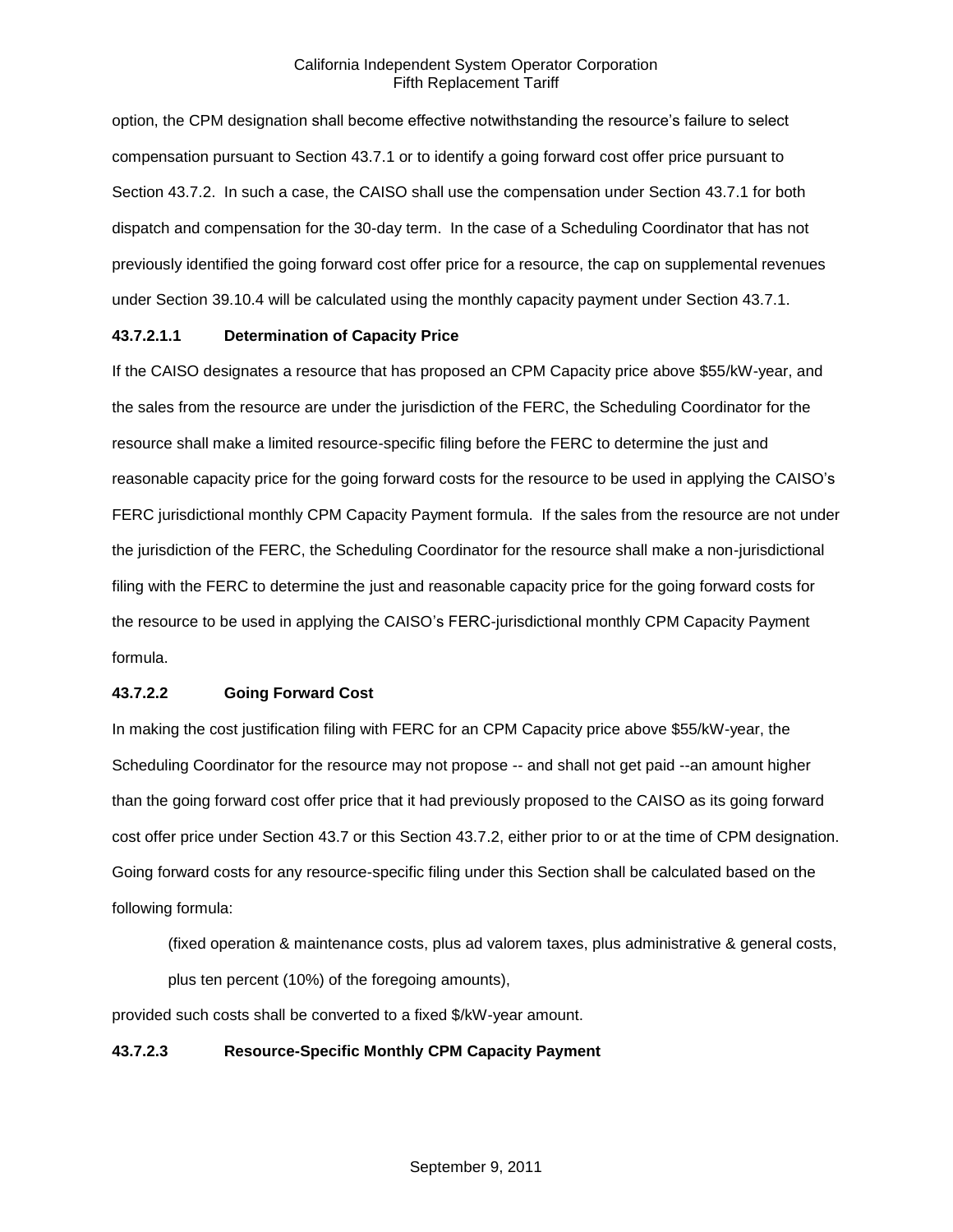Scheduling Coordinators representing resources receiving payment under Section 43.7.2 shall receive a monthly CPM Capacity Payment for each month of CPM designation equal to the product of the amount of their CPM Capacity, the relevant CPM Availability Factor for Forced Outages as determined in accordance with Appendix F, Schedule 6, a monthly shaping factor as set forth in Appendix F, Schedule 6, the resource-specific CPM Capacity price, as determined by FERC and the CPM Availability Percentage for Maintenance Outages, in accordance with the following formula:

> (CPM Capacity MW) x (CPM Availability Factor for Forced Outages) x (1/12 monthly shaping factor) x (the resource-specific CPM Capacity price as determined by FERC) x CPM Availability Percentage for Maintenance Outages.

The CPM Availability Percentage for Maintenance Outages is equal to the ratio of: (1) the sum of the CPM Capacity MW for each hour of the month across all hours of the month, where the actual capacity MW available to the CAISO, if less than the CPM Capacity MW, shall be substituted for CPM Capacity MW for each hour the resource is not available due to a Maintenance Outage or non-temperature-related ambient de-rate to (2) the product of CPM Capacity MW and the total hours in the month.

The foregoing formula shall apply to all CPM Capacity receiving monthly CPM Capacity Payments under Section 43.7.2 except for CPM Capacity designated to respond to an CPM Significant Event or Exceptional Dispatch CPM, in which case the monthly CPM Capacity Payment shall be based proportionately on the actual number of days the resource was designated as CPM Capacity during the month and available to the CAISO to the total number of days in the month.

Prior to the determination by FERC of the resource-specific going forward costs for CPM Capacity designated and paid pursuant to Section 43.7.2, the CAISO shall proceed as follows. For the period between the CAISO's designation and the FERC's determination, the CAISO shall utilize the \$55/kW-year rate for purposes of the resource-specific monthly CPM Capacity Payment for financial Settlement. This amount shall be subject to surcharge based on the outcome of the FERC proceeding so that the resource will receive any higher actual resource-specific payment as determined by FERC for the full period of the CPM designation. Once approved by FERC, the CAISO shall apply the higher of \$55/kW-year or the resource-specific CPM Capacity price as determined by the FERC.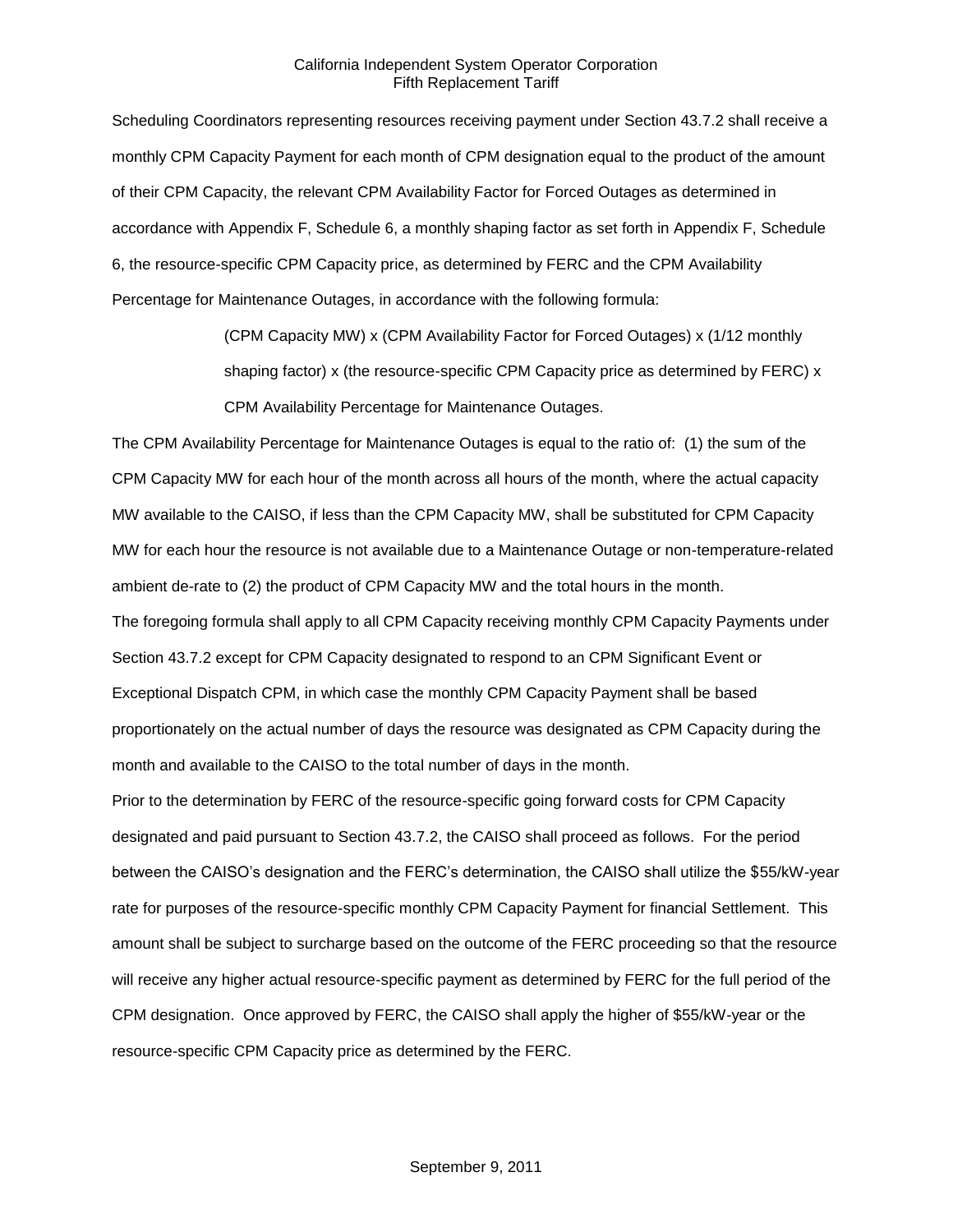For purposes of CPM designations, except for designations for CPM Significant Events, the CPM Availability Factor for Forced Outages shall be calculated as the ratio of: (1) the sum of the CPM Capacity MW for each hour of the month across all hours of the month, where the actual capacity MW available to the CAISO, if less than the CPM Capacity MW, shall be substituted for CPM Capacity MW for each hour the resource is not available due to a Forced Outage or temperature-related ambient de-rates, to (2) the product of CPM Capacity MW and the total hours in the month.

For purposes of CPM designations for CPM Significant Events, the CPM Availability Factor for Forced Outages shall be calculated as the ratio of: (1) the sum of the CPM Capacity MW for each hour across all hours of the month or part of the month for which a unit is designated, whichever is applicable, where the actual capacity MW available to the CAISO, if less than the CPM Capacity MW, shall be substituted for CPM Capacity MW for each hour the resource is not available and is not on an authorized Outage, to (2) the product of CPM Capacity MW and the total hours in the month or part of the month for which a unit is designated, whichever is applicable.

For purposes of this Section 43.7.2, an authorized Outage shall be limited to a CAISO Approved Maintenance Outage.

### **43.7.3 Market Payments**

In addition to the CPM Capacity Payment identified in Section 43.7, CPM resources shall be entitled to retain any revenues received as a result of their selection in the CAISO Markets, provided, however, that CPM resources are required to participate in the RUC process will be optimized using a zero (\$0) dollar RUC Availability Bid and are not eligible to receive compensation through the RUC process.

### **43.8 Allocation Of ICPM Capacity Payment Costs**

For each month, the CAISO shall allocate the costs of CPM Capacity Payments made pursuant to Section 43.6 as follows:

### **43.8.1 LSE Shortage Of Local Capacity Area Resources In Annual Plan**

If the CAISO makes CPM designations under Section 43.2.1.1 to address a shortage resulting from the failure of a Scheduling Coordinator for an LSE to identify sufficient Local Capacity Area Resources to meet its applicable Local Capacity Area capacity requirements in its annual Resource Adequacy Plan, then the CAISO shall allocate the total costs of the CPM Capacity Payments for such CPM designations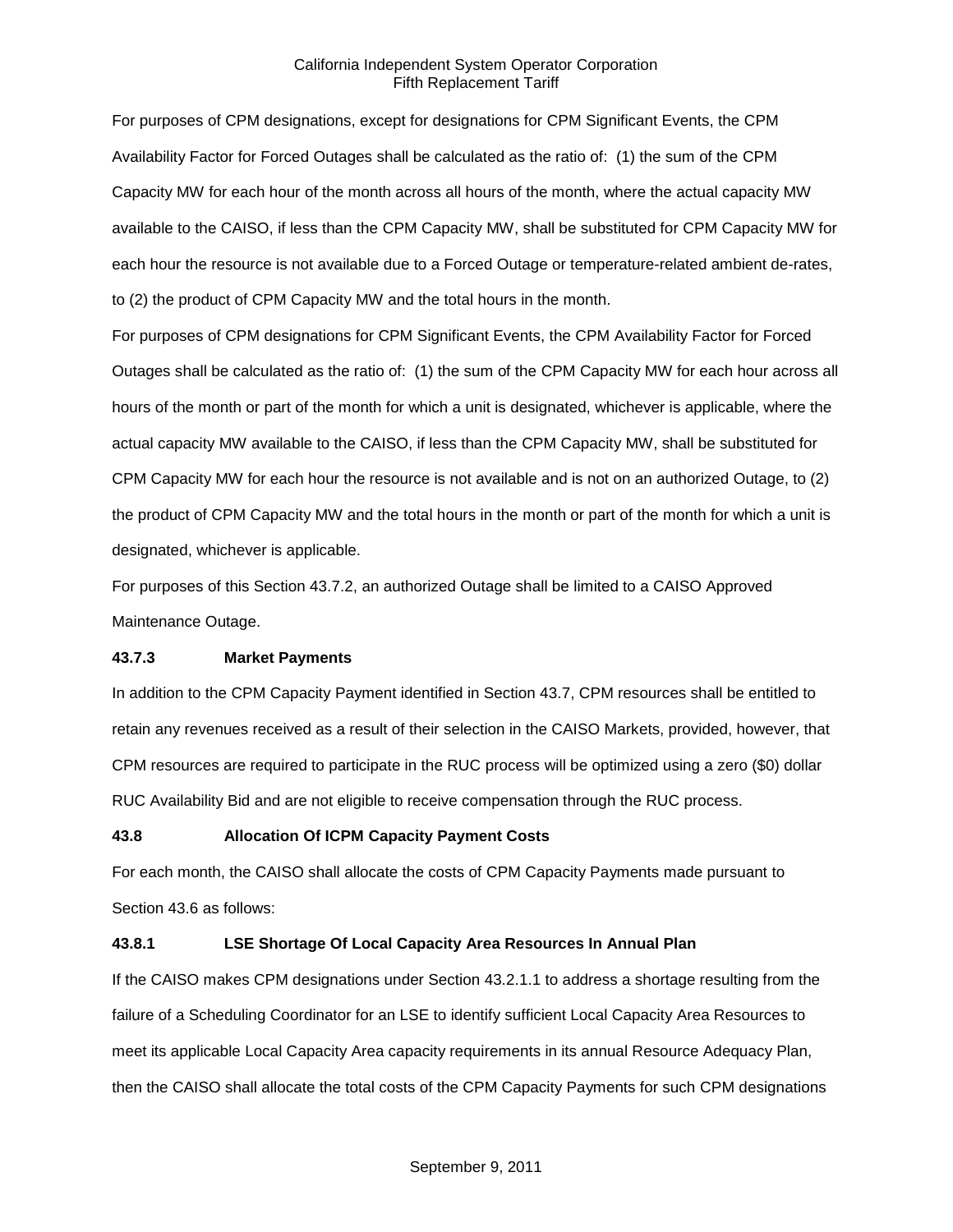(for the full term of those CPM designations) pro rata to each Scheduling Coordinator for an LSE based on the ratio of its Local Capacity Area Resource Deficiency to the sum of the deficiency of Local Capacity Area Resources in the deficient Local Capacity Area(s) within a TAC Area. The Local Capacity Resource Area Deficiency under this Section shall be computed on a monthly basis and the CPM Capacity Payments allocated based on deficiencies during the month(s) covered by the CPM designation(s).

# **43.8.2 LSE Shortage Of Local Capacity Area Resources In Month Plan**

If the CAISO makes CPM designations under Section 43.2.1.2 to address a shortage resulting from the failure of a Scheduling Coordinator for an LSE to identify sufficient Local Capacity Area Resources to meet its applicable Local Capacity Area capacity requirements in its monthly Resource Adequacy Plan, then the CAISO shall allocate the total costs of the CPM Capacity Payments for such CPM designations (for the full term of those CPM designations) pro rata to each Scheduling Coordinator for an LSE based on the ratio of its Local Capacity Area Resource Deficiency to the sum of the deficiency of Local Capacity Area Resources in the deficient Local Capacity Area(s) within a TAC Area.

### **43.8.3 Collective Deficiency In Local Capacity Area Resources**

If the CAISO makes designations under Section 43.1.2 the CAISO shall allocate the costs of such designations to all Scheduling Coordinators for LSEs serving Load in the TAC Area(s) in which the deficient Local Capacity Area was located. The allocation will be based on the Scheduling Coordinators' proportionate share of Load in such TAC Area(s) as determined in accordance with Section 40.3.2, excluding Scheduling Coordinators for LSEs that procured additional capacity in accordance with Section 43.2.1.2 on a proportionate basis, to the extent of their additional procurement.

# **43.8.4 LSE Shortage Of Demand Or Reserve Margin Requirement In Plan**

If the CAISO makes CPM designations under Section 43.1.3, then the CAISO will allocate the total costs of the CPM Capacity Payments for such ICPM designations (for the full term of those CPM designations) pro rata to each LSE based on the proportion of its deficiency to the aggregate deficiency.

# **43.8.5 Allocation Of CPM Significant Event Costs**

If the CAISO makes any CPM Significant Event designations under Section 43.2.4, the CAISO shall allocate the costs of such designations to all Scheduling Coordinators for LSEs that serve Load in the TAC Area(s) in which the CPM Significant Event caused or threatened to cause a failure to meet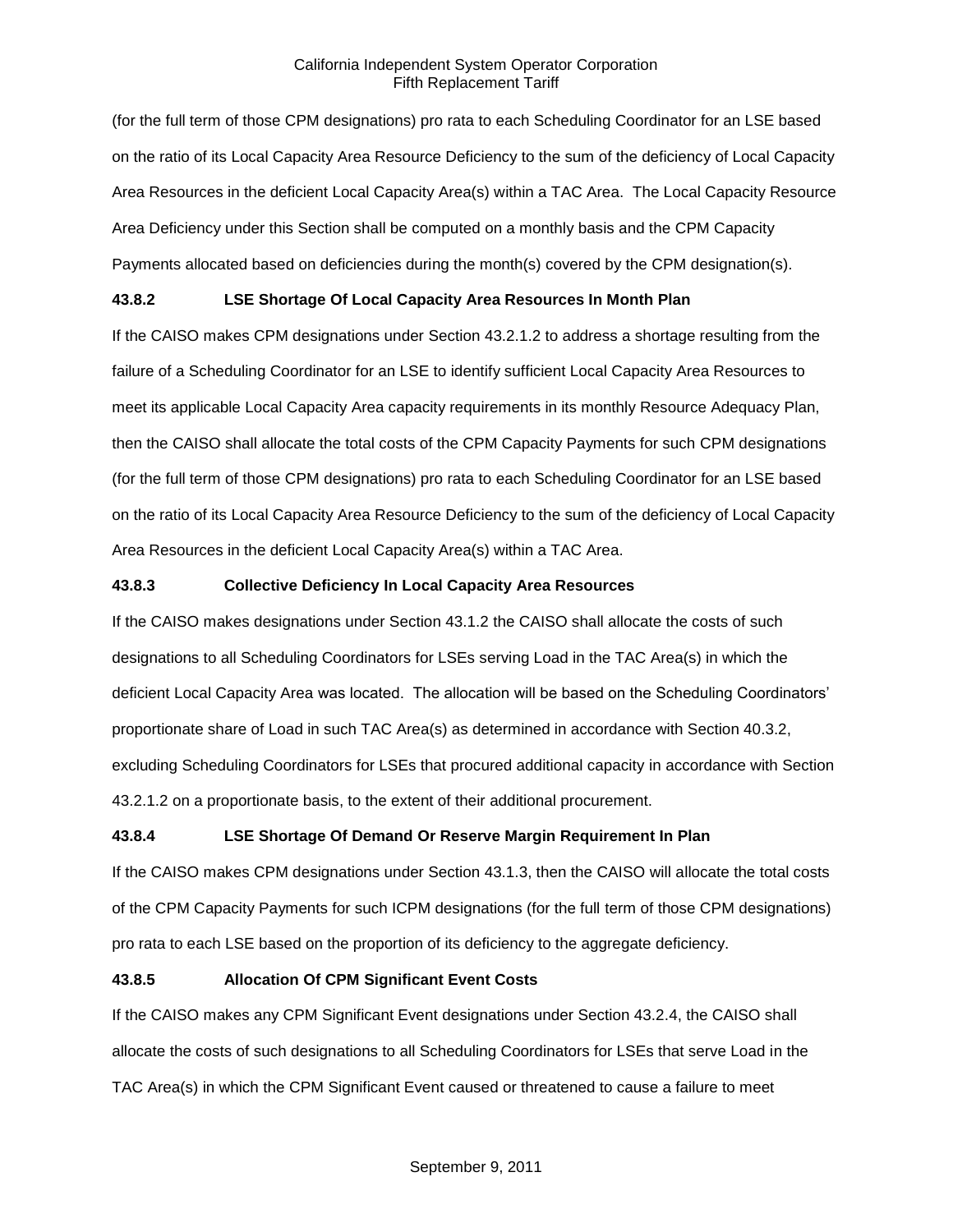Reliability Criteria based on the percentage of actual Load of each LSE represented by the Scheduling Coordinator in the TAC Area(s) to total Load in the TAC Area(s) as recorded in the CAISO Settlement system for the actual days during any Settlement month period over which the designation has occurred.

### **43.8.6 Allocation Of Exceptional Dispatch CPMs**

If the CAISO makes any Exceptional Dispatch ICPM designations under Section 43.2.5, the CAISO shall allocate the costs of such designations to all Scheduling Coordinators for LSEs that serve Load in the TAC Area(s) in which the need for the Exceptional Dispatch CPM arose based on the percentage of actual Load of each LSE represented by the Scheduling Coordinator in the TAC Area(s) to total Load in the TAC Area(s) as recorded in the CAISO Settlement system for the actual days during any Settlement month period over which the designation has occurred.

### **43.8.7 Allocation of CPM Costs For Resources At Risk of Retirement**

If the CAISO makes any CPM designations under Section 43.2.6 for resources at risk of retirement needed for reliability, the CAISO shall allocate the costs of such designations to all Scheduling Coordinators for LSEs that serve Load in the TAC Area(s) in which the need for the CPM designation arose based on the percentage of actual Load of each LSE represented by the Scheduling Coordinator in the TAC Area(s) to total Load in the TAC Area(s) as recorded in the CAISO Settlement system for the actual days during any Settlement month period over which the designation has occurred.

### **43.9 Crediting Of CPM Capacity**

The CAISO shall credit CPM designations to the resource adequacy obligations of Scheduling Coordinators for Load Serving Entities as follows:

> (a) To the extent the cost of CPM designation under Section 43.2.1.1 is allocated to a Scheduling Coordinator on behalf of a LSE under Section 43.8.1, the CAISO shall provide the Scheduling Coordinator on behalf of the LSE, for the term of the designation, credit towards (1) the LSE's Local Capacity Area Resource obligation under Section 40.3.2 in an amount equal to the LSE's pro rata share of the CPM Capacity designated under Section 43.2.1.1 and (2) the LSE's Demand and Reserve Margin requirements determined under Section 40 in an amount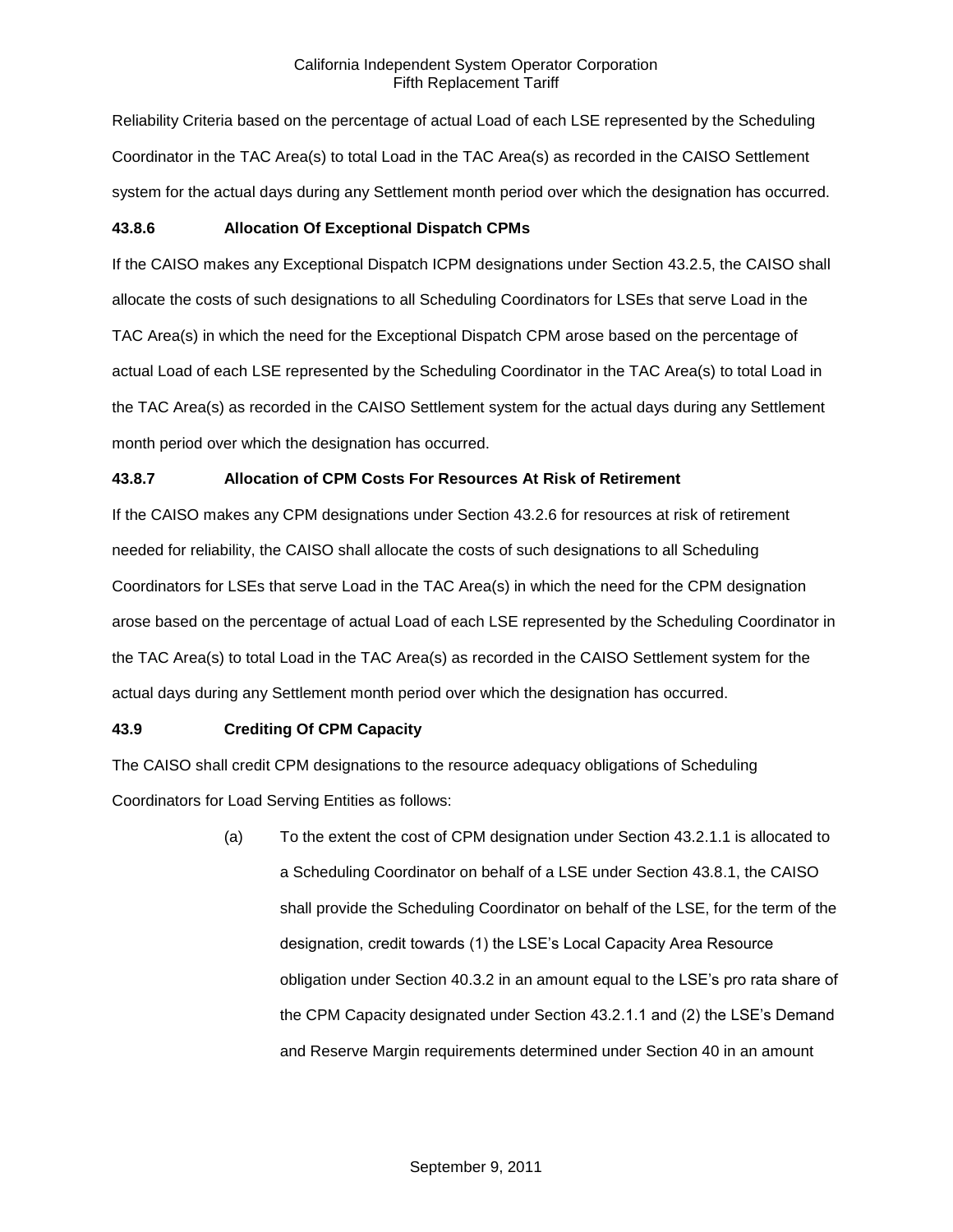equal to the LSE's pro rata share of the CPM Capacity designated under Section 43.2.1.1.

- (b) To the extent the cost of CAISO designation under Section 43.2.2 is allocated to a Scheduling Coordinator on behalf of a LSE under Section 43.8.3, the CAISO shall provide the Scheduling Coordinator on behalf of the LSE, for the term of the designation, credit towards the LSE's Demand and Reserve Margin requirements determined under Section 40 in an amount equal to the LSE's pro rata share of the CPM Capacity designated under Section 43.2.2.
- (c) To the extent the cost of CPM designation under Section 43.2.3 is allocated to a Scheduling Coordinator on behalf of a LSE under Section 43.8.4, and the designation is for greater than one month under Section 43.3.4, the CAISO shall provide the Scheduling Coordinator on behalf of the LSE, for the term of the designation, credit towards the LSE's Demand and Reserve Margin requirements determined under Section 40 in an amount equal to the LSE's pro rata share of the CPM Capacity designated under Section 43.2.3.
- (d) To the extent the cost of CPM designation under Section 43.2.6 is allocated to a Scheduling Coordinator on behalf of a LSE under Section 43.8.7, and the designation is for greater than one month under Section 43.3.7, the CAISO shall provide the Scheduling Coordinator on behalf of the LSE, for the term of the designation, credit towards the LSE's Demand and Reserve Margin requirements determined under Section 40 in an amount equal to the LSE's pro rata share of the CPM Capacity designated under Section 43.2.6.
- (e) The credit provided in this Section shall be used for determining the need for the additional designation of CPM Capacity under Section 43.2 and for allocation of CPM costs under Section 43.8.
- (f) For each Scheduling Coordinator that is provided credit pursuant to this Section, the CAISO shall provide information, including the quantity of capacity procured in MW, necessary to allow the CPUC, other Local Regulatory Authority, or